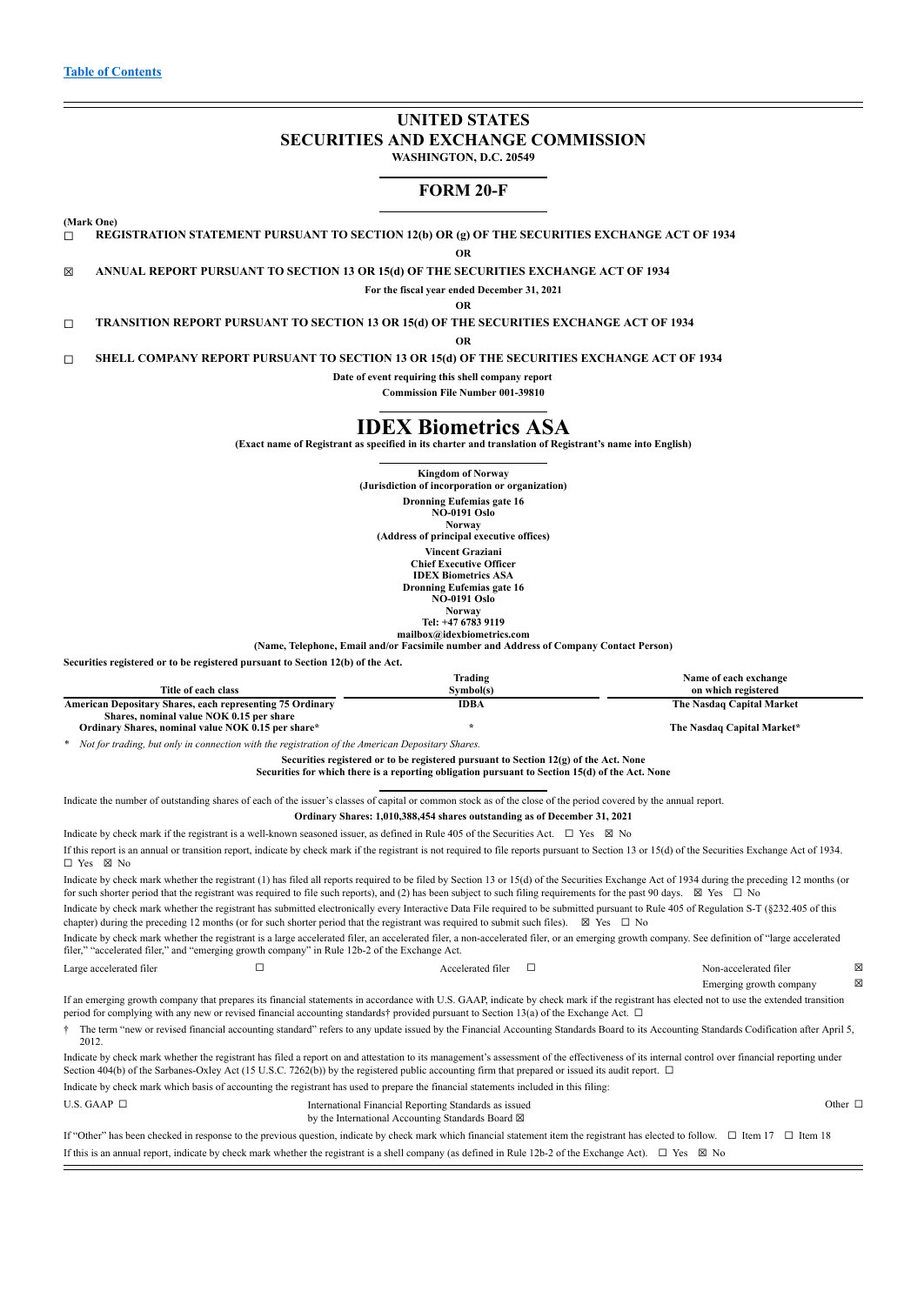# **TABLE OF CONTENTS**

|                     |                                                                              | Page                                               |
|---------------------|------------------------------------------------------------------------------|----------------------------------------------------|
| <b>INTRODUCTION</b> |                                                                              |                                                    |
| <b>PART I</b>       | SPECIAL NOTE REGARDING FORWARD-LOOKING STATEMENTS                            | $\begin{array}{c} 2 \\ 3 \\ 3 \\ 3 \\ \end{array}$ |
| Item 1.             | Identity of Director, Senior Management and Advisers                         |                                                    |
| Item 2.             |                                                                              |                                                    |
| Item 3.             | Offer Statistics and Expected Timetable                                      |                                                    |
|                     | <b>Key Information</b>                                                       |                                                    |
| Item 4.             | Information on the Company                                                   | 39                                                 |
| Item 4A.            | <b>Unresolved Staff Comments</b>                                             | 61                                                 |
| Item 5.             | <b>Operating and Financial Review and Prospects</b>                          | 61                                                 |
| Item 6.             | Directors, Senior Management and Employees                                   | 75                                                 |
| Item 7.             | Major Shareholders and Related Party Transactions                            | 88                                                 |
| Item 8.             | <b>Financial Information</b>                                                 | 94                                                 |
| Item 9.             | The Offer and Listing                                                        | 96                                                 |
| Item $10$ .         | <b>Additional Information</b>                                                | 96                                                 |
| Item 11.            | Quantitative and Qualitative Disclosures About Market Risk                   | 104                                                |
| Item 12.            | Description of Securities Other than Equity Securities                       | 105                                                |
| <b>PART II</b>      |                                                                              | 108                                                |
| Item 13.            | Defaults, Dividend Arrearages and Delinquencies                              | 108                                                |
| Item 14.            | Material Modifications to the Rights of Security Holders and Use of Proceeds | 108                                                |
| Item 15.            | <b>Disclosure Controls and Procedures</b>                                    | 108                                                |
| Item 16A.           | <b>Audit Committee Financial Expert</b>                                      | 109                                                |
| Item 16B.           | Code of Conduct and Code of Ethics                                           | 109                                                |
| Item 16C.           | <b>Principal Accountant Fees and Services</b>                                | 109                                                |
| Item 16D.           | Exemptions from the Listing Standards for Audit Committees                   | 110                                                |
| Item 16E.           | Purchases of Equity Securities by the Issuer and Affiliated Purchasers       | 110                                                |
| Item 16F.           | Change in Registrant's Certifying Accountant                                 | 110                                                |
| Item 16G.           | <b>Corporate Governance</b>                                                  | 110                                                |
| Item 16H.           | <b>Mine Safety Disclosure</b>                                                | 110                                                |
| Item 16I.           | Disclosure Regarding Foreign Jurisdictions that Prevent Inspections          | 110                                                |
| <b>PART III</b>     |                                                                              | 111                                                |
| Item 17.            | <b>Financial Statements</b>                                                  | 111                                                |
| Item 18.            | <b>Financial Statements</b>                                                  | 111                                                |
| Item 19.            | <b>Exhibits</b>                                                              | 111                                                |
| <b>SIGNATURES</b>   |                                                                              | 113                                                |
|                     | <b>INDEX TO CONSOLIDATED FINANCIAL STATEMENTS</b>                            | $F-1$                                              |
|                     | REPORT OF INDEPENDENT REGISTERED PUBLIC ACCOUNTING FIRM                      | $F-2$                                              |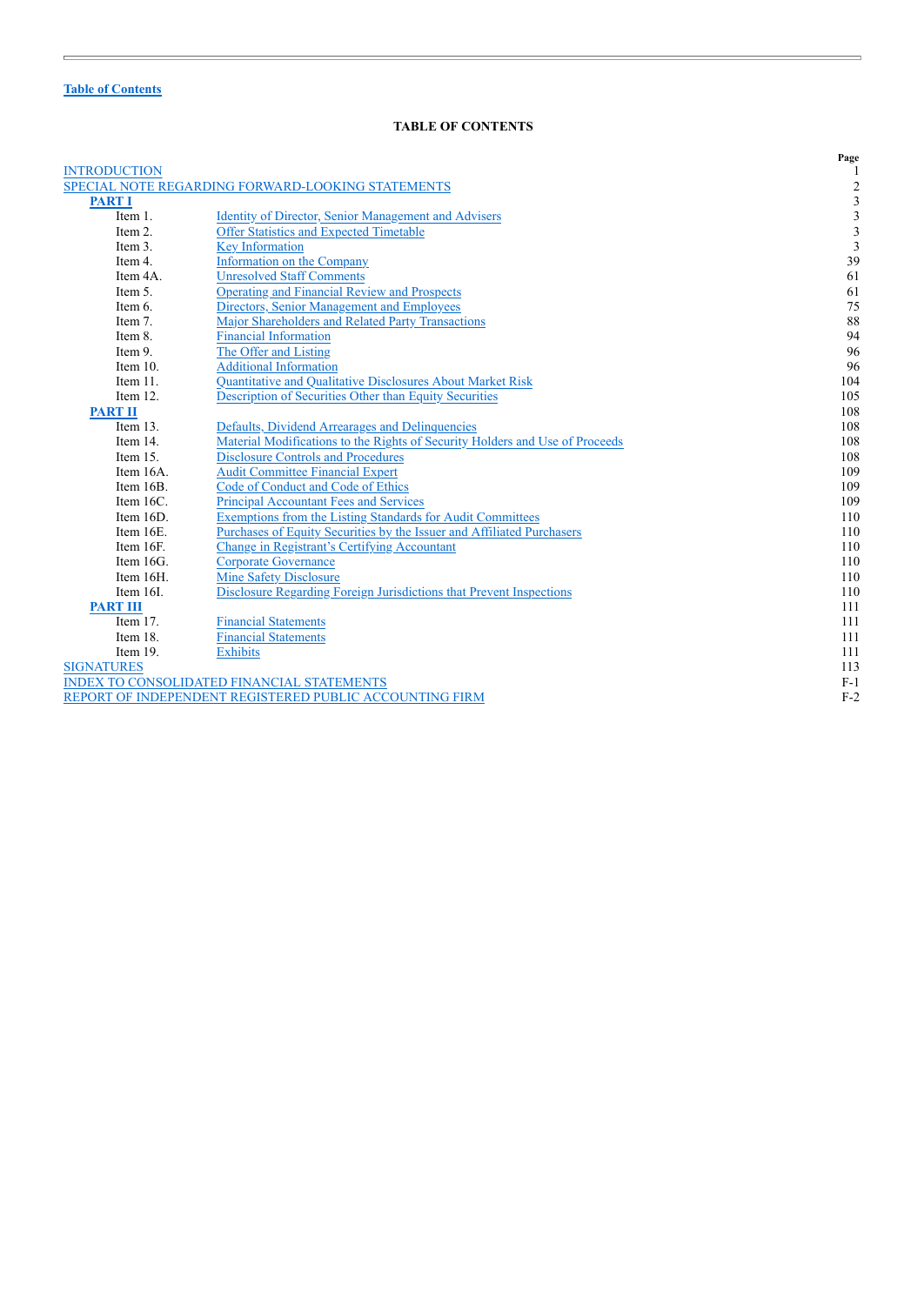# **INTRODUCTION**

Unless otherwise indicated, "IDEX," "IDEX Biometrics," "the Company," "our Company," "we," "us" and "our," when used throughout this Annual Report on Form 20-F (the "Annual Report"), refer to IDEX Biometrics ASA, inclusive of its wholly-owned subsidiaries in the United States, IDEX Biometrics Holding Company Inc. and IDEX Biometrics America Inc. ("IDEX America"), the United Kingdom, IDEX Biometrics UK Ltd. ("IDEX UK"), and the People's Republic of China, IDEX Electronics (Shanghai) Co., Ltd. ("IDEX China").

The wordmarks "IDEX" and "TrustedBio," the IDEX logo, and other trademarks or service marks of IDEX Biometrics ASA appearing in this Annual Report are the property of IDEX Biometrics ASA. Solely for convenience, the trademarks, service marks, and trade names referred to in this Annual Report are listed without the ® and ™ symbols, but such references should not be construed as any indicator that their respective owners will not assert, to the fullest extent under applicable law, their right thereto. All other trademarks, trade names, and service marks appearing in this Annual Report are the property of their respective owners. We do not intend to use or display other companies' trademarks and trade names to imply any relationship with, or endorsement or sponsorship of us by, any other companies.

Our audited consolidated financial statements have been prepared in accordance with International Financial Reporting Standards, or IFRS, as issued by the International Accounting Standards Board, or IASB, and IFRS as adopted by the European Union. Our financial statements included in this Annual Report are presented in U.S. Dollars and, unless otherwise specified, all monetary amounts are in U.S. Dollars. All references in this Annual Report to "\$," "U.S. Dollars," "Dollars" and "USD" mean U.S. Dollars and all references to "NOK" mean Norwegian Krone, the currency of our home country.

Throughout this Annual Report, references to "ADSs" mean the Company's American Depositary Shares, issued by our "Depositary," The Bank of New York Mellon, and listed for trading on The Nasdaq Capital Market ("Nasdaq"). Each ADS represents 75 of the Company's "Ordinary Shares," our single class of outstanding shares, held by the Depositary. Our Ordinary Shares are listed for trading on the "Oslo Børs," a unit of EURONEXT N.V.

Also, throughout this Annual Report, references to the "Securities Act" mean the Securities Act of 1933, as amended, references to the "Exchange Act" mean the Securities Exchange Act of 1934, as amended, and references to the "SEC" mean the U.S. Securities and Exchange Commission.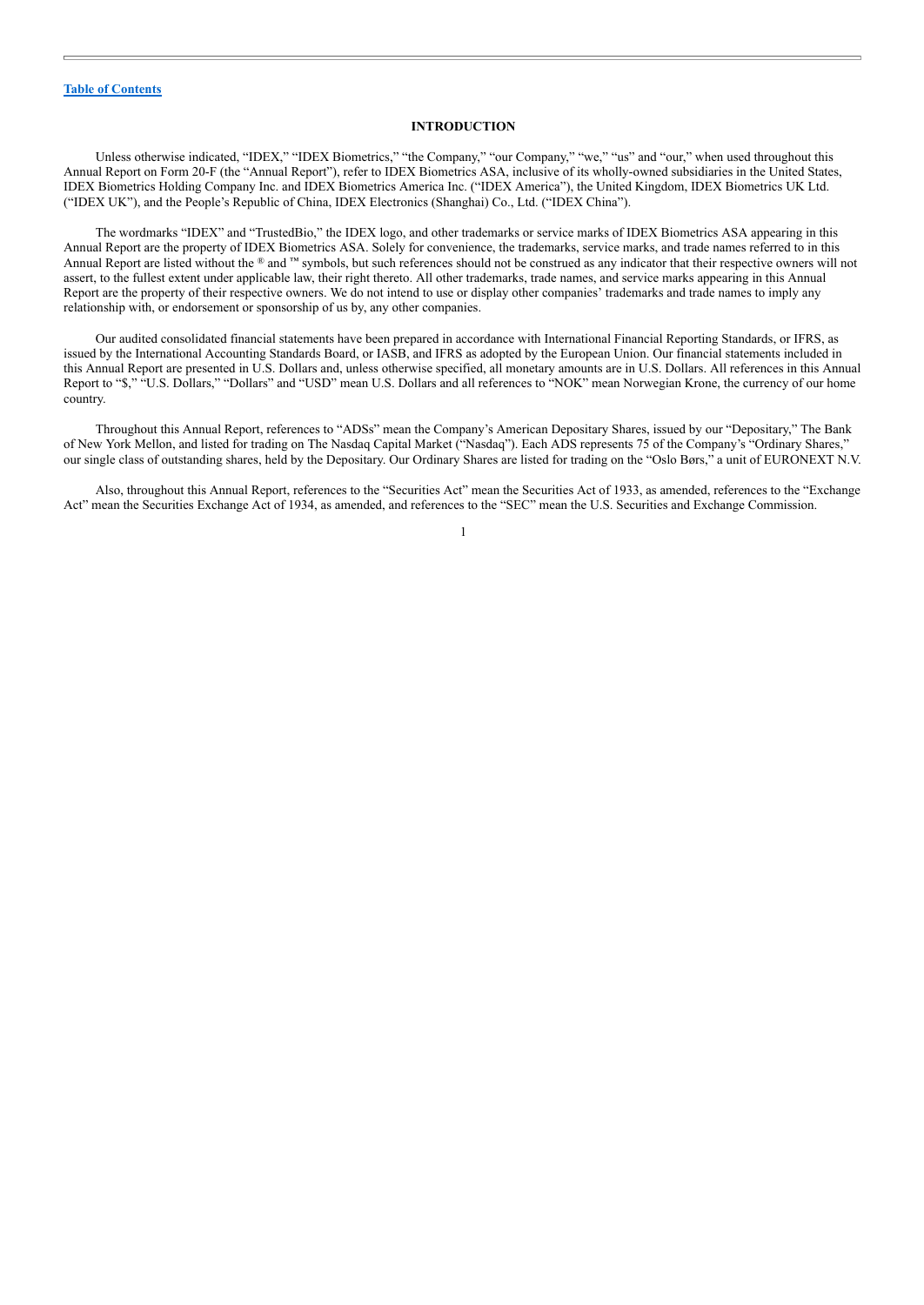# **SPECIAL NOTE REGARDING FORWARD-LOOKING STATEMENTS**

This Annual Report on Form 20-F, or Annual Report, contains forward-looking statements within the meaning of Section 27A of the Securities Act, and Section 21E of the Exchange Act, that are based on our management's beliefs and assumptions and on information currently available to our management. All statements other than present and historical facts and conditions contained in this Annual Report, including statements regarding our future results of operations and financial positions, business strategy, plans, and our objectives for future operations, are forward-looking statements. When used in this Annual Report, the words "anticipate," "believe," "can," "could," "estimate," "expect," "intend," "is designed to," "may," "might," "plan," "potential," "predict," "objective," "should," or the negative of these and similar expressions identify forward-looking statements. Forwardlooking statements include, but are not limited to, statements about:

- our expectations regarding our revenue, expenses, and other operating results;
- our ability to achieve or maintain market acceptance for our biometric technology and products;
- our ability to generate revenue;
- our ability to respond to ongoing constraints and uncertainties within the semiconductor supply chain;
- our ability to achieve profitability or, once doing so, sustain profitability;
- our estimates, and those of others, regarding our current and future capital requirements;
- our ability to compete effectively with existing competitors and any new market entrants;
- our assessment of the growth rates of the market segments and geographies in which we compete;
- the impact of the COVID-19 pandemic on our performance;
- our reliance on key personnel and our ability to identify, recruit, and retain skilled personnel;
- our ability to protect our intellectual property rights and any costs associated therewith;
- regulatory developments in Norway, the United States, the United Kingdom, China, and other jurisdictions; and
- other risks and uncertainties, including those listed in this Annual Report.

You should refer in this Annual Report to Part I., "Item 3. Section D. Risk Factors", for a discussion of important factors that may cause our actual results to differ materially from those expressed or implied by our forward-looking statements. As a result of these factors, we cannot assure you the forward-looking statements in this Annual Report will prove to be accurate. Furthermore, if our forward-looking statements prove to be inaccurate, such inaccuracy may be material. Because of the significant uncertainties associated with these forward-looking statements, you should not regard these statements as a representation or warranty by us or any other person that we will achieve our objectives and plans, whether in any specified time frame or at all. We undertake no obligation to publicly update any forward-looking statements, whether as a result of new information, future events, or otherwise, except as required by law.

You should read this Annual Report and the documents referenced herein and filed as exhibits hereto completely and with the understanding that our actual future results may be materially different from those we currently expect. Accordingly, we qualify all of our forward-looking statements by these cautionary statements.

This Annual Report contains market data and industry forecasts obtained from industry publications and related sources we consider credible. These data involve a number of assumptions and limitations, and you are cautioned not to give undue weight to such estimates, given the pace at which industry conditions and market circumstances may change. We have not independently verified any third-party information presented herein. While we believe the market statistics and related information included are accurate as of the date of this Annual Report, you are cautioned that such information is subject to change and, as such, inherently imprecise.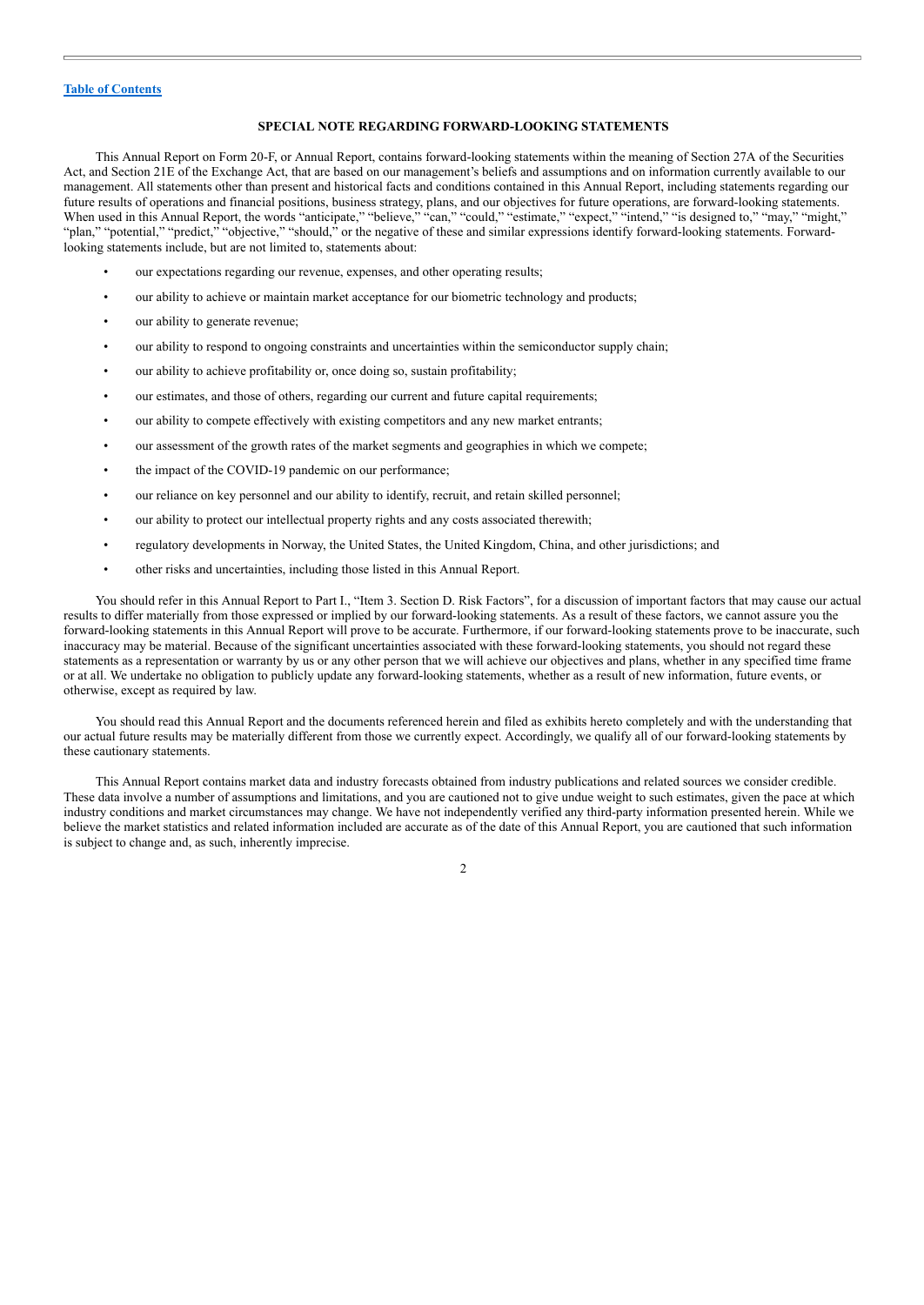# **PART I**

#### **Item 1. Identity of Director, Senior Management and Advisers.**

Not applicable.

#### **Item 2. Offer Statistics and Expected Timetable.**

Not applicable.

# Item 3. **Key Information.**

# **A. [Reserved]**

#### **B. Capitalization and Indebtedness**

Not applicable.

### **C. Reasons for the Offer and Use of Proceeds**

Not applicable.

#### **D. Risk Factors**

*Our business faces significant risks. Investors should carefully consider the risks described below, in addition to the other information set forth elsewhere in this Annual Report on Form 20-F (the "Annual Report"), including our consolidated financial statements and the related notes beginning on page F-1. If we were to encounter the risks described, our business, operational performance and financial position could be harmed, potentially with materially adverse consequences. In that event, the quoted prices of our Ordinary Shares and American Depositary Shares could decline.*

In summary, these risks are:

- we have a history of operating losses and may not achieve or sustain profitability;
- if we are unable to raise capital if and when needed, we could be forced to delay, reduce, or terminate certain development activities or undertake other cost-reduction steps, including termination of employees, either of which could reduce our ability to execute our strategy, with potential harm to our business, operational performance, and financial position;
- our biometric technologies have not yet achieved, and may never achieve, widespread customer acceptance in the market segments we are targeting;
- if the estimates and assumptions we have used to calculate the pace of development and ultimate size of our targeted market segments are inaccurate, future revenue growth may take longer than anticipated and reaching the operational scale we believe necessary for sustained profitability may not be achieved;
- if we fail to innovate in response to changing customer needs, new technologies, and other evolving competitive requirements, our business, operational performance, and financial position could be harmed;
- we are exposed to risks associated with customer concentration and reliance on a limited number of suppliers, and the disruption to a significant customer or supplier could harm our business, operational performance, and financial position;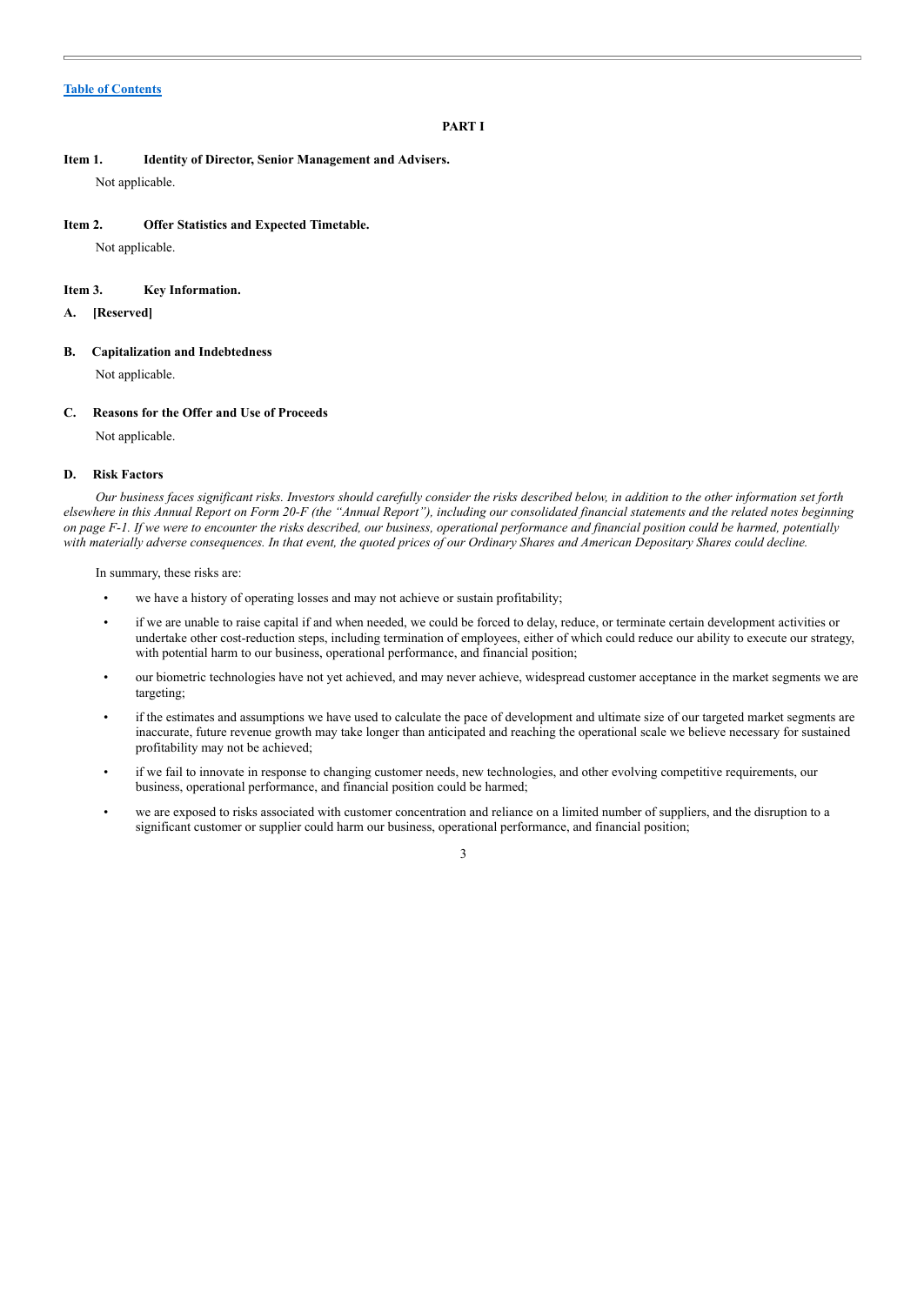- we expect fluctuations in our quarterly financial results, making it difficult to project future results, and, if we fail to meet the expectations of securities analysts or investors with respect to our performance, the quoted prices of our equity securities could decline;
- because the market segments we target are highly competitive, the landscape of competitors, strategic partners, and market participants can change quickly, and because customer demand is difficult to accurately predict, our business, operational performance, and financial position could be harmed if we do not maintain our competitive advantages in response to unexpected developments in the market segments we target;
- we are vulnerable to adverse economic conditions, whether the result of business cycles or exogenous disruptions, and may not be able to respond quickly or effectively to unanticipated events or trends, such as a sudden or prolonged decline in business confidence and economic activities, which could harm our business, operational performance, and financial position and limit our ability to access the capital markets;
- because we depend on the contributions of very skilled employees across engineering and business disciplines, if these employees were to leave the Company, we may not be able to attract and hire replacements with the same skills in a timely fashion, if at all, which could harm our business, operational performance, and financial position;
- although we have not experienced significant delays in development activities or product deliveries to date, the ongoing COVID-19 pandemic could have an adverse impact on the Company and the communities in which we, our customers, our vendors, and our partners operate;
- because we are domiciled in Norway, we are subject to Norwegian corporate and securities laws, and, pursuant to certain exemptions under the laws and regulations in the United States, as well as the rules defining the listing requirements of Nasdaq, we are allowed to follow certain Norwegian standards for governance, which may be different from such standards in the United States and, as such, may not provide the same level of investor protections and shareholder rights;
- because we list our Ordinary Shares on the Oslo Børs and list our American Depositary Shares ("ADSs") on Nasdaq, we are subject to two complex sets of corporate and securities laws, which increases the costs and burdens of compliance, while increasing the risk that we may fail to comply with such laws;
- failure or perceived failure to comply with existing or future laws, regulations, contracts, self-regulatory schemes, standards, and other obligations related to data privacy and security (including security incidents) could harm our business, and compliance or the actual or perceived failure to comply with such obligations could increase the costs of our products and services, limit their use or adoption, and otherwise negatively affect our operating results and business; and
- the provisions of the contractual agreements associated with our ADSs are complex, and, pursuant to those agreements, holders of ADSs are afforded fewer rights and protections than holders of our Ordinary Shares, are subject to transfer and related restrictions, and are required to pay various administrative fees, all of which may reduce investor interest in our ADSs.

# **Risks Related to Our Strategy and Business**

# *Since our inception, we have generated limited revenue and have incurred significant operating losses. We cannot offer any assurances regarding whether or when we will generate sufficient operational cash flow to offset our costs and accelerate the expansion our business, or whether or when we will generate sufficient revenue to achieve or maintain profitability.*

Our efforts to execute our strategy successfully may cost more and take longer than we anticipate. We generated revenue of \$2.8 million and recorded a net loss of \$32.6 million for the year ended December 31, 2021. We generated revenue of \$1.1 million and recorded a net loss of \$26.8 million for the year ended December 31, 2020.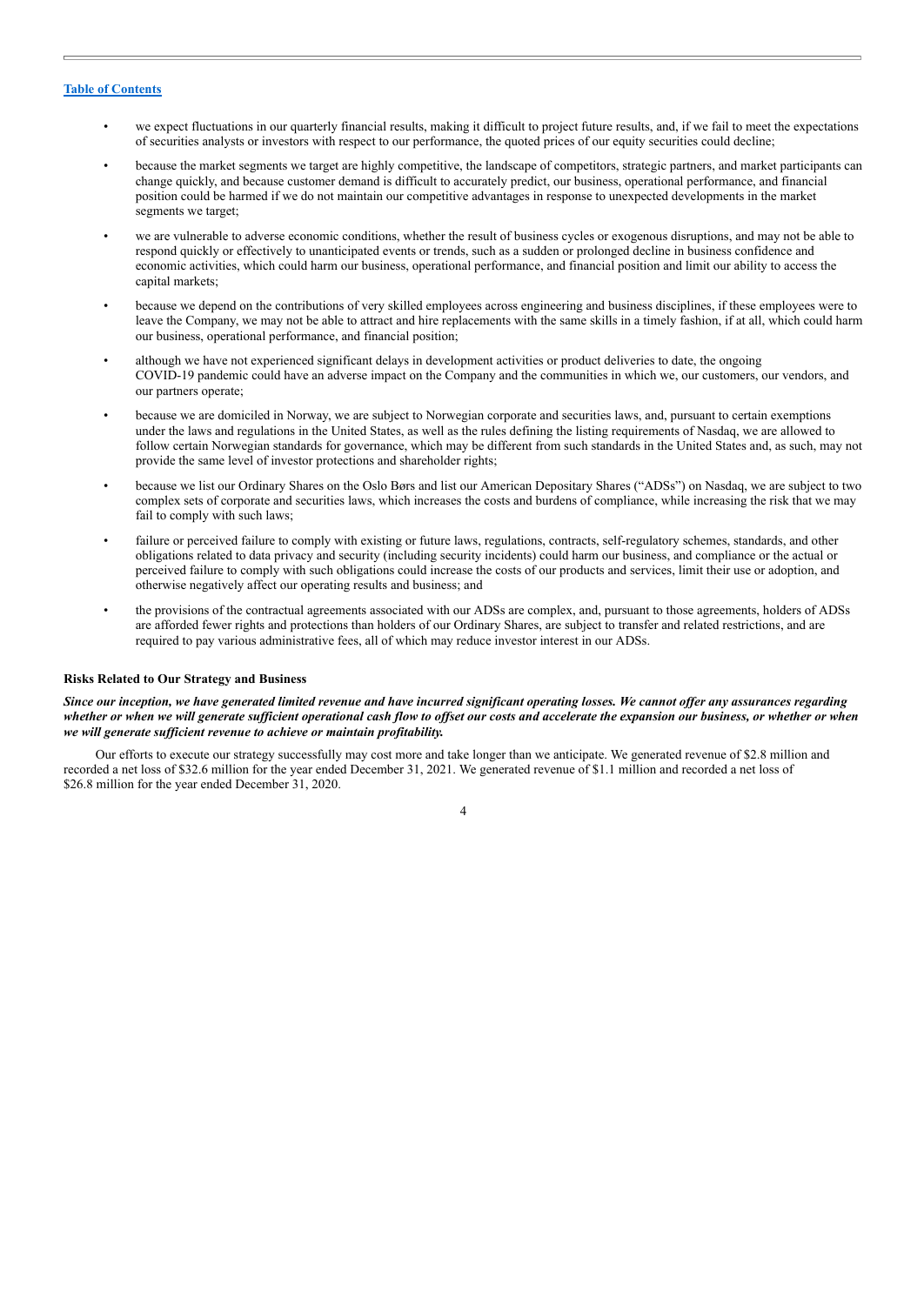We are not certain whether or when we will generate sufficient cash flow to fully fund our costs and accelerate the expansion of our business, or whether or when we will generate sufficient revenue to achieve or maintain profitability. Although we have established customer relationships with innovators and early adopters sharing our vision for the potential of fingerprint authentication in smart card applications, our forecasts of when we will generate revenue and cash flow sufficient to meet its funding requirements are based on complex assumptions regarding demand, products, costs, and other considerations that are subject to rapid change. As stated, these assumptions involve uncertainties and evolving circumstances, many of which are outside of our influence or control.

Our customers primarily are manufacturers of smart cards, although a critical element of demand for our solutions originates with these manufacturers' own customers (e.g., the demand for financial payment cards with fingerprint authentication originates with a bank issuer interested in offering such cards). As such, we focus our marketing and sales efforts on smart card manufacturers, as well as their customers and other influential participants in the smart card industry (e.g., payment card networks).

Fingerprint authentication applications in the market segments we target are in the early stages of development. Because of this, we have experienced uncertain and lengthy sales cycles, as potential customers and other influential participants in the smart card industry have required, and likely will continue to require, exposure to, and education about, fingerprint authentication technologies, our solutions, and our value proposition. To address this, we expanded our marketing and sales staff in 2021 and our marketing budget for 2022. We expect our enhanced demand creation efforts will shorten sales cycles, but we cannot offer any assurances regarding the success of these efforts or the amounts and timing of customer orders.

Given recent inflationary pressures, primarily in the semiconductor supply chain, we expect our costs and expenses to increase, which could negatively influence cash flow and profitability, even if we are able to significantly increase our revenue. As a "fabless" developer of semiconductorbased products, our manufacturing costs for the products we currently sell are most influenced by the discounts our vendors offer for sustained, highvolume production orders. We may not achieve the necessary volume of production orders to obtain advantageous pricing for the manufacture of our current products. If we are not able to pass on increased costs to customers by increasing the prices of our products, our profitability could decline, harming our business, operational performance, and financial position.

We believe our advances in fingerprint authentication technologies are an important competitive differentiator. As such, we intend to maintain research and development spending at current levels. While we intend to continue development of new products, with improved performance, greater functionality, and broadened applications, with lower costs, we cannot accurately predict whether or when these new products will be introduced or the level of customer acceptance they will achieve in the market segments we target.

Our operating cost structure is largely fixed, reflecting our business model and strategic focus on development of highly differentiated biometric technologies. Variable costs are associated primarily with production volumes. Accordingly, we anticipate our profitability could improve as revenue increases, as our forecasts for operating expenses are based on our assumed ability to increase revenue without proportional increases in our operating cost structure. However, because of the uncertainties associated with accurately forecasting revenue levels and achieving operational economies of scale, we cannot offer any assurances regarding our ability to, or the timing of when we might, achieve profitability.

### *If we are unable to raise capital if and when needed, we may be unable to maintain or expand our revenue, which could harm our business, operational results, and financial position, and the value of an investment in our equity securities could decline.*

We are not certain whether or when we will generate sufficient operational cash flow to offset our costs and accelerate the expansion of our business, nor whether or when we will generate sufficient revenue to achieve or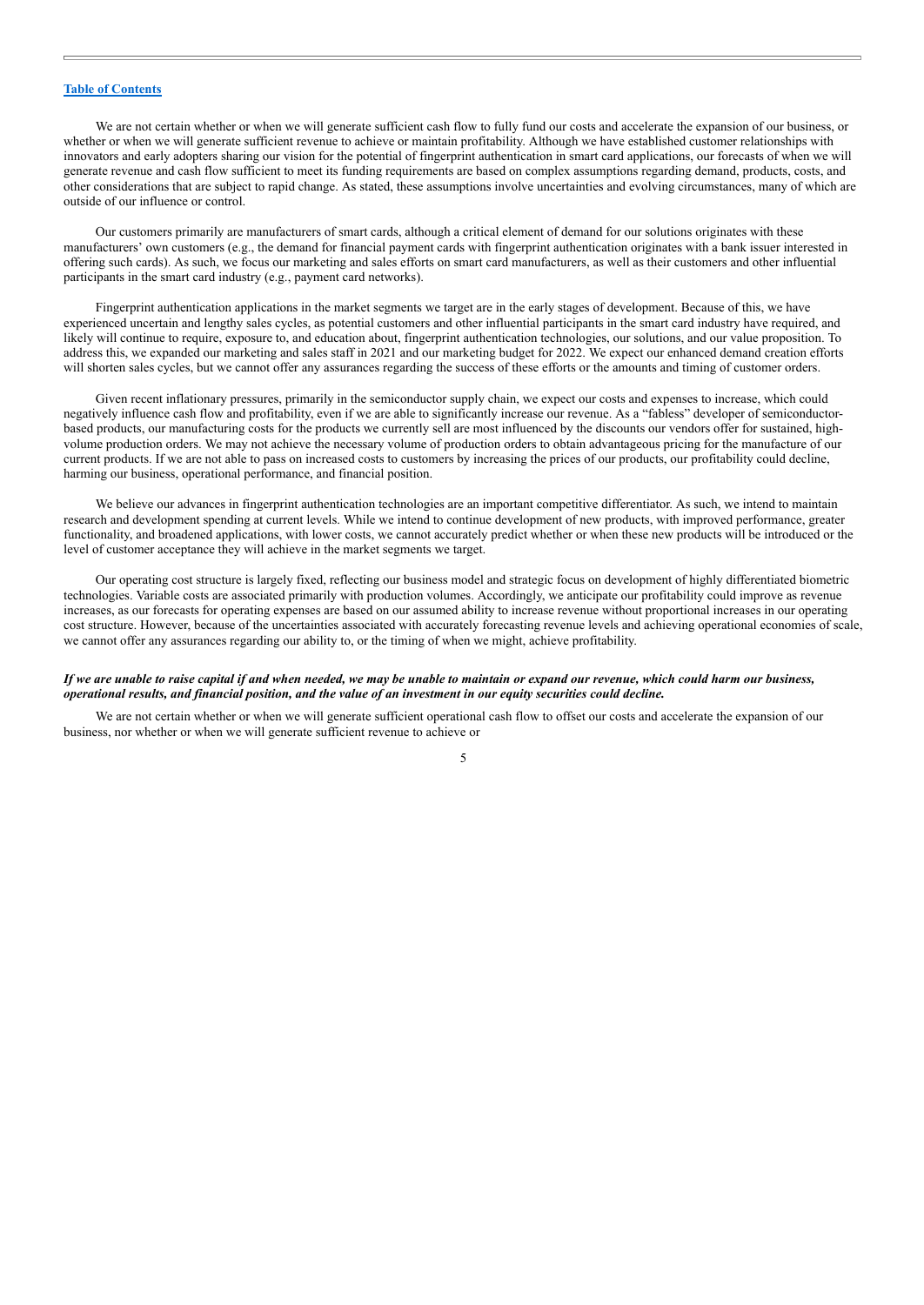maintain profitability. Because we intend to continue pursuing our strategy of re-investing in our business in order to achieve expect revenue growth, we anticipate that additional capital will be required to fund such revenue growth (e.g., funding of increased working capital requirements). However, if we do not meet our current performance forecast, we likely will require additional funding to support future operating losses. Our forecasts of when we will generate revenue and cash flow sufficient to meet its funding requirements are based on complex assumptions that are subject to rapid change. These assumptions involve uncertainties and evolving circumstances, many of which are outside of our influence or control.

While we previously have been able to raise capital through private placements of our Ordinary Shares, additional financing in any form may not be available on terms favorable to us, if at all. If adequate funds are not available on acceptable terms, we may be unable to maintain or expand our revenue, which could harm our business, operational results, and financial position, and, in turn, the value of an investment in our equity securities could decline. We continuously review all alternatives, financial and strategic, for meeting our future capital requirements. However, because our future funding decisions will depend on numerous considerations, including factors beyond our control, we cannot predict or estimate the amount, timing, or nature of any future funding from investors, lenders, or strategic partners.

# *Our fingerprint authentication solutions are targeted at three emerging applications within the smart card market, financial payments, cyber authentication, and digital currency storage, all of which are in early stages of development. As such, it is difficult to predict the varying pace at which these applications will develop into defined market segments, how large the market segments could be, and to what extent we will successfully penetrate any such market segment, if at all.*

We are a developer of fingerprint authentication solutions and focus on use cases based on smart cards. The specific applications we are targeting with our fingerprint authentication solutions are in the early stages of their development and are characterized by the extended and unpredictable sales cycles associated with new, innovative technologies, a limited number of early adopting customers, immature supply chains, and evolving application requirements and industry-specific standards.

# *Financial Payments*

Currently, our primary focus is on developing the financial payments market segment. We introduced the first flexible touch sensor for ISO ID-1 form factor requirements in 2015 and, later that year, entered into a strategic partnership with Mastercard to develop the biometric payment card opportunity. However, approximately five years passed before we announced significant customer engagements (e.g., IDEMIA France SAS), as:

- potential issuers of biometric payment cards (e.g., banks) have required, and continue to require, extensive education regarding fingerprint authentication, addressing their uncertainties associated with costs, card deployment, user enrolment, reliability, security, and infrastructure requirements, contributing to our extended and unpredictable sales cycles;
- our primary customers, the manufacturers of smart cards for financial payment applications, have required, and continue to require, extensive education regarding the opportunity and our differentiated value proposition, frequently followed by an extended period of sales and engineering support necessary for the development and qualification of a biometric payment card that a manufacturer can market to its customers, contributing to our extended and unpredictable sales cycles, resource allocation challenges, and high pre-sale customer engagement costs;
- design, development, and qualification of a biometric payment card incorporating fingerprint authentication to a customer's specifications has required, and may continue to require, customers, which may be resource-constrained or lack the appropriate engineering expertise, to coordinate multiple suppliers of complex components that must be integrated in a timely and cost-efficient manner, a process that has, and may continue to be, a source of delays in customer development of biometric payment cards;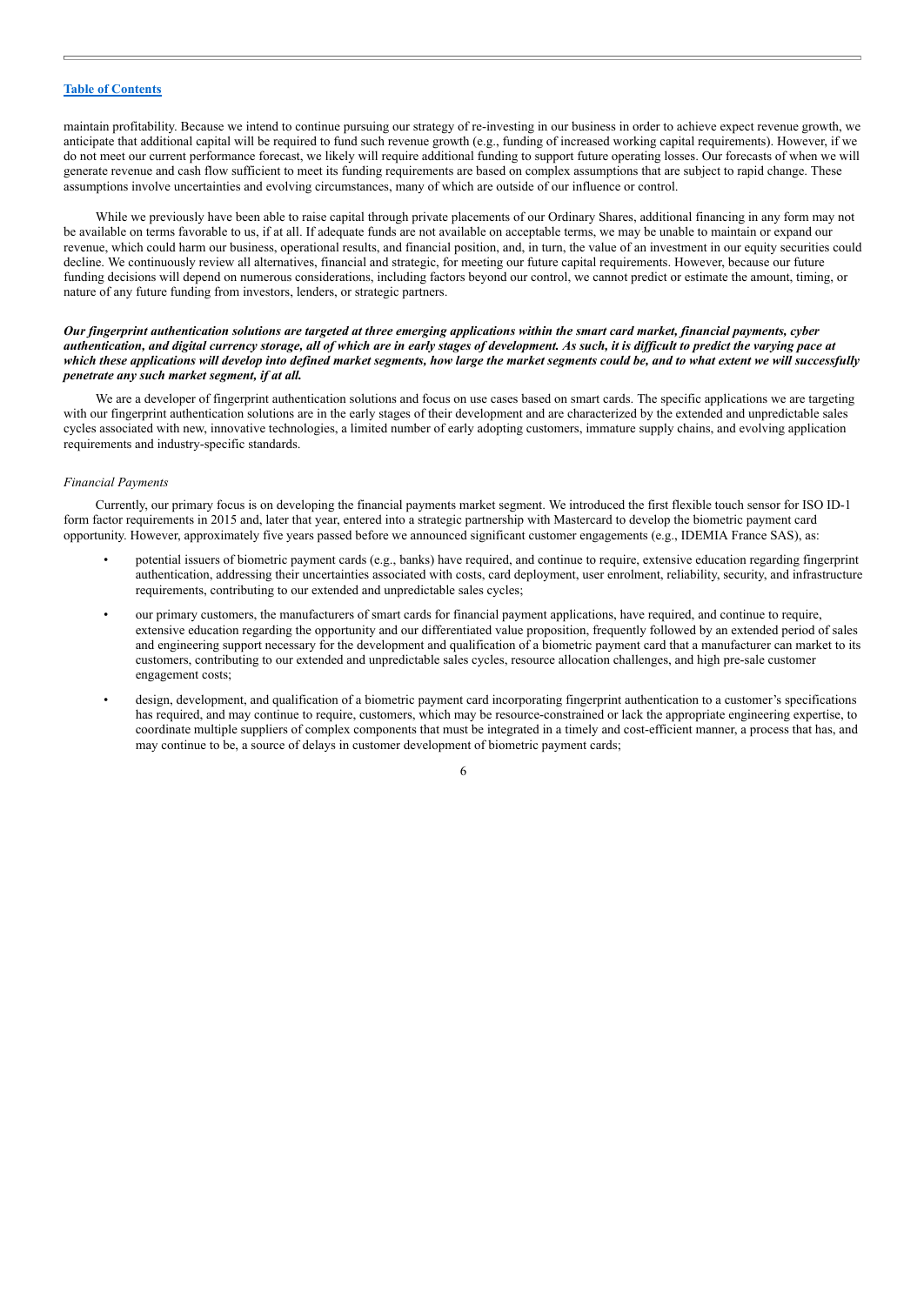- all financial payment cards require approvals from the global operators of payment processing platforms, notably Mastercard, VISA, and China UnionPay, certifying that a new financial payment card meets platform-specific security, reliability, performance, and interoperability requirements, and obtaining such certification has been, and may continue to be, delayed due to challenges card manufacturers have experienced with completing development of biometric payment cards and scheduling their certification with the payment processing platforms and the testing laboratories on which they rely; and
- because the added cost of incorporating fingerprint authentication in a financial payment card historically has been economically unjustifiable for many high-volume applications, we, since introducing the ISO ID-1 design in 2015, have aggressively addressed materials and manufacturing costs and, by 2021, with the introduction of our TrustedBio module, achieved a cost profile compelling to manufacturers of smart cards, and we continue our efforts to lower the costs of current and future solutions, although we cannot offer any assurances regarding our ability to so, or the timing thereof.

Because of these and other challenges encountered in developing opportunities in the financial payment market segment, accurately forecasting demand within the market segment has been, and likely will continue to be, difficult, with forecasts based on complex assumptions that have been, and likely will continue to be, subject to rapid change. These assumptions involve uncertainties and evolving circumstances, many of which are outside of our influence or control.

#### *Cyber Authentication*

We believe high value-add cyber authentication applications across the access control market segment represent promising opportunities for our fingerprint authentication solutions. While this market segment shares the characteristics and challenges associated with the financial payments market segment, the competitive landscape for user authentication in access control applications is broader and more complex, with various alternative authentication methods available, delivered in numerous form factors across diverse applications. While we achieved FIDO (Fast Identity Online) Alliance certification for a fingerprint authentication solution in 2016, our penetration of this market segment to date has been limited. We attribute our slower than expected penetration of the access control market segment to:

- the degree to which low-cost, low value-added, legacy solutions, based on minimal security requirements, continue to dominate the enterprise market, particularly within physical access control applications;
- the slower than expected pace at which physical access control and network user identity authentication are converging into unified, enterprise-wide security solutions;
- a relatively concentrated group of global and dominant regional vendors of IAM (Identity and Access Management) platforms and related access control solutions, split between those based on proprietary architectures and components and those integrating best-of-breed elements and standards-based protocols, both requiring extensive education regarding our products, technologies, and value proposition; and
- a highly-fragmented range of single- and multi-factor authentication solutions, including various biometric solutions, contributing to price competition and, for less demanding applications, commoditization, thereby potentially limiting opportunities for differentiating our solutions based on performance, total cost of ownership, and other elements of our value proposition.

#### *Digital Currency Storage and Related Applications*

We believe the opportunity for us in our third targeted market segment, digital currency storage, also referred to as digital wallets, holds great promise, given the applicability of our fingerprint authentication solutions. However, this market segment is the least developed of the three we are targeting.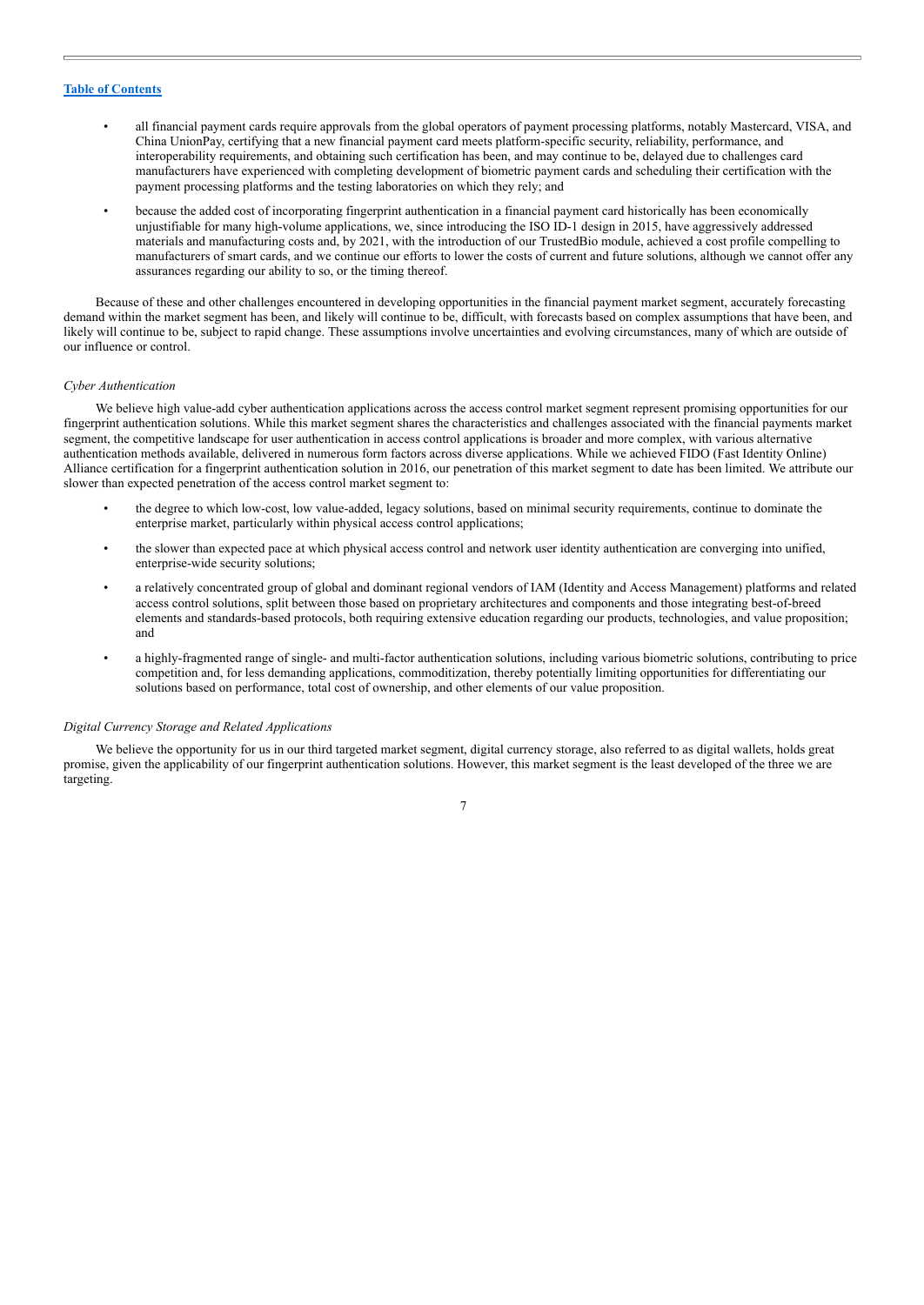Our diverse activities in the emerging digital currency storage market segment include providing fingerprint authentication for two Chinese banks piloting digital wallets for the e-CNY initiative of the People's Bank of China and collaborating with developers of innovations for emerging cryptowallet and cybersecurity applications. We have not generated significant revenue within this market segment, as the diverse range of opportunities we have identified are in early stages of development and require disproportionate allocations of our time and resources to establish viable customer- and application-specific solutions. Such engagements have been characterized, to date, by long periods of product prototyping, as well as uncertainties associated with the performance requirements, scope, and timing of potential customer deployments. As such, accurately forecasting demand for digital wallet applications is difficult and based on complex assumptions, notably regarding solution definition and regulatory considerations, that are subject to rapid change. These assumptions involve uncertainties and evolving circumstances, many of which are outside of our influence or control.

The timing of and the rate of demand growth in each market segment we target are difficult to accurately predict, as the drivers of demand differ. Competitive conditions and solution requirements also differ, contributing to difficulty in accurately predicting revenue, profitability, and the timing thereof. Accordingly, we offer no assurances regarding whether or when our revenue growth will accelerate in any of the three targeted segments, nor can we offer assurances regarding whether or when we will reach profitability, if at all, in any such segment.

#### *Our future success is dependent upon our ability to develop, communicate, and deliver a compelling value proposition to customers. If we do not do so, our business, operational results, and financial position could be harmed, and, in turn, the value of an investment in our equity securities could decline.*

Our value proposition is based on the highly-differentiated functionality and performance of our fingerprint authentication solutions and our comprehensive approach to offering integrated solutions addressing multiple customer needs. These customer needs may vary among the market segments we target, but generally are associated with the creation of cost-effective competitive advantages for our customers (e.g., highly-differentiated end products).

We believe the primary customer requirement across the market segments we target is a compelling economic rationale for implementing fingerprint authentication in a smart card. We believe the absence of such a rationale, largely the consequence of the historically high costs associated with manufacturing and deploying such smart cards, has inhibited demand to date and, if we cannot further reduce these costs, likely will continue to inhibit demand and, in turn, harm our business, operational performance, and financial position.

Our strategy, reflected in our value proposition, has been focused on reducing these historically high costs. Our TrustedBio module, integrating a low-cost polymer sensor and advanced biometric processing circuitry, has been designed to be cost-competitive with alternative solutions, while delivering superior performance and reliability. We have developed a reference design integrating our TrustedBio module with the SLC38 security controller from Infineon Technologies AG, thereby allowing our manufacturing customers to minimize their own integration costs, while accelerating time-to-market. We have developed an optimized card inlay, consisting of a card antenna and connective circuits, which reduces customer design and procurement costs. We are developing a proprietary card operating system for this reference design, which can be installed on the SLC38 prior to shipment to a card manufacturer, further reducing costs and process steps. We have collaborated with vendors of the capital equipment used for card manufacturing to optimize machine tooling and process management software, thereby increasing card production throughput, while lowering yield losses.

Our objective for solution design is to integrate the active components necessary to produce a smart card incorporating fingerprint authentication, creating a comprehensive, single package, solution design and bill of materials that should significantly reduce development and manufacturing costs for our customers. Our longer-term vision involves the integration of the functions currently performed by separate semiconductor devices into one such device, which, when packaged with our fingerprint sensor, could enable a customer to deliver a smart card with fingerprint authentication at a cost comparable to that associated with a basic, dual-interface smart card. However, we cannot predict whether or when we might complete such lower-cost, higher-functionality solutions or whether such solutions will achieve widespread acceptance.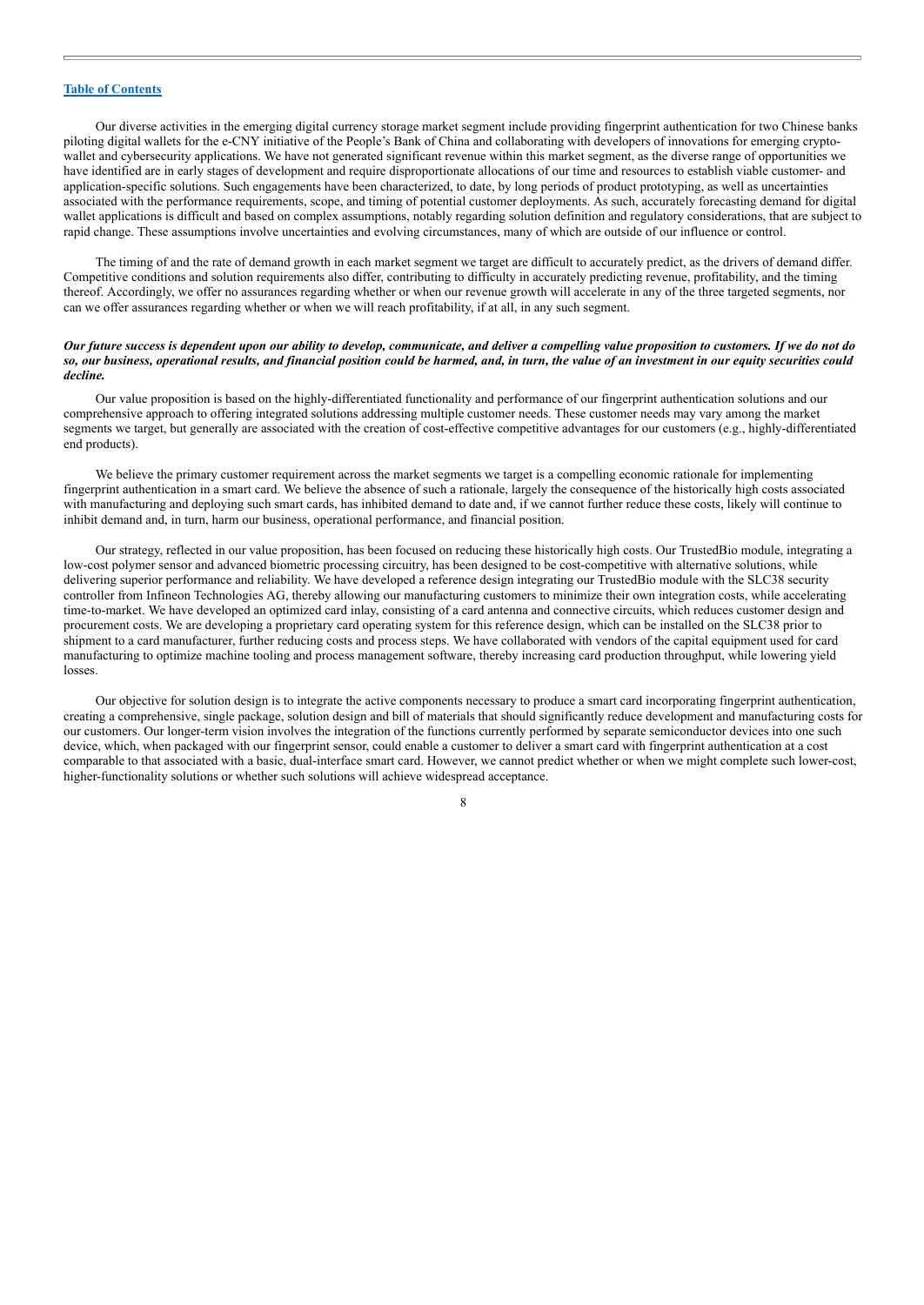A significant cost incurred by the end-customers of our manufacturing customers is associated with user enrolment (i.e., the process of imaging and storing a user's fingerprint, in the form of a template, within the memory of the smart card, thereby enabling its use). We have licensed to customers a proprietary enrolment solution consisting of a disposable, sleeve-like electronic device, with a small battery, allowing for the capture of a user fingerprint and the activation of the smart card for that user. This convenient process allows the user to enroll wherever and whenever he or she might choose, but it adds costs to the deployment of smart cards incorporating fingerprint authentication. To address these costs and to further improve user experience, we are developing software-based enrolment solutions, for which we have protected intellectual property, to allow for enrolment over the user's mobile phone or, specifically for enrolment of financial payment card users, through a point-of-sale terminal. However, we cannot predict whether or when we might complete such software-based enrolment solutions or whether such solutions will achieve widespread acceptance.

While our efforts have significantly reduced the difference between the costs of manufacturing and deploying smart cards incorporating fingerprint authentication and those associated with manufacturing and deploying less complex smart cards, this cost difference remains an obstacle to widespread adoption. We may not be able to achieve our objectives for additional cost reductions through further component integration and through development of software-based enrolment solutions, as the engineering challenges associated with both are substantial and characterized by uncertainties.

If we are not able to achieve additional cost reductions in support of our value proposition, our fingerprint authentication solutions may not achieve widespread adoption and our opportunities may be constrained, thereby harming our business, operational performance, and financial position.

#### *Card-based fingerprint authentication solutions have not yet achieved, and may never achieve, widespread acceptance by card issuers, card manufacturers, or card users.*

Fingerprint authentication integrated into a smart card remains a novel solution for enhancing security. In addition to addressing costs and supporting the economic rationale for customer use of our fingerprint authentication solutions, we must address the other uncertainties and concerns of potential customers and users if our solutions are to achieve widespread acceptance. Although recently escalating concerns about fraud losses, identify theft, data breaches, and other security risks have increased general awareness of the need for improved electronic security systems and data protection procedures, and fingerprint authentication has achieved widespread acceptance among manufacturers and users of smart phones, widespread acceptance of fingerprint authentication in smart cards, if it occurs, likely will depend on a wide range of variables and outcomes, including:

- our ability to further streamline the user enrolment process for issuers, reducing costs and complexity, while enhancing the user experience;
- our ability to collaborate with multiple, often competing, organizations and industry bodies on the development of industry- or customerspecific software applets, modification of card operating systems for customer purposes, or obtaining necessary industry or regulatory certifications;
- our ability to influence the standardization and simplification of the manner in which fingerprint authentication is integrated into transaction processing systems;
- our ability to address public perceptions regarding privacy and the potential exposure of personal biometric information; and
- our ability, on a worldwide basis, to address proposed or enacted legislation related to information privacy or the collection and storage of biometric information.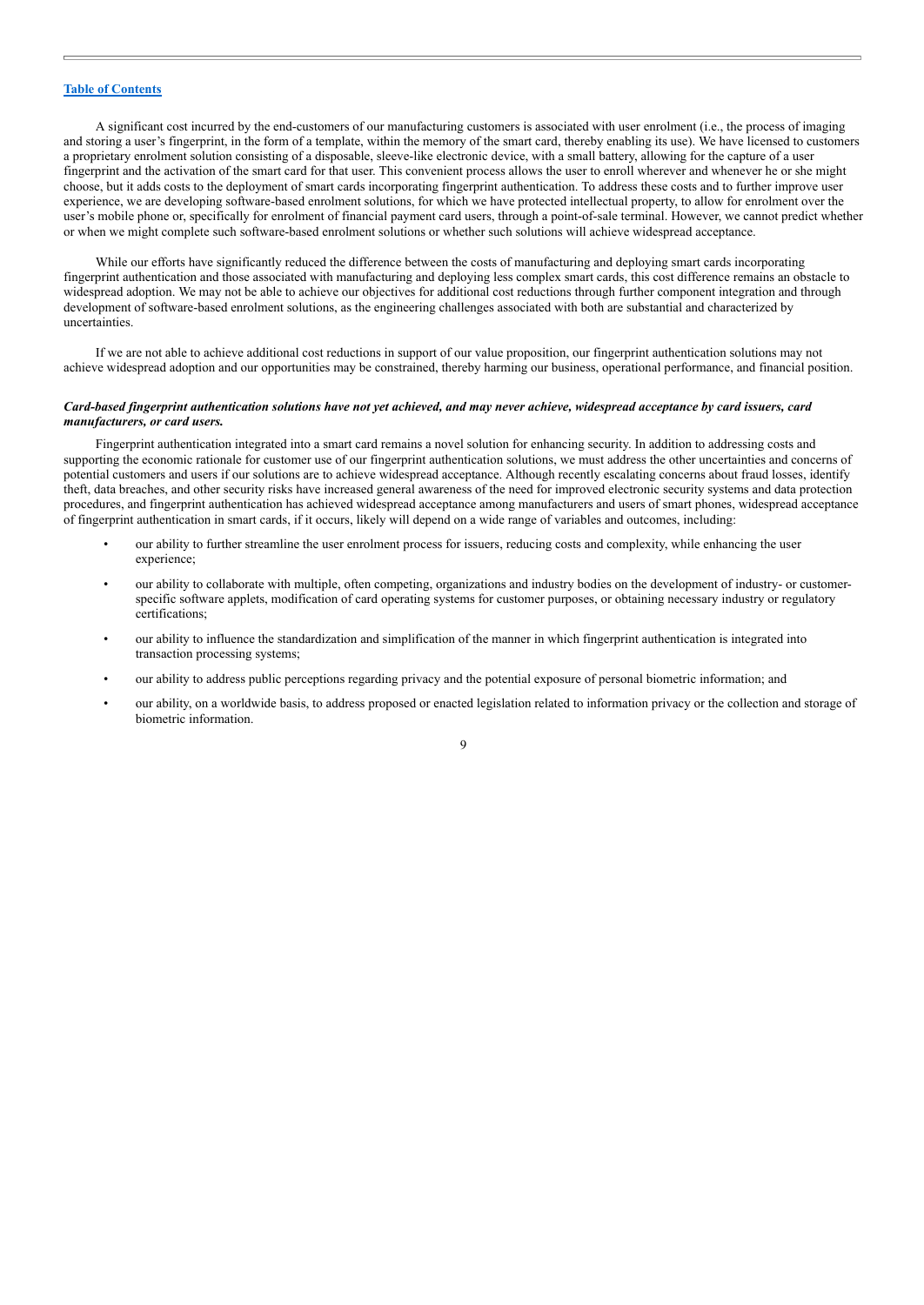For these reasons, we are uncertain whether or when fingerprint authentication in smart cards will achieve widespread acceptance in any commercial markets or that demand for our solutions will be sufficient to create a market large enough to produce significant revenue or earnings. If widespread acceptance is not achieved, our business, operational performance, and financial position may be harmed, and the value of an investment in our securities may decline.

#### *The extended and unpredictable sales cycles which we have encountered, and may continue to encounter, may involve commitments of engineering support, requiring valuable time and resources. If our customer development activities are not successful, we will not meet our revenue forecasts and will absorb potentially significant customer- or application-specific costs.*

As fingerprint authentication in smart cards has not yet been widely adopted in the market segments we target, our engagement with potential customers frequently begins with an extensive education process regarding our products and technologies, which may be followed by an extended period of pre-sale engineering support for customer development of a smart card incorporating our products and technologies. During a customer's product development process, we face the risk that our solutions will fail to meet the customer's technical, performance, or cost requirements, or that our product will be replaced by a competitor's product or an alternative authentication solution based on different technologies. Although we may complete a customer's product development process successfully, the customer subsequently may delay or terminate its product development efforts due to factors and considerations outside of our influence or control.

Until the advantages and benefits of fingerprint authentication in smart cards are well-known in the market segments we target, supported by compelling use cases and volume deployments of our solutions, we are likely to continue to experience extended and unpredictable sales cycles, resource allocation challenges, and high pre-sale customer engagement costs.

# *If the estimates and assumptions we have used to calculate the sizes and growth rates of our targeted market segments are inaccurate, our business, operational performance, and financial position may be harmed.*

Our forecasts, based on assumptions and estimates, are necessarily subject to a high degree of uncertainty and risk due to a variety of factors, including those described herein. We utilize third-party data sources and analysis, which we generally do not independently verify, in our business planning and the development of our forecasts. Inaccuracies or errors in such third-party information likely could contribute to inaccuracies or errors in our business planning and forecasting. We also collect our own market data and competitive information, from which we develop certain assumptions and estimates used in our business plans and forecasts. If we make errors in developing the assumptions and estimates used in our business plans and forecasts, or the assumptions are inaccurate due to rapidly changing circumstances, our growth rate may be limited, as we may incorrectly allocate resources and capital, potentially harming our business, operating performance, and financial position.

If the size of one or more of our targeted market segments expands as we have estimated, our revenue may not expand at a similar rate, if at all. Growth of our revenue is subject to many risk factors, including those described herein. Accordingly, forward-looking statements regarding expected or forecast demand levels, market segment size, market shares, revenue levels, and growth rates included in this Annual Report or in other disclosures should be considered estimates, characterized by uncertainty and subject to change.

#### *A significant portion of our revenue is associated with a limited number of customers, and the loss of such a customer, or a meaningful decline in revenue associated with such a customer, could harm our business, operating performance, and financial position.*

We have historically generated limited total revenue, and most of that revenue has been associated with a limited number of customers. During 2021, 2020, and 2019, one customer accounted for approximately 85%, 81%, and 72% of our revenue, respectively.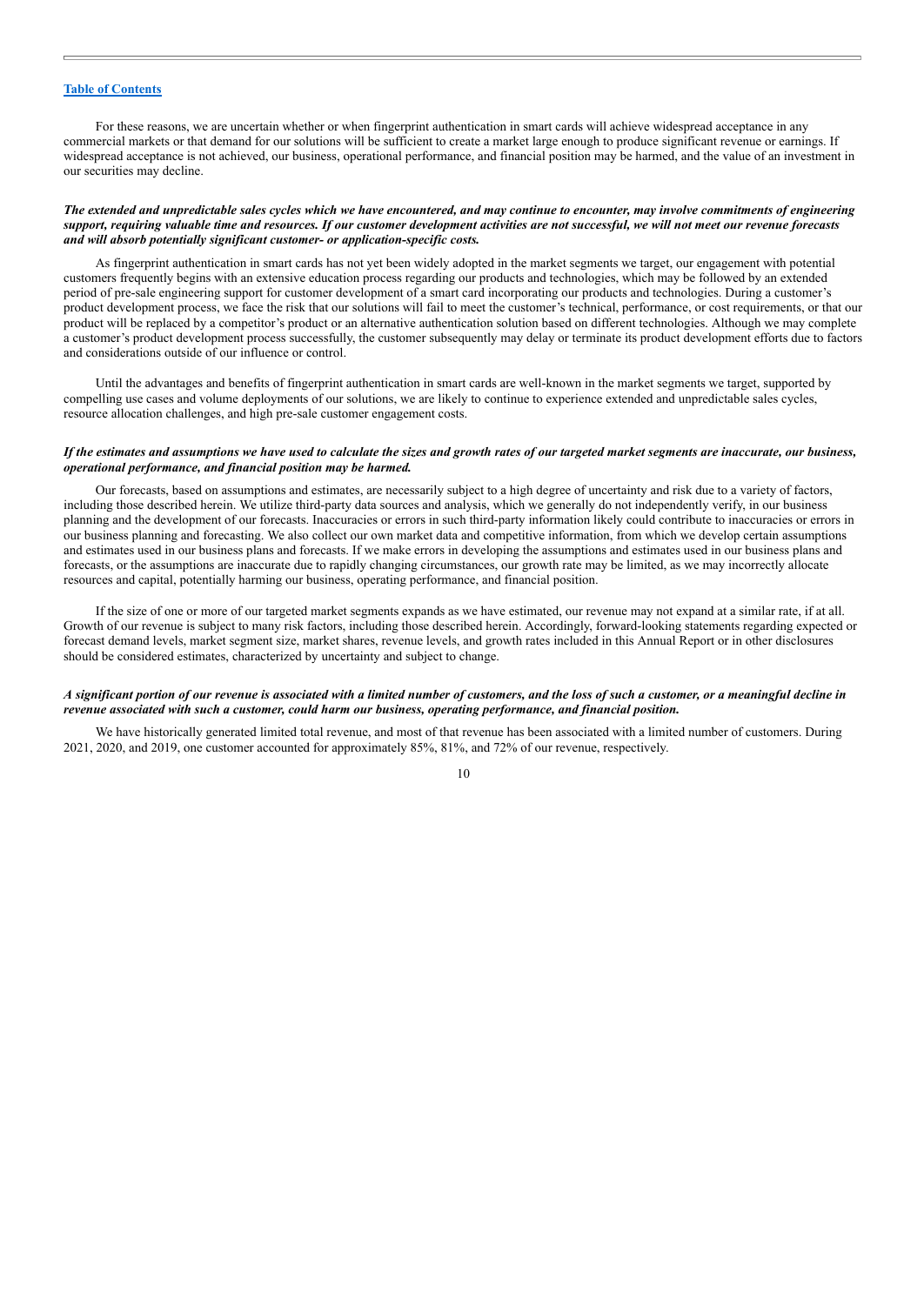While we pursue new customers and business opportunities as we maintain our relationships with our current customers, we have had limited success in diversifying our customer base. Excessive customer concentration, now and in the future, could cause any fluctuations in revenue and profitability to be more severe and could contribute to greater difficulty in resource allocation, inventory planning, and revenue forecasting. The loss of a major customer, an unanticipated decrease in demand for our products from a major customer, or our failure to diversify our customer base could harm our business, operational performance, and financial position.

#### *If we are unable to retain our existing customers or attract new customers, our growth will be adversely affected and our business, operating performance, and financial position could be harmed.*

The success of our business depends on retaining current customers, while expanding and diversifying our customer base, and relies on our ability to develop, communicate, and deliver a compelling value proposition to our customers. Our ability to attract new customers and retain existing customers depends in large part on our ability to be collaborative, responsive, and flexible in the timely delivery of fingerprint authentication solutions to customers, meeting their current and future needs. As enabling technologies evolve, manufacturing processes and requirements change and demand drivers shift within market segments, we are required to continually improve our existing products and introduce new, innovative products, thereby maintaining our competitive position as a leading developer of highly-differentiated fingerprint authentication solutions. If we fail to anticipate technological advances, fail to develop high-performance, lower-cost products incorporating those advances, and fail to deliver compelling, highlydifferentiated solutions meeting customer requirements, our competitive position likely will suffer, harming our business, operational performance, and financial position.

#### *Our hardware and software solutions may contain defects, which will make it more difficult for us to establish and maintain customer relationships.*

Although we have completed the development of multiple generations of our fingerprint authentication solutions, they have not yet been deployed in high volumes. Despite extensive testing during development and third-party certifications, our solutions may contain undetected design flaws, coding errors, and material or manufacturing defects that are discovered only after high volume deployment and extensive use. Any such flaw, error, or defect in current or new solutions could cause product release delays, design modifications, customer delays, and product recalls, any of which could be costly and disruptive, with potentially adverse effects on customer relationships and our competitive position and, in turn, harm our business, operational performance, and financial position.

# *Our strategic alliances and collaborations may not achieve their objectives in a timely manner, if at all, and their failure to do so could inhibit our ability to pursue opportunities in targeted market segments.*

An important element of our strategy is collaboration with well-positioned partners, leveraging their expertise and resources. We have entered, and we anticipate that we will continue to enter, into strategic alliances and collaborations. We continually evaluate strategic partnership opportunities designed to enhance or complement our technologies, to provide necessary expertise, components, or supplies, to facilitate and accelerate our access to customers and geographies, and to develop, introduce, and distribute solutions integrating our products and intellectual property with those of the partner. Certain strategic alliances may not achieve their intended objectives, and parties to our strategic alliances may not perform as we expect. The failure of these alliances to achieve their objectives may impede our ability to introduce new products and enter new markets, meeting our growth and performance expectations. Furthermore, our partners may possess, obtain, or retain rights in intellectual property they developed independently or as part of an alliance. In the event of a dispute with a partner, the partner may attempt to withhold or assert rights in intellectual property that we developed or sought access to for the purpose of enhancing or complementing our technologies.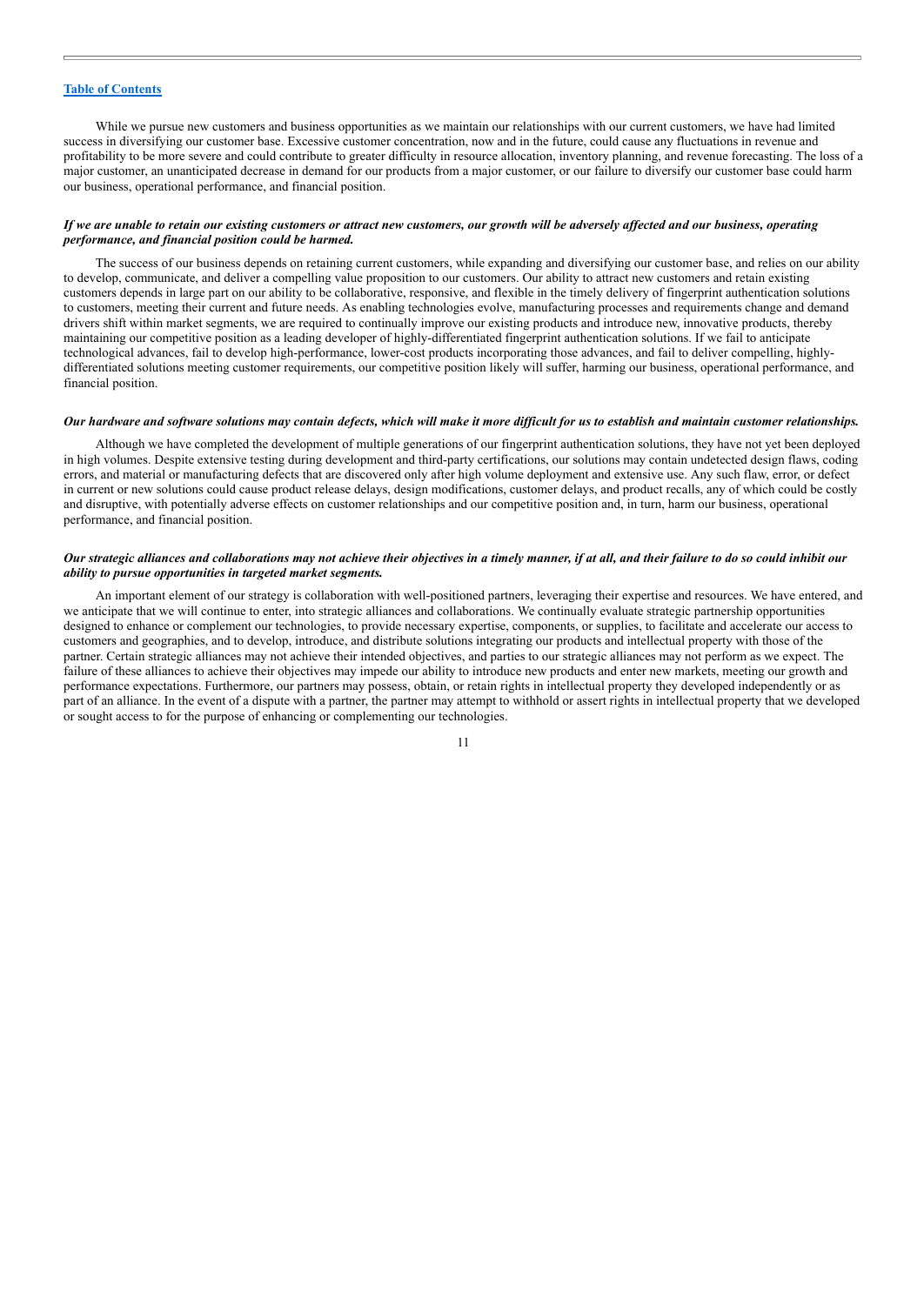#### *We face intense competition.*

We compete with both established companies and early-stage businesses providing identification and authorization solutions, as well as larger providers of broader, more traditional security solutions. Some of our competitors have substantially greater financial, engineering, marketing, customer support and manufacturing resources than us, and may independently develop superior technologies and solutions, which may result in our technologies and solutions becoming less competitive or obsolete.

In some circumstances, competitors may be able to aggressively compete on price in a manner we may not. Current and potential competitors also may have greater name recognition, more extensive market presence, larger installed bases, and long, established relationships with many of their customers and partners.

In the market segments we target, authentication solutions utilizing powered mobile devices (e.g., smart phones) are achieving broadening acceptance and represent a significant competitive threat. We believe the demonstrable vulnerabilities of such alternative solutions, most notably to hacking (i.e., the unauthorized access to and misuse, for fraudulent or criminal purposes, of private information stored on a networked electronic device), afford us a meaningful competitive advantage. However, we may not be able to successfully communicate this and other competitive advantages to those potential customers for which a networked, mobile device, albeit vulnerable to security risks, might be an acceptable alternative solution.

If we are unable to enhance our existing technologies or develop new technologies in a timely manner in response to technological and marketplace changes, our ability to compete in our targeted market segments likely will suffer. In addition, if one or more other biometric technologies, such as voice, face, iris, hand geometry, or blood vessel recognition offered by competitors, are widely adopted, the potential opportunities for our fingerprint authentication solutions could be reduced.

Our ability to compete successfully depends on a number of competitive factors, which may be outside our influence or control. These competitive factors include the following:

- our ability to design, introduce, and implement compelling new technologies, products, and solutions in a timely manner;
- our ability to accurately predict and adapt to the evolving needs of our customers and our targeted market segments;
- our ability to anticipate and meet our customers' price and performance requirements, as well as their requirements for product ease of use, reliability, and durability;
- our ability to provide responsive, high-quality customer service and support; and
- our ability to anticipate and respond to competitors' product and pricing moves, new product and technology development, marketing initiatives, strategic partnering, and other competitive actions.

Additional competitors may enter the market segments we have targeted, with fingerprint authentication solutions or solutions based on other technologies or approaches, increasing competition and increasing risks to our business, operational performance, and financial position.

Early-stage markets are susceptible to consolidation of participants and entry into the market by larger, established companies that acquire or form joint ventures with participants. Our position in the market segments we target could be harmed if the competitive landscape were to change due to consolidation or entry by a company with substantial resources through a merger, acquisition, or joint venture with a competitor. Increased competition within any of our targeted market segments could result in price reductions, reduced gross margins, and lost opportunities, potentially harming our business, operational performance, and financial position.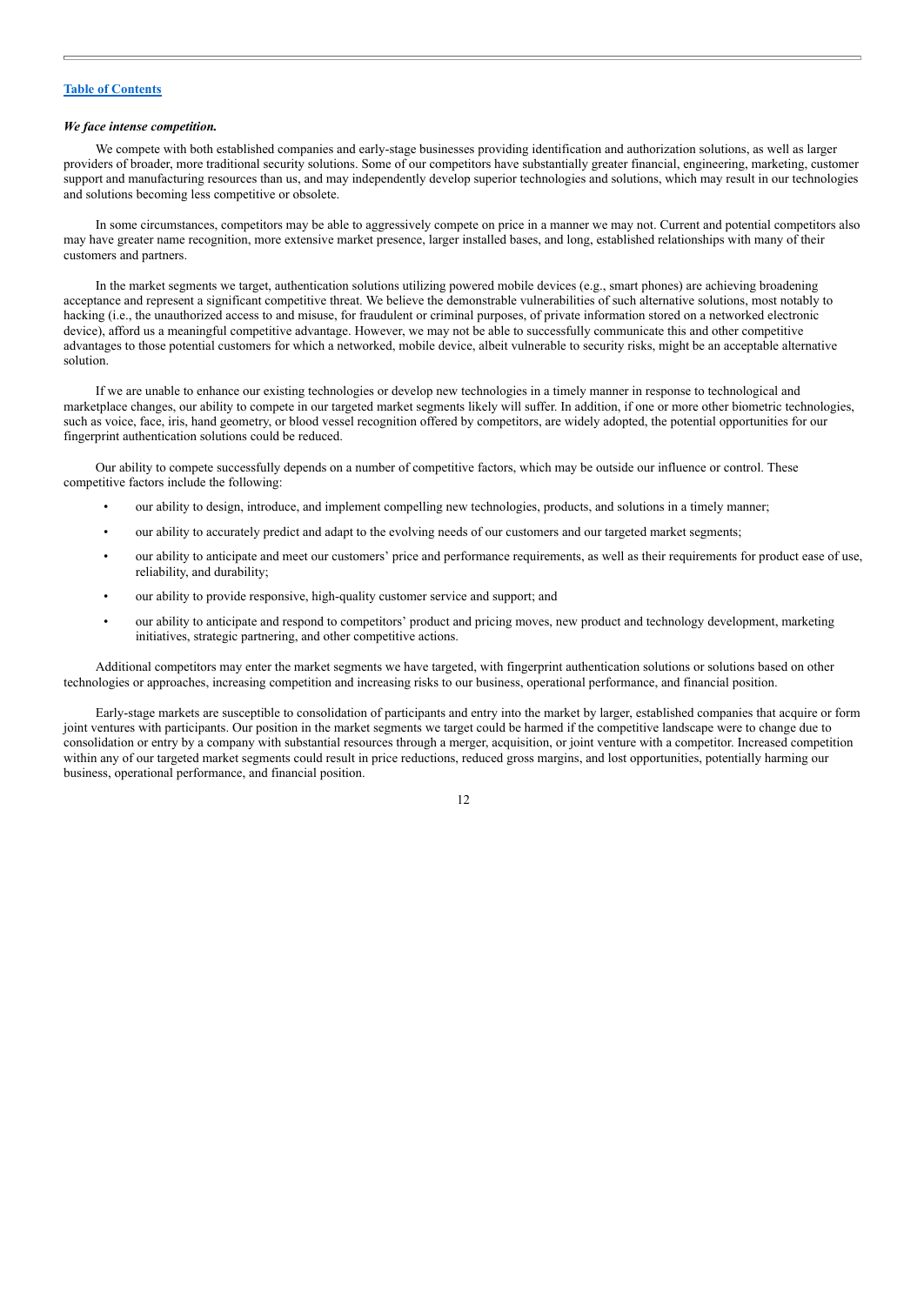#### *We are exposed to potentially significant supply chain risks, as we currently rely on one semiconductor manufacturer and a limited number of providers of assembly and test services for outsourced production of our products.*

We currently rely on Taiwan Semiconductor Manufacturing Company, Limited ("TSMC"), the leading producer of semiconductor wafers, for production of our proprietary application specific integrated circuit ("ASIC") designs. We also rely on a limited number of providers of assembly and test services, including Amkor Technology, Inc. and Silicon Precision Industries Limited (a unit of ASE Technology Holding Co., Ltd.), both of which are leaders in outsourced semiconductor assembly and test services.

We enjoy collaborative, supportive relationships with these suppliers. While we have experienced lengthened delivery lead times, we have not experienced significant delays in delivery of wafers or completed products. However, broader supply chain uncertainties have contributed to, and likely will continue to contribute to, difficulties in accurately planning capacity utilization, inventory provisioning, and inventory levels.

We also have experienced increased costs and expect further cost increases if supply chain conditions remain for a prolonged period, which we anticipate. Numerous industries dependent on the semiconductor and electronics supply chains have experienced supply shortages and delays, contributing to lower production, higher costs, and reduced efficiencies. We expect, based on the research of industry analysts and information from our suppliers, uncertainties associated with capacity utilization, lead times, delivery schedules, and costs will continue through 2022 and, possibly, into 2023. However, we cannot accurately predict when conditions in our supply chains will normalize or what the consequences for our business might be if such normalization does not occur when expected.

The TSMC facility producing our semiconductor wafers is located in China, which exposes us to risks associated with international trade policy, tariffs, and related policy matters, all of which are outside of our influence or control. While TSMC facilities in other countries offer the fabrication processes we require, transition of production of our wafers to such a facility would require significant effort, time, and costs, which could harm our business, operational performance, and financial position.

# *Because we depend on the contributions of very skilled staff across critical engineering and business disciplines, if these individuals were to leave us, we may not be able to attract and hire replacements with the same skills in a timely fashion, if at all, which could harm our business, operational performance, and financial position.*

Our ability to successfully execute our growth strategy depends on our ability to attract, motivate, and retain our personnel. Competition for wellqualified employees across critical disciplines, is intense. Our continued ability to compete effectively depends on our ability to attract new, wellqualified candidates and to retain and motivate existing staff. If we do not succeed in attracting well-qualified candidates or retaining and motivating existing staff, our business, operational performance, and financial position could be adversely affected.

We believe our success has depended, and will continues to depend, on the talents and efforts of our executives and our highly skilled staff, including our engineering, sales, and administrative personnel. We believe we provide compensation, in the form of salaries, benefits, and share-based awards, consistent with comparable technology companies of our size, development stage, and industry focus. We also maintain a yearly performancebased, variable compensation plan, in which all full-time employees participate, directly tied to company-wide, departmental, and individual performance goals. However, total variable compensation paid for the last three years has not been a significant portion of cash compensation, representing, in aggregate, approximately 5%, 4%, and 10% of employee salaries paid for the years ended December 31, 2021, 2020, and 2019. Until we achieve certain levels of sustained revenue and profitability, such amounts of variable compensation likely will not be a significant portion of total compensation. As such, our variable compensation plan may not have the intended effects associated with motivating and retaining our employees.

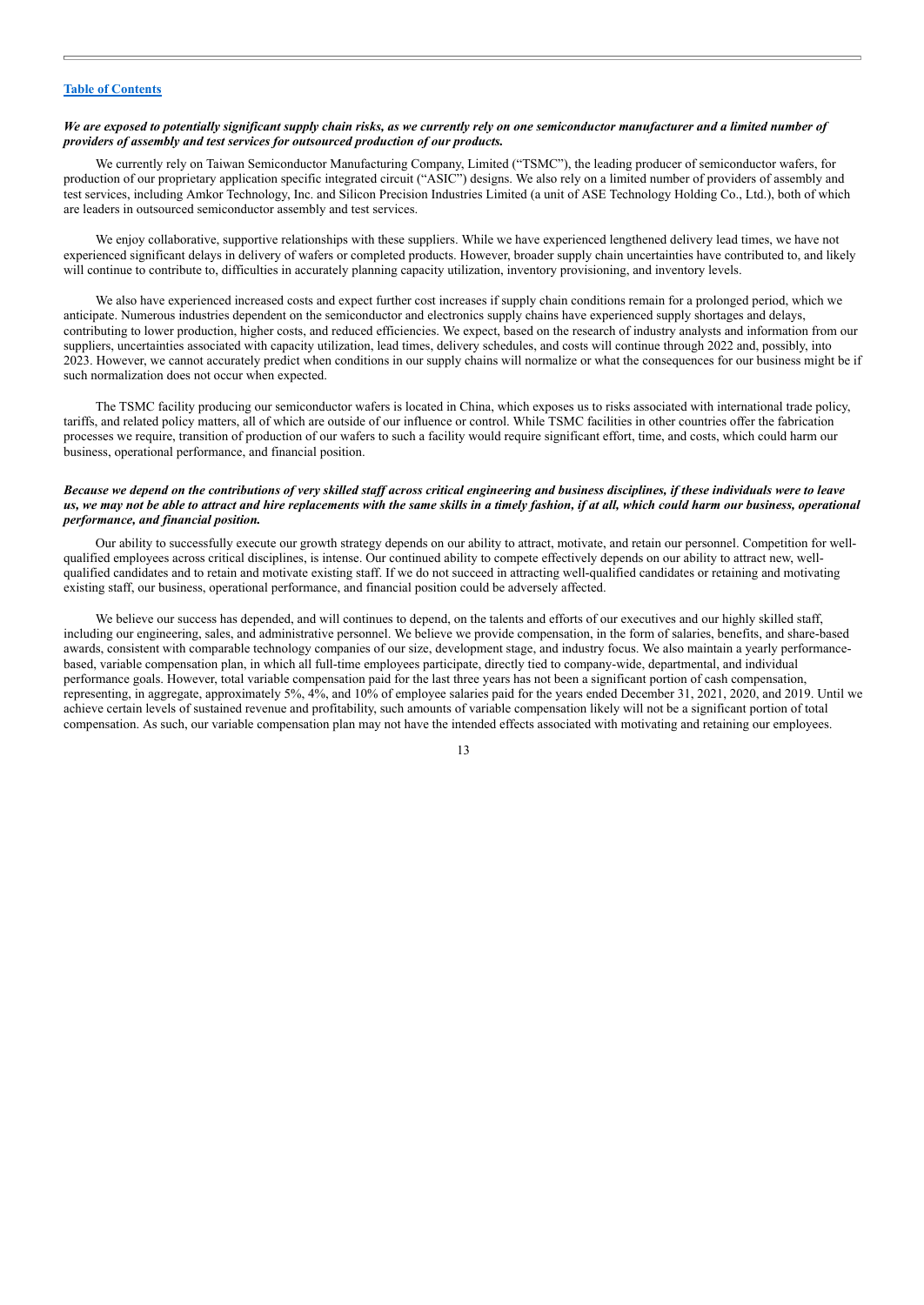As of December 31, 2021, all of our full-time staff (i.e., employees and permanent individual contractors) held subscription rights for the purchase of our Ordinary Shares. Our executives and other key contributors receive a significant portion of their total annual compensation in the form of subscription rights awards or, from time to time, other forms of share-based compensation. If the quoted price of our Ordinary Shares does not appreciate from the prices per share associated with the subscription rights outstanding, the value, if any, of those subscription rights, if and when exercised, may not be meaningful to holders of those subscription rights. If the quoted price of our Ordinary Shares does not increase, the holder's perception of the potential value of his or her subscription rights may be insufficient to retain that holder as an employee or contractor. The loss of one or more important contributors, due to the perception that the current or future value of subscription rights awards is not sufficiently compelling to remain with us, could adversely affect our ability to execute our strategy, and we may not be able to find adequate replacements in a timely manner. Accordingly, we can provide no assurances that we will be able to retain the services of our executives or key contributors.

### *The COVID-19 pandemic could have an adverse impact on our business, operational performance, financial position, as well as the markets and communities in which we operate.*

In response to the COVID-19 pandemic, many state, local, and national governments have put in place quarantines, executive orders, shelter-in-place orders, and similar government orders and restrictions to control the spread of the virus. At the onset of the pandemic, we implemented a flexible work-from-home policy for employees and restricted travel. We will continue to monitor applicable regulations and the recommendations of public health professionals as we determine which actions are in the best interests of us and our employees.

We have experienced extended lead times across our supply chain, which were associated, in part, with supply chain disruptions caused by the pandemic. Although such extended lead times have contributed to an increased level of inventory planning and scheduling uncertainty, we have not experienced, to date, interruptions in our development activities or delays in meeting customer commitments that had a material influence on our results. The COVID-19 pandemic has caused instability and uncertainty, particularly within the semiconductor and electronics supply chains, which are concentrated in Asia and, notably, China, which continues to experience a health emergency. Numerous industries dependent on the semiconductor and electronics supply chains have experienced supply shortages and delays, contributing to lower production, higher costs, and reduced efficiencies. We expect, based on the research of industry analysts and information from our suppliers, uncertainties associated with capacity utilization, lead times, delivery schedules, and costs will continue through 2022 and, possibly, into 2023. However, we cannot accurately predict when conditions in our supply chains will normalize or what the consequences for our business might be if such normalization does not occur when expected.

While the ultimate impact and duration of the COVID-19 pandemic on the global economy, our targeted market segments, and our business is difficult to assess or predict, the pandemic has resulted in, and may again result in, the disruption of global financial markets, potentially reducing our ability to access capital.

Additionally, the pandemic could negatively impact the performance of our customers, which could cause reduced orders from them or delays in renewing or entering into contracts with us. We believe the pandemic has had an adverse influence on the timing of activities of smart card manufacturers and issuers, including delaying product development and the initiation of trials and pilots involving smart cards incorporating our fingerprint authentication solutions. Such negative impact on the performance of our customers could slow the collection of accounts receivable or expose us to inventory obsolescence, either of which, if significant, could harm our business, operational performance, and financial position.

The global pandemic continues to evolve, and we will continue to monitor circumstances closely. While the pandemic may increase end-user awareness of the hygienic benefits of contactless payment solutions, such as those enabled by our fingerprint authentication solutions, therefore possibly increasing demand for such solutions, the full impact of COVID-19 (or a similar health emergency) is difficult to predict, highly uncertain, with assumptions and estimates subject to change.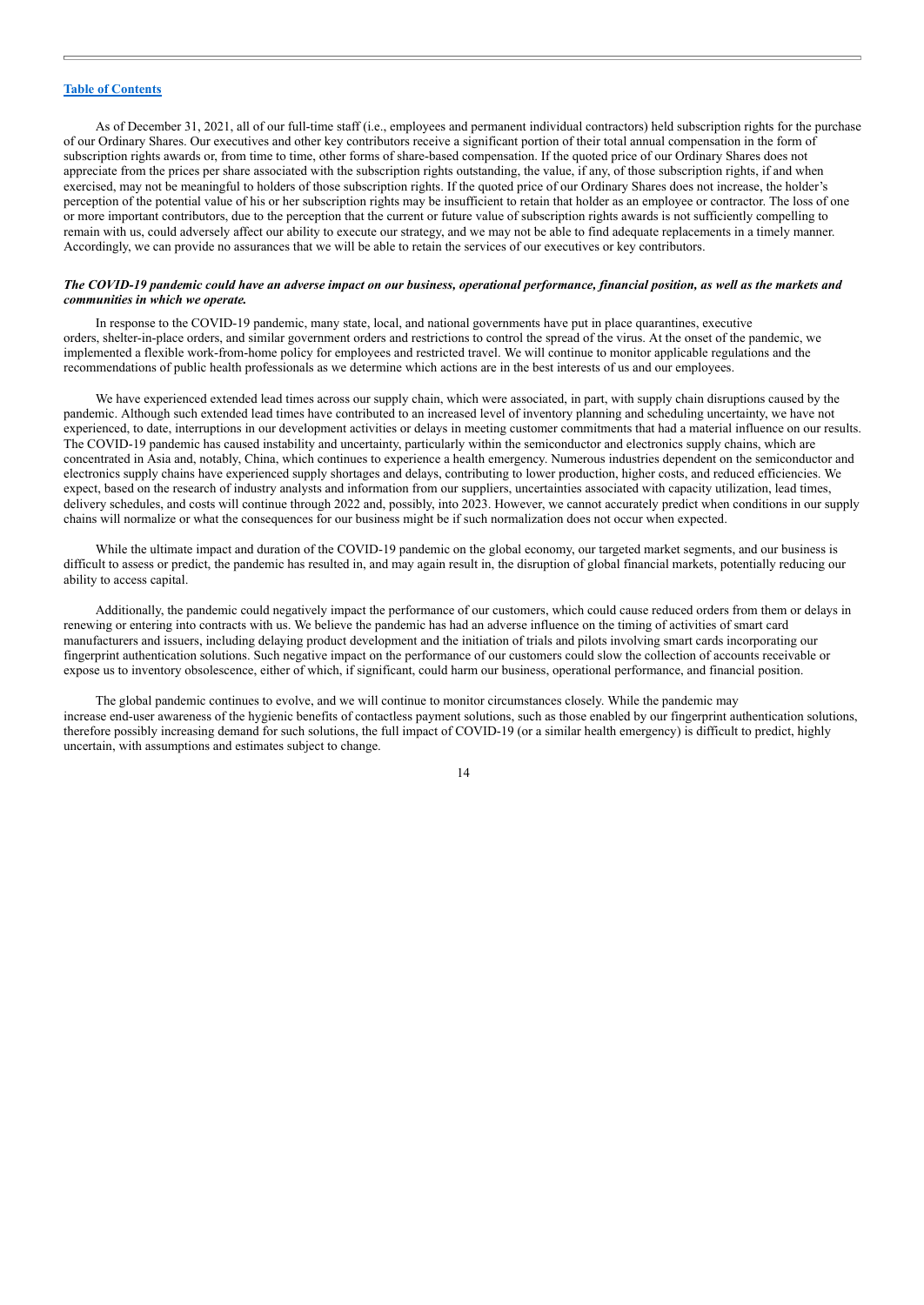*Our business, operational performance, and financial position are subject to a range of exogenous risks. A sustained period of unfavorable conditions in the global economy or in the market segments we target could have an adverse impact on our business, operational performance, financial position. War, terrorism, other acts of violence, or natural or manmade disasters, could have an immediate and sustained impact on business and investor confidence, leading to reduced economic activities, potentially harming our business, operational performance, and financial position.*

Because we sell an innovative technology solution for emerging applications in market segments in early stages of development, we are particularly vulnerable to a sustained decline in economic conditions, which likely would be accompanied by a decline in confidence within our targeted market segments. Heightened risk aversion within our targeted market segments could inhibit demand for our solutions, which have yet to achieve wide adoption.

We believe global economic conditions are subject to the following short- and long-term exogenous risks, individually and with combined effect:

- the COVID-19 pandemic does not abate, or new variants of the virus are identified, causing governments to prolong current, or impose new, restrictions on activities, potentially contributing to inflationary and recessionary pressures across the global economy;
- supply chain constraints and related uncertainties continue indefinitely across industries, or conditions deteriorate, with the potential consequence of increasing inflationary and recessionary pressures in specific geographies or market segments or across the global economy;
- the relationships between China and western trading partners, notably the United States, do not improve or deteriorate further, possibly contributing to further trade restrictions, leading to inflationary and recessionary pressures in China and across the global economy; and
- the war between Russia and Ukraine and the risk of escalation into a broader conflict does not abate, causing prolonged trade sanctions and other economic restrictions on Russia, potentially contributing to inflationary and recessionary pressures across the global economy.1

These and other risks to economic activity could make it difficult for our customers and other market participants to accurately forecast and plan business activities, leading to lower confidence and the possibility of reduced or delayed on new initiatives, such as the deployment of products incorporating our fingerprint authentication solutions. If economic conditions deteriorate or are characterized by greater uncertainty or volatility, we may not meet our revenue forecasts or our expectations for when profitability will be achieved may be delayed, which could have an adverse impact on our business, operational performance, and financial position.

Additionally, if economic conditions were to deteriorate, valuations in the capital markets likely would decline, independent of our performance or disclosed outlook, potentially resulting in lower quoted market prices for our equity securities. As such, our ability to access additional capital through the capital markets could be diminished or significantly delayed.

#### *Our business is susceptible to risks associated with international operations.*

We market our solutions worldwide. Our global marketing and sales personnel are assigned to offices in the United Kingdom, the United States, and China, and focus on demand creation and customer support. We also have sales and marketing personnel residing across Europe, North America, and Asia, addressing opportunities across our three targeted markets in those regions. Employing and managing personnel across disparate international domiciles, with differing employment and tax laws, has been, and likely will continue to be, a source of organizational complexities and costs that have been, and likely will continue to be, disproportionally high for a company of our size and stage of development.

We currently do not have personnel or customers in Russia, Ukraine, or the neighboring countries.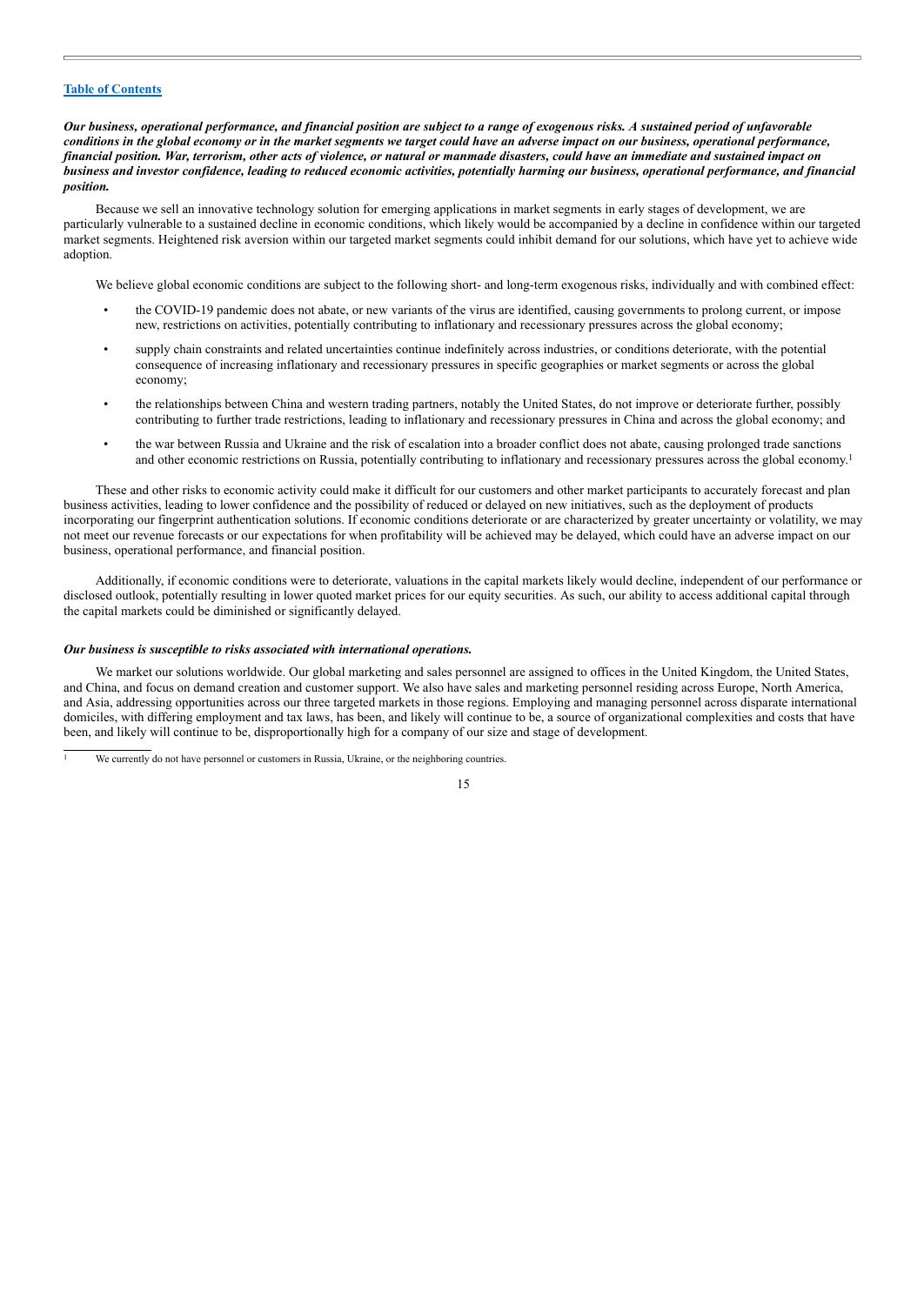Our reliance on international marketing and sales activities subjects us to the risks of conducting business internationally, including risks associated with political and economic instability, including trade restrictions, sanctions, and import/export regulations, currency controls and exchange rate fluctuations, changes in tariff and duty rates, and travel and trade restrictions related to health emergencies (e.g., the COVID-19 pandemic). Such instabilities or uncertainties associated with these risks may negatively impact the performance of our customers in one or more regions of the world, which could cause reduced orders from them or delays in renewing or entering into contracts with us, negatively affecting our business, operational performance, and financial position. Such negative impact on the performance of our customers in one or more regions of the world could slow the collection of accounts receivable from such customers or expose us to inventory obsolescence due to delayed or cancelled orders, either of which, if significant, could harm our business, operational performance, and financial position.

Our international activities may expose us to a number of other risks including, but not limited to:

- difficulties in staffing and managing international operations;
- potentially longer collection cycles, due to currency restrictions or other limitations on customer remittances;
- unexpected challenges within or changes to countries' banking and credit systems;
- unexpected changes in government regulatory requirements;
- managing complex value added tax, sales, or other indirect tax requirements, regulations, and treaties, which can be burdensome, and potential changes in tax and trade regulations and treaties in and among Norway, the United States, the United Kingdom, China, and in and among countries in which we operate or conduct business;
- unexpected changes in international trade policies, including potential adoption and expansion of tariffs or cross- border taxation;
- potentially longer inventory cycles, in the event our supply chain partners, which primarily are based in China, Taiwan, and South Korea, experience operational disruptions or are negatively affected by changes in trade policies or taxation;
- different, complex, and evolving laws governing intellectual property rights, which in certain countries provide uncertain or reduced protection of intellectual property rights; and
- operating in countries with a higher incidence of corruption and fraudulent business practices.

These and other risks associated international activities could contribute to reduced demand from, or disruptions of our relationships with, international customers operating in any of our three targeted markets, with a potentially adverse influence on our business, operational performance, and financial position.

#### *If currency exchange rates fluctuate substantially in the future, our financial results, which are presented in U.S. Dollars, could be adversely influenced by potentially large gains or losses experienced in the translation of amounts denominated in foreign currencies.*

Our terms and conditions of sale provide for pricing our products and invoicing our customers in U.S. Dollars, and our suppliers of outsourced product manufacturing and assembly and test services invoice us in U.S. Dollars. However, we incur expenses for employee compensation, property leases, and other operating expenses in the local currencies of the countries in which we operate. To date, we have not engaged in any currency hedging strategies, and any such strategies, such as forward contracts, currency options, and foreign exchange swaps, we may implement to mitigate this risk may not eliminate, or may increase, our exposure to foreign exchange fluctuations.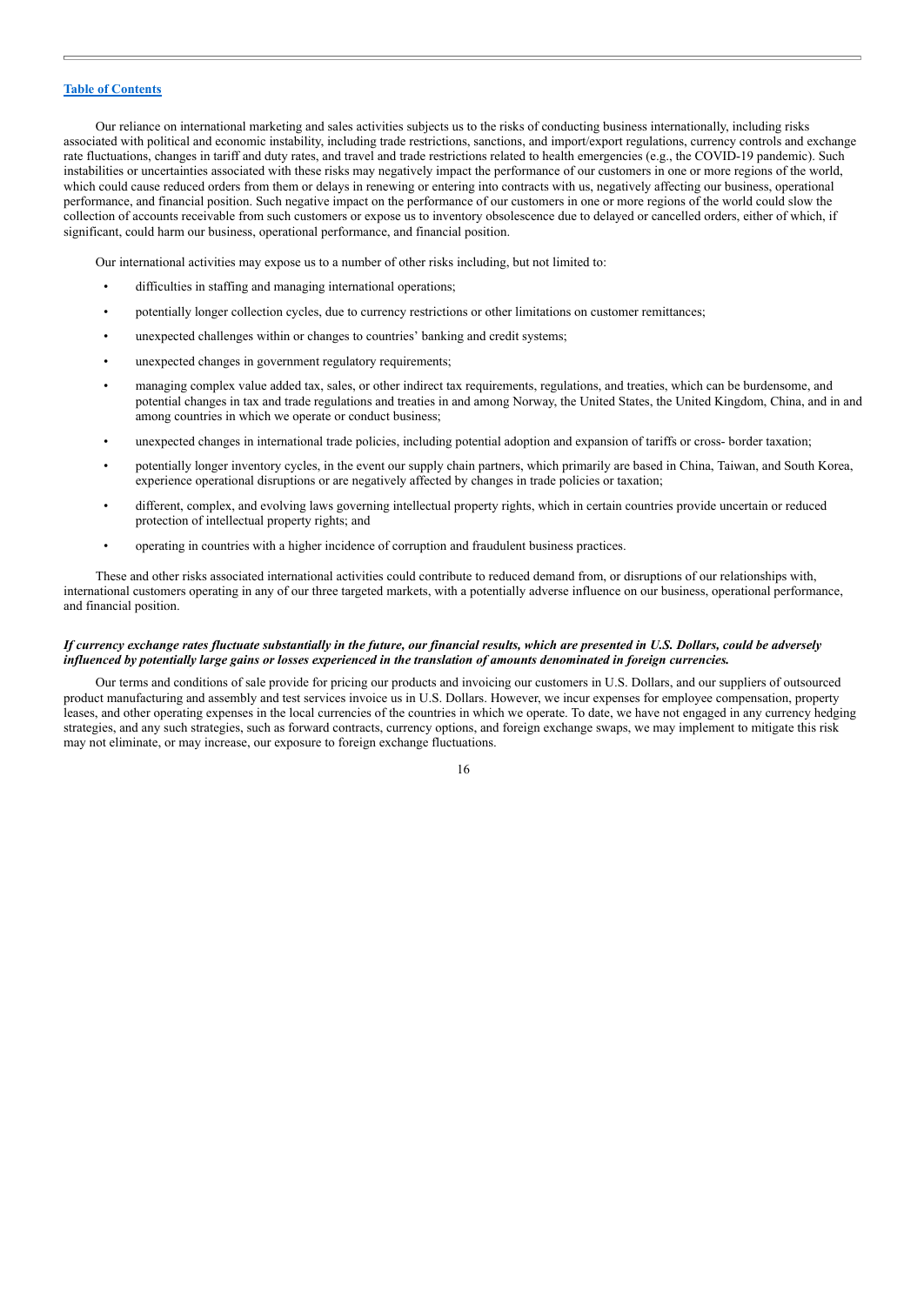#### *Product errors or defects could expose us to costs and liabilities, harm our reputation, and reduce our ability to compete effectively.*

Semiconductor-based products such as those we develop and sell may contain errors or defects, especially when first introduced, when new versions are released, or when first integrated with other technologies, either by us or our customers. Product errors, including those resulting from thirdparty suppliers, could affect the performance or interoperability of our products, could delay the development or release of enhanced or new products and solutions, with potentially adverse consequences for our reputation, market acceptance of our products and solutions, and our ability to compete. Any errors or delays in releasing enhanced or new products and solutions could cause us to lose customers, subject us to liability for damages, and divert our resources from other tasks, any one of which could materially and adversely affect our business, operational performance, and financial position. Although we have insurance to cover product liability claims, the amount of coverage may not be sufficient.

# *If our information technology systems or data, or those of third parties upon which we rely, are or were compromised, we could experience adverse consequences resulting from such compromise, including but not limited to: regulatory investigations or actions; litigation; fines and penalties; disruptions of our business operations; reputational harm; loss of revenue or profits; loss of customers or sales; and other adverse consequences.*

In the ordinary course of our business, we may collect, receive, store, process, generate, use, transfer, disclose, make accessible, protect, secure, dispose of, transmit, and share (collectively, processing) proprietary, confidential, and sensitive data, including personal data, intellectual property, and trade secrets (collectively, sensitive information). We may rely upon third-party service providers and technologies to operate critical business systems to process sensitive information in a variety of contexts, including, without limitation, third-party providers of cloud-based infrastructure, encryption and authentication technology, employee email, content delivery to customers, and other functions. Our ability to monitor these third parties' information security practices is limited, and these third parties may not have adequate information security measures in place. We may share or receive sensitive information with or from third parties.

Cyberattacks, malicious internet-based activity, and online and offline fraud are prevalent and continue to increase. These threats are becoming increasingly difficult to detect. These threats come from a variety of sources, including traditional computer "hackers," threat actors, personnel (such as through theft or misuse), sophisticated nation-states, and nation-state-supported actors. Some actors now engage and are expected to continue to engage in cyber-attacks, including without limitation nation-state actors for geopolitical reasons and in conjunction with military conflicts and defense activities. During times of war and other major conflicts, we and the third parties upon which we rely may be vulnerable to a heightened risk of these attacks, including cyber-attacks, that could materially disrupt our systems and operations, supply chain, and ability to produce, sell and distribute our goods and services. We and the third parties upon which we rely may be subject to a variety of evolving threats, including but not limited to social-engineering attacks (including through phishing attacks), malicious code (such as viruses and worms), malware (including as a result of advanced persistent threat intrusions), denial-of-service attacks (such as credential stuffing), personnel misconduct or error, ransomware attacks, supply-chain attacks, software bugs, server malfunctions, software or hardware failures, loss of data or other information technology assets, adware, telecommunications failures, earthquakes, fires, floods, and other similar threats.

Ransomware attacks, including by organized criminal threat actors, nation-states, and nation-state-supported actors, are becoming increasingly prevalent and severe and can lead to significant interruptions in our operations, loss of data and income, reputational harm, and diversion of funds. Extortion payments may alleviate the negative impact of a ransomware attack, but we may be unwilling or unable to make such payments due to, for example, applicable laws or regulations prohibiting such payments. Similarly, supply-chain attacks have increased in frequency and severity, and we cannot guarantee that third parties and infrastructure in our supply chain or our third-party partners' supply chains have not been compromised or that they do not contain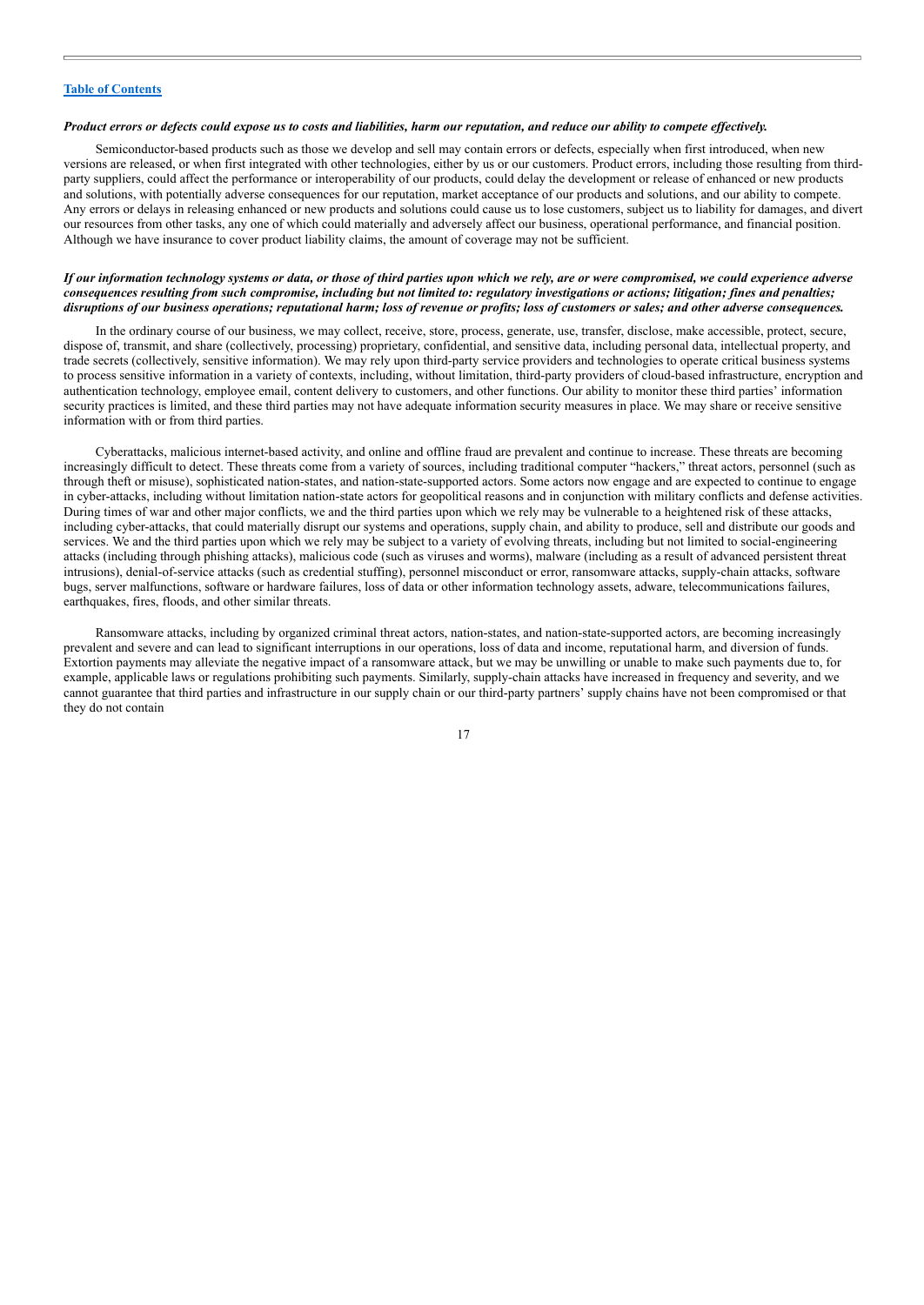exploitable defects or bugs that could result in a breach of or disruption to our information technology systems (including our products and services) or the third-party information technology systems that support us and our services. Because of the COVID-19 pandemic, many of our staff are choosing to work remotely, which presents increased risks to our information technology systems and data, as remote staff utilizes computing resources and network connections outside our premises. Future or past business transactions (such as acquisitions or integrations) could expose us to additional cybersecurity risks and vulnerabilities, as our systems could be negatively affected by vulnerabilities present in acquired or integrated entities' systems and technologies.

Any of the previously identified or similar threats could cause a security incident or other interruption. A security incident or other interruption could result in unauthorized, unlawful, or accidental acquisition, modification, destruction, loss, alteration, encryption, disclosure of, or access to our sensitive information. A security incident or other interruption could disrupt our ability (and that of third parties upon whom we rely) to provide our products or services. The failure of our information security infrastructure, procedures, and controls to protect us from an expanding variety of cybersecurity threats could have a material adverse effect on our business, operational performance, financial position, and damage to our reputation as a provider of solutions for information security.

We may expend significant resources or modify our business activities to try to protect against security incidents. Certain data privacy and security obligations may require us to implement and maintain specific security measures, industry-standard or reasonable security measures to protect our information technology systems and sensitive information.

To date, we have not experienced a security incident or similar event. Although we have implemented information security infrastructure, procedures, and controls to address these threats, there can be no assurance that these measures will be effective. Our systems remain vulnerable to an expanding variety of cybersecurity threats, including data theft, financial fraud, ransomware and similar third-party criminal activity, and computer viruses or similar operationally disruptive problems, given the pace at which such threats evolve. We may be unable in the future to detect vulnerabilities in our information technology systems (including our products) because such threats and techniques change frequently, are often sophisticated in nature, and may not be detected until after a security incident has occurred. Despite our efforts to identify and address vulnerabilities, if any, in our information technology systems (including our products), our efforts may not be successful. Further, we may experience delays in developing and deploying remedial measures designed to address any such identified vulnerabilities.

Applicable data privacy and security obligations may require us to notify relevant stakeholders of security incidents. Such disclosures are costly, and the disclosures or the failure to comply with such requirements could lead to adverse consequences. If we (or a third party upon whom we rely) experience a security incident or are perceived to have experienced a security incident, we may experience adverse consequences. These consequences may include: government enforcement actions (for example, investigations, fines, penalties, audits, and inspections); additional reporting requirements and/or oversight; restrictions on processing sensitive information (including personal data); litigation (including class claims); indemnification obligations; negative publicity; reputational harm; monetary fund diversions; interruptions in our operations (including availability of data); financial loss; and other similar harms. Security incidents and attendant consequences may cause customers to stop using our products or services, deter new customers from using our products or services, and negatively impact our ability to grow and operate our business. Our contracts may not contain limitations of liability, and even where they do, there can be no assurance that limitations of liability in our contracts are sufficient to protect us from liabilities, damages, or claims related to our data privacy and security obligations. While we maintain certain third-party insurance coverage to address the consequences of failure of our information security infrastructure, procedures, and controls to adequately protect us, the policy is limited in scope and may not fully reimburse our costs or fully indemnify us from liabilities in the event of a claim against such insurance. Additionally, such coverage will continue to be available on commercially reasonable terms or at all, or that such coverage will pay future claims.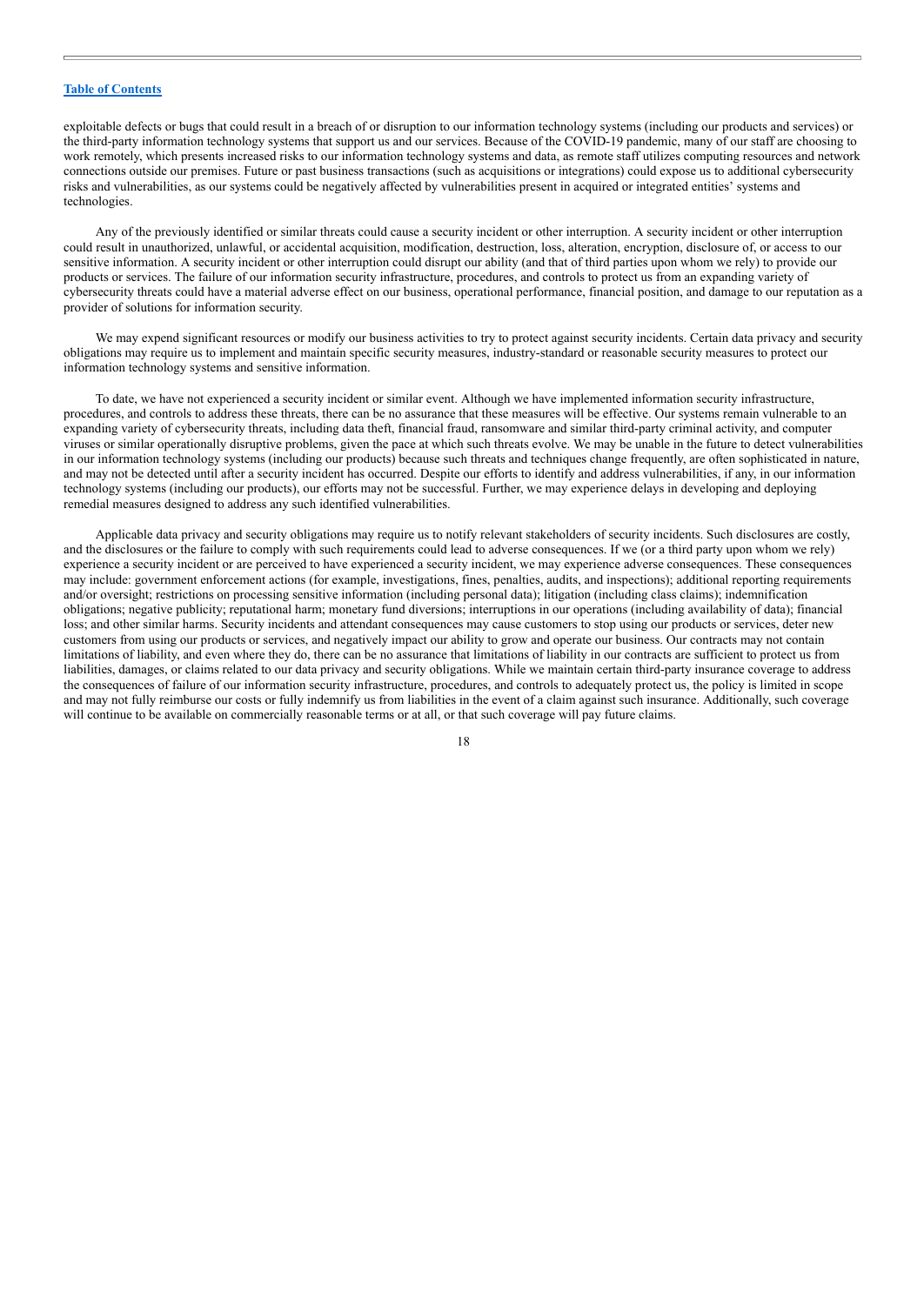*We may pursue strategic transactions, including acquisitions of other businesses operating in our current market or operating in a new market, and integration of any such acquired assets or operations into our company may be disruptive or not meet expectations, thereby harming our business, operating performance, and financial position.*

We may pursue strategic transactions in the future. Risks associated with mergers, acquisitions, investments, asset purchases, joint ventures, and related strategic transactions include:

- incomplete or inadequate due diligence on our part, regarding the business, operational, financial, and legal characteristics of the business and the development of associated assumptions and estimates;
- challenges and difficulties in the integration of acquired business operations into our operations, information systems, and control environment;
- challenges and difficulties in assimilating and retaining employees;
- challenges and difficulties in integrating technologies, intellectual property, and product development activities;
- challenges and difficulties in retaining existing customers of the acquired business and developing new customers after the strategic transaction;
- challenges and difficulties in integrating supply chains and inventories;
- meeting the terms of contractual liabilities assumed by us, or transferred to us, as a result of the strategic transaction;
- unanticipated liabilities and contingent obligations that may arise due to the strategic transaction;
- the breach of representations and warranties by one or more parties to the definitive agreement associated with the strategic transaction, for which remedy may be insufficient or unavailable;
- the failure of one or more parties to the definitive agreement associated with the strategic transaction to satisfy any obligations to indemnify us against liabilities arising from the strategic transaction; and
- development of unfavorable economic or trading conditions in the market segments we target (or are targeted by the acquired business), which could negatively impact the accuracy of our assumptions and estimates associated with the strategic or financial value of the strategic transaction.

These and other risks may prevent us from realizing the expected strategic and financial benefits from completion of the strategic transaction, and, if the full economic value of the strategic transaction is not realized, we may be required to incur an impairment charge to reduce the carrying value of any goodwill or intangible assets recorded at the time of the strategic transaction.

If we fail to properly evaluate and successfully execute any strategic transaction, our business, operational performance, and financial position may be harmed.

## *Because the value of an investment in our equity securities is subject to a range of risks, including those described herein, if investors were to experience significant losses in the value of their investments in our equity securities, we may face litigation alleging that we have violated securities laws.*

Companies that have experienced declines in the quoted prices of their shares, leading to investor losses, have been the subject of securities class action litigation, principally associated with allegations of material misstatements or omissions in disclosures required under SEC rules. Any such lawsuit to which we are a party, with or without merit, may result in an unfavorable judgment, or we and our insurance carriers may decide to settle litigation on unfavorable terms. Any such negative outcome could result in substantial damages or fines, damage to our reputation, or require modification of our business practices, all of which could harm our business, operational performance, and financial position. Defending litigation is costly and time-consuming and could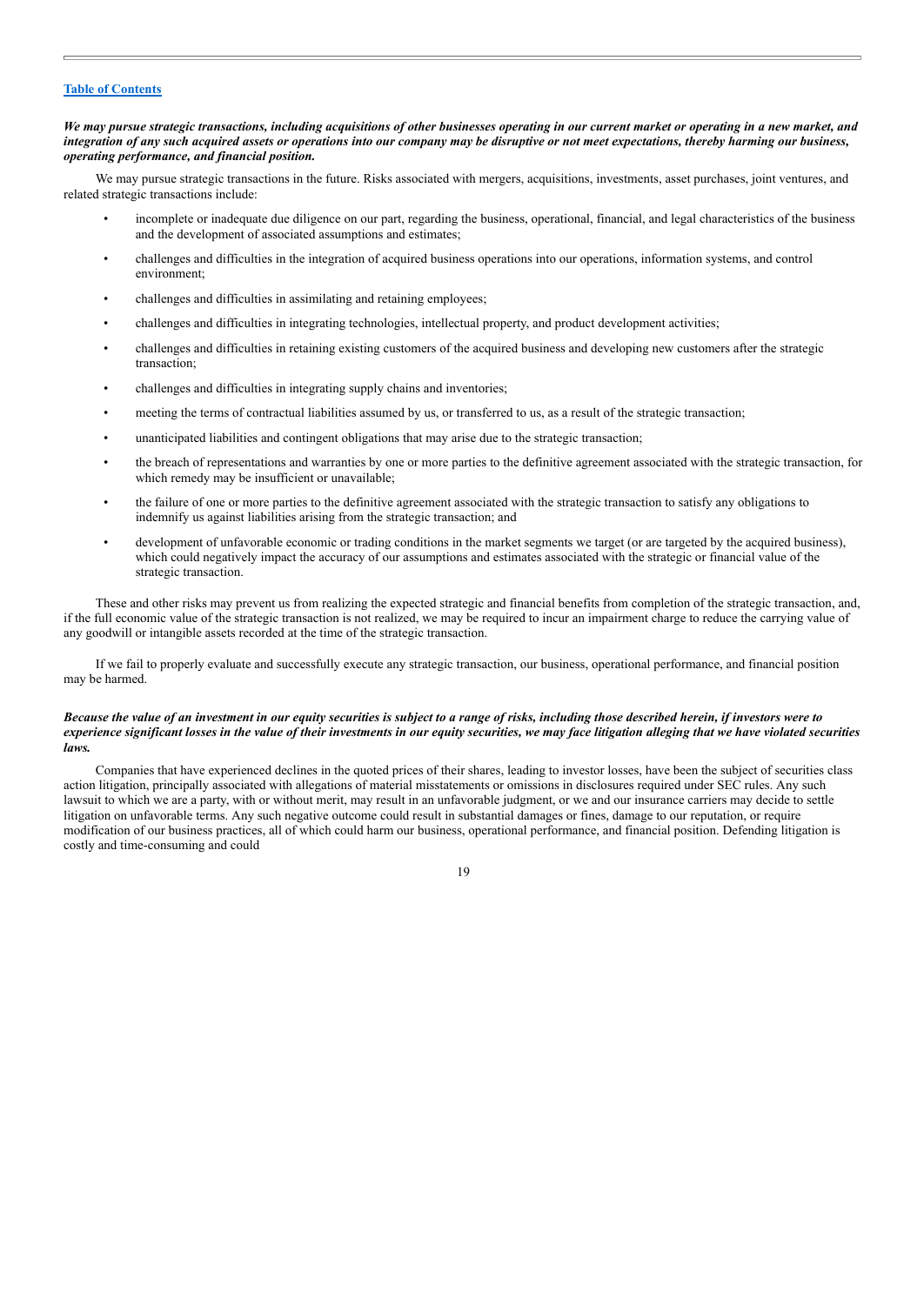divert management's attention and our resources. Furthermore, negative public announcements associated with the litigation could have a negative effect on the quoted prices of our ADSs or Ordinary Shares.

#### **Risks Related to Intellectual Property**

#### *Any failure to protect our proprietary technology and intellectual property rights could substantially reduce our ability to compete effectively, thereby harming our business, operational performance, and financial position.*

We protect our proprietary technology and confidential information through the use of patents, trade secrets, trademarks, confidentiality agreements, and other contractual instruments and provisions.

Our intellectual property rights cover individual inventions and complete systems ranging from fingerprint measurement principles, fingerprint processing and matching algorithms, image sensor designs, integrated circuit designs, card-not-present solutions, dynamic registration enrolment solutions, and integrated system solutions. We have filed applications to protect our intellectual property rights in many countries, including Norway, South Korea, the United Kingdom, the United States, and those of the European Union. As of December 31, 2021, we have been granted 146 patents and have 66 pending patent applications.

The wordmark 'IDEX' and the IDEX logo are registered trademarks of IDEX Biometrics ASA and are owned by our company. There can be no assurance we will obtain protective registrations of our trademarks in key markets. Failure to obtain registrations could compromise our ability to fully protect our trademarks and brands and could increase the risk of challenge from third parties to our use of our trademarks and brands.

Effective intellectual property protection may be unavailable or limited in some foreign countries in which we operate. For example, the validity, enforceability, and scope of protection of intellectual property in China, where we operate, are still evolving and do not protect our intellectual property rights to the same extent as the laws in the other countries in which we operate.

We rely upon written agreements with our customers, suppliers, manufacturers, and other recipients of our technologies and products, in which our intellectual property is used, setting forth requirements for the treatment of confidential information, including our intellectual property. However, such agreements may not be adequate to protect our intellectual property and other proprietary information. Our customers, suppliers, manufacturers, and other recipients of our technologies and products may seek to use our intellectual property or proprietary information in violation of the terms of such written agreements.

Unauthorized parties may attempt to copy or otherwise use elements of intellectual property or proprietary information. Other parties, including our competitors, may independently develop technologies and products that are similar to or replicate features and functions of our technologies and products, potentially infringing on our intellectual property rights. If our efforts to protect and enforce our intellectual property rights are ineffective, we may engender increased competition in the market segments we target or in other markets in which fingerprint authentication applications are appropriate.

We may pursue and, from time to time, defend litigation to enforce our intellectual property rights, to protect our trade secrets, and to determine the validity and scope of the proprietary rights of others. Such litigation, whether successful or unsuccessful, could result in substantial costs and diversion of resources, which could have a material adverse effect on our business, operating performance, and financial position.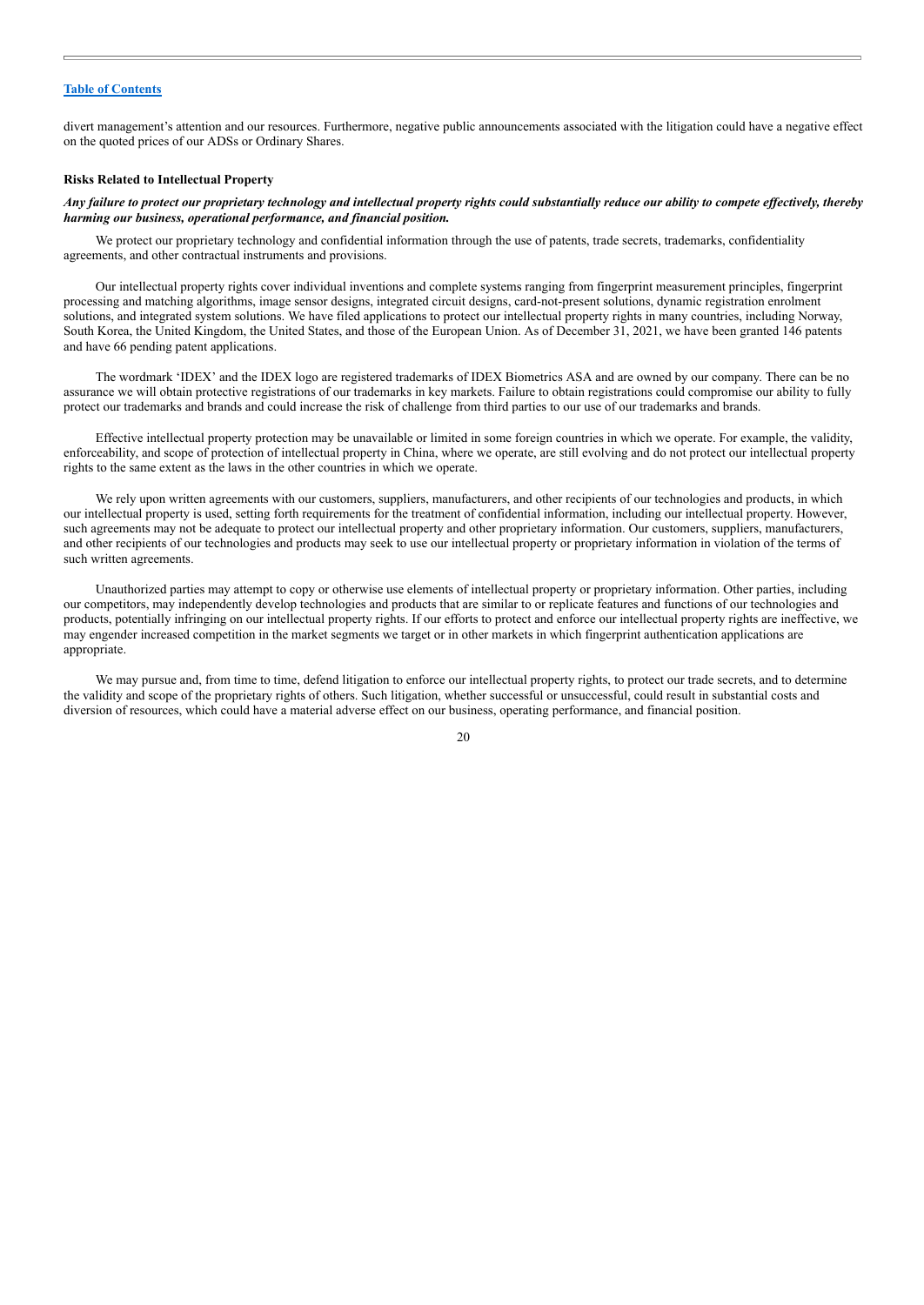# *Any claims by third parties alleging we have infringed on their intellectual property rights could result in substantial costs and diversion of resources, which could have a material adverse effect on our business, operating performance, and financial position.*

Our success depends, in part, on our ability to develop and commercialize our solutions and services without infringing, misappropriating or otherwise violating the intellectual property rights of third parties. However, we may not be aware that our solutions or services are infringing, misappropriating, or otherwise violating third-party intellectual property rights and such third parties may bring claims alleging such infringement, misappropriation, or violation. For example, there may be issued patents of which we are not aware, held by third parties that, if found to be valid and enforceable, could be alleged to be infringed by our current or future technologies or products. There also may be pending patent applications of which we are not aware that may result in issued patents, which could be alleged to be infringed by our current or future technologies or products. Because patent applications can take years to issue and are often afforded confidentiality for some period of time there may currently be pending applications, unknown to us, that later result in issued patents that could cover our current or future technologies or products. A claim may also be made relating to technology that we acquire or license from others. We are not aware of any claims of infringement. However, any such claims, with or without merit, could result in significant litigation costs and diversion of resources, including the attention of management, and could require us to enter into licensing agreements. There can be no assurance such licenses could be obtained on commercially reasonable terms in a timely manner, if at all, or that the terms of any offered licenses would be acceptable to us.

We also may be required to pay substantial penalties and damages to third parties, potentially including treble damages if we are found to have willfully infringed patents or copyrights. We may also be required to indemnify customers or our licensees for penalties and damages they suffer, if the products they purchase from us, or the technology they may license from us, are found to violate third-party intellectual property rights. We cannot predict the outcome of lawsuits and cannot ensure that the results of any such actions will not have an adverse effect on our business, operational performance, or financial position or results of operations. An adverse determination in a judicial or administrative proceeding, or a failure to obtain necessary licenses to use such third-party intellectual property could prevent us from manufacturing, using, or selling certain of our products, and there is no certainty we will be able to develop or acquire other non-infringing intellectual property to allow us to continue to offer such products without infringement.

In addition, we may license from third-parties certain technologies used in our products. These third-party licenses may be granted with restrictions, and there can be no assurances that such third-party technologies will be available to us on commercially acceptable terms. If we are unable to license technologies for our products from third-parties on commercially acceptable terms, or if any third-party initiates litigation against us for alleged infringement of their intellectual property rights, we may not be able to sell certain of our products and we could incur significant costs in defending against litigation or attempting to develop or acquire alternate non-infringing products, which would have an adverse effect on our business, operating performance, and financial position.

#### *Our patents may not provide us with competitive advantages.*

Our success is dependent, in part, upon protecting our intellectual property rights. We rely on a combination of patents, copyrights, trademarks, service marks, trade secret laws, and contractual restrictions to establish and protect our intellectual property rights in our products and services. However, the steps we take to protect our intellectual property may be inadequate. We will not be able to protect our intellectual property if we are unable to enforce our rights or if we do not detect unauthorized use of our intellectual property. Despite our precautions, it may be possible for unauthorized third parties to copy our products and use information that we regard as proprietary to create products and services that compete with ours.

We hold numerous patents in the United States and in other countries, covering multiple elements of our highly-differentiated technologies and products. There can be no assurance we will continue to develop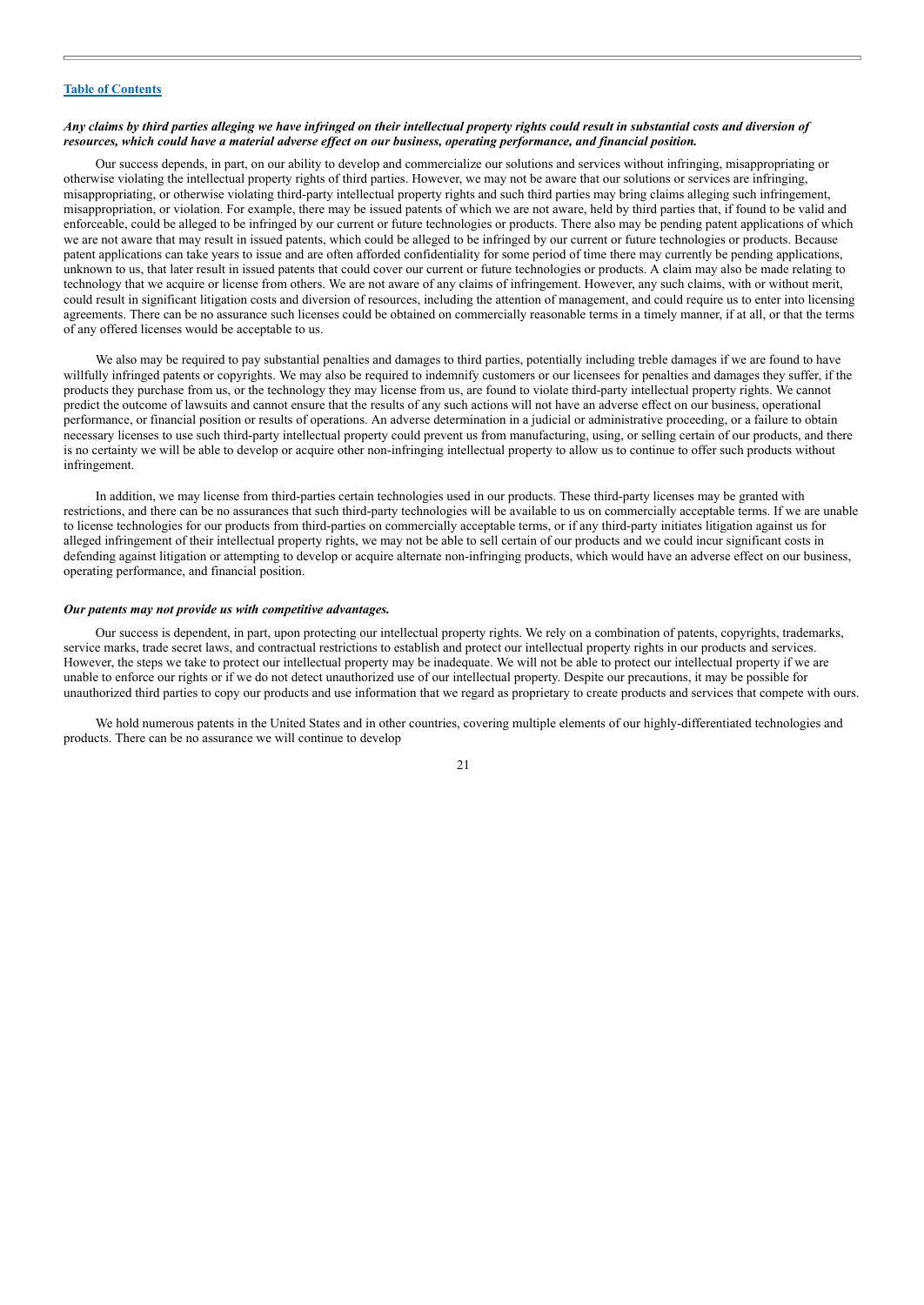proprietary technologies and products that are patentable, that any issued patent will provide us with any competitive advantages or will not be challenged by third-parties, or that patents of others will not limit our ability to effectively compete. Although we have patented the intellectual property that we believe provides us with competitive advantages, our competitors offer products for fingerprint authentication applications, employing different technologies and processes.

Additionally, the process of obtaining patent protection is expensive and time consuming, and we may not be able to file and prosecute all necessary or desirable patent applications, or we may not be able to do so at a reasonable cost or in a timely manner. The United States Patent and Trademark Office (the USPTO) and various foreign governmental patent agencies also require compliance with procedural, documentary, fee payment, and other similar provisions during the patent application process and after a patent has issued. There are situations in which noncompliance can result in abandonment or lapse of the patent or patent application, resulting in partial or complete loss of patent rights in the relevant jurisdiction. Even if issued, these patents may not adequately protect our intellectual property, as the legal standards relating to the infringement, validity, enforceability, and scope of protection of patent and other intellectual property rights are complex and often uncertain. Any patents, trademarks, or other intellectual property rights that we have or may obtain may be challenged or circumvented by others or invalidated or held unenforceable through administrative processes, including re-examination, *inter partes* review, interference and derivation proceedings and equivalent proceedings in foreign jurisdictions (e.g., opposition proceedings) or litigation.

In order to protect our intellectual property rights, we may be required to spend significant resources to monitor and protect these rights. Litigation brought to protect and enforce our intellectual property rights could be costly, time consuming, and distracting to management, and could result in the impairment or loss of portions of our intellectual property. Furthermore, our efforts to enforce our intellectual property rights may be met with defenses, counterclaims, and countersuits attacking the validity and enforceability of our intellectual property rights. An adverse determination of any litigation proceedings could put our intellectual property at risk of being invalidated or interpreted narrowly and could put our related patents, patent applications and trademark filings at risk of being invalidated, not issuing or being cancelled. Furthermore, because of the substantial amount of discovery required in connection with intellectual property litigation, there is a risk that some of our confidential or sensitive information could be compromised by disclosure in the event of litigation. In addition, during the course of litigation there could be public announcements of the results of hearings, motions or other interim proceedings or developments. If securities analysts or investors perceive these results to be negative, it could have a substantial adverse effect on the price of our common stock. Our inability to protect our proprietary technology against unauthorized copying or use, as well as any costly litigation or diversion of our management's attention and resources, could delay further sales or the implementation of our existing products, impair the functionality of our products, delay introductions of new products, result in our substituting inferior or more costly technologies into our products, or harm our reputation or brand. In addition, we may be required to license additional technology from third-parties to develop and market new products, and we may not be able to license that technology on commercially reasonable terms or at all. Our inability to license this technology could harm our ability to compete.

#### **Risks Related to Government Laws and Regulations**

#### *Our business is subject to a complex variety of laws and regulations around the world. Any changes in government regulations relating to our business or other unfavorable developments may adversely affect our business, operational performance, and financial position.*

We are incorporated in and registered under the laws of Norway, with staffed subsidiaries in Norway, the United Kingdom, the United States, and China. We also have personnel in various other countries in which we operate. As a result of this organizational structure and the scope of our operations, we are subject to a complex variety of laws and regulations across different countries. The scope and interpretation of the laws that are or may be applicable to us are often uncertain and may be conflicting. If we establish operations in, or have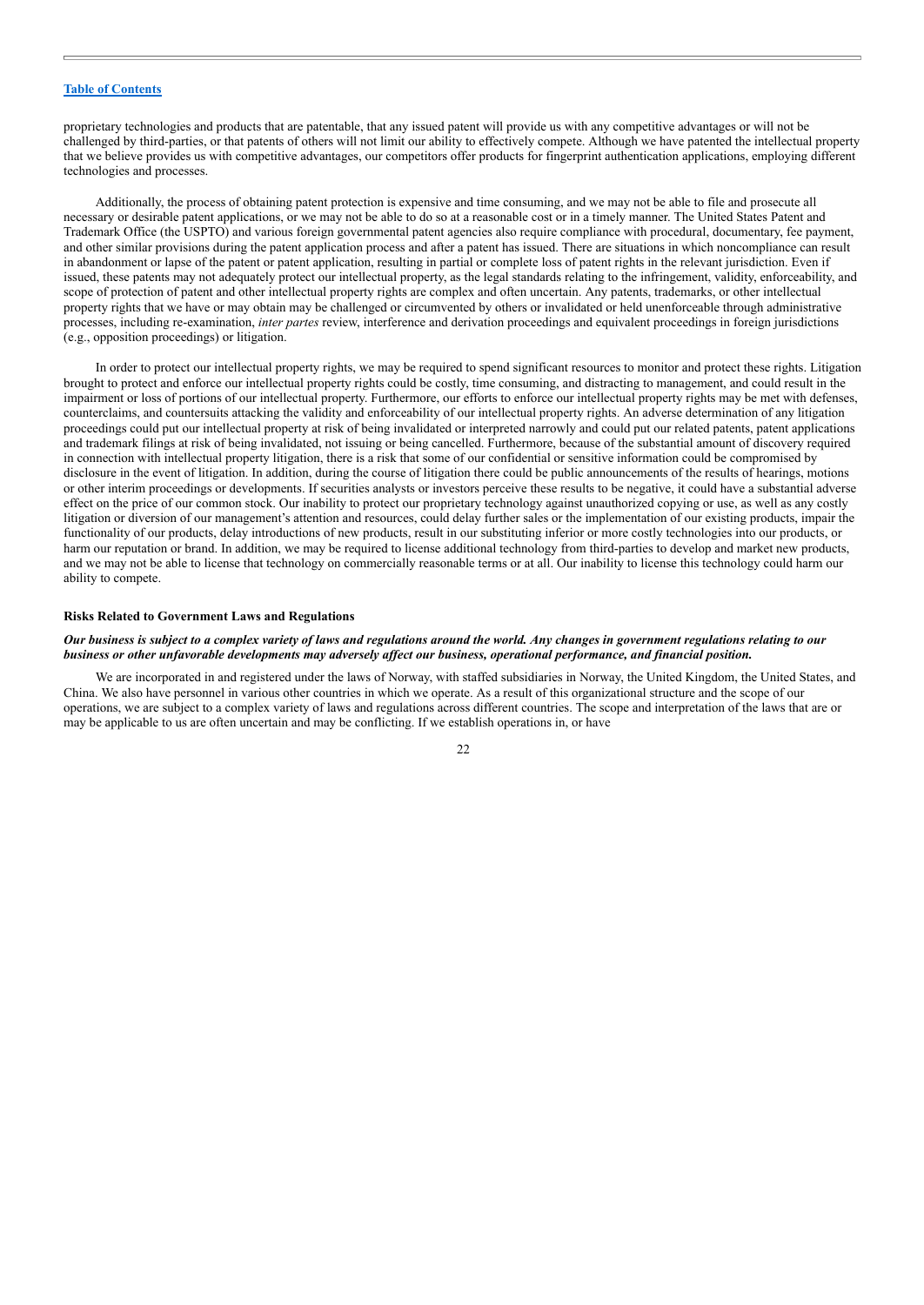customers domiciled in, other countries, we likely will become subject to the laws and regulations of those countries. It is difficult to accurately predict how existing laws and regulations may be applied to our business, or what new laws and regulations may come into effect.

We are subject to various laws and regulations regarding how we conduct our business. Such laws and regulations include, but are not limited to, labor, advertising and marketing, real estate, taxation, user privacy, data collection and protection, intellectual property, anti-corruption, anti-money laundering, tariffs and customs regulations, export controls, economic sanctions, foreign exchange controls, antitrust and competition, electronic contracts, telecommunications, sales procedures, credit card processing procedures, and consumer protections. We cannot guarantee we have been or will be fully compliant in every country in which we operate, as existing laws and regulations governing issues such as intellectual property, privacy, taxation, and consumer protection, among others, are complex and subject to constant change. The adoption or modification of laws or regulations relating to our technologies and products, and the use thereof, could limit or otherwise adversely affect the manner in which we currently conduct our business. Further, compliance with laws, regulations, and other requirements imposed upon our business may be onerous and expensive, and such compliance may be inconsistent from jurisdiction to jurisdiction, further increasing costs and risk of noncompliance.

Noncompliance with applicable laws, regulations, or requirements could subject us to investigations, mandatory product recalls, enforcement actions, disgorgement of profits, fines, damages, civil and criminal penalties, injunctions, or other consequences. Our response to any legal action or a government enforcement action or sanction likely would result in a significant diversion of management attention, an unproductive redirection of resources, and an increase in costs. If our response is ineffective, our business, operational performance, and financial position could be materially adversely affected.

# *We are subject to stringent and evolving U.S. and foreign laws, regulations, rules, contractual obligations, policies, and other obligations related to data privacy and security. Our actual or perceived failure to comply with such obligations could lead to regulatory investigations or actions; litigation; fines and penalties; disruptions of our business operations; reputational harm; loss of revenue or profits; loss of customers or sales; and other adverse business consequences.*

In the ordinary course of business, we process personal data and other sensitive information, including proprietary and confidential business data, trade secrets, intellectual property, sensitive third-party data, and biometric identification information, although we do not copy or store any such data or sensitive information. Our data processing activities may subject us to numerous data privacy and security obligations, such as various laws, regulations, guidance, industry standards, external and internal privacy and security policies, contracts, and other obligations that govern the processing of personal data by us and on our behalf.

Many governments have adopted or are considering adopting laws and regulations regarding the processing of personal data, including biometric information, and notification procedures in the event of a breach of data security or other unintentional disclosure of such information. For example, the European Union's General Data Protection Regulation ("EU GDPR"), the United Kingdom's GDPR ("UK GDPR"), and China's Personal Information Protection Law ("PIPL") impose strict requirements for processing personal data. For example, under the EU GDPR, government regulators may impose temporary or definitive bans on data processing, as well as fines of up to 20 million euros or 4% of annual global revenue, whichever is greater. Further, individuals may initiate litigation related to processing of their personal data. We also target customers in Asia and have an office in China, and, as such, may be subject to new and emerging data privacy regimes in Asia, including China's PIPL, Japan's Act on the Protection of Personal Information, and Singapore's Personal Data Protection Act.

We, our card manufacturer customers, and their issuing customers are subject to evolving laws and regulations limiting the circumstances under which certain personal data can be obtained, transferred, received, and processed between countries or jurisdictions. Many jurisdictions in which we operate have established data security and legal frameworks specifically applicable to the collection and storage of biometric information.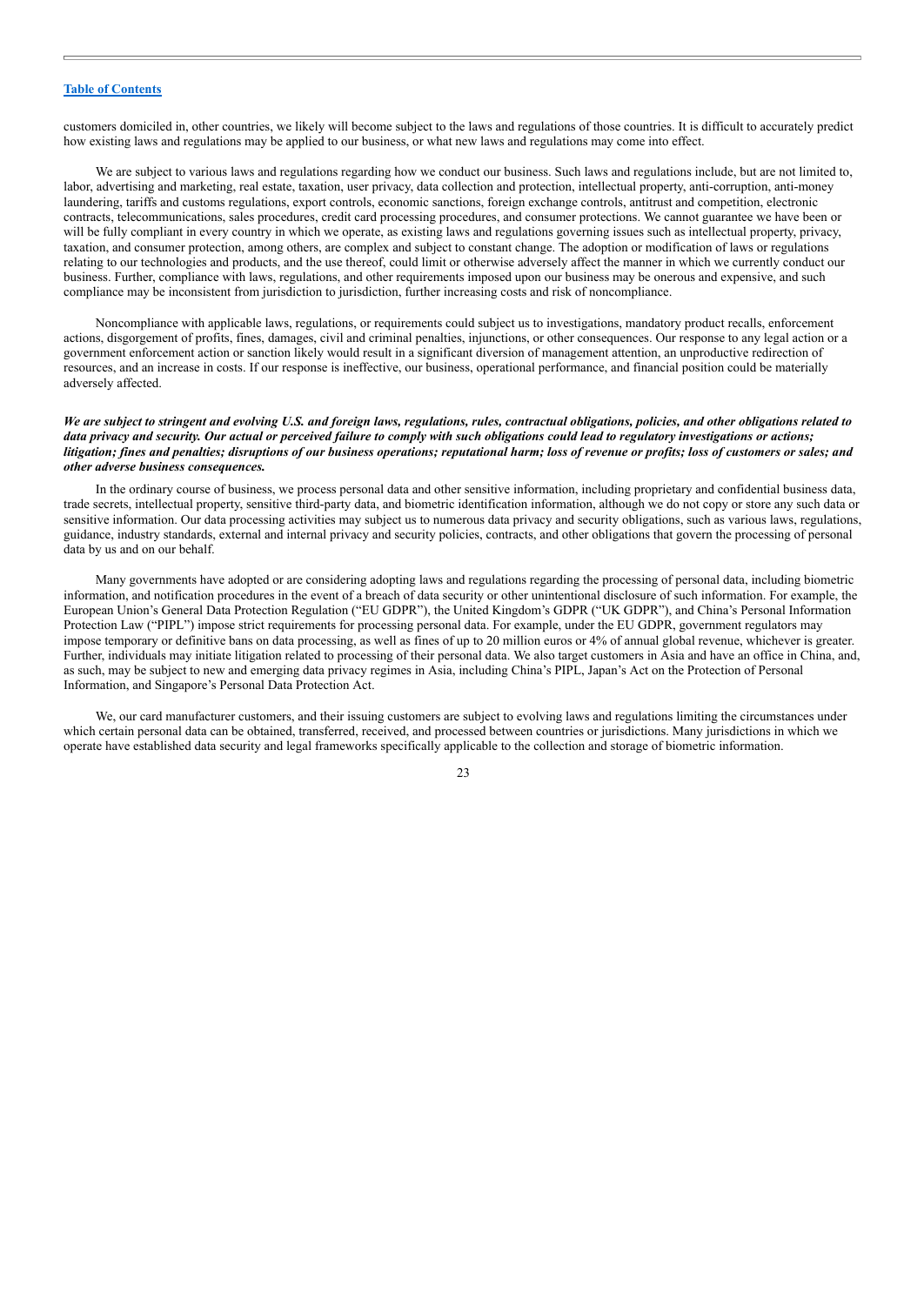European countries and the European Union (the "EU") have been early and active in the development of such frameworks, but the terms and provisions of such frameworks are not uniform and are subject to change. As such, we are exposed to increased costs associated with compliance, as well as increased risks caused by evolving regulatory requirements and uncertainties.

Complying with the GDPR and the ePrivacy Regulation, when enacted, may cause us to incur additional costs or require us to modify our strategy, business practices, and solutions, as many of our current and targeted customers are domiciled in the EU. Norway, the domicile of our company, is not an EU member state, although it is associated with the EU through its membership in the European Economic Area ("EEA"). Through Norway's adoption of the Personal Data Act in 2018, the GDPR was incorporated into Norway's EEA agreement, thus binding Norway to the terms of the GDPR in the same manner as an EU Member State.

In the United States, federal, state, and local governments have enacted numerous data privacy and security laws, including data breach notification laws, personal data privacy laws, and consumer protection laws (e.g., Section 5 of the Federal Trade Commission Act). For example, the California Consumer Privacy Act of 2018 ("CCPA") imposes obligations on covered businesses. These obligations include, but are not limited to, providing specific disclosures in privacy notices and affording California residents certain rights related to their personal data. The CCPA allows for statutory fines for noncompliance (up to \$7,500 per violation). In addition, it is anticipated that the California Privacy Rights Act of 2020 ("CPRA"), effective January 1, 2023, will expand the CCPA. Additionally, the CPRA establishes a new California Privacy Protection Agency to implement and enforce the CPRA, which could increase the risk of enforcement. Other states have enacted data privacy laws. For example, Virginia passed the Consumer Data Protection Act, and Colorado passed the Colorado Privacy Act, both of which become effective in 2023. Additionally, several states and localities have enacted statutes banning or restricting the collection of biometric information. Furthermore, data privacy and security laws have been proposed at the federal, state, and local levels in recent years, which could further complicate compliance efforts.

Additionally, there are U.S. state laws and regulations governing the collection and use of biometric information, such as fingerprints. For example, the Illinois Biometric Information Privacy Act regulates the collection, use, safeguarding, and storage of "biometric identifiers" and "biometric information" by private entities and provides a private right of action for persons who are aggrieved by violations of the law, which have resulted in a number of class action lawsuits. These regulations could have a significant impact on our business.

In addition to government regulation, privacy advocates and industry groups may propose new and different self-regulatory standards that may become applicable to us. For example, certain privacy laws, such as the GDPR and the CCPA, require our customers to impose specific contractual restrictions on their service providers. Because the interpretation and application of privacy and data protection laws are still uncertain, it is possible that these laws and other actual or alleged legal obligations, such as contractual or self-regulatory obligations, may be interpreted and applied in a manner that is inconsistent with our existing data management practices or the features of our fingerprint authentication solutions. If so, in addition to the possibility of fines, lawsuits, and other claims, we could be required to change our business activities and practices or to modify our products and solutions, which could have an adverse effect on our business, operational performance, and financial position.

Certain jurisdictions have enacted data localization laws and cross-border personal data transfer laws, which could make it more difficult to transfer information across jurisdictions (such as transferring or receiving personal data that originates in the EU or in other foreign jurisdictions). Existing mechanisms that facilitate cross-border personal data transfers may change or be invalidated. For example, absent appropriate safeguards or other circumstances, the EU GDPR generally restricts the transfer of personal data to countries outside of the EEA that the European Commission does not consider to provide an adequate level of data privacy and security, such as the United States. The European Commission released a set of "Standard Contractual Clauses" ("SCCs") that are designed to be a valid mechanism to facilitate personal data transfers out of the EEA to these jurisdictions. Currently, these Standard Contractual Clauses are a valid mechanism to transfer personal data outside of the EEA, but there exists some uncertainty regarding whether the SCCs will remain a valid mechanism.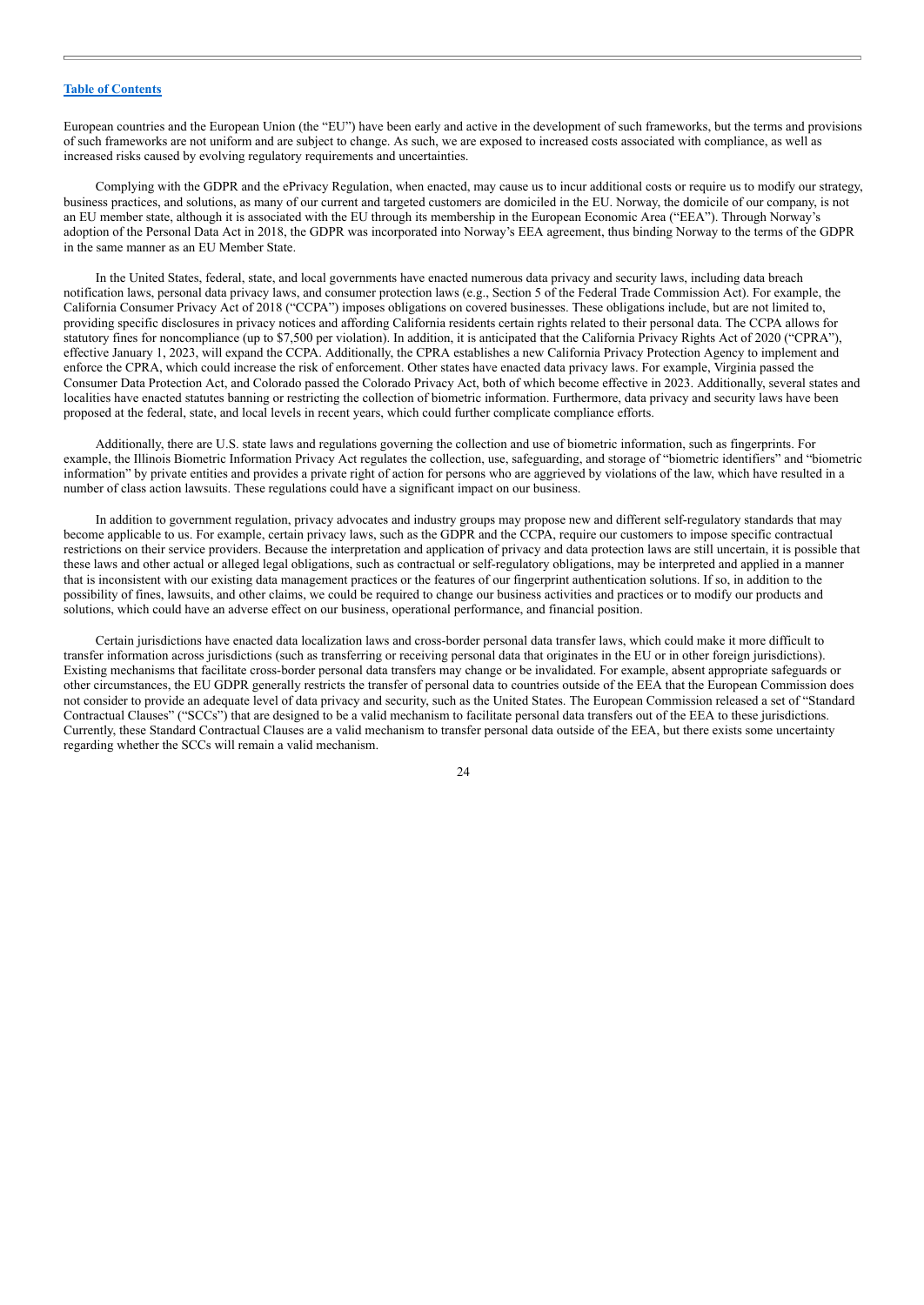Additionally, the SCCs impose additional compliance burdens, such as conducting transfer impact assessments to determine whether additional security measures are necessary to protect the at-issue personal data. In addition, Switzerland and the United Kingdom similarly restricts personal data transfers outside of those jurisdictions to countries such as the United States that do not provide an adequate level of personal data protection, and certain countries outside Europe (e.g., China) have also passed or are considering laws requiring local data residency or otherwise impeding the transfer of personal data across borders, any of which could increase the cost and complexity of doing business.

If we cannot implement a valid compliance mechanism for cross-border data transfers, we may face increased exposure to regulatory actions, substantial fines, and injunctions against processing or transferring personal data from Europe or other foreign jurisdictions. The inability to import personal data to the United States could significantly and negatively impact our business operations; limiting our ability to collaborate with parties that are subject to such cross-border data transfer or localization laws; or requiring us to increase our personal data processing capabilities and infrastructure in foreign jurisdictions at significant expense.

Obligations related to data privacy and security are quickly changing in an increasingly stringent fashion, creating some uncertainty as to the effective future legal framework. Additionally, these obligations may be subject to differing applications and interpretations, which may be inconsistent or conflict among jurisdictions. Preparing for and complying with these obligations requires significant resources and may necessitate changes to our information technologies, systems, and practices and to those of any third parties that process personal data on our behalf. Although we endeavor to comply with all applicable data privacy and security obligations, we may at times fail (or be perceived to have failed) to do so. Moreover, despite our efforts, our personnel or third parties upon whom we rely may fail to comply with such obligations, which could negatively impact our business operations and compliance posture. For example, any failure by a third-party processor to comply with applicable law, regulations, or contractual obligations could result in adverse effects, including inability to or interruption in our ability to operate our business and proceedings against us by governmental entities or others.

If we fail or are perceived to have failed to adequately address privacy concerns or comply with applicable privacy or data protection laws, regulations and policies, we could face significant consequences. These consequences may include, but are not limited to, government enforcement actions (e.g., investigations, fines, penalties, audits, inspections, and similar); litigation (including class-related claims); additional reporting requirements and/or oversight; bans on processing personal data; and orders to destroy or not use personal data. Any of these events could have a material adverse effect on our reputation, business, or financial position, including but not limited to: loss of customers; interruptions in our business operations; inability to process personal data or to operate in certain jurisdictions; limited ability to develop or commercialize our products; expenditure of time and resources to defend any claim or inquiry; adverse publicity; or revision or restructuring of our operations.

# *We are a multinational organization faced with increasingly complex tax issues in many jurisdictions, in which we could be obligated to pay additional taxes.*

Given our international operating structure, with our parent company domiciled in Norway and subsidiaries domiciled in the United Kingdom, the United States, and China, we can be subject to taxation on sales, profits, and assets, as well as payments of social security obligations, in several worldwide jurisdictions. Tax laws are complex, difficult to interpret accurately, and subject to change. Accordingly, the amount of taxes we pay in these jurisdictions could increase substantially as a result of changes in the applicable tax laws and regulations, including increased tax rates or revised interpretations of existing tax laws and precedents, which could have a material adverse effect on our business, operating performance, and financial position. Moreover, we generally conduct our international operations through wholly-owned subsidiaries and report our taxable income in various jurisdictions worldwide based upon our business operations in those jurisdictions. Our intercompany relationships are and will continue to be subject to complex transfer pricing regulations administered by taxing authorities in various jurisdictions. Additionally, tax authorities in the jurisdictions in which we operated could review our prior and future tax returns and impose additional tax, interest, and penalties.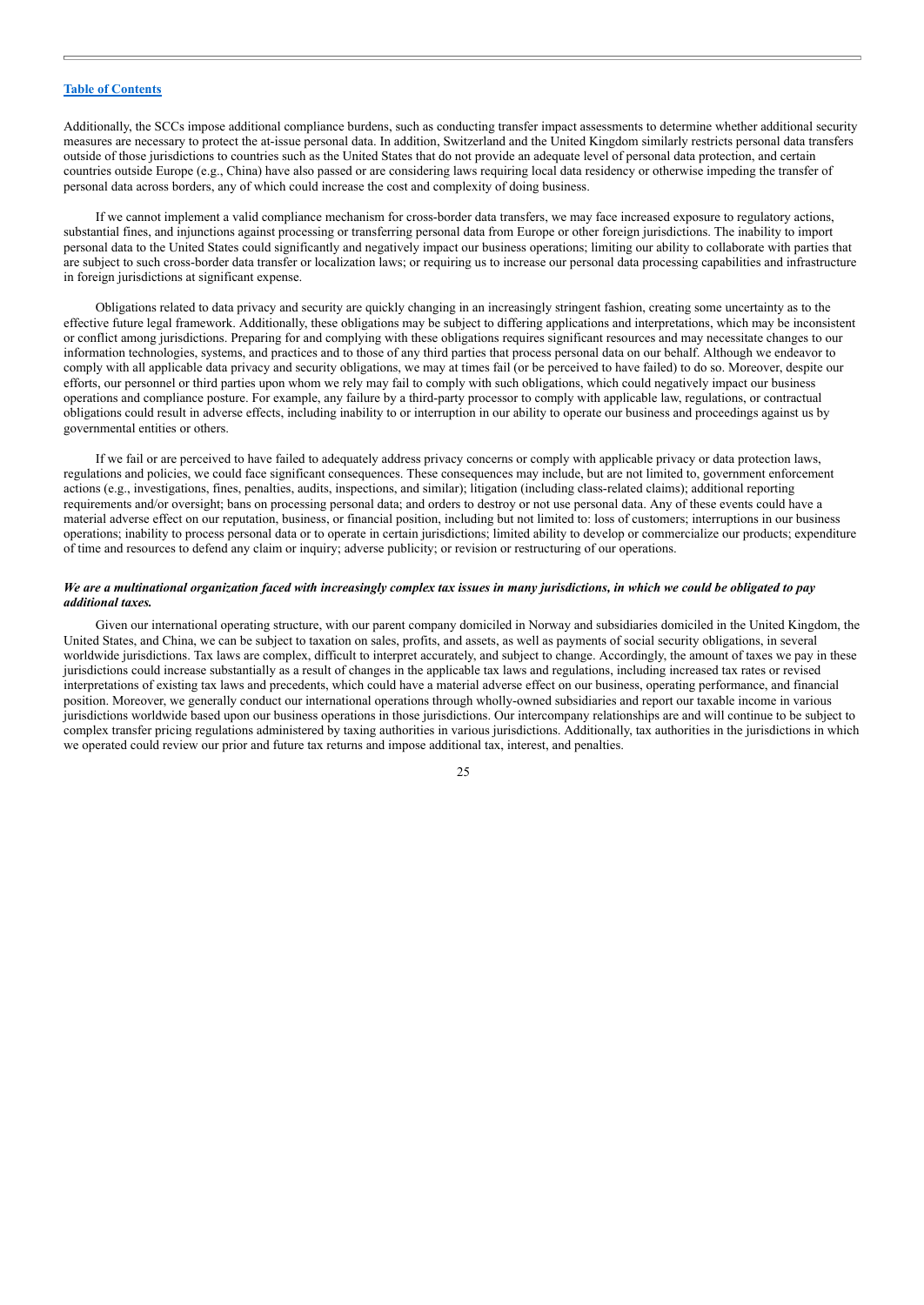As of December 31, 2021, the Company has a tax loss carryforward balance in Norway of \$251.1 million, representing a potential deferred tax asset, if recognized and calculated at the current corporate tax rate of 22.0%, of \$55.2 million. The Company has a tax loss carryforward balance in the United Kingdom of \$1.9 million, representing a potential deferred tax asset, if recognized and calculated at the current corporate tax rate of 19.0%, of \$361 thousand. The Company also has a tax loss carryforward balance in China of \$771 thousand, representing a potential deferred tax asset, if recognized and calculated at the current corporate tax rate of 2.5%, of \$18 thousand. While there are no restrictions as to the length of time tax losses may be carried forward in Norway and the United Kingdom, we cannot guarantee we will generate sufficient taxable profit in future periods that would allow us to recognize the value of the deferred tax asset on our Consolidated Statement of Financial Position or ultimately realize the tax benefit of the application of such deferred tax assets against taxable income in any country in which he have tax loss carryforwards.

#### *Forecasting our estimated annual effective tax rate for financial accounting purposes is complex and subject to uncertainty, and there may be material differences between our forecasted and actual tax rates.*

Forecasts of our income tax position and effective tax rate for financial accounting purposes are complex and subject to uncertainty because our income tax position for each year combines the effects of a mix of profits earned and losses incurred by us in various tax jurisdictions with a broad range of income tax rates, as well as changes in the valuation of deferred tax assets and liabilities, the impact of various accounting rules and changes to these rules and tax laws, the results of examinations by various tax authorities, and the impact of any acquisition, business combination, or other reorganization or financing transaction.

To forecast our global tax rate, we estimate our pre-tax profits and losses by jurisdiction and forecast our tax expense or benefit by jurisdiction. If the actual mix of profits and losses, our ability to use tax credits, or effective tax rates by jurisdiction are different than those estimated, our actual tax rate could be materially different than forecasted, which could have a material impact on our business, operational performance, and financial position.

The countries in which we operate may have broad authority to issue regulations and interpretative guidance that may significantly impact how we apply tax laws and influence the presentation of our financial statements for the period issued. As additional regulatory guidance is issued by the applicable taxing authorities, as accounting treatment is clarified, as we perform additional analysis on the application of tax laws, we refine estimates used in our tax calculations. As such, assumptions and estimated for current tax calculations for the most recent period completed may differ from assumptions and estimated used for prior tax calculations, causing reported tax expense or benefits to differ from period to period. These differences could be material to the tax expense or benefit reported and to comparisons of effective tax rates for the periods.

#### *We are subject to anti-corruption, anti-bribery, anti-money laundering, and similar laws, and non-compliance with such laws can subject us to criminal or civil liability and harm our business, operational performance, and financial position.*

We are subject to the U.S. Foreign Corrupt Practices Act of 1977, as amended, ("FCPA"), the U.S. domestic bribery statute contained in 18 U.S.C. § 201, the U.S. Travel Act, the United Kingdom Bribery Act 2010, and other anti-corruption laws in countries in which we conduct activities. Anticorruption laws are interpreted broadly and prohibit companies from authorizing, offering, or providing, directly or indirectly, improper payments or benefits to recipients in the public or private sector. We use third-party law firms, accountants, and other representatives for regulatory compliance, sales, and other purposes in different countries. We can be held liable for the corrupt or other illegal activities of our employees, contractors, and other agents, regardless of whether we explicitly authorized such activities. In addition, although we have implemented policies and procedures to ensure compliance with anti-corruption laws, there can be no assurance all of our employees, contractors, or agents will comply with these laws at all times.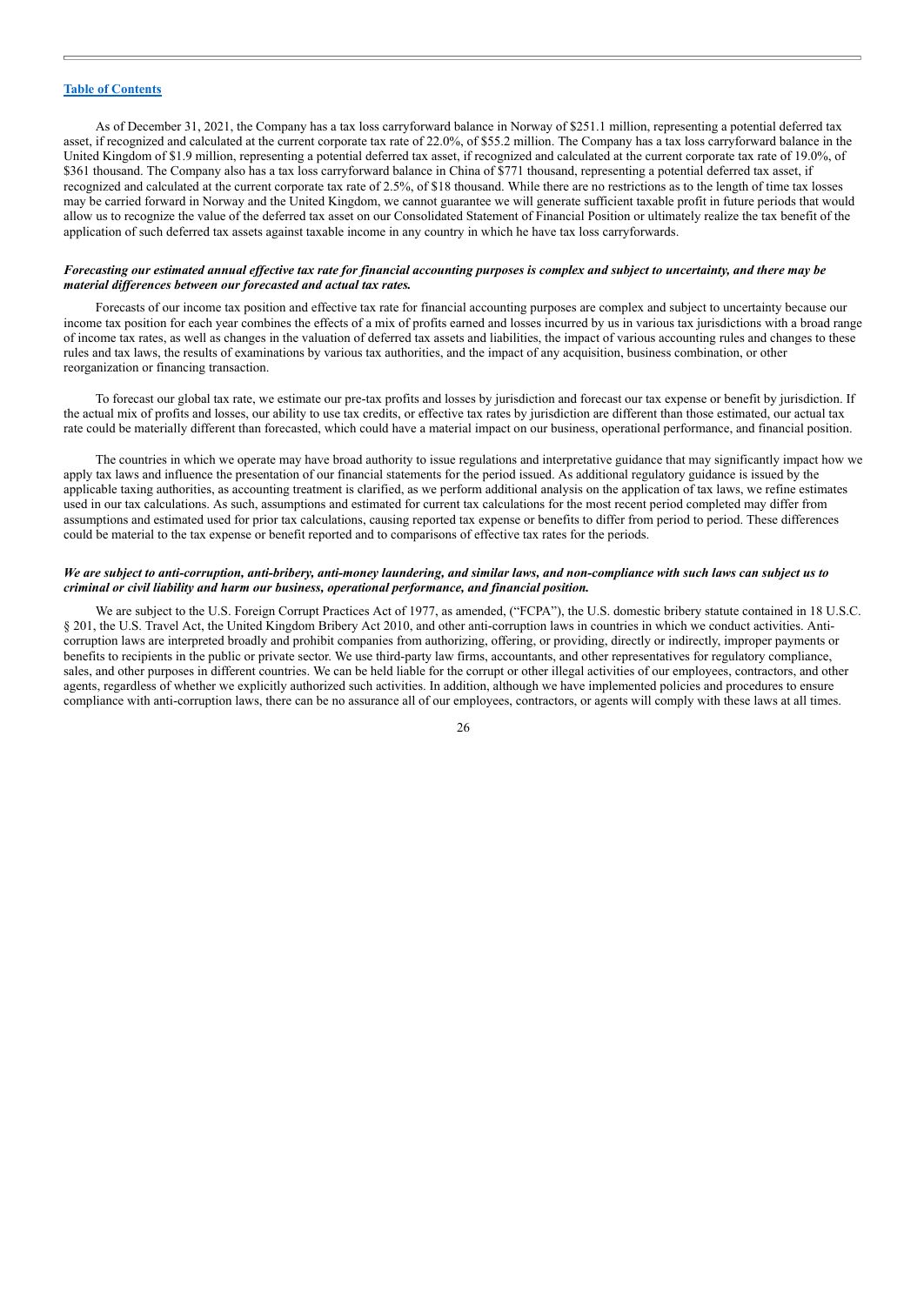Noncompliance with these laws could subject us to whistleblower complaints, investigations, government enforcement actions, prosecution, litigation settlements, disgorgement of profits, fines, damages, other civil and criminal penalties or injunctions, suspension or prohibition from contracting with certain parties, the loss of export privileges, reputational harm, adverse media coverage, and other consequences. If any subpoenas or investigations are launched, or governmental or other sanctions are imposed, or if we do not prevail in any possible civil or criminal litigation, our business, operational performance, and financial position could be materially harmed. Our response to any event or action likely would result in a significant diversion of management's attention and resources and a significant increase in legal costs and other professional fees. Enforcement actions and sanctions could further harm our business, operational performance, and financial position.

As an issuer of securities, we also are subject to the accounting and internal controls provisions of the FCPA. These provisions require us to maintain accurate books and records and a system of internal controls sufficient to detect and prevent corrupt conduct. Failure to abide by these provisions could have an adverse effect on our business, operational performance, and financial position.

# *We must comply with U.S. government laws and regulations governing exports and imports, and we and certain employees are subject to criminal and civil liabilities for violation of those controls.*

Our sales are subject to laws and regulations governing exports and imports, including the U.S. Export Administration Regulations, U.S. Customs regulations, and the economic and trade sanctions regulations administered by the U.S. Treasury Department's Office of Foreign Assets Controls. Exports of our technologies and products must be made in compliance with these laws and regulations. If we fail to comply with these laws and regulations, we and certain of our employees could be subject to substantial civil or criminal penalties, including fines and loss of export or import privileges for us and fines or imprisonment for certain employees.

In addition, changes in our products or solutions or changes in applicable export or import laws and regulations may create delays in the introduction and sale of such products and solutions in certain international markets, prevent our customers from deploying our products and solutions or, in some cases, prevent the export or import of our products and solutions to certain countries or customers. Any change in export or import laws and regulations, shift in the enforcement or scope of existing laws and regulations, or change in the countries, governments, persons, or technologies targeted by such laws and regulations could result in a substantial reduction of revenue, with potentially adverse effects on our business, operational performance, and financial position.

#### **Risks Related to Our Governance and Investor Protections**

#### *Concentration of ownership of our Ordinary Shares (including Ordinary Shares represented by ADSs) among our executives, members of our Board of Directors, and our principal shareholders may prevent new investors from influencing important corporate decisions and matters submitted to shareholders for approval.*

Certain executives, members of Board of Directors ("Board," as a whole, and each member a "Director"), and beneficial owners of 5% or more of our Ordinary Shares, in aggregate beneficially owned approximately 26.6% of our issued and outstanding Ordinary Shares, as of December 31, 2021. As a result, depending on the level of attendance at general meetings of our shareholders, these persons, acting together, would be able to significantly influence all matters requiring shareholder approval, including the election, re-election, and removal of Directors, any merger, scheme of arrangement, or sale of all or substantially all of our assets, other significant corporate transactions, and amendments to our Articles of Association. Accordingly, this concentration of ownership may harm the market price of our Ordinary Shares or ADSs by enabling the persons, acting as a group, to:

- delay, defer, or prevent a change in control;
- take steps to entrench our management and/or the Boards;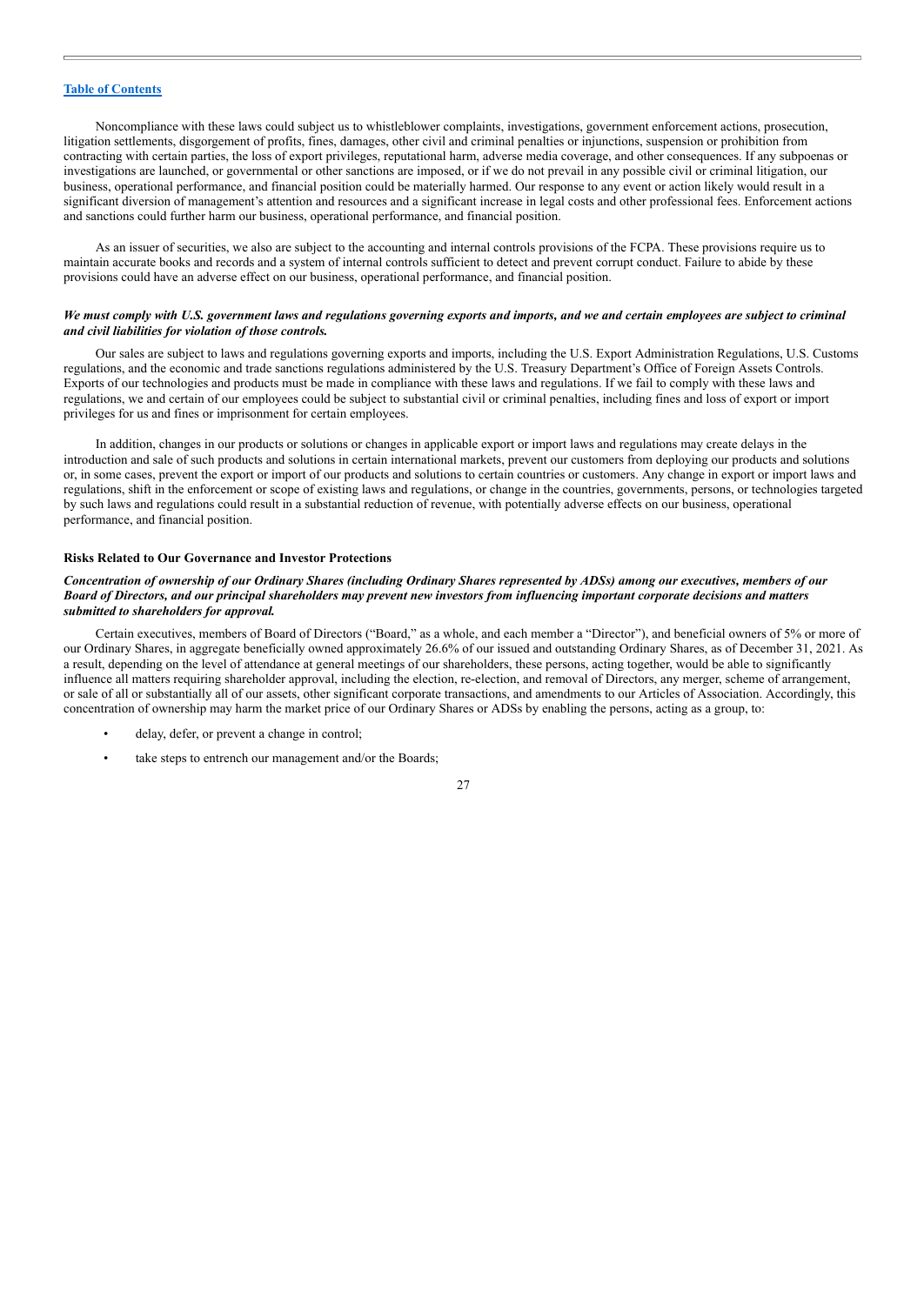- impede or disproportionately influence a merger, change of control transaction, or other business combination involving us;
- discourage a potential acquirer from a tender offer or otherwise influence the outcome of any attempt to obtain control of the Company; or
- pursue strategies that deviate from the interests of other holders of our equity securities.

# *Under SEC rules, we qualify as a foreign private issuer and, as a result, we are exempt from certain governance requirements, for as long as we maintain such qualification. Because of such reduced requirements, investors may find our equity securities less attractive.*

Because we qualify as a foreign private issuer under the Exchange Act, we are exempt from certain provisions of the Exchange Act applicable to domestic (i.e., domiciled in the United States) public companies, including the sections of the Exchange Act regulating: (i) the solicitation of proxies, consents, or authorizations in respect of a security registered under the Exchange Act; (ii) insider reporting requirements regarding insider share ownership and trading activities; (iii) liabilities for insiders who profit from trades made in a short period of time (i.e., "short-swing trading"); and (iv) the required filings with the SEC of quarterly reports on Form 10-Q containing unaudited financial and other specified information, or current reports on Form 8-K upon the occurrence of specified significant events. In addition, foreign private issuers are not required to file their Annual Report on Form 20-F until 120 days after the end of each fiscal year, while domestic issuers must comply with shorter periods. Foreign private issuers also are exempt from Regulation Fair Disclosure, which sets forth rules for issuer disclosures of material information.

As a result of these exemptions, investors in our ADSs or Ordinary Shares may not have protections and safeguards afforded to investors holding the equity securities of companies that are not considered foreign private issuers. As such, investors may find our equity securities less attractive.

### *As a foreign private issuer domiciled in Norway, under Nasdaq rules we are permitted to adopt certain Norwegian corporate governance practices that differ significantly from corporate governance standards applicable to a domestic issuer. These practices may afford less protection to holders of our equity securities than they would enjoy if we complied fully with Nasdaq listing standards.*

As a foreign private issuer listed on Nasdaq, we are subject to corporate governance listing standards. However, Nasdaq rules permit a foreign private issuer to follow the corporate governance practices of its home country in lieu of certain Nasdaq corporate governance listing standards. Corporate governance practices in Norway, which is our home country, may differ significantly from Nasdaq corporate governance listing standards.

Notably, Norwegian independence requirements for our Board are less stringent than the Nasdaq requirements applicable to domestic issuers. In Norway, we are required to comply with the Oslo Børs Issuer Rules, published by Oslo Børs ASA, which operates the stock exchange on which our Ordinary Shares are listed. These rules require at least two of the shareholder-elected members of our Board to be independent of material business relationships with us and any of our significant shareholders. Also, our Board may not include members of our executive management. Subject to these home country requirements, our Board may have members who are not considered independent, and holders of our equity securities may not be afforded the same protections otherwise required under Nasdaq corporate governance listing standards applicable to domestic issuers. See "Item 6. Section C. Board Practices—Corporate Governance" for the exemptions to the Nasdaq corporate governance rules applicable to foreign private issuers.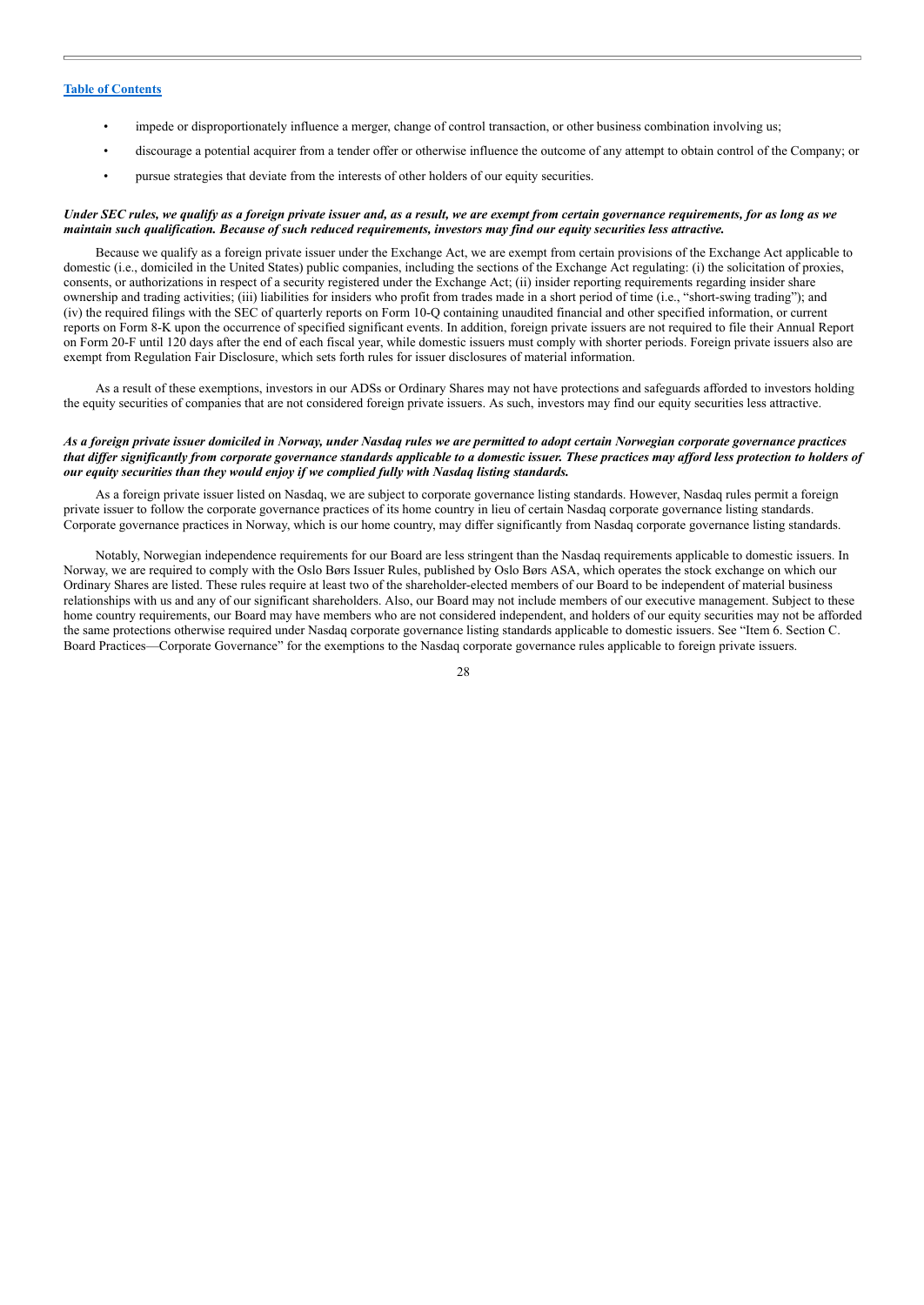# *At some point in the future, we may no longer be considered a foreign private issuer, and we would be required to comply with the Exchange Act's domestic reporting requirements and the corporate governance listing standards applicable to domestic issuers, likely causing us to incur possibly significant legal, accounting, and other costs related to achieving and maintaining compliance.*

As a foreign private issuer, we are not required to comply with certain periodic disclosure and current reporting requirements of the Exchange Act applicable to domestic issuers. Although we do not anticipate losing foreign private issuer status for the foreseeable future, if we were to lose such status, we would be required to comply with all of the periodic disclosure and current reporting requirements of the Exchange Act applicable to U.S. domestic issuers, beginning with the next fiscal year after loss of such status.

In order to maintain our status as a foreign private issuer, either:

- (a) a majority of our voting securities must be either directly or indirectly owned of record by non-residents of the United States, or
- (b) (i) a majority of our Executive Officers or Directors2 cannot be U.S. citizens or residents,
	- (ii) more than 50% of our assets must be located outside the United States, and
	- (iii) our business must be administered principally outside the United States.

If we lose our status as a foreign private issuer, we would be required to comply with the Exchange Act reporting and other requirements applicable to U.S. domestic issuers, which are more detailed and extensive than the requirements for foreign private issuers. We also will be required to make changes in our corporate governance practices in accordance with applicable SEC and Nasdaq rules.

If we lose our status as a foreign private issuer, the compliance and regulatory filing costs and commitments of management time we would likely incur under SEC and Nasdaq requirements could be higher than those we currently incur as a foreign private issuer, potentially increasing our uncertainty regarding whether or when we will achieve profitability.

#### *Because we are an "emerging growth company" and utilize exemptions to certain SEC disclosure requirements, our ADSs and Ordinary Shares may be less attractive to investors.*

We are an emerging growth company ("EGC") as defined in the Jumpstart Our Business Startups Act of 2012 (the "JOBS Act"). For as long as we continue to meet the definition of an emerging growth company, we may utilize exemptions from various SEC reporting requirements applicable to other public companies, including exemption from compliance with the auditor attestation requirements of Section 404 of the Sarbanes-Oxley Act of 2002. We may take advantage of these exemptions until we are no longer qualify as an EGC.

We will maintain our EGC status until the earliest of:

- (a) the last day of the fiscal year in which we have total annual gross revenue of \$1.07 billion or more;
- (b) December 31, 2026;
- (c) the date on which we have issued more than \$1.0 billion in nonconvertible debt over the prior three years; and
- (d) the date on which we are considered a "large accelerated filer" under SEC rules.

We cannot determine whether investors consider our Ordinary Shares or ADSs less attractive because of our utilization of EGC exemptions, but if they do, we could have reduced demand for our equity securities, resulting in less active trading, reduced liquidity, and greater volatility in quoted prices.

<sup>&</sup>lt;sup>2</sup> For a list of our Executive Officers and Directors, see "Item 6. Section A. Directors and senior management."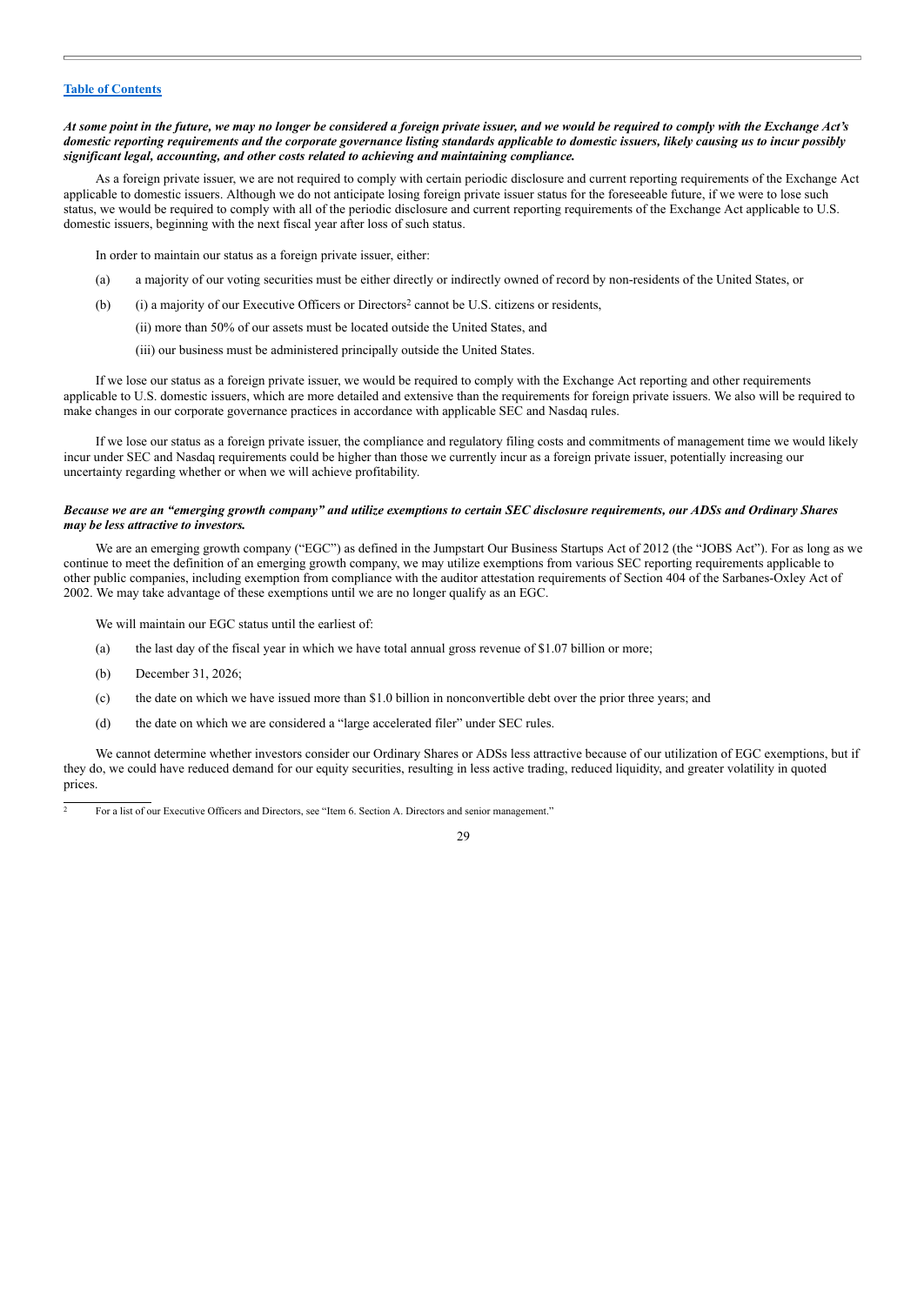# **Risks Related to Our ADSs and Ordinary Shares**

# *An active trading market for our ADSs may not develop or be sustained, and investors in our ADSs may not be able to resell those ADSs at or above the price paid for them, if at all. If such a market is sustained, we cannot predict its effect on the trading price of our Ordinary Shares on the Oslo Børs.*

Our Ordinary Shares have been traded on Oslo Børs since 2010, and we listed our ADSs on Nasdaq on March 1, 2021. Each ADS represents 75 Ordinary Shares. The average daily trading volume for our Ordinary Shares for the period from October 1, 2021, through December 31, 2021, was 7,827,827 shares (64 trading days). In contrast, the average daily trading volume for our ADSs for the same period was 1,277 shares (41 trading days), representing 95,826 Ordinary Shares.

There can be no assurance an active trading market for the ADSs will develop or be sustained, and the lack of active trading could limit investor interest in our ADSs. If active trading of our ADSs were to develop on Nasdaq, we cannot predict how such trading would influence the quoted prices for our ADSs, nor can we predict the extent to which trading volumes and quoted prices for ADSs, on Nasdaq, and trading volumes and quoted prices for our Ordinary Shares, on the Oslo Børs, may or may not be correlated.

### *If equity research analysts do not publish research or reports, or express unfavorable opinions about us, our business, or our targeted market segments, the quoted prices of our equity securities could decline. A sustained decline likely will have a negative influence on our ability to access additional capital on favorable terms, if at all.*

The quoted prices and trading volumes of our equity securities are influenced by the research and reports, published by equity research analysts, setting forth opinions about our company, our estimated financial performance, estimated future prices for our equity securities, and many other matters such analysts consider important.

We do not have any control over the analysts, or the content and opinions included in their reports. The quoted price of our equity securities could decline if one or more analysts expresses unfavorable opinions or lowers a previously published estimate of future prices of our equity securities. If one or more analysts ends coverage of us or fails to publish reports on us on a regular basis, demand for our equity securities could decrease, which in turn could cause the trading price or trading volume of our equity securities to decline.

### *Because the quoted prices of our ADSs and Ordinary Shares may be volatile, an investor in our equity securities could incur a rapid and substantial loss.*

The quoted prices of our ADSs and our Ordinary Shares may be volatile, with sudden changes to quoted prices and trading volumes, due to numerous factors, some of which are outside of our influence or control. Limited liquidity for investors holding our ADSs is a significant source of price volatility, given a relatively small trading float (i.e., the total number of ADSs held by investors).

In addition to other risk factors discussed herein, such sources of volatility include investor reactions to:

- our public disclosures, including our regulatory filings, press releases, and other public statements;
- publications or statements made by securities analysts regarding our company, our customers, our competitors, or developments in the market segments in which we are active, including revisions to investment recommendations, estimates of future financial performance for us or our competitors, estimates of growth rates for market segments, and other relevant matters, including the launch or termination of our research coverage;
- credible news, reported by reliable sources, directly or indirectly related to us, our customers, our competitors, or the market segments in which we are active;

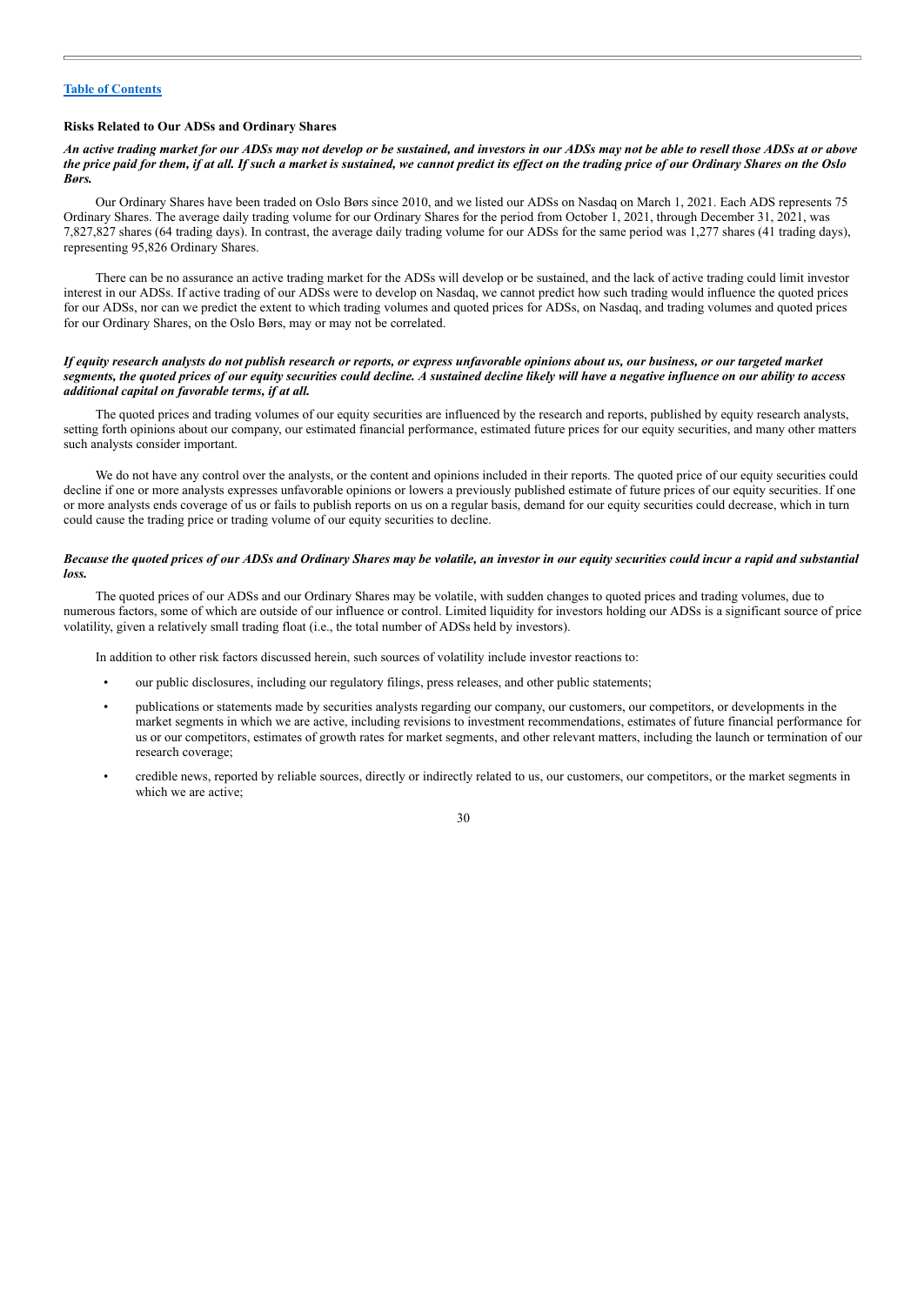- publication of business analyses, industry surveys, or related information authored by organizations focused on the development of market studies and related research products and services;
- investor reactions to rumors, speculative statements, and other unreliable information, sometimes deliberately misleading, published by unidentified authors on social media, Internet investment forums, and other unreliable outlets, with the intent of influencing or manipulating the quoted prices of our equity securities;
- coordinated buying and/or selling activity in our ADSs and/or Ordinary Shares, including such trading intended to manipulate quoted prices of our equity securities;
- large short positions in our Ordinary Shares, publicly reported from time to time; and
- sudden and significant news regarding economic, political, and financial market conditions.

We caution investors to thoughtfully consider the sources and context of information encountered regarding or describing us, particularly if that information is found on social media, Internet investment forums, and other unreliable outlets. While we communicate regularly with investors, securities analysts, the investment press, and trade publications, employ a dedicated investor relations professional supporting the investor communications efforts of our executives, and maintain an active investor relations program coordinated by a third-party professional services firm, we cannot offer assurances regarding our ability, through our communications and investor outreach, to offset the negative influence of rumors, speculative statements, and other unreliable information, which may be associated with those engaged in speculative trading activities.

We cannot accurately predict whether or when the nature of these and other factors may cause the quoted prices or trading volumes of our ADSs or Ordinary Shares to fluctuate substantially, regardless of our actual operating performance, which may limit or prevent investors from selling their ADSs or Ordinary Shares at or above the price paid for such securities and may otherwise negatively affect the liquidity of those securities.

### *Because we do not anticipate paying any cash dividends on our Ordinary Shares (including Ordinary Shares underlying ADSs), capital appreciation, if any, will be an investor's sole source of return, and an investor may not receive a return on an investment in our equity securities.*

An investment in ADSs should not be made to provide dividend income to the investor. Under current Norwegian law, a public limited liability company may only distribute dividends to the extent it will have net assets covering the company's share capital and other restricted equity after the dividend distribution has been made. We have never declared or paid a dividend on our Ordinary Shares, and we intend to retain our future net earnings, if any, to fund the expansion of our business. As a result, capital appreciation, if any, will be an investor's sole source of return for the foreseeable future.

#### *Fluctuations in the exchange rate between the U.S. Dollar and the Norwegian Krone may increase the risk of holding ADSs and Ordinary Shares.*

The price of our Ordinary Shares is quoted on the Oslo Børs in Norwegian Krone, while the price of our ADSs is quoted on Nasdaq in U.S. Dollars. Fluctuations in the exchange rate between the U.S. Dollar and the Norwegian Krone may result in differences between the value of our ADSs (each of which represents 75 Ordinary Shares) and the value of our Ordinary Shares, which may result in high trading volumes, as investors seek to exploit such differences.

As a result of fluctuations in the exchange rate between the U.S. Dollar and the Norwegian Krone, the U.S. Dollar equivalent of the proceeds a holder of ADSs would receive upon the sale on the Oslo Børs, for Norwegian Krone, of Ordinary Shares withdrawn from the Depositary may fluctuate. Similarly, the U.S. Dollar equivalent of any cash dividends paid by us in Norwegian Krone to holders of Ordinary Shares or Ordinary Shares represented by ADSs held, could also fluctuate.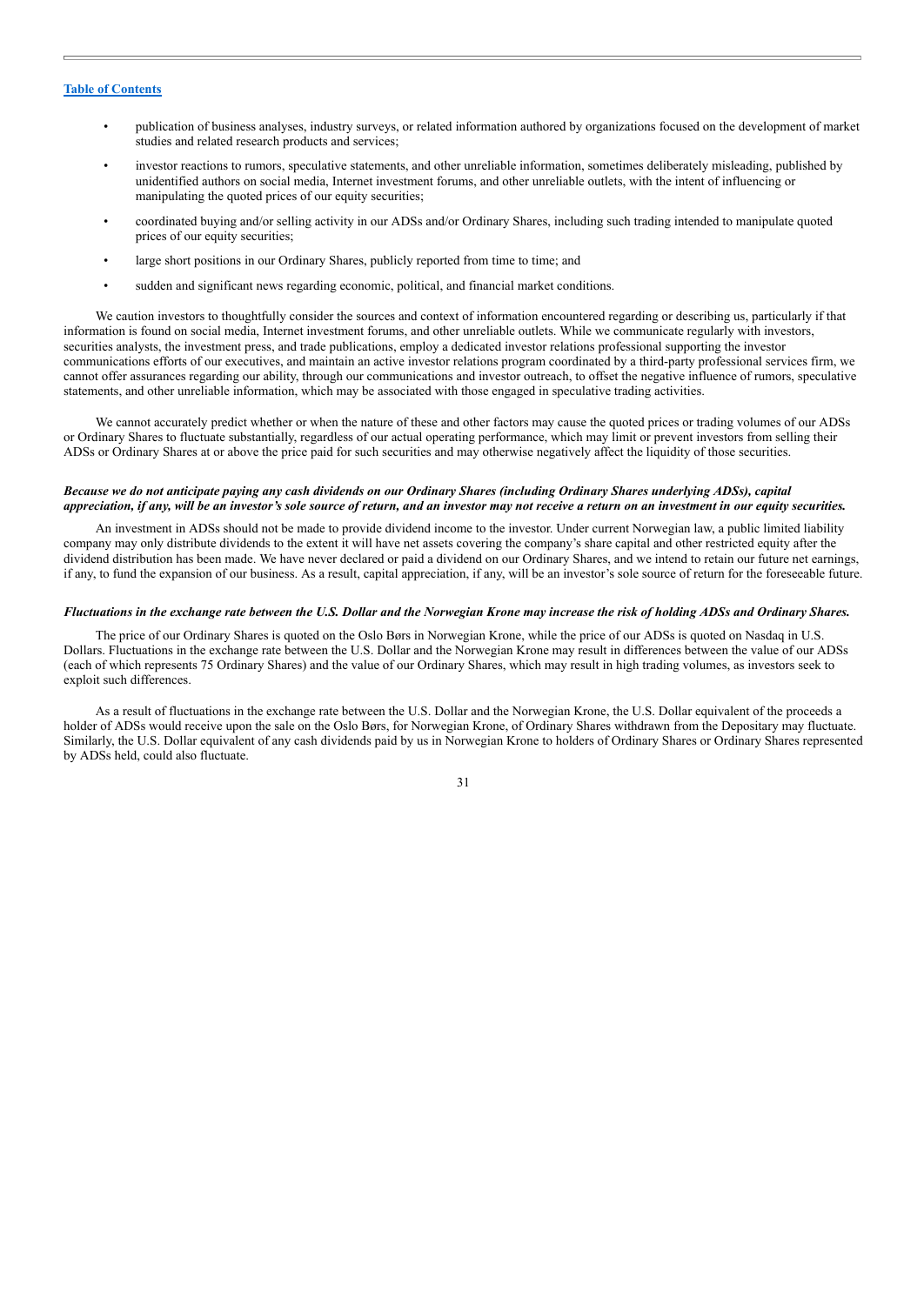# *Raising additional capital likely will dilute the ownership interests of holders of our equity securities. Also, depending on the nature and source of additional capital raised, we may relinquish certain rights to our intellectual property, future revenue streams, or other sources of value.*

We are not certain whether or when we will generate sufficient cash flow to offset our costs and accelerate the expansion of our business, nor whether or when we will generate sufficient revenue to achieve or maintain profitability. Because we intend to continue pursuing our strategy in order to achieve expected rapid revenue growth, we anticipate additional capital likely will be required to fund such revenue growth (e.g., funding of increased working capital requirements). However, if we do not meet our current performance forecast, we likely will require additional funding to support future operating losses.

If we raise capital through issuance of equity securities or convertible debt securities, such issuance will result in dilution of the ownership interests of then-current holders of our equity securities. Also, new investors could gain rights, preferences, and privileges senior to those of then-current holders of our equity securities.

Debt financing and preferred equity financing, if available, could result in fixed payment obligations, and we may be required to accept terms that restrict our ability to incur additional indebtedness, force us to maintain specified liquidity ratios or other financial ratios, or restrict our ability to pay dividends or make acquisitions.

If we raise additional funds through strategic partnerships or alliances, or through marketing, distribution, or licensing arrangements with third parties, we may be required to relinquish valuable rights to our intellectual property, future revenue streams, and development activities, or to grant licenses on terms that may not be favorable to us. In addition, we could also be required to seek funds through arrangements with partners or others at an earlier stage than otherwise would be desirable. If we raise funds through government research grants, as we have, we may be subject to certain requirements limiting our discretionary use of the funds provided or require us to share information from our research and development.

If we are unable to raise additional funds through equity or debt financings when needed, we may be required to delay, limit, reduce, or terminate our product development or future sales and marketing efforts or grant rights to a third-party to develop and market products or software solutions that we would otherwise prefer to develop and market ourselves. Raising additional funds through any of these or other means could adversely affect the rights of the holders of our equity securities and may cause the quoted price of our equity securities to decline.

# *The rights of holders of our equity securities may differ from the rights typically offered to shareholders of a corporation domiciled in the United States.*

We are incorporated under Norwegian law. The rights of holders of Ordinary Shares and, therefore, certain rights of holders of our ADSs, are governed by Norwegian law, including the provisions of the Companies Act and our Articles of Association. These rights differ in certain respects from the rights of shareholders in a corporation domiciled in the United States.

The following summarizes certain important differences in shareholder rights between Norway and the United States:

- Under Norwegian corporate law, a shareholder may, at the general meeting of shareholders, require the Board and the Chief Executive Officer make available information about (i) matters that may affect the consideration of the annual financial statements and report; (ii) any matters that have been submitted to the shareholders for decision; (iii) the company's financial condition and (iv) any other matters before the general meeting.
- Other than the foregoing, or in respect of a formal investigation of the company, as approved by at least 10% of the share capital represented at a general meeting, our shareholders may not ask for an inspection of our corporate records. In contrast, under Delaware corporate law, for example, any shareholder, irrespective of the size of such shareholder's holdings, may do so.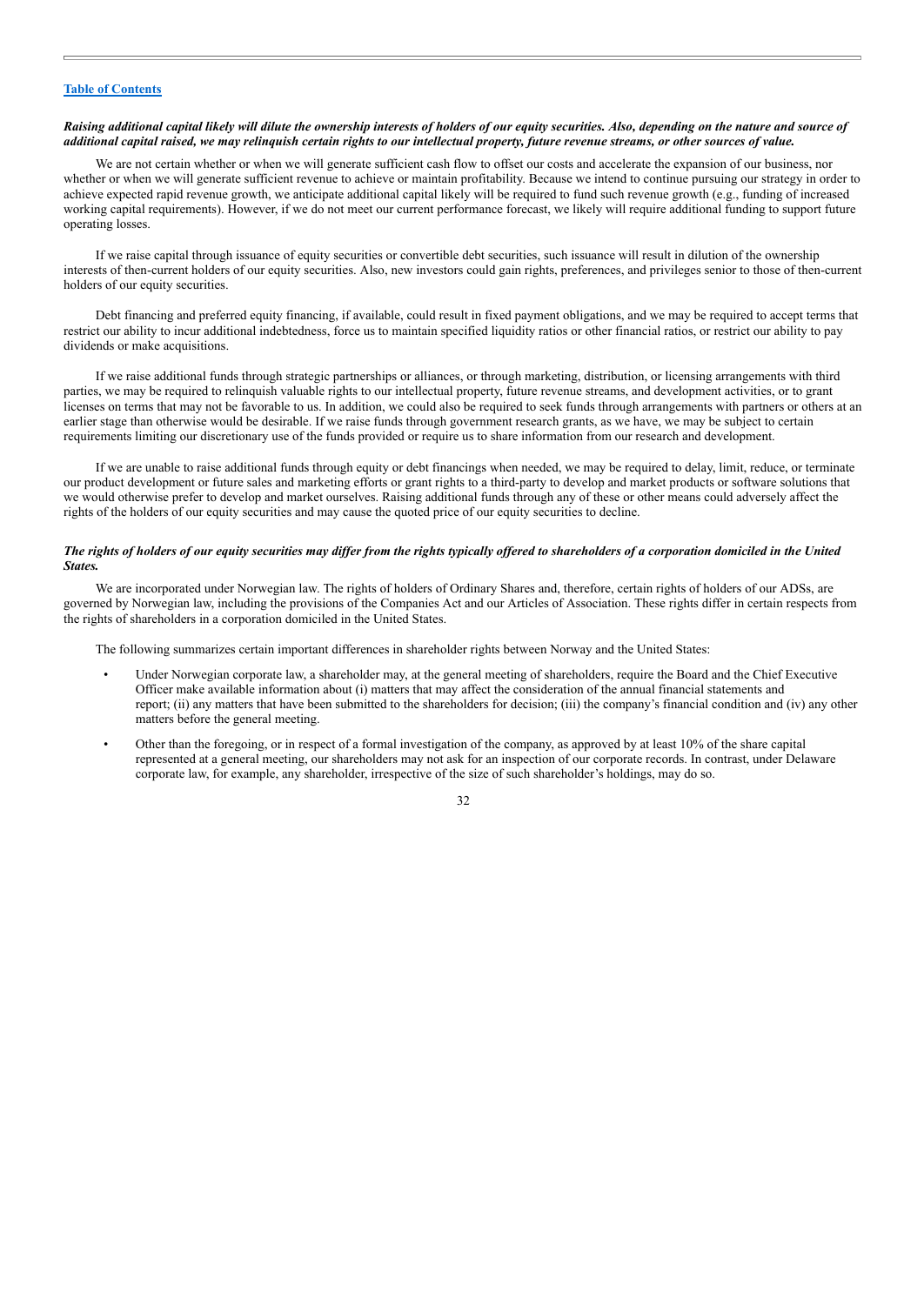- An individual shareholder of a Norwegian limited liability company is, as a starting point, also unable to initiate a derivative action, a remedy typically available to shareholders of companies domiciled in the United States, in order to enforce our right, in case we fail to enforce such right ourselves, other than in certain cases of Board and management liability under limited circumstances.
- Distribution of dividends from Norwegian companies to foreign companies and individuals may be subject to Norwegian non-refundable withholding tax, and not all receiving countries allow for deduction for the Norwegian withholding tax.
- The rights as a creditor may not be as strong under Norwegian insolvency law as under United States law or relevant state insolvency law, and, as a consequence, creditors may recover less in the event we are subject to insolvency, compared to a similar case involving an insolvent United States debtor.
- The use of a deferred tax asset consisting of accumulated tax losses (i.e., carryforwards) requires that we are able to generate positive taxable income, and the use of tax losses carried forward to offset against future income is subject to certain restrictions and can be restricted further by future amendments to Norwegian tax law.
- Norwegian corporate law may not provide appraisal rights in the case of a business combination, in a manner equivalent to those available to a shareholder of a United States company under applicable United States or state laws.

For additional information on these and other aspects of Norwegian corporate law and our Articles of Association, see Exhibit 2.4 (Description of Share Capital and Articles of Association) filed herewith.

As a result of the differences between Norwegian corporate law and our Articles of Association, on the one hand, and United States federal and state laws, on the other hand, in certain instances, an investor could receive less protection as a holder of our equity securities than would be available as a shareholder of a company domiciled in the United States and chartered under the corporate laws of a particular state.

### *Holders of ADSs have fewer rights than holders of our Ordinary Shares and, to exercise their voting rights, must withdraw underlying Ordinary Shares from the Depositary and temporarily register ownership of those withdrawn Ordinary Shares with the appropriate Norwegian authority.*

A single ADS represents a claim on 75 Ordinary Shares held on deposit by the Depositary. Holders of ADSs (and the beneficial owners thereof) do not have the same rights as holders of Ordinary Shares and may only exercise their voting rights with respect to the underlying Ordinary Shares in accordance with the provisions of our deposit agreement with the Depositary and the holders of ADSs (the "Deposit Agreement"). An ADS holder is not able to call for a meeting of shareholders.

The following is an incomplete summary of the procedure to be followed if an ADS holder seeks to exercise his or her voting rights. As this procedure is complex and time-consuming, an ADS holder may encounter difficulties and delays in exercising his or her voting rights, and such delays could result in an ADS holder being unable to do so.

An ADS holder cannot vote underlying Ordinary Shares held by the Depositary at a meeting of shareholders, unless those underlying Ordinary Shares are temporarily registered with the Norwegian Central Securities Depository and with the Norwegian Foreign Registrar in the name of the holder (or the beneficial owner, if the holder is not the beneficial owner). Under the Deposit Agreement, ADS holders may instruct the Depositary how to vote that number of deposited Ordinary Shares underlying their ADS holdings. In order to carry out such instruction, in accordance with current Norwegian law, the Depositary will temporarily re-register the underlying Ordinary Shares in the name of the ADS holder (or beneficial owner), vote those Ordinary Shares as proxy for the holder (or beneficial owner) as instructed, and then cause the Ordinary Shares to be re-registered in the Depositary's name (or the name of its custodial nominee) immediately after the meeting of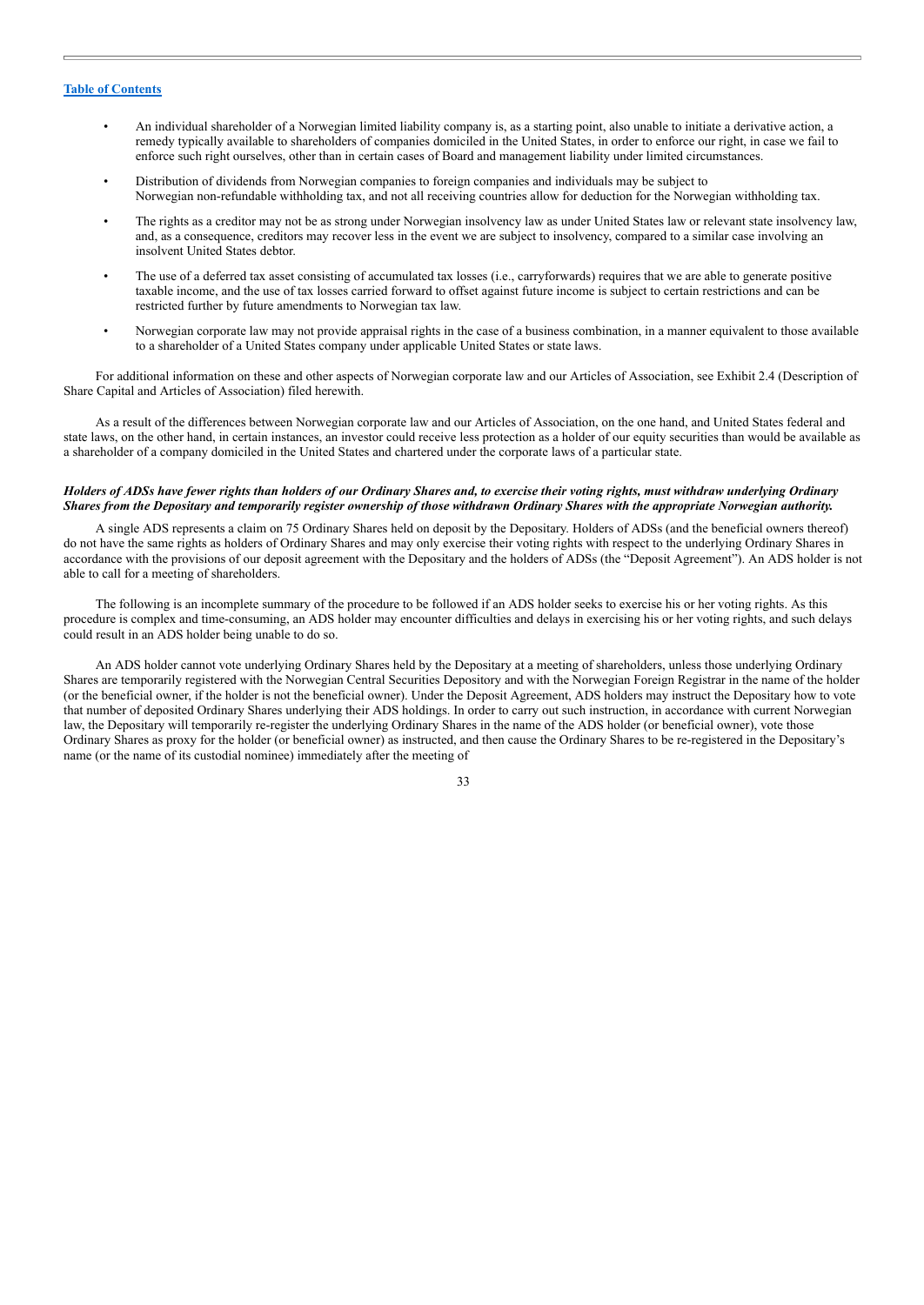shareholders. In giving voting instructions to the Depositary as provided in the Deposit Agreement, ADS holders may be required to agree to the temporary restriction of transfer of their ADSs until after the meeting of shareholders and the disclosure of the identity of the ADS holder.

When a meeting of shareholders is convened, an ADS holder may not receive sufficient notice beforehand to allow the holder to instruct the Depositary to take the actions required in the time available. We will make all commercially reasonable efforts to cause the Depositary to extend voting rights to ADS holders, as described, in a timely manner, but we cannot assure ADS holders they will receive voting materials in time to instruct the Depositary to vote. It is possible that persons who hold their ADSs through securities brokers or other third-parties will not have the opportunity to exercise a right to vote. Furthermore, the Depositary will not be liable for any failure to carry out any instructions to vote, for the manner in which any vote is cast, or for the effect of any such vote. As a result, an ADS holder may not be able to exercise his or her right to vote and may lack recourse if his or her ADSs are not voted as requested.

Investors should review the Deposit Agreement, specifically Section 4.7. Voting of Deposited Shares, which sets forth this procedure in detail. The Deposit Agreement is presented as Exhibit 2.2 to this Annual Report and is archived on the SEC website.

#### *The Depositary is entitled to charge ADS holders for various administrative services, including annual service fees. Holders of our Ordinary Shares are not subject to many of these charges.*

The Depositary is entitled to charge ADS holders for various administrative services, including for the issuance of ADSs upon deposit of Ordinary Shares, cancellation of ADSs, distributions of cash dividends or other cash distributions, distributions of ADSs pursuant to share dividends, distributions of securities other than ADSs, and annual service fees.

In the case of ADSs held through The Depository Trust Company ("DTC"), the fees will be charged by the DTC participant (e.g., a securities broker) to the account of the applicable beneficial owner in accordance with the procedures and practices of the DTC participant as in effect at the time.

# *ADS holders may not receive distributions we may make to holders of Ordinary Shares underlying the ADSs held, if the Depositary determines it is illegal or impractical to make such distributions to holders of ADSs.*

Although we do not have any present plans to declare or pay any dividends to holders of Ordinary Shares, in the event we do so, the Depositary has agreed to pay to ADS holders the dividends it (or its custodian) receives on Ordinary Shares, after deducting its fees and expenses. An ADS holder will receive such dividends, in proportion to the number of Ordinary Shares underlying the ADSs held, after conversion of the dividend's value in Norwegian Krone to U.S. Dollars.

The provisions of the Deposit Agreement associated with distributions of cash, securities, subscription rights, and other property are complex and afford the Depositary discretion in decision making, particularly regarding the determination that a distribution is unlawful or impractical. We have no obligation to register with the SEC any ADSs, Ordinary Shares, rights, or other securities received through such distributions. The Depositary may determine a distribution made to the holders of Ordinary Shares may be unlawful or impractical if made to ADS holders, and we have no obligation to take any other action to permit such distribution to ADS holders. As such, an ADS holder is exposed to the risk he or she may not receive distributions we make on our Ordinary Shares, or any value from such distributions, if it is unlawful or impractical to make them available to an ADS holder. These restrictions may have an adverse effect on the value of ADSs.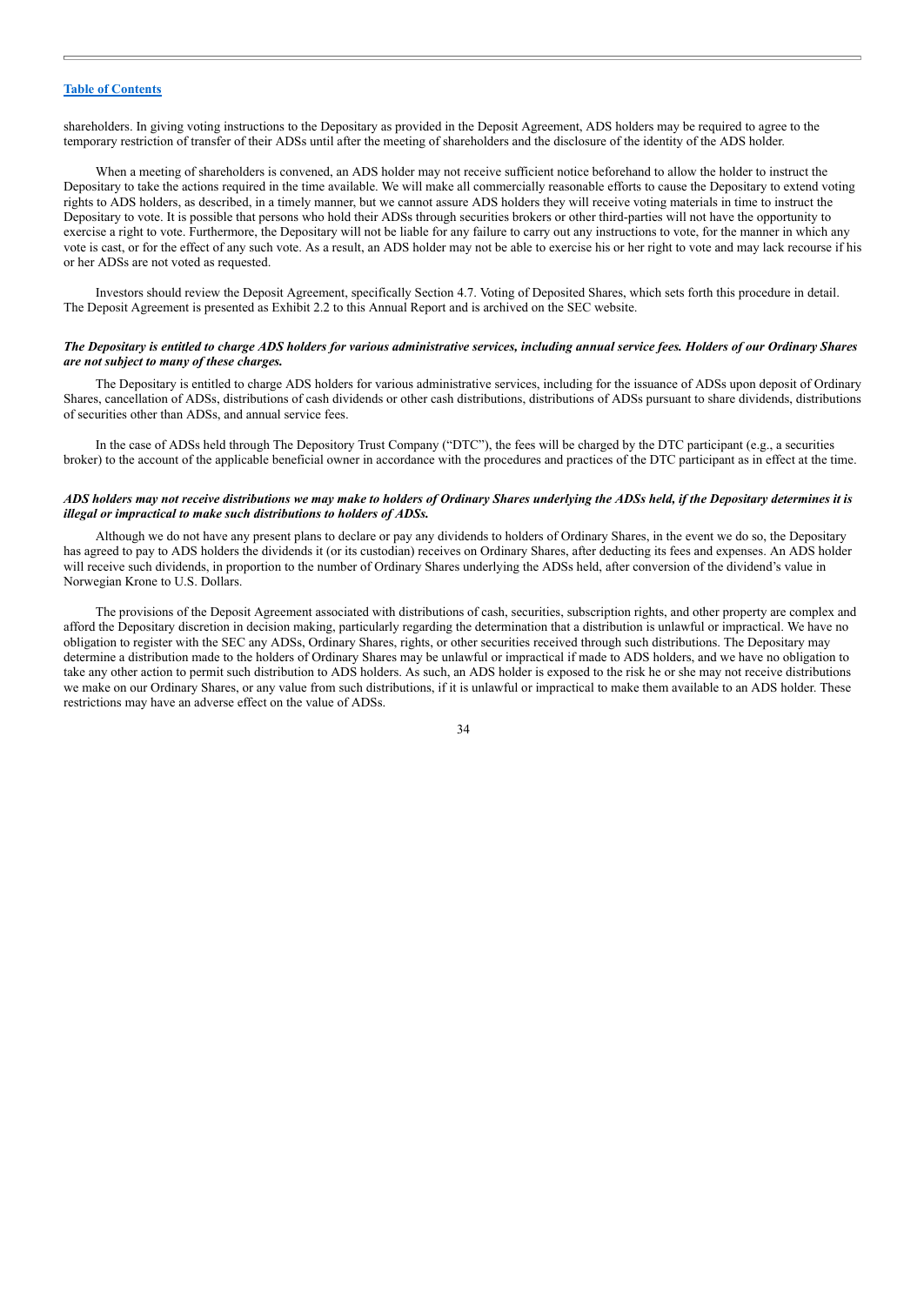# *Holders of the ADSs may not be able to exercise the pre-emptive subscription rights related to underlying Ordinary Shares and, accordingly, may suffer dilution of their equity ownership in the event of future issuances of equity securities.*

Under the Companies Act, holders of Ordinary Shares benefit from a pre-emptive subscription right on the issuance of Ordinary Shares, for cash consideration only (and not in the event of issuance of Ordinary Shares against non-cash contributions or debt conversion). Such pre-emptive subscription rights, in the event of issuance of Ordinary Shares for cash proceeds, as in a private placement, may be waived by a resolution of the holders of Ordinary Shares at a general meeting of shareholders representing a majority of two-thirds of the votes cast at such general meeting.

At the extraordinary general meeting of shareholders on December 15, 2020, shareholders agreed to waive their pre-emptive subscription rights with respect to the proposed authorization of our Board to increase capital through issuance of up to 83,214,674 Ordinary Shares. This authorization was used by our Board on February 15, 2021, when it resolved to issue that number of Ordinary Shares in a private placement.

At the Annual General Meeting of shareholders on May 12, 2021, shareholders agreed to waive their pre-emptive subscription rights with respect to the proposed authorization of our Board to increase capital through issuance of up to 91,672,048 Ordinary Shares. This authorization was used by our Board on November 9, 2021, when it resolved to issue 89,777,824 Ordinary Shares in a private placement.

Pursuant to the Deposit Agreement, we have no obligation to register with the SEC any subscription rights received through a distribution made to holders of Ordinary Shares. The Depositary may determine such a distribution may be unlawful or impractical if made to ADS holders, and we have no obligation to take any other action to permit such distribution to ADS holders. However, a distribution of pre-emptive subscription rights to holders of Ordinary Shares underlying ADSs may be addressed in a manner of our choice, to the extent permitted by law and subject to the determination of the Depositary that the proposed process is practical. For example, we may instruct the Depositary, to the extent permitted by law, to grant ADS holders rights to instruct the Depositary to purchase the number of Ordinary Shares proportional to the ADSs held (i.e., the number of Ordinary Shares subject to the pre-emptive subscription rights distributed to the Ordinary Shares underlying the ADSs held) and deliver those Ordinary Shares or the proportional number of ADSs to the holder. Alternatively, we may instruct the Depositary, to the extent permitted by law, to (i) deliver the pre-emptive subscription rights to ADS holders, or (ii) to the extent practical, sell such pre-emptive subscription rights and distribute the net proceeds thereof to ADS holders. If any such pre-emptive rights are not so exercised, delivered, or otherwise disposed of, the Depositary is required to permit the rights to lapse unexercised.

### *If we are a deemed a passive foreign investment company, there could be adverse federal income tax consequences for ADS holders that are subject to taxation in the United States.*

Under the Internal Revenue Code of 1986, as amended ("IRC"), we will be a passive foreign investment company("PFIC"), for any taxable year in which (i) 75% or more of our gross income consists of passive income, or (2) 50% or more of the of the gross value our assets (determined on the basis of a weighted quarterly average) consists of assets that produce, or are held for the production of, passive income (including cash). For purposes of these tests, passive income includes dividends, interest, gains from the sale or exchange of investment property, and certain rents and royalties. In addition, for purposes of the above calculations, a foreign domiciled corporation that directly or indirectly owns at least 25%, by value, of the shares of another corporation is treated as if it held its proportionate share of that corporation's assets and received, directly from that corporation, a proportionate share of its income.

If we are deemed a PFIC for any taxable year during which a "U.S. Holder" (as defined herein in "Item 10. Section E. Taxation") holds our ADSs, the U.S. Holder may be subject to adverse tax consequences, regardless of whether we continue to qualify as a PFIC, including ineligibility for any preferred tax rates on capital gains or on actual or deemed dividends, interest charges on certain taxes treated as deferred, and additional reporting requirements.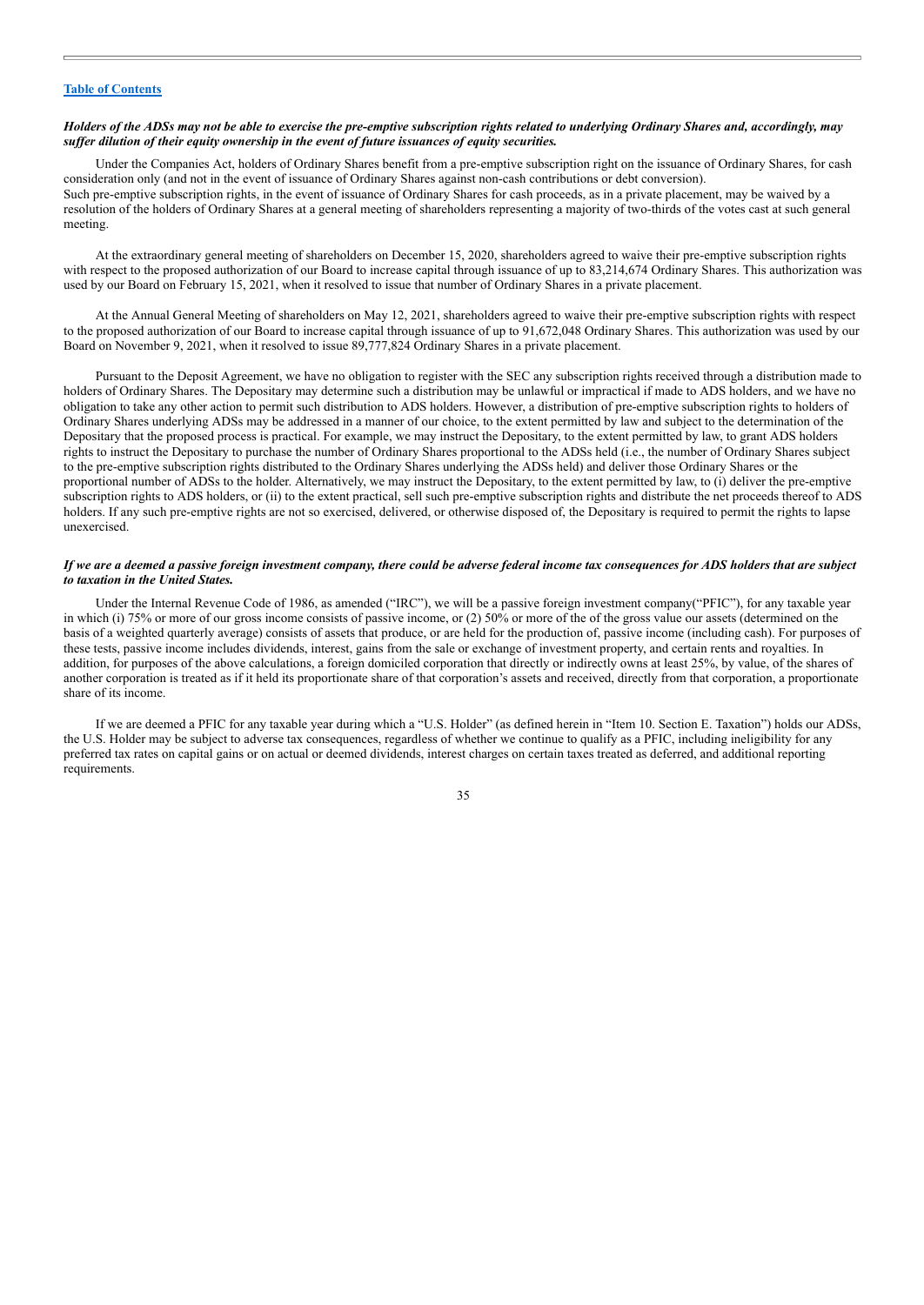Based on our analysis of our income, assets, activities, and market capitalization, we do not believe we met the tests to be deemed a PFIC for our taxable year ended December 31, 2021. However, no assurances regarding our PFIC status can be provided for any past, current, or future taxable years, as the determination of whether we are a PFIC is a fact-intensive determination, made on an annual basis, and the applicable IRC provisions are subject to varying interpretation. In particular, the characterization of our assets as active or passive may depend in part on our current and intended future business plans, which are subject to change. In addition, for our current and future taxable years, the total value of our assets for PFIC testing purposes may be determined in part by reference to the market price of our Ordinary Shares or ADSs from time to time, which may fluctuate considerably. Under the income test, our status as a PFIC depends on the composition of our income, which will depend on the transactions we enter into in the future, our corporate structure, and other considerations. The composition of our income and assets is also influenced by how, and at what pace, we spend the cash we raise through issuance of securities or borrowing. Even if we determine that we are not a PFIC for a taxable year, there can be no assurance that the Internal Revenue Service ("IRS"), will agree with our conclusion and that the IRS would not successfully challenge our position. Accordingly, our U.S. counsel expresses no opinion with respect to our PFIC status for any prior, current, or future taxable year.

For further discussion of the PFIC rules and the adverse federal income tax consequences in the event we are deemed a PFIC, see the section herein under "Item 10. Section E. Taxation."

### *Changes and uncertainties in the tax system in the countries in which we have operations could have an adverse effect our business, operational performance, and financial position, potentially reducing the net returns available to holders of our equity securities.*

We conduct business globally and file income tax returns in multiple jurisdictions. Our consolidated effective income tax rate could be materially adversely affected by several factors, including: changing tax laws, regulations and treaties, or the interpretation thereof; tax policy initiatives and reforms under consideration (such as those related to the Organisation for Economic Co-Operation and Development's ("OECD"), Base Erosion and Profit Shifting Project, the European Commission's state aid investigations and other initiatives); the practices of tax authorities in jurisdictions in which we operate; the resolution of issues arising from tax audits or examinations and any related interest or penalties. Such changes may include (but are not limited to) the taxation of operating income, investment income, dividends received or (in the specific context of withholding tax) dividends paid.

#### *Tax authorities may disagree with our positions and conclusions regarding certain tax positions, or may apply existing rules in an unforeseen manner, resulting in unanticipated costs, taxes, penalties, or the non-realization of expected benefits.*

A tax authority may disagree with tax positions we have taken, which could result in increased tax liabilities. For example, a tax authority could challenge our allocation of income by tax jurisdiction and the amounts paid between our affiliated companies, pursuant to our intercompany arrangements and transfer pricing policies, including amounts paid with respect to our intellectual property development. Similarly, a tax authority could assert that we are subject to tax in a jurisdiction where we believe we have not established a taxable connection, often referred to as a ''permanent establishment'' under international tax treaties, and such an assertion, if successful, could increase our expected tax liability in one or more jurisdictions.

A tax authority may take the position that material income tax liabilities, interest, and penalties are payable by us, which may occur due to complex and changing tax laws and regulations may be contradictory, as new laws and regulations have not been subject to extensive review or interpretation. We may negotiate tax obligations with tax inspectors of a particular jurisdiction, which may be costly, time-consuming, and subject to an unpredictable outcome.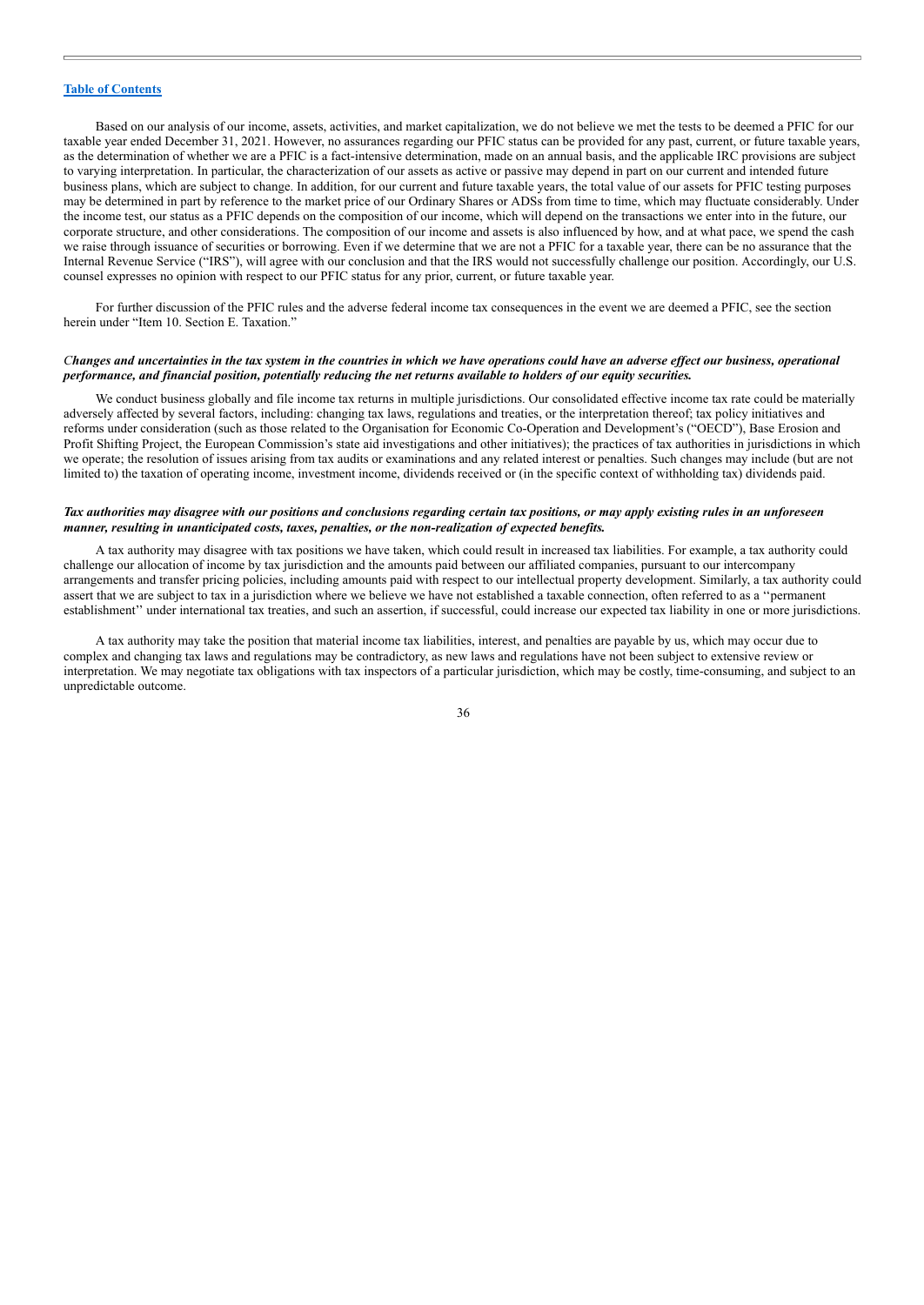### *Provisions of the Norwegian Securities Trading Act may delay or discourage a takeover attempt, including attempts that may be beneficial to holders of our ADSs.*

We are subject to the Norwegian Securities Trading Act (the "STA"), as it applies to an offer made by a third-party to acquire the equity securities of a Norwegian public company with securities trading on a regulated Norwegian exchange. The STA provides a framework within which takeovers of certain companies organized in Norway are regulated and conducted. The provisions of the STA may materially differ from the provisions of other such frameworks (e.g., the takeover provisions of the Delaware General Corporate Law).

The following is a limited summary of important rules of the STA:

- The STA requires any person, entity, or consolidated group that becomes the owner of shares representing more than one-third of the voting rights of a Norwegian company whose shares are listed on a Norwegian regulated exchange to, within four weeks, make an unconditional general offer for the purchase of the remaining shares of that company.
- A mandatory offer obligation may be imposed by the Oslo Børs, on which our Ordinary Shares are listed for trading, when a party acquires the right to become the owner of shares that, together with the party's own shareholding, represent more than one-third of the voting rights in the company, and the Oslo Børs determines this acquisition is regarded as an effective acquisition of the shares in question. The mandatory offer obligation ceases to apply if the person, entity, or consolidated group sells the portion of the shares that exceeds the relevant threshold within four weeks of the date on which the mandatory offer obligation was triggered.
- When a mandatory offer obligation is triggered, the person subject to the obligation is required to immediately notify the Oslo Børs and the targeted company. The notification shall state the person's intentions and whether an offer will be made to acquire the remaining shares in the targeted company. An earlier notification stating an intention to acquire no additional shares or an intention to dispose of acquired shares can be altered to become a notice of an intended offer within the four-week period, while a notification stating an intention to make an offer cannot be retracted and is binding.
- The offer price per share associated with a mandatory offer must be at least as high as the highest price paid or agreed by the offeror for the shares in the six-month period prior to the date the ownership threshold was exceeded. If the offeror acquires or agrees to acquire additional shares at a higher price prior to the expiration of the mandatory offer period, the offeror is obligated to restate its offer at such higher price. A mandatory offer must be settled in cash or contain a cash alternative at least equivalent to any other consideration offered.
- In case of failure to make a mandatory offer or to sell the portion of the shares that exceeds the relevant threshold within four weeks, the Oslo Børs may force the acquiring party to sell the shares exceeding the threshold through public auction. While the mandatory offer obligation remains in force, an acquiring party failing to make such an offer may not exercise rights in the company, such as voting in a general meeting, without the consent of a majority of the remaining shareholders. The acquiring party may, however, exercise its rights to dividends and pre-emptive subscription rights in the event of a share capital increase by the targeted company. If the acquiring party neglects its duty to make a mandatory offer, Oslo Børs may impose a daily fine that is cumulative until the circumstance has been rectified.
- A mandatory offer obligation also is triggered when any person, entity, or consolidated group, already owning shares representing more than one-third of the votes in a Norwegian company listed on a Norwegian regulated exchange, through acquisition of additional shares, becomes the owner of shares representing 40% or more of the votes in the company. Similarly, a mandatory offer obligation is triggered when the person, entity, or consolidated group, through acquisition, becomes the owner of shares representing 50% or more of the votes in the company. The mandatory offer obligation ceases to apply if the person, entity, or consolidated group sells that portion of that shares which exceeds the relevant threshold within four weeks of the date on which the mandatory offer obligation was triggered.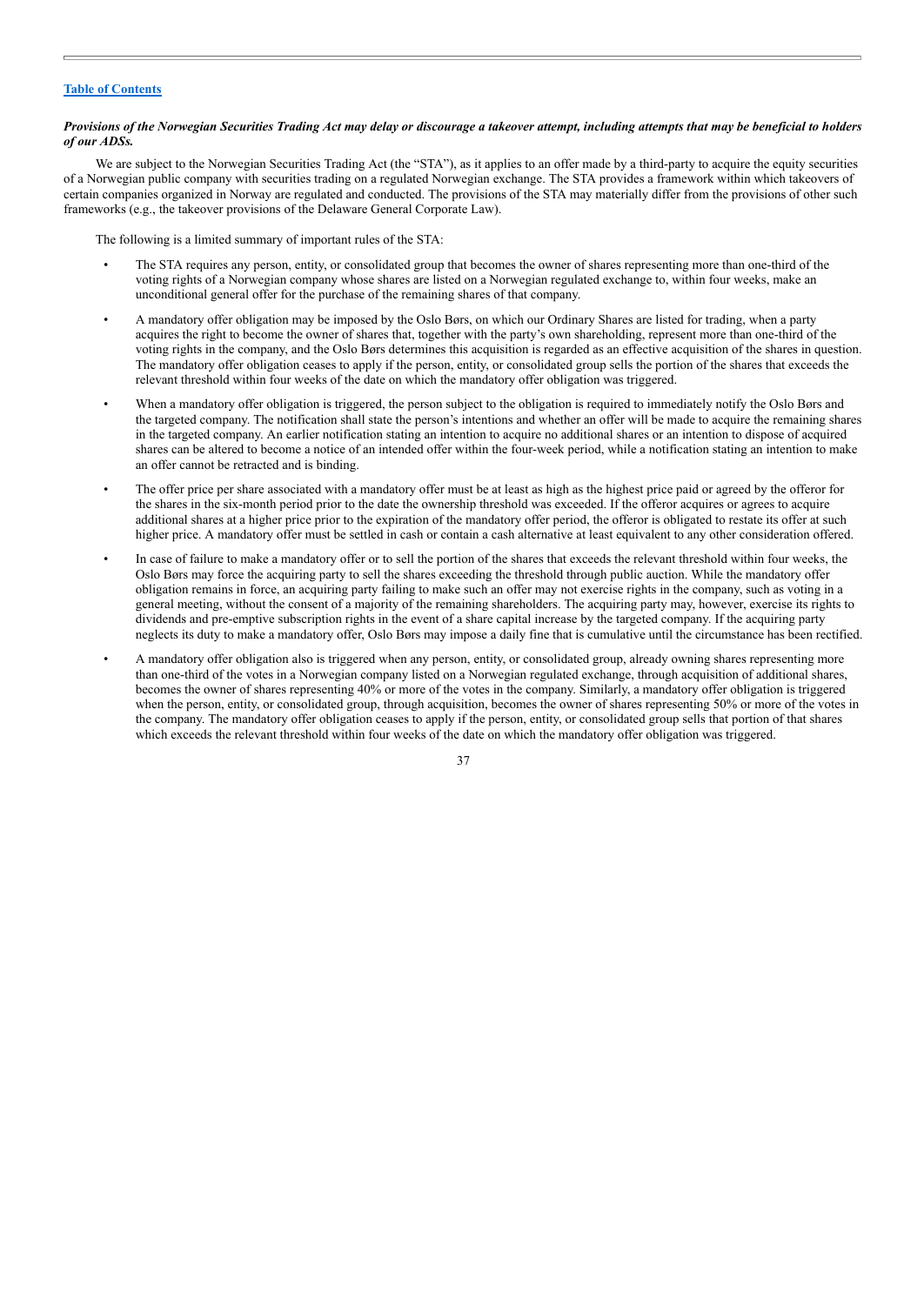• Any person, entity, or consolidated group that has passed any of the stated thresholds in such a way as not to trigger the mandatory bid obligation, and, therefore, has not made an offer previously for the remaining shares in the company in accordance with the mandatory offer rules is required to make a mandatory offer in the event of a subsequent acquisition of shares that increases the acquiring party's voting rights in the company.

#### *Civil liabilities judgements made in United States courts may not be enforceable against us.*

We are incorporated under Norwegian law. Certain Directors and executive officers are not residents of the United States, and all or a substantial portion of our assets and the assets of such persons are located outside the United States. As a result, it may not be possible for investors to effect service of process in the United States upon us or such persons or to enforce judgments obtained in courts in the United States against them or us, including judgments predicated upon the civil liability provisions of the federal securities laws.

The United States and Norway currently do not have a treaty providing for recognition and enforcement of judgments (other than arbitration awards) in civil and commercial matters. Consequently, a final judgment for payment given by a court in the United States, whether or not predicated solely upon the securities laws of the United States, may not automatically be recognized or enforceable in Norway. In addition, uncertainty exists as to whether the courts in Norway would entertain original actions brought in Norway against us, our Board , or Executive Officers predicated upon the securities laws of any state in the United States.

Any final and conclusive monetary judgment for a definite sum obtained against us in the United States would not be automatically recognized by Norwegian courts, unless: (i) the relevant parties have agreed to such court's jurisdiction in writing and for a specific legal action or for legal actions that arise out of a particular legal relationship; and (ii) the judgment is not in conflict with Norwegian public policy rules (*ordre public*) or internationally mandatory provisions. Instead, new proceedings would need to be initiated before the competent court in Norway. However, a judgment obtained in the United States may still have strong evidentiary weight in the Norwegian proceedings, depending on the circumstances and the assessment of the court. If the conditions for recognition of a judgement against us in the United States are satisfied, or a Norwegian court rules for the sum payable under such judgment, the judgement or the Norwegian ruling (as the case may be) will be enforceable by methods generally available for this purpose. These methods generally permit the Norwegian court discretion to prescribe the manner of enforcement. In addition, it may not be possible to obtain a Norwegian ruling or to enforce that ruling if the party subject to the ruling is or becomes subject to any insolvency or similar proceedings, or in other circumstances.

As a result, United States investors may not be able to enforce any judgments against us or certain Directors and our Executive Officers obtained in courts of the United States in civil and commercial matters, including judgments under the federal securities laws.

### *Holders of ADSs may not be entitled to a jury trial with respect to claims arising under the Deposit Agreement, which could result in less favorable results to a plaintiff in any such action.*

The Deposit Agreement provides that ADS holders irrevocably waive the right to a trial by jury in any legal proceeding arising out of or relating to the Deposit Agreement. We are not aware of a specific federal decision addressing the enforceability of a jury trial waiver in the context of federal securities laws, and we have been advised by counsel that jury trial waivers are generally enforceable in the United States. Moreover, insofar as the Deposit Agreement is governed by the laws of the State of New York, such laws recognize the validity of jury trial waivers in appropriate circumstances. In determining whether to enforce a jury trial waiver provision, New York courts and federal courts likely will consider whether the visibility of the jury trial waiver provision within the agreement in question is sufficiently prominent, such that a party has knowingly waived any right to trial by jury. We believe that this is the case with respect to the Deposit Agreement.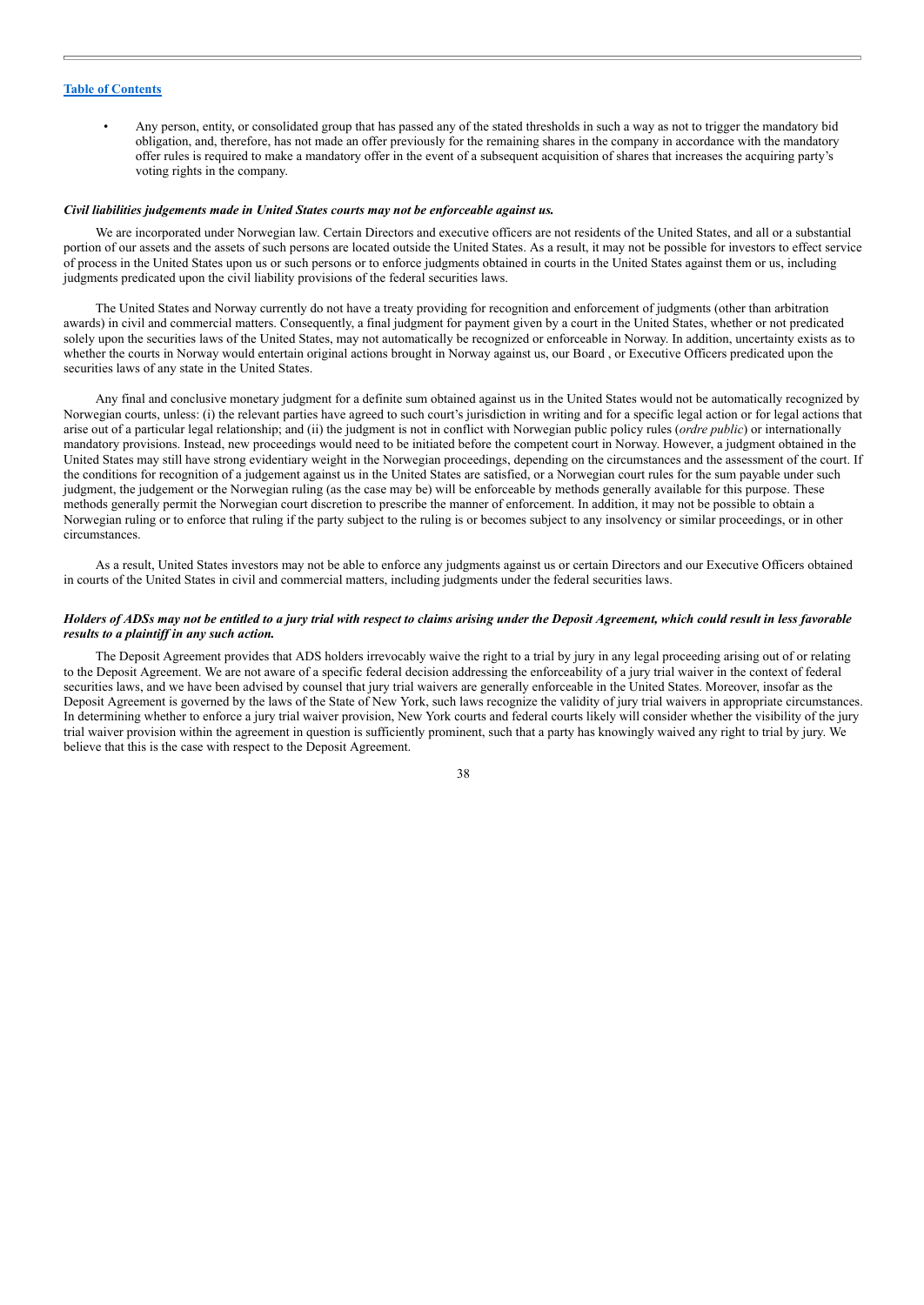Because an ADS holder may not be entitled to a jury trial with respect to his or her claims arising under the Deposit Agreement against us or the Depositary, lawsuits against us or the Depositary may be discouraged or limited. If a lawsuit is brought against us or the Depositary under the Deposit Agreement, the proceedings may be heard only by a judge or justice of the applicable trial court, which would be conducted according to different civil procedures than a jury trial and may result in different outcomes than a jury trial, including results that could be less favorable to the plaintiff(s) in any such action, depending on, among other things, the nature of the claims, the judge or justice hearing such claims, and the venue of the hearing.

#### **Item 4. Information on the Company.**

#### **A. History and Development of the Company**

We were incorporated as a public limited company under the laws of Norway on July 24, 1996. Our Ordinary Shares have been listed for trading in Norway on the Oslo Børs under the symbol "IDEX" since March 12, 2010, and our ADSs have been listed for trading on Nasdaq under the symbol "IDBA" since March 1, 2021.

Since IDEX was founded, our strategy has been based on the development and commercialization of differentiated solutions for fingerprint authentication. Our technologies originated within SINTEF, the largest research organization in Scandinavia, which is affiliated with the Norwegian Institute of Technology. The Company's initial focus was on the development and sale of swipe sensors for fingerprint authentication, targeting consumer applications such as user authentication for personal computers, personal digital assistants, and the then-emerging market for smart phones. We also pursued a licensing strategy, which would enable others to create and market their own products based on our intellectual property.

Our early products were based on proprietary innovations in fingerprint imaging, processing, and matching. However, we achieved limited success in a rapidly commoditizing market in which silicon image sensors of limited functionality were popular due to their low cost. Such limited functionality was acceptable, notably in the fast-growing mobile phone market, as the devices in which they were being used possessed robust processing resources for performing biometric functions. Also, power consumption and efficiency were not critical considerations in these applications, given their use of large capacity batteries or access to electric power.

In 2013, IDEX acquired the assets and operations of PicoField Technologies, Inc., obtaining important intellectual property associated with touch (i.e., full fingerprint) sensors and adding biometric industry veterans to our design team. In 2015, we acquired the patent portfolio of Metadyne Software, a developer of highly-efficient fingerprint algorithms. Both acquisitions contributed to advancing our development of fingerprint authentication solutions with differentiated characteristics.

In the latter half of the last decade, IDEX undertook a strategic pivot toward market segments and applications for which these differentiated characteristics provided demonstrable and sustainable competitive advantages. Our focus today is on smart cards, which present challenging form factors, demanding performance requirements, and extreme power limitations, for which our fingerprint authentication solutions are ideally suited.3 This strategic pivot toward differentiation of a comprehensive solution is embodied in our latest offering, the TrustedBio family of fingerprint authentication modules.

We do not own or operate industrial manufacturing facilities, but operate as a "fabless" manufacturer, utilizing third parties for outsourced manufacturing, assembly, and test capabilities. Our capital expenditures for the years ended December 31, 2021, 2020, and 2019 were \$141 thousand, \$152 thousand, and \$850 thousand, respectively. As a fabless manufacturer, our capital expenditures primarily are for purchases of laboratory and test equipment related to product development, although, as was the case in 2019, we will acquire production equipment for use by our contract manufacturing service providers.

<sup>&</sup>lt;sup>3</sup> The International Standards Organization ("ISO"), an independent standard-setting body, uses the term Integrated Circuit Card, or ICC, to encompass all devices in which an integrated circuit is contained within a defined form factor, the ISO ID-1 standard for the dimensions of an identification card.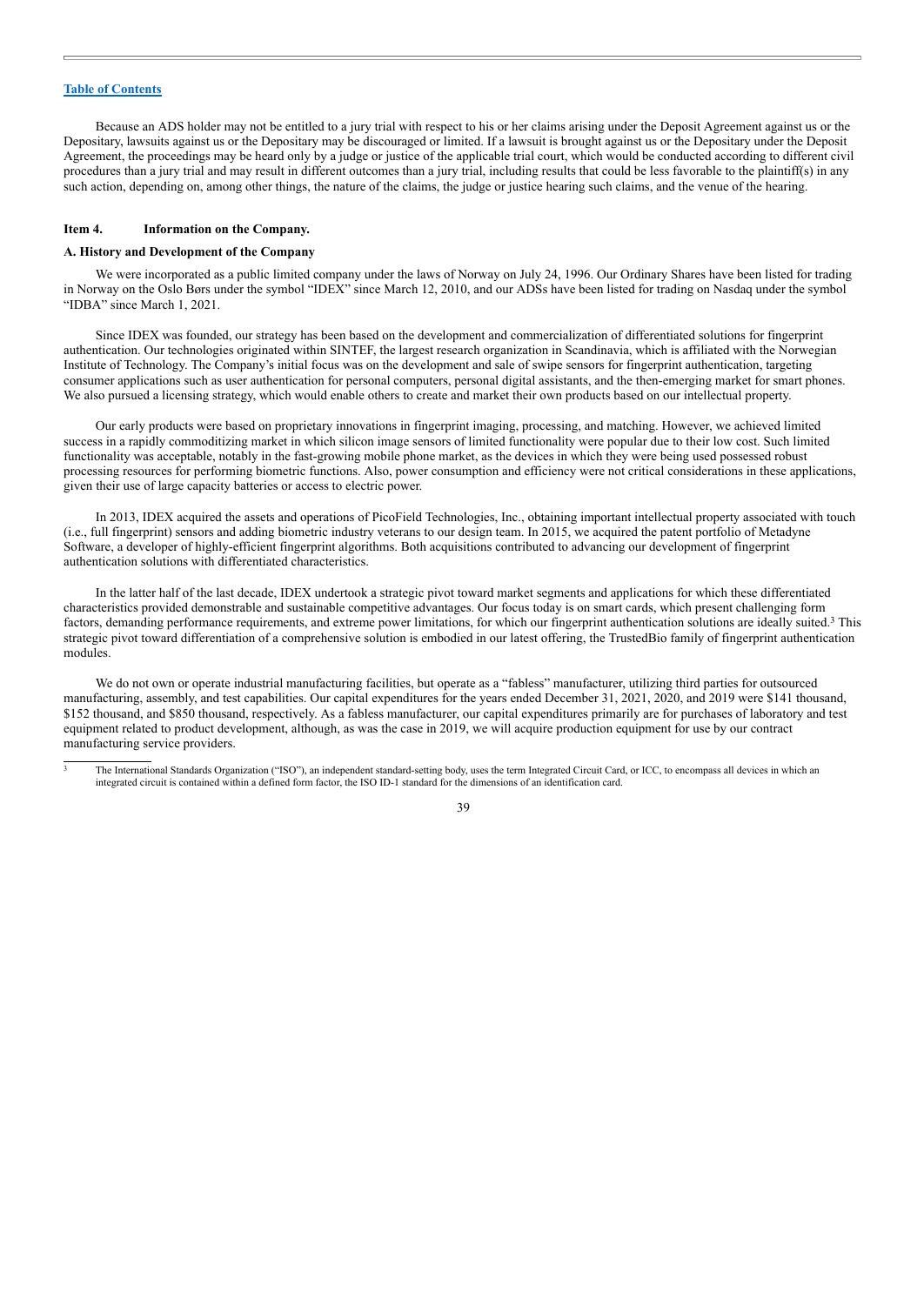During 2021, 2020, and 2019, we raised, through private placements of our Ordinary Shares, gross proceeds of \$47.1 million, \$18.0 million, and \$34.2 million. As of December 31, 2021, our accumulated losses (i.e., our cumulative tax loss carryforward) totaled \$251.1 million. For further financial information, see "Item 5. Operating and Financial Review and Prospects."

We have locations in Oslo, Norway (sales and marketing, finance, and group administration), Farnborough, United Kingdom (systems engineering, quality, supply chain management, and human resources), Rochester, New York, United States (hardware engineering), Wilmington, Massachusetts, United States (software engineering, circuit design, and administration), and Shanghai, China (customer support and applications engineering).

Our headquarters are located at Dronning Eufemias gate 16, NO-0191 Oslo, Norway, which is also our registered office address, and our telephone number is +47 6783 9119. Our agent for service of process in the United States is IDEX Biometrics America Inc., with a registered address at 187 Ballardvale Street, Suite. B211, Wilmington, MA 01887.

The SEC maintains an Internet site, http://www.sec.gov, containing reports, proxy information statements, and other information regarding issuers that file electronically with the SEC. Our website address is *www.idexbiometrics.com*. The reference to our website is an inactive textual reference only and information contained in, or that can be accessed through, our website or any other website cited herein is not part of this Annual Report.

#### **B. Business Overview**

### **Description of the Company**

IDEX develops and markets differentiated fingerprint authentication solutions optimized for use in smart cards, based on patented and proprietary sensor technologies, integrated circuit designs, and highly-specialized firmware and software. We primarily target fingerprint authentication applications involving standardized smart cards without batteries, although our products also are applicable to battery-powered devices in different form factors.

Our extensive intellectual property portfolio, leveraging 146 patents awarded and 66 patents pending, across applicable jurisdictions worldwide (as of December 31, 2021), is a critical enabler of our strategy and competitive positioning.

From time to time, we may provide project-oriented engineering or design services to customers. We also license our intellectual property and software to third parties, although licensing currently does not contribute materially to our revenue.



*A standard-format smart card, utilizing our fingerprint authentication solution, offered by Rocker AB and manufactured by our customer, IDEMIA France SAS*

Our current product portfolio consists of fingerprint authentication modules, related software, and cardholder enrolment solutions. Our latest generation of fingerprint authentication device, introduced in 2020, the TrustedBio family of modules, is a single package solution consisting of our most advanced fingerprint imaging sensor and a proprietary application specific integrated circuit ("ASIC"), which is a multi-purpose microprocessor executing image processing, biometric processing, and power management functions. Our cardholder enrolment solutions currently are based on an innovative, reusable sleeve, which provides secure, convenient smart card enrolment.

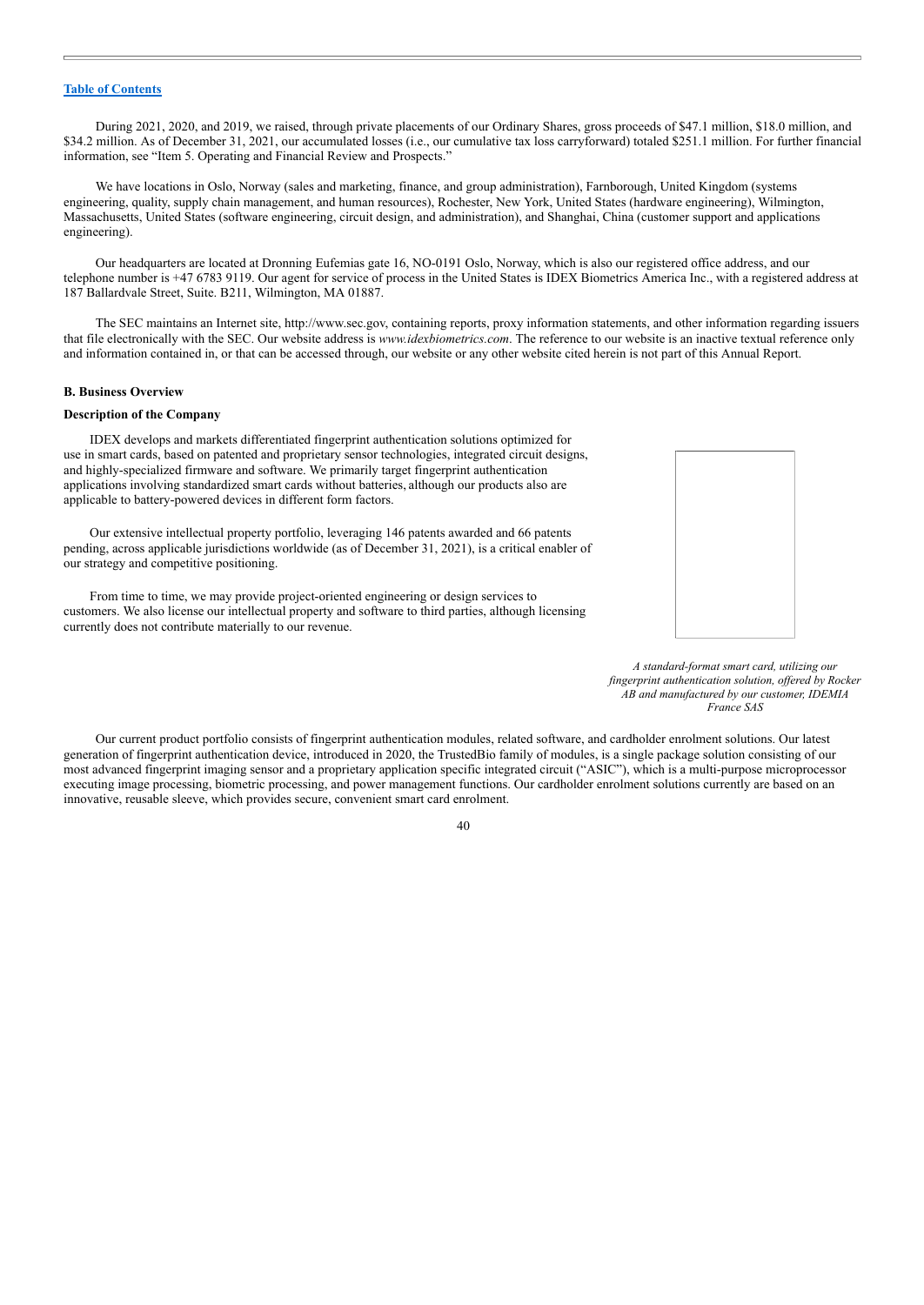Our current product portfolio is targeted at three applications, which we refer to as "market segments," within the smart card market: financial payments (i.e., credit, debit, and stored value transaction cards), cyber authentication (i.e., devices for identification and authorization of users for access to high-value electronic networks or sensitive physical facilities), and digital currency storage (i.e., devices for highly-secure authorized access to cryptocurrency trading platforms and the secure storage of digital currencies, both private and government-sponsored). The financial payments market segment is the largest of the three we target, and it is the most developed. The cyber authentication and digital currency storage segments currently are far smaller, and application-specific form factors, performance requirements, and standards are evolving.

Our customer focus primarily is on manufacturers of smart cards. Other customers include integrators of authentication technologies and developers and vendors of security systems, across a broad market for identification-based authorization solutions. We also have individual corporate customers that design authentication solutions for their own consumption. Our products are not limited to use in smart cards, but also are applicable to a range of applications across varying form factors.

Because a critical element of demand for our solutions originates with these manufacturers' own customers (e.g., the demand for financial payment cards with fingerprint authentication originates with a bank issuer interested in offering such cards), we also direct our marketing and demand creation efforts toward the education of customers of smart card manufacturers, as well as other influential participants in the smart card industry.

We utilize a direct sales force and have customers around the world. At the present time, we do not sell our products through stocking distributors. Given the early-stage characteristics of the market segments we are targeting, including the extended and unpredictable sales cycles frequently associated with marketing new and innovative technology-based products, we expanded our marketing and sales staff in 2021 and increased our marketing budget for 2022.

We do not own or operate capital-intensive manufacturing facilities, but operate as a fabless manufacturer, utilizing third parties for outsourced manufacturing and product assembly capabilities. We currently rely on Taiwan Semiconductor Manufacturing Company, Limited ("TSMC"), the leading producer of semiconductor wafers, as the sole source of wafers for our proprietary ASIC designs. We also rely on a limited number of providers of outsourced semiconductor packaging, design, and test services, including Amkor Technology, Inc., and Silicon Precision Industries Limited , both of which are leaders in outsourced semiconductor assembly and test services.

### **Fingerprint Authentication Steps**

Every individual has unique, immutable fingerprints. A fingerprint consists of a series of ridges and valleys on the surface of a finger. The uniqueness of a fingerprint is established by each finger's distinctive pattern of ridges, valleys, and minutiae points, which are specific ridge characteristics occurring at either the point at which a fingerprint ridge bifurcates or ends.

Biometric technologies are automated methods for identifying individuals based on a comparison of stored biological and behavioral characteristics with the current presentation of such characteristics. Of all biometric techniques, fingerprint-based identification is the oldest and most established. Fingerprint identification has been successfully used in numerous applications for over a century.

A fingerprint authentication solution, in summary, is an electronic system, combining hardware and software, that captures an image of these unique fingerprint characteristics, transforms that image into a mathematical representation, and then compares that representation with a valid representation. If the results of the comparison exceed a predefined verification threshold, the identity of the presenting individual is authenticated.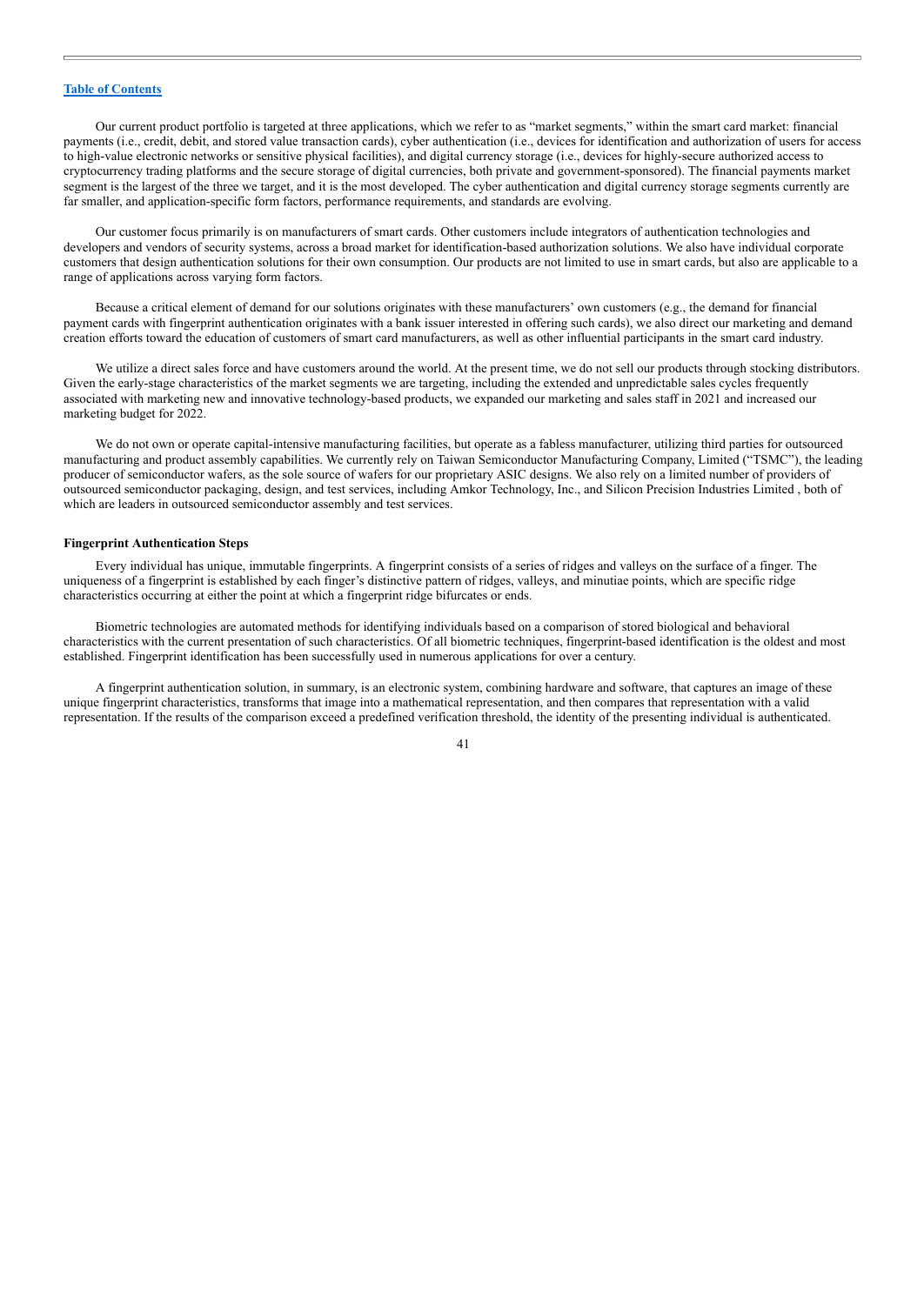The following summarizes the primary elements of fingerprint authentication, addressing our approach to each:

## *Scanning*

Scanning is the process of recognizing and capturing the necessary characteristics of an individual's fingerprint using an electronic device. Ink and paper were originally used to capture fingerprint images. Optical scanning was an early method for electronic capture of a fingerprint, and remains common in certain high-volume applications, primarily in law enforcement. Other scanning technologies for the detection of fingerprint variances include those based on sensing variances in heat, pressure, and ultrasound.

Our scanning technology is based on capacitive sensing, which utilizes an electrical field to detect fingerprint characteristics such as ridges, valleys, and minutiae by measuring miniscule variances in current associated with those varying characteristics. The surface of the sensor, the platen, acts as one plate of a capacitor, and the finger acts as the other. Capacitive sensing, the most appropriate technology for resource-constrained applications, was the area in which the Company pioneered the signal processing innovations that remain foundational to our strategy.

More recently, we have developed a differentiated approach to capacitive image capture, using a polymer substrate (i.e., a flex circuit) in which a capacitive sensing array (i.e., a fine-pitched wire mesh, with each wire intersection representing an electrode) is embedded. Compared to conventional semiconductor-based capacitive sensors, for which the sensing array is on the surface of a rigid integrated circuit, our flexible sensor is relatively inexpensive to manufacture and allows for a larger sensor surface area, more than twice the size of competitive silicon sensors. Our capacitive sensor produces a larger image, yielding more data, which enables superior scanning, feature extraction, and matching performance.

### *Feature Extraction*

The miniscule variations in current detected in scanning are a data set representing the fingerprint, and the common practice is to create from this data set an 8-bit gray-scale digital image for further processing (i.e., feature extraction). Feature extraction is a computationally-challenging process requiring speed and signal-processing precision. Algorithms used in a resource-constrained environment such as a smart card must be highly efficient, reducing the burdens placed on processor, memory, and power resources.

We utilize proprietary algorithms to refine the image, allowing for precise identification of patterns, which are transformed into an accurate mathematical representation of the image, referred to as a "template."

#### *Matching*

A matching algorithm compares the template created from the scanned image to the encrypted template stored within the system at the time of the user's enrolment. These algorithms also are computationally-challenging, again requiring speed and precision, as well as consistency of outcomes. Matching performance is measured by the correlated rates of false acceptance ("FAR") and false rejection ("FRR"), accuracy and reliability, and computational speed. Matching algorithms can be adjusted to meet the requirements of the application, addressing the trade-offs between desired security levels and end-user convenience (i.e., a low FAR, suggesting high security, implies a high FRR, suggesting low end-user convenience).

Our matching algorithms, which are compact and highly efficient, are well-suited for providing fast results in resource-constrained environments. They are differentiated by patented features such as insensitivity to image rotation and the ability to process incomplete images (i.e., partial touches), enabling high accuracy and reliability.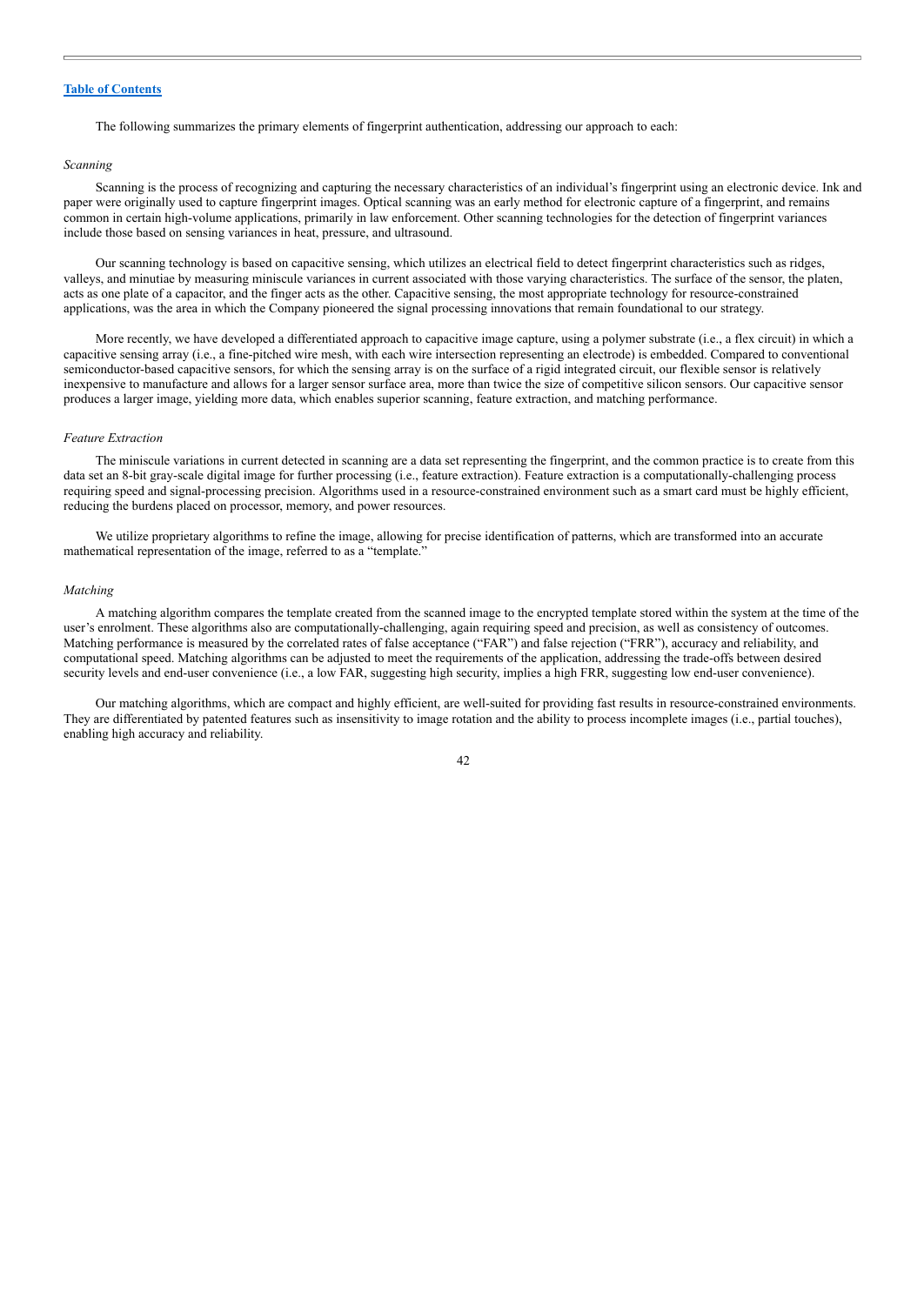Our algorithms also are differentiated by the flexibility of how they may be used. In a smart card implementation, because of security requirements, matching algorithms are typically executed in the SE. However, our TrustedBio is designed to allow matching algorithms to be executed in a distributed (i.e., shared) mode, whereby computationally intensive functions can be executed on our module's faster ASIC, reducing the computational requirements of the SE. This allows customers the flexibility to optimize designs based on application requirements and available processing resources, reducing overall system costs.

#### **Summary of Smart Cards and Applications**

A smart card can be described as a compact microelectronic system, generally with the dimensions of a credit card or driver's license, in which one or more embedded integrated circuits ("ICs") enable secure storage, processing, and communication of encrypted data.

#### *Standards Bodies*

The highest-level standards bodies defining smart card formats and functionalities are the International Standards Organization ("ISO") and the International Electrotechnical Commission ("IEC"), two independent organizations that jointly develop the voluntary requirements for smart card compatibility. ISO/IEC 7816 addresses a broad range of requirements, including the physical dimensions of a smart card (the "ID-1" standard is 85.60  $\times$ 53.98 x 0.76 millimeters), electrical interfaces, the structure of data and their use (i.e., defining file and command structures, including those for biometric verification), and communications and encryption protocols. ISO/IEC 14443 addresses the requirements of contactless smart cards, including electrical interfaces and protocols for radio frequency communications. ISO/IEC 18092 addresses NFC standards. ISO/IEC standards are applicable to smart card use in the three market segments we are targeting, and our fingerprint authentication solutions are designed to meet or exceed all applicable requirements.

Because we primarily target the financial payments market segment, our fingerprint authentication solutions are designed in compliance with industry standards of EMV Company, LLC ("EMV"), a consortium established by Europay, Mastercard, and VISA to develop and maintain communications, security, and encryption specifications for the use of smart cards across financial payment networks. Because our solutions are used in smart cards utilizing the JavaCard card operating system and Java-based "applets," we comply with the standards of GlobalPlatform, an independent standards body, for secure channel communications and the use of cryptographic data.

#### *Smart Card Design*

The enabling ICs in a smart card are typically a secure microcontroller (referred to as a secure element ("SE")), which functions as the systemlevel processor, and one or more secondary microcontrollers dedicated to functions such as power management or biometric processing. SE processors execute the card operating system and one or more applets, which are compact programs that execute proprietary functions (e.g., an applet for a payment network will coordinate communication of encrypted data using an encryption key only known by that payment network). SEs generally have robust memory blocks for encrypted data storage, with multiple memory types, but separate memory ICs may be necessary, depending on the smart card's application.

Also embedded in the layers of a smart card are an antenna, for wireless communication and power harvesting, connecting circuitry (referred to as an inlay), and, depending on the design of the smart card, various passive electronic devices. Multi-layer smart cards are generally made of thermoplastics (polyvinyl chloride, or PVC, is the most common material used), although metal and ceramic compounds recently have been introduced.

Contact-only and dual-interface (i.e., contact and contactless functionality) smart cards do not have batteries and are powered, in the case of contact-only and dual-interface designs, through physical contact with a card reader, or, for dual-interface designs in contactless mode, though energy harvesting (i.e., resonant inductive coupling) enabled, most commonly, by near field communications ("NFC") interface protocols.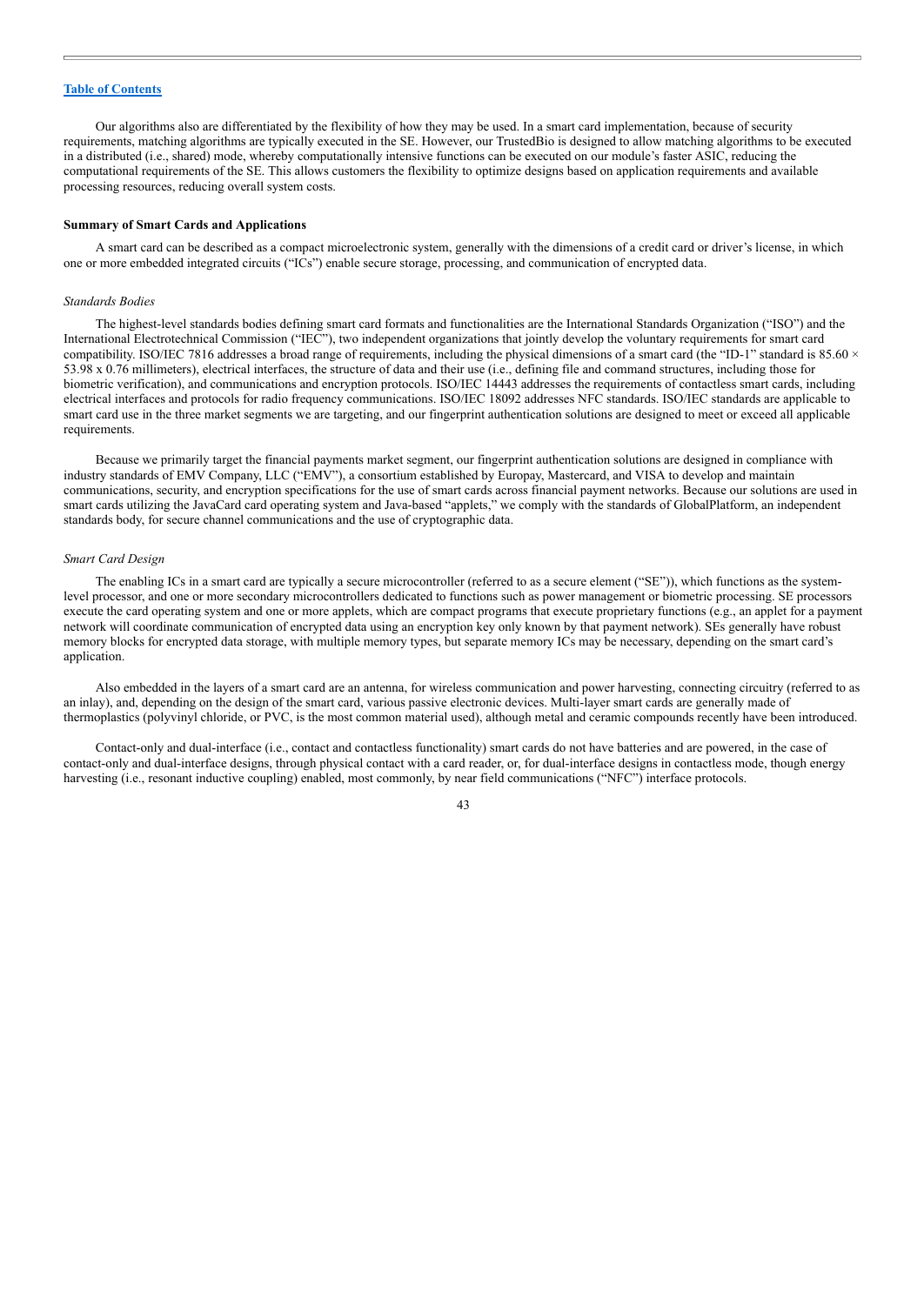A trend toward greater use of contactless communication continues across smart cards and reader infrastructure (e.g., point-of-sale terminals) has been underway, accelerated by heightened end-user concerns about hygiene caused by the COVID-19 pandemic. According to ABI Research, worldwide shipments of dual-interface cards for financial payments represented over 75% of the 3.0 billion smart cards shipped in 2021, and we expect this percentage to expand. ABI Research also estimates the worldwide volume of contactless smart card transactions grew by 49% from 2020 to 2021. However, contactless smart card transactions generally are limited by financial institutions and payment processing networks to small value transactions, given the absence of a required signature or personal identification number ("PIN") as a second authentication factor.

#### *Usage and Applications*

The defining characteristic of a smart card is the security afforded by the SE and its use of data encryption to secure storage and communications, making it an ideal solution for a very broad range of applications. Smart cards are used worldwide in high volumes across the following applications (in descending order of estimated total unit volumes for 2021): financial payments; government identification (including healthcare and social-security applications); transportation and ticketing; and access control (for logical and physical applications).

The development of widely accepted standards for smart card performance uniformity and cross-vendor compatibility has contributed to the sustained growth of smart cards in circulation, notably for financial payment applications. ABI Research estimates approximately 10.3 billion smart cards, in the form of credit and debit cards, ATM cards, and stored value cards, were in circulation as of December 31, 2021, with 3.4 billion financial payment cards shipped during the year.

We estimate this total to represent three-quarters of the total volume of smart cards shipped across all ID-1 format applications.<sup>4</sup> In contrast, we estimate less than 10% of smart cards shipped in 2021 were across all access control applications.5 Shipments for use in digital currency storage applications, an emerging market segment, were not material in volume.

#### **Our Strategy**

Our strategy emphasizes demonstrable solution advantages that address evolving customer and end-user requirements, leading to a sustainable competitive position and the avoidance of commoditizing pressures. Since the Company was founded, our strategy and competitive positioning have been based on continuous advances in technologies, innovations in design, and achievements in performance, enabled by our focus on research and development.

We believe the combination of our broad and substantive intellectual property portfolio, our expertise across a comprehensive range of challenging and complex domains, and our integrated, systems engineering approach represents a significant competitive advantage for IDEX.

identification. Applications include opening facility doors and gates, time and attendance systems, and automated toll collection. Keycards can be passive (i.e., powered by resonant inductive coupling) or active (i.e., powered by a battery). Keycard designs, functionalities, and communication protocols are proprietary to the vendor, resulting in closed systems. Our estimate of smart cards shipped for access control applications considers only those smart cards meeting the relevant ISO/IEC standards.



We derived these estimates from market data regarding SE shipments categorized by smart card applications, published by Eurosmart (February 2022). Subscriber identity modules, also known as SIM cards, are included in this market data, as the enabling SEs and technologies are similar, although the form factors are very different. SIM cards are much smaller devices used in mobile telephony applications for subscriber authentication. Similarly, the subscriber authentication devices used in pay-television applications also are categorized as smart cards. Our fingerprint authentication solutions are not applicable to such telephony or pay-television applications.<br><sup>5</sup> Physical access control applications commonly utilize keycards, also known as proximity cards,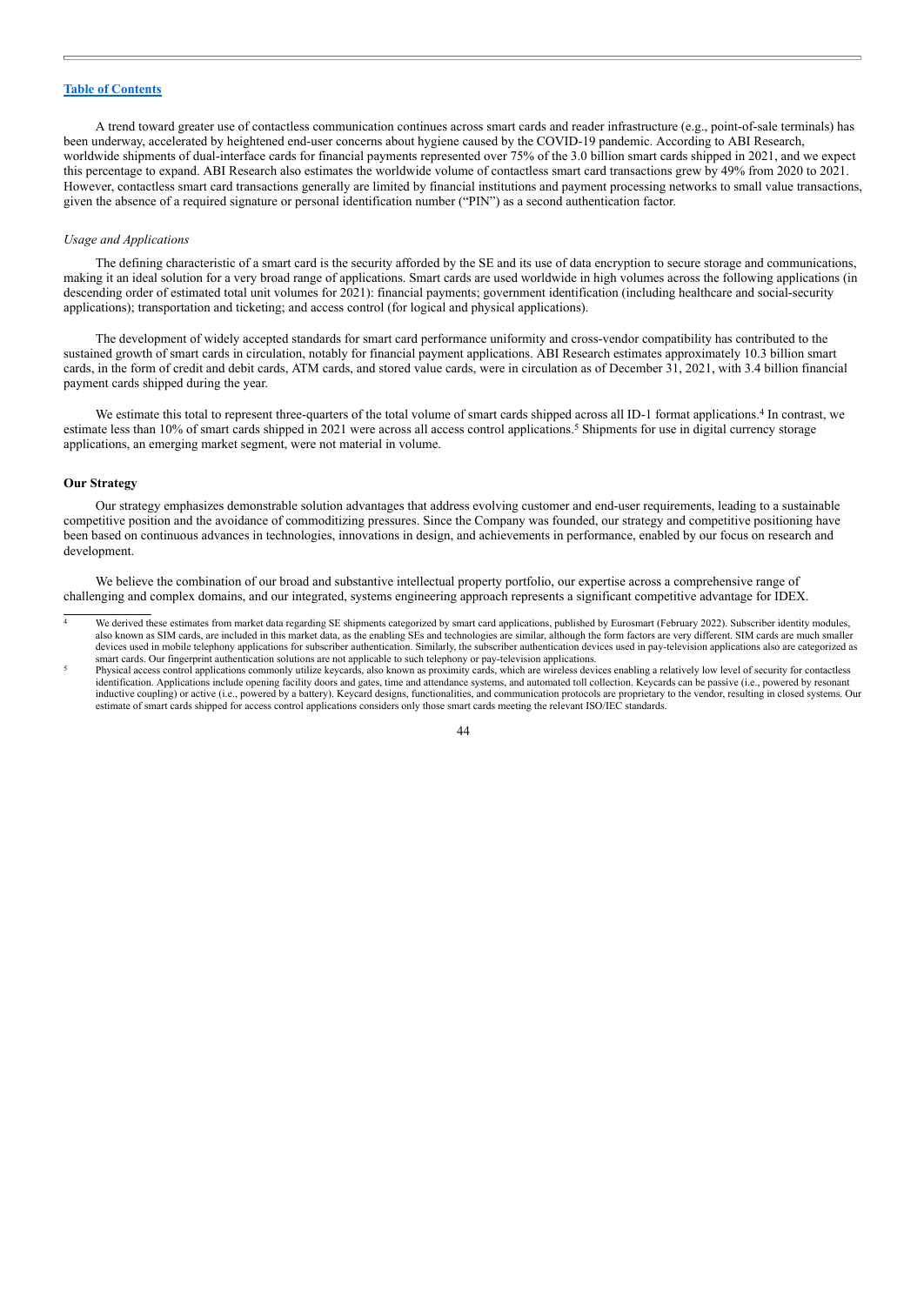Our intellectual property portfolio, as of December 31, 2021, consisted of 146 patents awarded and 66 patents pending, across applicable jurisdictions worldwide. Reflecting our core competencies, we have substantial intellectual property across the following areas: design of biometric sensors, ASICs, and modules; signals and data processing; and a broad range of solution features and functionalities.

Our core competencies, characterized by deep domain expertise and a multi-disciplined, systems engineering approach, are built on organizational strengths in the following domains: biometric imaging and processing; sensor architectures; integrated circuit design; materials, manufacturing, and packaging; algorithm, firmware, and software development; encryption technologies; NFC and power management; and industrial design.

Our value proposition is based on the differentiated functionality and performance of our fingerprint authentication solutions and our distinctive systems engineering approach to offering integrated solutions addressing multiple customer needs. These customer needs may vary among the market segments we target, but generally are associated with the enhancement of our customer's competitive advantages, based on the differentiated functionality and performance of our solutions, and reduced total cost of ownership ("TCO"), based on our distinctive systems engineering capabilities, enabling comprehensive, integrated solutions.

TCO represents the sum of the purchase price of our products, which we believe are competitive, and the costs customers may encounter when implementing a fingerprint authentication solution in their own products. In contrast to vendors of individual elements of a solution, our core competencies enable us to contribute to lowering the costs and challenges of system design for customers, while accelerating their time-to-market.

We believe many customers in the market segments we target could benefit from the TCO element of our value proposition, as only a few global card manufacturers currently have the depth of resources and experience to develop a fingerprint authentication solution on an expedited timeline. Design of a smart card incorporating fingerprint authentication can be challenging, as the interaction between the fingerprint sensor, the smart card electronics, and the environment is complex, particularly given the limitations on power, processing capacity, and form factor, and the stringent requirements for response time and accuracy. As such, we are committed to offering a differentiated, integrated approach to our customers.

An important element of our strategy, linked to our delivery of comprehensive, integrated solutions, is our development and use of strategic partnerships, which are intended to extend the scope of the integration of our TrustedBio modules and related elements of our software across the smart card supply chain, thereby enhancing our value proposition and, potentially, accelerating adoption of fingerprint authentication and demand for our solutions.

# **Our Solutions**

Our solutions consist of integrated fingerprint authentication modules, which our customers use in their end-products, and our enrollment device, with which a user can securely and easily store his or her fingerprint on a smart card, thereby activating the smart card's fingerprint authentication capabilities. In 2021, we announced our intention to market and license certain elements of our proprietary software, including our card operating system, special purpose applets, and biometric algorithms, but we have not yet generated such revenue.

Recent product and solution announcements are indicative of our strategy and value proposition, as well as the strategic shift we undertook late in the last decade toward market segments and applications for which the differentiated characteristics of our solutions provide a demonstrable and sustainable competitive advantage.

In 2017, we announced a patented solution architecture, which we believe is competitively unique: a small, and lightweight module containing two optimized components, a fingerprint imaging sensor made of a flexible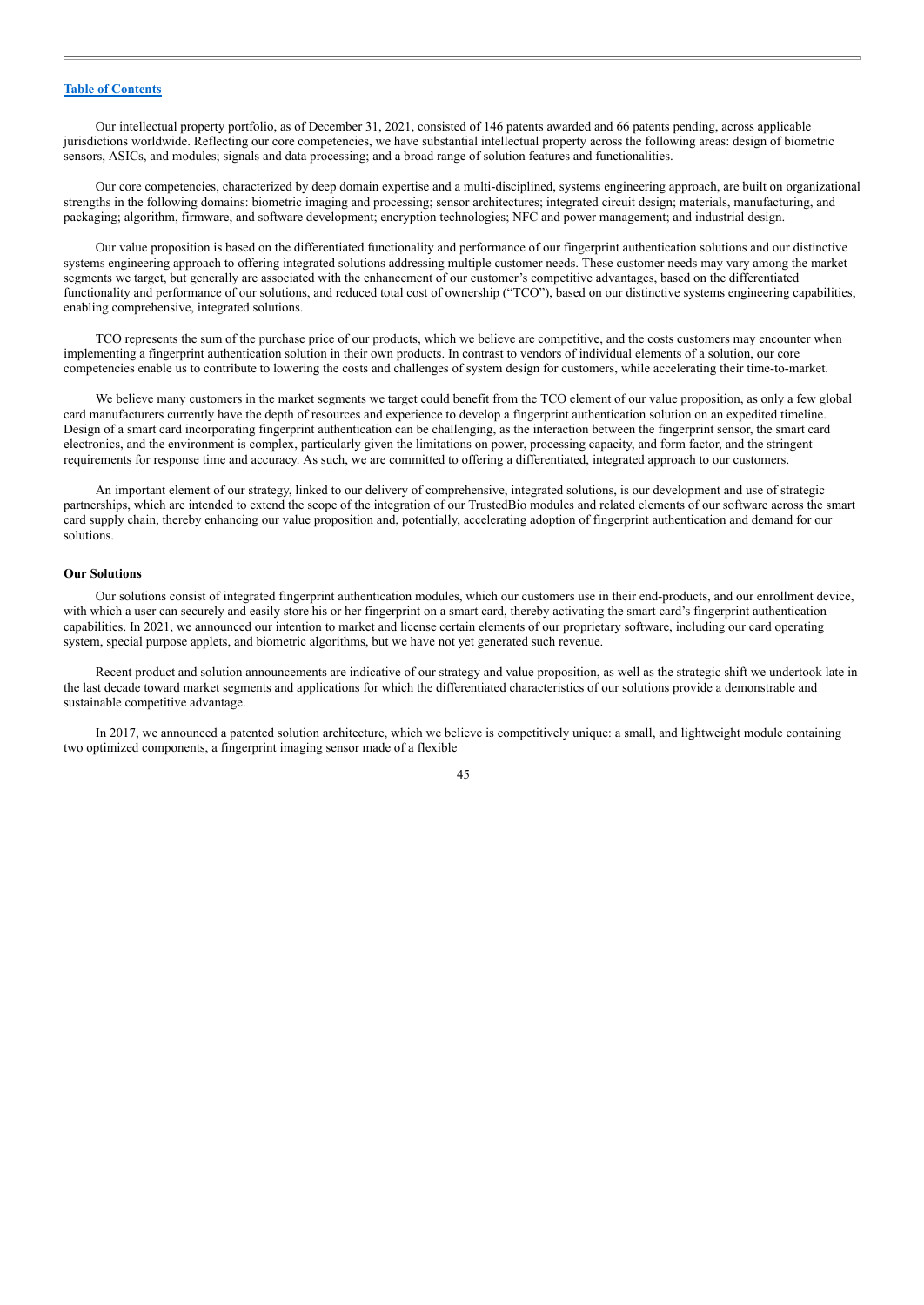polymer substrate for image scanning and a small, yet powerful, ASIC for feature extraction, matching, and a range of other advantageous functions. This architecture is ideal for use in smart cards and similar demanding applications.

#### *TrustedBio Product Family*

In 2020, we announced the latest generation of this architecture, the TrustedBio family of modules, and, in 2021, released an enhanced version, the TrustedBio Max.

The capacitive sensor in a TrustedBio module is made using a polymer substrate (i.e., a flex circuit) in which a capacitive sensing array (i.e., a fine-pitched wire mesh, with each wire intersection representing an electrode) is embedded. The platen is covered by a robust, protective coating, allowing for years of usage. Our flexible sensor is relatively inexpensive to manufacture and allows for an approximately 90 square millimeter sensor surface area, more than twice the size of competitive silicon sensors. The capacitive sensor in a TrustedBio module produces a larger image, yielding more data, which enables superior scanning, feature extraction, and



*A TrustedBio module, showing the sensor surface (left) and, on the reverse side (right), our ASIC and connection circuits*

matching performance. Semiconductor-based sensors can have higher electrode density, but their smaller sensor areas yield meaningfully less data for image processing, while increasing processing challenges to achieve equivalent results. Additionally, the flexibility of the polymer substrate, into which the wire mesh array is embedded, allows the TrustedBio module to easily meet industry specifications for torsion of plastic smart cards.

The ASIC used in a TrustedBio module is mounted on the reverse side of the polymer substrate in which our sensor array is embedded. The ASIC is a proprietary microprocessor executing our third generation scanning and template-creation (i.e., image processing and feature extraction) algorithms, our patented anti-spoofing algorithm, NFC power harvesting and voltage management, and data encryption. Depending on a customer's design or application requirements, our ASIC also can store and execute our proprietary matching algorithms.

The ASIC in our latest TrustedBio Max module provides a high level of single-device functionality for fingerprint authentication in a smart card. Fabricated on a 40-nanometer process node by TSMC, the approximately 10 square millimeter ASIC utilizes an ARM Cortex-M3 32-bit processor, operating at up to 200 MHz, enhanced memory, and a proprietary parallel-processing logic core for accelerating our template-creation and anti-spoofing algorithms.

The capabilities of the TrustedBio Max module reflect our strategy of creating competitive differentiation for our customers, while reducing TCO. The TrustedBio Max enables smart cards with fingerprint authentication that are secure, accurate, and power efficient, while providing a differentiated user experience characterized by fast transaction speed. The groundbreaking functionality of TrustedBio Max reduces computational burdens on a smart card's SE, thereby allowing smart card manufacturers to utilize standard, low-cost SEs, rather than more costly SEs with expanded capabilities to address biometric processing. The capabilities of the ASIC allow for a smart card with fingerprint authentication to be designed without separate microcontrollers for biometric processing and power management functions, reducing design complexity and costs. Our advanced algorithms and other proven software elements of our solution minimize software development by our customers, as well as reducing associated risks and delays. The TrustedBio Max solution is targeted at smart card manufacturers seeking faster time-to-market with a comprehensive fingerprint authentication design that maximizes performance, while reducing development and manufacturing costs.

Also in 2021, we announced a reference design based on integration of the SLC38 security controller, the latest SE released by Infineon Technologies AG, and the latest version of our TrustedBio module. Applicable to implementation of fingerprint authentication in smart card applications across all three of our targeted market

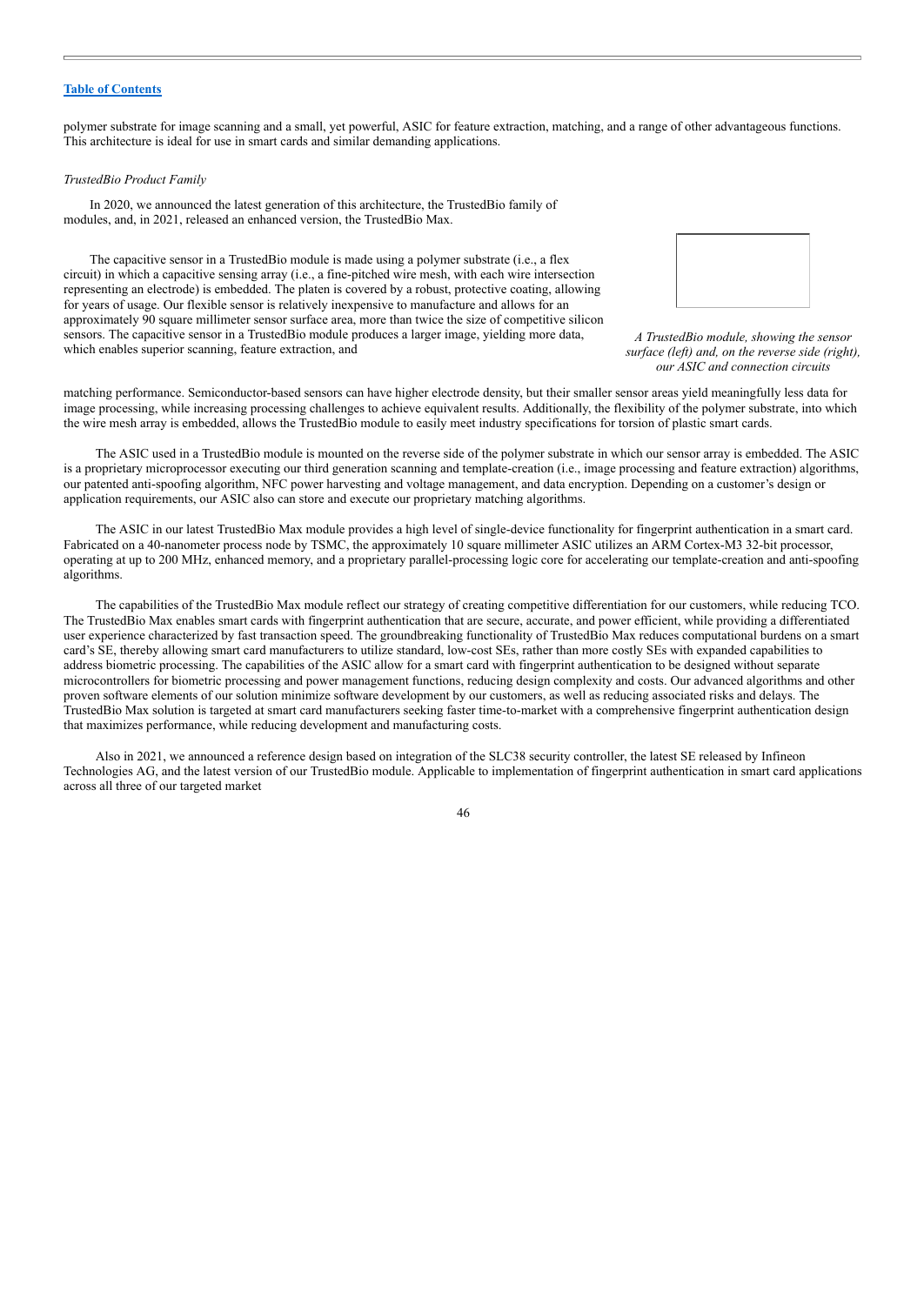segments, the high level of integration of this reference design enables differentiated authentication performance (e.g., low latency, high accuracy, and high electrical efficiency), while reducing integration challenges for the card manufacturer, thereby reducing costs and time-to-market.

This reference design, developed with the SE market share leader, represents an important achievement toward our strategic goal of offering to smart card manufacturers the most comprehensive solutions for fingerprint authentication, creating competitive advantages for their own smart card products, while lowering the barriers to adoption of fingerprint authentication by lowering TCO, reducing complexities, and accelerating time-to-market.

#### *Software Solutions*

As stated, last year we announced our intention to market and license certain elements of our proprietary software, including our JavaCard operating system, special-purpose Java applets, biometric algorithms, and, as their development is completed, our software-based enrolment solutions. We believe our expanding capabilities in software development have the potential to meaningfully add to our value proposition, broadening customer engagements and increasing revenue.

For example, we are assisting issuers of smart cards as they develop dual- or multi-use applications to broaden the appeal of their smart cards. Adding applications for execution within our JavaCard operating system on a smart card with fingerprint authentication involves the creation of customized applets. We have assisted issuers and smart card manufacturers in the development of dual-use applications through the use of applets. For example, we supplied fingerprint authentication solutions to Chinese smart card manufacturers for banks piloting dual-use smart cards. One pilot involved a bank's issuance of a smart card with fingerprint authentication on which user health and welfare data was stored, enabling streamlined, but highly secure, access to healthcare services and government benefits. The other pilot involved a bank's issuance of a smart card with fingerprint authentication for financial payment and ticketing applications. On this co-branded smart card, users could combine their bank transactions with the purchase and storage of high-speed rail tickets. To board a train, the user passed the contactless card over a wireless reader on the platform. While these pilots have not yet led to high-volume smart card issuance, we are encouraged by the potential of dual- and multi-use applications, as they represent compelling use cases for the high level of security provided by fingerprint authentication.

Our software roadmap includes the development of smart card applications that are being designed to significantly enhance the competitive differentiation of our customers' end-products and address important customer needs. In particular, we are focusing resources on the development, for which we have protected the associated intellectual property rights, of a smart card application to address the substantial level of fraud associated with "card-not-present" transactions, which consistently represents approximately three-quarters of the total value card-based fraud reported annually. 6 We anticipate this application could be attractive to smart card issuers in the EU, as they seek to comply with expanding Stronger Customer Authentication requirements for two-factor authentication under the Second Payment Services Directive, or PSD2.

<sup>6</sup> According to a December 2021 issue of Nilson Report, global payment card fraud totaled \$28.6 billion in 2020, representing approximately 6.8% of total purchase value.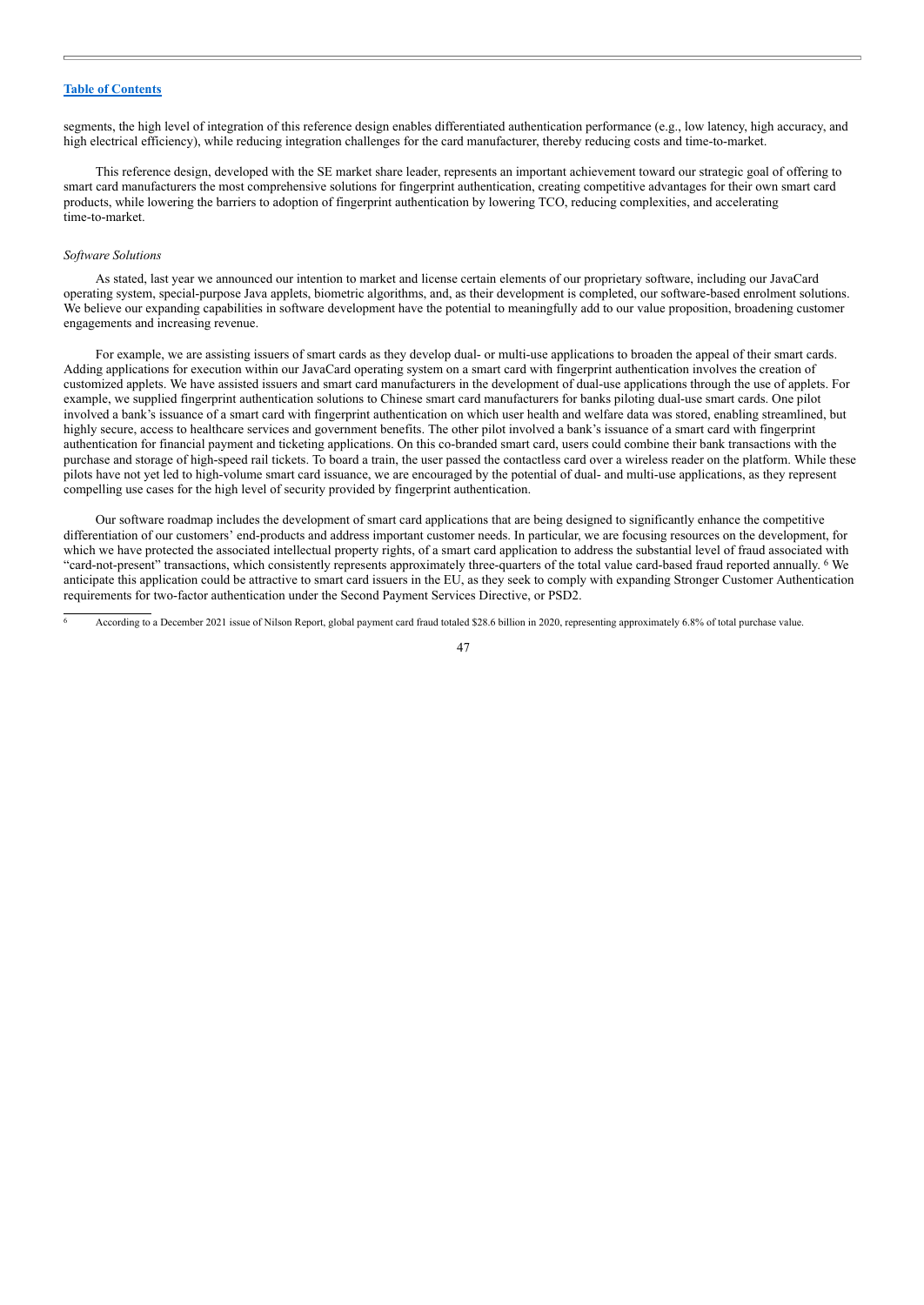## *Enrolment Solutions*

In 2017, we introduced a patented enrolment solution, addressing another significant barrier to adoption of fingerprint authentication, particularly within the financial payments market segment: user enrolment (i.e., the process of imaging and storing a user's fingerprint, in the form of a template, within the memory of the smart card, thereby enabling its use). IDEX was the first to release such an innovative device, incorporating proprietary hardware and software, which we developed in partnership with Mastercard Inc. We license the design to our customers or their end-customers, for use with contactless-only, contact-based, and dual interface smart card designs. Under such a license, we provide a customized design meeting end-customer requirements and coordinate volume manufacturing for the end-customer by a third-party.



*Our on-card, remote enrollment solution, a batterypowered, reusable device enabling creation of a user fingerprint template, which is stored on – and never leaves – the smart card*

Using our battery-powered, reusable device, which is delivered to the user along with the smart card, enrollment can be completed in less than a minute, following the instructions on the device, guided by LED indicators. A user can enroll securely without visiting a physical site, such as a bank branch or automated teller machine. Enrollment is completed entirely within the biometric smart card and, importantly, without the need to connect the enrollment device or the smart card itself to a computer, smartphone, or any other device connected to a network.

We also support tablet-based and similar enrolment solutions for use in circumstances involving centralized enrolment of a user population. These electronic data collection devices are manufactured and sold by third parties and incorporate elements of our fingerprint authentication solutions. They most commonly are used in bank branches (for payment card enrolment) and human resources or security offices (for access control card enrolment).

We believe low-cost, simple, convenient, and secure user enrolment processes are necessary to accelerate the adoption of fingerprint authentication in smart cards. To further lower the costs of enrolment and improve user experience, we are developing software-based enrolment solutions, for which we have protected the associated intellectual property rights, to allow for enrolment over the user's mobile phone or, specifically for enrolment of financial payment card users, through a point-of-sale terminal.

#### *Three-Year Revenue Summary*

For the full year 2021, the Company recorded consolidated revenue of \$2.8 million, compared to \$1.1 million for 2020, and \$424 thousand for 2019. Product revenue, as a percentage of total revenue, represented 99%, 93%, and 38% for 2021, 2020, and 2019, respectively. Revenue associated with our early-adopting customer in the cyber authentication market segment represented 85%, 81%, and 72% of our total revenue for 2021, 2020, and 2019, respectively. Our TrustedBio module was introduced in 2020 and began shipping in 2021. There was no licensing revenue for 2021, 2020, or 2019.

### *Backlog*

We define backlog as non-cancellable orders scheduled to be delivered within 12 months and any deferred revenue scheduled for recognition within 12 months. Customer order volume accelerated across 2021 from both existing customers and, notably, new customers adopting the TrustedBio – SLC38 reference design we developed with Infineon Technologies. Our backlog totaled \$2.5 million, \$1.7 million and \$120 thousand as of

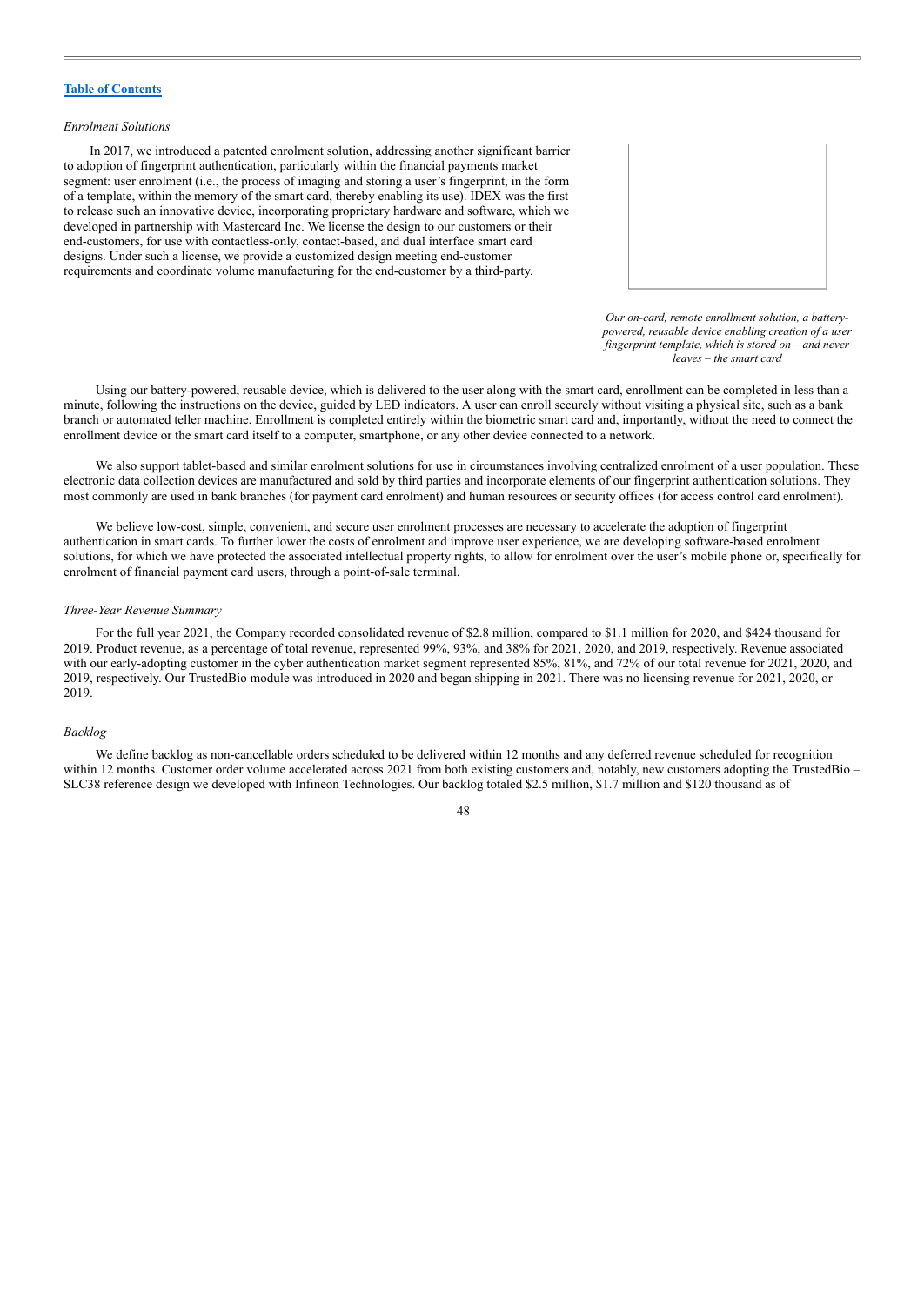December 31, 2021, 2020, and 2019, respectively. These backlog figures exclude committed deliveries pursuant to a multi-year supply contract we have with our largest customer, as shipment volumes and scheduled delivery dates are subject to change. As of December 31, 2021, the value of these committed deliveries was approximately \$1.2 million.

#### **Marketing and Sales**

Our customer focus primarily is on manufacturers of smart cards. Other customers include integrators of authentication technologies and developers and vendors of security systems, across a broad market for identification-based authorization solutions. We also have individual corporate customers that design authentication solutions for their own consumption. Our products are not limited to use in smart cards, but also are applicable to a range of applications across varying form factors.

Because a critical element of demand for our solutions originates with these manufacturers' own customers (e.g., the demand for financial payment cards with fingerprint authentication originates with a bank issuer interested in offering such cards), we also direct our marketing and sales efforts toward the customers of smart card manufacturers, as well as other influential participants in the smart card industry.

Within the cyber authentication market segment, vendors of hardware- and software-based security systems and associated access control solutions represent the majority of our targeted customers, although, to date, the majority of our revenue has been derived from the development and sale of a customized network authentication solution to a single enterprise customer.

Within the digital currency storage market segment, which is less structured than our other targeted market segments, our customers have ranged from large smart card manufacturers addressing emerging digital currency applications to small technology innovators developing devices for secure access to proprietary cryptocurrency exchanges.

We utilize a direct sales force and have customers around the world. At the present time, we do not sell our products through stocking distributors. Given the early-stages of the market segments we are targeting, including the extended and unpredictable sales cycles frequently associated with marketing new and innovative technology-based products, we expanded our sales and marketing staff in 2021 and plan to increase our marketing activities in 2022.

Our go-to-market strategy emphasizes the creation and maintenance of relationships with and between companies and organizations that are positioned to support the acceleration of the adoption of fingerprint authentication in smart card applications. An important element of this strategy is establishing collaborative agreements with well-positioned partners, leveraging their expertise and resources. Examples of these partnerships include: IDEMIA France SAS and Zwipe AS, customers with which we have critical go-to-market engagements7; Mastercard Inc., which is a valuable contributor to demand creation and the advancement of fingerprint authentication in financial payments; and Infineon Technologies AG and Tongxin Microelectronics Co., Ltd., leaders in SE design and smart card electronics, with which we are developing integrated solutions.

With current and potential strategic partners, we have several initiatives underway intended to extend the scope of the integration of our TrustedBio modules and related elements of our software across the smart card

<sup>7</sup> We have entered into separate supply agreements with IDEMIA France SAS and Zwipe AS. IDEMIA France SAS, the second largest manufacturer of smart cards globally, utilizes our TrustedBio fingerprint authentication solution in its F.CODE platform, which it markets to issuers in banking and financial services. Zwipe AS utilizes our TrustedBio fingerprint authentication solution in its Pay ONE platform, which Zwipe markets to smart card manufacturers and issuers as a comprehensive design.

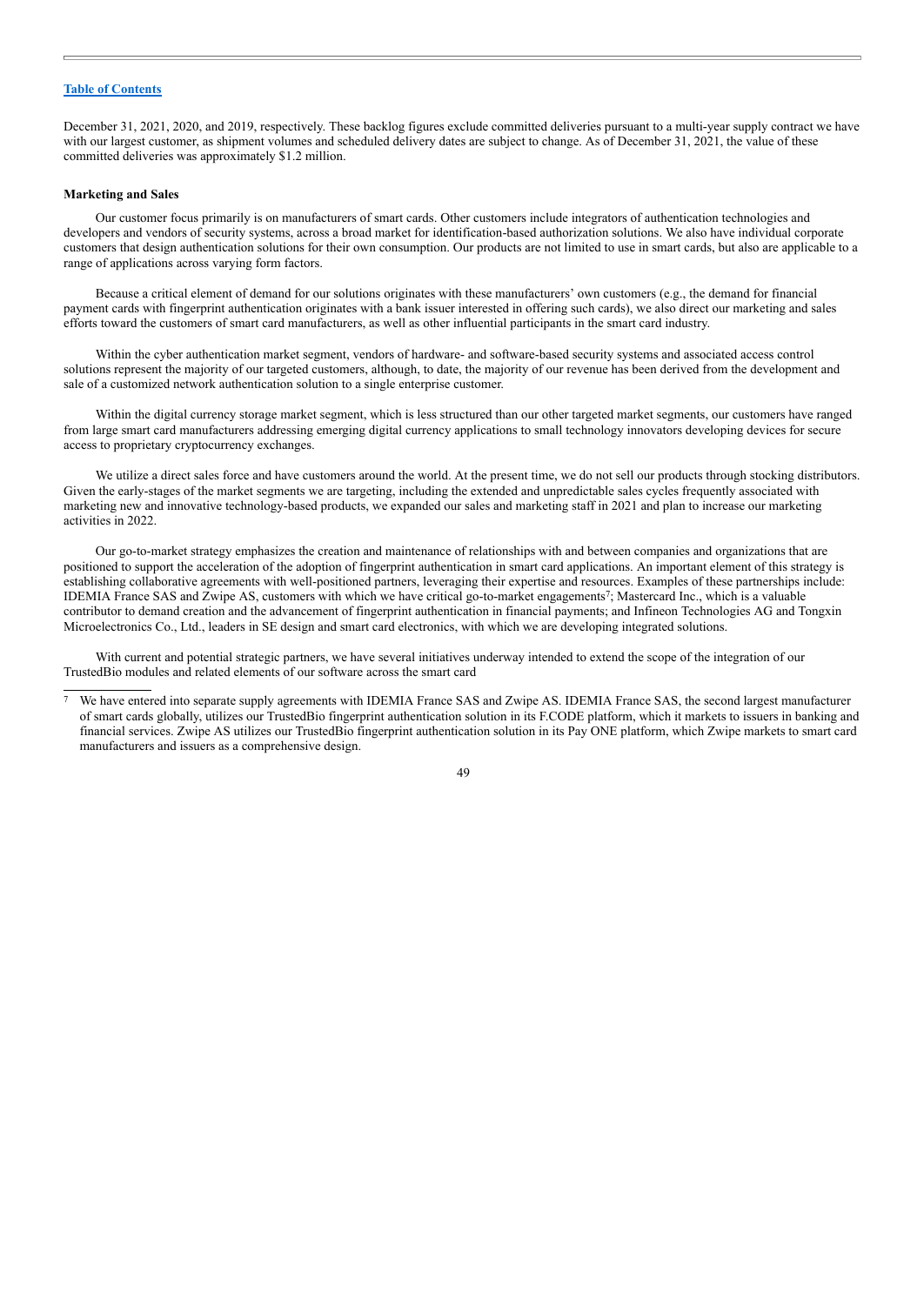supply chain, thereby enhancing our value proposition and, potentially, accelerating adoption of fingerprint authentication and demand for our solutions. Recent examples of these initiatives include the following, targeted specifically as complements to the TrustedBio-SLC38 reference design:

- with a supply chain partner, we have developed an optimized card inlay, consisting of a card antenna and connective circuits, which should reduce customer design and procurement costs;
- with another supply chain partner, we have developed a proprietary card operating system for the TrustedBio-SLC38 reference design which can be installed on the SLC38 prior to shipment to a smart card manufacturer, further reducing costs and process steps; and
- we have collaborated with a vendor of equipment used for card manufacturing to optimize tooling and process management software, thereby increasing card production throughput, while lowering yield losses.

Other strategic initiatives involve integration projects with numerous developers of SEs and electronic components for financial payment smart card applications, as well as vendors supplying the cyber authentication and digital currency storage market segments. We consider our initiatives to extend the scope of the integration of our fingerprint authentication solutions across the smart card supply chain to be an important element of our strategy, and we intend to expand such initiatives in the future.

Our marketing and sales personnel work closely with our product line management personnel to support strategic sales activities. A broad range of marketing communications activities also help to expose and promote the benefits of our fingerprint authentication solutions to potential customers. We have invested significant time and resources to meet with card and device manufacturers to understand their requirements and performance issues.

# **Our Opportunity**

#### *Targeted Market Segments and Customers*

We currently target fingerprint authentication applications involving smart cards without batteries (i.e., cards conforming to ISO/IEC standards for electronic identification cards), for which our solutions are especially well-suited. Customers for these and adjacent applications are within three emerging market segments, for which the solutions we offer and the applications served are summarized in the following table:

| Market Segment          | <b>IDEX</b> Solutions                     | Representative Applications                     |  |  |  |
|-------------------------|-------------------------------------------|-------------------------------------------------|--|--|--|
| Financial<br>Payments   | Smart cards                               | EMV-compliant transaction applications          |  |  |  |
|                         | Dual-interface, NFC powered               | Credit, debit and stored value cards            |  |  |  |
|                         | Thermoplastic or metal                    | Dual- and multi-use applications                |  |  |  |
|                         | Customized COS and Applets                | Co-branded with partners                        |  |  |  |
|                         | Enrolment sleeve or tablet-based solution |                                                 |  |  |  |
| Cyber<br>Authentication | Smart cards and similar devices           | Secure user authorization for high value assets |  |  |  |
|                         | ID-1 form factor or customer design       | Critical networks or applications               |  |  |  |
|                         | RFID/NFC or battery powered               | High security facilities                        |  |  |  |
|                         | Customized COS and Applets                | Easily integrated with IAM platforms            |  |  |  |
|                         | Enrolment sleeve or tablet-based solution | FIDO Alliance compliance                        |  |  |  |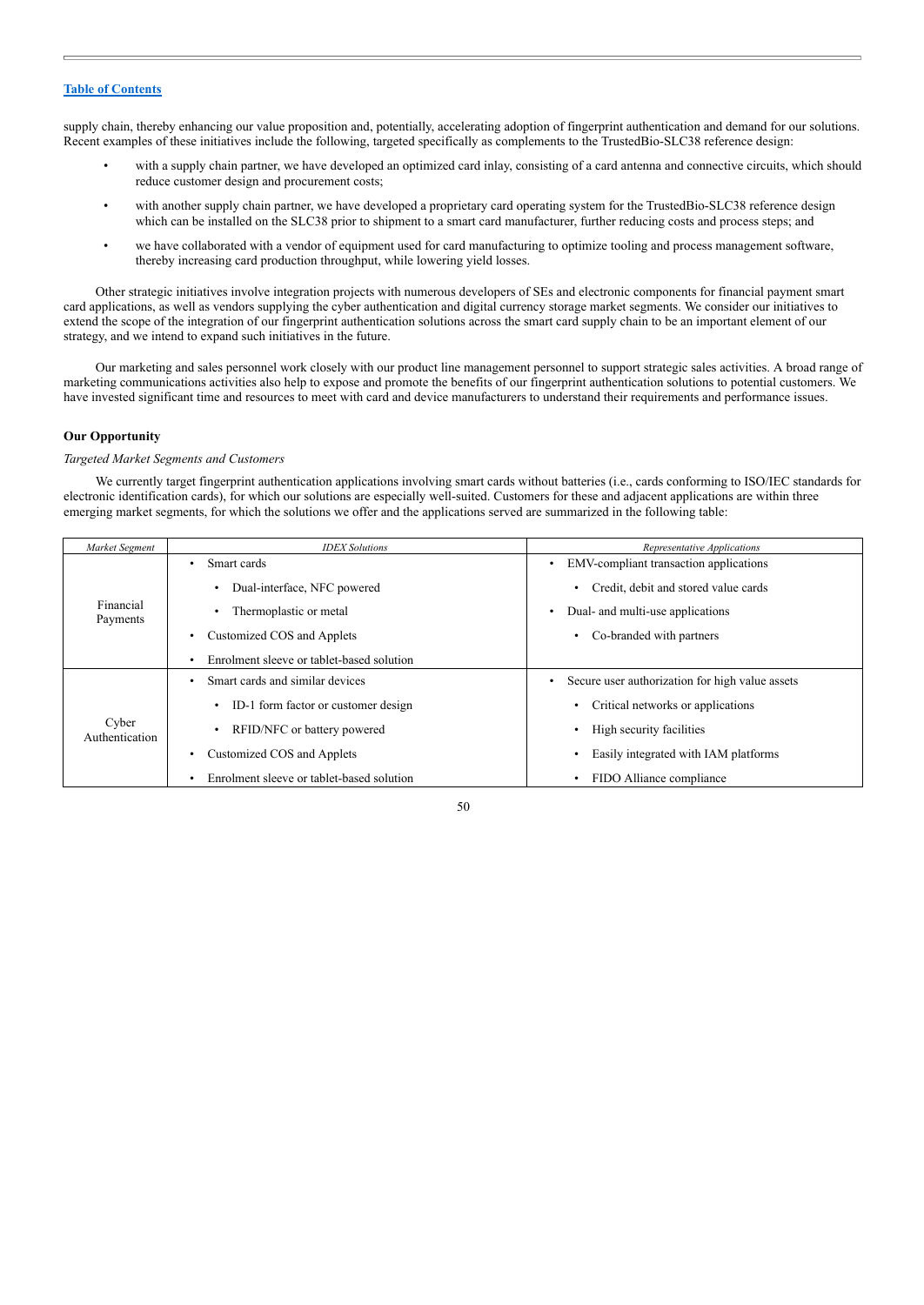| Market Segment              | <b>IDEX Solutions</b>                                                        | Representative Applications                                                                                                                                                               |  |  |  |
|-----------------------------|------------------------------------------------------------------------------|-------------------------------------------------------------------------------------------------------------------------------------------------------------------------------------------|--|--|--|
| Digital Currency<br>Storage | Enhanced smart cards and similar devices                                     | Secure devices for government digital currency                                                                                                                                            |  |  |  |
|                             | ID-1 form factor or customer design<br>٠<br>RFID/NFC or battery powered<br>٠ | Example: e-CNY initiative of Chinese central<br>bank                                                                                                                                      |  |  |  |
|                             | Optional displays and keypads<br>٠                                           | Card-like "wallets" issued by state-owned<br>banks<br>Dual- and multi-use applications<br>Secure storage of health and welfare records<br>Highly secure cryptocurrency management devices |  |  |  |
|                             | Optional Bluetooth connectivity<br>٠                                         |                                                                                                                                                                                           |  |  |  |
|                             | Customized COS and Applets<br>٠                                              |                                                                                                                                                                                           |  |  |  |
|                             | Enrolment sleeve or tablet-based solution                                    |                                                                                                                                                                                           |  |  |  |
|                             |                                                                              | Authorized user access to trading platforms<br>٠                                                                                                                                          |  |  |  |
|                             |                                                                              | Secure storage of cryptocurrencies<br>٠                                                                                                                                                   |  |  |  |

Our targeted customers in the financial payments market segment primarily are smart card manufacturers. We believe this market segment has the potential to be significantly larger and more well-defined than the other two targeted market segments. According to ABI Research, three global companies, IDEMIA France SAS (France), Giesecke+Devrient GmbH (Germany), and Thales Group SAS (France), represent approximately 70% of total 2021 revenue associated with shipments of smart cards for financial payments, and another seven smart card manufacturers share approximately 15% of such revenue. According to Nilson Report, an industry newsletter, revenue from over 100 regionally-focused smart card manufacturers represented the balance of total 2021 revenue. As previously disclosed, IDEMIA currently is our largest customer in the financial payment market segment.

Within the cyber authentication and digital currency storage market segments, our targeted customers include vendors of access control and identity and access management ("IAM") platforms, vendors and integrators of authentication technologies, and developers of application-specific devices. As previously disclosed, we also have a long-standing relationship with a customer that designs network authentication solutions for its own consumption. As indicated in the preceding table, our fingerprint authentication solutions are not limited to use in smart cards without batteries and are suitable for a range of applications within the access control and digital currency storage market segments, across varying form factors and power requirements.

Smart cards are used in a variety of other applications appropriate for fingerprint authentication, each of which could develop in the future into a compelling market segment for us. A primary example of a potential opportunity outside of our targeted market segments is within health care, for which a non-transferable form of identification, on which an individual's personal details, health records, and insurance or similar social-security data is encrypted and stored, addresses an important need for both providers and patients for immediate, secure access to necessary information. We have investigated, and will continue to investigate, such opportunities for new use cases, but our limited resources currently inhibit our ability to adequately support such activities.

The market segments we currently target are not subject to seasonal shifts in demand.

# *Demand Drivers*

Demand for fingerprint authentication in our targeted market segments starts with the evolving needs of the end-users. Across all smart card market segments, demand drivers for our solutions at the consumer level uniformly include the following "ease of use" requirements: convenient enrolment; fast, convenient transactions; and accuracy and security of transactions.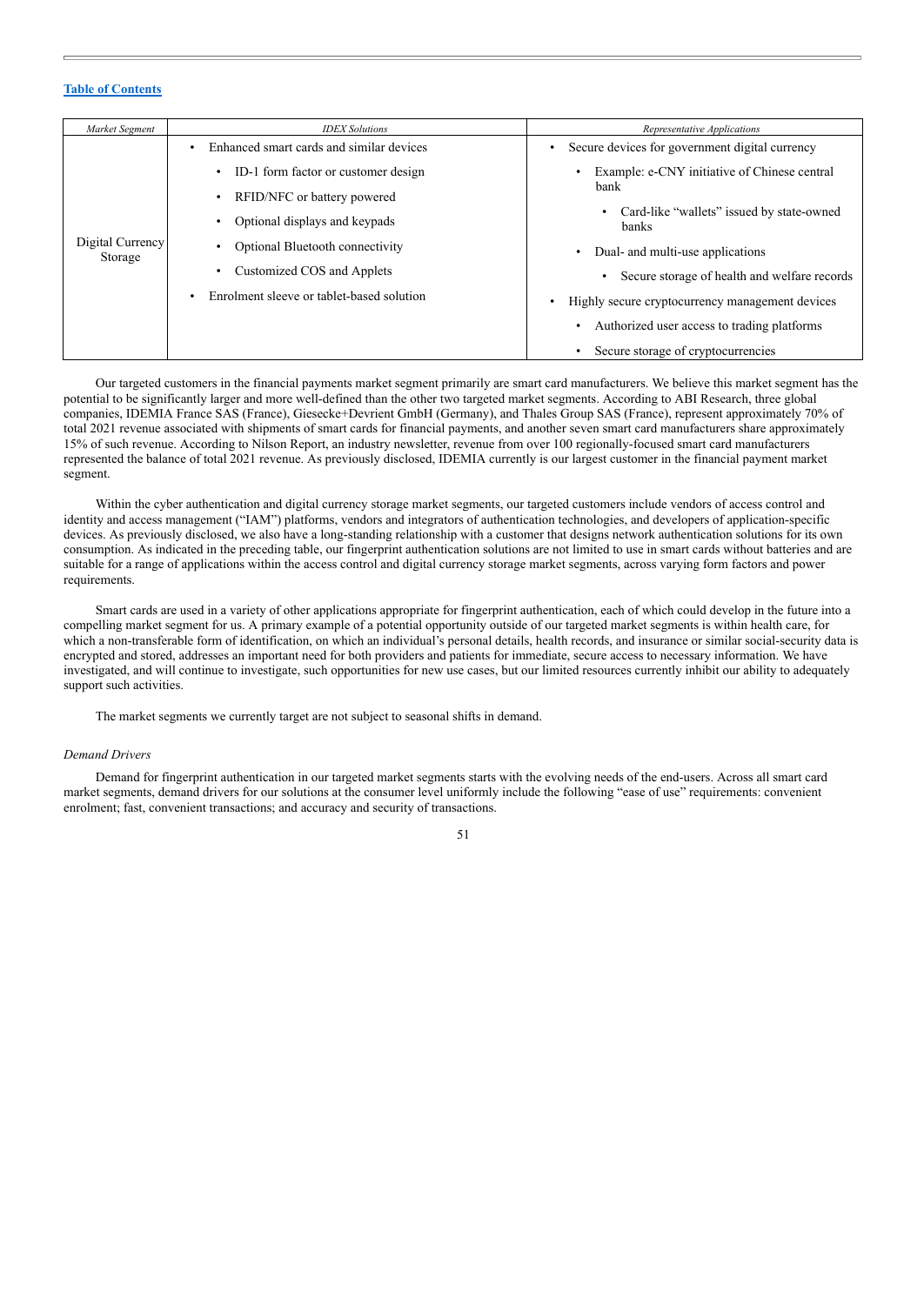Since the onset of the COVID-19 pandemic, hygienic, touch-free transactions have become a primary demand driver for end-users, particularly within the financial payments market segment. Given evidence of a substantial shift toward contactless transactions, the Smart Payment Association in December 2021 concluded that "tap and go" transactions, whether using smart cards or mobile phone applications, had become the preferred payment option for all age groups.

The shift toward contactless transactions is evidenced by ABI Research estimates of worldwide shipments of dual-interface cards for financial payments, which represented over 75% of the 3.0 billion smart cards shipped in 2021. ABI Research also estimates the worldwide volume of contactless smart card transactions grew by 49% from 2020 to 2021. However, contactless smart card transactions generally are limited by financial institutions and payment processing networks to small value transactions, given the absence of a second authentication factor, such as a user-entered PIN.

Another contributor to end-user satisfaction, in our opinion, is a desire to reduce abstract uncertainties and perceptions of risk associated with fraud, identity theft, and other information security risks. Cybersecurity events have become frequent and high profile, and public opinion surveys indicate that consumers are aware of biometric authentication solutions and are willing to adopt such solutions to offset their concerns. According to a 2020 Gallup survey, respondents reported that identify theft and loss of personal information were their greatest concerns, by more than a two-to-one margin over other forms of crime.

Mobile devices (e.g., cell phones) are considered particularly vulnerable to a wide variety of security threats, primarily because they are connected to public networks. According to recently published research by a provider of fraud prevention solutions, mobile devices account for greater than 60% of reported digital fraud, with mobile digital wallets, cryptocurrency applications, and payment services applications experiencing significant increases in fraudulent transactions.

Bridging consumer preference for contactless transactions and ease of use requirements is a demand driver shared with the issuers of smart cards: the elimination of the password or PIN as an authentication factor. Long established as the "what you know" element of two- or multi-factor authentication ("MFA"), MFA has become a core component of a security-conscious organization's IAM policy and procedures, increasing security and user confidence, while lowering risks and costs of access to, or usage of, a secured device, a secured network or online application, or a secured facility. Despite their prevalent use, passwords and PINs are acknowledged as now as a burden, cost, and source of risk for end-users and organizations relying on them. Passwords and PINs frequently are forgotten and must be replaced or reinstated. Entering passwords and PINs can inconveniently slow the MFA process, impacting user experience, particularly when making a purchase with a credit or debit card, causing such delays to be a concern for end-users, merchants, issuers, and transaction processors. Also, the vulnerabilities of MFA using passwords or PINs to phishing and other social engineering techniques are well-known and associated with costly and disruptive data breaches.

However, passwords and PINs do have demonstrable value. According to Nilson Report, credit card fraud losses associated with MFA at the point-of-sale are the lowest of the transaction categories tracked. A consequence of the shift to contactless transactions has been the imposition of transaction value limits on end-users, who are required to enter a PIN at the point-of-sale when a purchase exceeds a threshold value. In response to end-user preferences, financial institutions and transaction processing networks have raised these threshold values, but doing so increases risk of loss, increases the volume and costs of charge-backs to merchants, and taxes the fraud detection and prevention systems of issuers and transaction processing networks.

Fingerprint authentication represents a compelling security solution for smart cards, particularly in the financial payments market segment, as a fingerprint, unlike a password or PIN, cannot be lost, forgotten, transferred, stolen, or easily compromised. Fingerprint authentication:

meets end-user requirements for ease of use: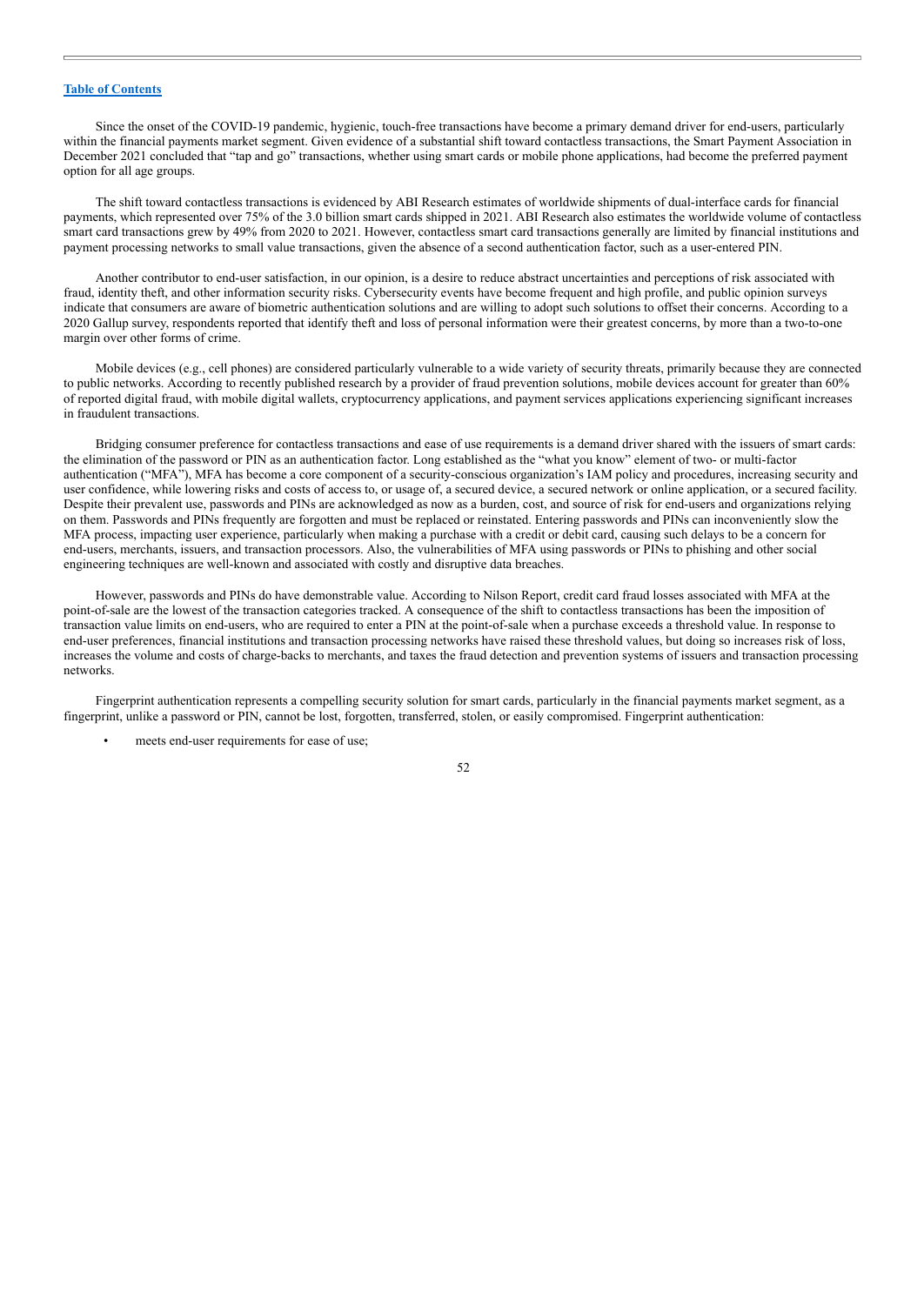- addresses end-user concerns about biometric information collection and storage, as the fingerprint template never leaves the smart card;
- addresses end-user concerns about transaction security risks;
- provides a secure alternative to vulnerable mobile devices for payments and financial transactions;
- enables contactless transactions, while eliminating passwords, PINs, and limits on transaction value; and
- maintains the higher security level of MFA, while efficiently combining two authentication factors ("what you have" and "what you are").

Fingerprint authentication demand drivers for issuers and transaction processors include:

- maintaining the superior fraud protection of MFA, while improving end-user experience;
- given the improved end-user experience, the possibility of higher frequency card usage (i.e., the "top of wallet" effect), thereby increasing transaction-based revenue;
- increased differentiation for their smart card offerings and brands, potentially improving customer retention and customer acquisition rates;
- addition of tangible value, potentially supporting new or higher fees for a premium card offering; and
- minimal investment in infrastructure to support fingerprint authentication:
	- no modification of existing protocols for encrypted communications and transactions;
	- existing contactless point-of-sale terminals seamlessly process such transactions; and
	- limited modifications to back-end transaction processing.

For smart card issuers and transaction processors in the EU, fingerprint authentication satisfies the revised Stronger Customer Authentication requirements for two-factor authentication under the Second Payment Services Directive, or PSD2.

Many of these demand drivers are applicable to the Cyber Authentication and Digital Currency Storage market segments we target. Ease of use considerations are important for end-users, and the efficiencies of fingerprint authentication as an alternative to passwords and PINs in MFA applications are compelling to end-users and organizations relying on MFA. Given the different characteristics and development stages of these market segments, however, our experience has been that demand drivers are frequently very specific to individual customers.

#### *Advantages of Our Fingerprint Authentication Solution for Smart Card Manufacturers*

We believe the historically high cost of manufacturing smart cards with fingerprint authentication has impeded their adoption. In response, we have focused on reducing the upfront cost of our products to smart card manufacturers, while developing a value proposition emphasizing our differentiated approach to addressing multiple customer needs. Our approach to providing fingerprint authentication solutions is to contribute to a comprehensive design and bill of materials that should significantly reduce development and manufacturing costs, while accelerating time to market.

Our TrustedBio module, integrating a low-cost polymer sensor and advanced biometric processing circuitry, has been designed to be costcompetitive with alternative solutions, while delivering high levels of accuracy, reliability, and power efficiency. The TrustedBio module has been designed to provide smart card manufacturers numerous advantages, including the ability to design a smart card optimized for cost and performance objectives by:

• utilizing a general-purpose SE, thereby reducing component costs and increasing design flexibility;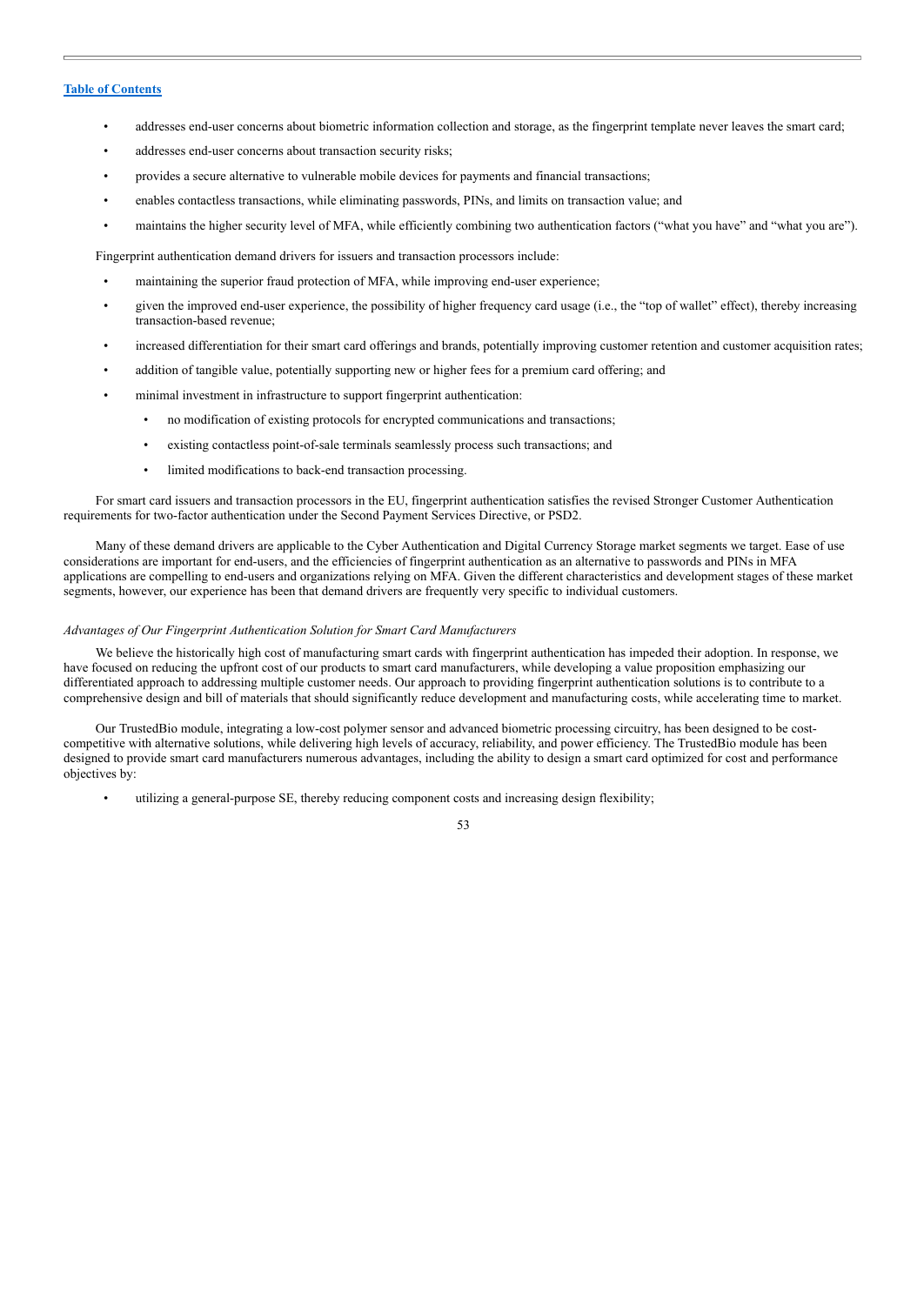- eliminating the need for separate microcontrollers for biometric processing or power management, reducing component costs, integration challenges, layout complexity, and manufacturing risks;
- offering a large, yet flexible, sensor surface, enabling superior image capture, processing, and matching performance, improving user experience;
- providing design flexibility (e.g., our matching algorithms can operate entirely on the SE, or be partitioned to also operate on the ASIC within our TrustedBio module, maximizing resource efficiency and system performance).

We have developed and are marketing a reference design integrating our TrustedBio module with the SLC38 security controller from Infineon Technologies, thereby allowing our manufacturing customers to further minimize their own integration costs and improve manufacturing yields (through reduced design complexity), while accelerating their time-to-market.

### For this reference design:

- we can provide a proprietary card operating system, which can be installed on the SLC38 prior to shipment to the customer, substantially reducing software development time and costs;
- with a leading inlay vendor, we have developed an optimized, cost-effective card inlay, consisting of a card antenna and connective circuits, reducing customer design and procurement costs; and
- with a leading production equipment vendor, we have optimized the vendor's tooling and process management software, thereby facilitating for a customer rapid creation of manufacturing capacity delivering increased card production volume and lower yield losses.

We also have valuable relationships with standards bodies and leading global payment processors, which provide the necessary certifications for a new financial payment card design before that design can be released for production. We have had our fingerprint authentication solutions incorporated into smart card designs approved by Mastercard, VISA, and China UnionPay. We also were the first biometric vendor to have passed a development site security evaluation performed by EMV.

Given our breadth of experience and core competencies, as well as the breadth of our collaborative relationships with vendors across the smart card supply chain, we add value well beyond that associated with the cost of our products. We believe many customers in the market segments we target could benefit from the comprehensive, systems engineering element of our value proposition, as only a few global card manufacturers currently have the depth of resources and experience to develop a fingerprint authentication solution on an expedited timeline. Design of a smart card incorporating fingerprint authentication can be challenging, as the interaction among the fingerprint sensor, the smart card electronics, and the environment is complex, particularly given the limitations on power, processing capacity, and form factor, and the stringent requirements for response time and accuracy.

## *Potential Size and Growth Rates of Targeted Market Segments*

Within the financial payment market segment, we consider the annual volume of dual-interface smart cards shipped to be a reasonable approximation of our addressable market opportunity. Significant demand drivers are the increasing preference by end-users for contactless payments and the desire of both end-users and issuers and transaction payment processors to replace passwords and PINs with fingerprint authentication, thereby efficiently combining two authentication factors into one device. As such, we believe a reasonable and appropriate measurement of our strategic progress in the financial payment market segment is the rate at which our fingerprint authentication solutions are incorporated into the annual volume of dual-interface smart cards shipped.<sup>8</sup> ABI Research refers to this measurement as the "penetration rate."

Since 2016, ABI Research no longer tracks the very small volume of purely contactless cards manufactured each year, tracking only dual-interface and contact-only card production. Because approximately 20% of worldwide point-of-sale terminals and related reader infrastructure are contact-only, and because a dual-interface capability allows for a transaction to occur when contactless functionality is not available, end-users and issuers prefer dual-interface cards.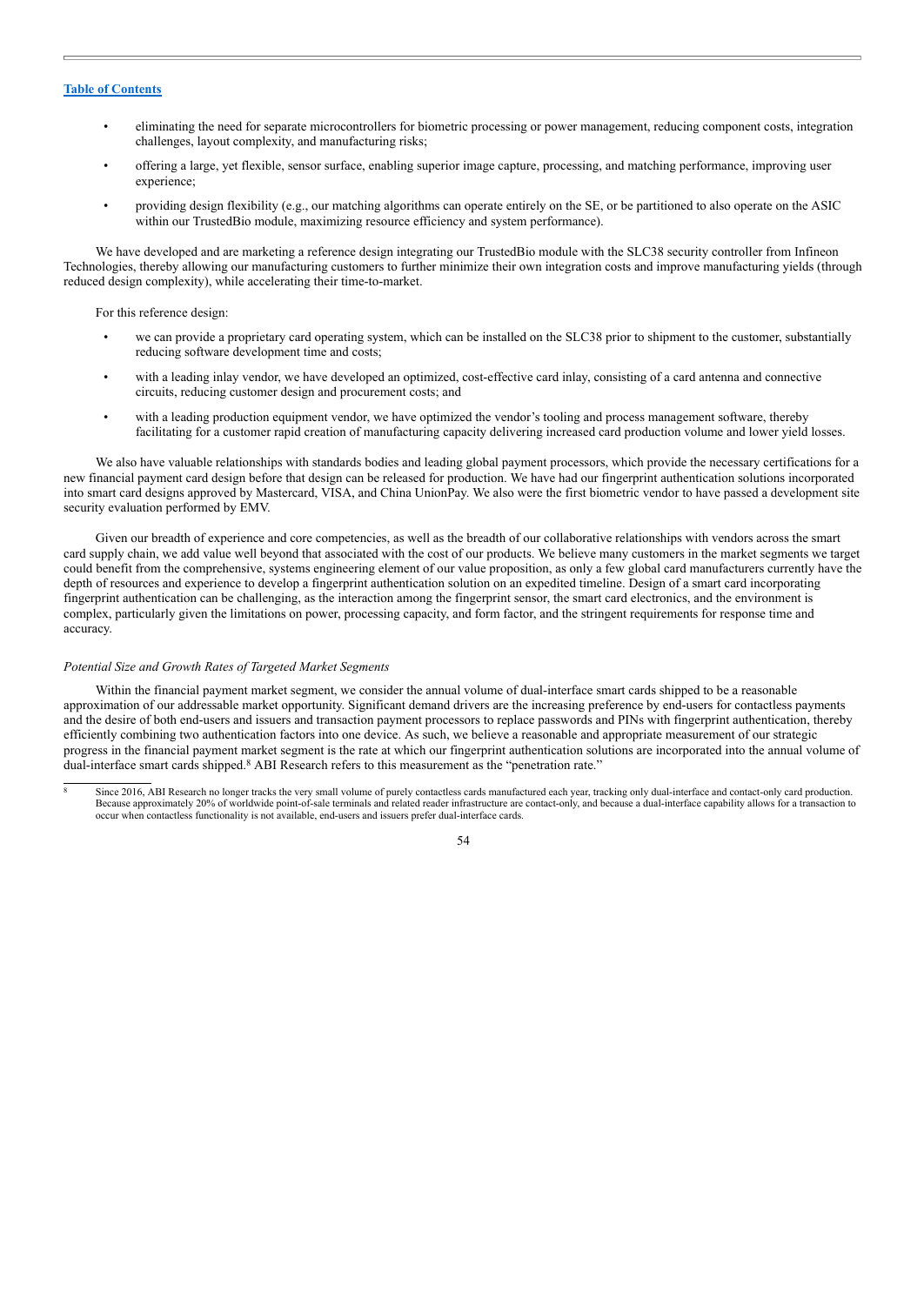According to ABI Research (February 2022), worldwide shipments of dual-interface smart cards, enabling contactless transactions, totaled 2.3 billion units for 2021, representing a record 76% of total smart card shipments. This annual shipment volume of dual-interface smart cards is expected to expand to 3.0 billion units by 2026, representing a five-year CAGR of 5.6%.

ABI Research also estimates the worldwide volume of contactless smart card transactions grew by 49% from 2020 to 2021, forecasting growth for the next five years at a compound annual rate exceeding 27%.

While we believe dual-interface card volumes represent an approximation of our addressable market for payment cards, we do not believe the historical rate of adoption for contactless payments is indicative of a rate of adoption for fingerprint authentication in smart cards.

According to the Smart Payment Association, contactless smart cards transaction volume took approximately six years to reach 15% of total transaction volume at the point-of-sale. According to Mastercard, that total today has reached 50%. Contactless capabilities (e.g., NFC) were introduced in parallel with the introduction of the SE-enabled smart card in 2004. Prior to that introduction, payment card transactions utilized cards with end-user account information stored on a strip of exposed magnetic tape (the "mag stripe"). Both contact-only and contactless transaction volumes were inhibited for the following decade by the slow pace at which merchants upgraded point-of-sale infrastructure. Several events contributed to rapid shift in smart card transactions toward contactless volumes during the latter half of the last decade, including mandates by major transaction processing networks requiring the installation by merchants of point-of-sale systems capable of accepting contactless payments. The most recent driver of contactless volume has been the onset of the COVID-19 pandemic, which significantly changed consumer behavior. The Smart Payment Association in December 2021 concluded that "tap and go" transactions, whether using smart cards or mobile phone applications, had become the preferred payment option for all age groups.

Fingerprint authentication adoption is not inhibited by the challenges faced by contactless transaction methods when they were introduced. Today, contactless-capable point-of-sale infrastructure, as a percentage of total infrastructure, varies from approximately 50% to 90% by region globally, with expectations for that figure to continue higher, driven by consumer demand for contactless smart card and mobile device transactions. Also, the major transaction processing networks, aligned with EMV in support of fingerprint authentication, have facilitated streamlined integration of match-on-card fingerprint authentication at the point-of-sale. <sup>9</sup>

Deployment of smart cards with fingerprint authentication has been limited to date, with numerous program trials of various volumes since 2018. In 2021, one major bank in Europe launched a full-scale commercial launch, using a competitor's silicon image sensor. In aggregate, we estimate fewer than 300,000 smart cards with fingerprint authentication have been deployed to date for financial payment applications. As of December 31, 2021, we are aware of 20 announced programs of various volumes. Of these, eight involve the use of our fingerprint authentication solutions, either through our partnerships with IDEMIA France SAS and Zwipe AS or through our direct relationships with smart card manufacturers. Since we announced in July 2021, with Infineon Technologies, a reference design based on an integration of our TrustedBio fingerprint authentication module with their SLC38 secure controller, we have secured five important design wins with smart card manufacturers, each of which we believe could be in mass production in 2023. Based on these announcements and design wins, we believe the financial payment market segment is moving from the earliest stage of technology adoption, characterized by risk-tolerant innovators, to the early-adopter stage, characterized by visionaries who are willing to accept a degree of risk for the opportunity to lead in their own markets.

<sup>&</sup>lt;sup>9</sup> Fingerprint authentication occurs within the processing capabilities of the smart card, with the matching algorithm determining if the presented fingerprint template matches the template stored in the memory of the SE. element indicating the transaction originated with a smart card incorporating fingerprint authentication is the only additional information communicated to the point-of-sale reader.

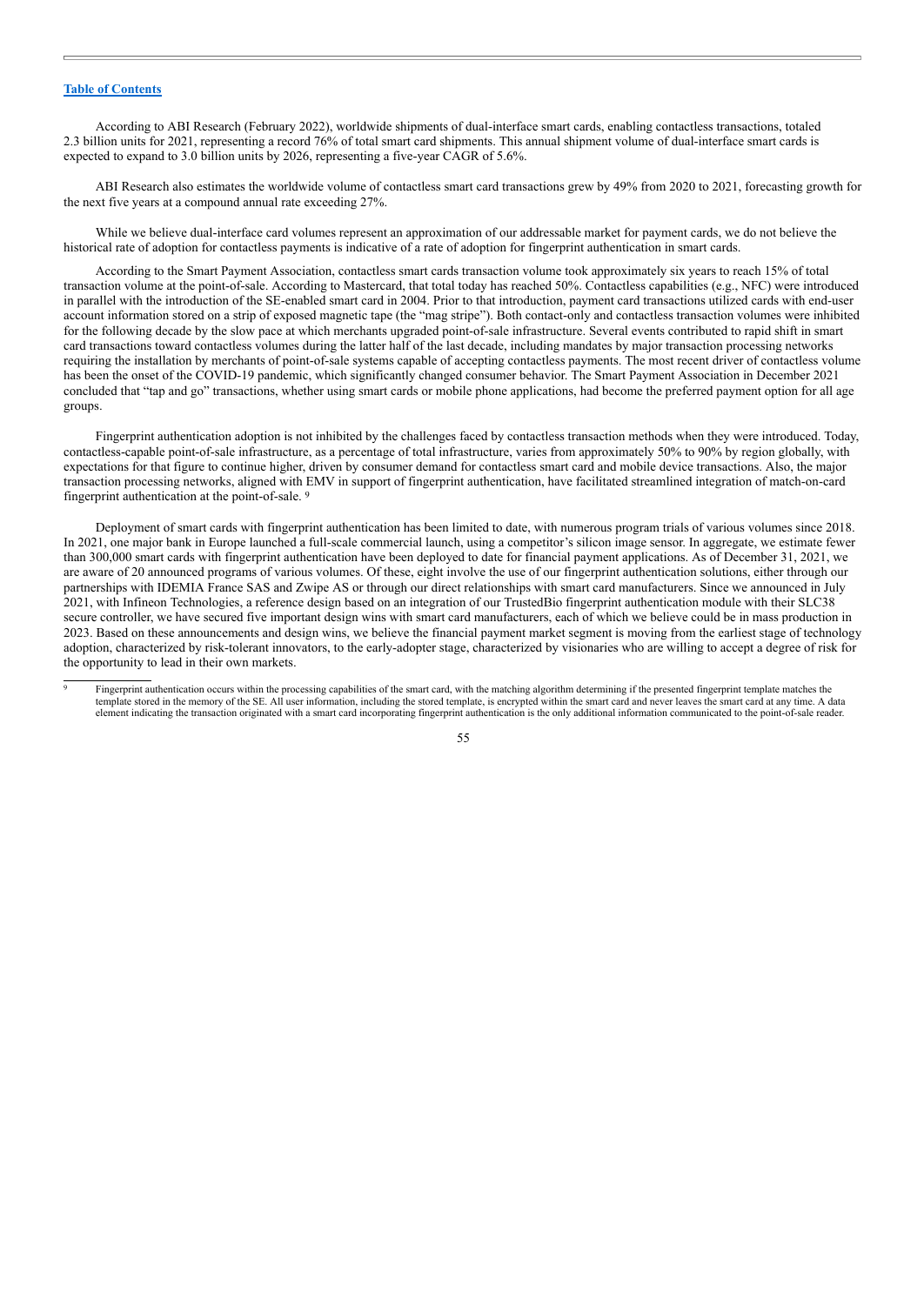For forecasting, we utilize a modified version of the framework published by ABI Research for assessing the types of deployments expected to be associated with an issuer's introduction of smart cards incorporating fingerprint authentication to its customers:

- Stage 1: an initial trial, consisting of several hundred smart cards, generally distributed to a controlled group within the issuer, intended as "proof of concept" and used to assess systems requirements. Our experience has been that a Stage 1 trial is generally for less than 90 days.
- Stage 2: an expanded pilot, consisting of several thousand smart cards, more broadly distributed to a targeted cohort of users, and intended to identify deployment risks and evaluate usage patterns. We anticipate many of the 20 announced programs of which we are aware are Stage 2 deployments.
- Stage 3: an initial commercial launch, consisting of multiple, phased deployments of tens of thousands of smart cards over six to 12 months, supported by consumer education and high-touch marketing initiatives. A Stage 3 deployment may be a distinct program, for example, targeting an exclusive customer cohort with a premium service level, or it may be a preparatory deployment in anticipation of a full commercial launch.
- Stage 4: a full commercial launch, also consisting of multiple, phased deployments, but of hundreds of thousands of smart cards, over an extended period, with broad marketing support highlighting the program as a mature element of the issuer's product portfolio.

Based on our own research and estimates independently developed by biometric industry analysts and securities analysts covering the Company and its competitors, we have developed, using this four-stage framework, multiple scenarios for the "penetration rate" (i.e., the percentage of annual shipments of dual-interface smart cards represented by smart cards incorporating fingerprint authentication) we might achieve over the five-year forecast period. All of these scenarios are characterized by single-digit rates of penetration over the first three years, reflecting our assumptions regarding the number and sequencing of trials, pilots, and launches for which our customers, the smart card manufacturers, are supplying smart cards incorporating our fingerprint authentication solutions. Our scenarios' revenue levels markedly diverge, beginning in year four, based on our assumptions regarding our ability over the preceding three years to "cross the chasm" of technology adoption. Based on our recent accomplishments, we are confident we can reduce costs, improve our solutions, and, through development of innovative, complementary software, notably addressing scalable, low-cost enrolment solutions, deliver a compelling fingerprint authentication solution to mainstream, high-volume customers. If we successfully reach the mainstream of the financial payment market segment, our potential long-term growth could be substantial.

The cyber authentication market segment we are targeting shares certain characteristics with the financial payment market segment, but we estimate it to be far smaller. As is the case with the financial payment market segment, we believe the annual unit volume of smart cards shipped for access control applications is a reasonable approximation of our addressable market opportunity. Based on ABI Research estimates and our own assessment of available industry data, we estimate the annual unit volume to be between 200 million and 250 million units. We estimate the five-year compound annual growth rate to be approximately 5%.

As is the case with the financial payment market segment, we also believe measurement of our strategic progress in the cyber authentication market segment could be based on the rate at which our fingerprint authentication solutions are incorporated into the annual volume of smart cards shipped. However, given the characteristics of the broader access control market and the varying nature of our customer engagements to date, our revenue forecasting based on such penetration assumptions is less certain. We have achieved success with a high-profile customer with which we developed a customized network authentication solution for that customer's own consumption. In 2021, we secured a design win for a government identification card with cyber authorization features, and we also have multiple design wins for cyber authorization solutions with smart card manufacturers. As such, currently estimating any penetration rate for the cyber authorization market segment is difficult.

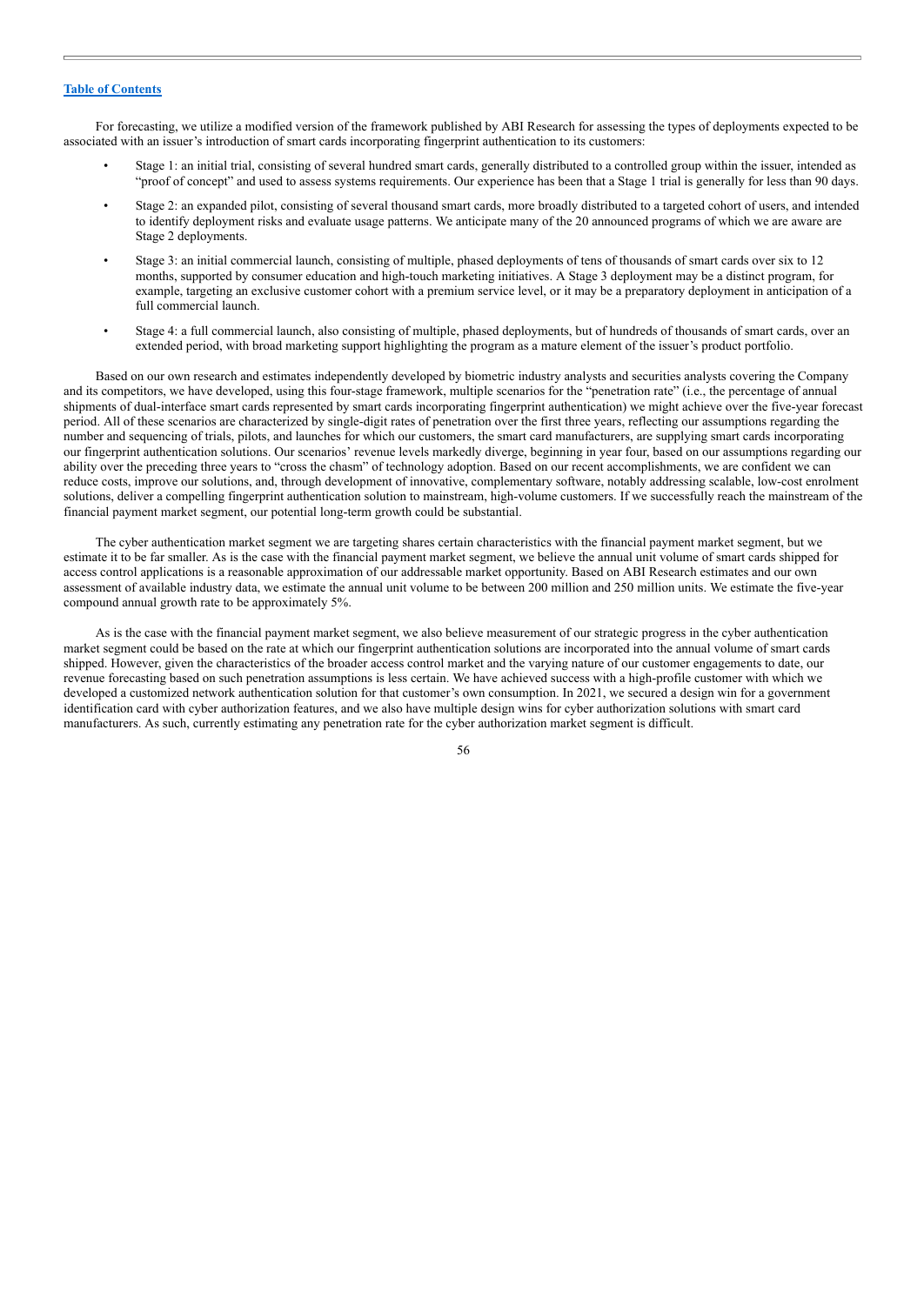Within the digital currency storage market segment, which is very early in its development, accurately estimating the size and growth rate of our opportunity is difficult. We have experienced encouraging success in developing customized solutions with a small number of early innovators. Based on this limited experience, and our assessment of the opportunity, we believe the market segment has the potential to develop into a meaningful contributor to our revenue.

### **Competition**

We compete worldwide with many companies offering identification and authentication solutions, and some of these companies have substantially greater financial, engineering, marketing and sales, customer support, and other resources than we do. We compete directly with other companies providing biometric sensors and solutions, including our principal competitors, Fingerprint Cards AB and NEXT Biometrics ASA. On January 25, 2022, Samsung Electronics, a global leader in semiconductors, introduced a device integrating a fingerprint sensor, secure element, and a microprocessor. The device is targeted at the same market segments and applications as our TrustedBio solution. While we have yet to encounter Samsung in the market segments we are targeting, nor can we predict when we will, we consider Samsung's announcement to be a confirmation of our own positive view of the business opportunity for fingerprint authentication in applications using smart cards.

The principal competitive factors upon which we compete include breadth of solution, engineering and manufacturing support, solution performance (i.e., accuracy, ease of use, power consumption, reliability, and transaction speed), and total cost of ownership. We maintain our ability to compete effectively primarily through our engineering activities and the ongoing development of new and enhanced technologies, methods, and processes.

We also may face competition from companies that may expand into our industry and introduce additional competitive products. Existing and potential customers and partners are also potential competitors. These customers may internally develop or acquire competitive technologies or comparable products, which may cause them to reduce or end their purchases of our products.

#### **Research and Development**

Our research and development activities are conducted primarily in the United Kingdom and the United States. As of December 31, 2021, we had an engineering staff of 77 employees and eight individual contractors, representing approximately 70% of our workforce.

Innovation through research and development is critical for us to remain competitive and to help our customers maintain cost and performance leadership. Our technology roadmap includes:

- further reduction of system costs through optimized architecture and integration;
- continuous solution performance improvements through enhancing sensor and ASIC designs;
- further refinement and enhancement of our scanning, feature extraction, and matching algorithms;
- development of compelling software to complement our solution strategy, including innovative software-only enrolment solutions and card-not-present applications; and
- developing and integrating technologies (e.g., displays) for use in next-generation smart cards.

#### **Manufacturing and Supply Chain**

Our fabless operational strategy is to maximize efficiency and cost competitiveness by designing our products using industry standard design processes, incorporating verified high-volume components and materials, and utilizing established manufacturing processes. In support of the anticipated demand for our solutions, we have established a supply chain capable of satisfying forecast demand. We currently utilize external partners for the fabrication, assembly, and testing of our products. We believe this strategy provides the best combination of performance, cost, and feature attributes necessary for our products.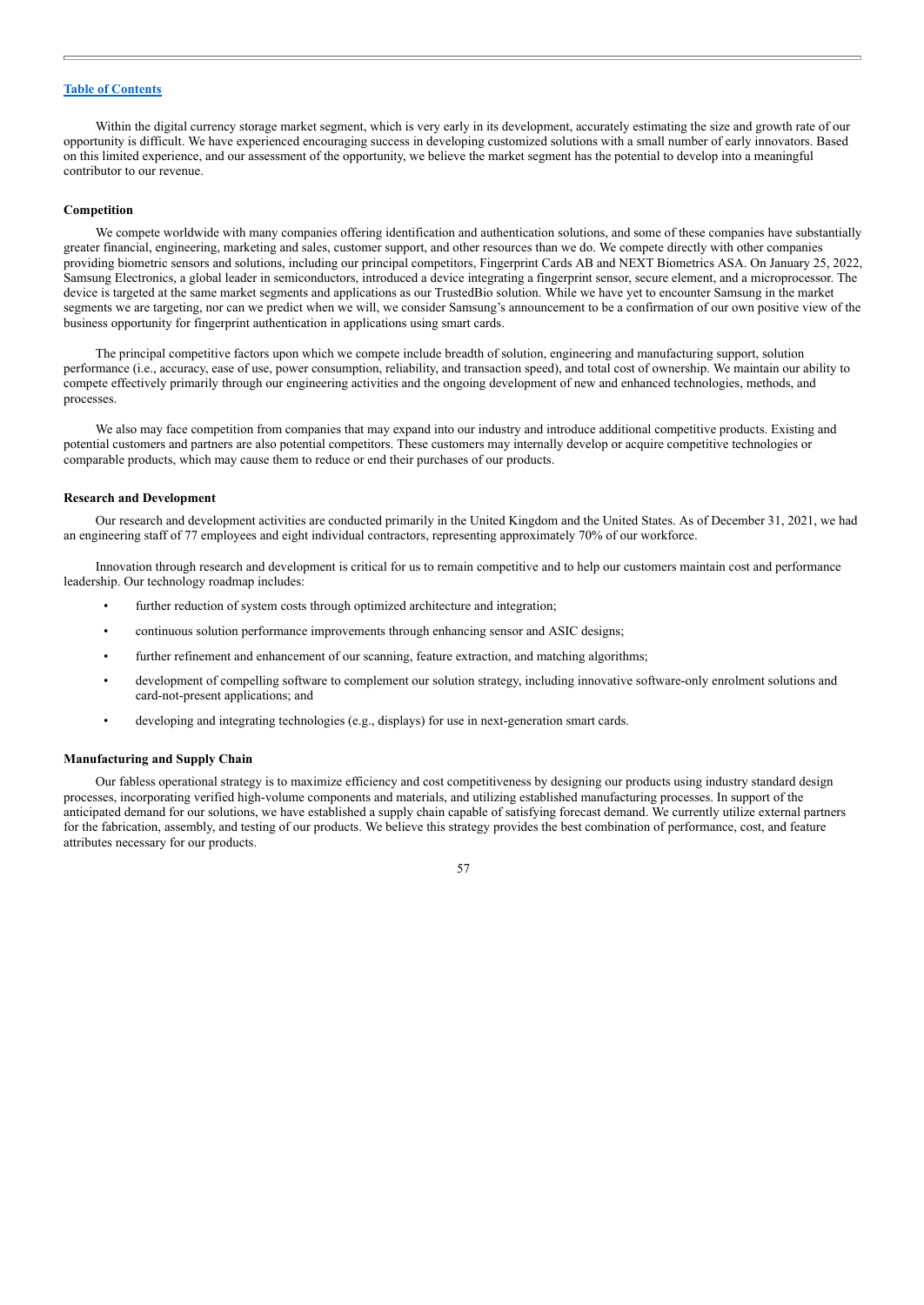We develop the production test solutions for use by our assembly and test partners. In addition, to accelerate the development of future mass production test solutions for our products, we have invested in sophisticated test equipment at our facility in Rochester, New York. Production test routines are fully verified in-house, prior to installation on production lines at our partners' facilities, reducing cycle time, engineering support, and costs.

Our selected manufacturing partners for sensor production are Amkor Technology, Inc. and Silicon Precision Industries Limited, both of which are leaders in outsourced semiconductor assembly and test services. TSMC, one of the leading semiconductor manufacturers in the world, is our partner for ASIC wafer production. The TSMC relationship gives us access to the newest and most competitive silicon manufacturing processes and geometries, while providing the capacity and cost structure to serve high volume opportunities.

We select our manufacturing partners based on a comprehensive supplier capability analysis, in order to meet the high quality and reliability standards required of our products. Our engineers and supply chain personnel work closely with manufacturing and supply chain partners to increase yield, reduce manufacturing costs, improve product quality, and ensure component sourcing strategies are in place to support our manufacturing needs.

We believe our fabless manufacturing model enables us to focus our resources and expertise on the design, development, sales, marketing and support of our products. We also believe this manufacturing model provides us the flexibility required to quickly respond to new market opportunities and shifts in customer demand. It also simplifies the scope of our operations and administrative processes and significantly reduces our working capital requirements.

### **Intellectual Property**

Our intellectual property rights cover individual inventions and complete biometric systems ranging from measurement principles, algorithms, sensor design, and system solutions. Our extensive intellectual property portfolio, leveraging 146 patents awarded and 66 patents pending, across applicable jurisdictions worldwide (as of December 31, 2021), is a critical enabler of our strategy and competitive positioning. We maintain a program designed to identify technology appropriate for patent and trade secret protection, and we file patent applications in the United States and certain other countries for inventions we consider significant. We continuously seek to protect aspects of our technology that provide significant competitive advantage.

Although our business is not materially dependent upon any one intellectual property right, our intellectual property rights and the products made and sold under them, taken as a whole, are a significant element of our business and our ability to compete. We rely on patents, trademark and copyright laws, trade secret protection efforts, contractual terms, and confidentiality agreements to protect our intellectual property rights. In addition, we require employees and consultants to execute appropriate non-disclosure and proprietary rights agreements. These agreements acknowledge our exclusive ownership of intellectual property developed for, and by, us, requiring confidential treatment of all proprietary information.

In addition to patents, we also possess other forms of intellectual property rights, including trademarks, know-how, trade secrets, design rights and copyrights. We control access to and use of our software, technology, and other proprietary information. Our software is protected by the copyright, patent, and trade secret laws of appropriate jurisdictions. Despite our efforts to protect our software, technology, and other proprietary information, unauthorized parties may copy or otherwise obtain and use our software, technology, and other proprietary information. In addition, as we further expand our international operations and markets, effective patent, copyright, trademark and trade secret protections may not be available, may be limited, or may not be enforceable in certain foreign countries.

Companies in the markets in which we operate frequently are sued or receive informal claims of patent infringement or infringement of other intellectual property rights. As we become more successful, we believe it is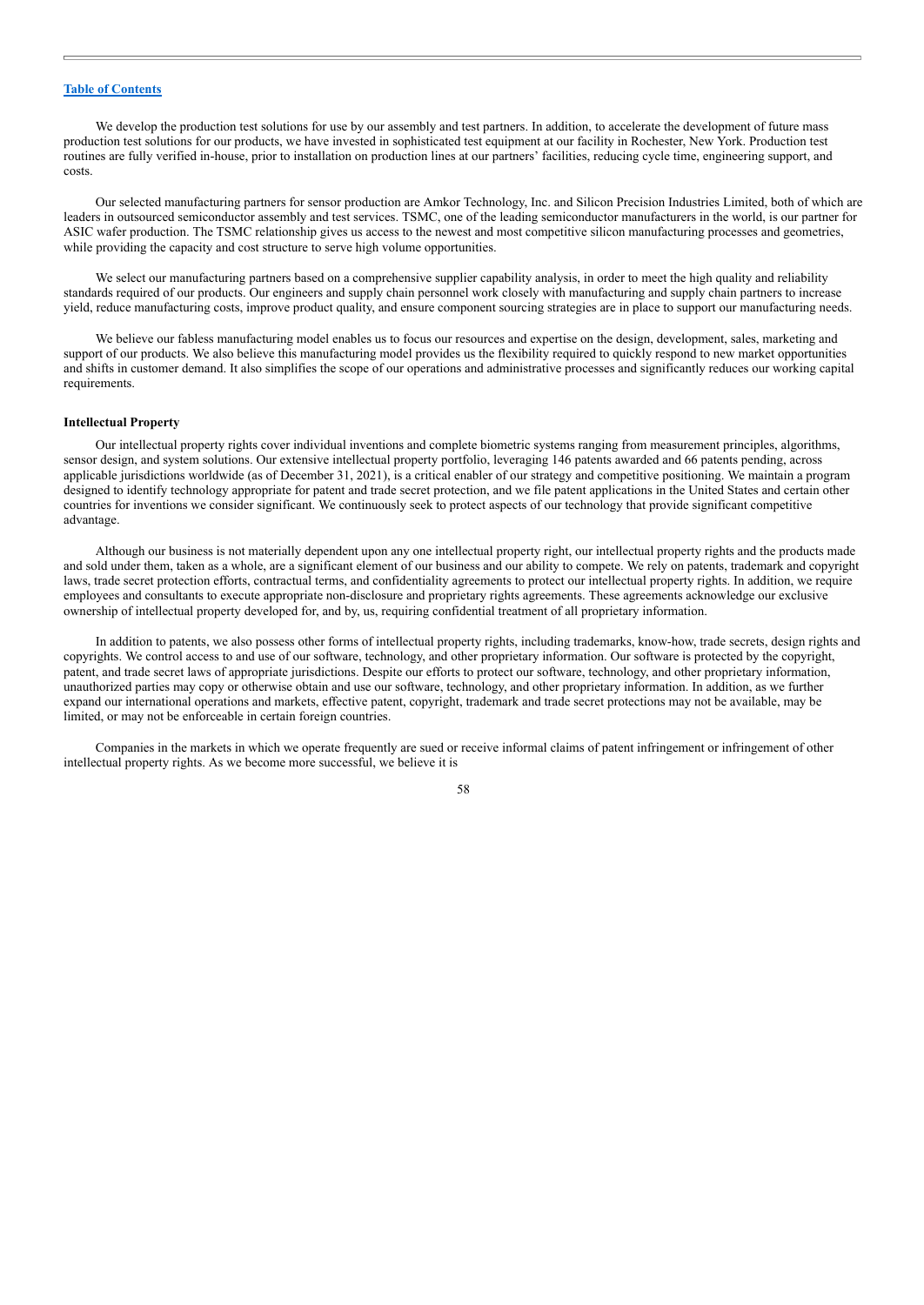likely that competitors will attempt to develop products similar to ours, which may infringe our intellectual property rights. It also is possible competitors or other third parties will claim our products infringe on their intellectual property rights. Successful adjudication of claims of infringement by a third-party could result in: injunctions that could prevent us from selling some of our products in certain markets; penalties, settlements, or judgements that require payment of royalties or financial damages; and settlements or judgements requiring us to develop non-infringing products at significant expense. We cannot provide assurance we will not be accused of infringing any third-party intellectual property rights at any time in the future.

The wordmark "IDEX," the IDEX logo, and the brand name TrustedBio are registered trademarks of, and owned by, IDEX Biometrics ASA.

### **Human Capital Management**

Talented, highly-motivated contributors are important to executing the Company's strategy. In order to maintain our leadership position in fingerprint authentication in a highly competitive employment market, attracting and retaining the best employees and individual contractors worldwide is a priority. Accordingly, we offer compelling compensation and benefits, and seek to foster a culture of innovation in which personnel are empowered to do (and are rewarded for) their best work.

As of December 31, 2021, we had 111 individuals on staff, consisting of 93 employees and 18 individual contractors (individual contractors typically reside in countries in which we do not have business operations). Of this total, 19 were assigned to our Oslo office, 56 were assigned to our two offices in the United States, 27 were assigned to our office in the United Kingdom, and nine were assigned to our office in China.

Certain members of our staff serve on a part-time basis. As such, we assess staffing needs based on a full-time equivalent ("FTE") basis. As of December 31, 2021, we had 90 FTE employees and eight FTE individual contractors. Of this total of 98 FTEs:

- 72 were engaged in engineering functions (33 in hardware design (i.e., silicon, sensors, and packaging); 21 in systems design; and 18 in software development);
- 15 were engaged in marketing and sales functions;
- nine were engaged in administrative and financial functions; and
- two were engaged in production planning and supply chain management.

None of our employees are represented by a labor union or covered by a collective bargaining agreement.

Our compensation program is designed to attract and reward talented individuals who possess the skills necessary to support our business objectives, assist in the achievement of our strategic goals, and create long-term value for our holders of our equity securities. We provide employees with compensation packages including a competitive base salary and benefits, which may vary from country to country, such as life and health insurance, supplemental insurance, paid time off, paid parental leave, and an Employee Share Purchase Plan in which eligible employee may participate. Generally (and subject to local laws), new employees and individual contractors are awarded subscription rights for the purchase of the Company's Ordinary Shares. Staff members also generally are eligible to participate in an annual performance-based variable compensation plan, as well as be eligible for periodic awards of subscription rights based on the performance of the Company and that of the staff member. We believe a compensation program with the appropriate balance of short- and long-term incentives aligns the interests of holders of our equity securities and our personnel.

#### **Environmental, Social, and Governance Considerations**

We acknowledge and embrace the importance of Environmental, Social, and Governance ("ESG") considerations in the development and execution of the Company's strategy, which must be sustainable and contribute to the well-being of the communities in which we operate.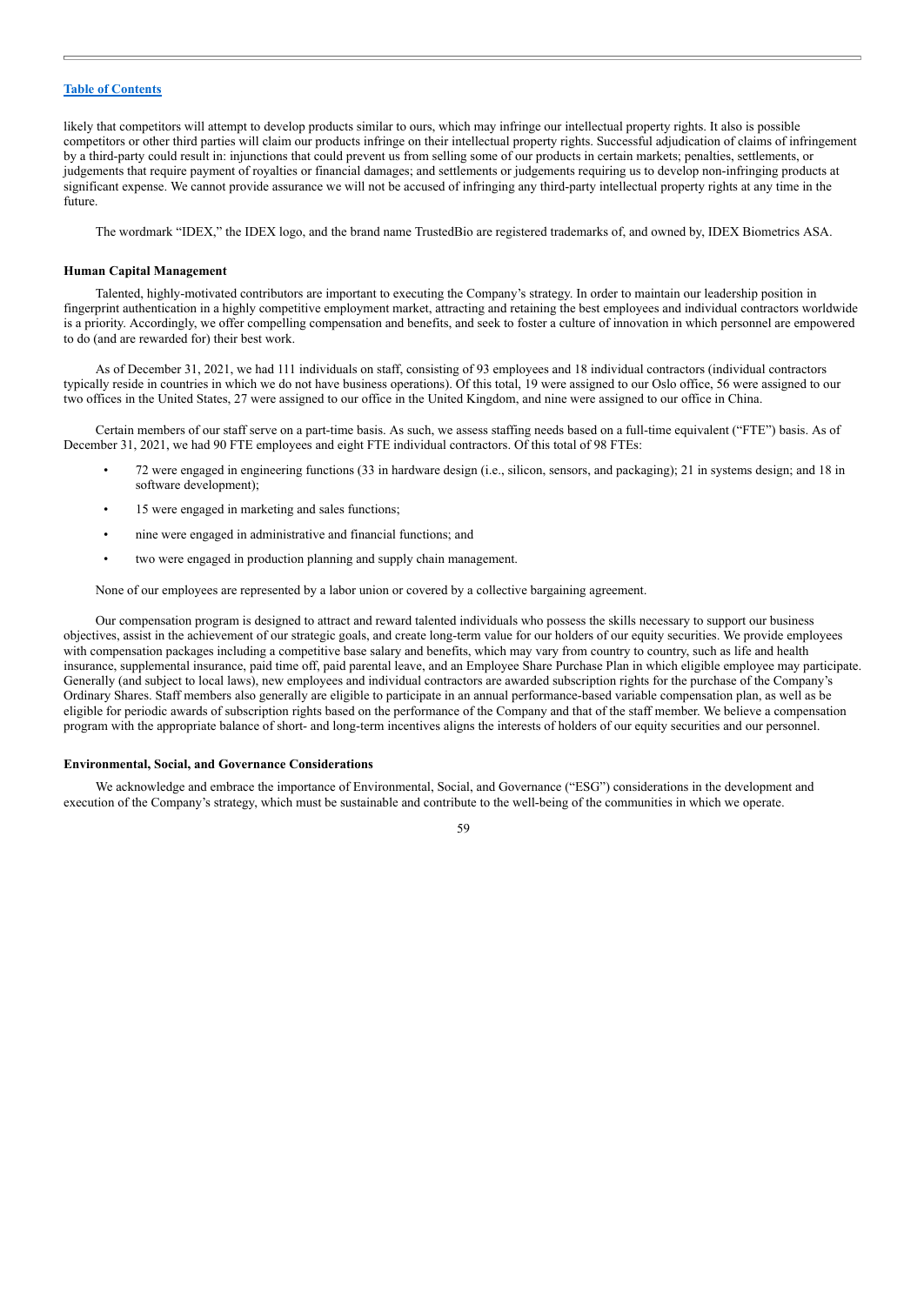Our values are set forth in our Code of Conduct and Code of Ethics ("the Code," available on our website). The Code states, "The purpose of the Company is to create value for the shareholders, while the business shall also be to the benefit for the Company's customers, staff, suppliers, other business relations and the society at large."

The Code also states, "IDEX makes every reasonable effort to secure a healthy, safe, and lawful work environment, and that the Company complies with all applicable laws, rules, and regulations concerning occupational health, safety, and environmental protection. The Company promotes equality and non-discrimination, non-harassment, fairness, and ethical behavior. The Company offers a pleasant, well-equipped, and safe work environment, maintains fair and balanced employment practices and equal employment opportunity policies, and complies with all applicable labor laws. IDEX encourages and also expects similar commitment from its suppliers, partners, and customers."

As a fabless developer and supplier of high-technology products, we outsource all manufacturing activities. We select manufacturing partners and other providers of products and services that follow responsible practices in all ESG aspects. Our own operations do not have a significant impact on the natural environment, and the end-products in which our fingerprint authentication solutions are used (e.g., PVC smart cards) can be efficiently recycled. The Company is committed to minimizing use of energy, raw materials, water, and other resources, and makes every reasonable effort to minimize the waste we generate. We have recycling programs in place in all our facilities.

As set forth in our Code, we consider shareholders, staff, customers, business partners, authorities, and society in general to be important stakeholders, with interests to be protected and served. We consider how we interact with and treat our stakeholders to be the most efficient way we can have a meaningful impact on their wellbeing. As such, IDEX is committed to fulfill its obligation to be a responsible member of society through the conduct of its business in an ethical, socially-responsible, and transparent manner.

As of December 31, 2021, women represented 15% of our staff, and two departments are led by women. The composition of our Board meets Norwegian statutory requirements, with women as three of our seven members.

Pursuant to Regulation S-K, we are required to disclose the material risks faced by the Company, which we do herein (see "Item 3. Section D. Risk Factors"). However, ESG risks are not required to be addressed when those risks are considered immaterial to our financial statements. We have not identified any such risks that could have the potential to materially harm our business in a non-financial manner.

As our business grows, our operations and the elements of our ESG profile likely will evolve. When our ESG profile evolves to include measurable and material matters, we will supply investors and other stakeholders with decision-useful information regarding our ESG objectives and indicators of our progress toward those objectives.

#### **Government Regulation**

Regulation related to the provision of services over the Internet is evolving, as federal, state, and foreign governments continue to adopt new, or modify existing, laws and regulations addressing data privacy and the collection, processing, storage, transfer, and use of data, including biometric data.

In some cases, data privacy laws and regulations, such as the European Union's General Data Protection Regulation ("GDPR"), which took effect in May 2018, impose new obligations on us as a participant in the technology sector, as well as on our customers. In addition, domestic data privacy laws in the United States, such as the California Consumer Privacy Act ("CCPA"), which took effect in January 2020, continue to evolve and could expose us to further regulatory burdens. Further, laws such as the EU's proposed e-Privacy Regulation are increasingly aimed at the use of personal information for marketing purposes, and the tracking of individuals' online activities.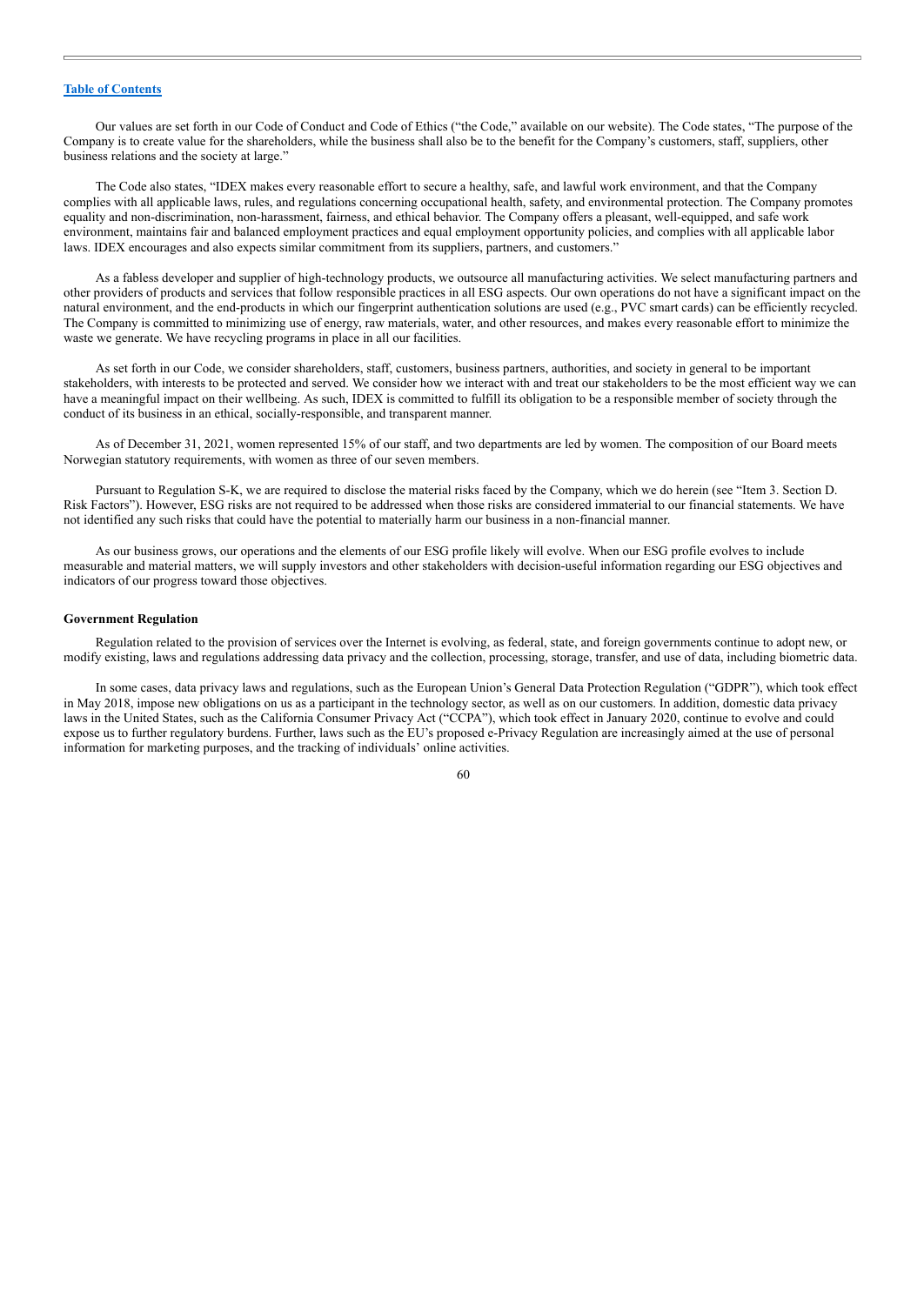Although we monitor the regulatory environment and have invested in addressing these developments, these laws may require us to make changes to our products to enable us or our customers to meet new legal requirements and may also increase our potential liability exposure through higher potential penalties for non-compliance. These new or proposed laws and regulations are subject to differing interpretations and may be inconsistent among jurisdictions (see "Item 3. Section D. Risk Factors" for additional disclosures regarding current and possible future regulation).

#### **C. Organizational Structure**

IDEX Biometrics ASA, the registrant, is the Norwegian-domiciled parent company for wholly-owned subsidiaries in the United States (IDEX Holding Company Inc., which owns 100% of IDEX America Inc.), the United Kingdom (IDEX Biometrics UK Ltd.), and China (IDEX Electronics (Shanghai) Co., Ltd.).

### **D. Property, Plants and Equipment**

We lease office space in Oslo, Norway, for our corporate headquarters under a lease which currently has a rolling three-month term. We also lease laboratory space and regional offices on three to five year fixed-term agreements in the United States (Rochester, New York, and Wilmington, Massachusetts), the United Kingdom (Farnborough), and China (Shanghai). We believe our existing facilities meet our current needs.

We do not own or operate industrial manufacturing facilities. As a fabless manufacturer, we design our products based on standard, readily available manufacturing techniques and obtaining wafer foundry and semiconductor packaging, design, and test services from leading providers. Our capital expenditures generally are associated with purchases of laboratory and test equipment related to product development.

### **Item 4A. Unresolved Staff Comments.**

Not applicable.

#### **Item 5. Operating and Financial Review and Prospects.**

*The following discussion of our operating and financial performance and future prospects should be read in conjunction with our audited financial statements and the related notes thereto included elsewhere in this Annual Report. In addition to historical information, the following discussion and analysis contains forward-looking statements reflecting our plans, estimates, and beliefs. Our actual results and the timing of events could differ materially from those anticipated in the forward-looking statements. Factors that could cause or contribute to these differences include those discussed below and elsewhere in this Annual Report, particularly in sections titled "Special Note Regarding Forward Looking Statements" and "Risk Factors." The audited financial statements as of and for the years ended December 31, 2021, 2020 and 2019 were prepared in accordance with International Financial Reporting Standards, ("IFRS"), as issued by the International Accounting Standards Board ("IASB") and adopted by the EU.*

# **Overview**

Since the Company was founded, we have generated limited revenue and have incurred significant losses. Previous efforts to commercialize our portfolio of differentiated technologies for fingerprint authentication were not successful, as targeted markets did not develop as anticipated or, once developed, quickly became commoditized, undermining our differentiation and competitive positioning.

Our competitive positioning has been, and is, based on continuous advances in technologies, innovations in design, and achievements in performance, enabled by our focus on research and development. After the commoditization (and subsequent competitive consolidation) of the mobile device market in the latter half of the last decade, IDEX undertook a strategic pivot toward applications for which our differentiated characteristics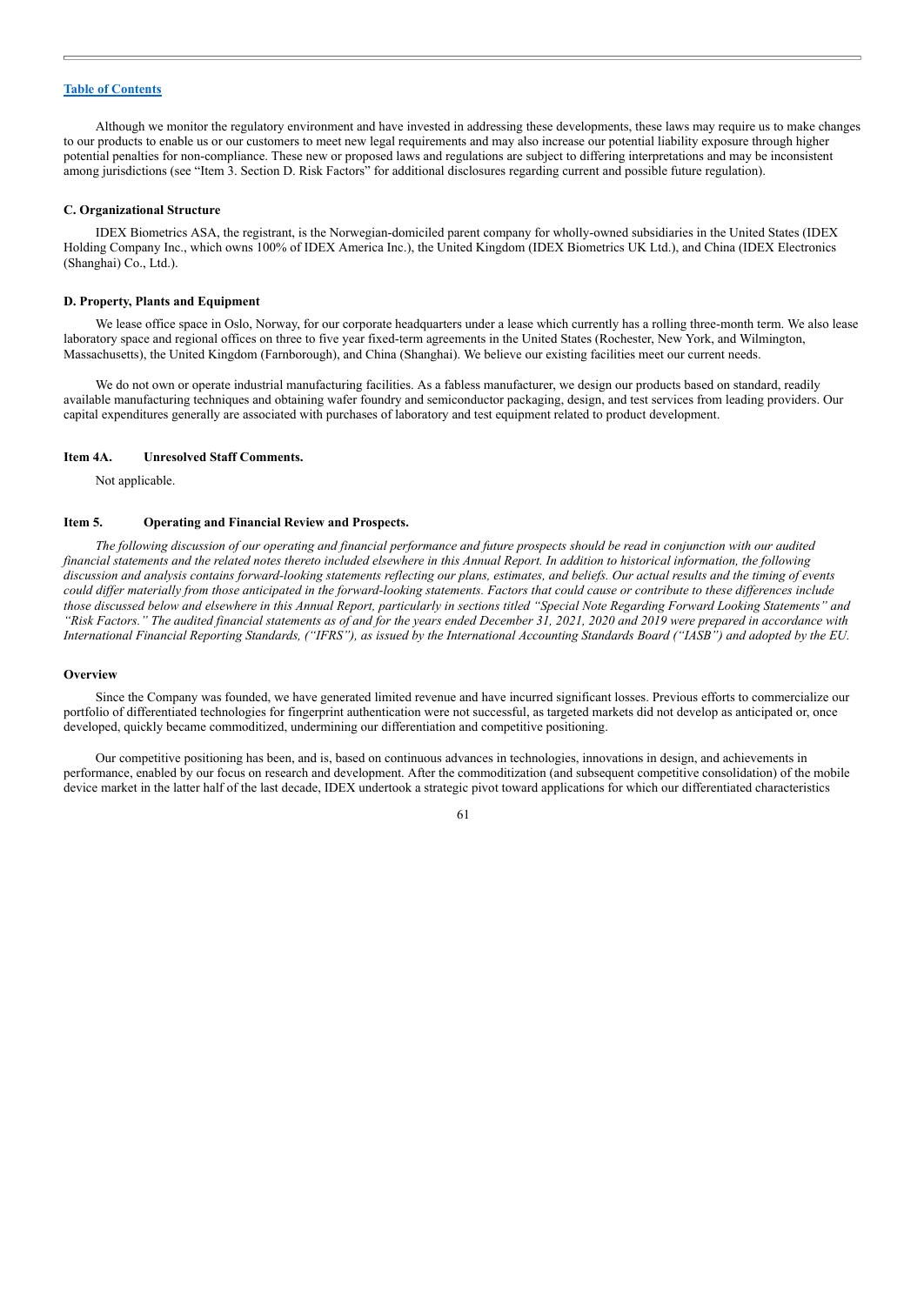provided demonstrable and sustainable competitive advantages, reducing our exposure to commoditization. Our focus today is on incorporating fingerprint authentication into smart cards, which present the challenging form factors, demanding performance requirements, and extreme power limitations for which our solutions are ideally suited.

IDEX has established customer relationships with innovators and early adopters sharing our vision for the potential of fingerprint authentication in smart card applications, and, over the last two years, we have experienced increasing strategic momentum, successfully attracting new customers and increasing our reported revenue, as of December 31, 2021, for eight consecutive quarters.

With the July 2021 announcement of a reference design integrating our TrustedBio fingerprint authentication module and the SLC38, the latest SE from Infineon Technologies, we began aggressively marketing the reference design to smart card manufacturers. As of the date of this Annual Report, we have five design wins (i.e., contractual commitments) for this reference design with worldwide smart card manufacturers and anticipate these designs could be in full production in 2023.

Customer order volume accelerated across 2021 from both existing customers and, notably, new customers adopting the TrustedBio—SLC38 reference design. Our backlog, consisting of confirmed customer orders scheduled for delivery within the following 12 months (and amounts, if any, of deferred revenue scheduled for recognition during the period), totaled \$2.5 million, \$1.7 million and \$120 thousand as of December 31, 2021, 2020, and 2019, respectively. These backlog figures exclude committed deliveries pursuant to a multi-year supply contract we have with our early-adopting customer in the cyber authentication market segment, as individual shipment volumes and scheduled delivery dates are subject to change. The terms of this supply contract provide for automatic extensions of one year. As of December 31, 2021, the remaining value of these committed deliveries under our supply contract was approximately \$1.2 million.

IDEX recorded revenue of \$2.8 million for 2021, compared to \$1.1 million for 2020, and \$424 thousand for 2019. Product revenue, as a percentage of total revenue, represented 99.9%, 92.5%, and 37.5% for 2021, 2020, and 2019, respectively. Revenue associated with our early-adopting customer in the cyber authentication market segment, inclusive of services revenue associated with product development, represented 85.4%, 89.7%, and 72.3% of our total revenue for 2021, 2020, and 2019, respectively. We began to ship production volumes of our TrustedBio solution in 2021 and expect such volumes to represent an increasing percentage of total revenue in the future.

We do not own or operate capital-intensive manufacturing facilities, but operate as a fabless manufacturer, utilizing third parties for outsourced manufacturing and product assembly capabilities. We currently rely on TSMC, the leading producer of semiconductor wafers, as the sole source of wafers for our proprietary ASIC designs. We also rely on a limited number of providers of outsourced semiconductor packaging, design, and test services, including Amkor Technology, Inc., and Silicon Precision Industries Limited , both of which are leaders in outsourced semiconductor assembly and test services. Despite well-publicized disruptions throughout the semiconductor supply chain, in 2021 we did not experience disruptions that were material to our operations or financial results. However, we have ordered, and may continue to order, relatively high values of raw materials and carry relatively large quantities of finished goods so that customer delivery schedules can be met. While inventory levels likely will continue to expand as order backlog increases and expectations of higher orders and shipments increase, we do not believe such quantities of inventory represent, for the foreseeable future, a material risk to our financial position.

Due to recent inflationary pressures, primarily in the semiconductor supply chain, we expect our costs and expenses likely will increase, which could negatively influence cash flow and profitability, even if we are able to significantly increase our revenue. Given our fabless model, our manufacturing costs for the products we currently sell are most influenced by the discounts our vendors offer for sustained, high-volume production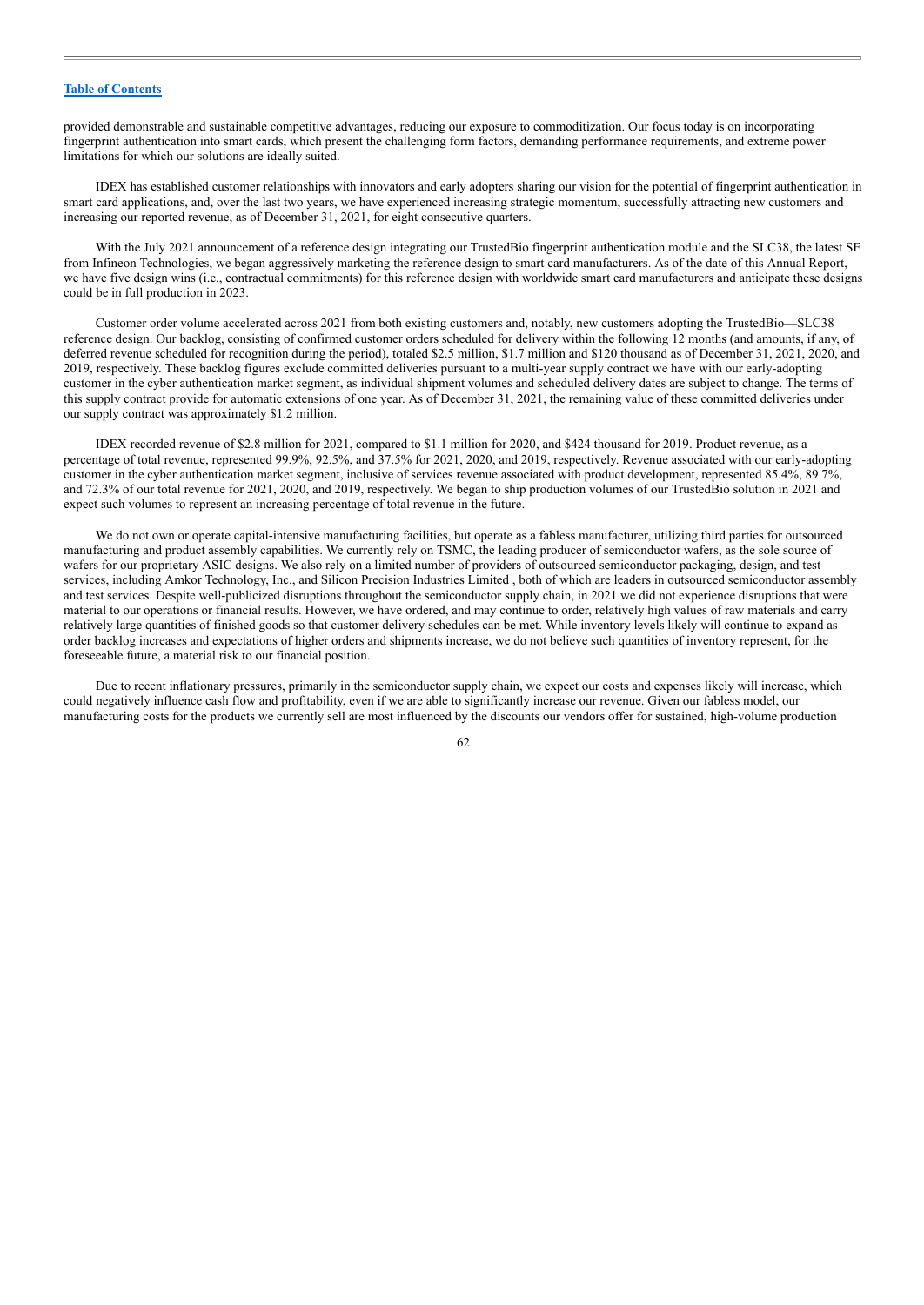orders. We may not achieve the necessary volume of production orders to obtain advantageous pricing for the manufacture of our current products. Also, we may not be able to pass on increased costs to customers by increasing the prices of our products.

Variable costs are associated primarily with production volumes. Our operating cost structure is largely fixed, reflecting our business model and strategic focus on research and development. Because we believe the Company's leadership in fingerprint authentication technologies is an important competitive differentiator, we intend to maintain research and development activities to maintain this leadership.

We utilize a direct sales force and have customers around the world. At the present time, we do not sell our products through distributors. We expanded our marketing and sales staff in 2021 and plan to increase our marketing and sales activities in 2022, as we seek to reduce the extended and unpredictable sales cycles we have encountered. Fingerprint authentication applications in the market segments we target are in the early stages of development, and such extended and unpredictable sales cycles frequently are associated with marketing new and innovative technology-based products.

As a Norwegian public company, with Ordinary Shares listed on the Oslo Børs, and an SEC registrant, with ADSs listed on Nasdaq, we are required to comply with two sets of applicable laws, rules, and regulations. From time to time, this may result in uncertainties regarding compliance, with the consequence being higher costs associated with analysis of dual legal regimes, ongoing revisions to disclosure requirements, and adherence to different governance practices. We devote a substantial amount of time to these compliance initiatives, which has increased our legal and accounting costs. These compliance costs and commitments of management time likely will continue to expand.

Our largest expenses are associated with personnel costs, including salaries, variable, performance-based compensation, sales commissions, benefits, and charges for the recognition of share-based compensation costs. Our total staff, consisting of employees and individual contractors located in countries in which we do not have operations, totaled 111, 102, and 116 as of December 31, 2021, 2020, and 2019, respectively. As of December 31, 2021, 19 were assigned to our Oslo office, 56 were assigned to our two offices in the United States, 27 were assigned to our office in the United Kingdom, and nine were assigned to our office in China. While we expect to add personnel to our marketing and sales staff during 2022, we also expect such expansion will be offset largely by staffing reductions through attrition across other areas of the Company.

We anticipate our profitability could improve as revenue increases, as our forecasts for operating expenses are based on our assumed ability to increase revenue without proportional increases in our operating cost structure. However, because of the uncertainties associated with accurately forecasting revenue levels, inventory planning, and achieving operational economies of scale, we cannot predict whether, or when, we might achieve profitability.

# **Impact of COVID-19**

In the first quarter of 2020, the World Health Organization declared COVID-19 a global pandemic. We quickly adopted the guidelines, outlined by the relevant governments where our company operates, to ensure the health of our employees and their families. We established an internal virus response team. Effective March 16, 2020, all travel and face-to-face meetings were stopped, and we asked most staff members to work from home. Staff members with specific roles required to be on-site at one of our facilities are being supported in line with local government guidelines. As certain countries relaxed restrictions, many staff members have returned to working on-site and have resumed travel. Our management and Board continue to monitor the situation closely and will take further action as appropriate.

We have not experienced significant delays in our development projects, and we have not incurred additional costs as a result of our response to the pandemic. Disruption of supply chains, particularly the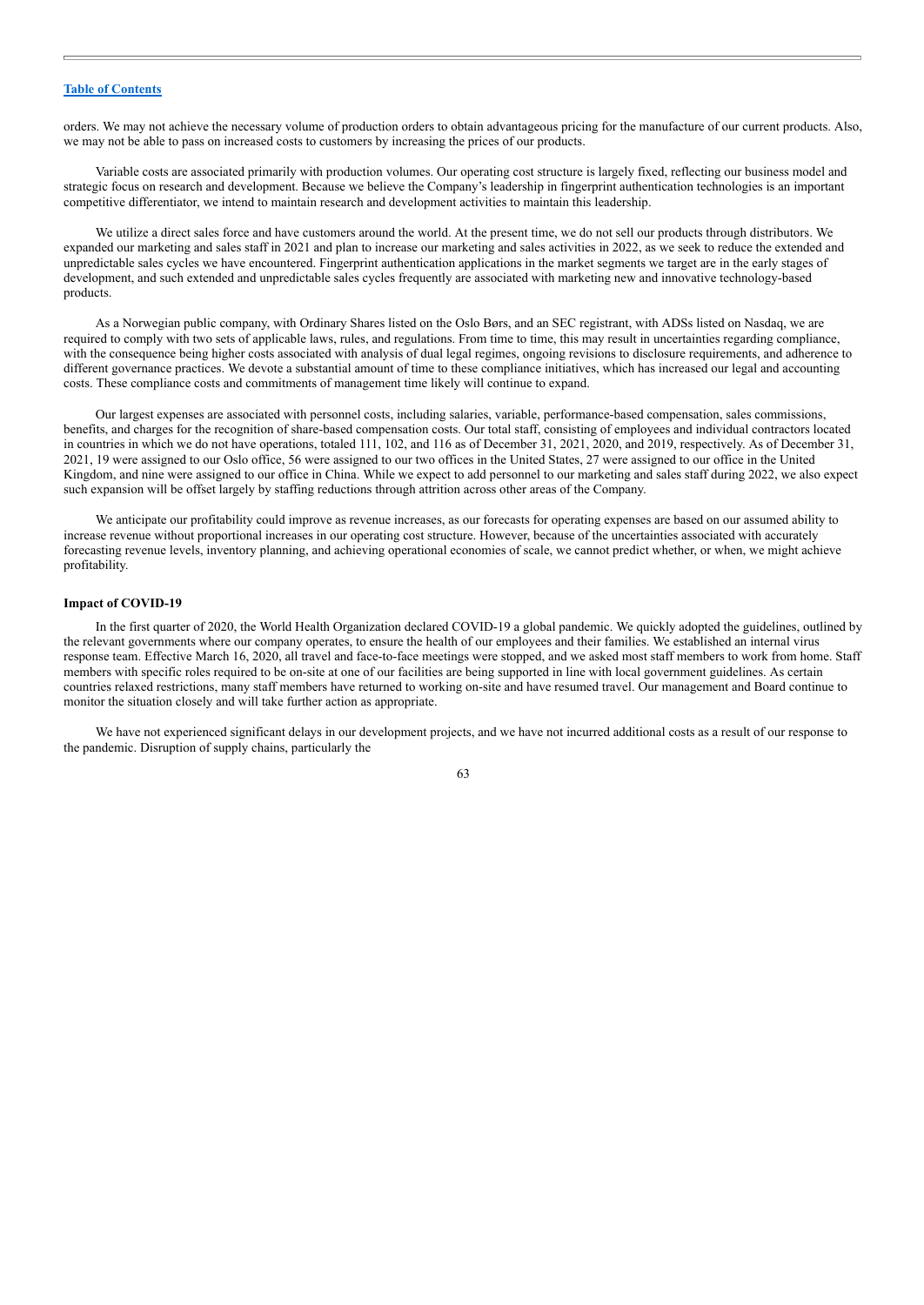semiconductor supply chain, has been attributed to the pandemic. While we did not experience supply chain disruptions that were material to our operations or financial results during 2021, operational planning and management of inventory levels were challenging, given uncertainties associated with vendor capacity availability and allocations to us of such capacity. Because we expect such uncertainties will continue through 2023, we may place orders for, and hold balances of, inventory at higher levels than would be expected if such uncertainties did not exist.

We believe the pandemic has had an adverse influence on the timing of activities of smart card manufacturers and issuers, including delaying product development and the initiation of trials and pilots involving smart cards incorporating our fingerprint authentication solutions.

The full impact of COVID-19 on the Company's business, results of operations, and financial condition may depend on numerous evolving factors that are highly uncertain and cannot be accurately predicted. As additional information is obtained, the Company may be required to update its judgements, estimates, and assumptions. Actual results could differ from prior judgements, estimates, and assumptions, and any such differences may be material to the Company's financial statements. The Company will continue to monitor the evolving situation and will assess the relevant implications for its consolidated financial statements.

#### **Components of Consolidated Statements of Profit and Loss**

#### *Revenue*

Our primary source of revenue is derived from the sale of our products and services. We sell directly to customers and do not utilize distributors for the resale of our products.

We record revenue from the sale of our products and the delivery of technical development and other engineering services to our customers. Product-related revenue is recognized upon shipment, generally on an Incoterms EXW (i.e., Ex-works) basis. Revenue is recognized according to the criteria of IFRS 15 *Revenue from Contracts with Customers*. Sales taxes, value add taxes, and other taxes incurred concurrent with revenue producing activities are excluded from revenue. Shipping and handling costs associated with outbound freight after control over a product has transferred to a customer are accounted for as a fulfillment cost and are not recorded as revenue.

The Company, from time to time, licenses its intellectual property under right-to-use licenses, in which royalties due to the Company are based upon a percentage of the licensee's sales and/or unit volumes. There was no licensing revenue for 2021, 2020, or 2019.

#### *Operating expenses*

Pursuant to IAS 1 *Presentation of Financial Statements*, we classify the expenses recognized in our Consolidated Statements of Profit and Loss based on the nature of such expenses, without allocations to functional departments. Our operating expense categories for presentation purposes are:

#### • *Cost of materials, net of inventory change*

This category of expense was captioned "Purchases, net of inventory variation" in prior presentations. We have changed the caption to better reflect the nature of the category as representing the costs of goods sold during a period. The costs included, which have not changed, are those costs associated with materials consumed, contract manufacturing, and inbound logistics. Inventory is valued as the lower of cost or market value.

Excluded from this category are costs of personnel assigned to inventory management, procurement, logistics, and other functions typically associated with manufacturing overhead. Also excluded are any charges associated with the depreciation of Company-owned equipment (e.g., tooling) utilized by contract manufacturing vendors. These costs have not been material to date.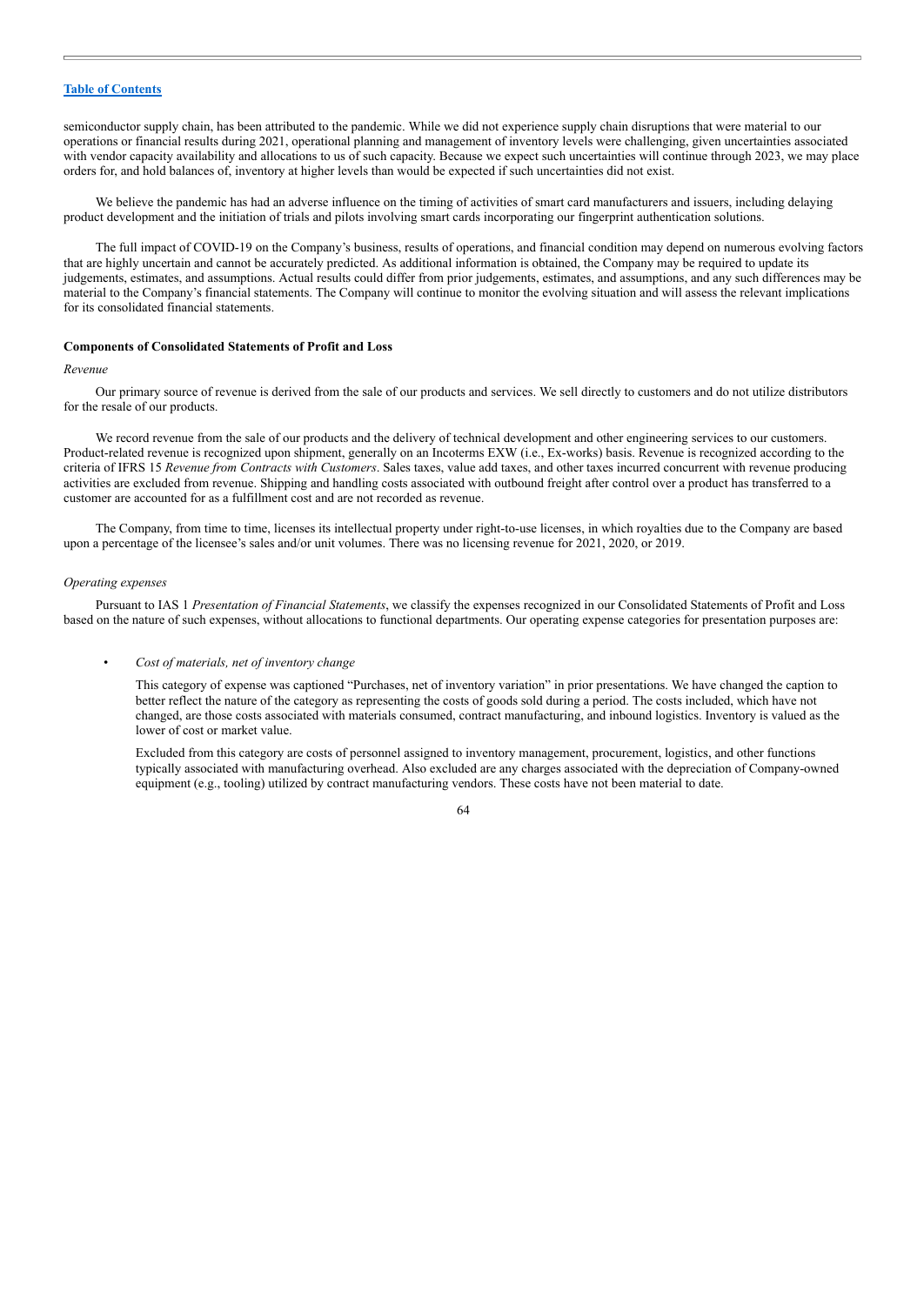### • *Compensation and benefits*

This category of expense was captioned "Payroll expense" in prior presentations. We have changed the caption to better reflect the scope of the category, which includes, for all departments and activities, the following employee-related expenses: salaries, variable, performance-based compensation, sales commissions, benefits, and charges for the recognition of share-based compensation costs.

As of December 31, 2021, we had 18 individuals on staff, out of a total staff of 111, whom we characterize as individual contractors, not employees. These individuals live in countries in which the Company does not have a formal business presence. Compensation of individual contractors is reported as Research and development expenses or Sales and administrative expenses, as applicable, based on the roles assigned to the individuals. While individual contractors may be eligible for awards of subscription rights and may be eligible to participate in variable, performance-based compensation plans, the Company does not provide benefits to individual contractors.

#### • *Research and development*

Expenses in this category consist primarily of the costs of services and materials used in engineering activities and certain outsourced development activities. Our policy has been to expense research and development costs as incurred, unless the criteria for capitalization of certain development costs have been met. No development costs were capitalized in 2021, 2020 or 2019.

Research and development expenses also include the compensation paid to individual contractors assigned to engineering roles. As of December 31, 2021, eight of our total engineering staff of 85 were individual contractors.

Research and development costs are offset by the earned (i.e., recognized) value, if any, of government grants applicable to research and development activities. Generally, the applications or claims for such grants are submitted after completion of the qualifying activities. When there is reasonable assurance that the application or claim will be successful and the amount can be determined reliably, we credit the value of the grant against research and development expenses for that reporting period. Due to the timing difference between the completion of the qualifying activities, the approval of our grant application or claim, and the receipt of the funds associated with the grant, we may record, pending receipt of funds, the value of the grant as an Account receivable, other. We recorded credits of \$0.7 million, \$2.3 million, and \$0.6 million against research and development expenses in each of 2021, 2020, and 2019, respectively.

### • *Other operating expenses*

Expenses in this category consist of costs associated with our marketing and sales activities and costs associated with administrative activities.

Marketing and sales costs include the fees of third-party service providers supporting public relations, advertising, website and social media programs, and related activities. The direct costs of customer engagement (e.g., promotional material and trade show participation) are included. Marketing and sales expenses also include the compensation paid to individual contractors assigned to such roles. As of December 31, 2021, nine of our total marketing and sales staff of 15 were individual contractors.

Administrative costs include fees of third-party service providers supporting auditing, financial reporting, human resources, investor relations, and legal and regulatory activities. Direct administrative costs include those associated with banking and insurance, communications, information systems, occupancy (excluding lease payments), and supplies. Administrative expenses also include the compensation paid to individual contractors assigned to such roles. As of December 31, 2021, one of our total administrative staff of nine was an individual contractor.

On our Consolidated Statements of Profit and Loss, we do not include lease payments in Other operating expenses. Lease accounting, pursuant to IFRS 16 *Leases* (effective January 2019), requires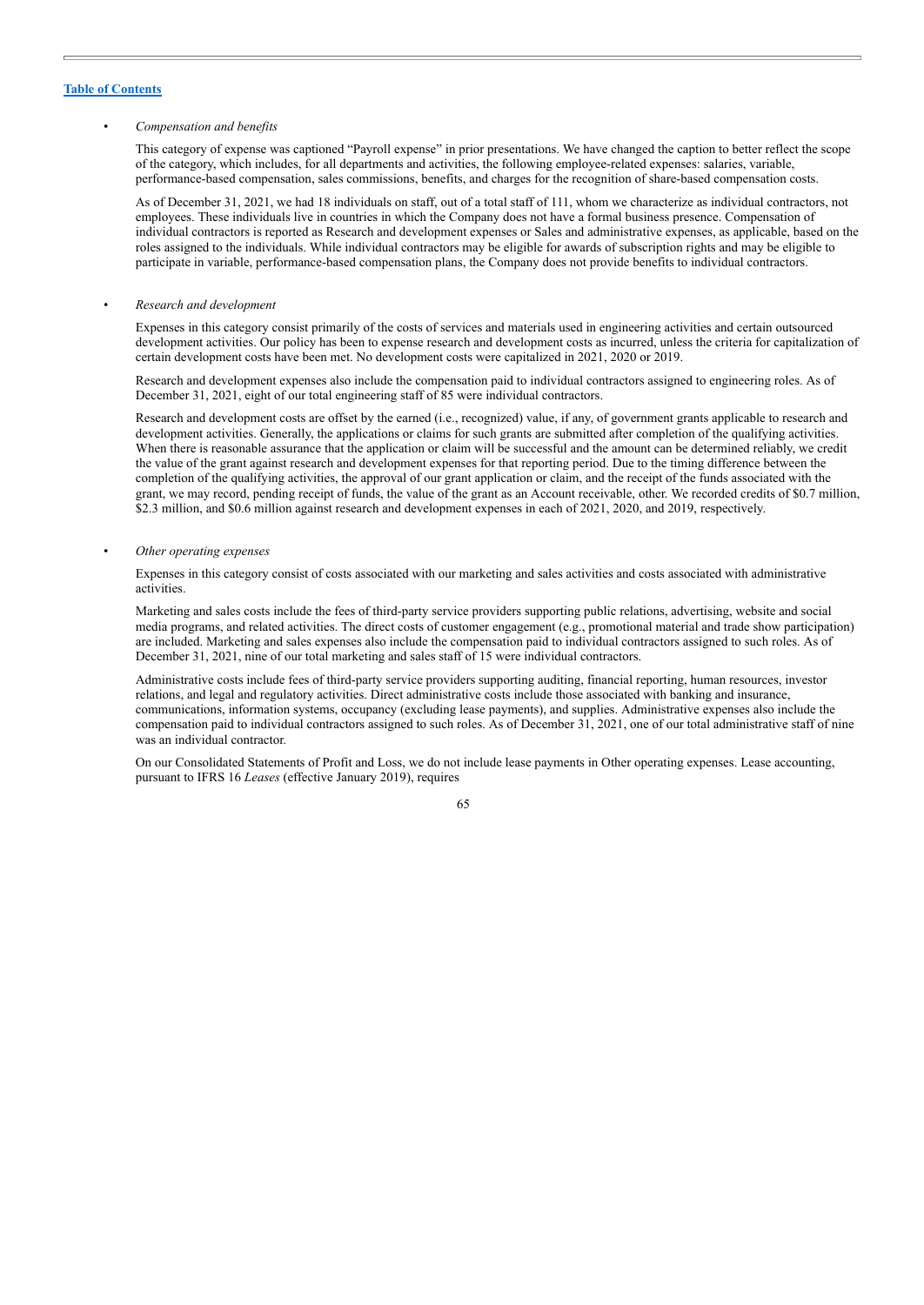the capitalization of a lease, recorded as the calculated present value of future lease payments, and the creation of a corresponding right-of-use asset to be depreciated. Both are presented in our Consolidated Statements of Financial Position. As such, a periodic lease payment is recorded in our Consolidated Statements of Profit and Loss as a periodic depreciation expense and a periodic interest expense. The initial values of the lease liability and the associated right-of-use asset are amortized over the term of the lease liability. Given the inclusion of an interest charge on the liability balance in such amortization, the Company records higher expenses early in the term of a lease and lower expenses late in the term of a lease, in contrast to the amount of the actual lease payments, which generally are fixed for the term of a lease.

#### • *Amortization and depreciation*

Expenses in this category consist of charges associated with amortization of certain intangible assets and depreciation of our property, plant, and equipment, including the charges associated with the depreciation of our right-of-use assets recorded pursuant to IFRS 16. For assets subject to amortization or depreciation, these periodic charges generally are calculated using the straight-line method, based on each asset's estimated useful life.

# *Finance income and Finance cost*

Pursuant to IAS 1, the Finance income and Finance cost captions appear below the Operating income (loss) caption and include income and expenses associated with financial transactions (i.e., transactions not related to the Company's operations), the net amount of foreign exchange gains or losses arising from settlement of obligations denominated in foreign currencies during the period and foreign currency translation adjustments recognized at period-end, and income and expenses arising from the adoption of, or changes to, IFRS reporting requirements.

#### For the Company:

- Finance income may include interest received on bank balances, the net gain associated with aggregated foreign exchange translation adjustments for the period, and upward revisions to provisions, reserves, or the recorded fair values of financial assets or liabilities.
- Finance cost may include interest expenses on lease liabilities, interest expenses on VAT obligations, the net loss associated with aggregated foreign exchange translation adjustments for the period, and downward revisions to provisions, reserves, or the recorded fair values of financial assets or liabilities.

### *Income tax expense (benefit)*

The provision for income tax presented in the Consolidated Statements of Profit and Loss consists of the sum of current taxes due and changes in deferred tax. Any portion of income tax expense (benefit) attributable to changes in equity during the period is recognized in the equity section of the Consolidated Statements of Financial Position.

Current taxes due represents the sum of the periodic income tax obligations of our parent company and our individual subsidiaries. Our parent company is subject to tax pursuant to the corporate tax laws of Norway. As our parent company has been in a loss position since inception, no corporate income taxes have been incurred in Norway. Each of our subsidiaries is taxed pursuant to the corporate tax laws of their respective countries of domicile. None of our subsidiaries are considered permanent establishments and, accordingly, their income is taxed on a cost-plus basis.<sup>10</sup>

<sup>&</sup>lt;sup>10</sup> Our subsidiaries do not generate revenue from external sales of products or services. Pursuant to international tax treaties based on the definitions of the Organisation for Economic Co-operation and Development, our subsidiaries are taxed using the cost-plus transfer pricing method, by which a taxable profit is calculated based on the costs of each subsidiary incurred in providing services to our parent company and an assumed arm's-length level of profitability on such services.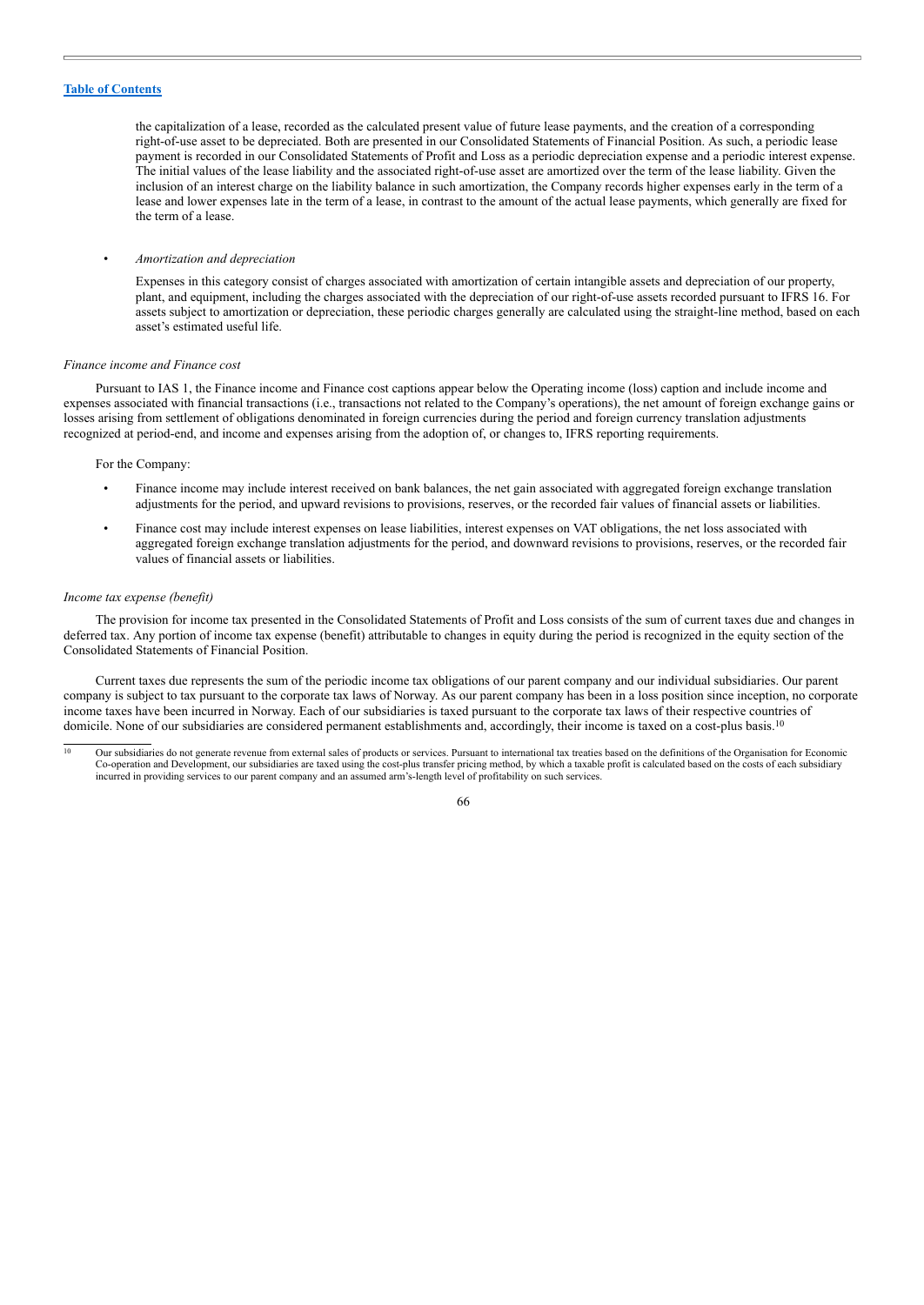Deferred tax is measured, pursuant to IAS 12 *Income Taxes*, using the liability method, whereby expected future tax effects of timing differences (i.e., temporary differences between the value of tax obligations calculated for financial reporting purposes and tax obligations calculated following tax laws and regulations) are reported as liabilities or assets. Both are measured at the tax rates applicable when the timing difference is expected to reverse, and balances recorded on our Consolidated statements of financial position are adjusted to reflect changes in tax rates or the imposition of new taxes.

Deferred tax liabilities are generally recognized for all taxable temporary differences, and deferred tax assets are recognized to the extent, in management's judgment, it is probable sufficient taxable profits will be generated, against which deductible temporary differences can be utilized (i.e., against which a recorded deferred tax asset can be used to reduce future taxes due). We review the potential carrying value of deferred tax assets at the end of each reporting period, based on the balance of tax loss carryforwards at the time. If we conclude there is insufficient convincing evidence of future taxable profits, against which a recorded deferred tax asset can be used to reduce future taxes due, we do not recognize a deferred tax asset.

The values of such unrecognized deferred tax assets, as of December 31, 2021, 2020, and 2019, totaled \$57.1 million, \$51.3 million, and \$42.8 million, respectively. The figure as of December 31, 2021, includes, in addition to the tax-effected value of cumulative tax losses (i.e., carryforwards), \$1.6 million of available tax credits in the United States, related to our research and development activities.

For further information regarding the calculation of our tax provisions, see Footnote 6 to our Consolidated Financial Statements, which are presented in Part III of this Annual Report.

### **A. Operating Results**

The following table summarizes the results of our operations for the years ended December 31, 2021, 2020, and 2019.

|                                            | Year Ended December 31, |             |             |                     |                     |
|--------------------------------------------|-------------------------|-------------|-------------|---------------------|---------------------|
| $(\$000s)$                                 | 2021                    | 2020        | 2019        | 2021-2020<br>Change | 2020-2019<br>Change |
| Revenue:                                   |                         |             |             |                     |                     |
| Product                                    | 2,837<br>S.             | \$<br>1,013 | \$<br>159   | 180%                | 537%                |
| Service                                    |                         | 82          | 265         | (96%)               | (69%)               |
| Total revenue                              | 2,840                   | 1,095       | 424         | 159%                | 158%                |
| Operating expenses:                        |                         |             |             |                     |                     |
| Cost of materials, net of inventory change | 1,254                   | 275         | 62          | 356%                | 344%                |
| Compensation and benefits                  | 21,107                  | 17,672      | 21,750      | 19%                 | (19%)               |
| Research and development                   | 2,680                   | 1,895       | 4,385       | 41%                 | (57%)               |
| Other operating expenses                   | 7,347                   | 5,936       | 4,641       | 24%                 | 28%                 |
| Amortization and depreciation              | 1,802                   | 1,719       | 1,633       | $5\%$               | $5\%$               |
| Total operating expenses                   | 34,190                  | 27,497      | 32,471      | 24%                 | (15%)               |
| Loss from operations                       | (31,350)                | (26, 402)   | (32,047)    | (19%)               | 18%                 |
| Finance income                             | 11                      | 26          | 135         | (58%)               | (81%)               |
| Finance cost                               | (1, 123)                | (477)       | (351)       | (135%)              | (36%)               |
| Loss before tax                            | (32, 462)               | (26, 853)   | (32, 263)   | (21%)               | 17%                 |
| Income tax expense (benefit)               | 90                      | (99)        | 160         | $(190\%)$           | 38%                 |
| Net loss for the year                      | $$$ (32,552)            | \$(26,754)  | \$(32, 423) | (22%)               | 18%                 |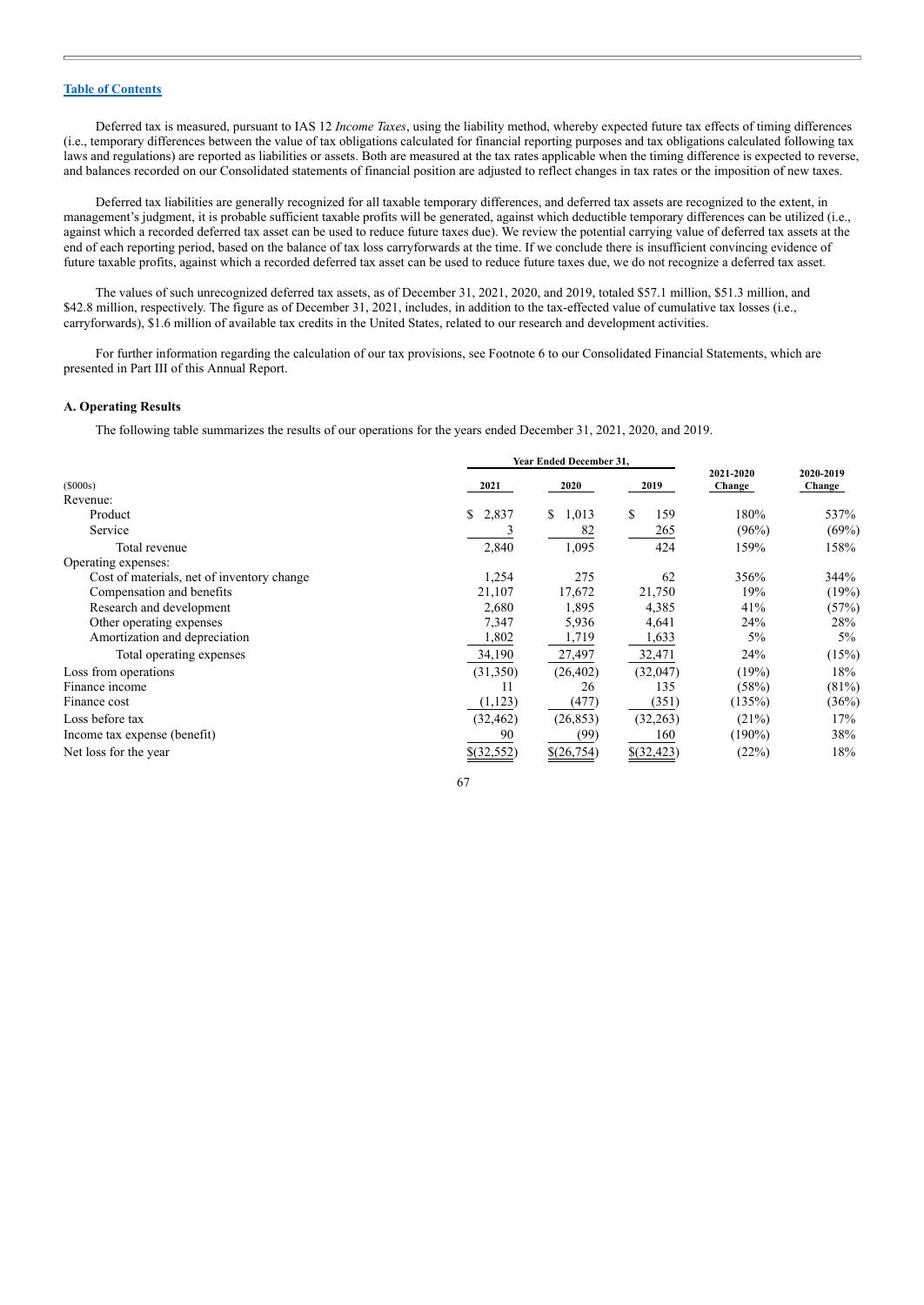### *Revenue*

Revenue for the year ended December 31, 2021, was \$2.8 million, consisting of \$2.8 million of revenue from product sales and a negligible amount of revenue from services. The increase in product sales of \$1.8 million from 2020 to 2021, representing an annual increase of 180%, is associated with higher sales to an existing customer, with which we developed a customized cyber authentication solution. Revenue associated with this customer represented approximately 85% of our total revenue for 2021. The balance of 2021 revenue was associated with initial sales of our TrustedBio modules, which were introduced in 2020, with one customer representing 9% of total revenue. In 2021, we continued to ship earlier generations of products to customers for non-custom applications, although we expect such shipments will decline through 2022 as we fulfil customer commitments and deplete existing inventories of these products. Service revenue for 2021 was negligible, as we have deemphasized services as an element of customer engagement.

We expect shipments of our TrustedBio modules will expand through 2022, based on our backlog and our current forecast for additional orders, production lead times, and shipments. Such shipments are expected to contribute to important diversification of our customer base. We also expect to sustain shipments of our customized cyber authentication solution, to the customer referenced above, at current levels through 2022.

Revenue for the year ended December 31, 2020, was \$1.1 million, consisting of \$1.0 million of revenue from product sales, and \$82.0 thousand of revenue from services associated with the completion of development of the customized cyber authentication solution for the customer referenced above. As such, this single customer represented approximately 81% of our revenue for 2020. Our second largest customer represented approximately 4% of total revenue for the year.

Revenue for the year ended December 31, 2019, was \$0.4 million, consisting of \$0.2 million of revenue from product sales, and \$0.2 million of revenue from services associated with the development of the customized cyber authentication solution for the customer referenced above. Revenue from this customer represented approximately 72% of our revenue for 2019. Our second largest customer represented approximately 10% of total revenue for the year.

We categorize our customer base utilizing the billing addresses of our customers. Certain customers may be domiciled in one country but utilize contract manufacturers located in other countries. While the terms of customer agreements vary, and customers may or may not utilize contract manufacturers, when they do so, customer agreements generally provide for orders to be placed with us by the contract manufacturers utilized. As such, we are potentially exposed to the risks associated with the countries in which the contract manufacturers are domiciled (e.g., risks associated with customs delays and other logistical delays). During 2021, 2020, and 2019, in excess of 98% of product revenue each year was associated with shipments to addresses in countries other than Norway. For each of these years, in excess of 94% of service revenue each year was associated with the development of the customized cyber authentication solution for the customer referenced above, which is domiciled in the United States.

#### *Cost of materials, net of inventory change*

Cost of materials, net of inventory change, rose roughly 356% from 2020 to 2021, to \$1.3 million, reflecting the 180% increase for the year in product revenue. For 2020, the figure was \$275 thousand, a sequential increase of 344%, reflecting a 537% increase for the year in product revenue. Because we present our Consolidated Financial Statements reflecting the nature of expenses, the costs of personnel delivering engineering services associated with services revenue are not included in Cost of Materials, net of inventory change. Accordingly, the sequential change in Cost of materials, net of inventory change, from 2019 to 2020 reflected a shift in the composition of total revenue. For 2019, services represented 63% of total revenue, but for 2020, products represented 93% of total revenue.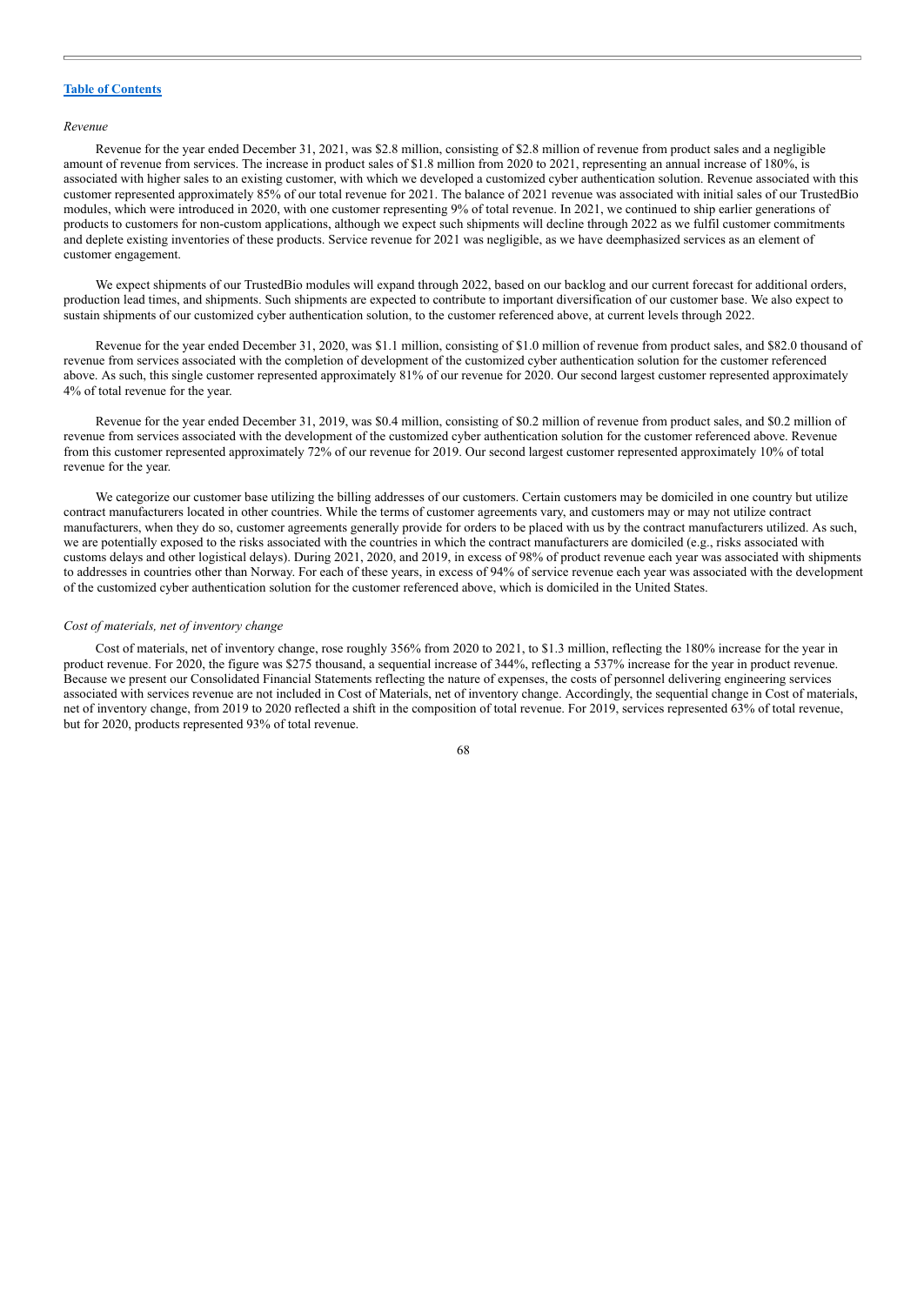As stated above, certain costs typically associated with manufacturing overhead, such as personnel costs and depreciation charges, are excluded from Cost of materials, net of inventory change, given the Company's presentation of operating expenses based on the nature of expenses rather than by functional categorization. These excluded costs have not been material to date. Pursuant to IAS 1 and our presentation of operating expenses based on the nature of expenses, we do not present in our Consolidated Statements of Profit and Loss figures representing "gross margin," reflecting the subtraction of Cost of materials, net of inventory change, from Revenue. Because the costs of delivering services are primarily related to project-specific allocations of personnel costs, Cost of materials, net of inventory change, as presented, excludes such personnel costs. As such, we assess product-level profitability by calculating a gross margin based on subtraction of Cost of materials, net of inventory change, from revenue derived from product sales. For 2021, such a product gross margin figure was \$1.6 million, and the corresponding ratio of such figure to product revenue was 55.7%. For 2020, the product gross margin figure was \$738 thousand, and the corresponding ratio was 72.9%. For 2019, the product gross margin figure was \$97 thousand, and the corresponding ratio was 61.0%. Variances in these ratios reflect sequentially higher shipment volumes and shifts in product mix and pricing. <sup>11</sup>

#### *Compensation and benefits*

Compensation and benefits expenses include, for all departments and activities, the following employee-related expenses: salaries, variable, performance-based compensation, sales commissions, benefits, and charges for the recognition of share-based compensation costs.

Compensation and benefits expenses for the year ended December 31, 2021, were \$21.1 million, as compared to \$17.7 million for the year ended December 31, 2020, an increase of \$3.4 million, or 19%, reflecting a higher number of employees, customary merit-based salary increases, and increased levels of share-based compensation costs. Notably, such expenses for 2020 reflected a temporary reduction of salaries for approximately one quarter of the year, implemented in response to the COVID-19 pandemic, as well as a lower average number of employees, due to headcount reductions and attrition.

Such expenses for the year ended December 31, 2020, were \$17.7 million, as compared to \$21.8 million for the year ended December 31, 2019, a decrease of \$4.1 million, or (19%). The decrease was primarily due to cost reductions undertaken in the fourth quarter of 2019, as well as the temporary reduction of salaries during 2020 described above.

The year-end numbers of employees for 2021, 2020, and 2019 were 93, 90, and 102, respectively, reflecting headcount reductions and attrition that occurred in 2020 and the expansion of our marketing and sales team during 2021.

We expect staffing levels through 2022 will not change meaningfully, as we anticipate incremental hiring for specific needs, if any, will be offset by attrition.

For more information regarding compensation and the composition of our staff, see Footnote 4 to our Consolidated Financial Statements, which are presented in Part III of this Annual Report.

<sup>&</sup>lt;sup>11</sup> Under IFRS, the gross margin and ratio figures discussed herein are alternative performance measures ("APMs"), as they are neither specified nor defined in IFRS. As we expect in the future to maintain the current level of product revenue, relative to total revenue, we believe these figures are useful indicators of our performance. We also believe these figures are consistent with IFRS, as no adjustments to other IFRS-defined figures have been made, and their use in no way represents *pro forma* presentation of non-IFRS figures in our Consolidated Financial Statements.

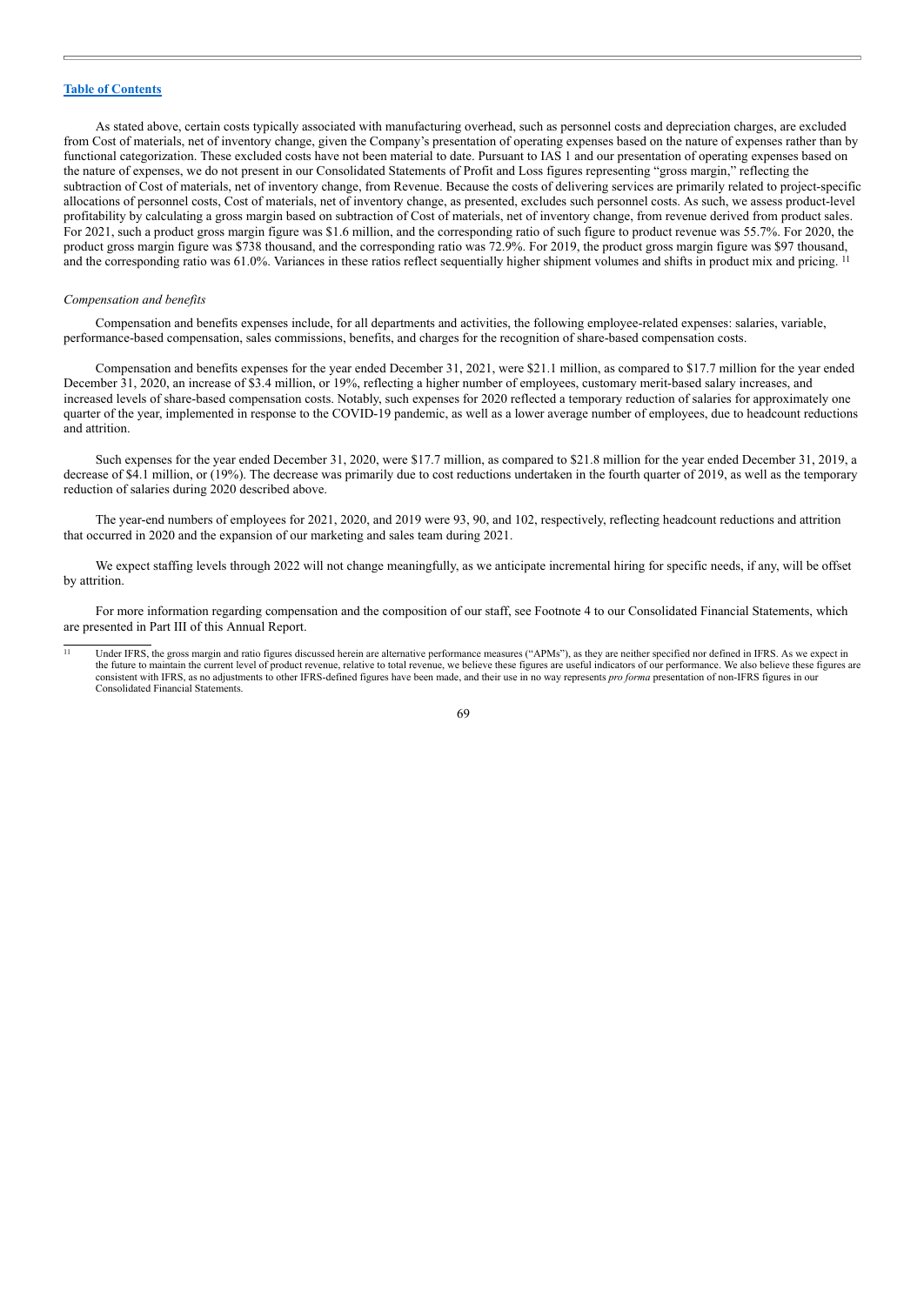#### *Research and development*

Research and development expenses are presented in our Consolidated Statements of Profit and Loss on a net basis, reflecting the reduction of gross expenses through application of grants approved, if any. As described, we regularly apply for and receive grants under government programs, in Norway and the United Kingdom, supporting research and development activities.

For the year ended December 31, 2021, Research and development expenses were \$2.7 million, reflecting gross expenses of \$3.4 million, offset by government grants of \$676 thousand. For the year ended December 31, 2020, Research and development expenses were \$1.9 million, reflecting gross expenses of \$4.2 million, offset by government grants of \$2.3 million. For the year ended December 31, 2019, Research and development expenses were \$4.4 million, reflecting gross expenses of \$5.0 million, offset by government grants of \$568 thousand.

Research and development expenses include the cost of individual contractors assigned to engineering roles. As of December 31, 2021, December 31, 2020, and December 31, 2019, compensation for eight, six, and eight individual contractors, respectively, were included in Research and development expenses.

The sequential reductions in gross expenses reflect a reduced reliance on third-party service providers for outsourced engineering activities. Variances in the values of government grants approved reflect the timing of our applications and when we are notified of approvals. During the first quarter of 2020, we filed claims in the United Kingdom for research and development grants applicable to activities in 2017, 2018, and 2019. As a result, we received \$1.5 million of grant funds in 2020, which contributed to the significant increase in grant value for that year.

For 2022, we have focused our research and development activities on a narrow range of priorities associated with near-term product introduction objectives. We expect gross expenses associated with these activities will be comparable to gross expenses incurred in 2021. Similarly, we expect government grant funding for 2022 will be approximately the same as received in 2021.

#### *Other operating expenses*

As described above, expenses in this category consist of costs associated with our marketing and sales activities and costs associated with administrative activities.

Other operating expenses for the year ended December 31, 2021, were \$7.3 million, as compared to \$5.9 million for the year ended December 31, 2020, an increase of \$1.4 million, or 24%. The increase was primarily associated with higher professional services fees associated with the Company's listing of ADSs on the Nasdaq during the first quarter of 2021, as well as the expanded scope of regulatory compliance and investor relations. Expanded liability coverage for our Directors and Executive Officers caused insurance costs to rise significantly. Also, increased costs incurred with the renewal of certain enterprise software licenses contributed to the 2021 increase, as well as higher charges from cloud hosting providers.

The expansion of our marketing and sales staff during the second half of 2021 contributed to the increase in Other operating expenses, as the costs of individual contractors assigned to such roles are included in marketing and sales expenses. The number of individual contractors in marketing and sales roles expanded to nine as of December 31, 2021, up from five at the end of 2020 and six at the end of 2019. Due to the restrictions associated with the COVID-19 pandemic, travel and related customer engagement costs remained significantly below pre-pandemic levels, partially offsetting these increases.

Other operating expenses for the year ended December 31, 2020, were \$5.9 million, as compared to \$4.6 million for the year ended December 31, 2019, an increase of \$1.3 million, or 28%. This increase was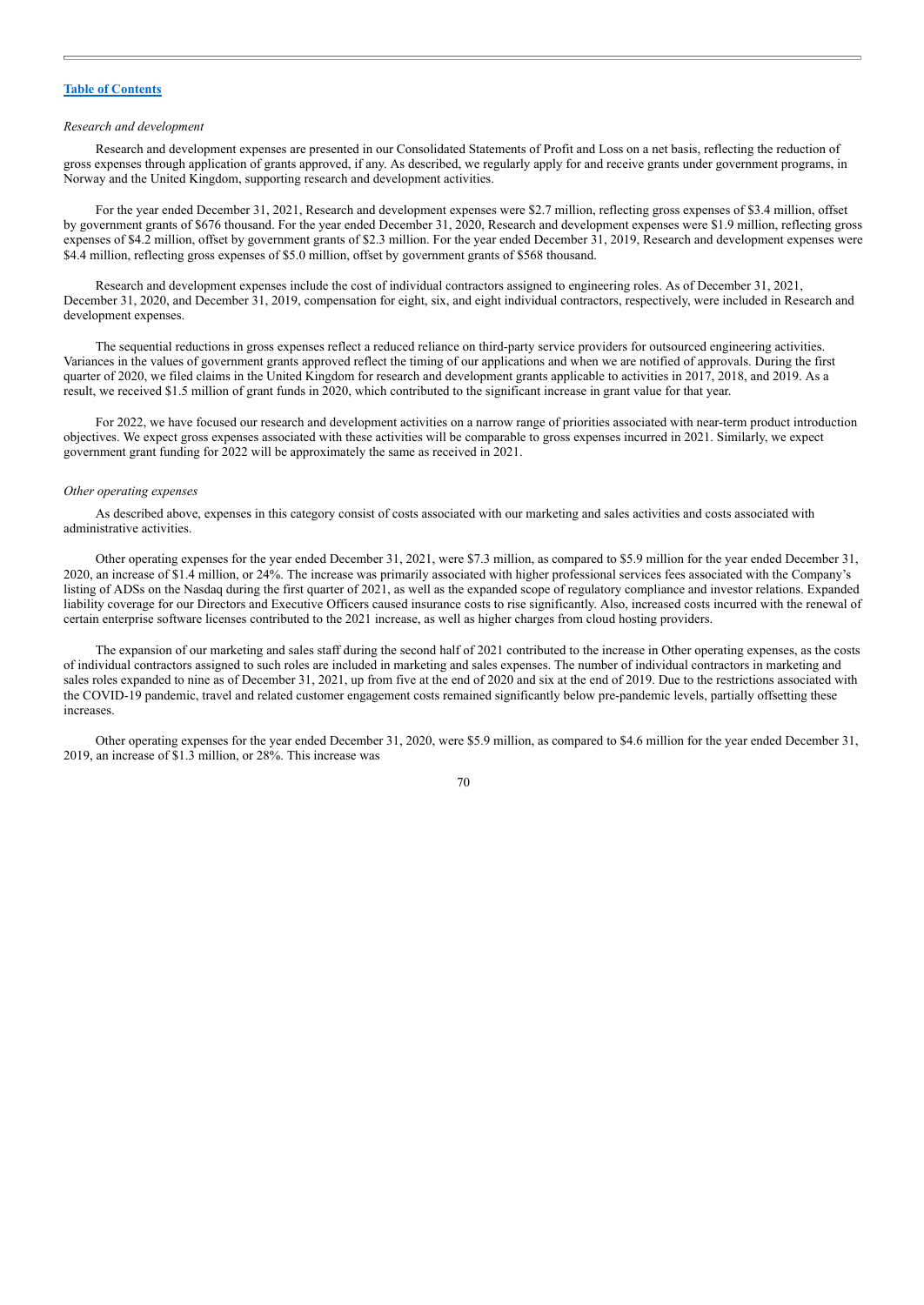primarily due to higher outside professional service fees associated with the Company's application for Nasdaq listing of ADSs, which began in the second half of the year. Due to the restrictions associated with the onset of the COVID-19 pandemic, travel and related customer engagement costs were significantly below 2019 levels, partially offsetting these increases.

While we seek to identify opportunities to reduce our use of outside providers of professional services, we rely on the expertise of such providers given our dual listing of Ordinary Shares and ADSs and the resulting exposure to the complex legal and regulatory requirements of Norway and the United States. If we increase our revenue as we currently anticipate, these expenses should decline as a percentage of revenue, but we do not expect an absolute decline in these expenses for the foreseeable future.

### *Finance income and Finance cost*

As described above, Finance income generally includes interest received on bank balances, the net gain associated with aggregated foreign exchange translation adjustments for the period, and upward revisions, if any, to provisions, reserves, or the recorded fair values of financial assets or liabilities. Finance cost generally includes interest expenses on lease liabilities, interest expenses on VAT obligations, the net loss associated with aggregated foreign exchange translation adjustments for the period, and downward revisions, if any, to provisions, reserves, or the recorded fair values of financial assets or liabilities.

For the year ended December 31, 2021, Finance income totaled \$11 thousand, consisting primarily of interest income on our bank deposits. Finance cost for the year, totaled (\$1.1 million), consisting primarily of the net amount of losses associated with foreign exchange translation adjustments.

In 2020 and 2019, Finance income of \$26 thousand and \$135 thousand, respectively, consisted primarily of interest income, while Finance cost in those years, (\$477 thousand) and (\$351 thousand), respectively, were net foreign exchange translation losses.

### *Income tax expense (benefit)*

The provision for income tax presented in the Consolidated Statements of Profit and Loss represents, for the reporting period, the sum of current taxes due and changes in deferred tax. Current taxes due represents the sum of income tax expense (benefit) for each of our taxable entities: IDEX Biometrics ASA (Norway); IDEX Biometrics UK Ltd. (United Kingdom); IDEX Biometrics Holding Company Inc. and IDEX Biometrics America Inc. (United States); and IDEX Electronics (Shanghai) Co., Ltd. (China). Income tax expense (benefit) for each entity is calculated using the income tax rates of the tax jurisdiction in which it operates, net of available tax credits in each jurisdiction, if any.

For the years ended December 31, 2021, 2020, and 2019, the provision for income tax presented in the Consolidated Statements of Profit and Loss was an expense of \$90 thousand, a benefit of (\$99 thousand), and an expense of \$160 thousand. During the years ended December 31, 2021, 2020 and 2019, the parent company did not record or pay income taxes in Norway.

Changes in deferred tax represent the periodic reconciliation of differences between financial reporting values and tax reporting values. For further discussion of our deferred tax calculations, see Footnote 6 to our Consolidated Financial Statements, which are presented in Part III of this Annual Report.

# *Net loss for the year*

Net loss for the years ended December 31, 2021, 2020, and 2019 was (\$32.6 million), (\$26.8 million), and (\$32.4 million), respectively.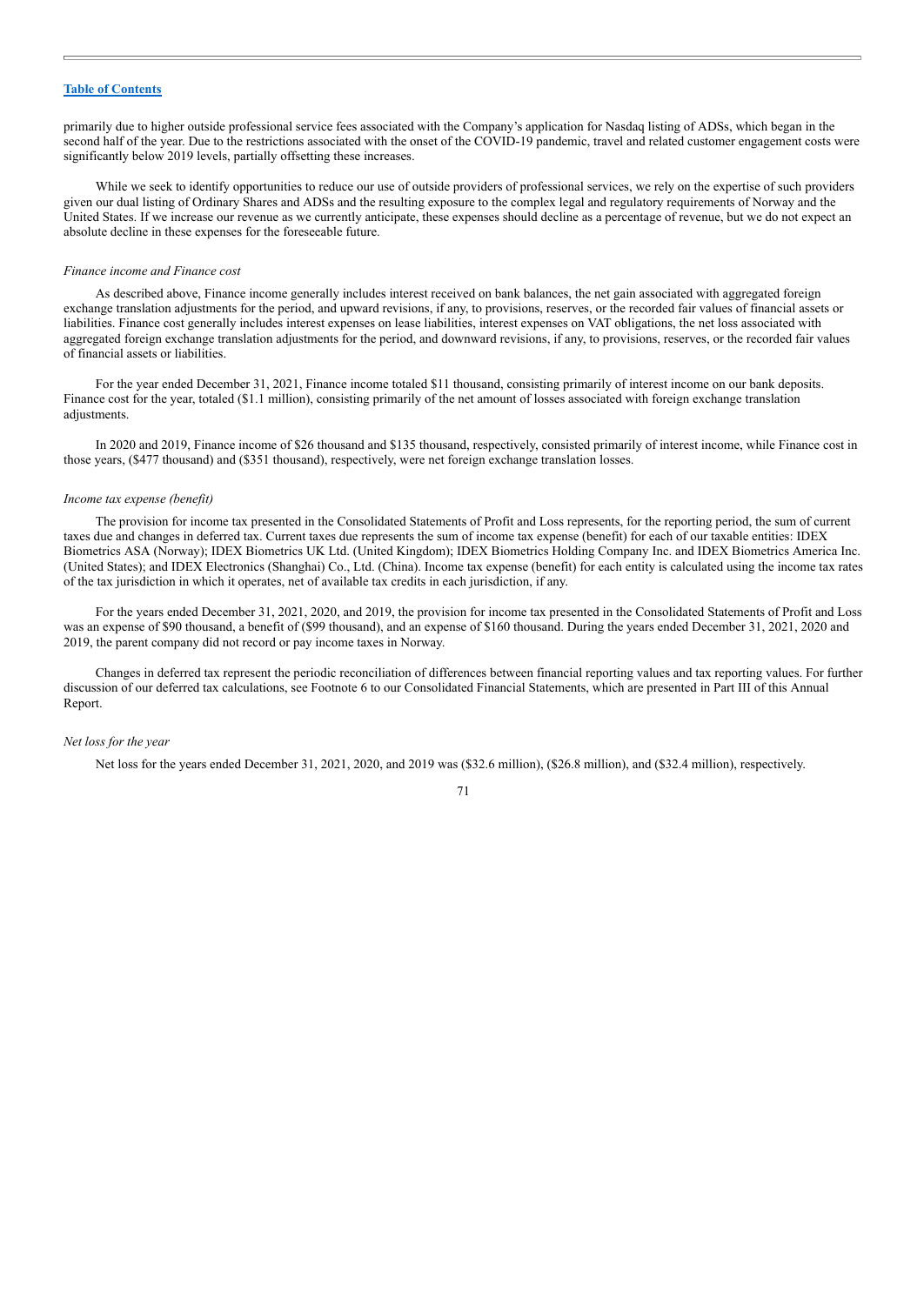On a per share basis for these three years, these losses were (\$0.04), (\$0.03), and (\$0.05) per share, respectively. For the Company, pursuant to IAS 33 *Earnings per Share*, these loss per share figures are the same on a basic and fully-diluted basis. Because the Company has recorded a loss, loss per share on a fully-diluted basis excludes any Ordinary Shares issuable upon exercise of outstanding subscription rights, as doing so, given the loss, would be anti-dilutive (i.e., reduce loss per share).

For the Company, basic earnings per share is the quotient of the profit or loss for the period divided by the weighted average number of Ordinary Shares outstanding for the period. The weighted average number of Ordinary Shares outstanding during the period is the number of Ordinary Shares outstanding at the beginning of the period, adjusted by the number of Ordinary Shares issued or bought back during the period, multiplied by a timeweighting factor representing the number of days the Ordinary Shares are outstanding as a proportion of the total number of days in the period.

Similarly, for the Company, fully-diluted earnings per share is the quotient of the profit or loss for the period divided by the weighted average number of Ordinary Shares outstanding for the period, but, if profit is recorded for the period, the weighted average number of Ordinary Shares also includes the weighted average number of Ordinary Shares that would be issued upon exercise of vested subscription rights at a share price equal to the Ordinary Share price for the period. Such weight average of dilutive Ordinary Shares shall be calculated on a time-weighting basis, assuming subscription rights vested at the beginning of the period would be exercised at the beginning of the period or, if vesting occurs after the beginning of the period, assuming exercise of subscription rights would occur on the subsequent vesting date.

# **B. Liquidity and Capital Resources**

# *Overview*

Since our inception, we have incurred significant operating losses and negative cash flows. We anticipate we will continue to incur operating losses and consume cash through 2022. However, we believe we have adequate cash to meet our operational requirements through a period of at least 12 months after the date of this Annual Report.

Because we intend to continue pursuing our strategy and expect rapid revenue growth, we anticipate additional capital may be required to fund such revenue growth (e.g., funding of increased working capital requirements). However, if we do not meet our current performance forecast, we likely will require additional funding to defray future operating losses.

We expect our revenue for 2022 will be higher than the level we recorded for 2021. We expect shipments of our TrustedBio modules will expand through 2022, based on our backlog and our current forecast for additional orders, production lead times, and shipments. We also expect to sustain shipments of our customized cyber authentication solution, to the customer referenced above, at current levels through 2022.

If we achieve higher revenue, and we maintain current product-level profitability, increased revenue should allow us to absorb expected increases in operating expenses. However, maintaining product-level profitability will depend on our ability to pass along expected increases in the costs to manufacture, assemble, and test our products.

As compensation and related personnel expenses are our largest costs, we anticipate a modest rise in such expenses in 2022, reflecting expected merit-based salary increases, given our expectation of little net change in staffing levels across 2022. Our research and development spending is expected to continue at its current level through 2022, reflecting ongoing technology and product development, some of which is funded by grants from the governments of Norway and the United Kingdom. Other operating expenses likely will increase in connection with expanded marketing and sales activities, given higher staffing levels and expanded initiatives, as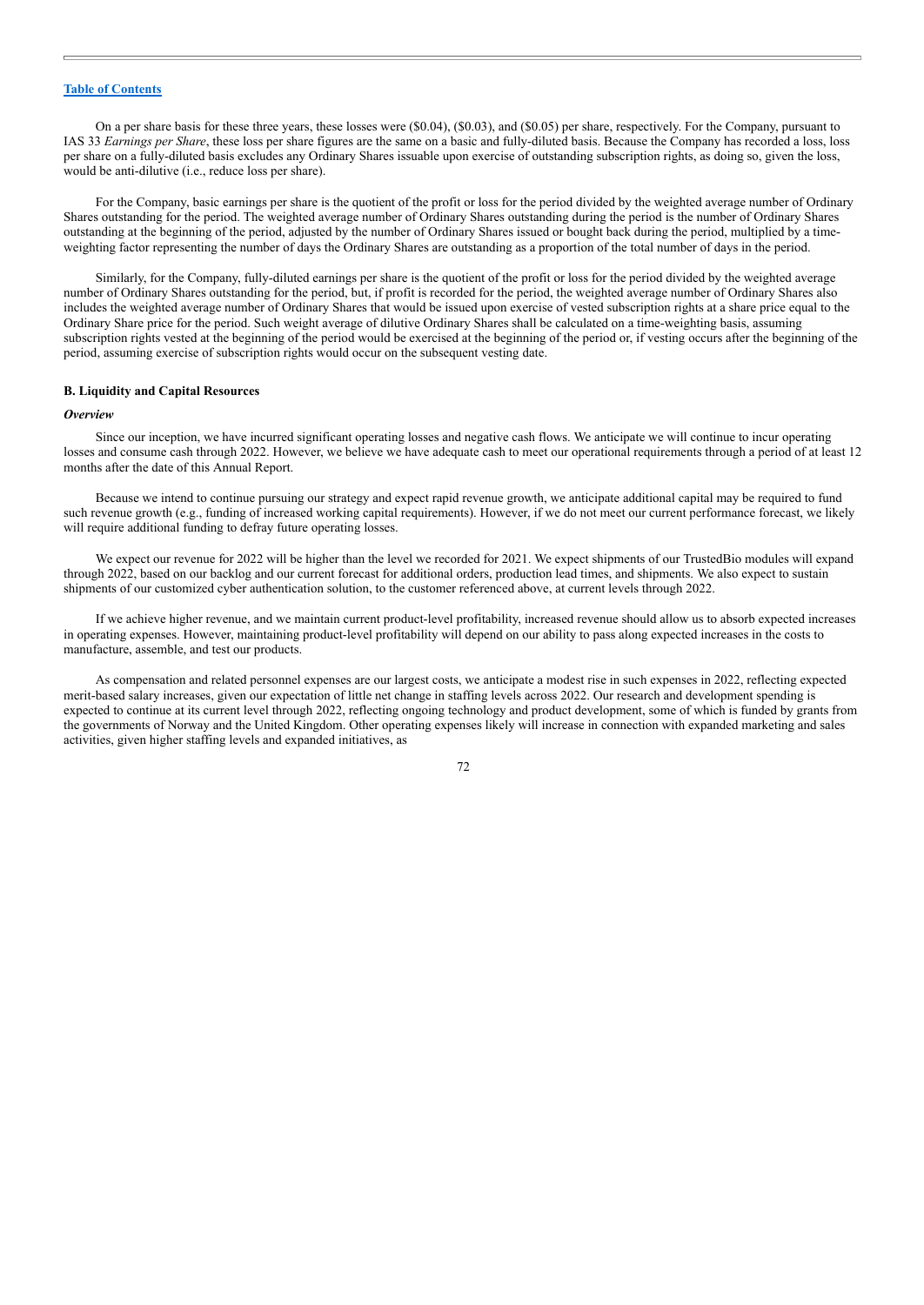well as the likelihood of increased travel costs, given reduced restrictions on travel due to the partial abatement of the COVID-19 pandemic. We also anticipate higher administrative costs, particularly due to the expanded regulatory compliance requirements associated with the continued listing of our Ordinary Shares on the Oslo Børs and our ADSs on Nasdaq.

On November 12, 2021, we completed a private placement of Ordinary Shares, with proceeds of \$30.0 million. On February 15, 2021, we completed a private placement of Ordinary Shares, with proceeds of \$27.2 million.

As of December 31, 2021, we had cash and cash equivalents of \$33.8 million, representing approximately 80% of total assets.

We have no debt to financial institutions or other lenders. Our ongoing material financing commitments are limited to the lease agreements we entered into associated with our office and lab facilities.

# *Cash Flows*

Pursuant to IAS 7 *Statement of Cash Flows*, we present our Consolidated Statements of Cash Flow following the indirect method. The following table summarizes the results of our cash flows for the periods presented:

|                                           |            | <b>Year Ended December 31.</b> |            |  |
|-------------------------------------------|------------|--------------------------------|------------|--|
| (S000s)                                   | 2021       | 2020                           | 2019       |  |
| Net cash used in operating activities     | \$(27,533) | \$(23,294)                     | \$(27,168) |  |
| Net cash used in investing activities     | (143)      | (232)                          | (721)      |  |
| Net cash provided by financing activities | 54,148     | 17.438                         | 32,989     |  |
| Net change in cash and cash equivalents   | \$26,472   | \$ (6,088)                     | 5,100      |  |

# *Net cash flow used in operating activities*

During the year ended December 31, 2021, operating activities consumed cash of (\$27.5 million), primarily as a consequence of our net loss before tax of (\$32.5 million), partially offset by non-cash charges of \$4.6 million included in the net loss for the year. We did not have a meaningful change in net working capital for the year.

Operating activities during 2020 consumed cash of (\$23.3 million), primarily as a result of our net loss before tax of (\$26.9 million) and a net working capital increase of (\$1.0 million), partially offset by non-cash charges of \$5.1 million included in net loss for the year.

Operating activities during 2019 consumed cash of (\$27.2 million), primarily as a result of our net loss before tax of (\$32.3 million), partially offset by non-cash charges of \$4.2 million included in net loss for the year and a net working capital decrease of \$1.2 million.

#### *Net cash flow used in investing activities*

During the year ended December 31, 2021, investing activities consumed cash of (\$143 thousand), reflecting the use of (\$141 thousand) for capital expenditures for engineering equipment.

Investing activities during 2020 consumed cash of (\$232 thousand), reflecting the use of (\$152 thousand) for capital expenditures for engineering equipment and the use of (\$181 thousand) for the acquisition of certain patents.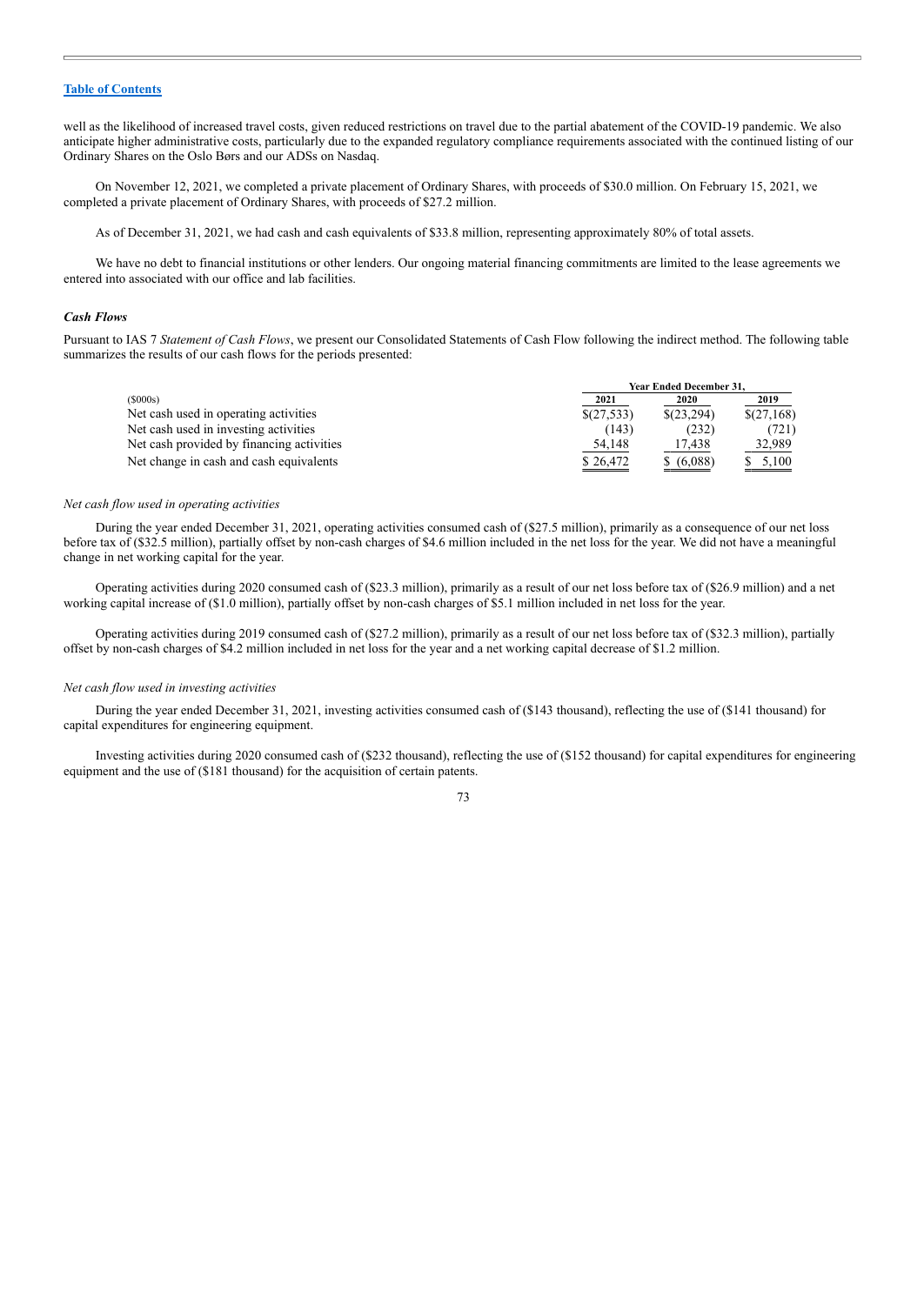Investing activities during 2019 consumed cash of (\$721 thousand), reflecting the use of (\$850 thousand) for capital expenditures for production equipment utilized by a vendor of contract manufacturing services, partially offset by the receipt of \$135 thousand of interest income associated with higher cash balances for the period.

# *Net cash flow provided by financing activities*

During the year ended December 31, 2021, share issuance generated cash of \$54.1 million, which included the proceeds from two private placements of Ordinary Shares, as well as proceeds from share issuances associated with our Employee Share Purchase Program and the exercise of subscription rights, partially offset by reductions of lease liabilities totaling (\$844 thousand).

Financing activities during 2020 generated cash of \$17.4 million, representing proceeds of \$18.0 million from a private placement of Ordinary Shares and proceeds of \$731 thousand from share issuances associated with our Employee Share Purchase Program and the exercise of subscription rights, partially offset by reductions of lease liabilities totaling (\$793 thousand) and the last payment of (\$500 thousand) associated with a vendorfinanced purchase of capital equipment.

Financing activities during 2019 generated cash of \$33.0 million, representing the total proceeds from share issuances of \$34.2 million, partially offset by reductions of lease liabilities totaling (\$675 thousand) and a payment of (\$500 thousand) associated with the purchase of intangible assets.

# *Operating and Capital Expenditure Requirements*

We have not achieved profitability on an annual basis since our inception. While we expect our revenue for 2022 will be higher than the level we recorded for 2021, we also expect to incur net losses and consume cash for the year. We expect our operating expenses will increase as we continue to spend on the development of new products and expanded product features and the development of new customers in our three targeted market segments. Additionally, as we have Ordinary Shares listed in Norway and ADSs listed in the United States, we expect we will continue to incur the costs of regulatory compliance.

We do not anticipate an increase in capital expenditures above the level incurred during 2021 and 2020. We also are not planning to acquire intangible assets or have significant investment activities for the foreseeable future.

Our future funding requirements will depend on many factors, including but not limited to:

- the pace and amount of new production orders placed with us by existing customers and customers with which we have recently secured design wins;
- the scope, rate of progress, and costs of our expanded marketing and sales activities;
- the scope, rate of progress, and costs of our product development activities;
- our ability to secure manufacturing capacity and address other ongoing supply chain uncertainties;
- the cost of manufacturing our products and our ability to pass on cost increases to our customers;
- the cost of developing our software and the timing thereof;
- the costs involved in filing and prosecuting patent applications and enforcing and defending potential patent claims; and
- the costs of retaining existing personnel and hiring additional skilled individuals to support our continued growth.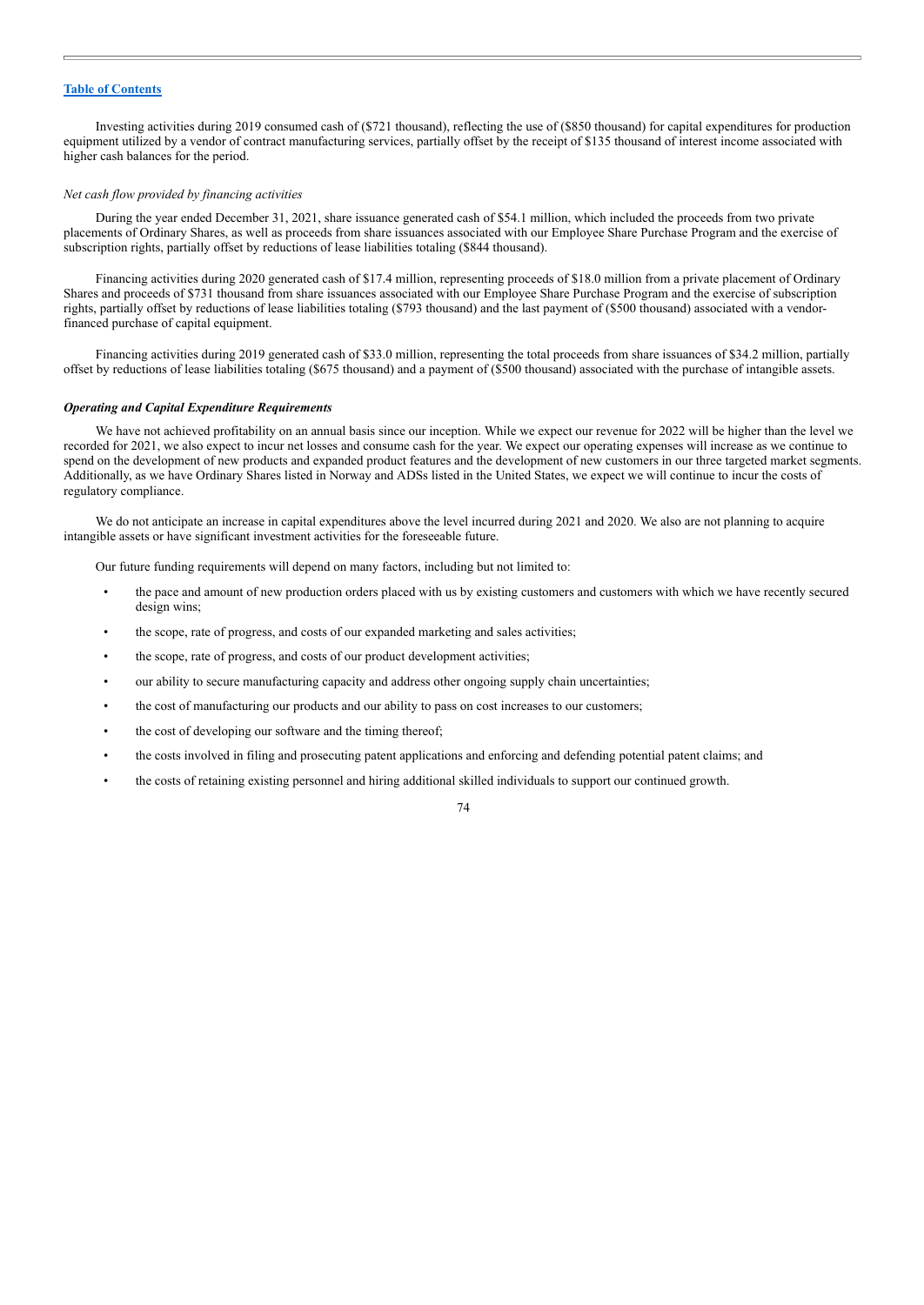For additional information regarding the risks to which we are, or may be, exposed, see "Item 3. Section D. Risk Factors."

# **C. Research and Development**

For a discussion of our research and development activities and policies, see "Item 4. Section B. Business Overview," "Item 5. Section A. Operating Results," herein, as well as Footnote 3 and Footnote 5 to our Consolidated Financial Statements, which are presented in Part III of this Annual Report.

### **D. Trend Information**

For a discussion of business trends, see "Item 4. Section B. Business Overview," "Item 5. Section A. Operating Results," and "Item 5. Section B. Liquidity and Capital Resources."

# **E. Critical Accounting Estimates**

The application of certain accounting standards requires considerable judgment based upon estimates and assumptions that may involve high levels of uncertainty at the time the estimates are made. Judgments and estimates are continually evaluated and are based on historical experience and other factors, including expectations of future events that are believed to be reasonable under the circumstances. Actual outcomes may deviate from estimates. Changes in assumptions and deviations between estimates and final outcomes may have a material influence on the financial statements in the periods when assumptions are changed or when uncertainty is resolved.

As set forth in Footnote 3 to our Consolidated Financial Statements, which are presented in Part III of this Annual Report, we consider the following to be the notable accounting items requiring management's judgement, based on the use of estimates and assumptions: the recorded values of goodwill, intangible assets, and inventory; the calculation and recognition of share-based compensation expenses, and the calculation and presentation of values associated with our capitalized leases and the associated right-of-use assets.

# **Item 6. Directors, Senior Management and Employees.**

# **A. Directors and senior management**

The following table sets forth information concerning our Executive Officers and Directors as of December 31, 2021:

| <b>Name</b>                      | <u>Age</u> | Position(s)              |
|----------------------------------|------------|--------------------------|
| Executive Officers:              |            |                          |
| Vincent Graziani                 | 61         | Chief Executive Officer  |
| James A. Simms                   | 62         | Chief Financial Officer  |
| Anthony Eaton                    | 49         | Chief Technology Officer |
| Catharina Eklof                  | 52         | Chief Commercial Officer |
| Directors:                       |            |                          |
| Morten Opstad                    | 68         | Chair                    |
| Lawrence J. Ciaccia <sup>2</sup> | 63         | Deputy Chair             |
| Deborah Lee Davis <sup>1,2</sup> | 58         | Director                 |
| Hanne Høvding <sup>1</sup>       | 67         | Director                 |
| Annika Olsson                    | 45         | Director                 |
| Thomas M. Quindlen               | 58         | Director                 |
| Stephen A. Skaggs <sup>1</sup>   | 58         | Director                 |
|                                  |            |                          |
|                                  |            |                          |

1. Member of Audit Committee.<br>2. Member of Compensation Co. 2. Member of Compensation Committee.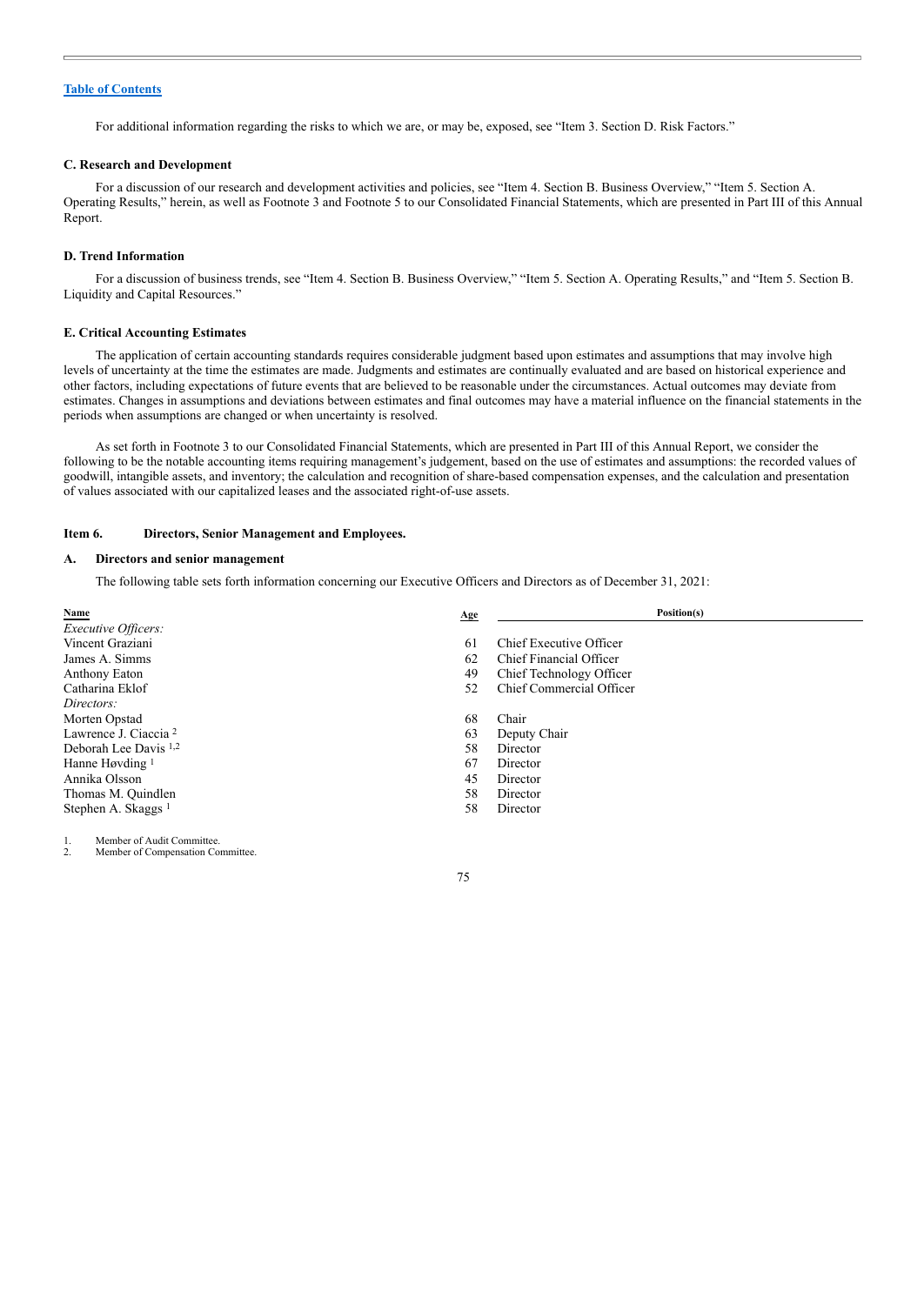# *Executive Officers*

*Vincent Graziani* has served as our Chief Executive Officer ("CEO") since February 2020. He joined IDEX from Infineon Technologies AG, for which he was most recently Vice President of Strategy Development and Implementation, with responsibility for leading new business development and strategic partnerships. Mr. Graziani has also led technology companies from the pre-revenue stage to significant revenues and scale while serving as CEO of Sand 9, Vbrick Systems, and Sandburst. Earlier in his career, he held positions of increasing responsibility in engineering as well as marketing and sales at Intel, Broadcom, and Siemens Semiconductor. Mr. Graziani holds a B.S. in Electrical Engineering from the University of New Hampshire and a M.S. in Electrical Engineering from Northeastern University. Mr. Graziani is located at the Company's offices in Wilmington, Massachusetts.

*James A. Simms* has served as our Chief Financial Officer ("CFO") since April 2021. Prior to joining us, and since 2008, he served as CFO, Treasurer, and Corporate Secretary of Vicor Corporation (NASDAQ: VICR), for which he also served as a member of the board of directors. At Vicor, he played a key role in repositioning the company strategically and organizationally. Before 2008, Mr. Simms worked as an investment banker for over two decades, most recently with Needham & Company, Inc. Mr. Simms holds a B.A. from the University of Virginia and an M.B.A. from the Wharton School of the University of Pennsylvania. He is located at the Company's offices in Wilmington, Massachusetts.

*Anthony Eaton* has served as our Chief Technology Officer since March 2019. Mr. Eaton served as our Vice President of Systems Engineering from February 2017 to February 2019, and our Senior Director of Engineering from August 2016 to January 2017. Prior to joining us, he served as Director of System Engineering at Atmel, where he was responsible for building and running the System Engineering function for the MaxTouch Business Unit. Earlier, Mr. Eaton held senior engineering roles at NVIDIA, Mirics Semiconductor and Sony Semiconductor. Mr. Eaton holds Bachelor's and Master's degrees in Engineering from Cambridge University. He is located at the Company's offices in Farnborough, United Kingdom.

*Catharina Eklof* has served as our Chief Commercial Officer ("CCO") since June 2021. Prior to joining us, Ms. Eklof held the position as Chief Commercial Officer at Defentry, a cyber safety solutions provider, for which she led marketing and sales, leading the company's international expansion. Ms. Eklof has over 20 years of experience as a global executive leading business transformation across financial services, retail, travel, and information security. Notably, she had roles of increasing responsibility over 12 years with Mastercard. She was instrumental in establishing Mastercard's global strategic merchant program, bringing digital payment solutions and new, data-driven business models to the organization. Ms. Eklof serves on the board of directors of Avanza Bank Holding AB (Nasdaq Stockholm: AZA). Ms. Eklof holds an M.B.A. in International Business and a M.S. in Economics from the University of Uppsala, Sweden. Ms. Eklof is assigned to our office in Oslo, Norway, but resides in Belgium.

#### *Board of Directors*

Our Board held eight meetings during the period from our Annual General Meeting on May 12, 2021, until and including April 20, 2022. All meetings have been conducted as virtual meetings via live webcast.

*Morten Opstad* has served as Board Chair since March 1997. Mr. Opstad is a partner in Advokatfirmaet Ræder AS in Oslo, Norway. He has rendered legal assistance with respect to establishing and organizing several technology and innovation companies. He currently serves as chair of the board of Ensurge Micropower ASA (Oslo Børs: ENSU). Mr. Opstad holds a legal degree (Cand.Jur.) from the University of Oslo and was admitted to the Norwegian Bar Association in 1986. Mr. Opstad was born in 1953, is a Norwegian citizen, and resides in Oslo. Mr. Opstad attended all Board meetings in the period.

*Lawrence J. Ciaccia* has served as a Director since May 2015 and was appointed as Deputy Chair in May of 2019. He has broad expertise from the semiconductor industry, most notably playing a pivotal role in transforming AuthenTec from a start-up into the world's leading fingerprint sensor supplier. He served as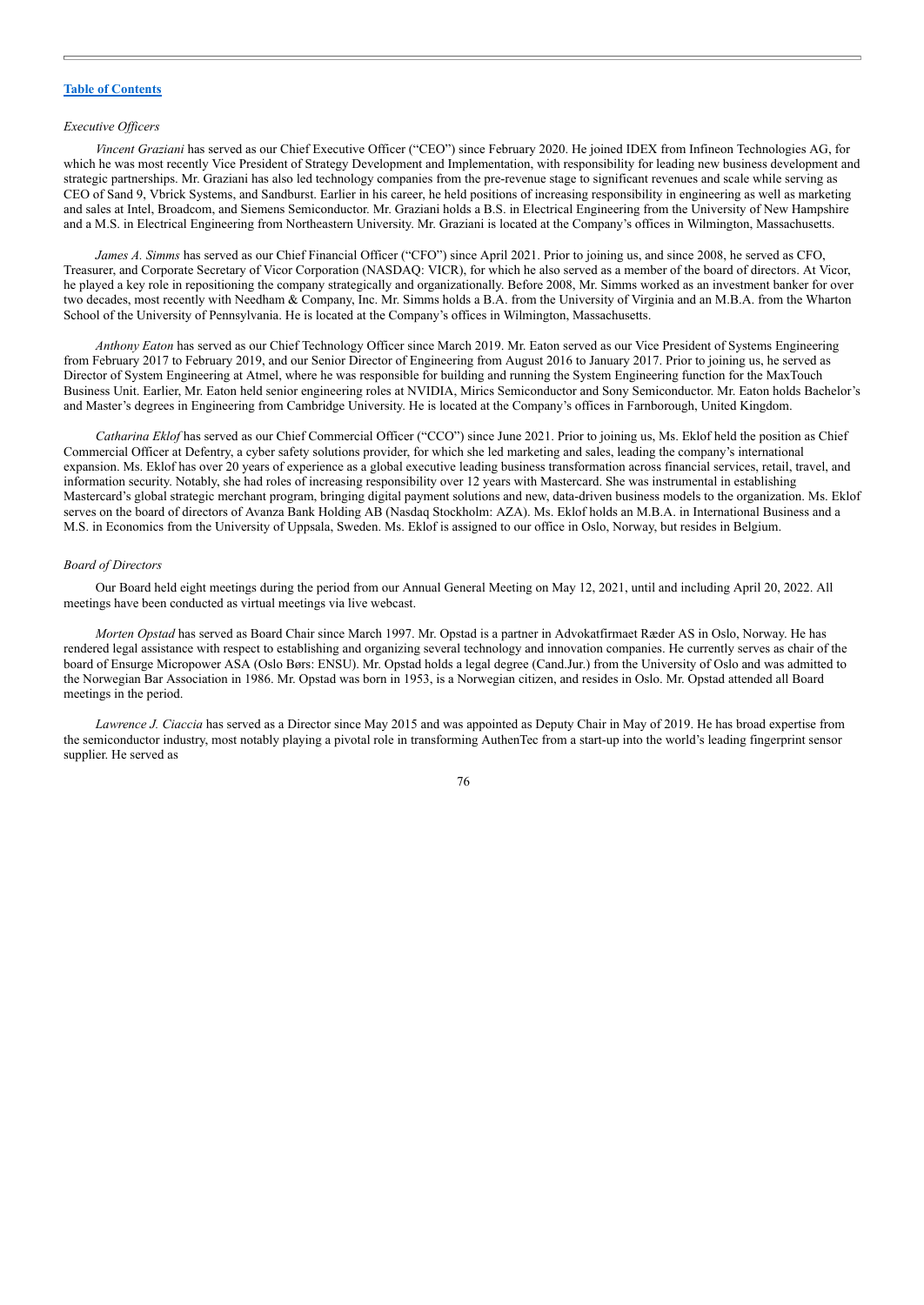AuthenTec's CEO from September 2010 until the company's acquisition by Apple in October 2012. He remained with Apple through February 2013 to assist in the acquisition integration and transition. Mr. Ciaccia holds a B.S.in Electrical Engineering from Clarkson University and an M.B.A. from the Florida Institute of Technology. Mr. Ciaccia was born in 1958, is a United States citizen, and resides in Florida. Mr. Ciaccia attended seven Board meetings in the period.

*Deborah Lee Davis* has served as a Director since May 2015. She is independent of the Company's executive management, material business contacts, and larger shareholders. Ms. Davis serves on the boards of directors of International Personal Finance Plc, The Institute of Directors, Diaceutics plc, and Lloyds Banking Group Insurance Board. She also serves as a trustee of the Southern African Conservation Trust in South Africa. During her career, she held senior executive leadership roles at PayPal, eBay, Verizon, and Symantec. a Sloan Masters in Science (Management) with Distinction from London Business School and a Bachelor of Applied Science (Electronics) Honours degree from the University of Melbourne. She also holds a Diploma in Company Direction with distinction from The Institute of Directors. Ms. Davis was born in 1963, is a dual citizen of Australia and the United Kingdom. Ms. Davis attended all Board meetings in the period.

*Hanne Høvding* has served as a Director since December 2007. She is independent of the Company's executive management, material business contacts, and larger shareholders. During her professional career, Ms. Høvding held several management positions within personnel administration, finance, credit card administration, and debt collection. She holds a B.S. in Economics and Business Administration from the Norwegian School of Economics and Business Administration. Ms. Høvding was born in 1954, is a Norwegian citizen, and resides in Oslo. Ms. Høvding attended all Board meetings in the period.

*Annika Olsson* was elected as a Director in May 2021. She is independent of the Company's executive management, material business contacts, and larger shareholders. Ms. Olsson is the CEO of Express Bank A/S, a unit of the BNP Paribas Group. During her 20-year career in consumer financial services, Ms. Olsson has held various executive positions. Before joining Express Bank A/S in 2010, she served as Commercial Director for Resurs Bank, a leader in retail finance in the Nordic region. Ms. Olsson also serves on the board of directors of Finans & Leasing (the Association of Danish Finance Houses). She holds a B.S. in finance and marketing from IHM Business School. Ms. Olsson was born in 1976, is a Swedish citizen, and resides in Copenhagen, Denmark. After her election as a Director, Ms. Olsson attended all Board meetings in the period.

*Thomas M. Quindlen* was elected as a Director in May 2021. From October 2020 until his election, he attended Board meetings as a non-voting observer. He is independent of the Company's executive management, material business contacts, and larger shareholders. Mr. Quindlen has worked in financial services for three decades and is now the CEO of Retail Card, a division of Synchrony, a Fortune 200 company. Earlier in his career, Mr. Quindlen served in several leadership roles for GE Capital, the financial services subsidiary of the General Electric Company. Mr. Quindlen holds a B.S. in accounting from Villanova University. Mr. Quindlen was born in 1962, is a United States citizen, and resides in Connecticut. After his election as a Director, Mr. Quindlen attended all Board meetings in the period.

*Stephen A. Skaggs* has served as a Director since May 2019. He is independent of the Company's executive management, material business contacts, and larger shareholders. Mr. Skaggs has more than 25 years of experience in the semiconductor industry and most recently served as Senior Vice President and CFO of Atmel, a leading supplier of microcontrollers, prior to its acquisition by Microchip Technology in 2016. Mr. Skaggs served as CEO and, earlier, as CFO of Lattice Semiconductor, a supplier of programmable logic devices and related software. Earlier in his career, he worked for Bain & Company, a global management consulting firm. He currently serves as a non-executive director and audit committee chair of Coherent, a leading supplier of laser technologies. Mr. Skaggs holds a B.S. in Chemical Engineering from the University of California, Berkeley, and an M.B.A. from the Harvard Business School. Mr. Skaggs was born in 1962, is a United States citizen, and resides in Nevada. Mr. Skaggs attended all Board meetings in the period.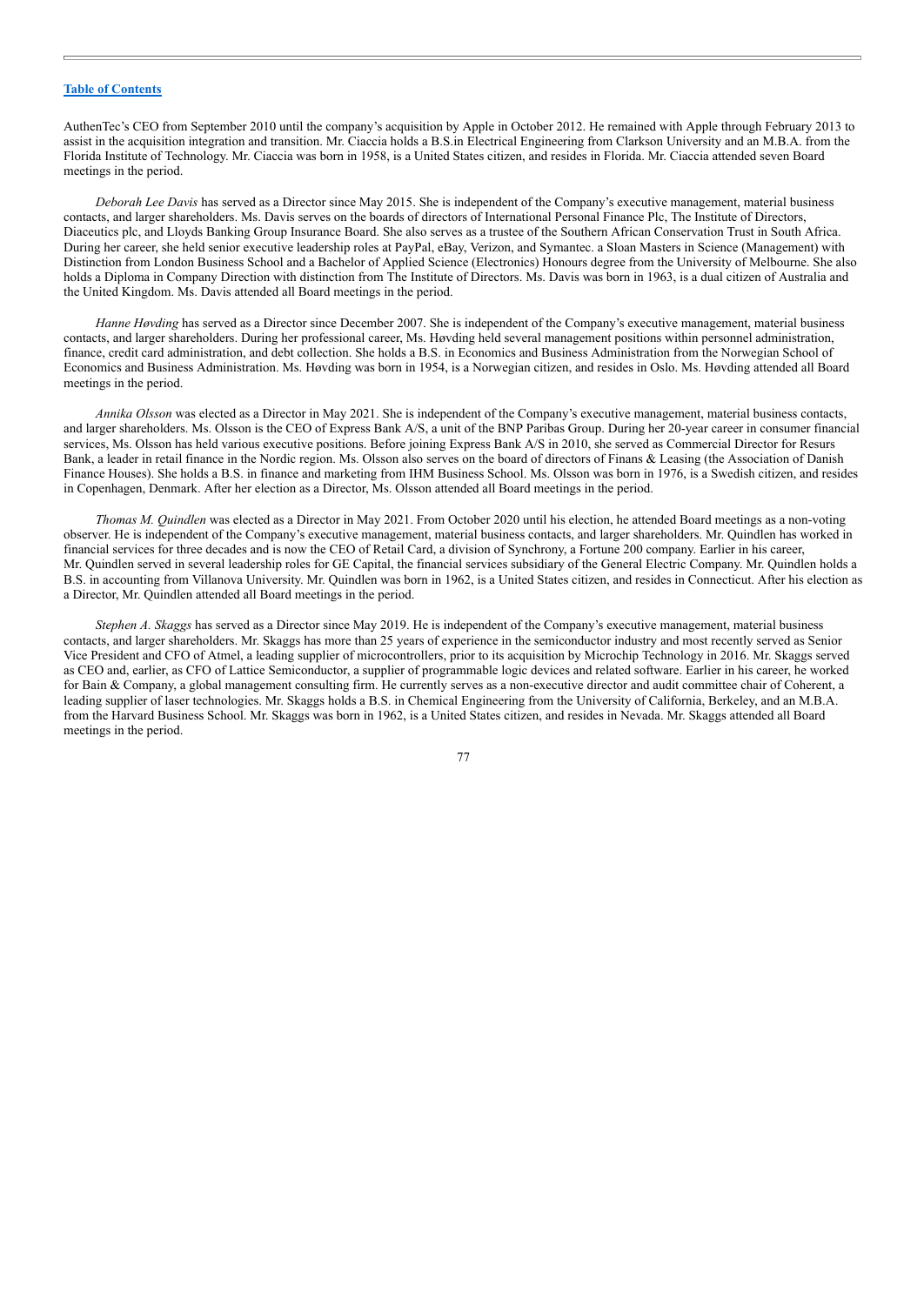# *Family Relationships and Selection Arrangements*

There are no family relationships between any of the Directors. There are no family relationships between any Director and any member of senior management of our Company. There is no arrangement or understanding with major shareholders, customers, suppliers, or others, pursuant to which Directors were elected or members of management was selected.

# *Board Diversity Matrix*

Under the Board Diversity Rule of Nasdaq, we are required to publicly disclose statistics describing the diversity of our Board. Our philosophy regarding candidates for the Board is to identify, nominate, and elect the most qualified individuals available to us, regardless of race, creed, sexual orientation, nationality, ethnicity, language, or religion.

The following table sets forth a profile of the composition of our seven-member Board as of December 31, 2021:

| <b>Board Diversity Matrix</b>                                         | Female | Male |
|-----------------------------------------------------------------------|--------|------|
| Part I: Gender Identity                                               |        |      |
| Directors:                                                            |        |      |
| Part II: Demographic Background                                       |        |      |
| Norway Citizen                                                        |        |      |
| Swedish Citizen                                                       |        |      |
| United Kingdom Citizen <sup>1</sup>                                   |        |      |
| United States Citizen                                                 |        |      |
| Ethnicity: White                                                      |        | 4    |
| Ethnicity: Underrepresented Individual in Home Country Jurisdiction 2 |        |      |

1. This Director holds dual citizenship in Australia and the United Kingdom.<br>2. Pursuant to Nasdaq instructions, under representation is based definitions.

Pursuant to Nasdaq instructions, under representation is based definitions of "national, racial, ethnic, indigenous, cultural, religious, or linguistic identity" in the country of the Company's principal executive offices (i.e., Norway).

# **B. Compensation**

# **Compensation of Directors and Executive Officers**

For the year ended December 31, 2021, the aggregate compensation paid to Directors and our Executive Officers for services in all capacities was \$2.3 million.

#### *Guidelines for Compensation of Executive Officers*

Compensation for all employees includes a basic salary and other standard benefits. Certain salaried employees, including our Executive Officers, are eligible for performance-based cash payments and merit-based awards of subscription rights. Amounts payable under annual performance-based plans are limited to fixed amounts or fixed percentages of base salary. For our CEO, the performance-based payments are limited to 70% of base salary, while the limit for such payments for other Executive Officers is 40%.

The base salary of our Executive Officers is evaluated annually, and our performance-based, variable compensation plans are established each year, in effect for the calendar year. Executive Officers are enrolled in the same benefit and pension programs we offer to other employees, to the extent available in their country of domicile.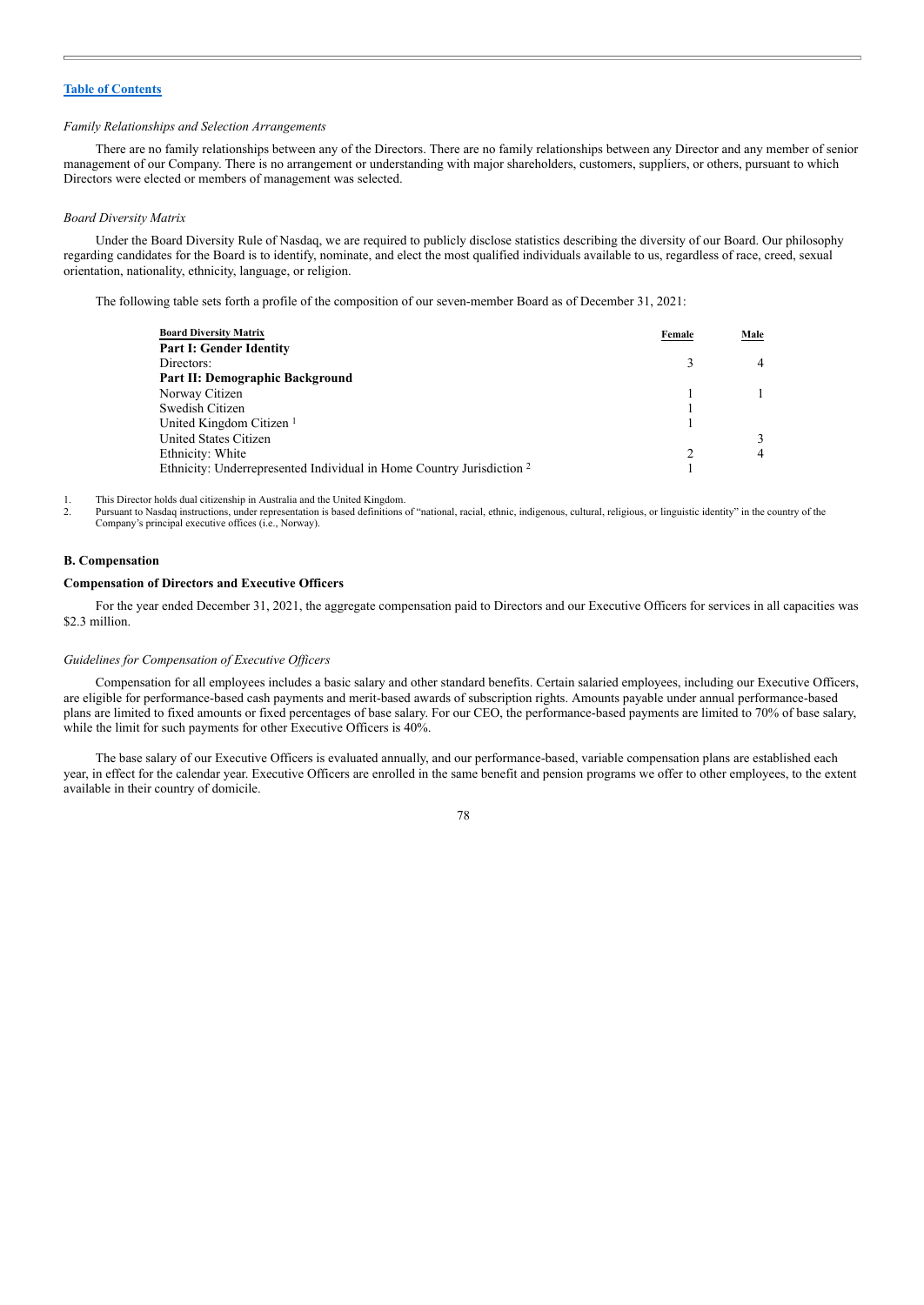The Board has the authority to determine the salary, maximum variable compensation under performance-based plans, and other compensation for the CEO, who, in turn, determines the salary and other compensation for all other staff, within the applicable framework set by our Board. All sharebased compensation programs must be authorized by the shareholders at a general meeting. We do not provide any post-employment compensation beyond conventional notice periods of three to six months, or such shorter notice period as applicable.

We have not made any advance payments or issued loans to, or guarantees in favor of, any Executive Officer.

#### *Share-Based Compensation*

All share-based compensation programs must be authorized by the shareholders in a general meeting. We have in place a subscription rights incentive program, which is renewed on an annual basis, whereby subscription rights are granted to employees, including our Executive Officers, and to eligible individual contractors. Under the Companies Act, such subscription rights have a maximum duration of five years from the date of the general meeting of shareholders at which the program was approved. To enable a four-year vesting schedule, we renew our subscription rights incentive plans each year at the Annual General Meeting, whereby the preceding plan is closed for new grants when the new plan takes effect. The maximum number of Ordinary Shares underlying subscription rights that may be issued under each annual plan, and all plans collectively, may not exceed 10% of the Company's share capital.

At our Annual General Meeting held on May 12, 2021, our shareholders adopted the 2021 Subscription Rights Incentive Plan, or the 2021 Plan. As a result, each of our previous incentive plans adopted in 2017, 2018, 2019, and 2020 ceased to be available for future issuance as of such date.

As of our Annual General Meeting held on May 15, 2020, we had 31,890,450 subscription rights outstanding under the 2016 Plan, 2017 Plan and 2018 Plan, at a weighted average exercise price of NOK 5.40 per share. As the trading price of our Ordinary Shares on the Oslo Børs had been significantly lower than such exercise price, these subscription rights had no intrinsic value and were not contributing to the incentive and retention goals in support of which those subscription rights were granted. Therefore, at the Annual General Meeting, it was resolved that we may offer employees, including our Executive Officers, and eligible individual contractors who held subscription rights granted under the 2016 Plan, 2017 Plan, and 2018 Plan an opportunity to surrender and cancel those existing subscription rights in exchange for a right to receive new subscription rights under the 2020 Plan. On June 17, 2020, the Board resolved to authorize this offer, with new subscription rights having an exercise price of NOK 1.71 per share and a three-year vesting schedule. Following the offer to eligible holders and upon receipt of surrender notices from those holders, the Board resolved on October 2, 2020, to award new subscription rights under the 2020 Plan, representing an aggregate of 25,962,800 Ordinary Shares, in exchange, on a one-for-one basis, for subscription rights granted pursuant to subscription rights awarded under the 2016 Plan, 2017 Plan and 2018 Plan. All these replacement subscription rights expire on May 15, 2025.

# As of December 31, 2021, subscription rights to purchase 71,756,399 Ordinary Shares were outstanding.

In 2020, we adopted an Employee Share Purchase Plan (the "ESPP"), to secure the services of new employees, to retain the services of existing employees, and to provide incentives for participants to exert maximum efforts toward our success. Our employees, including Executive Officers, are eligible to participate in the ESPP. See "—Equity Incentive Plans" below.

# *Executive Officer Compensation for the Year Ended December 31, 2021*

During the year ended December 31, 2021, our Executive Officers were paid salaries and payments pursuant to performance-based incentive compensation plans, which were subject to current income taxes in the countries in which the Executive Officers were domiciled. The Company also provided healthcare and related employee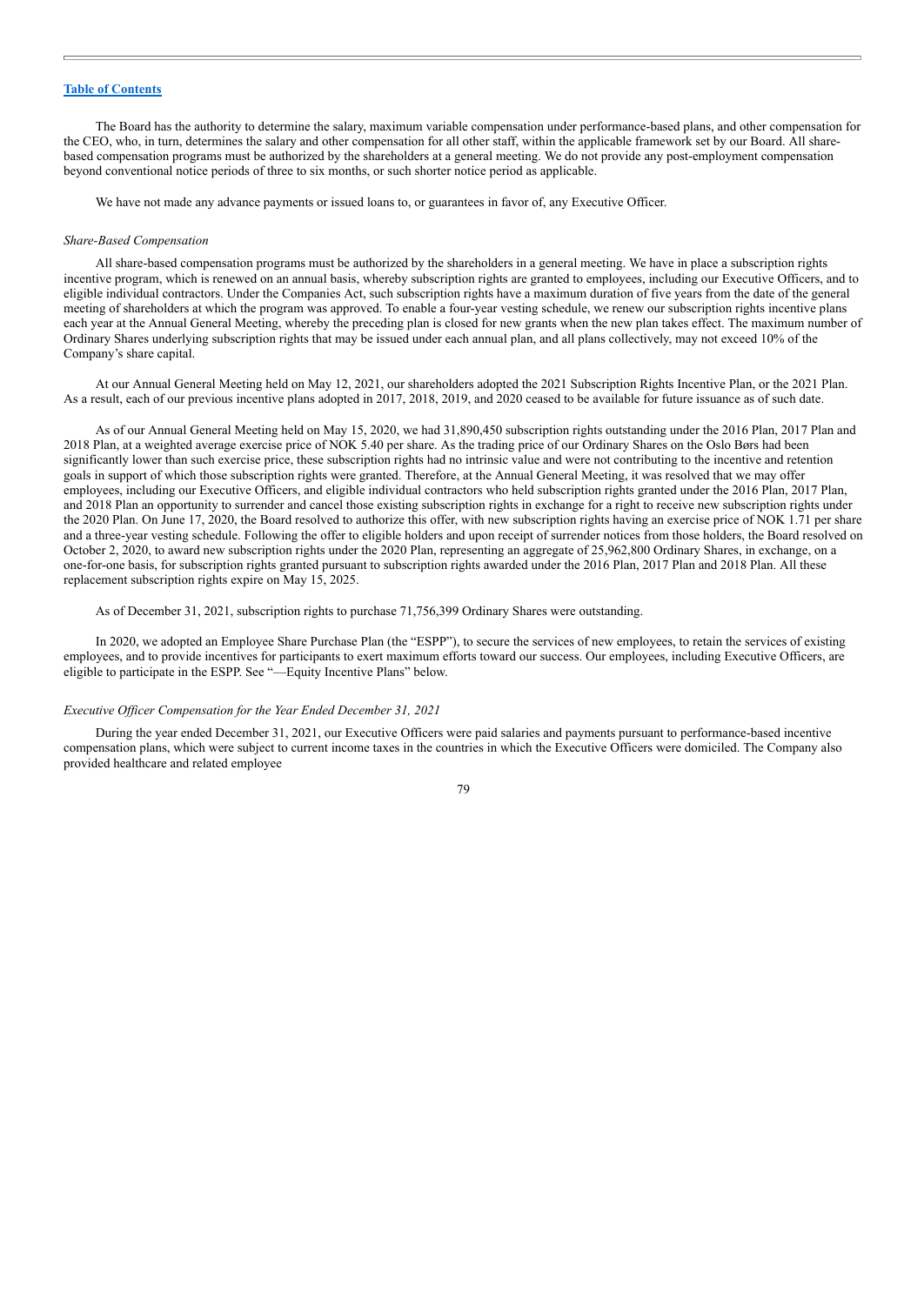benefits, and, in one country, pension contributions, to Executive Officers who are employees of the Company. Individual contractors serving as Executive Officers do not participate in the Company's benefit plans.

The compensation of our Chief Executive Officer was proposed by the Compensation Committee and determined by the Board.

During the year ended December 31, 2021, subscription rights to purchase 6,418,100 Ordinary Shares were awarded to our current Executive Officers. None of our Executive Officers exercised any subscription rights during the year ended December 31, 2021.

Beginning in March 2020, due to uncertainty surrounding COVID-19, the base salaries of the Executive Officers at the time were reduced by 30%. Salaries were restored to their earlier levels in June 2020.

The following table sets forth the compensation paid to our Executive Officers during the year ended December 31, 2021:

| (\$000s)                        | <b>Salary</b> | Cash<br><b>Bonus Paid</b> | Other<br><b>Benefits</b> |    |   | Pension<br><b>Contributions</b> |    | <b>Share-Based</b><br>Compensation <sup>1</sup> | <b>Total</b> |
|---------------------------------|---------------|---------------------------|--------------------------|----|---|---------------------------------|----|-------------------------------------------------|--------------|
| Vincent Graziani <sup>2</sup>   |               |                           |                          |    |   |                                 |    |                                                 |              |
| Chief Executive Officer         | 400<br>\$     | \$<br>44                  | \$                       | 25 |   | __                              | \$ | 126                                             | \$<br>595    |
| James A. Simms <sup>3</sup>     |               |                           |                          |    |   |                                 |    |                                                 |              |
| Chief Financial Officer         | 211           |                           |                          | 20 |   |                                 |    | 180                                             | 411          |
| Derek P. D'Antilio <sup>4</sup> |               |                           |                          |    |   |                                 |    |                                                 |              |
| Chief Financial Officer         | 100           | 56                        |                          | 10 |   |                                 |    | (25)                                            | 141          |
| Anthony Eaton                   |               |                           |                          |    |   |                                 |    |                                                 |              |
| Chief Technology Officer        | 254           | 22                        |                          | 3  |   | 15                              |    | 60                                              | 354          |
| Catharina Eklof <sup>5</sup>    |               |                           |                          |    |   |                                 |    |                                                 |              |
| Chief Commercial Officer        | 259           | 76                        |                          |    |   |                                 |    | 108                                             | 442          |
| <b>Total</b>                    | \$1,224       | 198                       | S                        | 58 | S | 15                              | S  | 449                                             | \$1,944      |

<sup>1</sup> The amount represents the amortized cost in the year, pursuant to IFRS 2 Share-based Payments, for incentive subscription rights, as well as the cost of our ESPP. The amortized cost of subscription rights is based on a

<sup>2</sup><br>2 Mr. Graziani has served as our Chief Executive Officer since February 27, 2020.<br>3 Mr. Simme was appointed as our Chief Einancial Officer affective April 26, 2021.

<sup>3</sup> Mr. Simms was appointed as our Chief Financial Officer effective April 26, 2021.

Mr. D'Antilio tendered his resignation effective April 23, 2021.<br>5 Ms. Eklof was appointed as our Chief Commercial Officer effective June 1, 2021. As she resides in Belgium, Ms. Eklof serves the Company as an individual co

The following table sets forth the number subscription rights granted to our Executive Officers during the year ended December 31, 2021:

|                                                          | <b>Grant Date</b> | Number of<br>Subscription<br><b>Rights</b> | <b>Exercise Price</b><br>NOK per<br>Share |
|----------------------------------------------------------|-------------------|--------------------------------------------|-------------------------------------------|
| Vincent Graziani <sup>1</sup>                            |                   |                                            |                                           |
| Chief Executive Officer                                  | August 11, 2021   | 1.210.400                                  | 2.40                                      |
| James A. Simms 2                                         | April 20, 2021    | 2,750,000                                  | 2.71                                      |
| Chief Financial Officer                                  | August 11, 2021   | 247,400                                    | 2.40                                      |
| Anthony Eaton <sup>3</sup><br>Chief Technology Officer   | August 11, 2021   | 210,300                                    | 2.40                                      |
| Catharina Eklof <sup>4</sup><br>Chief Commercial Officer | June 3, 2021      | 2,000,000                                  | 2.38                                      |

<sup>1</sup> As of December 31, 2021, Mr. Graziani held subscription rights to purchase an aggregate of 6,210,400 Ordinary Shares.<br><sup>2</sup> The Board granted subscription rights to purchase 2,750,000 Ordinary Shares at the time of Mr. S rights to purchase an aggregate of 2,997,400 Ordinary Shares.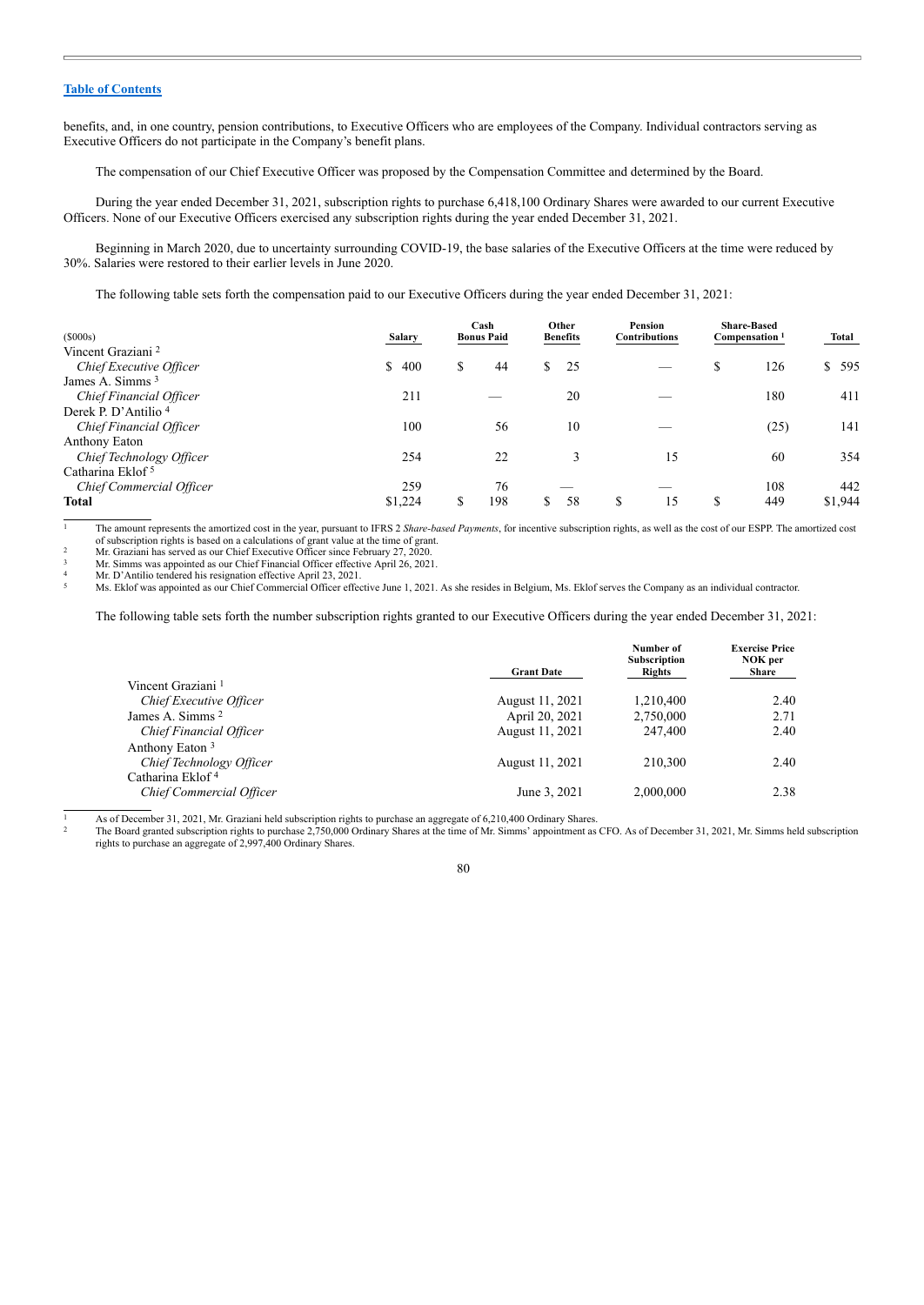- 
- 3 As of December 31, 2021, Mr. Eaton held subscription rights to purchase an aggregate of 1,663,100 Ordinary Shares.<br><sup>4</sup> The Board granted subscription rights to purchase 2,00,000 Ordinary Shares at the time of Ms. Eklof' rights to purchase an aggregate of 2,000,000 Ordinary Shares.

Our Executive Officers may also participate in our ESPP, on the same terms as other participants in their respective countries of domicile. In, 2021, Messrs. Graziani and Eaton purchased 40,474 Ordinary Shares and 12,392 Ordinary Shares, respectively, through their participation in the ESPP.

As of December 31, 2021, the aggregate number of outstanding subscription rights to purchase Ordinary shares was 12,870,900, representing 1.27% of our share capital.

#### *Director Compensation*

Our Directors receive board compensation in arrears, as determined annually at the Annual General Meeting. At our 2021 Annual General Meeting, held on May 12, 2021, it was resolved that the annual compensation for each Director would be \$50,000 for the next year. Mr. Opstad, Board chair, receives an additional \$10,000 for his service. Each of the Compensation Committee members receives an additional \$10,000 for their service on the committee, and the committee chair receives a further supplement of \$5,000. Each of the Audit Committee members receives an additional \$3,000 for their service on the committee, and the committee chair receives a further supplement of \$7,000. Director compensation for the period from the date of our 2022 Annual General Meeting through the date of our 2023 Annual General Meeting will be determined at that 2022 meeting.

The following table sets forth the compensation paid to our Directors during the year ended December 31, 2021, for service as Directors and on committees of the Board:

| $(\$000s)$          | Cash<br><b>Share-based</b><br>Compensation<br>Compensation |     |  | <b>Total</b> |       |
|---------------------|------------------------------------------------------------|-----|--|--------------|-------|
| Morten Opstad       |                                                            | 59  |  |              | \$59  |
| Lawrence J. Ciaccia |                                                            | 28  |  | 33           | 61    |
| Deborah Lee Davis   |                                                            | 67  |  |              | 67    |
| Hanne Høvding       |                                                            | 52  |  |              | 52    |
| Annika Olsson       |                                                            |     |  |              |       |
| Thomas M. Quindlen  |                                                            |     |  | 32           | 34    |
| Stephen A. Skaggs   |                                                            |     |  | 58           | 62    |
| Total               |                                                            | 212 |  | 123          | \$335 |

At our 2021 Annual General Meeting, held on May 12, 2021, it was resolved to allow Directors to elect to receive all or part of their respective Board compensation in the form of Ordinary Shares. During 2021, Directors elected to receive Ordinary Shares as in the following amounts. Shares were acquired at their par value of NOK 0.15:

- Mr. Ciaccia acquired 143,458 Ordinary Shares, in lieu of \$33 thousand of his total Board compensation. Mr. Ciaccia received the remainder of \$28 thousand due in cash;
- Mr. Quindlen acquired 138,981 Ordinary Shares, in lieu of \$32 thousand of his total board compensation. Mr. Quindlen received the remainder of \$2 thousand due in cash; and
- Mr. Skaggs acquired 253,144 Ordinary Shares, in lieu of \$58 thousand of his total board compensation. Mr. Skaggs received the remainder of \$4 thousand due in cash.

Our Directors do not receive any benefits in connection with their services. Directors are reimbursed for travel costs for attendance at Board meetings.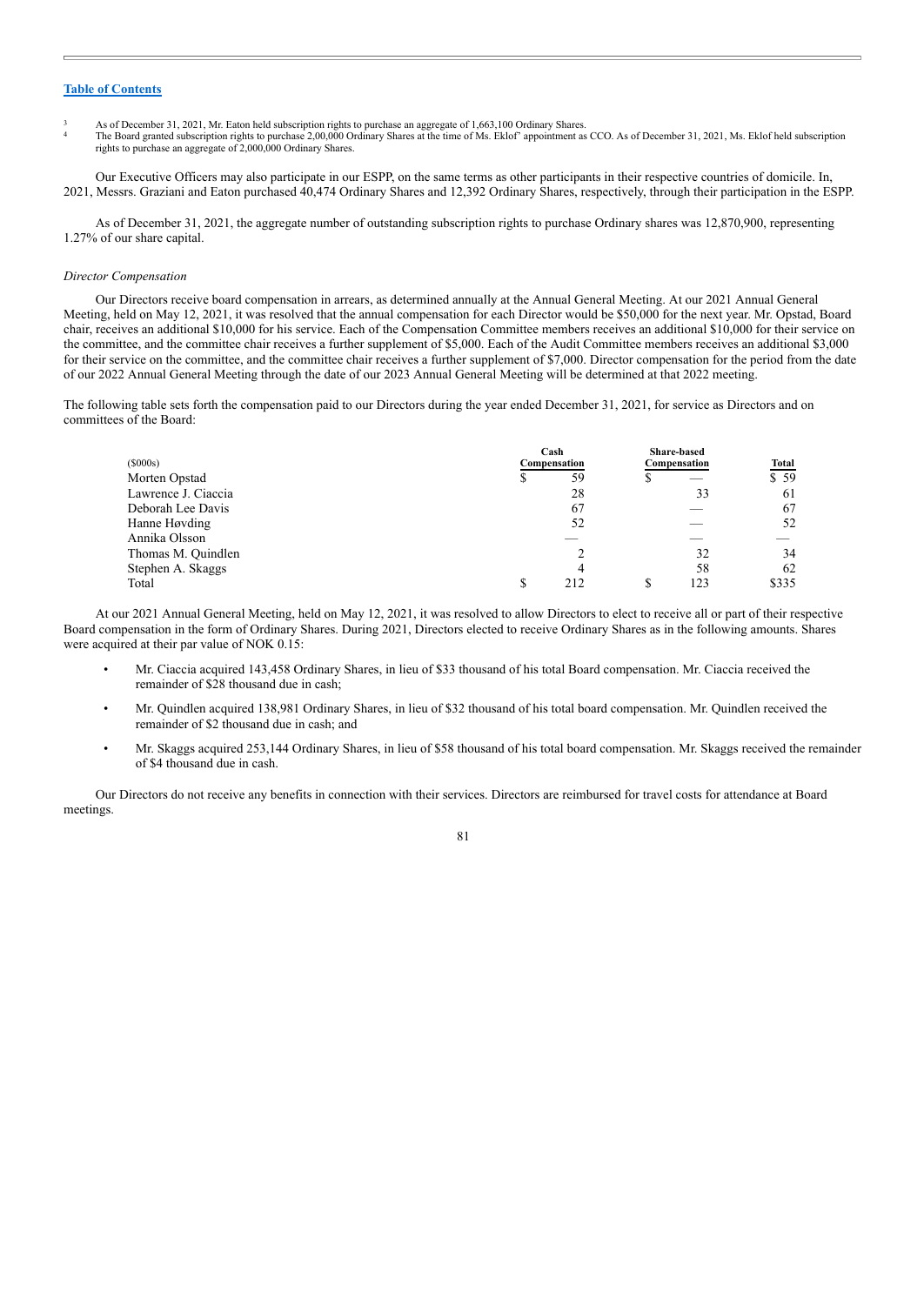# *Share-Based Compensation of Directors*

We do not grant subscription rights to Directors, in their capacity as such, pursuant to our subscription rights plans. However, we granted Mr. Ciaccia subscription rights to purchase 600,000 Ordinary Shares as compensation for certain consulting and advisory services he provided to us, outside of his responsibilities as a Director. See "Item 7. Section B. Related Party Transactions—Arrangements with Our Board of Directors." Pursuant to the Board resolution of October 2, 2020, described above, Mr. Ciaccia exchanged his subscription rights to purchase the 600,000 Ordinary Shares in full for new subscription rights under the 2020 Plan.

## **Equity Incentive Plans**

# *2021 Subscription Rights Incentive Plan*

At our Annual General Meeting held on May 12, 2021, our shareholders adopted the 2021 Subscription Rights Incentive Plan (the "2021 Plan"), to enable our Company to offer employees and individual contractors equity interests in the Company, thereby helping to attract, retain, and motivate staff members and align their interests with those of shareholders. In the past, we have adopted an annual subscription rights incentive plan in each of 2017, or the 2017 Plan, 2018, or the 2018 Plan, 2019, or the 2019 Plan, and 2020, or the 2020 Plan, or collectively, the "Previous Plans." Each of these Previous Plans ceased to be available for future issuance immediately prior to the time at which the next year's Subscription Rights Plan became effective.

Our 2021 Plan provides for the grant of subscription rights, including subscription rights characterized as: (i) incentive stock options, within the meaning of Section 422 of the IRC; (ii) nonqualified stock options (i.e., subscription rights not considered incentive stock options); (iii) independent subscription rights within the meaning of Section 11-12 of the Public Limited Companies Act of the Kingdom of Norway dated June 13, 1997, as amended (the "PLCA"); or, if permitted by applicable law and our shareholders, (iv) any other appreciation-based instrument as may be designated by our Board.

The maximum number of Ordinary Shares that may be issued under the 2021 Plan may not exceed 91,672,048; provided, however, the maximum number of Ordinary Shares that may be outstanding under the 2021 Plan and Previous Plans may not exceed 10% of the total authorized number of Ordinary Shares at any time. As of December 31, 2021, subscription rights to purchase 71,756,399 Ordinary Shares, at exercise prices ranging from NOK 0.15 to NOK 8.42 per share, or a weighted average exercise price of NOK 1.84 per share, were outstanding under the 2021 Plan and Previous Plans.

The subscription rights granted under our 2021 Plan generally vest over a four-year period and may be subject to acceleration of vesting and exercisability under certain termination and change of control events. The subscription rights generally vest 25% each year, beginning one year after the vesting commencement date, being the latest of the following dates preceding a grant: (i) January 15, (ii) April 15, (iii) July 15 or (iv) October 15. Our Board may determine an accelerated vesting schedule, if deemed appropriate.

In the event the subscription right holder resigns or is terminated, without cause, he or she will be entitled to exercise, within 90 days after end of employment or service, the subscription rights that were vested at the end of the employment or service notice period. In the event the subscription right holder is terminated for cause, all non-exercised subscription rights will be cancelled. The subscription rights are non-assignable other than by will or by the laws of descent and distribution. The terms and conditions for vesting and exercise of subscription rights under the Previous Plans are substantially the same as the terms and conditions under the 2021 Plan.

Upon vesting, each subscription right entitles the holder to demand the issuance of one Ordinary Share. As consideration for the Ordinary Shares to be issued upon exercise of the subscription rights issued under the 2021 Plan, the holder of such subscription rights shall pay to us a price per share (i.e., the exercise price), which shall be the greater of (i) the average quoted closing price of our Ordinary Shares, as traded on Oslo Børs, over a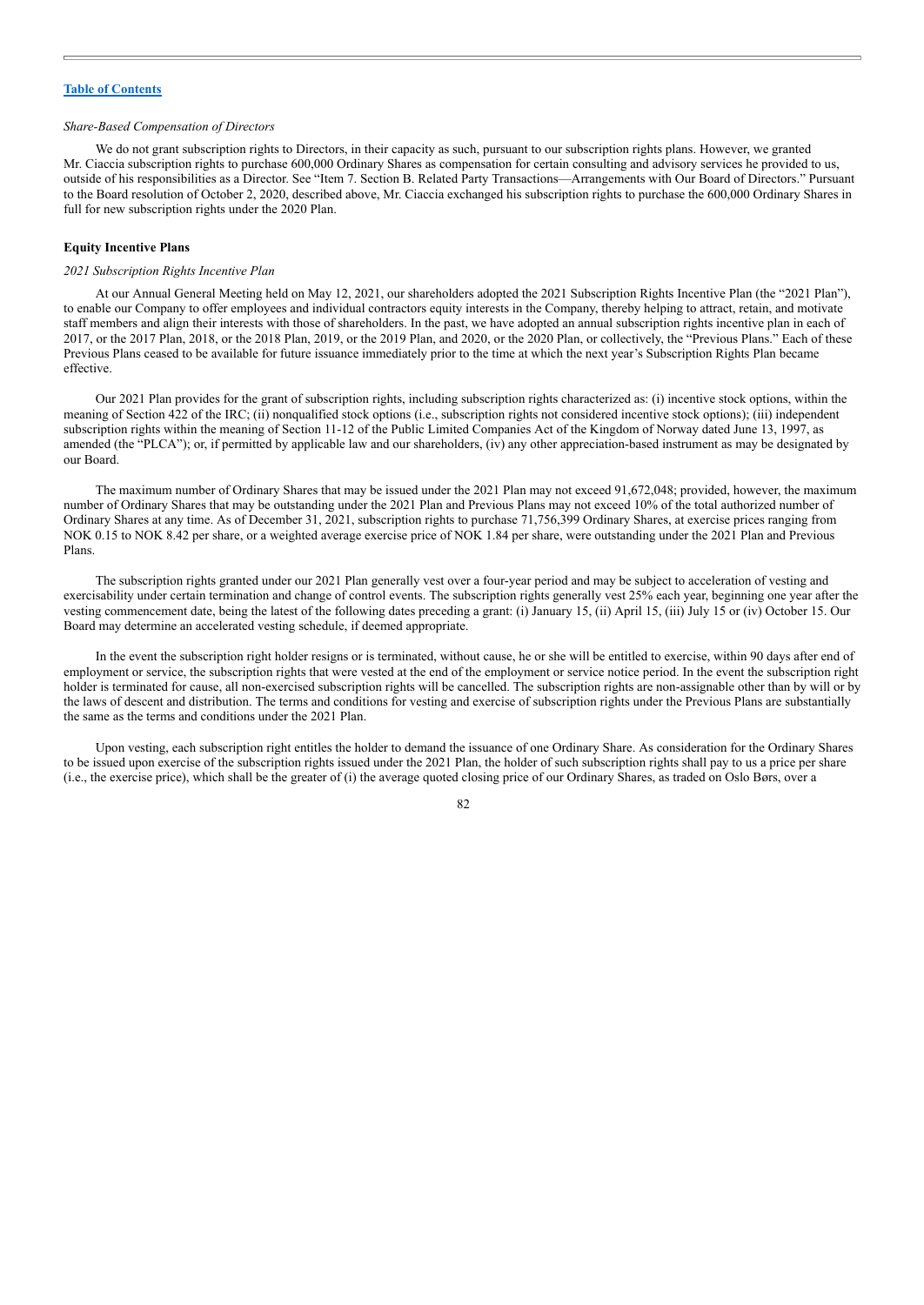period of 10 trading days immediately preceding the date of grant of such subscription rights, or (ii) the quoted closing price of our Ordinary Shares, as traded on Oslo Børs, on the trading day immediately preceding the date of grant of such subscription rights.

The subscription rights under the 2021 Plan will expire five years after the resolution by our 2021 Annual General Meeting resolving the 2021 Plan.

# *2021 Employee Share Purchase Plan*

The 2021 ESPP was adopted at our Annual General Meeting on May 12, 2021. The purpose of our ESPP is to provide a voluntary, convenient, and cost-effective way for employee participants to become shareholders. Our ESPP has three components: (i) a component intended to qualify as an "employee stock purchase plan" within the meaning of Section 423 of the IRC for employees who are taxpayers in the United States; (ii) a component applicable to employees who are taxpayers in the United Kingdom; and (iii) a general component applicable to all employees outside the United States and United Kingdom. Under the 2021 ESPP, as of December 31, 2021, 45,836,090 new Ordinary Shares can be issued, representing 5% of the authorized share capital of the Company at the time the ESPP was adopted.

The ESPP is structured using two six-month contribution periods a year, March-August and September-February. During each contribution period, a fixed amount (up to 20% of the employee's gross base salary) is withdrawn from the employee's salary. The employee may elect to participate in the ESPP from the date of a public disclosure of a quarterly report until the beginning of the contribution period. Unless the employee explicitly withdraws from the ESPP, the employee's participation in the plan is automatically renewed for the same amount for subsequent contribution periods. The subscription price per share is equal to the lower of 85% of i) the closing price of our Ordinary Shares, as traded on Oslo Børs, on the first day of the contribution period, and ii) the closing price of our Ordinary Shares, as traded on Oslo Børs, on the last trading day of the contribution period. Ordinary Shares purchased through the ESPP are issued after the end of each contribution period.

# **Limitations on Liability and Indemnification Matters**

To the extent permitted by the Companies Act, we are empowered by the general meeting of shareholders to indemnify our Directors against any liability to third parties that they incur by reason of their service as Directors. We maintain directors' and officers' insurance to insure such persons against certain liabilities. We entered into an indemnity agreement with each of our Directors and Executive Officers in connection with the listing of our ADSs on Nasdaq. Insofar as indemnification of liabilities arising under the Securities Act may be permitted to our Board, Executive Officers or persons controlling us pursuant to the foregoing provisions, we have been informed by outside legal counsel that, in the opinion of the SEC, such indemnification is against public policy as expressed in the Securities Act and is therefore unenforceable.

# **C. Board Practices**

#### **Composition of our Board of Directors**

Our Board currently is composed of seven members, all of whom are non-executive Directors. As a foreign private issuer, under the listing requirements and rules of Nasdaq, we are not required to have a majority of our Board made up of independent Directors, except that our Audit Committee is required to consist fully of independent Directors. Nevertheless, our Board has undertaken a review of the independence of Directors and considered whether any Director has a material relationship with us that could compromise his or her ability to exercise independent judgment in carrying out his or her responsibilities. Based upon information requested from, and provided by, each Director concerning such Director's background, employment, and affiliations, including family relationships, our Board has determined that five of our seven Directors qualify as "independent directors" as defined under applicable Nasdaq rules and the independence requirements contemplated by the Exchange Act. The Board determined that Mr. Opstad, our Board chair, and Mr. Ciaccia, our Deputy chair, do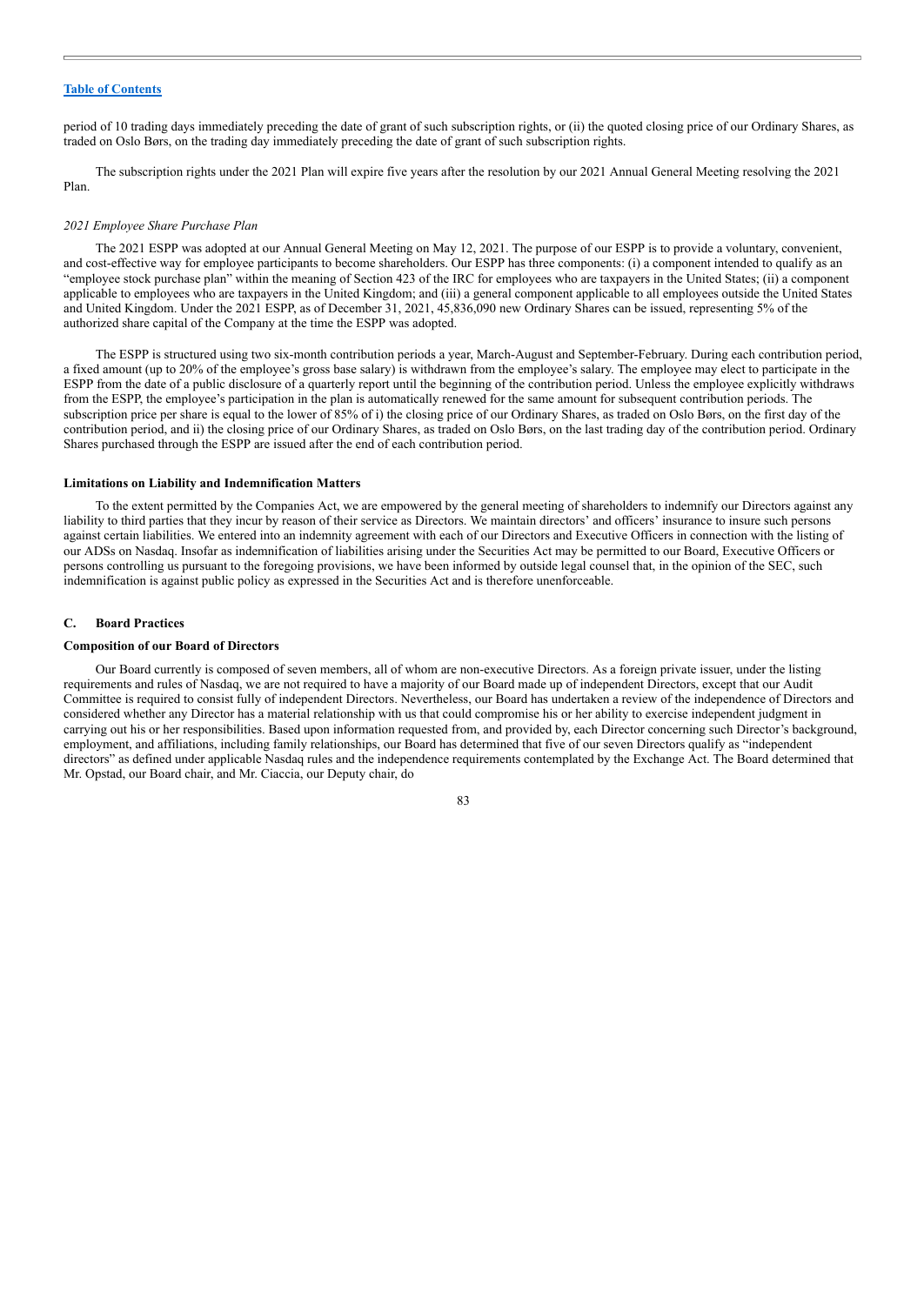not qualify as independent, given their business relationships with the Company. In making these determinations, our Board considered the current and prior relationships that each non-employee director has had with our Company and all other facts and circumstances deemed relevant in determining Director independence, including the beneficial ownership of Ordinary Shares by each Director and his or her affiliated entities (if any). Furthermore, our Board made the same determination under the criteria of the Norwegian Code of Practice for Corporate Governance, dated October 17, 2018 (the "Code of Practice"). The composition of our Board complies with the independence requirements under the Code of Practice, as well as Oslo Børs' terms of listing. It also meets the Norwegian statutory gender requirements.

Our corporate governance practices were last reviewed in April 2022 in accordance and compliance with the Code of Practice. The Code of Practice stipulates certain compliance and explanatory guidelines. We post our corporate governance review on our website and in the annual report filed with Norwegian regulatory bodies.

Our Articles of Association provide that the number of Directors shall be between three and seven members, as decided at our Annual General Meeting of shareholders. At such meeting, Directors are elected to serve for a term of two years. At our 2021 Annual General Meeting, on May 12, 2021, it was resolved that Mr. Opstad shall continue to serve as Board chair for a two-year term, and Mr. Ciaccia shall continue to serve as Deputy chair for a two-year term.

#### **Corporate Governance Practices**

The Norwegian Public Limited Liability Companies Act (the "Companies Act") provides the legal and regulatory framework, including provisions for corporate governance, for Norwegian listed companies such as IDEX. The Company adheres to the Code of Practice, published by the Norwegian Committee for Corporate Governance, a self-regulating body of eight member organizations (the Confederation of Norwegian Enterprise (and the Owners' Forum thereof), Finance Norway, the Norwegian Association of Financial Analysts, The Norwegian Auditors' Association, the Norwegian Securities Funds Association, the Oslo Børs, and the Pension Fund Association).

The Issuer Rules of the Oslo Børs, on which our Ordinary Shares are listed, stipulate that listed companies, such as IDEX, must annually publish a statement on their principles of corporate governance in accordance with the Code of Practice. We present this statement each year in the Annual Report we deliver to shareholders and file with the Oslo Børs.

Although Norway is not a member of the EU, it is a member of the European Economic Area and has implemented relevant directives of the European Commission into national law, so that the corporate governance framework applicable to Norwegian companies is substantially similar to the framework in place across the EU.

However, Norwegian corporate governance regulations and principles differ from those generally applicable to public companies listed on Nasdaq. Nasdaq Rule 5615(a)(3) permits a foreign private issuer, such as the Company, to rely on home country corporate governance practices, in lieu of certain of the rules in the Nasdaq Rule 5600 Series and Rule 5250(d), provided the foreign private issuer nevertheless complies with Nasdaq's Notification of Noncompliance requirement (Rule 5625), the Voting Rights requirement (Rule 5640), and it maintains an audit committee meeting the requirements of Rule 5605(c)(3), consisting of members of the Board meeting the independence requirements of Rule 5605(c)(2)(A)(ii).

Pursuant to Nasdaq Rule 5615(a)(3), we follow certain corporate governance rules conforming to Norwegian requirements. Accordingly, our shareholders do not have the same protections afforded to shareholders of publicly-listed companies subject to all of the corporate governance requirements of Nasdaq. We follow Norwegian corporate governance practices in lieu of certain Nasdaq Rules as follows:

We do not intend to comply with Nasdaq Rule 5605(b)(1), which requires that our Board be comprised of a majority of independent Directors. Such provisions are not required under the laws of Norway.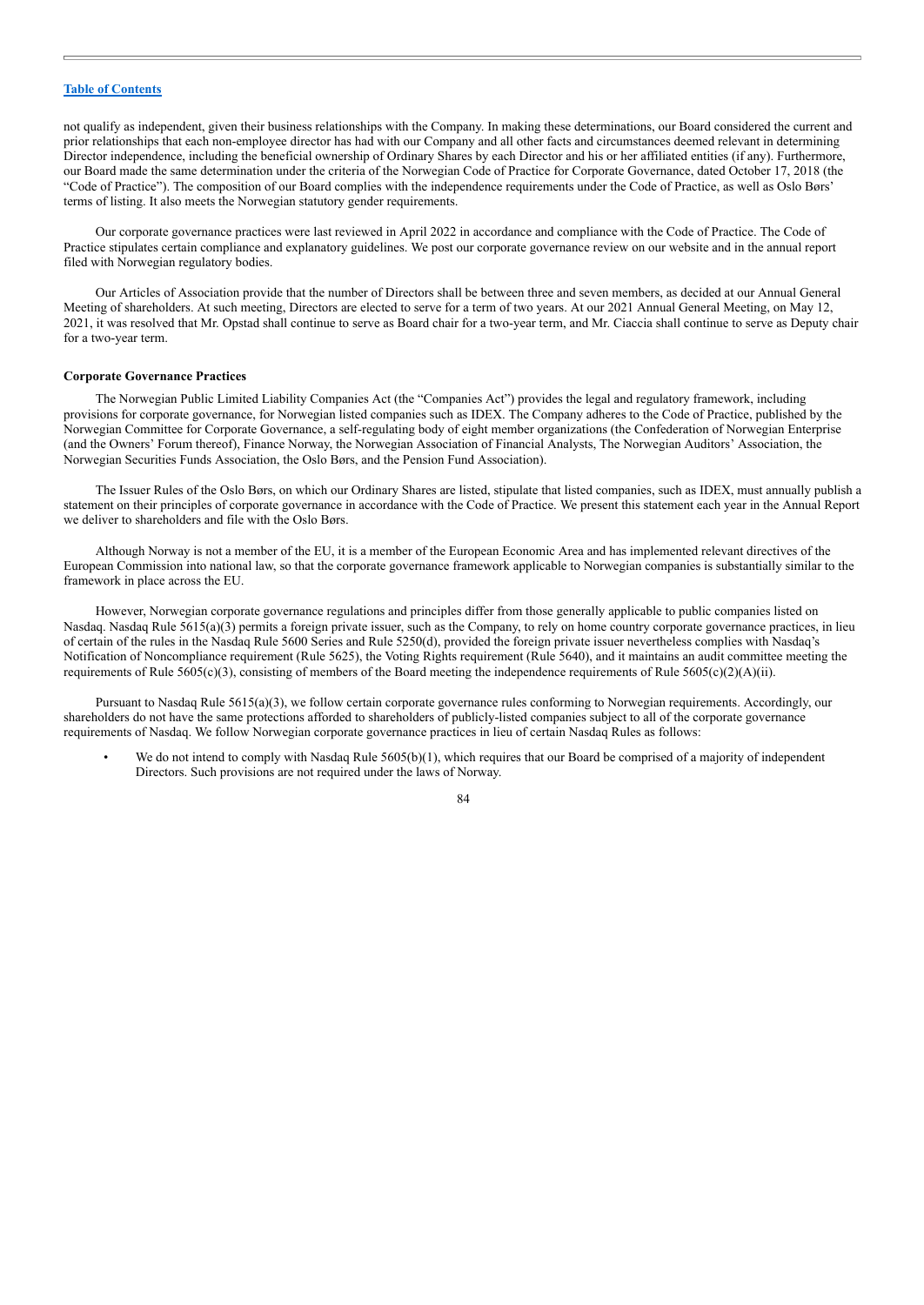However, the Code of Practice, recommends (i) the majority of the Directors be independent of executive personnel and material business contacts, and (ii) at least two Directors be independent of significant shareholders. Accordingly, we do assess the independence of our Directors pursuant to the Code of Practice and have concluded the majority of our Directors are independent, based upon those standards.

- We do not intend to follow Nasdaq Rule 5605(d)(1) regarding the charter of the Compensation Committee of the Board or Nasdaq Rule 5605(d)(2) regarding Compensation Committee composition. Such provisions are not required under the laws of Norway. However, we do maintain a Compensation Committee in compliance with the Code of Practice. See "Item 6. Section C. Board Practices—Committees of Our Board of Directors—Compensation Committee" for additional information.
- We do not intend to follow Nasdaq Rule  $5605(e)(1)(A)$  with respect to having Director nominees selected by independent Directors or Nasdaq Rule 5605(e)(2) with respect to the adoption of a formal written charter or Board resolution, as applicable, addressing the Director nomination process. Such provisions are not required under the laws of Norway. In compliance with the Code of Practice, we maintain a Nomination Committee, which is not a subcommittee of our Board, but a separate body elected directly by shareholders at our Annual General Meeting. Members of our Nominating Committee are not Directors of the Company. The establishment of our Nomination Committee was resolved by our Annual General Meeting on May 15, 2012, in accordance with the Code of Practice, along with guidelines for the Nominating Committee addressing the Director nomination process, among other matters. See "Item 6. Section C. Board Practices —Committees of Our Board of Directors—Nomination Committee" for additional information.
- We do not intend to comply with the provision of Nasdaq Rule 5610 requiring disclosure within four business days of any determination by our Board to grant a waiver to the Company's Directors and officers of provisions of the Company's Code of Conduct and Code of Ethics. However, we do comply with the provision of Nasdaq Rule 5610 requiring that such determination must be disclosed in a Form 6-K or in the next Form 20-F we file.
- We do not intend to follow Nasdaq Rule 5620(c), which sets forth quorum requirements applicable to meetings of shareholders. Such quorum requirements are not required under the Norwegian Public Companies Act.
- We do not intend to follow Nasdaq Rule 5635 regarding shareholder approval requirements in connection with certain corporate actions, such as a change of control of the Company. However, under the Companies Act, any issuance of Ordinary Shares by the Company requires shareholder approval or a resolution by the Board in accordance with an authorization from a General Meeting of shareholders. Shareholder approval also is required for share-based compensation programs, as well as compensation to the Board and certain major agreements between the Company and an affiliated party.

We intend to utilize these exemptions from certain Nasdaq Rules for as long as we continue to qualify as a foreign private issuer.

# **Committees of our Board of Directors**

Our board of directors has two standing committees: an audit committee and a compensation committee. In addition, we have a nomination committee, which composition and mandate are resolved by our Annual General Meeting of shareholders.

# *Audit Committee*

Our Audit Committee consists of Messrs. Skaggs and Quindlen and Mses. Høvding and Davis. Mr. Skaggs serves as chair of the committee. While the Audit Committee consists exclusively of Directors who are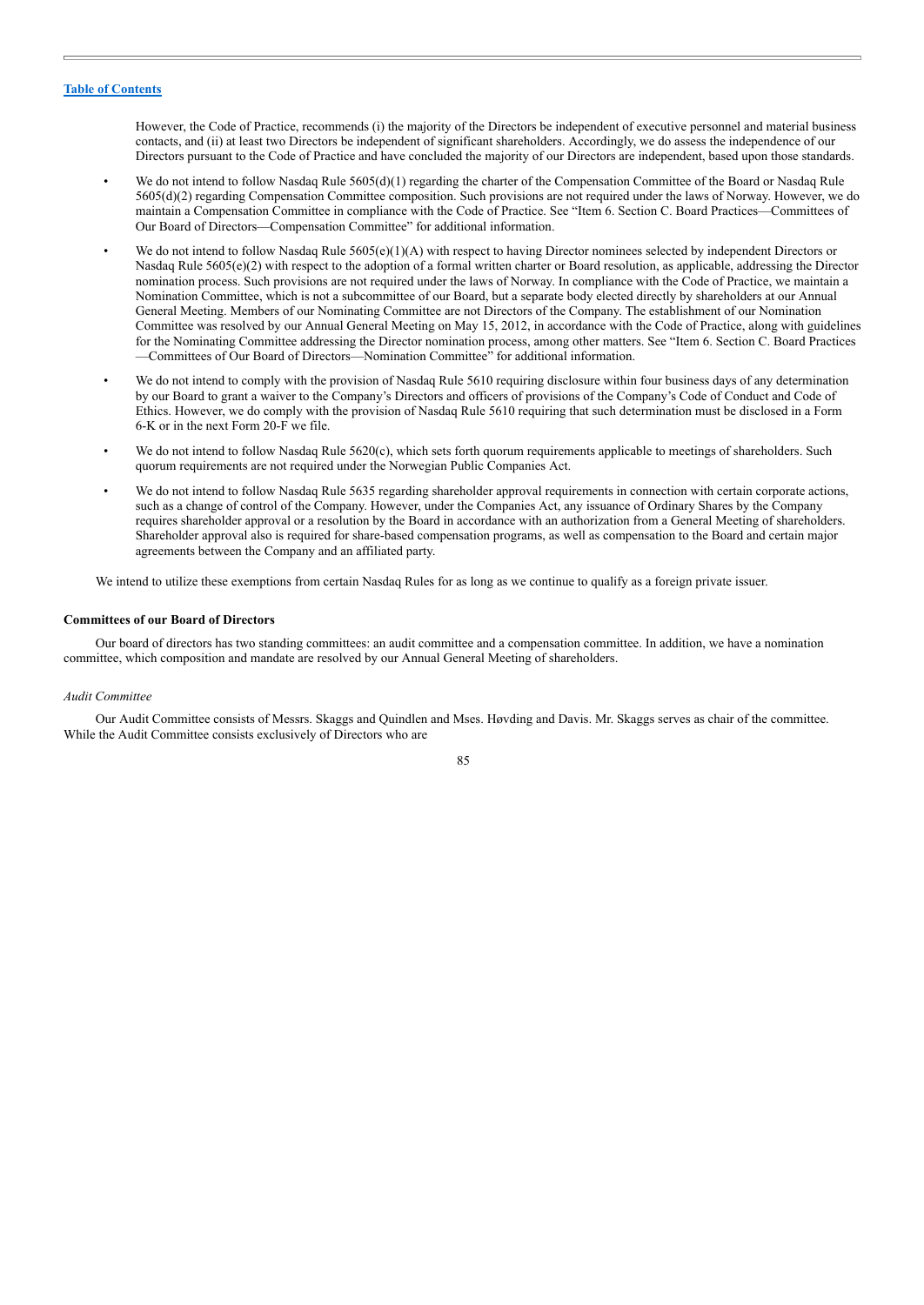financially literate, Mr. Skaggs is considered an "audit committee financial expert" as defined by applicable SEC rules and has the requisite financial sophistication as defined under applicable Nasdaq rules. Our Board has determined all of the members of the Audit Committee satisfy the "independence" requirements set forth in Rule 10A-3 under the Exchange Act. The Audit Committee, which advises the Board, is governed by a charter that complies with the rules of Nasdaq.

The Audit Committee's responsibilities include:

- overseeing accounting and financial reporting processes, systems of internal control, financial statement audits, and the integrity of our financial statements;
- managing the selection, engagement terms, fees, qualifications, independence, and performance of any registered public accounting firm engaged as our independent outside auditor for the purpose of preparing or issuing an audit report or performing audit services, recommending appointment or retention of any such firm to our Board, and approving any non-audit services to be provided by such firm;
- reviewing and discussing with management and our independent auditors any financial statements, reports or disclosures required by applicable law and stock exchange listing requirements, and any other financial information issued by us;
- overseeing the design, implementation, organization, and performance of our internal control over financial reporting and our internal audit function;
- overseeing procedures for reviewing, retaining and investigating complaints regarding accounting, internal accounting controls, or auditing matters;
- reviewing and approving any related-party transactions;
- helping our Board oversee legal and regulatory compliance, including risk assessment; and
- providing regular reports and information to our board.

### *Compensation Committee*

Our Compensation Committee, which consists of Ms. Davis and Mr. Ciaccia, assists the Board in determining Executive Officer compensation. Ms. Davis serves as chair of the committee.

The Compensation Committee's responsibilities include advising the Board on matters including:

- setting a compensation policy that is designed to promote our long-term success;
- ensuring that the overall compensation of employees is in alignment with both their individual performance and their contribution to our overall results, and consistent across the Company;
- determining the design of, and targets for, any performance-related variable compensation programs and making a recommendation regarding the total annual payments made under such programs;
- investigating any compensation or other payment-related matter it deems appropriate to investigate, and making recommendations to the Board as it may deem necessary;
- reviewing the design of all share-based incentive plans to ensure compliance with relevant legislation and good compensation practice and, as necessary, proposing any changes to the Board; and
- analyzing appropriate data from comparative companies to review compensation and related policies to support strategy and promotion of sustainable success and, as necessary, proposing any changes to the Board.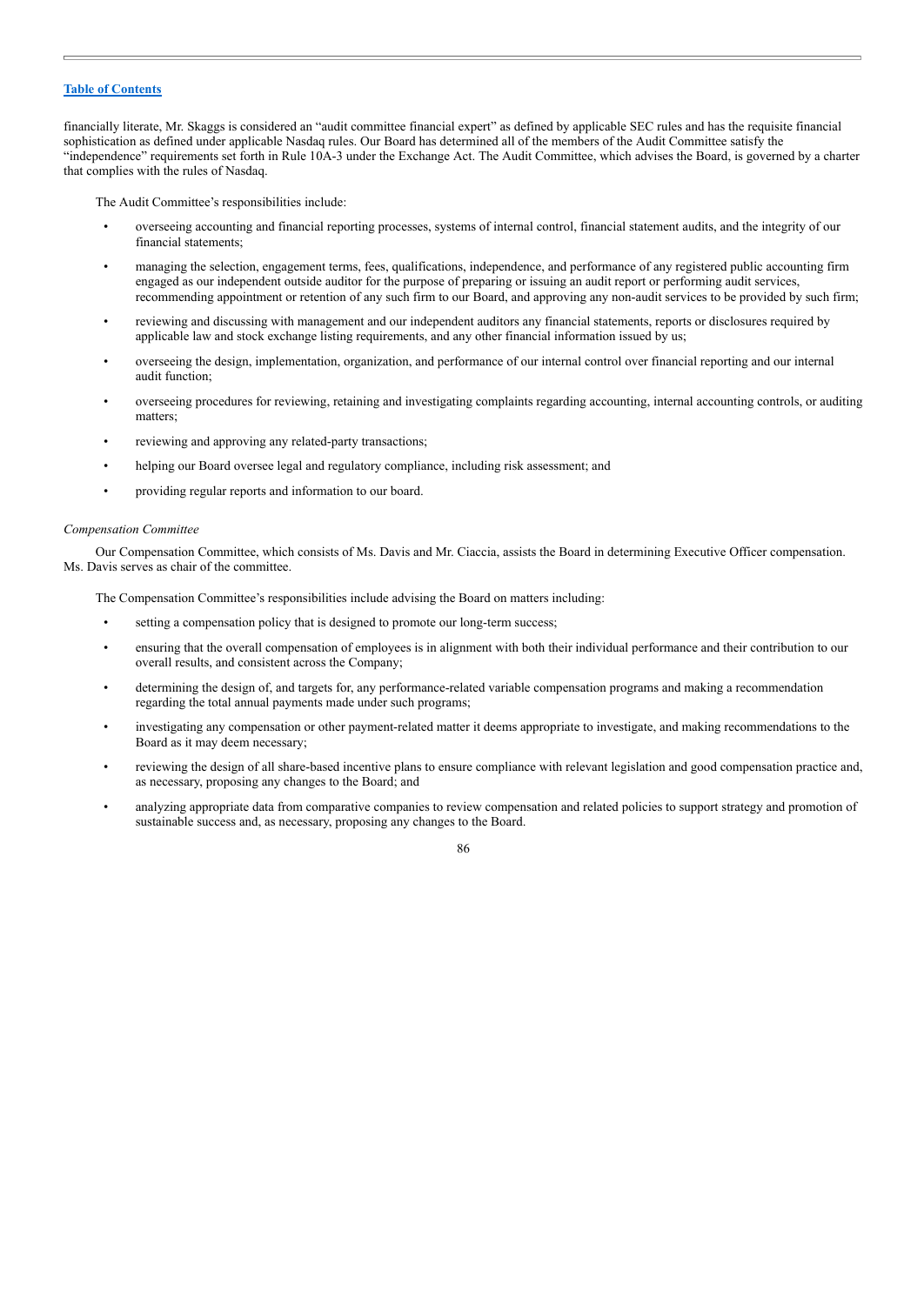# *Nomination Committee*

In compliance with the Code of Practice, we maintain a Nomination Committee, which is not a subcommittee of our Board, but a separate body elected directly by shareholders at our Annual General Meeting. Members of our Nominating Committee are not Directors of the Company.

The duties of our Nomination Committee, election of the chair and members of the committee, and the committee's compensation are determined and approved at the Annual General Meeting of shareholders. The requirement to form a Nomination Committee is set out in our Articles of Association, as recommended by the Code of Practice.

Our Nomination Committee consists of Robert N. Keith, Håvard Nilsson, and Harald Voigt. Mr. Keith serves as chair of the committee. The Nomination Committee's primary duties include proposing candidates for election to the Board and the Nomination Committee and proposing the fees to be paid to members of these bodies.

In addition, the Nomination Committee's responsibilities include:

- regularly reviewing the structure, size, and composition (including the skills, knowledge, experience, and diversity) required of our Board and making recommendations regarding proposed changes to shareholders for approval at the Annual General Meetings;
- determining the qualities and experience required of our Directors and identifying suitable candidates, assisted where appropriate by thirdparty recruitment consultants;
- formulating plans for succession for Directors, in particular for the key role of Board chair; and
- assessing the re-nomination or re-election of any Director at the conclusion of his or her specified term, having given due regard to the Director's performance and ability to continue to contribute to the Board, as well as the need for periodically refreshing the composition of the Board.

#### **Code of Conduct and Code of Ethics**

We revised our Code of Conduct and Code of Ethics on December 21, 2020, to cover a broad range of matters including the handling of conflicts of interest, compliance issues and other corporate policies such as equal opportunity and non-discrimination standards. Our Code is available on our website at *www.idexbiometrics.com*.

# **D. Employees**

As of December 31, 2021, we had 111 individuals on staff, consisting of 93 employees and 18 individual contractors (individual contractors typically reside in countries in which the Company does not have a subsidiary). Of this total, 19 were assigned to our Oslo office, 56 were assigned to our two offices in the United States, 27 were assigned to our office in the United Kingdom, and nine were assigned to our office in China.

Certain members of our staff serve on a part-time basis. As such, we assess staffing needs based on a full-time equivalent ("FTE") basis. As of December 31, 2021, we had 90 FTE employees and 8 FTE individual contractors. Of this total of 98 FTEs:

- 72 were engaged in engineering functions (33 in hardware design (i.e., silicon, sensors, and packaging); 21 in systems design; and 18 in software development);
- 15 were engaged in marketing and sales functions;
- nine were engaged in administrative and financial functions; and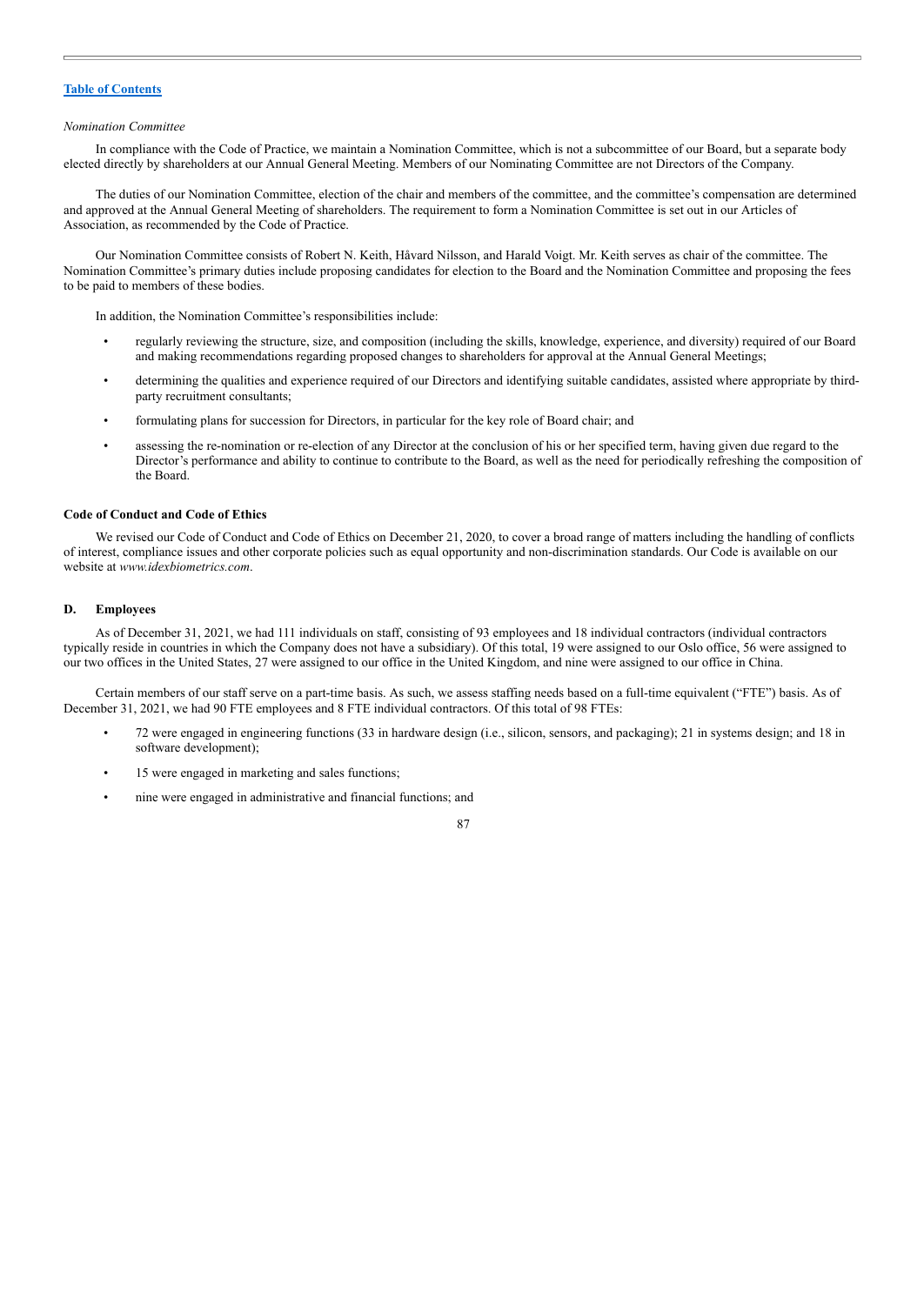two were engaged in production planning and supply chain management.

We have no collective bargaining agreements with our employees, and we have not experienced any work stoppages.

# **E. Share Ownership**

For information regarding the share ownership of our directors and senior management, see "Item 6. Section B. Compensation" and "Item 7. Section A. Major Shareholders.'

# **Item 7. Major Shareholders and Related Party Transactions.**

# **A. Major Shareholders**

The following table and accompanying footnotes set forth, as of March 31, 2022, information regarding beneficial ownership of our Ordinary Shares by:

- each person, or group of affiliated persons, known by us to beneficially own more than 5% of our Ordinary Shares;
- each of our Executive Officers;
- each of our Directors; and
- all of our Executive Officers and Directors as a group.

Beneficial ownership is determined in accordance with the rules of the SEC. These rules generally attribute beneficial ownership of securities to persons who possess sole or shared voting power or investment power with respect to those securities and include Ordinary Shares that can be acquired within 60 days of March 31, 2022. Percentage ownership calculations are based on 1,012,548,654 Ordinary Shares issued and outstanding as of March 31, 2022, plus, consistent with SEC rules on disclosure of beneficial ownership, Ordinary Shares that each security holder has the ability to acquire within 60 days of March 31, 2022.

Except as otherwise indicated, all of the Ordinary Shares reflected in the table are Ordinary Shares, and all persons listed below have sole voting and investment power with respect to the Ordinary Shares beneficially owned by them, subject to applicable community property laws. The information is not necessarily indicative of beneficial ownership for any other purpose.

Unless otherwise indicated, the address of each beneficial owner listed in the table below is c/o IDEX Biometrics ASA, Dronning Eufemias gate 16, NO-0191 Oslo, Norway.

|                                                | Number of<br>Ordinary |            |  |
|------------------------------------------------|-----------------------|------------|--|
|                                                | <b>Shares</b>         | Percentage |  |
|                                                | <b>Beneficially</b>   | of         |  |
| Name of Reported Beneficial Owner <sup>1</sup> | Owned                 | Total      |  |
| 5% or Greater Shareholders:                    |                       |            |  |
| Robert N. Keith 2                              | 185, 344, 423         | 18.36%     |  |
| Société Générale <sup>3</sup>                  | 72,660,606            | 7.18       |  |
| Sundt AS <sup><math>4</math></sup>             | 68,507,977            | 6.77       |  |
| Sundvall Holding AS 5                          | 52,964,051            | 5.23       |  |
| <i>Executive Officers:</i>                     |                       |            |  |
| Vincent Graziani <sup>6</sup>                  | 3,725,725             | *          |  |
| James A. Simms <sup>7</sup>                    | 2,182,236             | *          |  |
| Anthony M. Eaton 8                             | 1,198,539             | $\ast$     |  |
| Catharina Eklof <sup>9</sup>                   | 589,684               | $\ast$     |  |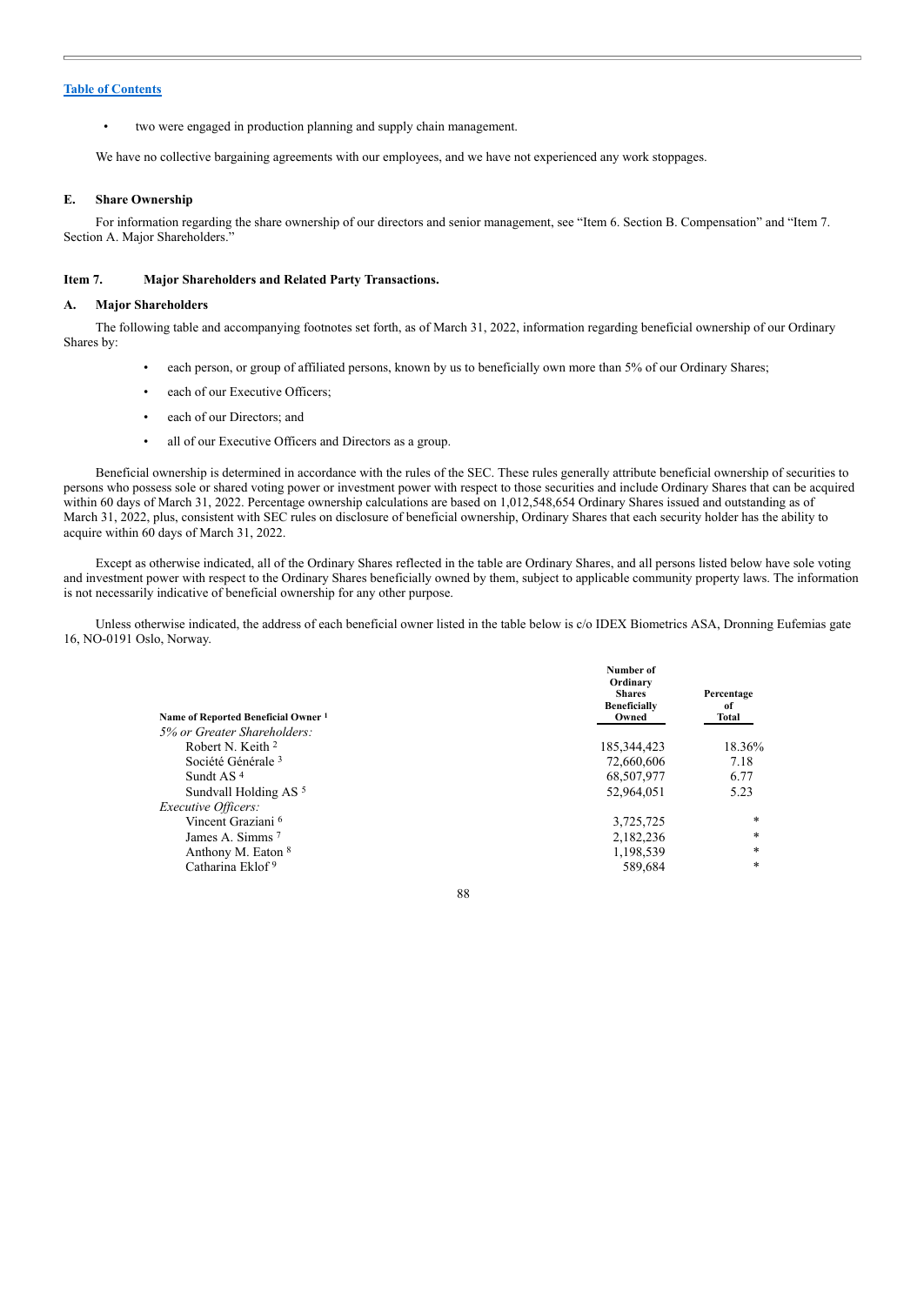| Name of Reported Beneficial Owner <sup>1</sup>           | Number of<br>Ordinary<br><b>Shares</b><br><b>Beneficially</b><br>Owned | Percentage<br>of<br>Total |
|----------------------------------------------------------|------------------------------------------------------------------------|---------------------------|
| <b>Board of Directors:</b>                               |                                                                        |                           |
| Morten Opstad 10                                         | 7,398,916                                                              | $\ast$                    |
| Lawrence J. Ciaccia <sup>11</sup>                        | 815,021                                                                | $\ast$                    |
| Deborah Lee Davis <sup>12</sup>                          | 564,479                                                                | $\ast$                    |
| Hanne Høvding <sup>13</sup>                              | 487,778                                                                | $\ast$                    |
| Annika Olsson 14                                         | 52,631                                                                 | $\ast$                    |
| Thomas M. Quindlen 15                                    | 413,981                                                                | $\ast$                    |
| Stephen A. Skaggs 16                                     | 1,018,053                                                              | $\ast$                    |
| Directors and Executive Officers as a group (11 persons) | 18,447,043                                                             | 1.81%                     |

\* Represents beneficial ownership of less than 1%.

Pursuant to annual disclosure requirements of the STA, Mr. Keith reported to the Oslo Børs, as of November 10, 2021, that he, together with "related parties," as such term is defined<br>in section 2-5 of the STA, collectively number of Ordinary Shares beneficially owned by Mr. Keith, as of March 31, 2022, are held in nominee accounts with a limited number of financial institutions. See also "Related Party Transactions—Capital Increases.

3 Société Générale is a nominee shareholder. We are not aware of the number or identity of the beneficial owners of Ordinary Shares held by Société Générale. The principal business address for Société Générale is 92972 Paris—La Défense Cedex France.

- 4 The principal business address for Sundt AS is Dronningen 1, 0287 Oslo, Norway. 5 The principal business address for Sundvall Holding AS is Strømsveien 314B, 1081 Oslo, Norway.
- 6 Represents 1,225,725 Ordinary Shares held by Mr. Graziani and 2,500,000 Ordinary Shares issuable pursuant to subscription rights that are exercisable or settled within 60 days of March 31, 2022.
- 7 Consists of 1,494,736 Ordinary Shares held by Mr. Simms and 687,500 Ordinary Shares issuable pursuant to subscription rights that are exercisable or settled within 60 days of March 31, 2022.
- 8 Consists of 284,639 Ordinary Shares held by Mr. Eaton and 913,900 Ordinary Shares issuable pursuant to subscription rights that are exercisable or settled within 60 days of March 31, 2022.
- 9 Consists of 89,684 Ordinary Shares held by Ms. Eklof and 500,000 Ordinary Shares issuable pursuant to subscription rights that are exercisable or settled within 60 days of March 31, 2022.
- 
- 10 Represents 7,398,916 Ordinary Shares held by Mr. Opstad as of March 31, 2022.<br>11 Represents 415,021 Ordinary Shares held by Mr. Ciaccia and 400,000 Ordinary Shares issuable pursuant to subscription rights that are exerc March 31, 2022.
- 12 Represents 564,479 Ordinary Shares held by Ms. Davis as of March 31, 2022. 13 Represents 487,778 Ordinary Shares held by Ms. Høvding as of March 31, 2022.
- 
- 14 Represents 52,631 Ordinary Shares held by Ms. Olsson as of March 31, 2022.
- Represents 413,981 Ordinary Shares held by Mr. Quindlen as of March 31, 2022. 16 Represents 1,018,053 Ordinary Shares held by Mr. Skaggs as of March 31, 2022.
- 

Beneficial ownership presented in this table, as of March 31, 2022, is determined in accordance with the rules of the SEC, which differ from local rules in Norway. Pursuant to the Norwegian Securities Trading Act dated June 29, 2007, no.75, (the "STA"), our shareholders are required to immediately and simultaneously notify us and the Oslo Børs when the shareholder's holdings, as percentage of total Ordinary Shares outstanding, reaches, exceeds, or falls below the thresholds of 5%, 10%, 15%, 20%, 25%, 1/3, 50%, 2/3, or 90% of the sholder's holdings, as percentage of tota share capital or voting rights of our Company.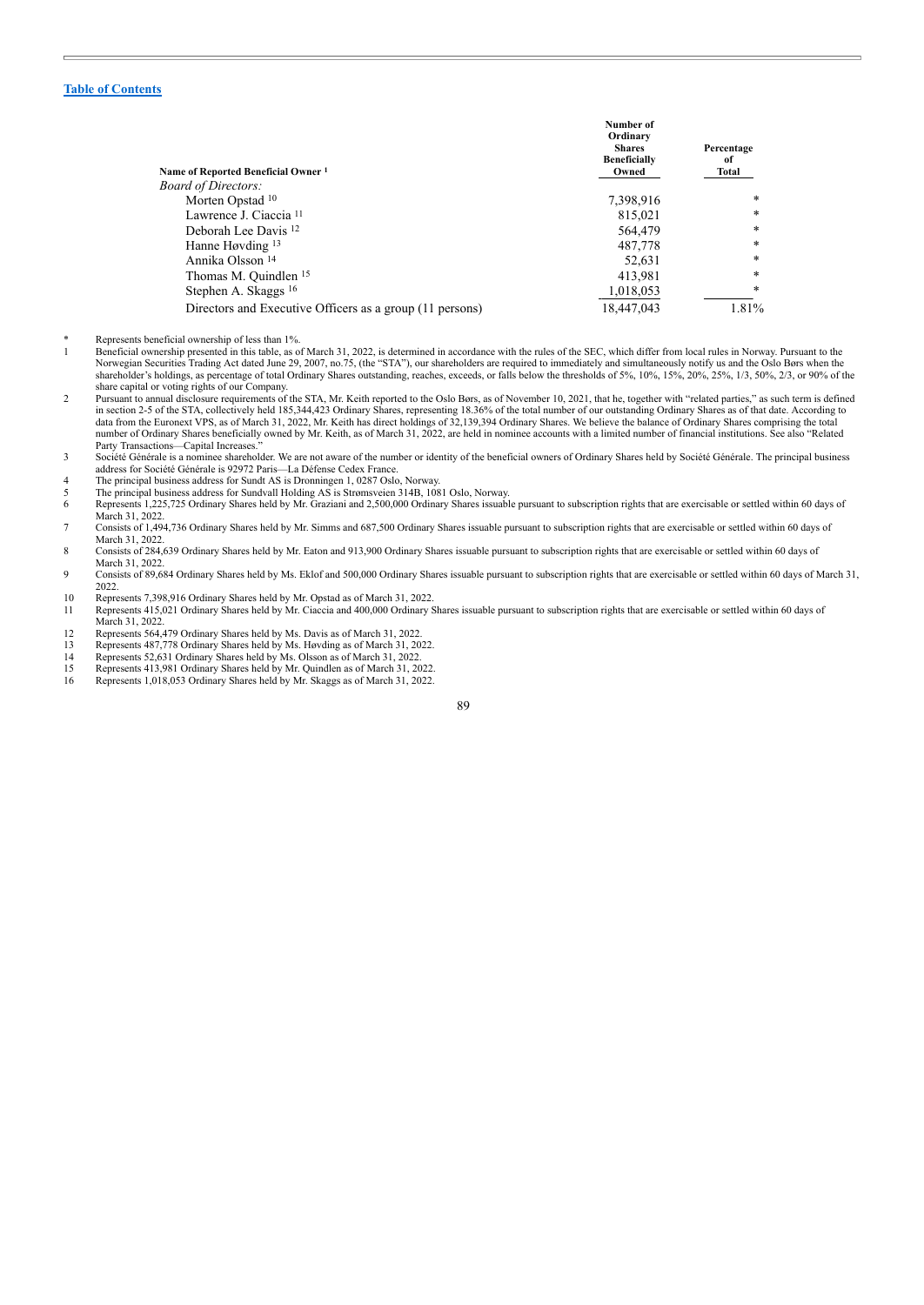# *5% Ownership as of December 31, 2021 and December 31, 2018*

The following table shows shareholders who beneficially own more than 5% of our Ordinary Shares as of December 31, 2021, as compared to December 31, 2018, as recorded in the shareholder registry in Norway:

|                                   | <b>December 31, 2021</b> |         |                                                   | December 31, 2018      |              |
|-----------------------------------|--------------------------|---------|---------------------------------------------------|------------------------|--------------|
|                                   |                          | Percent |                                                   |                        | Percent      |
|                                   | Number of                | of      |                                                   | Number of              | of           |
| <b>Shareholder</b>                | <b>Ordinary Shares</b>   | Total   | Shareholder                                       | <b>Ordinary Shares</b> | <b>Total</b> |
| Société Générale (N) <sup>1</sup> | 72,660,606               | 7.19%   | The Northern Trust Company (N) $4$                | 108,420,610            | 19.92%       |
| Sundt AS $2$                      | 68,507,977               | 6,78    | Sundvall Holding AS                               | 56,911,021             | 10.46        |
| Robert N. Keith $3$               | 62,139,394               | 6.15    | Invesco Perpetual High Income Fund <sup>5</sup>   | 53,228,391             | 9.78         |
| Sundvall Holding AS               | 55,964,051               | 5.53    | Charles Street International Holding Ltd. 6       | 38,157,236             | 7.01         |
|                                   |                          |         | Invesco Perpetual Income Fund <sup>5</sup>        | 36,771,609             | 6.76         |
| The Northern Trust Company        | 45,030,909               | 4.46    |                                                   |                        |              |
| $(N)$ <sup>4</sup>                |                          |         | The Northern Trust Company any $(N)$ <sup>4</sup> | 29,597,688             | 5.44         |
| Others                            | 581,806,729              | 57.58   | Others                                            | 221, 227, 982          | 40.64        |
| Total                             | 1,010,388,454            | 100.00% | Total                                             | 544,314,537            | 100.00%      |

(N) The shareholder on record is a nominee for one or more beneficial owners.

 $1.1$  Societé Generale held 0.01% of outstanding Ordinary Shares as of December 31, 2018. We are not aware of the number or identity of the beneficial owners of Ordinary Shares held in Société Générale nominee accounts.

2 Sundt AS did not hold any Ordinary Shares as of December 31, 2018.<br>
The number of Ordinary Shares includes Mr. Keith's holding of 30.00

The number of Ordinary Shares includes Mr. Keith's holding of 30,000,000 Ordinary Shares held by the Depositary for our ADSs, as well as the reported direct ownership of 32,139,394 Ordinary Shares. Pursuant to annual discl 32,139,394 Ordinary Shares. Pursuant to annual disclosure requirements of the STA, Mr. Keith reported to the Oslo Børs, as of November 10, 2021, that he, together with the studies of the STA, Mr. Keith reported to the Oslo parties," as such term is defined in section 2-5 of the STA, collectively held 185,344,423 Ordinary Shares, representing 18.36% of the total number of our outstanding Ordinary Shares as of that date.

4 The beneficial owners of the Ordinary Shares held by The Northern Trust Company, London Branch, as nominee, as of December 31, 2018, were funds managed by Woodford Investment Management Ltd. As of December 31, 2021, The Northern Trust Company, London Branch, holds Ordinary Shares as nominee for funds managed by Schroders plc.

5 Invesco Perpetual High Income Fund and Invesco Perpetual Income Fund held no Ordinary Shares as of December 31, 2021.<br>6 Charles Street International Holding Ltd. ("CSIHL"), an entity related to Mr. Keith, held no Ordinar Oslo Børs that, as of May 19, 2021, he received 14,905,768 Ordinary Shares as a distribution from CSIHL.

As shown in the table above, outstanding Ordinary Shares as of December 31, 2021, increased by 466,073,917 Ordinary Shares since December 31, 2018. The change in holdings of our major shareholders as of December 31, 2021, is partly caused by their purchases or sales of Ordinary Shares in the open market and partly by their participation in private placements of our Ordinary Shares during the period. Nominee shareholders' holdings may change because the beneficial shareholders choose to move their holdings between nominee accounts.

As of January 1, 2019, our largest shareholder was The Northern Trust Company, London Branch, a nominee shareholder through which two funds managed by Woodford Investment Management Ltd. ("Woodford") held 19.92% and 5.44%, respectively, of our outstanding Ordinary Shares. The management of these two funds were subsequently transferred from to Woodford to Link Solutions Ltd. and Schroders plc, respectively, in 2019. Link Solutions Ltd subsequently sold all of the Ordinary Shares held by the fund it managed. The fund managed by Schroders plc has retained its Ordinary Shares, but its holding, as of December 31, 2021, represented 4.46% of the total Ordinary Shares outstanding as of that date.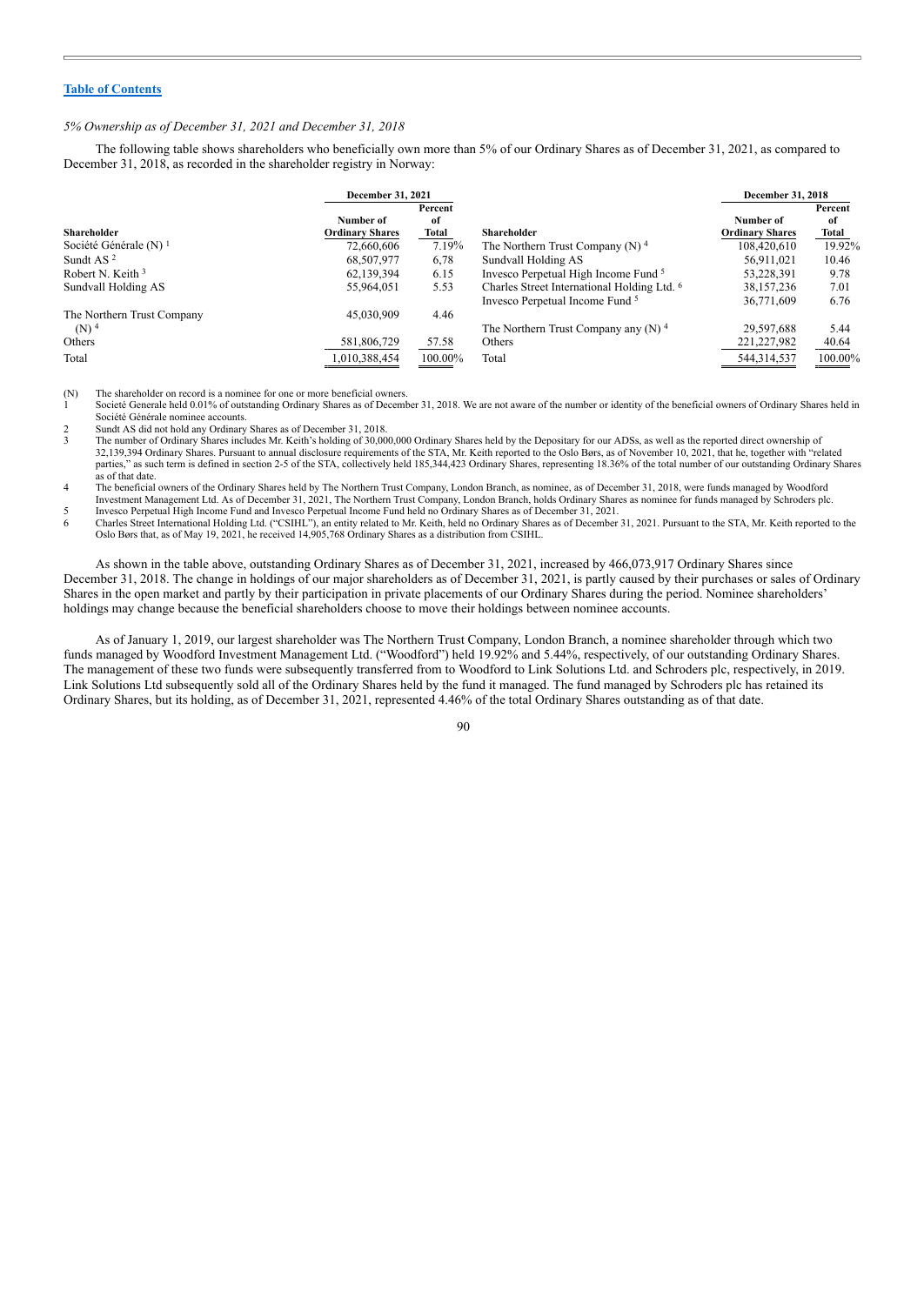As of January 1, 2019, our second largest shareholder was Invesco, through two funds which held 16.53% of our outstanding Ordinary Shares. Invesco sold all such Ordinary Shares in 2019.

As of January 1, 2019, CSIHL was our fourth largest shareholder. Based on its report to the Oslo Stock Exchange, as of May 19, 2021, CSIHL had distributed its entire holding of Ordinary Shares to its shareholders. Pursuant to the STA, Mr. Keith reported to the Oslo Børs that, as of May 19, 2021, he received 14,905,768 Ordinary Shares as a distribution from CSIHL. We are not aware of the number or identity of other beneficial owners of Ordinary Shares formerly held by CSIHL.

As of December 31, 2020, UBS Switzerland AG, "UBS", a nominee shareholder, was our largest shareholder, holding 8.80% of outstanding Ordinary Shares. UBS acquired most of these Ordinary Shares in 2019 and 2020. UBS reduced its shareholding to 0.06% by the end of 2021. We are not aware of the number or identity of the beneficial owners of Ordinary Shares held in UBS nominee accounts.

As of December 31, 2021, Société Générale, a nominee shareholder, is our largest shareholder, having acquired its Ordinary Shares in 2021. We are not aware of the number or identity of the beneficial owners of Ordinary Shares held in Société Générale nominee accounts.

Mr. Keith acquired a substantial number of Ordinary Shares in the fourth quarter of 2019 and has since participated in multiple private placements of our Ordinary Shares. As of November 10, 2021, Mr. Keith disclosed to the Oslo Børs that he, together with his close associates, as such term is defined in section 2-5 of the STA, collectively held 185,344,423 Ordinary Shares or 18.36% of the total number of our outstanding Ordinary Shares as of that date.

Sundt AS acquired Ordinary Shares in the market in 2019 and has also participated in private placements of Ordinary Shares in 2020 and 2021.

# *Voting Rights*

All our Ordinary Shares have equal voting rights. There are no Ordinary Shares with special voting rights, nor are there any restrictions on voting. We have no other class of equity security outstanding. See also Exhibits 2.4 and 2.5 filed herewith.

#### *Shareholders in the United States*

As of December 31, 2021, to the best of our knowledge, 54,451,078 of our outstanding Ordinary Shares were held by 24 shareholders of record in the United States. The actual number of beneficial holders is greater than the numbers of holders on record, because Ordinary Shares are held in the custodial name of brokers and other nominees on behalf of beneficial owners. One such nominee is Bank of New York Mellon, the Depositary, holding 37,524,450 Ordinary Shares that underlie 500,326 ADSs listed on Nasdaq. We listed our ADSs on Nasdaq on March 1, 2021.

# **B. Related Party Transactions**

Since January 1, 2021, we have engaged in the following transactions with our Directors, Executive Officers and holders of more than 10% of our outstanding voting securities and their affiliates, which we refer to as our related parties.

# **Agreements with Our Executive Officers and Directors**

We have entered into service contracts with certain of our Executive Officers. These agreements contain customary provisions and representations, including confidentiality, non-competition, non-solicitation and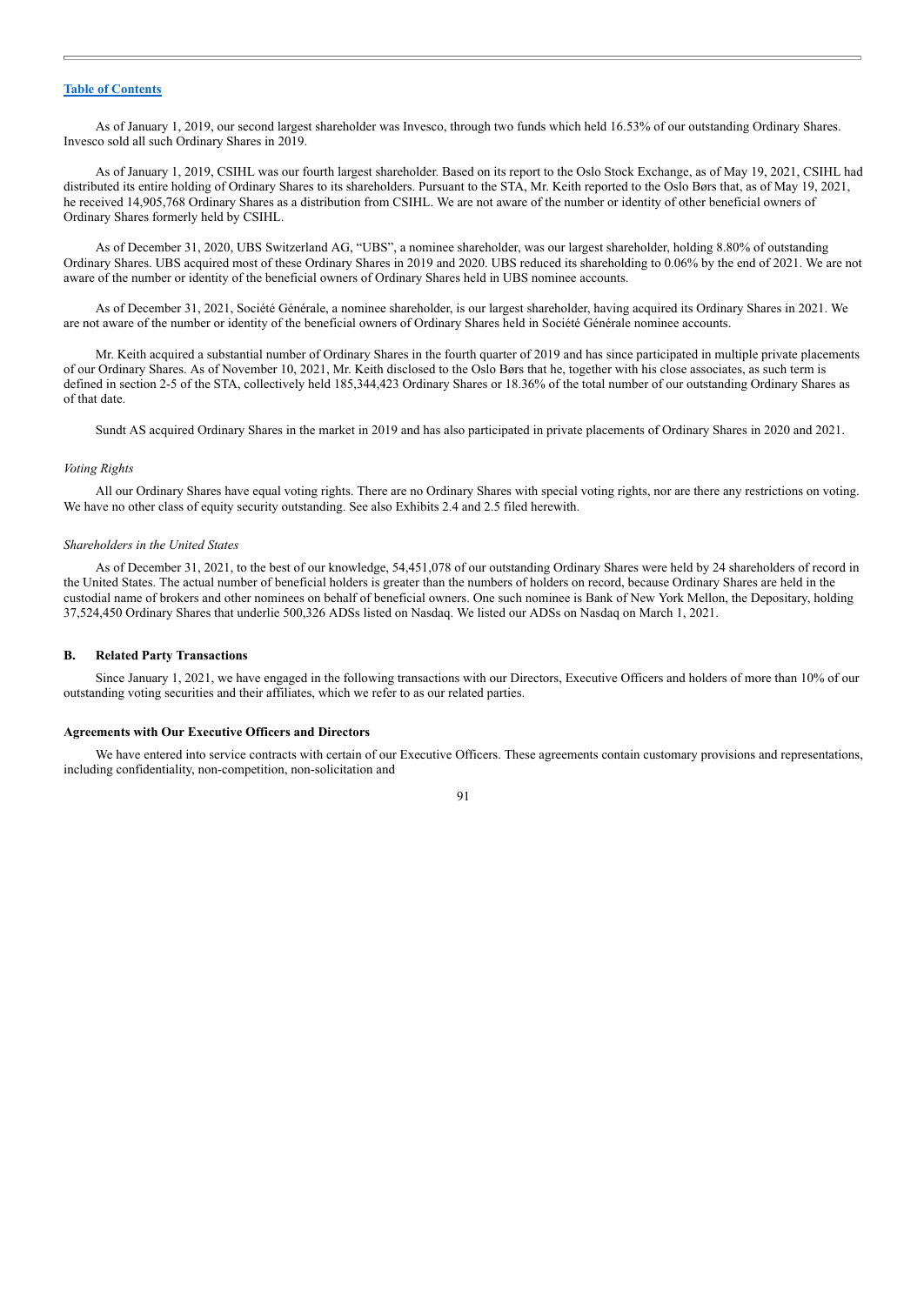inventions assignment undertakings by the Executive Officers. However, the enforceability of the non-competition provisions may be limited under applicable law.

Further, we have granted share-based awards to certain of our Directors and Executive Officers. See "Item 6. Section B. Compensation —Compensation of Executive Offices and Directors."

#### **Indemnification Agreements**

We entered into an indemnity agreement with each of our Directors and Executive Officers in connection with the listing of our ADSs on Nasdaq. The indemnity agreement requires us to indemnify our Directors and Executive Officers to the fullest extent permitted by law. See "Item 6. Section B. Compensation—Limitations."

# **Capital Increases**

In March 2022, we issued 1,765,791 Ordinary Shares to employees participating in our ESPP, raising \$341 thousand. Among such employees, our Chief Executive Officer, Vincent Graziani, acquired 52,446 Ordinary Shares, and our Chief Technology Officer, Anthony Eaton, acquired 19,683 Ordinary Shares.

Also in March 2022, we issued 394,409 shares at a price NOK 0.48 per share to employees upon their exercise of vested subscription rights, raising \$21 thousand. No Executive Officers exercised vested subscription rights.

In November 2021, we completed a private placement of an aggregate of 89,777,824 Ordinary Shares with Norwegian and international investors, including certain existing shareholders, members of our management team, and our Board, for gross proceeds of \$30.1 million. Ms. Eklof and Messrs. Graziani and Simms acquired 89,684, 149,473 and 1,494,736 Ordinary Shares, respectively. A Director, Ms. Olsson, acquired 52,631 Ordinary Shares.

In September 2021, we issued 913,198 Ordinary Shares to employees participating in our ESPP, raising \$221 thousand. Among such employees, our Chief Executive Officer, Vincent Graziani, acquired 20,490 Ordinary Shares, and our Chief Technology Officer, Anthony Eaton, acquired 8,029 Ordinary Shares.

In May 2021, certain Directors elected to receive, pursuant to a resolution approved by shareholders at our Annual General Meeting on May 12, 2021, a portion of their respective Board compensation in the form of Ordinary Shares. As a result, 535,583 Ordinary Shares were issued, representing \$123 thousand of consideration to Messrs. Ciaccia, Quindlen, and Skaggs.

In March 2021, we issued 1,060,179 Ordinary Shares to employees participating in our ESPP, raising \$228 thousand. Among such employees, our Chief Executive Officer, Vincent Graziani, acquired 23,093 Ordinary Shares, our Chief Financial Officer at the time, Derek D'Antilio, acquired 51,960 Ordinary Shares, and our Chief Technology Officer, Anthony Eaton, acquired 2,989 Ordinary Shares.

In February 2021, we completed a private placement of an aggregate of 83,214,674 Ordinary Shares to Norwegian and international investors, including certain existing shareholders and a member of our management team, for gross proceeds of \$27.2 million. Mr. D'Antilio, our Chief Financial Officer at the time, acquired 76,000 Ordinary Shares.

# **Arrangements with Our Board of Directors**

Morten Opstad, our Board chair, is a partner at Advokatfirmaet Ræder AS ("Ræder"), our Norwegian counsel. Ræder provides legal services to our company. In addition, Mr. Opstad provides certain business and management services to us that are not typical board functions, pursuant to an executive function agreement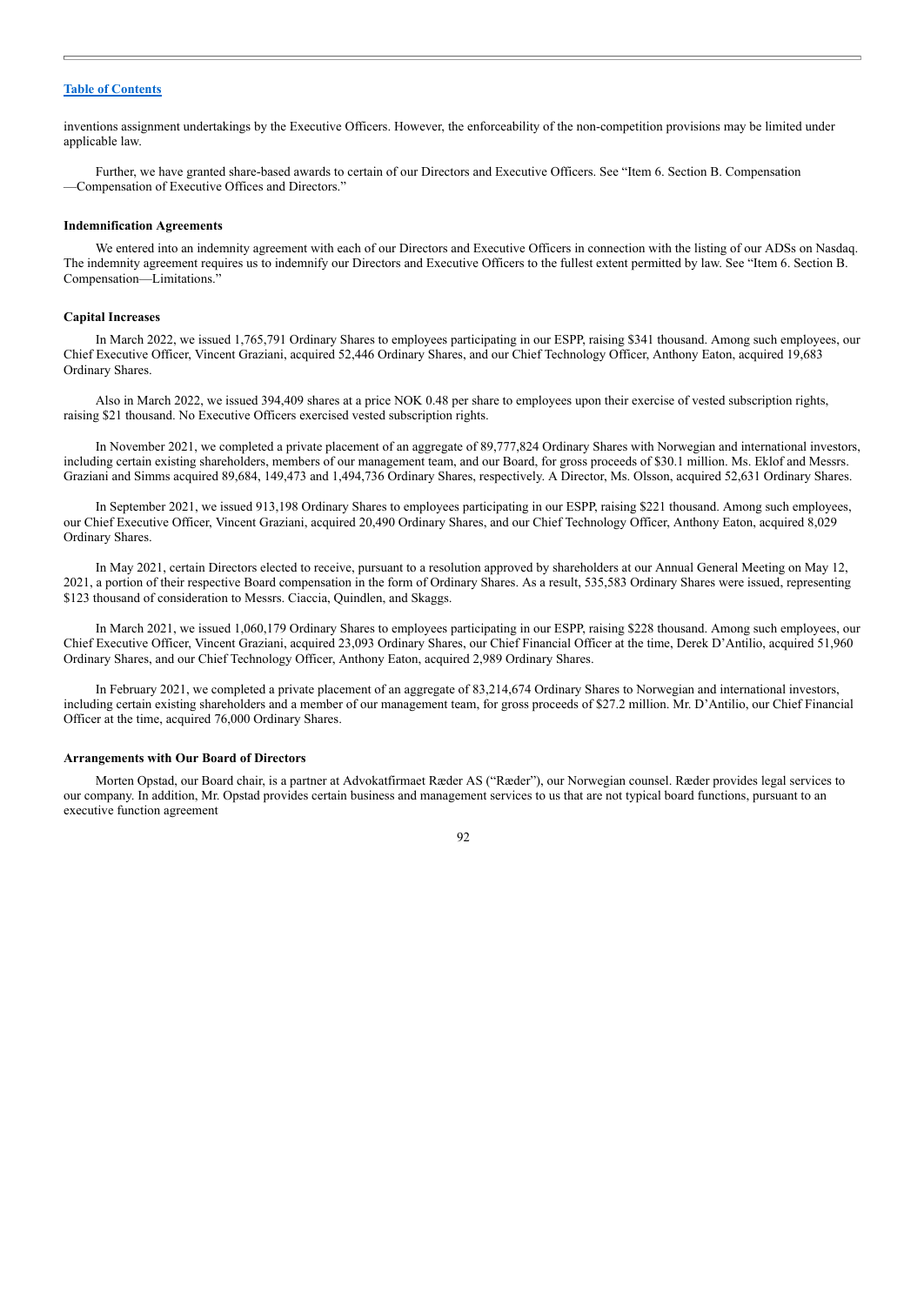dated January 30, 2018, by and among Mr. Opstad, IDEX Biometrics ASA, and Ræder. Such services include, among other things, shareholder contact, strategic discussions with existing and prospective partners, customers and suppliers, organizational issues, and other projects from time to time. As consideration for such services, Mr. Opstad is entitled to receive a fee per hour at the same level as partners at Ræder invoice us, and such fee is invoiced by Ræder. We paid Ræder for its services in the amount of \$338 thousand in 2021, \$477 thousand in 2020, and \$470 thousand in 2019, respectively.

Larry J. Ciaccia, our Board deputy chair, is the principal owner of Black River Advisors LLC. On November 1, 2013, Black River Advisors entered into a service agreement with us, pursuant to which Black River Advisors assigned Mr. Ciaccia to provide certain consulting services to us in the areas of fingerprint imaging and recognition technology. Mr. Ciaccia has also served on our Strategic Advisory Council, effective January 2014. The terms and conditions of this agreement apply solely to Mr. Ciaccia in his capacity as the principal of Black River Advisors. Either party may terminate the agreement upon a 90-day written notice. Under this agreement, Mr. Ciaccia is entitled to receive \$50,000 per annum for the consulting services and \$15,000 per annum for services performed by Mr. Ciaccia as a member of our Strategic Advisory Council. In addition, Mr. Ciaccia may receive grants of subscription rights to purchase our Ordinary Shares in such amount and on such terms as may be agreed by the parties and approved by our board of directors. For each of the years 2021, 2020, and 2019, we paid Mr. Ciaccia \$65,000 under this agreement. We also granted Mr. Ciaccia subscription rights to purchase 600,000 Ordinary Shares on August 15, 2018, pursuant to the 2018 Plan at an exercise price NOK 5.10 per share. The 2018 subscription rights were cancelled, and we made a replacement grant of the same quantity effective June 17, 2020, at subscription price NOK 1.71 per share. Such subscription rights vest by annually over three years and expire on May 15, 2025.

### **Related Party Transaction Policy**

We comply with Norwegian law regarding approval of transactions with related parties. We have adopted a Code of Conduct and Code of Ethics that sets forth our procedures for the review and approval or ratification of any not immaterial related party transactions. A related party is (i) any Executive Officer or Director, (ii) a shareholder, a shareholder's parent company, or other beneficial owner who holds more than 5% of any class of our voting securities; (iii) other persons as defined in the Norwegian Accounting Act and regulations promulgated thereunder; and (iv) any of the immediate family members and any entity owned or controlled by such legal or natural persons as mentioned in the foregoing clauses.

Under our Code and related policies, if a transaction is identified as a related party transaction, including any transaction that was not a related party transaction when originally consummated or any transaction that was not initially identified as a related party transaction prior to consummation, it would be subject to approval by our audit committee, or, if audit committee approval would be inappropriate, to another independent body of our board of directors, for review, consideration and approval or ratification.

In addition, our employees and Directors have an affirmative responsibility to disclose any transaction or relationship that reasonably could be expected to give rise to a conflict of interest.

In considering related party transactions, our Audit Committee, or other independent body of our Board, will take into account the relevant available facts and circumstances including, but not limited to:

- the risks, costs, and benefits to us;
- the impact on a Director's independence in the event the related person is a Director, immediate family member of a Director, or an entity with which a Director is affiliated;
- the availability of other sources for comparable services or products; and
- the terms available to or from, as the case may be, unrelated third parties or to or from employees generally.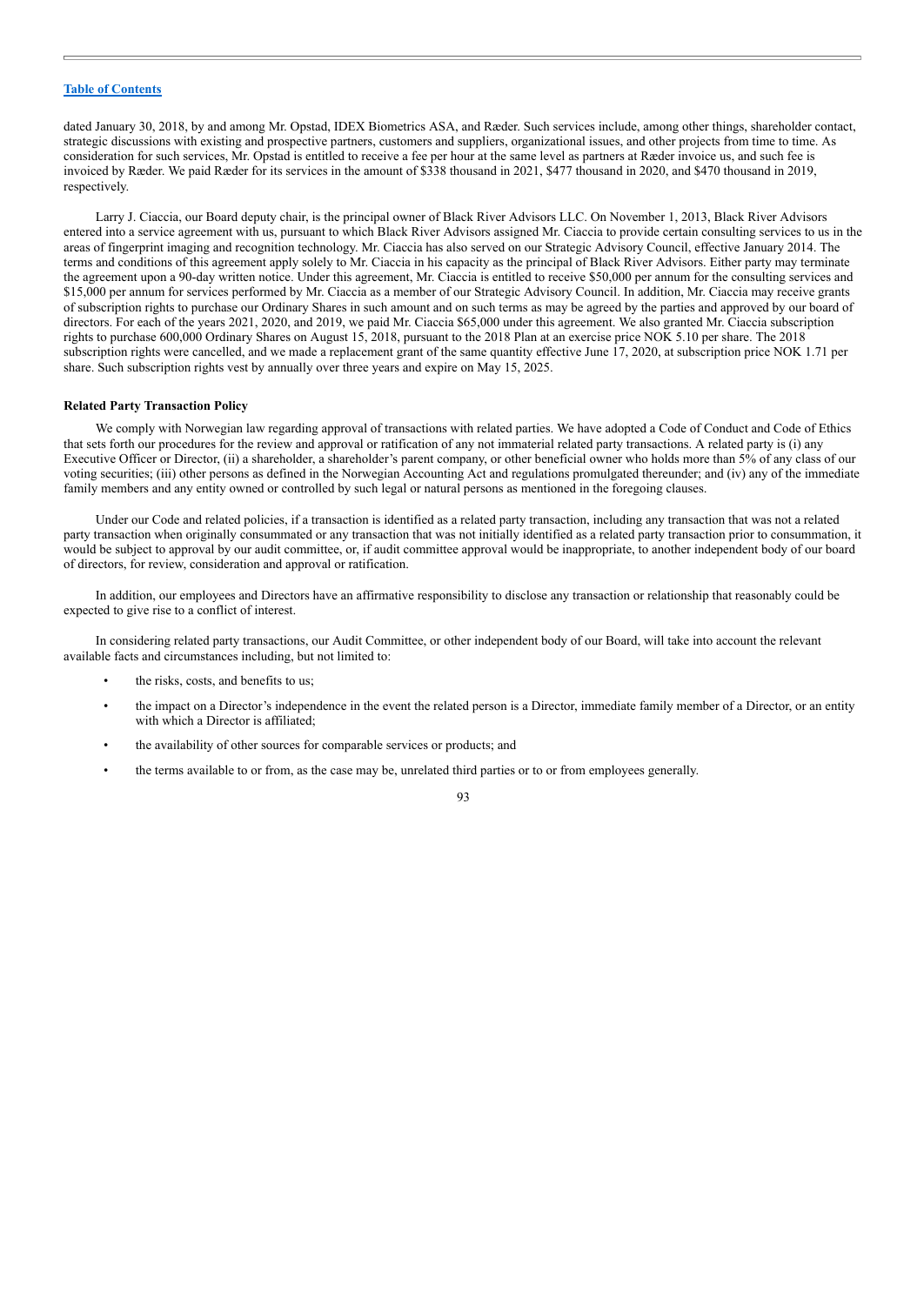All of the transactions described above were entered into prior to the adoption of the written policy, but all were approved by our Board to the extent required by, and in compliance with, Norwegian law.

Material transactions under which the fair market value of the obligations of the Company at the time of conclusion exceeds 2.5% of the balance sheet amount of our last approved annual financial statement, which do not form part of the Company's ordinary course of business, shall be approved by a general meeting of shareholders. In assessing whether such threshold is met, all related party transactions in the same financial year shall be summarized.

# **C. Interests of Experts and Counsel**

Not applicable.

# **Item 8. Financial Information.**

# **A. Consolidated Statements and Other Financial Information**

# **Consolidated Financial Statements**

Our Consolidated Financial Statements are presented within this Annual Report, starting at page F-1.

# **Dividend Policy**

We have never declared nor paid any dividends on any class of our issued share capital. We intend to retain any earnings for use in our business and do not currently intend to pay dividends on our Ordinary Shares. The declaration and payment of any future dividends will be subject to a resolution by a general meeting of shareholders with a simple majority upon a proposal from our Board and will depend upon our results of operations, cash requirements, financial condition, contractual restrictions, any future debt agreements or applicable laws and other factors that our Board may deem relevant.

Under the laws of Norway, a public limited liability company such as IDEX may only distribute dividends to the extent it will have net assets covering its share capital and other restricted equity after the distribution has been made. The calculation shall be made on the basis of the balance sheet in the company's last approved financial statements, provided, however, it is the registered share capital at the time of decision that applies. Extraordinary dividend payments may be resolved based upon an interim balance sheet prepared no more than six months prior to the date of resolution by a general meeting of shareholders.

In the amount that may be distributed as a dividend, a deduction shall be made for (i) the aggregate nominal value of treasury shares held by the company, if any, (ii) credit and collateral pursuant to Sections 8-7 and 8-10 of the Norwegian Public Limited Companies Act, dated June 13, 1997 no. 45, or the Companies Act, with the exception of credit and collateral repaid or settled prior to the time of decision or credit which is settled by a netting in the dividend, and (iii) other dispositions after the balance day which pursuant to law shall lie within the scope of the funds that the company may use to distribute dividend. Even if all other requirements are fulfilled, a company may only distribute dividend to the extent that it maintains a sound equity and liquidity post-distribution. "See Exhibit 2.4—Description of Share Capital and Articles of Association" for additional information.

# **Legal Proceedings**

From time to time, we may be involved in various claims and legal proceedings relating to claims arising out of our operations. We are not currently a party to any legal proceedings that, in the opinion of our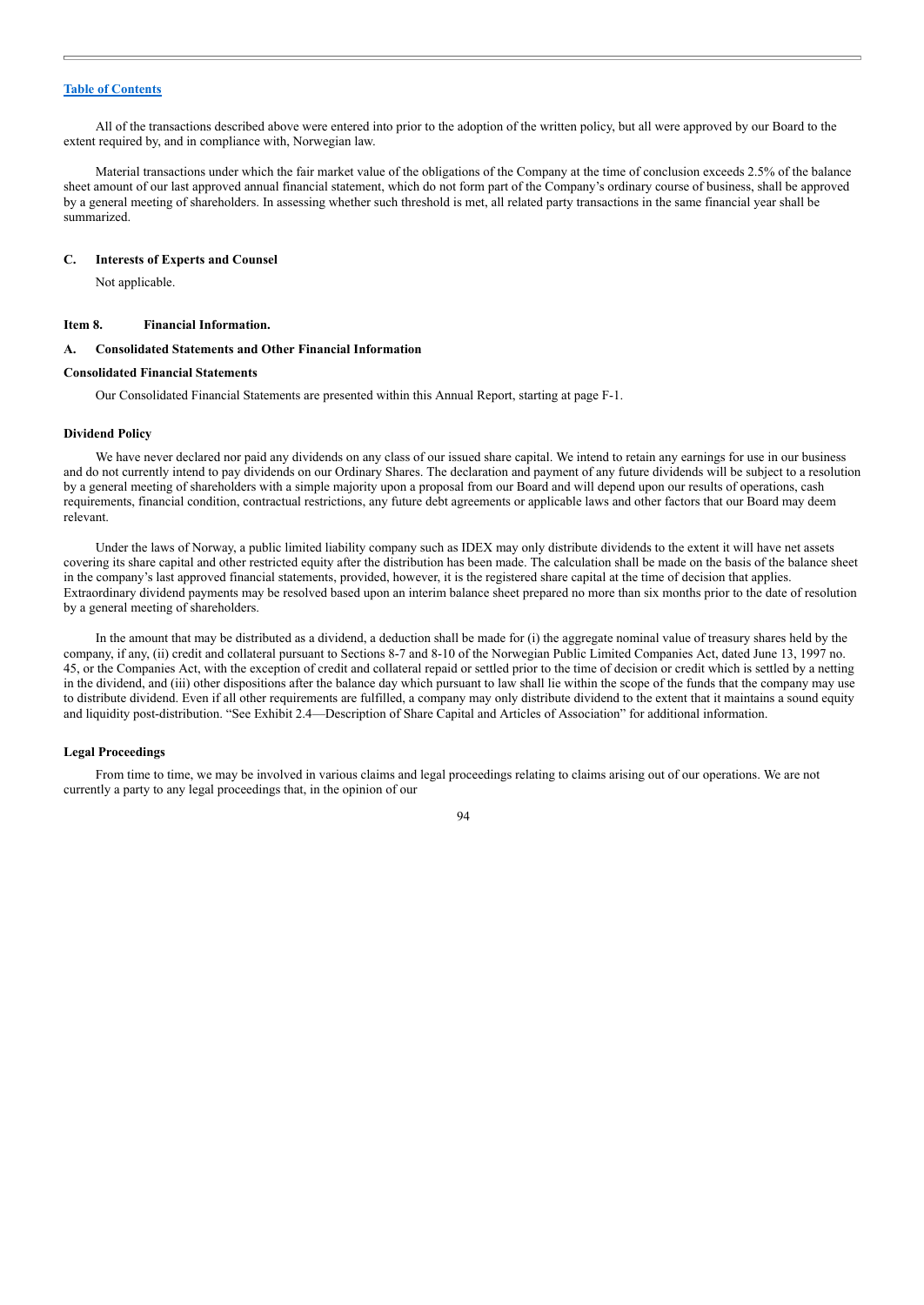management, are likely to have a material adverse effect on our business. Regardless of outcome, litigation can have an adverse impact on us because of defense and settlement costs, diversion of management resources, and other factors.

# **B. Significant Changes**

Not applicable.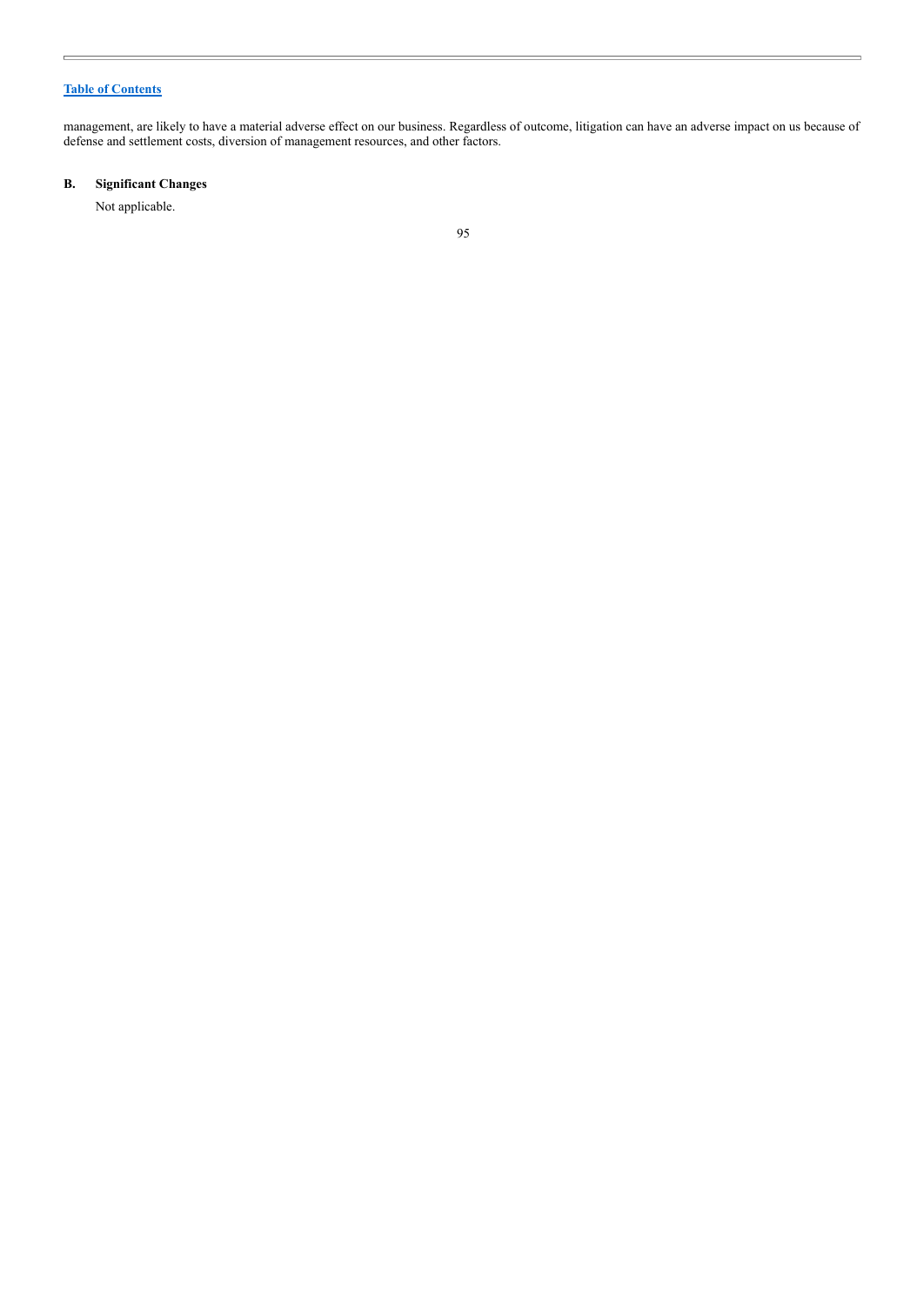# **Item 9. The Offer and Listing.**

# **A. Offer and Listing Details**

Our Ordinary Shares have been listed for trading on the Oslo Børs under the symbol "IDEX" since March 12, 2010. Prior to that date, there was no regulated trading market for our Ordinary Shares. Our ADSs have been listed on Nasdaq under the symbol "IDBA" since March 1, 2021. Prior to that date, there was no public trading market for our ADSs.

# **B. Plan of Distribution**

Not applicable.

# **C. Markets**

Our Ordinary Shares have been listed for trading on the Oslo Børs under the symbol "IDEX" since March 12, 2010. Prior to that date, there was no regulated trading market for our Ordinary Shares. Our ADSs have been listed on Nasdaq under the symbol "IDBA" since March 1, 2021. Prior to that date, there was no public trading market for our ADSs.

#### **D. Selling Shareholders**

Not applicable.

# **E. Dilution**

Not applicable.

# **F. Expenses of the Issue**

Not applicable.

#### **Item 10. Additional Information.**

# **A. Share Capital**

Not applicable.

# **B. Memorandum and Articles of Association**

The information set forth in Exhibit 2.4 is incorporated herein by reference.

# **C. Material Contracts**

# **Supply Agreement with IDEMIA**

On February 13, 2020, we entered into a supply agreement with IDEMIA France SAS ("IDEMIA"). Pursuant to this agreement, we agreed to supply IDEMIA our TrustedBio fingerprint sensor modules, for use in IDEMIA's F.CODE payment cards.

Under the terms of this agreement, we are responsible for assisting IDEMIA in installing and integrating our products when they are delivered. When needed, IDEMIA may provide us with workspace in their offices for us to work alongside IDEMIA employees to successfully integrate our products into IDEMIA's systems. We are also responsible for monitoring the risk of obsolescence of any components of our products. We retain the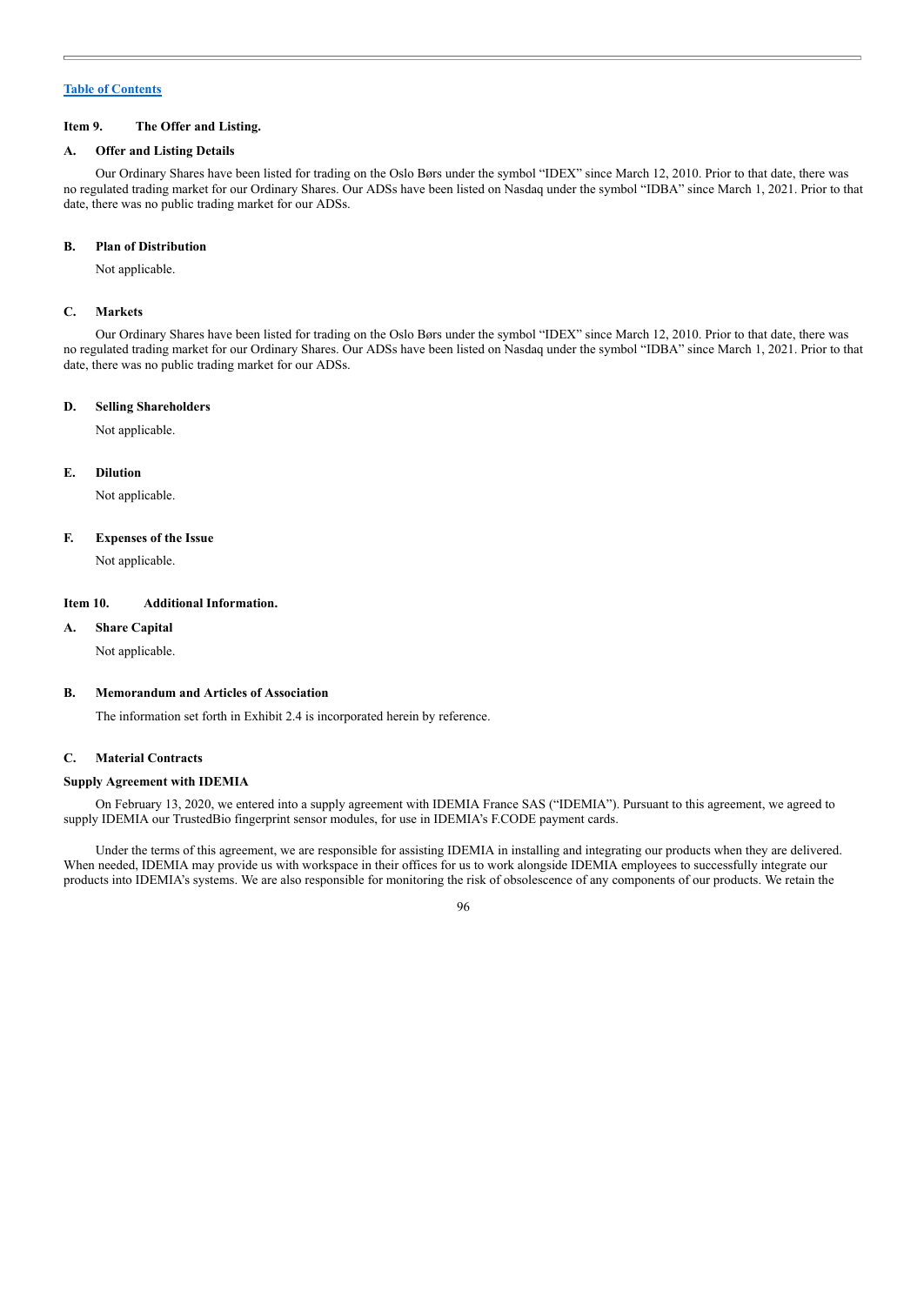intellectual property rights to the products we provide. However, to ensure that IDEMIA can maintain supply of the needed products in the event we cannot supply them, the agreement provides for IDEX to place product designs and related proprietary information into escrow and grant to IDEMIA a license to access and utilize these escrowed materials under certain conditions.

IDEMIA is expected to place orders for our products on an ongoing basis. IDEMIA placed its first order in September 2020 and, as of December 31, 2021, orders from IDEMIA represented a substantial portion of the Company's order backlog. The agreement runs for a term of three years, and automatically renews for one-year terms thereafter, unless either party terminates the agreement by prior written notice no later than thirty days prior to the expiration of the original three-year term.

#### **Master Services Agreement with Bloomberg**

On April 4, 2019, we entered into an agreement to provide services to Bloomberg L.P. ("Bloomberg"). Under the initial statement of work, we agreed to provide Bloomberg with fingerprint sensors modified for integration into Bloomberg's network security infrastructure. We retain the rights to all our pre-existing intellectual property and any future intellectual property that we create. However, we have granted Bloomberg a non-exclusive, royalty-free license so that Bloomberg may use any deliverables that we provide under the agreement. We began shipping units to Bloomberg's subcontract manufacturer during the second quarter of 2020 and have shipped steady volumes under the agreement through 2021. Under the terms of the agreement, we agreed to indemnify Bloomberg from all claims arising from or in connection with, among other things, our provision of services to Bloomberg, any material breach of the agreement, or any claim alleging infringement upon or misappropriation of any applicable intellectual property rights. The agreement will remain in effect, unless terminated by Bloomberg for cause with immediate effect or otherwise with 90 days' prior written notice.

#### **D. Exchange Controls**

Under current Norwegian foreign exchange control regulations, there are no limitations on the amount of cash payments we may remit to residents of foreign countries. Laws and regulations concerning foreign exchange controls do, however, require that all payments or transfers of funds made by a Norwegian resident to a non-resident be handled by an accredited intermediary. All registered banks and substantially all credit institutions in Norway are accredited intermediaries.

# **E. Taxation**

# **MATERIAL U.S. FEDERAL INCOME TAX CONSIDERATIONS FOR U.S. HOLDERS**

The following summary contains a description of material income tax consequences of the acquisition, ownership, and sale of our Ordinary Shares or ADSs for taxpayers in the United States. This summary should not be considered a comprehensive description of all the tax considerations that may be relevant to the decision to acquire ADSs representing our Ordinary Shares.

The following is a description of the material federal income tax consequences to the U.S. Holders (as defined and described below) of owning and disposing of our Ordinary Shares or ADSs. This is not a comprehensive description of all tax considerations that may be relevant to a particular person's decision to acquire the Company's securities. This discussion applies only to a U.S. Holder that holds our Ordinary Shares or ADSs as a capital asset for tax purposes. In addition, it does not describe all tax consequences that may be relevant to a U.S. Holder's particular circumstances, including state and local tax consequences, estate tax consequences, alternative minimum tax consequences, the potential application of the Medicare contribution tax, and tax consequences applicable to U.S. Holders subject to special rules, such as:

banks, insurance companies, and certain other financial institutions;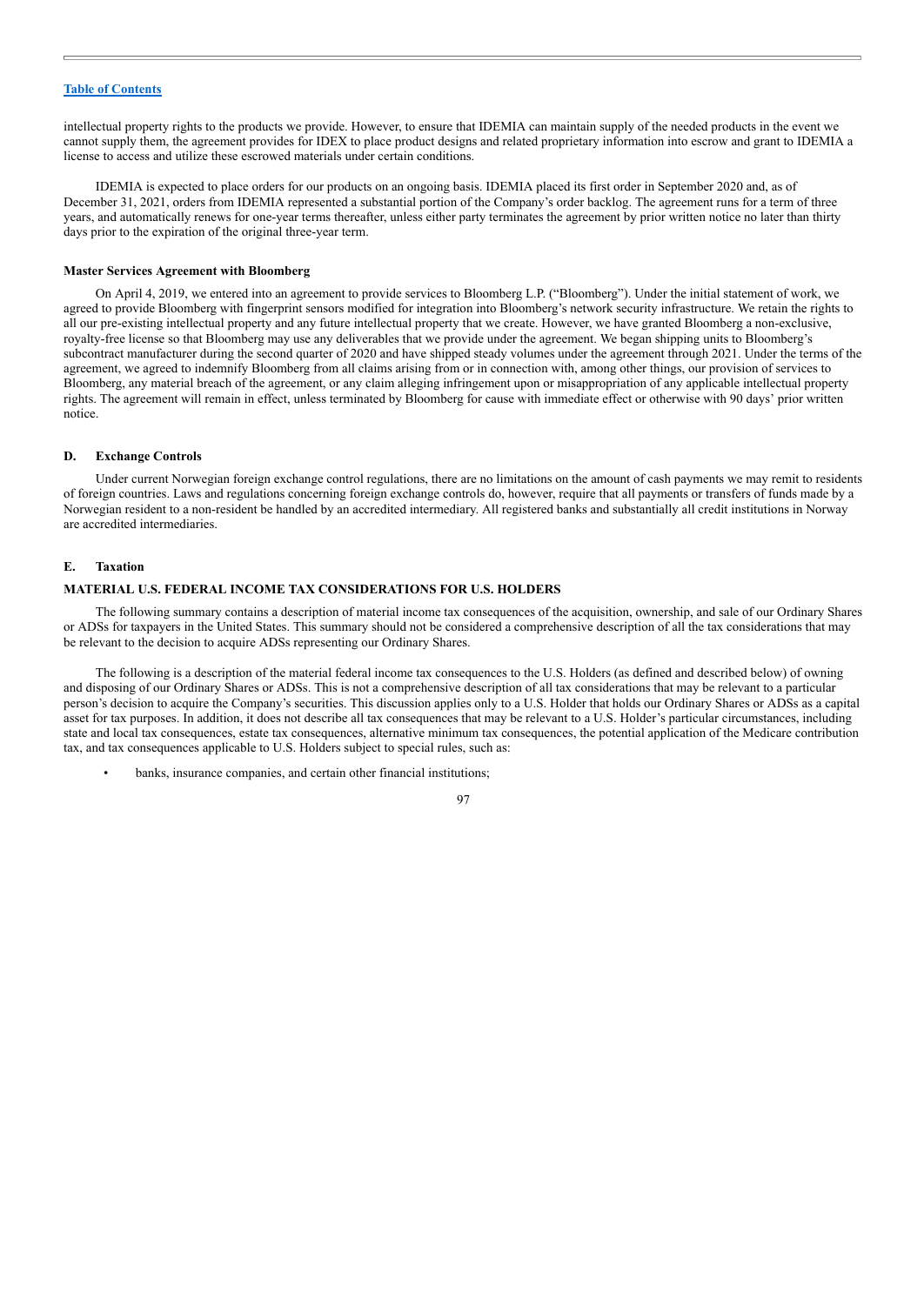- U.S. expatriates and certain former citizens or long-term residents of the United States;
- dealers or traders in securities who use a mark-to-market method of tax accounting;
- persons holding Ordinary Shares or ADSs as part of a hedging transaction, "straddle," wash sale, conversion transaction, or an integrated transaction, or persons entering into a constructive sale with respect to Ordinary Shares or ADSs;
- persons whose "functional currency" for U.S. federal income tax purposes is not the U.S. Dollar;
- brokers, dealers, or traders in securities, commodities or currencies;
- tax-exempt entities or government organizations;
- S corporations, partnerships, or other entities or arrangements classified as partnerships for U.S. federal income tax purposes (and investors therein);
- regulated investment companies or real estate investment trusts;
- persons who acquired our Ordinary Shares pursuant to the exercise of a compensatory subscription right awarded by the Company12;
- persons that own or are deemed to own 10 percent or more of our Ordinary Shares (by vote or value); and
- persons holding our Ordinary Shares or ADSs in connection with a trade or business, permanent establishment, or fixed base outside the United States.

If an entity that is classified as a partnership for U.S. federal income tax purposes holds Ordinary Shares or ADSs, the U.S. federal income tax treatment of a partner will generally depend on the status of the partner and the activities of the partnership. Partnerships holding Ordinary Shares or ADSs and partners in such partnerships are encouraged to consult their tax advisers regarding the particular U.S. federal income tax consequences of holding and disposing of Ordinary Shares or ADSs.

The discussion is based on the IRC administrative pronouncements, judicial decisions, final, temporary, and proposed Treasury Regulations, and the income tax treaty between the Norway and the United States (the "Treaty"), all as of the date hereof, changes to any of which may affect the tax consequences described herein, possibly with retroactive effect.

A "U.S. Holder" is a holder who, for U.S. federal income tax purposes, is a beneficial owner of Ordinary Shares or ADSs who is eligible for the benefits of the Treaty and is:

- (1) a citizen or individual resident of the United States;
- (2) a corporation, or other entity taxable as a corporation, created or organized in or under the laws of the United States, any state therein, or the District of Columbia;
- (3) an estate, the income of which is subject to U.S. federal income taxation regardless of its source; or
- (4) a trust, if (a) a U.S. court is able to exercise primary supervision over the administration of the trust and one or more U.S. persons have authority to control all substantial decisions of the trust, or (b) the trust has a valid election to be treated as a U.S. person under applicable Treasury Regulations.

U.S. Holders are encouraged to consult their tax advisers concerning the U.S. federal, state, local, and non-U.S. tax consequences of owning and disposing of our Ordinary Shares or ADSs in their particular circumstances.

<sup>&</sup>lt;sup>12</sup> Our annual Subscription Rights Incentive Plans only provide for the award of stock options for the purchase of the Company's Ordinary Shares. These options may be incentive stock options or nonstatutory stock options, and both are referred to as "subscription rights" pursuant to the Public Limited Companies Act of the Kingdom of Norway dated 13 June 1997, as amended.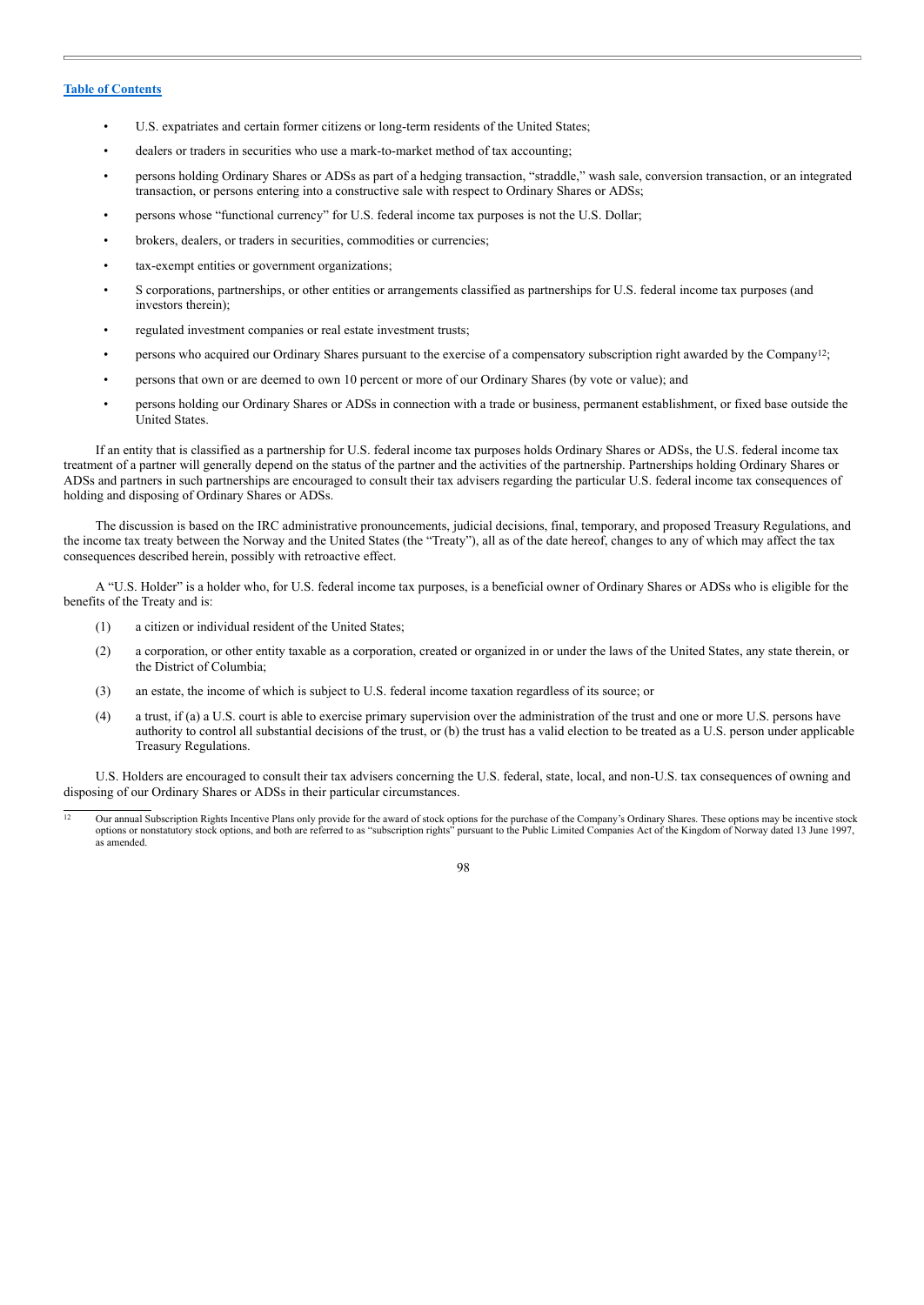The discussion below assumes the representations contained in the deposit agreement are true and that the obligations in the deposit agreement and any related agreement will be complied with in accordance with their terms. Generally, a holder of an ADS should be treated for U.S. federal income tax purposes as holding the Ordinary Shares represented by the ADS. Accordingly, no gain or loss will be recognized upon an exchange of ADSs for Ordinary Shares.

#### **Passive Foreign Investment Company Rules**

Pursuant to §1297(a) of the IRC, a non-U.S. corporation will be classified as a Passive Foreign Investment Company ("PFIC") for any taxable year in which, after applying certain look-through rules, either:

- at least 75% of its gross income is passive income (such as interest income); or
- at least 50% of its gross assets (determined on the basis of a quarterly average) is attributable to assets that produce passive income or are held for the production of passive income (including cash).

For purposes of this classification, IDEX is treated as owning our proportionate share of the assets and earning our proportionate share of the income of any other corporation, the equity of which we directly or indirectly own 25% or more (by value).

Based on our analysis of our income, assets, activities, and market capitalization, we do not believe IDEX was a PFIC for the taxable year ended December 31, 2021. However, no assurances regarding the Company's PFIC status can be provided for any past, current, or future taxable year.

The determination of whether the Company is a PFIC is a fact-intensive determination made on an annual basis, and the applicable law is subject to varying interpretation. In particular, the characterization of our assets as active or passive may depend in part on our current and intended future business plans, which are subject to change. In addition, for our current and future taxable years, the total value of our assets for PFIC classification purposes may be determined in part by reference to the market price of our Ordinary Shares or ADSs from time to time, which may fluctuate considerably. Under the passive income test, our status as a PFIC depends on the composition of our income, which will depend on a variety of factors that are subject to uncertainty, including the characterization of certain intercompany payments and payments from tax authorities, transactions we enter into in the future, and our corporate structure. Even if we determine that the Company is not a PFIC for a taxable year, there can be no assurance the IRS would not successfully challenge our determination. Accordingly, in its legal opinion issued in connection with the listing of our ADSs on Nasdaq, our U.S. counsel expresses no opinion with respect to the Company's PFIC status for any taxable year.

If IDEX is classified as a PFIC in any year with respect to which a U.S. Holder owns Ordinary Shares or ADSs, we will continue to be treated as a PFIC with respect to such U.S. Holder in all succeeding years during which the U.S. Holder owns the Ordinary Shares or ADSs, regardless of whether we continue to meet the tests described above, unless the Company ceases to be a PFIC and the U.S. Holder has made a "deemed sale" election under the PFIC rules. If such a deemed sale is made, a U.S. Holder will be deemed to have sold the Ordinary Shares or ADSs at their fair market value, and any gain from such deemed sale would be subject to the rules described below. After the deemed sale election, so long as IDEX does not become a PFIC in a subsequent taxable year, the U.S. Holder's Ordinary Shares or ADSs for which such election was made will not be treated as shares in a PFIC and the U.S. Holder will not be subject to the rules described below with respect to any "excess distribution" the U.S. Holder receives from IDEX or any gain from an actual sale or other disposition of the Ordinary Shares or ADSs. U.S. Holders should consult their tax advisers as to the possibility and consequences of making a deemed sale election if the Company ceases to be a PFIC and such election becomes available. For each taxable year IDEX is treated as a PFIC with respect to U.S. Holders, U.S. Holders will be subject to special tax rules with respect to any "excess distribution" such U.S. Holder receives and any gain such U.S. Holder recognizes from a sale or other disposition (including a pledge) of Ordinary Shares or ADSs, unless (1) such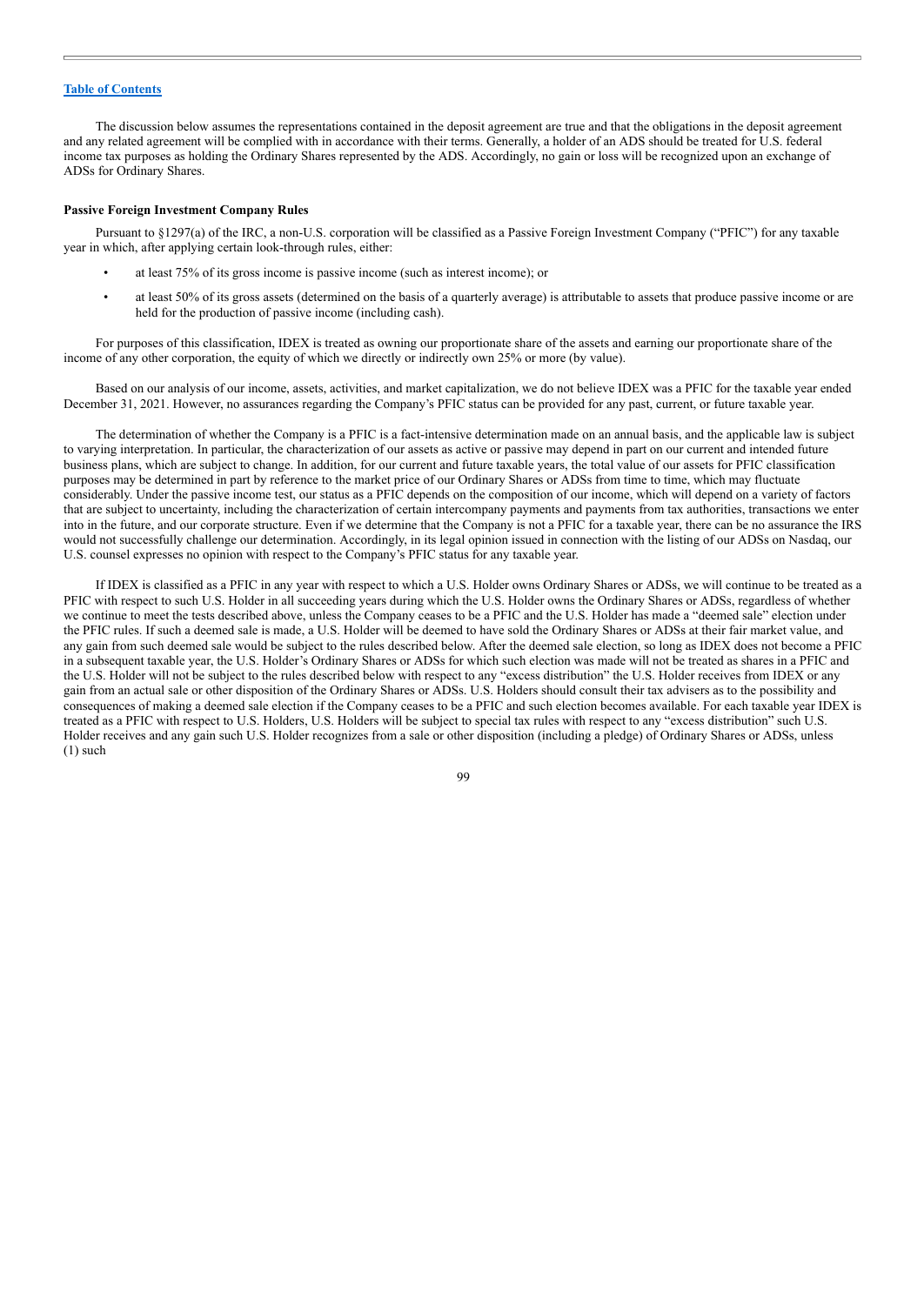U.S. Holder makes a "qualified electing fund" election, or QEF Election, with respect to all taxable years during such U.S. Holder's holding period in which IDEX is a PFIC, or (2) our Ordinary Shares or ADSs constitute "marketable stock," and such U.S. Holder makes a mark-to-market election (as discussed below).

Distributions a U.S. Holder receives in a taxable year that are greater than 125% of the average annual distributions a U.S. Holder received during the shorter of the three preceding taxable years or the U.S. Holder's holding period for the Ordinary Shares or ADSs will be treated as an excess distribution. Under these special tax rules:

- the excess distribution or gain will be allocated ratably over a U.S. Holder's holding period for the Ordinary Shares or ADSs;
- the amount allocated to the current taxable year, and any taxable year prior to the first taxable year in which IDEX became a PFIC, will be treated as ordinary income; and
- the amount allocated to each other year will be subject to the highest tax rate in effect for that year and the interest charge generally applicable to underpayments of tax will be imposed on the resulting tax attributable to each such year.

The tax liability for amounts allocated to years prior to the year of disposition or "excess distribution" cannot be offset by any net operating losses for such years, and gains (but not losses) realized on the sale of the Ordinary Shares or ADSs cannot be treated as capital gains, even if a U.S. Holder holds the Ordinary Shares or ADSs as capital assets.

If the Company is a PFIC, a U.S. Holder will generally be subject to similar rules with respect to distributions we receive from, and our dispositions of the stock of, any of our direct or indirect subsidiaries that also are PFICs, as if such distributions were indirectly received by, and/or dispositions were indirectly carried out by, such U.S. Holder. U.S. Holders should consult their tax advisers regarding the application of the PFIC rules to our subsidiaries.

If a U.S. Holder makes an effective QEF Election, the U.S. Holder will be required to include in gross income each year, whether or not we make distributions, as capital gains, such U.S. Holder's pro rata share of our net capital gains and, as ordinary income, such U.S. Holder's pro rata share of our earnings in excess of our net capital gains. However, a U.S. Holder can only make a QEF Election if the Company, once designated as a PFIC, agrees to furnish such U.S. Holder with certain tax information annually. We currently do not expect to provide such information in the event the Company is classified as a PFIC.

U.S. Holders can avoid the interest charge on excess distributions or gain relating to our Ordinary Shares or ADSs by making a mark-to-market election with respect to the Ordinary Shares or ADSs, provided that the Ordinary Shares or ADSs are "marketable stock." Ordinary Shares or ADSs will be marketable stock if they are "regularly traded" on certain U.S. stock exchanges or on a non-U.S. stock exchange that meets certain conditions. For these purposes, the Ordinary Shares or ADSs will be considered regularly traded during any calendar year during which they are traded, other than in *de minimis* quantities, on at least 15 days during each calendar quarter. Any trades that have as their principal purpose meeting this requirement will be disregarded. Our ADSs are listed on Nasdaq, which is a qualified exchange for these purposes. Consequently, if our ADSs are listed on Nasdaq and are regularly traded, , we expect the mark-to-market election would be available to U.S. Holders if the Company is classified as a PFIC. Each U.S. Holder should consult its tax advisor as to the whether a mark-to-market election is available or advisable with respect to the Ordinary Shares or ADSs.

A U.S. Holder making a mark-to-market election must include in ordinary income for each year an amount equal to the excess, if any, of the fair market value of our Ordinary Shares or ADSs at the close of the taxable year over the U.S. Holder's adjusted tax basis in the Ordinary Shares or ADSs. An electing holder may also claim an ordinary loss deduction for the excess, if any, of the U.S. Holder's adjusted basis in the Ordinary Shares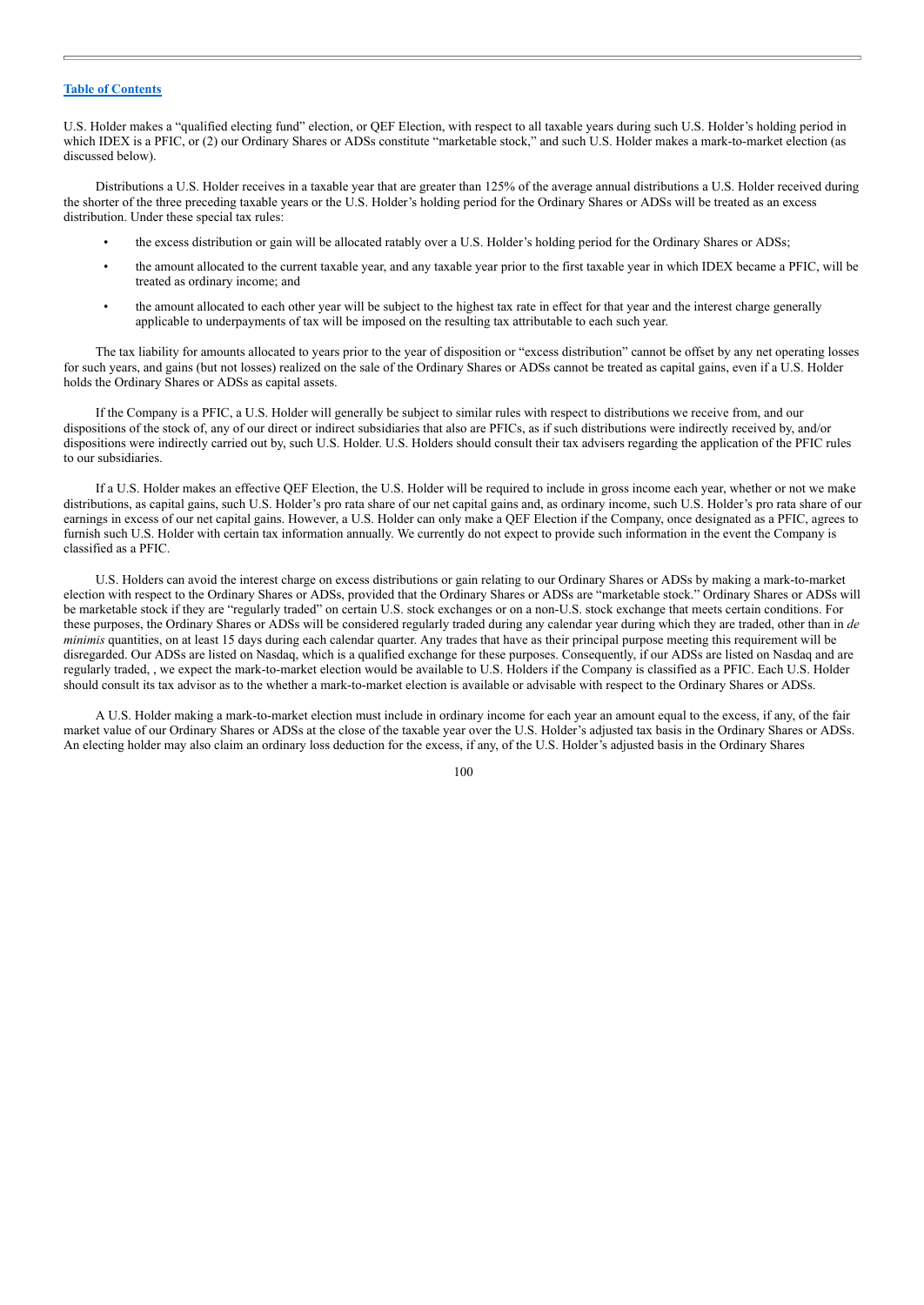or ADSs over the fair market value of the Ordinary Shares or ADSs at the close of the taxable year, but this deduction is allowable only to the extent of any net mark-to-market gains for prior years. Gains from an actual sale or other disposition of the Ordinary Shares or ADSs will be treated as ordinary income, and any losses incurred on a sale or other disposition thereof will be treated as an ordinary loss to the extent of any net mark-to-market gains for prior years. Once made, the election cannot be revoked without the consent of the IRS unless the Ordinary Shares or ADSs cease to be "marketable stock."

However, a mark-to-market election generally cannot be made for equity interests in any lower-tier PFICs that we own, unless shares of such lower-tier PFIC are themselves "marketable stock." As a result, even if a U.S. Holder validly makes a mark-to-market election with respect to our Ordinary Shares or ADSs, the U.S. Holder may continue to be subject to the PFIC rules (described above) with respect to its indirect interest in any of our investments that are treated as an equity interest in a PFIC for U.S. federal income tax purposes. U.S. Holders should consult their tax advisors as to the availability and desirability of a mark-to-market election, as well as the impact of such election on interests in any lower-tier PFICs.

Unless otherwise provided by the U.S. Treasury, each U.S. shareholder of a PFIC is required to file an annual report containing such information as the U.S. Treasury may require. A U.S. Holder's failure to file such annual report will cause the statute of limitations for such U.S. Holder's U.S. federal income tax return to remain open with regard to the items required to be included in such report until three years after the U.S. Holder files the annual report, and, unless such failure is due to reasonable cause and not willful neglect, the statute of limitations for the U.S. Holder's entire U.S. federal income tax return will remain open during such period. U.S. Holders should consult their tax advisors regarding the requirements of filing such information returns under these rules.

#### *Taxation of Distributions*

Subject to the discussion above under "Passive Foreign Investment Company Rules," distributions paid on Ordinary Shares or ADSs, other than certain *pro rata* distributions of Ordinary Shares or ADSs, will generally be treated as dividends to the extent paid out of our current or accumulated earnings and profits (as determined under U.S. federal income tax principles). Because we may not calculate our earnings and profits under U.S. federal income tax principles, we expect that distributions generally will be reported to U.S. Holders as dividends. Subject to applicable limitations, dividends paid to certain non-corporate U.S. Holders may be taxable at preferential rates applicable to "qualified dividend income." However, the qualified dividend income treatment may not apply if the Company is treated as a PFIC with respect to the U.S. Holder. The amount of the dividend will be treated as foreign-source dividend income to U.S. Holders and will not be eligible for the dividends-received deduction generally available to U.S. corporations. Dividends will generally be included in a U.S. Holder's income on the date of the U.S. Holder's receipt of the dividend. The amount of any dividend income paid in foreign currency will be the U.S. Dollar amount calculated by reference to the exchange rate in effect on the date of actual or constructive receipt, regardless of whether the payment is in fact converted into U.S. Dollars.

If the dividend is converted into U.S. Dollars on the date of receipt, a U.S. Holder should not be required to recognize foreign currency gain or loss in respect of the dividend income. A U.S. Holder may have foreign currency gain or loss if the dividend is converted into U.S. Dollars after the date of receipt. Such gain or loss would generally be treated as U.S.-source ordinary income or loss. The amount of any distribution of property other than cash (and other than certain pro rata distributions of Ordinary Shares or ADSs or rights to acquire Ordinary Shares or ADSs) will be the fair market value of such property on the date of distribution. For foreign tax credit purposes, our dividends will generally be treated as passive category income.

# *Sale or Other Taxable Disposition of Ordinary Shares and ADSs*

Subject to the discussion above under "Passive Foreign Investment Company Rules," gain or loss realized on the sale or other taxable disposition of Ordinary Shares or ADSs will be capital gain or loss, and such capital gain or loss will be long-term if the U.S. Holder held the Ordinary Shares or ADSs for more than one year. The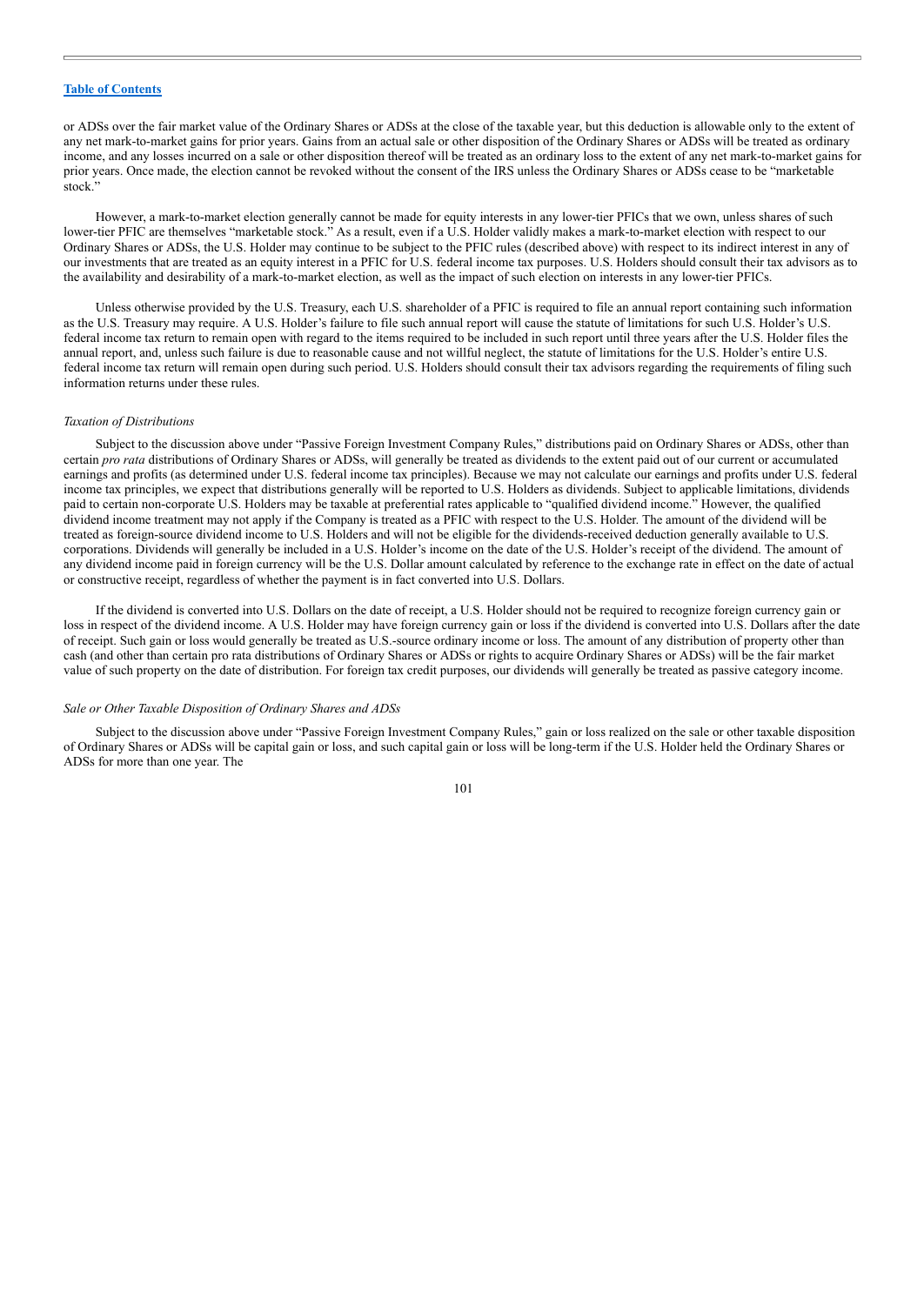amount of the gain or loss will equal the difference between the U.S. Holder's tax basis in the Ordinary Shares or ADSs disposed of, and the amount realized on the disposition, in each case as determined in U.S. Dollars. This gain or loss will generally be U.S.-source gain or loss for foreign tax credit purposes. The deductibility of capital losses is subject to limitations.

If the consideration received by a U.S. Holder is not paid in U.S. Dollars, the amount realized will be the U.S. Dollar value of the payment received determined by reference to the spot rate of exchange on the date of the sale or other disposition. However, if the Ordinary Shares or ADSs are treated as traded on an "established securities market" and the U.S. Holder is either a cash basis taxpayer or an accrual basis taxpayer that has made a special election (which must be applied consistently from year to year and cannot be changed without the consent of the IRS), the U.S. Holder will determine the U.S. Dollar value of the amount realized in a non-U.S. Dollar currency by translating the amount received at the spot rate of exchange on the settlement date of the sale. If the U.S. Holder is an accrual basis taxpayer that is not eligible to or does not elect to determine the amount realized using the spot rate on the settlement date, the U.S. Holder will recognize foreign currency gain or loss to the extent of any difference between the U.S. Dollar amount realized on the date of sale or disposition and the U.S. Dollar value of the currency received at the spot rate on the settlement date.

FOR U.S. HOLDERS, CERTAIN SIGNIFICANT AND POTENTIALLY ADVERSE U.S. FEDERAL INCOME TAX CONSEQUENCES WOULD RESULT FROM CLASSIFICATION OF THE COMPANY AS A PFIC. WE STRONGLY URGE INVESTORS TO CONSULT THEIR TAX ADVISORS REGARDING THE IMPACT OF A PFIC CLASIFICATION ON AN INVESTMENT IN OUR ORDINARY SHARES OR ADSs.

#### **Information with Respect to Foreign Financial Assets**

Certain U.S. Holders may be required to report information relating to holdings of Ordinary Shares or ADSs, subject to certain exceptions (including an exception for Ordinary Shares or ADSs held in accounts maintained by certain U.S. financial institutions). U.S. Holders should consult their tax advisers regarding their reporting obligations with respect to their ownership and disposition of the Ordinary Shares or ADSs.

# **Information Reporting and Backup Withholding**

Payments of dividends and sales proceeds that are made within the United States or through certain U.S.-related financial intermediaries generally are subject to information reporting, and may be subject to backup withholding, unless (i) the U.S. Holder is a corporation or other exempt recipient or (ii) in the case of backup withholding, the U.S. Holder provides a correct taxpayer identification number and certifies that it is not subject to backup withholding.

Backup withholding is not an additional tax. The amount of any backup withholding from a payment to a U.S. Holder will be allowed as a credit against the U.S. Holder's U.S. federal income tax liability and may entitle it to a refund, provided that the required information is furnished in a timely manner to the Internal Revenue Service.

Distribution of dividends from Norwegian companies to foreign companies and individuals may be subject to Norwegian non-refundable withholding tax. While Norway and the United States are parties to international tax treaties addressing withholding tax, not all countries in which a holder may be domiciled allow for deduction for the Norwegian withholding tax. (See "NORWAY TAXATION" below.)

# **NORWAY TAXATION**

#### **Non-Resident Shareholders**

The following is a summary of Norwegian tax rules applicable to holders of our Ordinary Shares or ADSs who are not residents in Norway for tax purposes ("Non-resident Shareholders"). Non-resident Shareholders' tax liabilities in their home country or other countries will depend on applicable tax rules in the relevant country.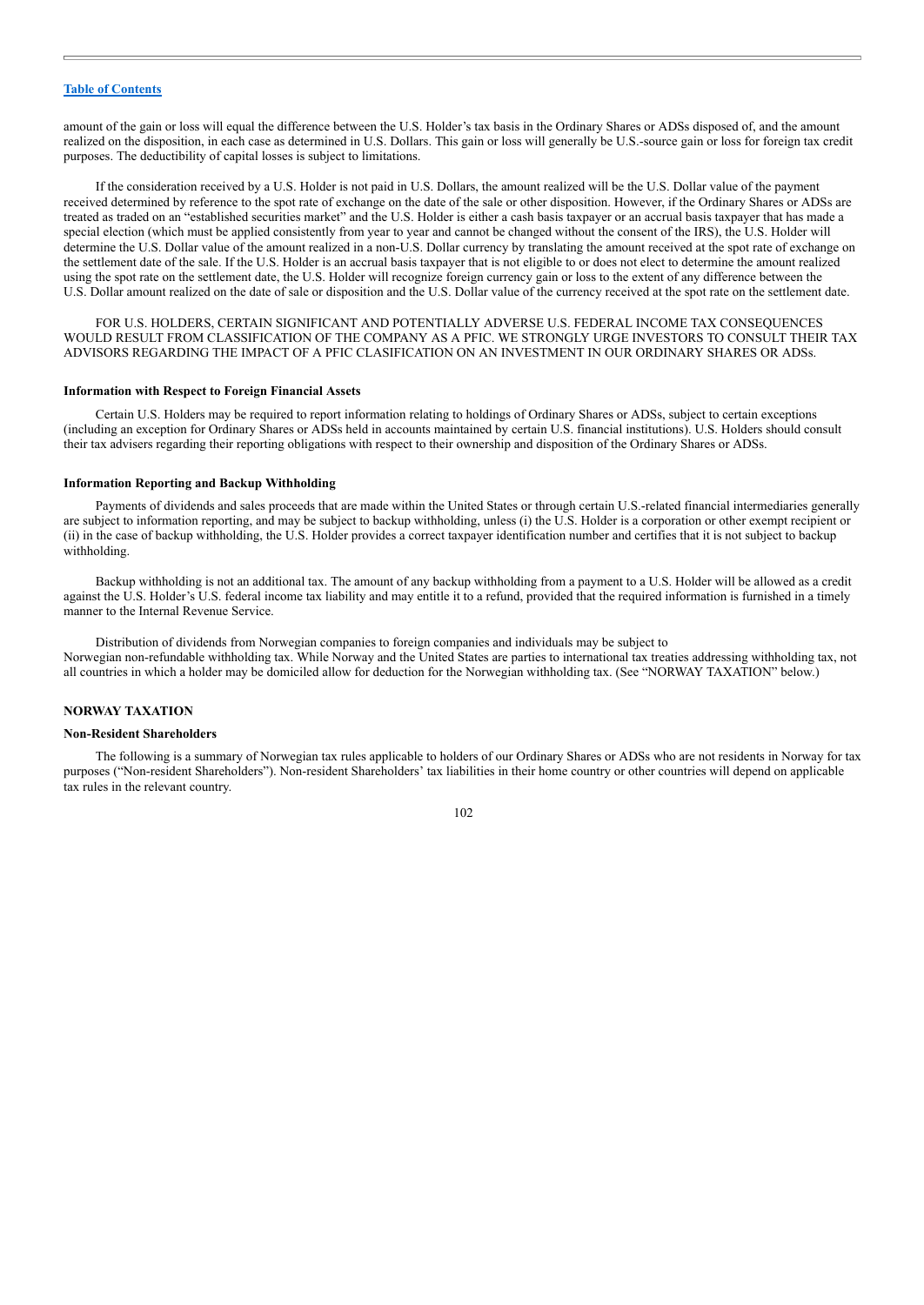# *Taxation of dividends*

Dividends distributed to Non-resident Shareholders, as a general rule, are subject to withholding tax at a rate of 25%. The withholding tax rate of 25% is normally reduced through tax treaties between Norway and the country in which the Non-resident Shareholders resides. As of the date of this Annual Report, a withholding rate of 15% is applicable to dividends distributed by a Norwegian company to a U.S. taxpayer, pursuant to tax treaty. In the event the Company were to declare a dividend, IDEX has a statutory withholding obligation.

Non-resident Shareholders residing within the EEA area are subject to ordinary withholding tax but are entitled to apply for a partial refund of the withholding tax.

The above generally applies also to Non-resident Shareholders that are limited liability companies. However, dividends distributed to such Non-resident Shareholders resident within the EEA for tax purposes are exempt from Norwegian withholding tax, provided the Non-resident Shareholder is established and conducts business activity within the EEA.

Ordinary Shares or ADSs registered in the name of a nominee will be subject to withholding tax at a rate of 25%, unless the beneficial owner has fulfilled specific documentation requirements, and the nominee has obtained approval from the Norwegian Tax Administration for the dividend to be subject to a lower withholding tax rate. Non-resident Shareholders that have incurred a higher withholding tax than set out by an applicable tax treaty or the Norwegian Tax Act may apply to the Norwegian Tax Administration for a refund of the excess withholding tax deducted.

If a Non-resident Shareholder is carrying on business activities in Norway, and the holding of Ordinary Shares or ADSs are effectively connected with such activities, the Non-resident Shareholder will be subject to the same taxation as Norwegian shareholders, as described above.

#### *Taxation on realization of shares or independent subscription rights*

Realization of shares or independent subscription rights by a Non-resident individual or corporate shareholder will not be subject to taxation in Norway unless the Non-resident shareholder is holding the shares or warrants in connection with the conduct of a trade or business in Norway, in which case the tax treatment is as described for Norwegian shareholders.

## *Net wealth tax*

Generally, Non-resident Shareholders are not subject to Norwegian net wealth tax. However, Non-resident Shareholders can be subject to tax if holdings of Ordinary Shares or ADSs are associated with the conduct of trade or business in Norway.

# **F. Dividends and Paying Agents.**

Not applicable.

# **G. Statement by Experts.**

Not applicable.

# **H. Documents on Display.**

We are subject to the information reporting requirements of the Exchange Act applicable to foreign private issuers and under those requirements will file reports with the SEC. As a foreign private issuer, we are exempt from the rules under the Exchange Act related to the furnishing and content of proxy statements, and our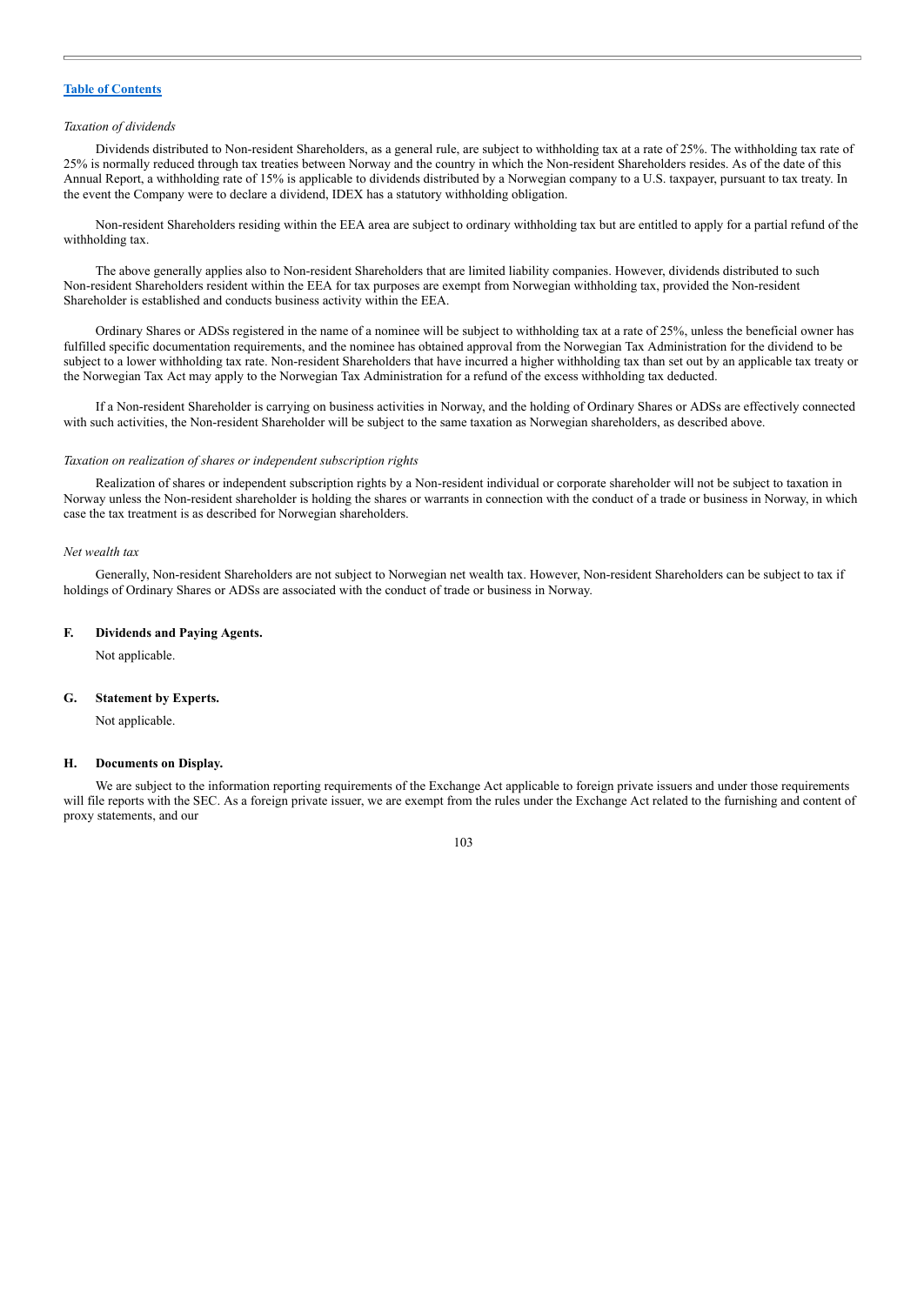Directors, officers, and principal shareholders are exempt from the reporting and short-swing profit recovery provisions contained in Section 16 of the Exchange Act. In addition, we are not required under the Exchange Act to file periodic reports and financial statements with the SEC as frequently or as promptly as United States companies whose securities are registered under the Exchange Act. Nevertheless, we intend to file with the SEC annual reports on Form 20-F containing financial statements that have been examined and reported on, with and opinion expressed by an independent registered public accounting firm.

We maintain a corporate website at www.idexbiometrics.com. Information contained in, or that can be accessed through, our website is not a part of, and shall not be incorporated by reference into, this report. We have included our website address in this report solely as an inactive textual reference.

The SEC maintains a website (www.sec.gov) that contains reports and other filings regarding registrants, such as IDEX Biometrics ASA, that file electronically with the SEC.

With respect to references made in this Annual Report to any contract or other document of the Company, such references are not necessarily complete and readers should refer to the exhibits attached or incorporated by reference to this Annual Report for copies of the actual contract or document.

# **I. Subsidiary Information.**

Not required.

# **Item 11. Quantitative and Qualitative Disclosures About Market Risk.**

# **Foreign Currency Exchange Risk**

The Company's transactions are commonly denominated in U.S. Dollars ("USD"), the Company's functional currency. However, the Company incurs a portion of its expenses in other currencies, primarily Norwegian Krone ("NOK"), British Pounds ("GBP"), and Chinese Yuan ("CNY"), and is exposed to changes in the rates of exchange between the USD and these currencies. IDEX seeks to minimize this exposure by maintaining currency cash balances at targeted levels appropriate to meet foreseeable short to mid-term expenses in these other currencies. The Company does not use forward exchange contracts or other hedging strategies to manage exchange rate exposure. Excess cash balances are generally held in USD-denominated accounts.

A 10% change in the relative value of USD to NOK would not have had a material effect on the carrying value of the Company's net financial assets and liabilities in foreign currencies at December 31, 2021. A 10% increase in the value of the NOK relative to the USD would have had a corresponding effect on the carrying value of our net financial assets and liabilities in foreign currencies at December 31, 2020, and December 31, 2019, of approximately \$700 thousand and \$1.4 million, respectively.

#### **Interest Rate Risk**

As of December 31, 2021, and 2020, we had cash and cash equivalents of \$33.8 million and \$7.3 million, respectively. As IDEX emphasizes capital preservation and liquidity in managing its cash, the Company's exposure to interest rate sensitivity is influenced primarily by changes in the underlying bank interest rates in Norway, where the Company's cash accounts are concentrated. Cash is held in non-interest-bearing transactional accounts and interest-bearing savings accounts, all of which are considered highly liquid. Accordingly, an immediate one percentage point change in interest rates would not have a material effect on the fair market value the Company's cash accounts.

As the Company has no debt to third-party lenders, it is not exposed interest rate risks associated with variable rate debt. In calculating the recorded and carrying values of leases, interest rates are a variable in the calculations of these values, but do not represent a meaningful level of risk of material changes in these values.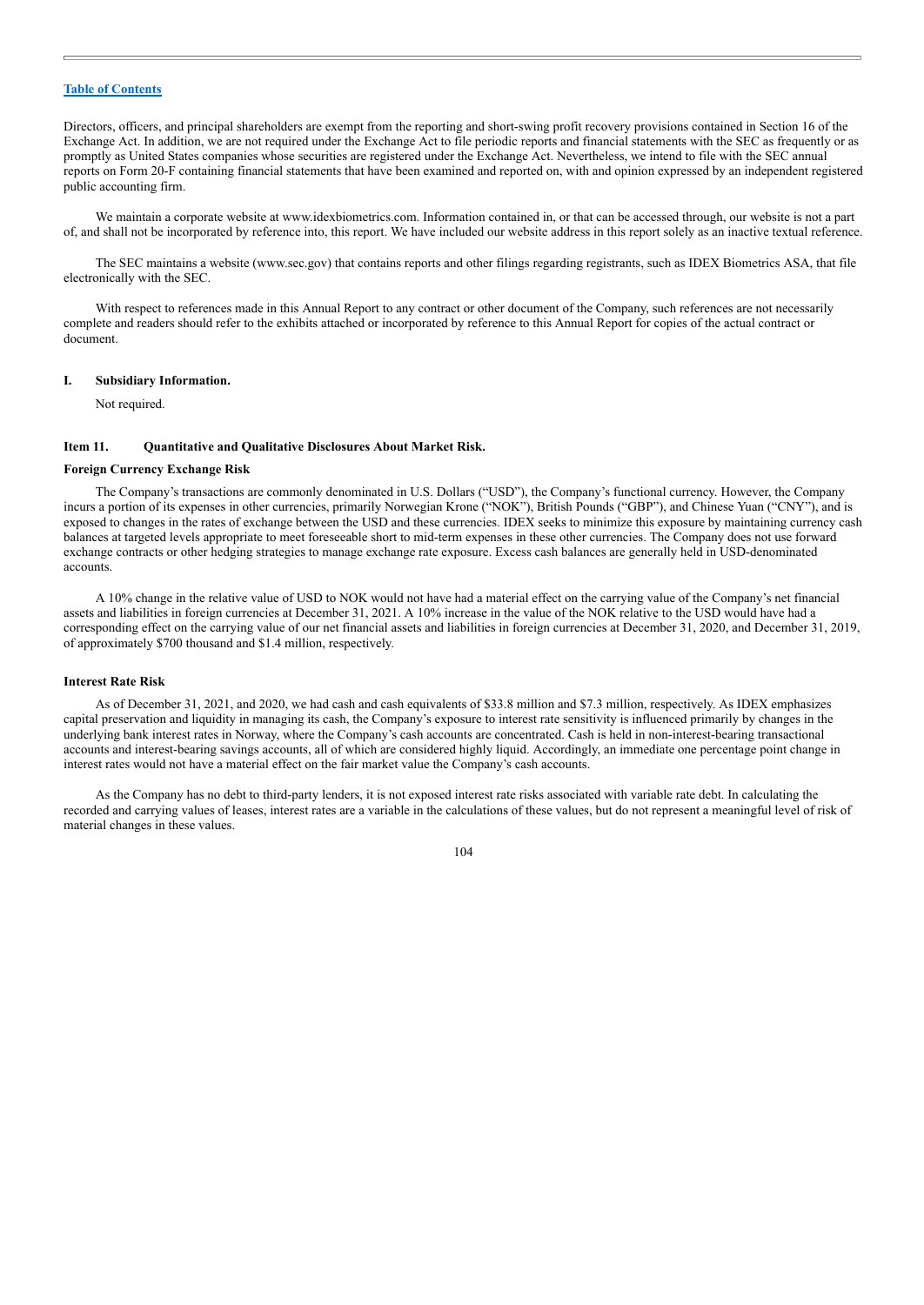# **Credit and Liquidity Risk**

IDEX extends customary credit terms to customers, reflecting its assessment of their individual creditworthiness. The Company does not believe it was exposed to significant credit risk associated with its Accounts receivable, trade, balance as of December 31, 2021. (See Note 11—Accounts receivable.) If revenue continues to increase, such balances from a broadening customer base will expand, potentially increasing the Company's exposure to credit risk.

The Company believes it faces minimal liquidity risk, as IDEX's cash is on deposit with reputable, well-capitalized financial institutions in Norway, the United Kingdom, and the United States. The Company has no debt to financial institutions and maintains adequate bank balances to meet anticipated liabilities as they become due for at least twelve months from the date of this report.

# **Inflation Risk**

We do not believe price inflation has had a material effect, to date, on our business, operational performance, or financial position. However, during the fourth quarter of 2021, certain vendors notified the Company of price increases, either immediate or to be phased in during 2022. If our costs were to become subject to significant inflationary pressures, we may not be able to fully offset such higher costs through price increases for our products. Our inability or failure to do so could harm our business, operational performance, or financial position.

## **Item 12. Description of Securities Other than Equity Securities.**

# **A. Debt Securities**

Not applicable.

#### **B. Warrants and Rights**

Not applicable.

# **C. Other Securities**

Not applicable.

#### **D. American Depositary Shares**

The Bank of New York Mellon, as Depositary, registers and delivers American Depositary Shares, also referred to as ADSs. Each ADS represents 75 Ordinary Shares (or a right to receive 75 Ordinary Shares) deposited with Nordea Bank Norge, ASA, which serves as custodian in Norway for the Depositary. The Depositary's office at which the ADSs are administered and its principal executive office are located at 240 Greenwich Street, New York, New York 10286.

An investor may hold ADSs either (A) directly, (i) by having an American Depositary Receipt, also referred to as an ADR, which is a certificate evidencing a specific number of ADSs, registered in the investor's name, or (ii) by having uncertificated ADSs registered in the investor's name, or (B) indirectly, by holding a security entitlement in ADSs through a broker or other financial institution that is a direct or indirect participant in The Depository Trust Company, also called DTC. If an investor holds the ADSs indirectly, that investor must rely on the procedures of a broker or other financial institution to assert the rights of ADS holders described in this section. An investor should consult with a broker or financial institution to find out what those procedures are.

Registered holders of uncertificated ADSs will receive statements from the Depositary confirming their holdings.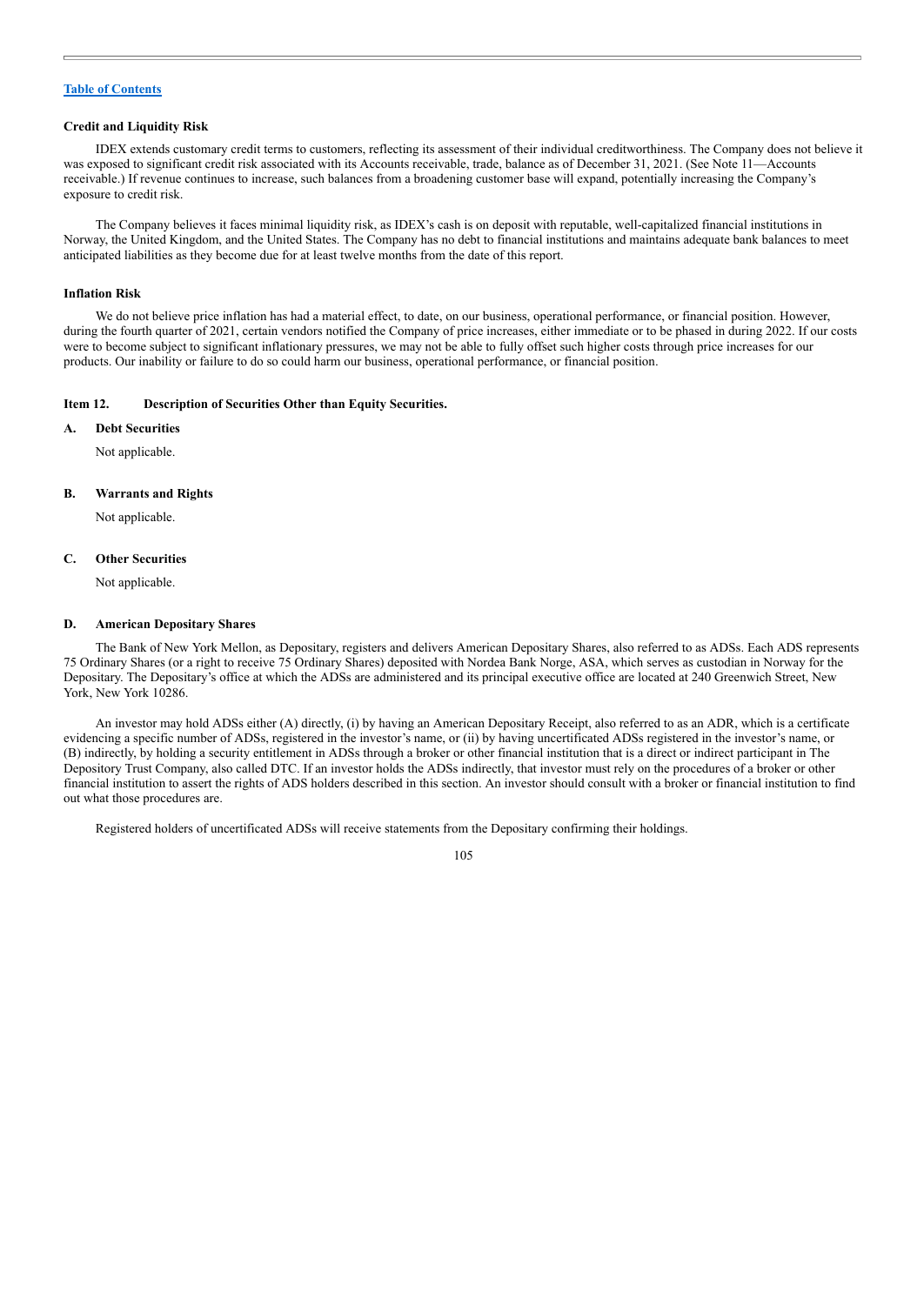An investor holding our ADSs will not be treated as one of our shareholders and will not have the rights available to our holders of our Ordinary Shares. Norwegian law governs shareholder rights. The Depositary will be the holder of the Ordinary Shares underlying ADSs. A registered holder of ADSs will have ADS holder rights. A deposit agreement among the Company, the Depositary, ADS holders, and all other persons indirectly or beneficially holding ADSs sets out such ADS holder rights, as well as the rights and obligations of the Depositary. New York law governs the ADSs and the deposit agreement, except with respect to its authorization and execution by us, which shall be governed by the laws of Norway.

When required in order to comply with applicable laws and regulations or our Articles of Association or similar document of ours (as in effect from time to time) or the rules and regulations of the Oslo Børs, the Nasdaq Stock Market LLC, or of any other stock exchange on which the Ordinary Shares or ADSs are registered, traded, or listed, or any book-entry settlement system, we may from time to time request, and may from time to time request the Depositary to request, certain information from an ADS holder relating to: (a) the capacity in which ADSs are held, (b) the identity of any holders or other persons or entities then or previously interested in those ADSs and the nature of those interests, (c) if for any reason, the proportion of the Ordinary Shares or ADSs owned reaches, exceeds, or falls below the thresholds specified under Norwegian law, and (d) any other matter for which disclosure of such matter is, in our reasonable opinion, required for that compliance.

As an ADS holder, an investor agrees to comply with the laws and regulations of United States and Norway (if and to the extent applicable) with respect to the disclosure requirements regarding beneficial ownership of Ordinary Shares, all as if the ADSs were the Ordinary Shares represented thereby, including requirements to make notifications and filings within the required timeframes to the Company, the SEC, the Financial Supervisory Authority of Norway, and any other authorities in the United States or Norway.

# **ADS Fees and Expenses**

The Depositary collects its fees for delivery and surrender of ADSs directly from investors depositing Ordinary Shares or surrendering ADSs for the purpose of withdrawal or from intermediaries acting for them. The Depositary collects fees for making distributions to investors by deducting those fees from the amounts distributed or by selling a portion of distributable property to pay the fees. The Depositary may collect its annual fee for Depositary services by deduction from cash distributions or by directly billing investors or by charging the book-entry system accounts of participants acting for them. The Depositary may collect any of its fees by deduction from any cash distribution payable (or by selling a portion of securities or other property distributable) to ADS holders that are obligated to pay those fees. The Depositary may generally refuse to provide services until its fees for those services are paid.

From time to time, the Depositary may make payments to the Company to reimburse us for costs and expenses generally arising out of establishment and maintenance of the ADS program, waive fees and expenses for services provided to us by the Depositary, or share revenue from the fees collected from ADS holders. In performing its duties under the deposit agreement, the Depositary may use brokers, dealers, foreign currency dealers, or other service providers that are owned by or affiliated with the Depositary and that may earn or share fees, spreads, or commissions.

The Depositary may convert currency itself or through any of its affiliates, or the custodian or we may convert currency and pay U.S. dollars to the Depositary. Where the Depositary converts currency itself or through any of its affiliates, the Depositary acts as principal for its own account and not as agent, advisor, broker, or fiduciary on behalf of any other person and earns revenue, including, without limitation, transaction spreads, that it will retain for its own account. The revenue is based on, among other things, the difference between the exchange rate assigned to the currency conversion made under the deposit agreement and the rate that the Depositary or its affiliate receives when buying or selling foreign currency for its own account. The Depositary makes no representation that the exchange rate used or obtained by it or its affiliate in any currency conversion under the deposit agreement will be the most favorable rate that could be obtained at the time or that the method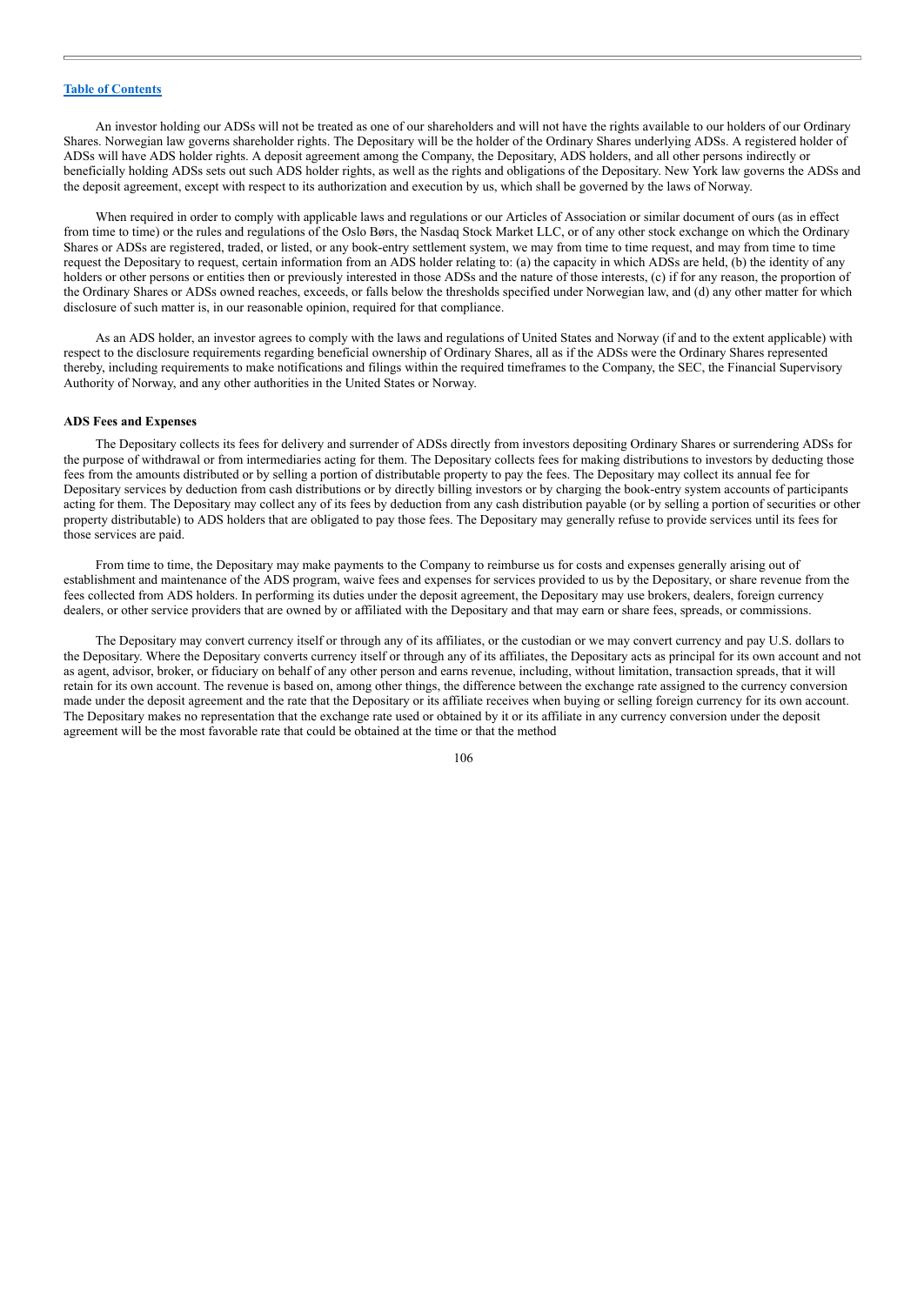by which that rate will be determined will be the most favorable to ADS holders, subject to the Depositary's obligation to act without negligence or bad faith. The methodology used to determine exchange rates used in currency conversions made by the Depositary is available upon request. Where the custodian converts currency, the custodian has no obligation to obtain the most favorable rate that could be obtained at the time or to ensure that the method by which that rate will be determined will be the most favorable to ADS holders, and the Depositary makes no representation that the rate is the most favorable rate and will not be liable for any direct or indirect losses associated with the rate. In certain instances, the Depositary may receive dividends or other distributions from the U.S. Dollars that represent the proceeds of a conversion of foreign currency or translation from foreign currency at a rate that was obtained or determined by us and, in such cases, the Depositary will not engage in, or be responsible for, any foreign currency transactions and neither it nor we make any representation that the rate obtained or determined by us is the most favorable rate and neither it nor we will be liable for any direct or indirect losses associated with the rate.

#### **Payment of Taxes**

An ADS holder will be responsible for any taxes or other governmental charges payable on held ADSs or on the deposited securities represented by any of such ADSs. The Depositary may refuse to register any transfer of an investor's ADSs or allow the withdrawal of the deposited Ordinary Shares represented by those ADSs until those taxes or other charges are paid. It may apply payments owed to an investor or sell deposited Ordinary Shares represented by an investor's ADSs to pay any taxes owed, and that investor will remain liable for any deficiency. If the Depositary sells deposited securities, it will, if appropriate, reduce the number of ADSs to reflect the sale and pay to ADS holders any proceeds, or send to ADS holders any property, remaining after it has paid the taxes.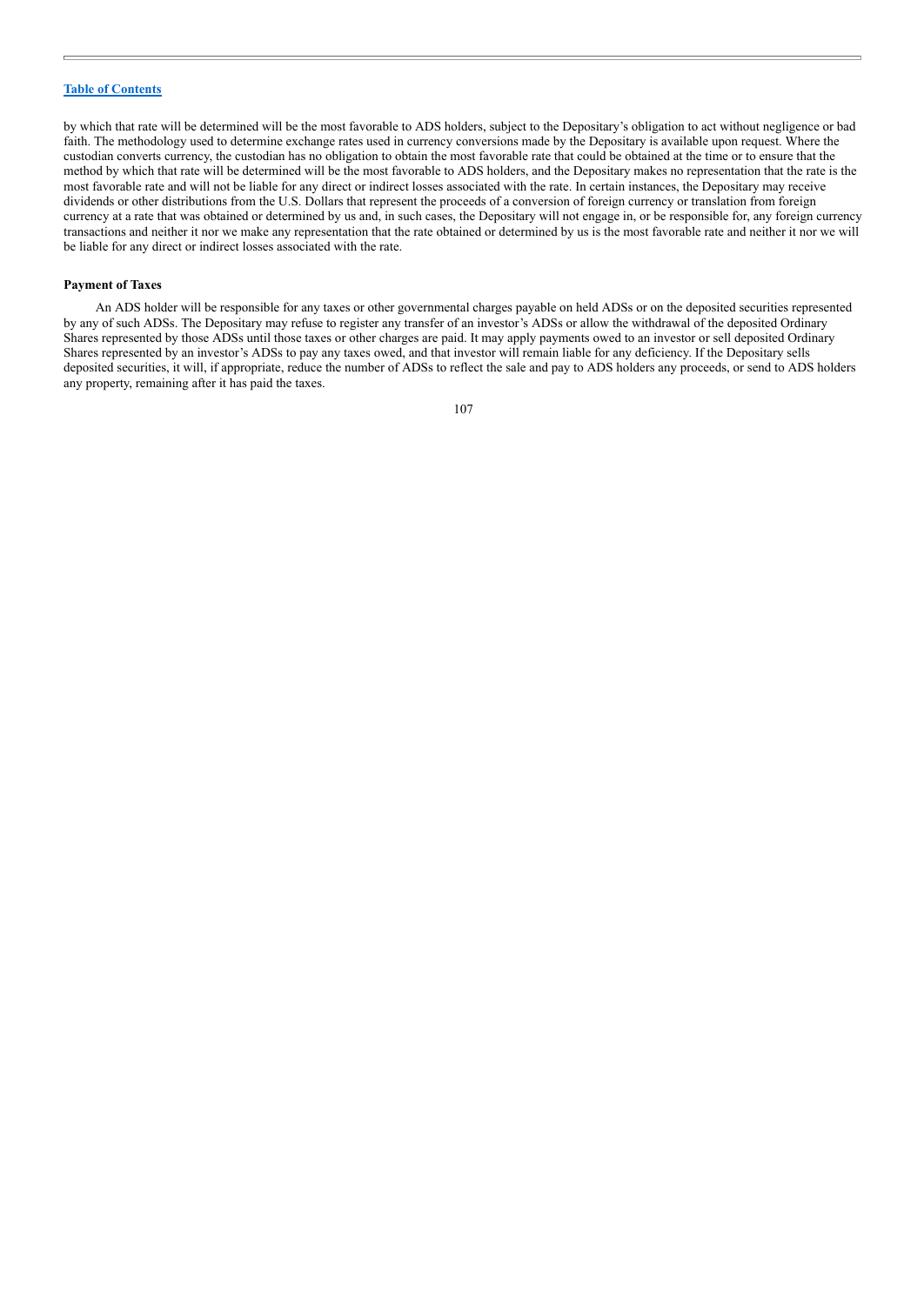## **PART II**

#### **Item 13. Defaults, Dividend Arrearages and Delinquencies.**

Not applicable.

#### **Item 14. Material Modifications to the Rights of Security Holders and Use of Proceeds.**

Not applicable.

#### **Item 15. Disclosure Controls and Procedures.**

We qualify as an "emerging growth company" as defined in the U.S. Jumpstart Our Business Startups Act of 2012 (the "JOBS Act"). An emerging growth company may take advantage of specified reduced reporting and other burdens that are otherwise applicable generally to public companies. This includes an exemption from the auditor attestation requirement in the assessment of our internal control over financial reporting pursuant to the Sarbanes-Oxley Act of 2002. We may take advantage of this exemption for up to five years or such earlier time that we are no longer an emerging growth company. We will cease to be an emerging growth company if we have more than \$1.07 billion in total annual gross revenue, have more than \$700.0 million in market value of our Ordinary Shares held by non-affiliates or issue more than \$1.0 billion of non-convertible debt over a three-year period.

#### **A. Disclosure Controls and Procedures**

We maintain "disclosure controls and procedures," as such term is defined in Rules 13a-15(e) and 15d-15(e) under the Exchange Act, designed to ensure that information required to be disclosed in the reports we file or submit under the Exchange Act is recorded, processed, summarized, and reported within the time periods specified in the rules and forms of the SEC. Disclosure controls and procedures include, without limitation, controls and procedures designed to ensure information required to be disclosed in our reports filed or submitted under the Exchange Act is accumulated and communicated to management, including our Chief Executive Officer (*principal executive officer*) and Chief Financial Officer (*principal financial officer*), as appropriate, to allow timely decisions regarding required disclosure.

Our principal executive officer and principal financial officer, after evaluating the effectiveness of our disclosure controls and procedures (as defined in Rules 13a-15(e) and 15d-15(e) of the Exchange Act) as of December 31, 2021, have concluded, as of such date, our disclosure controls and procedures were effective at the reasonable assurance level.

#### **B. Management's Annual Report on Internal Control Over Financial Reporting**

The Company's management is responsible for establishing and maintaining an adequate system of internal control over financial reporting.

Internal control over financial reporting is a process designed to provide reasonable assurance regarding the reliability of the Company's financial reporting and the preparation of financial statements in accordance with IFRS. Internal control over financial reporting includes those policies and procedures that (i) pertain to the maintenance of records that, in reasonable detail, accurately and fairly reflect the transactions and dispositions of the assets of the Company; (ii) provide reasonable assurance that transactions are recorded as necessary to permit preparation of financial statements in accordance with generally accepted accounting principles, and that receipts and expenditures of the Company are being made only in accordance with authorizations of management and the Board of the Company; and (iii) provide reasonable assurance regarding prevention or timely detection of unauthorized acquisition, use, or disposition of the Company's assets that could have a material effect on the Company's Consolidated Financial Statements.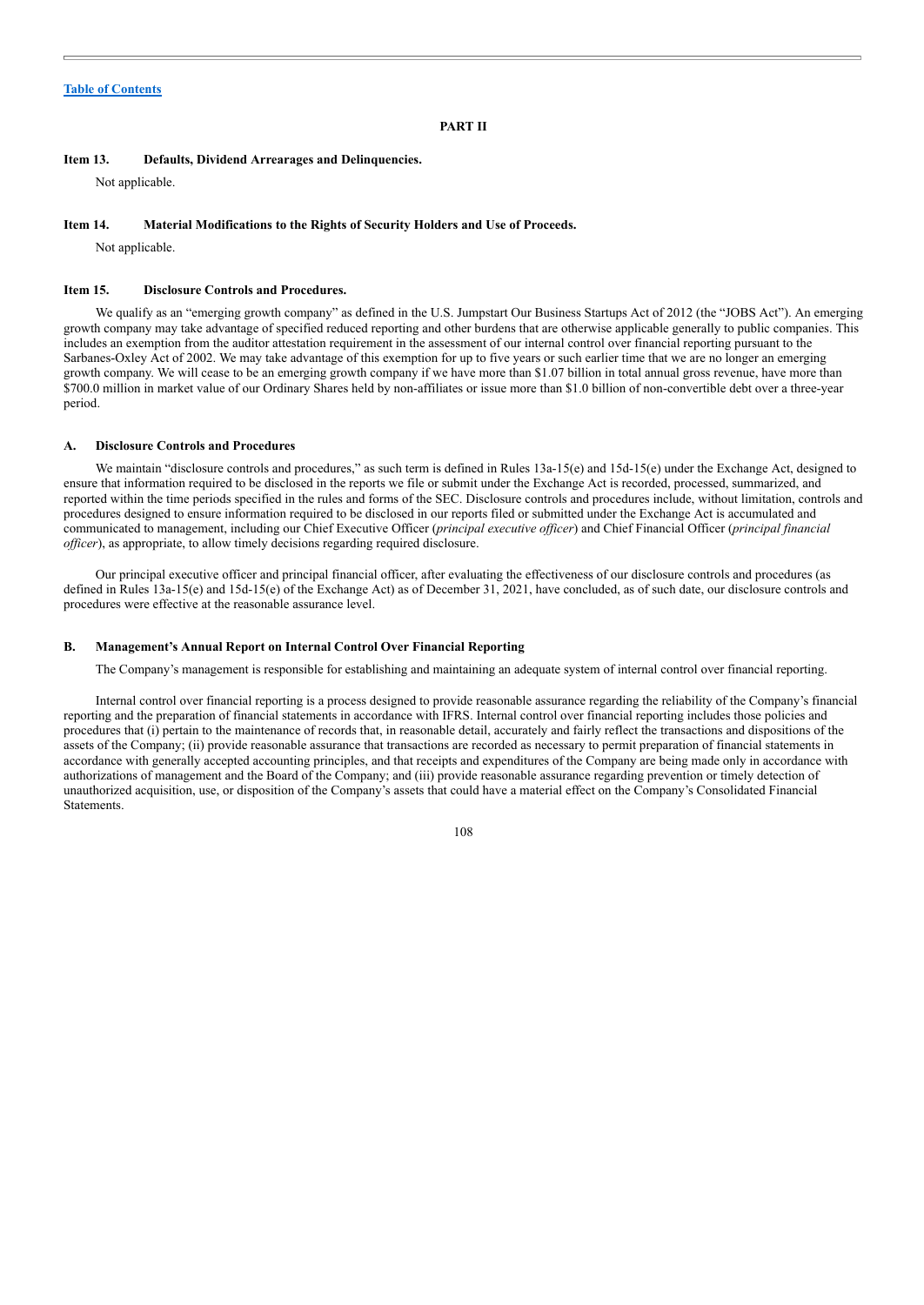Based on an evaluation of the effectiveness of the Company's disclosure controls and procedures, our Chief Executive Officer and Chief Financial Officer have concluded, as of December 31, 2021, such disclosure controls and procedures are effective to ensure that information required to be disclosed within a Company filing made pursuant to the Exchange Act is recorded, processed, and reported within the time period specified in the rules and forms of the SEC.

## **C. Attestation Report of the Registered Public Accounting Firm**

This Annual Report does not include an attestation report of the Company's internal control over financial reporting by the Company's registered public accounting firm, as the Company currently is exempt from the attestation requirement, pursuant to the provisions of the JOBS Act.

#### **D. Changes in Internal Control Over Financial Reporting**

There have been no changes in the Company's internal control over financial reporting identified in connection with the evaluation described above that have materially affected, or are reasonably likely to materially affect, the company's internal control over financial reporting.

#### **Item 16A. Audit Committee Financial Expert.**

Our Board has determined that Stephen A. Skaggs is an "audit committee financial expert" as defined by SEC rules and regulations and has the requisite financial sophistication under the applicable Nasdaq rules and regulations. Our Board has determined Mr. Skaggs is independent, as such term is defined in Rule 10A-3 under the Exchange Act and under Nasdaq listing standards.

## **Item 16B. Code of Conduct and Code of Ethics.**

We have adopted a Code of Conduct and Code of Ethics applicable to all of our employees, ongoing individual contractors, and our Board. Our Code is available on our website at www.idexbiometrics.com.

#### **Item 16C. Principal Accountant Fees and Services.**

The following table sets out the aggregate fees related to professional services rendered by our external auditor, Ernst & Young AS ("EY"), for the calendar years 2021 and 2020:

|                        | Year Ended December 31, |  |            |  |  |
|------------------------|-------------------------|--|------------|--|--|
| (S000s)                | 2021                    |  | 2020       |  |  |
| Audit services         | 352                     |  | 235        |  |  |
| Audit-related services | 22                      |  | 8          |  |  |
| Tax services           |                         |  |            |  |  |
| Other services         | 24                      |  | $\bigcirc$ |  |  |
|                        | 405                     |  |            |  |  |

*Audit services* represents the fees for the audit that must be performed by EY in order to issue an opinion on our consolidated financial statements and to issue reports on our statutory financial statements. The definition also includes fees for certain other audit services, which are services only the designated independent auditor reasonably can provide, such as the auditing of non-recurring transactions, the application of new accounting policies, and limited reviews of our quarterly financial results.

*Audit-related services* represents fees for other assurance and related services provided by EY, but not limited to those that only reasonably can be provided by EY, which are reasonably related to the performance of the audit.

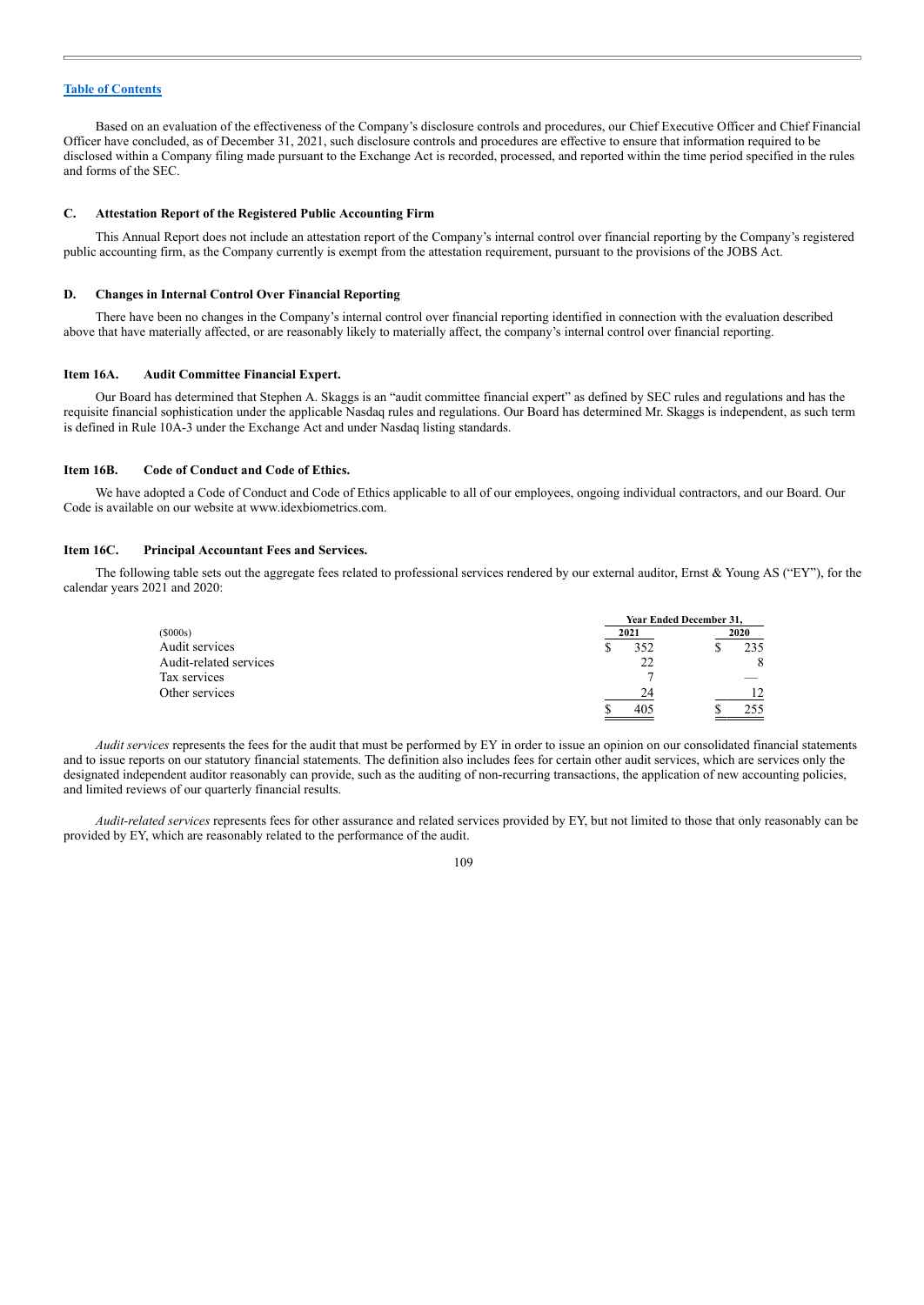*Tax services* and *Other services* represent fees, approved by our Audit Committee, for services not related to the audit provided by EY, pursuant to the provisions of the Sarbanes-Oxley Act.

### **Item 16D. Exemptions from the Listing Standards for Audit Committees.**

Not applicable.

### **Item 16E. Purchases of Equity Securities by the Issuer and Affiliated Purchasers.**

Not applicable.

### **Item 16F. Change in Registrant's Certifying Accountant.**

Not applicable.

## **Item 16G. Corporate Governance.**

The Norwegian Public Limited Liability Companies Act (the "Companies Act") provides the legal and regulatory framework, including provisions for corporate governance, for Norwegian listed companies such as IDEX. The Company adheres to the Norwegian Code of Practice for Corporate Governance (the "Code of Practice"), published by the Norwegian Committee for Corporate Governance, a self-regulating body of eight member organizations (the Confederation of Norwegian Enterprise (and the Owners' Forum thereof), Finance Norway, the Norwegian Association of Financial Analysts, The Norwegian Auditors' Association, the Norwegian Securities Funds Association, the Oslo Børs, and the Pension Fund Association).

The Issuer Rules of the Oslo Børs, on which our Ordinary Shares are listed, stipulate that listed companies, such as IDEX, must annually publish a statement on their principles of corporate governance in accordance with the Code of Practice. We present this statement each year in the Annual Report we deliver to shareholders and file with the Oslo Børs.

Although Norway is not a member of the EU, it is a member of the European Economic Area and has implemented relevant directives of the European Commission into national law, so that the corporate governance framework applicable to Norwegian companies is substantially similar to the framework in place across the EU.

However, Norwegian corporate governance regulations and principles differ from those generally applicable to public companies listed on Nasdaq. Nasdaq Rule 5615(a)(3) permits a foreign private issuer, such as the Company, to rely on home country corporate governance practices, in lieu of certain of the rules in the Nasdaq Rule 5600 Series and Rule 5250(d), provided the foreign private issuer nevertheless complies with Nasdaq's Notification of Noncompliance requirement (Rule 5625), the Voting Rights requirement (Rule 5640), and it maintains an audit committee meeting the requirements of Rule 5605(c)(3), consisting of members of the Board meeting the independence requirements of Rule 5605(c)(2)(A)(ii).

For additional information regarding our reliance on certain home country corporate governance practices, pursuant to Nasdaq Rule 5615(a)(3), see "Item 6. Section C. Board Practices."

#### **Item 16H. Mine Safety Disclosure.**

Not applicable.

### **Item 16I. Disclosure Regarding Foreign Jurisdictions that Prevent Inspections.**

Not applicable.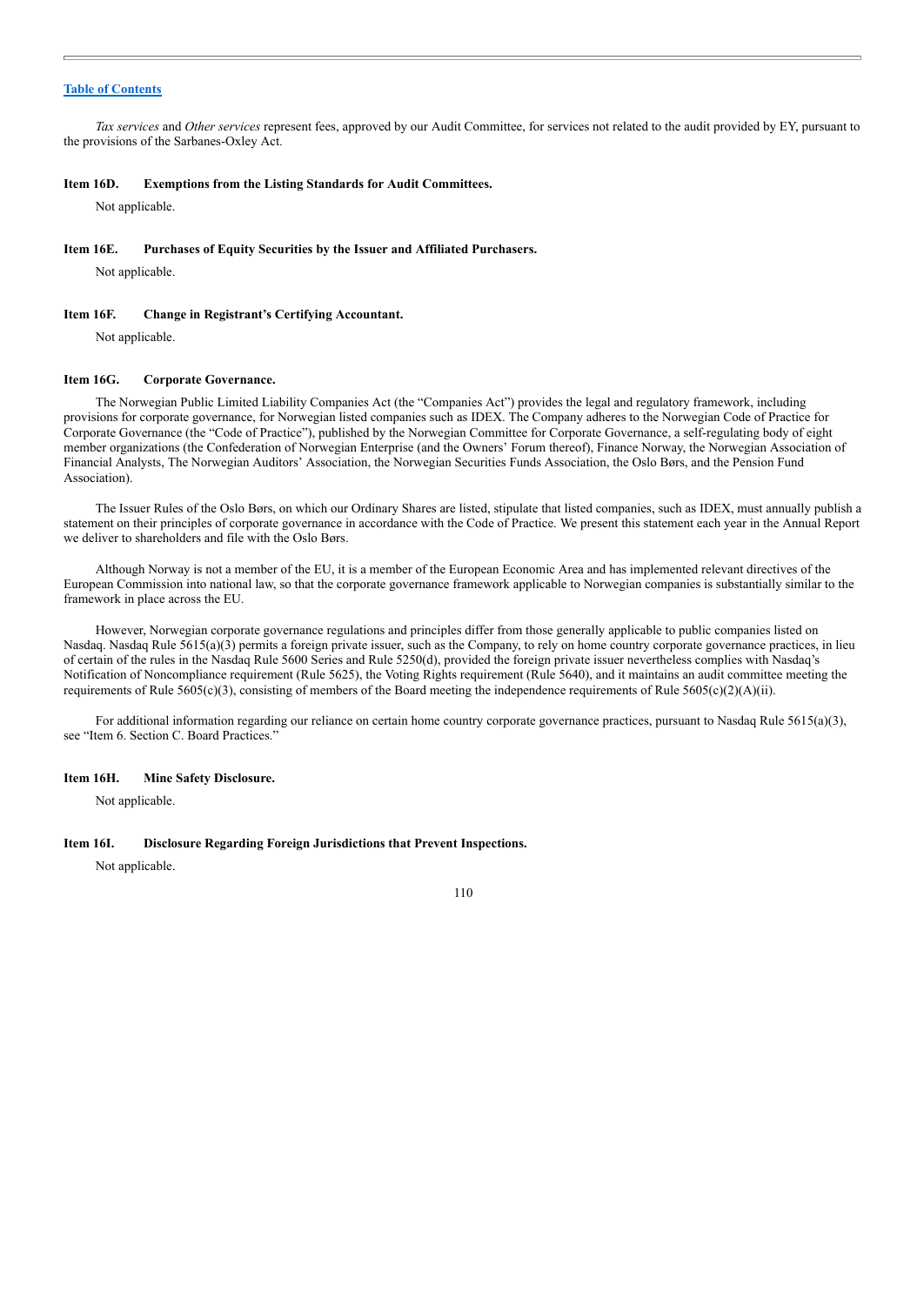# **PART III**

# **Item 17. Financial Statements.**

See pages F-1 through F-30 of this Annual Report. Our independent public accounting firm is Ernst & Young AS, Oslo, Norway, PCAOB Auditor ID: 1572.

# **Item 18. Financial Statements.**

Not applicable.

# **Item 19. Exhibits.**

|              |                                                                                                                                                                                                   | <b>Incorporation by Reference</b> |                       |                |                  |  |
|--------------|---------------------------------------------------------------------------------------------------------------------------------------------------------------------------------------------------|-----------------------------------|-----------------------|----------------|------------------|--|
| Exhibit      | <b>Description</b>                                                                                                                                                                                | Schedule/<br>Form                 | File<br><b>Number</b> | <b>Exhibit</b> | <b>File Date</b> |  |
| $1.1*$       | Amended and Restated Articles of Association of IDEX Biometrics ASA                                                                                                                               |                                   |                       |                |                  |  |
| 2.2          | <b>Deposit Agreement</b>                                                                                                                                                                          | $F-6$                             | 333-250744            | (a)            | 11/20/20         |  |
| 2.3          | Form of American Depositary Receipt                                                                                                                                                               | $F-6$                             | 333-250744            | (a)            | 11/20/20         |  |
| $2.4*$       | Description of Share Capital and Articles of Association                                                                                                                                          |                                   |                       |                |                  |  |
| $2.5*$       | <b>Description of American Depositary Shares</b>                                                                                                                                                  |                                   |                       |                |                  |  |
| $4.1\dagger$ | <b>IDEX Biometrics ASA 2021 Subscription Rights Incentive Plan</b>                                                                                                                                | $S-8$                             | 333-259210            | 99.1           | 08/31/21         |  |
| $4.2\dagger$ | <b>IDEX Biometrics ASA 2021 Employee Share Purchase Plan</b>                                                                                                                                      | $S-8$                             | 333-259210            | 99.2           | 08/31/21         |  |
| 4.3          | Supply Agreement, by and between IDEX Biometrics ASA and IDEMIA<br>France SAS, dated as of February 13, 2020                                                                                      | $F-1$                             | 333-250186            | 10.3           | 11/19/20         |  |
| 4.4#         | Master Services Agreement, by and between IDEX Biometrics ASA and<br>Bloomberg L.P., dated as of April 4, 2019                                                                                    | $F-1$                             | 333-250186            | 10.4           | 11/19/20         |  |
| 4.5          | Form of Indemnity Agreement between the registrant and its Executive<br><b>Officers and Directors</b>                                                                                             | $F-1$                             | 333-250186            | 10.5           | 11/19/20         |  |
| 8.1          | Subsidiaries of IDEX Biometrics ASA                                                                                                                                                               | $F-1$                             | 333-250186            | 21.1           | 11/19/20         |  |
| $12.1*$      | Certification by the Principal Executive Officer pursuant to Securities<br>Exchange Act Rules $13a-14(a)$ and $15d-14(a)$ as adopted pursuant to<br>Section 302 of the Sarbanes-Oxley Act of 2002 |                                   |                       |                |                  |  |

12.2\* [Certification by the Principal Financial Officer pursuant to Securities Exchange](file:///C:/Users/jl03/AppData/Local/Temp/Temp1_0001193125-22-133568-xbrl.zip/d270117dex122.htm) [Act Rules 13a-14\(a\) and 15d-14\(a\) as adopted pursuant to Section 302 of the](file:///C:/Users/jl03/AppData/Local/Temp/Temp1_0001193125-22-133568-xbrl.zip/d270117dex122.htm) [Sarbanes-Oxley Act of 2002](file:///C:/Users/jl03/AppData/Local/Temp/Temp1_0001193125-22-133568-xbrl.zip/d270117dex122.htm)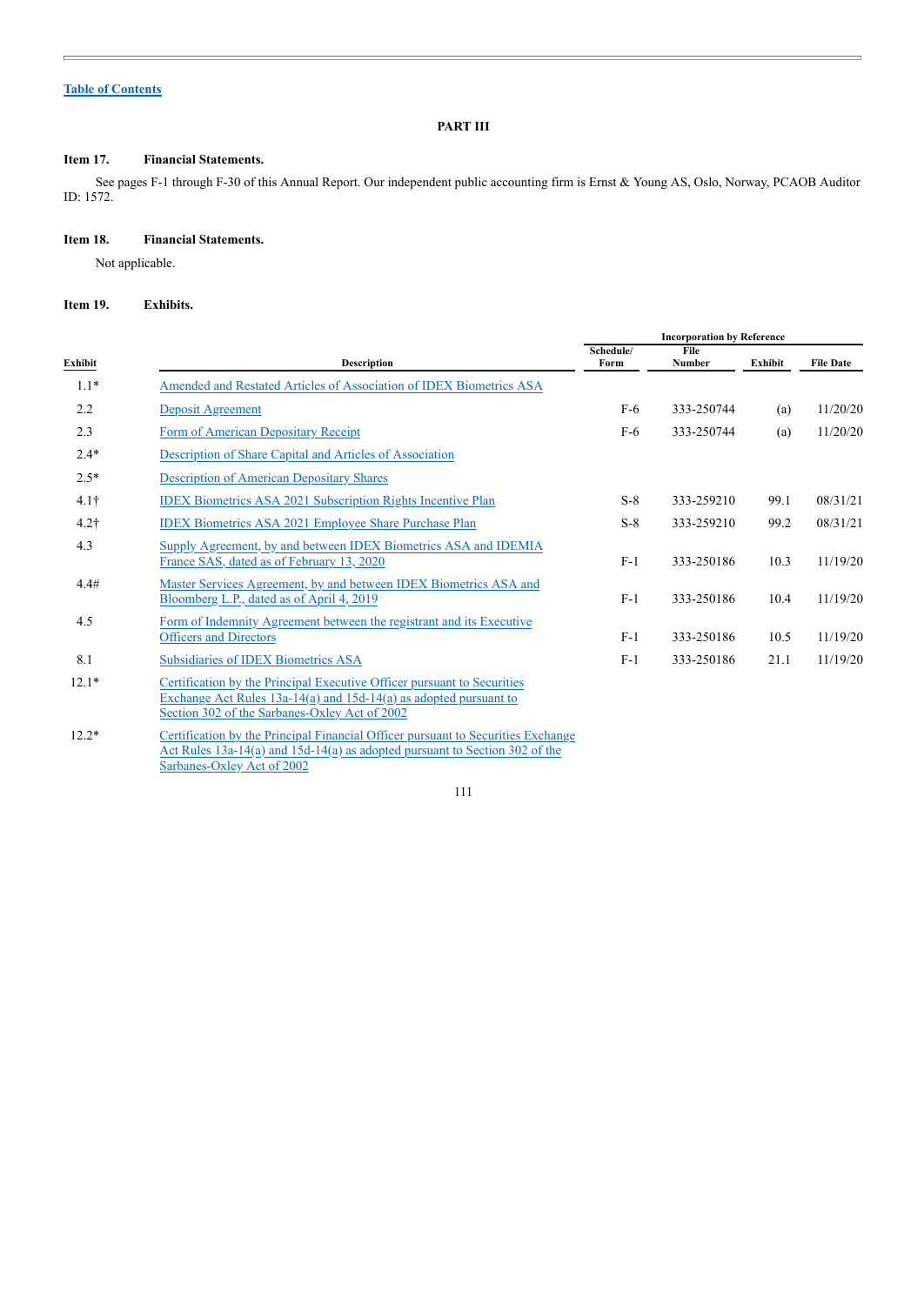|                |                                                                                                                                                                 | <b>Incorporation by Reference</b> |                |         |                  |  |  |
|----------------|-----------------------------------------------------------------------------------------------------------------------------------------------------------------|-----------------------------------|----------------|---------|------------------|--|--|
| Exhibit        | <b>Description</b>                                                                                                                                              | Schedule/<br>Form                 | File<br>Number | Exhibit | <b>File Date</b> |  |  |
| $13.1***$      | Certification by the Principal Executive Officer pursuant to 18 U.S.C.<br>Section 1350, as adopted pursuant to Section 906 of the Sarbanes-Oxley Act of<br>2002 |                                   |                |         |                  |  |  |
| $13.2**$       | Certification by the Principal Financial Officer pursuant to 18 U.S.C.<br>Section 1350, as adopted pursuant to Section 906 of the Sarbanes-Oxley Act of<br>2002 |                                   |                |         |                  |  |  |
| $15.1*$        | Consent of Ernst & Young AS, the registrant's independent registered public<br>accounting firm                                                                  |                                   |                |         |                  |  |  |
| $101.$ INS*    | <b>XBRL Instance Document</b>                                                                                                                                   |                                   |                |         |                  |  |  |
| 101.SCH*       | <b>XBRL Taxonomy Extension Schema Document</b>                                                                                                                  |                                   |                |         |                  |  |  |
| $101.CAL*$     | XBRL Taxonomy Extension Calculation Linkbase Document                                                                                                           |                                   |                |         |                  |  |  |
| $101.$ DEF $*$ | XBRL Taxonomy Extension Definition Linkbase Document                                                                                                            |                                   |                |         |                  |  |  |
| $101.LAB*$     | XBRL Taxonomy Extension Label Linkbase Document                                                                                                                 |                                   |                |         |                  |  |  |
| 101.PRE*       | XBRL Taxonomy Extension Presentation Linkbase Document                                                                                                          |                                   |                |         |                  |  |  |
| 104            | Cover Page Interactive Data File (formatted as inline XBRL and contained in Exhibit 101)                                                                        |                                   |                |         |                  |  |  |

<sup>\*</sup> Filed herewith.<br>\*\* Furnished here

† Indicates a management contract or any compensatory plan, contract or arrangement.

\*\* Furnished herewith.<br>
† Indicates a managen<br>
# Certain portions of t # Certain portions of this exhibit have been omitted because they are material and are the type the registrant treats as private or confidential.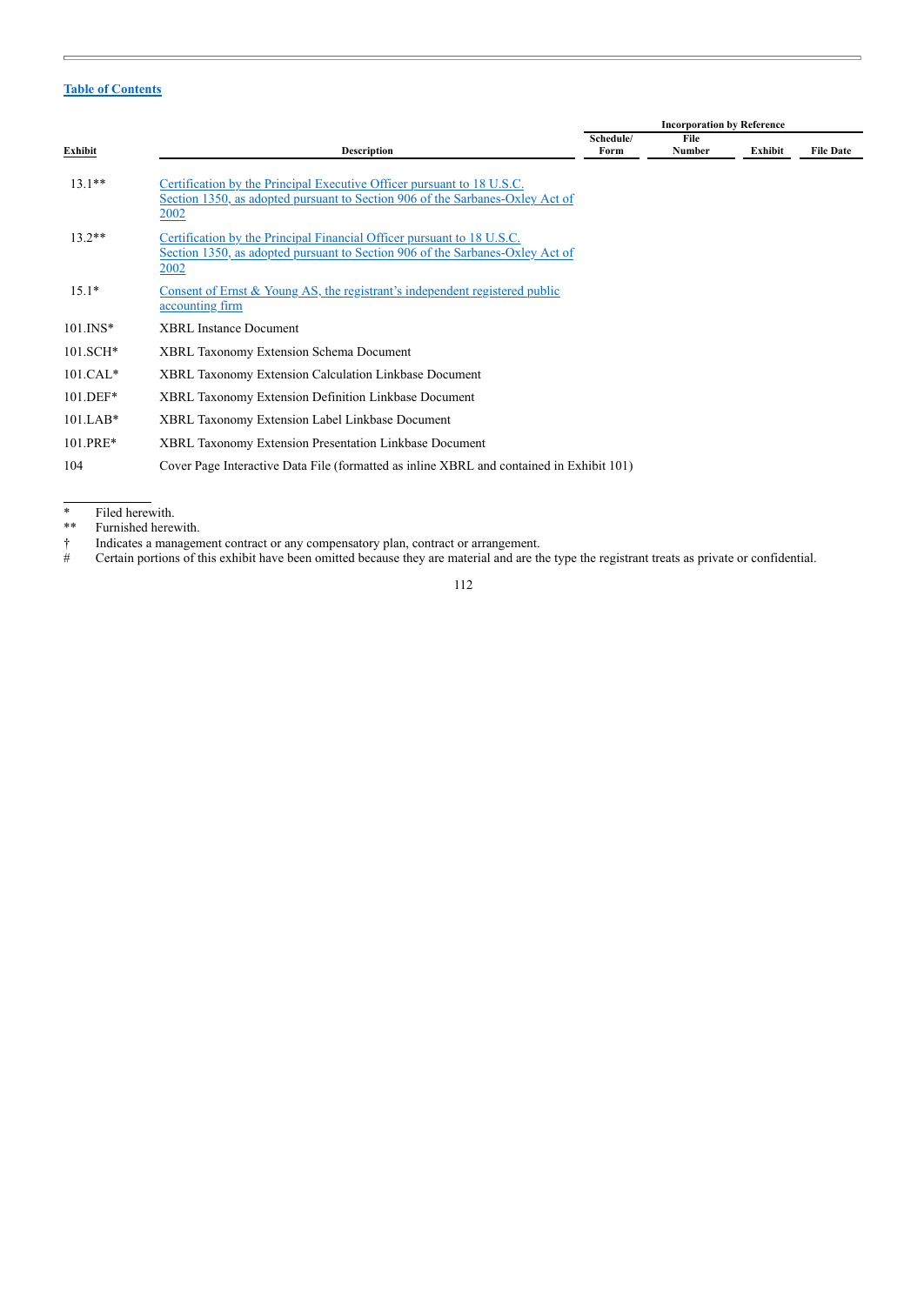# **SIGNATURES**

The registrant hereby certifies that it meets all of the requirements for filing on Form 20-F and that it has duly caused and authorized the undersigned to sign this Annual Report on its behalf.

# **IDEX BIOMETRICS ASA**

By: /s/ Vincent Graziani Name: Vincent Graziani Title: Chief Executive Officer

Date: April 29, 2022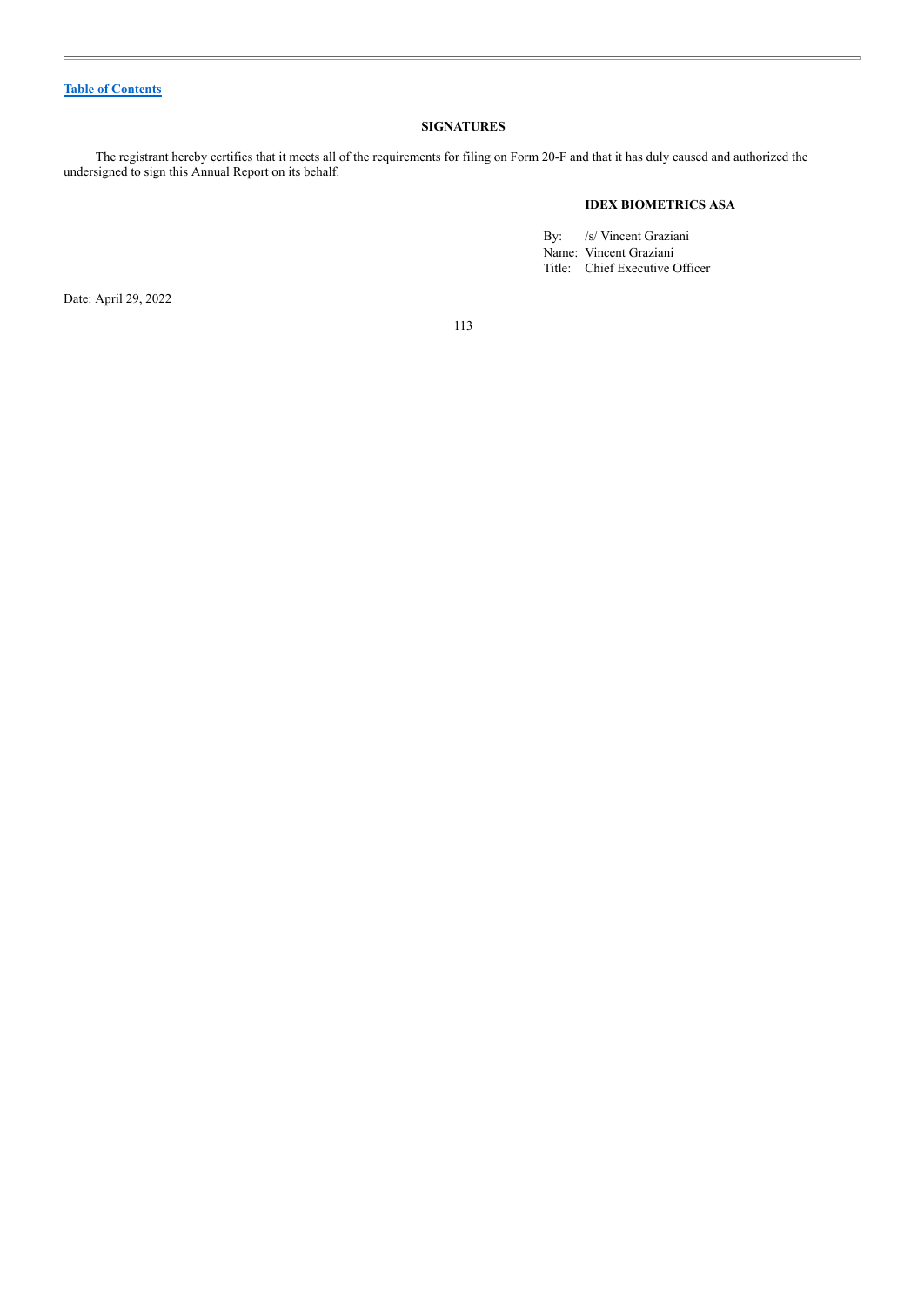# **INDEX TO CONSOLIDATED FINANCIAL STATEMENTS**

| Report of Independent Registered Public Accounting Firm | Page<br>$F-2$ |
|---------------------------------------------------------|---------------|
| <b>Consolidated Statements of Profit and Loss</b>       | $F-3$         |
| <b>Consolidated Statements of Comprehensive Income</b>  | $F-3$         |
| <b>Consolidated Statements of Financial Position</b>    | $F-4$         |
| Consolidated Statements of Changes in Equity            | $F-5$         |
| <b>Consolidated Statements of Cash Flow</b>             | F-6           |
| Notes to Consolidated Financial Statements              | $F-7$         |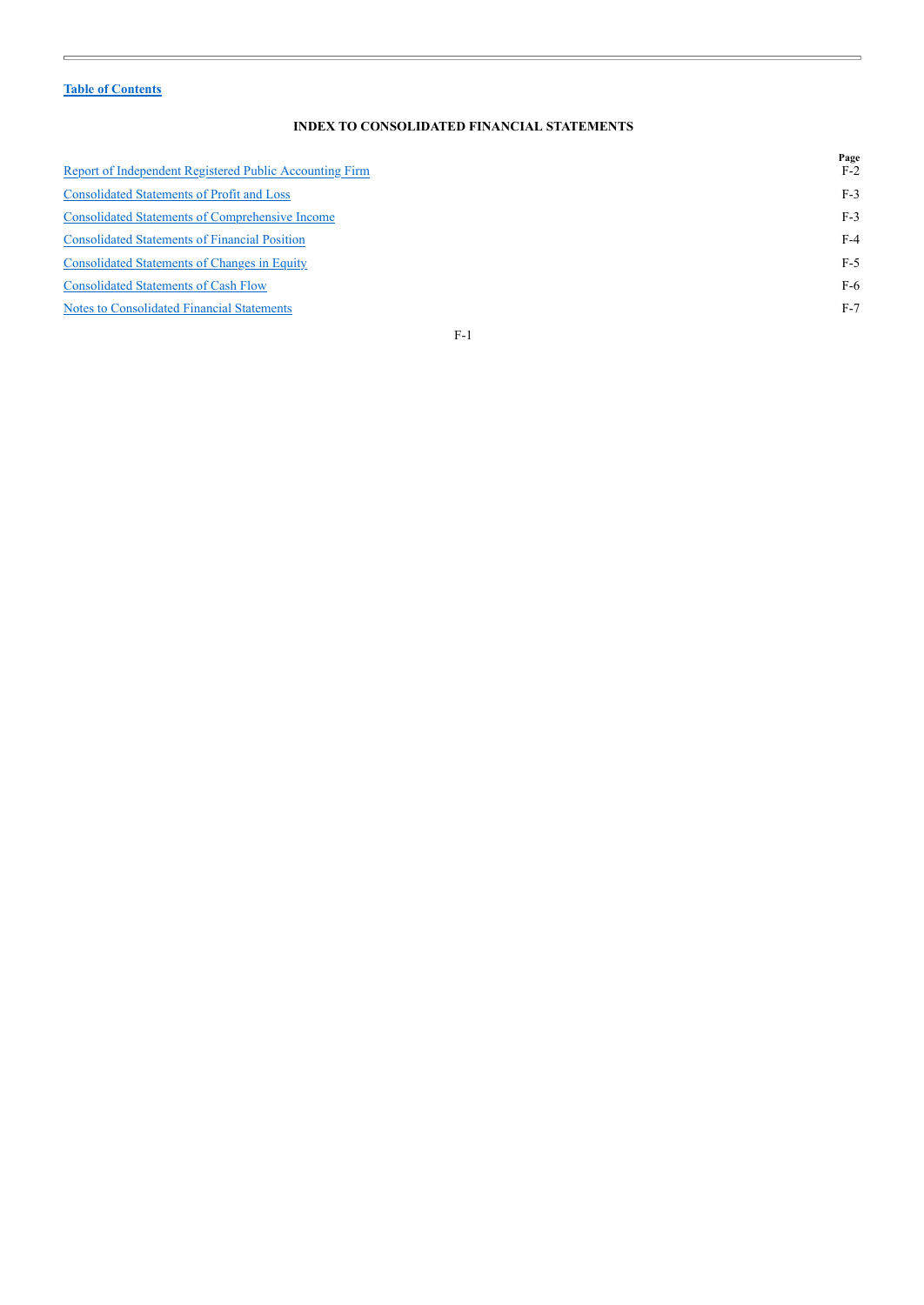## **Report of Independent Registered Public Accounting Firm**

To the Shareholders and the Board of Directors of IDEX Biometrics ASA

## **Opinion on the Financial Statements**

We have audited the accompanying consolidated statements of financial position of IDEX Biometrics ASA (the Company) as of December 31, 2021 and 2020, the related consolidated statements of profit and loss, comprehensive income, changes in equity and cash flows for each of the three years in the period ended December 31, 2021, and the related notes (collectively referred to as the "consolidated financial statements"). In our opinion, the consolidated financial statements present fairly, in all material respects, the financial position of the Company at December 31, 2021 and 2020, and the results of its operations and its cash flows for each of the three years in the period ended December 31, 2021, in conformity with International Financial Reporting Standards (IFRS) as issued by the International Accounting Standards Board (IASB) and in conformity with IFRS as adopted by the European Union.

## **Basis for Opinion**

These financial statements are the responsibility of the Company's management. Our responsibility is to express an opinion on the Company's financial statements based on our audits. We are a public accounting firm registered with the Public Company Accounting Oversight Board (United States) (PCAOB) and are required to be independent with respect to the Company in accordance with the U.S. federal securities laws and the applicable rules and regulations of the Securities and Exchange Commission and the PCAOB.

We conducted our audits in accordance with the standards of the PCAOB. Those standards require that we plan and perform the audit to obtain reasonable assurance about whether the financial statements are free of material misstatement, whether due to error or fraud. The Company is not required to have, nor were we engaged to perform, an audit of its internal control over financial reporting. As part of our audits, we are required to obtain an understanding of internal control over financial reporting, but not for the purpose of expressing an opinion on the effectiveness of the Company's internal control over financial reporting. Accordingly, we express no such opinion.

Our audits included performing procedures to assess the risks of material misstatement of the financial statements, whether due to error or fraud, and performing procedures that respond to those risks. Such procedures included examining, on a test basis, evidence regarding the amounts and disclosures in the financial statements. Our audits also included evaluating the accounting principles used and significant estimates made by management, as well as evaluating the overall presentation of the financial statements. We believe that our audits provide a reasonable basis for our opinion.

/s/ Ernst & Young AS

We have served as the Company's auditor since 2000.

Oslo, Norway

April 29, 2022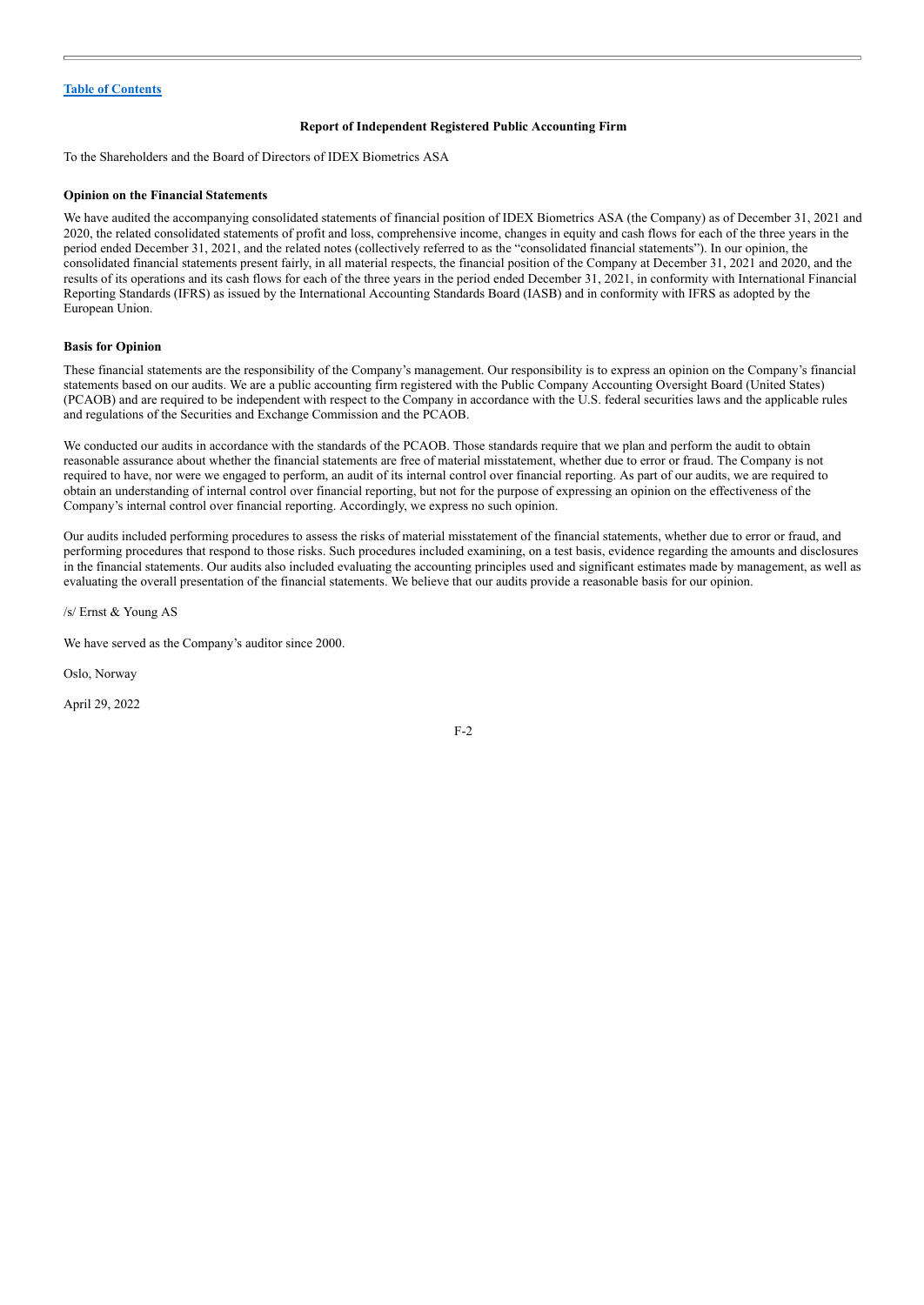# *CONSOLIDATED FINANCIAL STATEMENTS*

# **IDEX Biometrics ASA**

# **Consolidated Statements of Profit and Loss (\$000s, except per share amounts)**

|                                            |             |              | <b>Year Ended December 31,</b> |              |
|--------------------------------------------|-------------|--------------|--------------------------------|--------------|
|                                            | <b>Note</b> | 2021         | 2020                           | 2019         |
| Revenue:                                   |             |              |                                |              |
| Product                                    |             | \$<br>2,837  | \$<br>1,013                    | 159<br>S     |
| Service                                    |             |              | 82                             | 265          |
| Total revenue                              |             | 2,840        | 1,095                          | 424          |
| Operating expenses:                        |             |              |                                |              |
| Cost of materials, net of inventory change |             | 1,254        | 275                            | 62           |
| Compensation and benefits                  | 4           | 21,107       | 17,672                         | 21,750       |
| Research and development                   | 5, 6        | 2,680        | 1,895                          | 4,385        |
| Other operating expenses                   | 18          | 7,347        | 5,936                          | 4,641        |
| Amortization and depreciation              | 8, 9, 10    | 1,802        | 1,719                          | 1,633        |
| Total operating expenses                   |             | 34,190       | 27,497                         | 32,471       |
| Loss from operations                       |             | (31,350)     | (26, 402)                      | (32,047)     |
| Finance income                             |             |              | 26                             | 135          |
| Finance cost                               |             | (1, 123)     | (477)                          | (351)        |
| Loss before tax                            |             | (32, 462)    | (26, 853)                      | (32, 263)    |
| Income tax expense (benefit)               | 6           | 90           | (99)                           | 160          |
| Net loss for the year                      |             | \$ (32, 552) | \$(26,754)                     | \$ (32, 423) |
| Loss per share, basic and diluted          | 7           | (0.04)       | (0.03)                         | (0.05)       |

# **Consolidated Statements of Comprehensive Income**

|                                                                                             |      |            | <b>Year Ended December 31.</b> |            |
|---------------------------------------------------------------------------------------------|------|------------|--------------------------------|------------|
|                                                                                             | Note | 2021       | 2020                           | 2019       |
| Net loss for the year                                                                       |      | \$(32,552) | \$(26,754)                     | \$(32,423) |
| Other comprehensive income that may be reclassified to profit (loss) in subsequent periods: |      |            |                                |            |
| Foreign currency translation adjustment                                                     |      |            | 670                            | (662)      |
| Total comprehensive income (loss) for the period (net of tax)                               |      | \$(32,542) | \$(26,084)                     | \$(33,085) |

The accompanying notes are an integral part of these consolidated financial statements.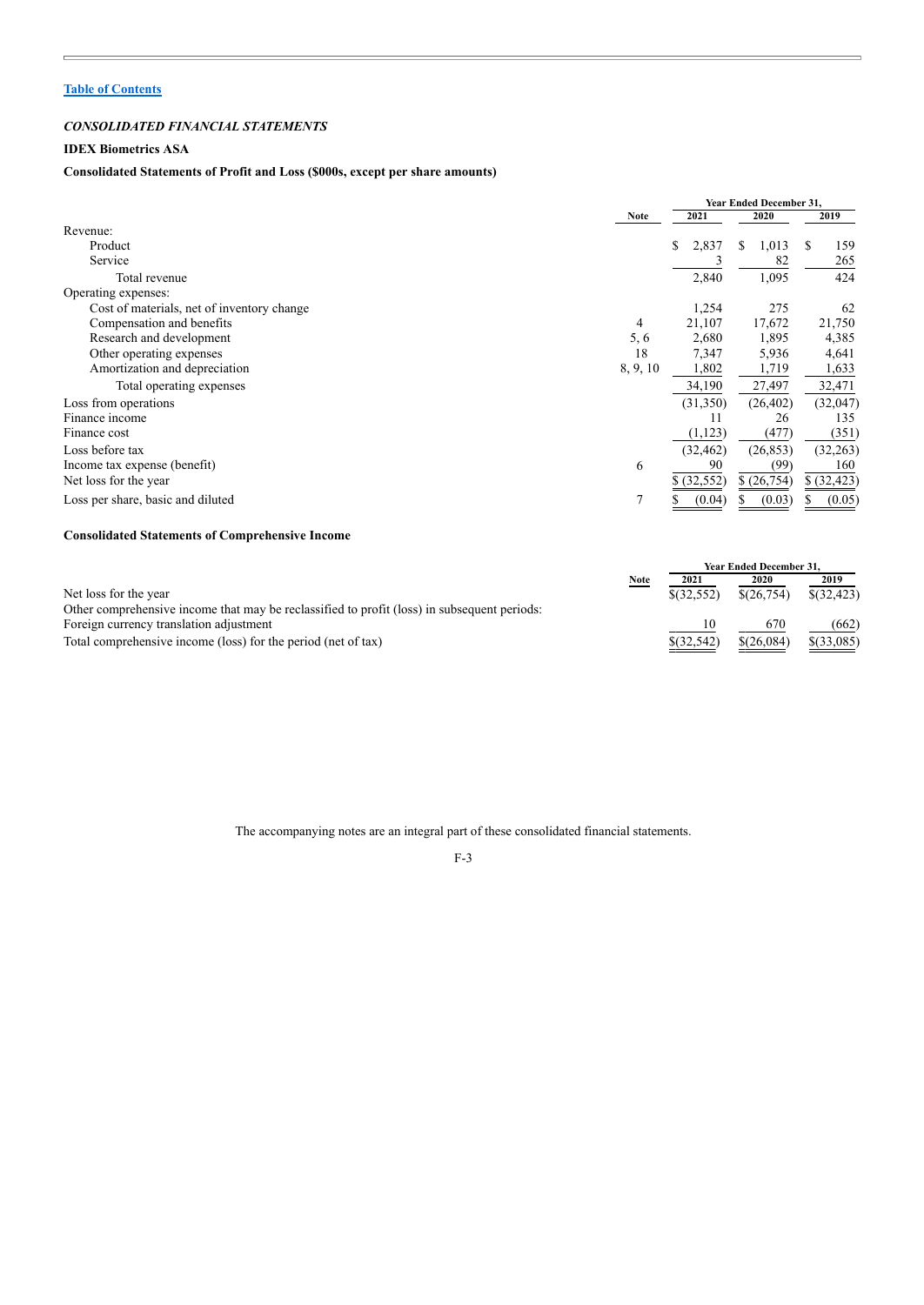## **IDEX Biometrics ASA**

# **Consolidated Statements of Financial Position (\$000s)**

|                                                                                              | <b>Note</b> | December 31,<br>2021 | December 31,<br>2020 |
|----------------------------------------------------------------------------------------------|-------------|----------------------|----------------------|
| Assets                                                                                       |             |                      |                      |
| Non-current assets:                                                                          |             |                      |                      |
| Goodwill                                                                                     | 8           | \$<br>968            | \$<br>968            |
| Intangible assets                                                                            | $\,$ 8 $\,$ | 1,965                | 2,442                |
| Property, plant, and equipment                                                               | 9           | 1,301                | 1,667                |
| Right-of-use assets                                                                          | 10          | 357                  | 1,016                |
| Non-current receivables                                                                      |             | 87                   | 75                   |
| Total non-current assets                                                                     |             | 4,678                | 6,168                |
| Current assets:                                                                              |             |                      |                      |
| Prepaid expenses                                                                             |             | 851                  | 1,031                |
| Inventory                                                                                    | 13          | 1,234                | 859                  |
| Accounts receivable, other                                                                   | 11          | 703                  | 1,163                |
| Accounts receivable, trade                                                                   | 11          | 801                  | 487                  |
| Cash and cash equivalents                                                                    | 14          | 33,759               | 7,298                |
| Total current assets                                                                         |             | 37,348               | 10,838               |
| Total assets                                                                                 |             | \$<br>42,026         | \$<br>17,006         |
| <b>Equity and liabilities</b>                                                                |             |                      |                      |
| Paid-in capital:                                                                             |             |                      |                      |
| Share capital (NOK 0.15 par value per share, 1,010,388,454 and 832,146,748 shares issued and |             |                      |                      |
| outstanding at December 31, 2021 and 2020, respectively)                                     |             | \$<br>20,410         | \$<br>17,251         |
| Share premium                                                                                |             | 9,452                | 3,608                |
| Other paid-in capital                                                                        |             | 21,414               | 18,664               |
| Total paid-in capital                                                                        | 15          | 51,276               | 39,523               |
| Foreign currency translation effects                                                         |             | (12, 312)            | (12, 322)            |
| Accumulated loss                                                                             |             | (1,239)              | (14,687)             |
| Total equity                                                                                 |             | 37,725               | 12,514               |
| Non-current liabilities:                                                                     |             |                      |                      |
| Non-current lease liabilities                                                                | 10          | 11                   | 327                  |
| Total non-current liabilities                                                                |             | 11                   | 327                  |
| Current liabilities:                                                                         |             |                      |                      |
| Accounts payable                                                                             | 12          | 685                  | 631                  |
| Current lease liabilities                                                                    | 10          | 362                  | 731                  |
| Public duties payable                                                                        |             | 393                  | 320                  |
| Other current liabilities                                                                    | 12          | 2,850                | 2,483                |
| Total current liabilities                                                                    |             | 4,290                | 4,165                |
| <b>Total liabilities</b>                                                                     |             | 4,301                | 4,492                |
|                                                                                              |             |                      |                      |
| Total equity and liabilities                                                                 |             | 42,026               | 17,006<br>\$         |

The accompanying notes are an integral part of these consolidated financial statements.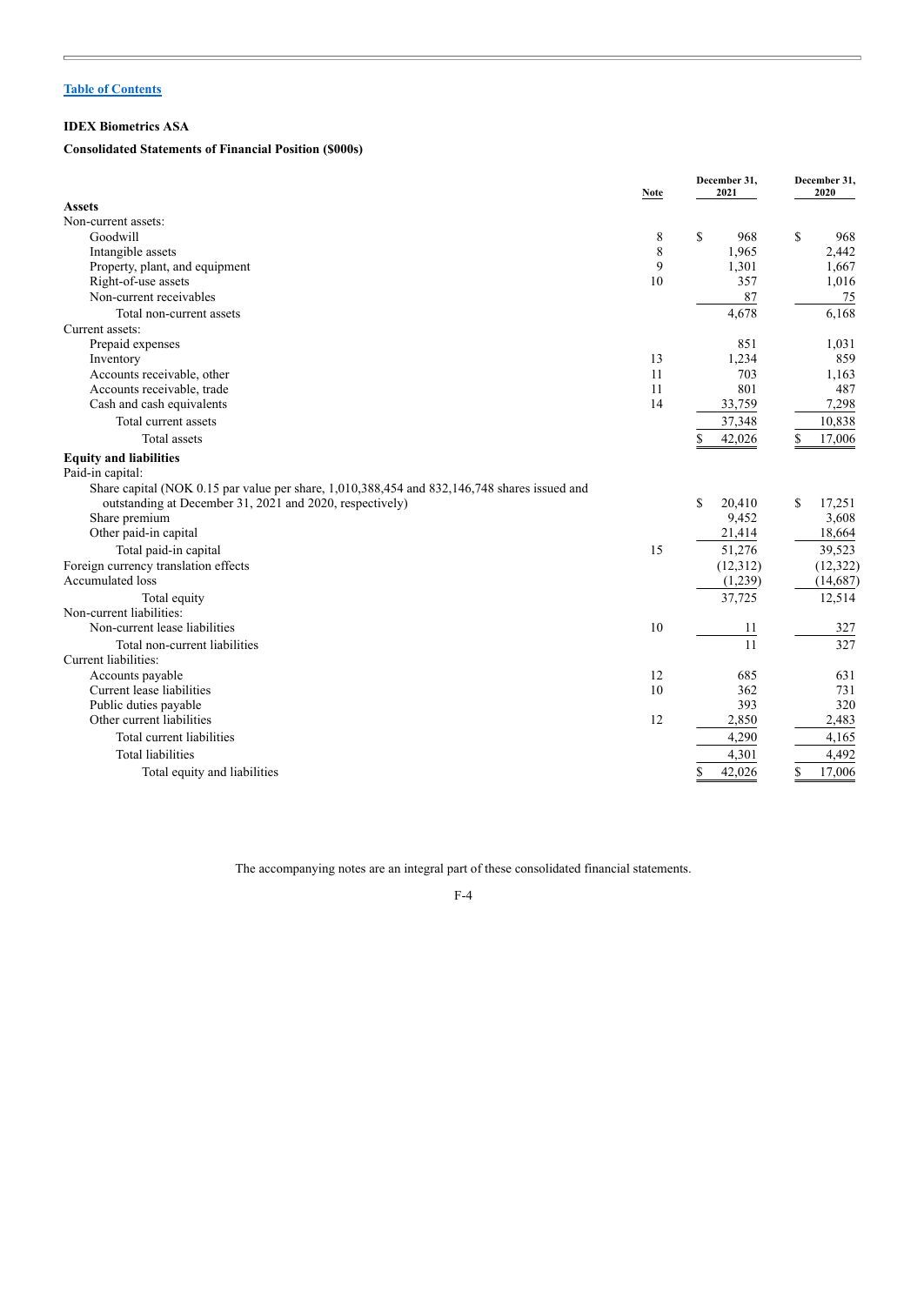## **IDEX Biometrics ASA**

# **Consolidated Statements of Changes in Equity (\$000s)**

|                              | <b>Share</b><br>Capital | <b>Share</b><br>Premium | Other<br>Paid-in<br>Capital | Foreign<br>Currency<br><b>Translation</b><br><b>Effect</b> | Accumulated<br>Loss | Total<br>Equity |
|------------------------------|-------------------------|-------------------------|-----------------------------|------------------------------------------------------------|---------------------|-----------------|
| Balance at December 31, 2018 | \$12,501                | 166,419<br>S.           | \$13,353                    | (12,330)<br>S.                                             | (165,760)<br>S.     | 14,183          |
| Share issuance               | 2,940                   | 31,220                  |                             |                                                            |                     | 34,160          |
| Share-based compensation     | 4                       |                         | 2,550                       |                                                            |                     | 2,554           |
| Net loss for the year        |                         |                         |                             |                                                            | (32, 423)           | (32, 423)       |
| Other comprehensive income   |                         |                         |                             | (662)                                                      |                     | (662)           |
| Balance at December 31, 2019 | \$15,445                | 197,639                 | \$15,903                    | (12,992)                                                   | (198, 183)<br>S.    | 17,812<br>S     |
| Share issuance               | 1,729                   | 16,219                  |                             |                                                            |                     | 17,498          |
| Share-based compensation     | 77                      |                         | 2,761                       |                                                            |                     | 2,838           |
| Net loss for the year        |                         |                         |                             |                                                            | (26, 754)           | (26, 754)       |
| Allocation of share premium  |                         | (210, 250)              |                             |                                                            | 210,250             |                 |
| Other comprehensive income   |                         |                         |                             | 670                                                        |                     | 670             |
| Balance at December 31, 2020 | \$17,251                | \$.<br>3,608            | \$18,664                    | (12, 322)                                                  | \$.<br>(14,687)     | 12,514          |
| Share issuance               | 3,107                   | 51,205                  |                             |                                                            |                     | 54,312          |
| Share-based compensation     | 52                      | 639                     | 2,750                       |                                                            |                     | 3,441           |
| Net loss for the year        |                         |                         |                             |                                                            | (32, 552)           | (32, 552)       |
| Allocation of share premium  |                         | (46,000)                |                             |                                                            | 46,000              |                 |
| Other comprehensive income   |                         |                         |                             | 10                                                         |                     | 10              |
| Balance at December 31, 2021 | 20,410                  | 9,452                   | 21,414                      | (12, 312)                                                  | (1,239)             | 37,725          |

Refer also to Note 15 to the consolidated financial statements.

The accompanying notes are an integral part of these consolidated financial statements.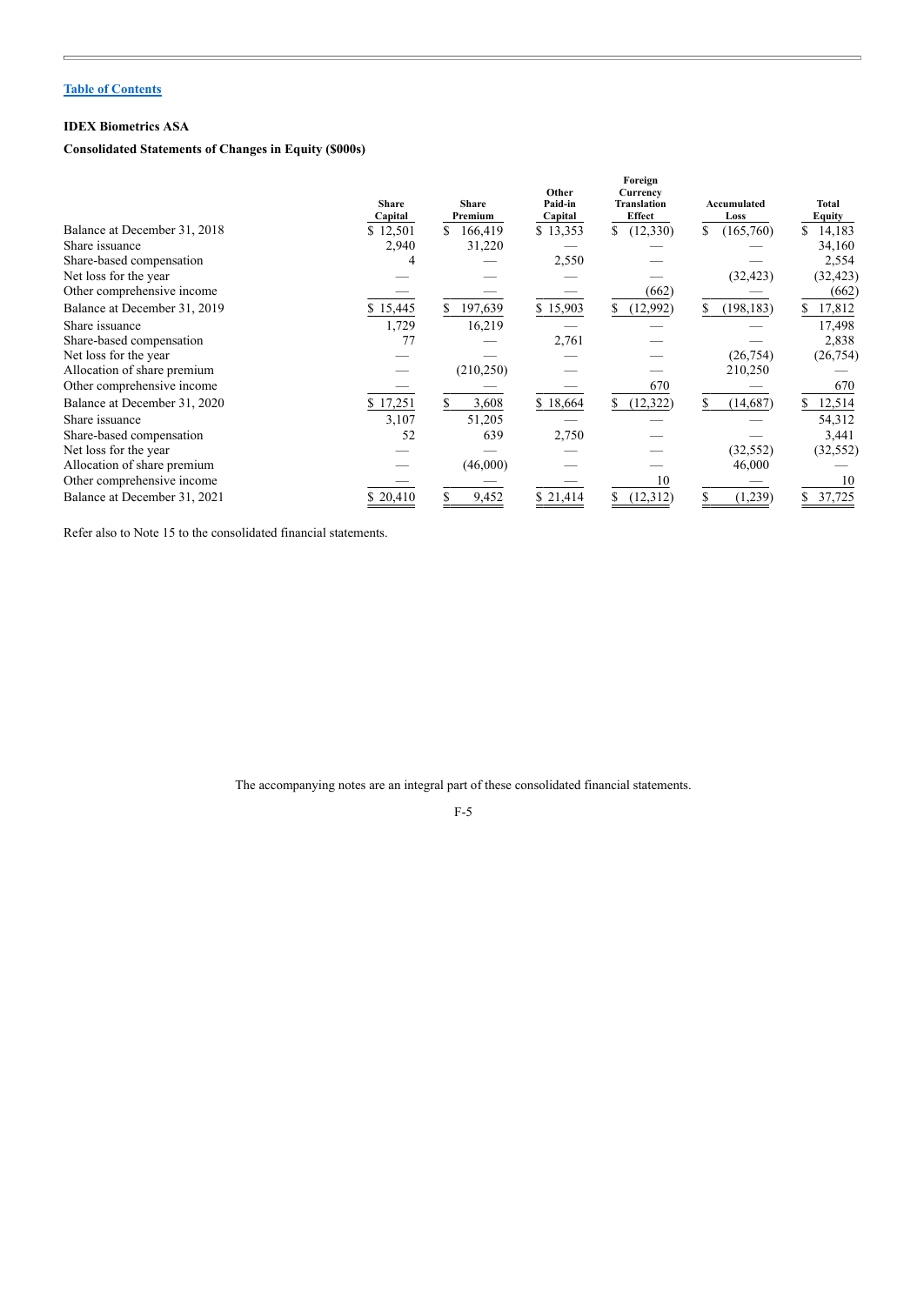# **IDEX Biometrics ASA**

# **Consolidated Statements of Cash Flow (\$000s)**

|                                                 |             |              | Year Ended December 31, |             |  |
|-------------------------------------------------|-------------|--------------|-------------------------|-------------|--|
|                                                 | <b>Note</b> | 2021         | 2020                    | 2019        |  |
| <b>Operating activities</b>                     |             |              |                         |             |  |
| Profit (loss) before tax                        |             | \$ (32, 462) | \$(26,853)              | \$ (32,263) |  |
| Amortization and depreciation expense           | 8, 9, 10    | 1,802        | 1,719                   | 1,633       |  |
| Share-based compensation expense                | 16          | 2,750        | 2,755                   | 2,531       |  |
| Other non-cash operating expenses               |             | 95           | 579                     | 43          |  |
| (Increase) decrease in inventories              | 13          | (375)        | (139)                   | 470         |  |
| (Increase) decrease in accounts receivable      | 11          | (314)        | (414)                   | 8           |  |
| Increase (decrease) in accounts payable         | 12          | 53           | 141                     | (124)       |  |
| Change in other working capital items           |             | 482          | (618)                   | 895         |  |
| Interest expense                                |             | (11)         | (27)                    | 103         |  |
| Other financial items                           |             |              |                         | (238)       |  |
| Change in income taxes                          |             | 447          | (437)                   | (226)       |  |
| Net cash flows from operating activities        |             | (27, 533)    | (23, 294)               | (27, 168)   |  |
| <b>Investing activities</b>                     |             |              |                         |             |  |
| Purchases of property, plant, and equipment     | 9           | (141)        | (152)                   | (850)       |  |
| Purchases of intangible assets                  | 8           |              | (181)                   |             |  |
| (Payment) collection of non-current receivables | 11          | (13)         | 75                      | (6)         |  |
| Interest received                               |             | 11           | 26                      | 135         |  |
| Net cash flows from investing activities        |             | (143)        | (232)                   | (721)       |  |
| <b>Financing Activities</b>                     |             |              |                         |             |  |
| Net proceeds from issuance of shares            | 15          | 54,992       | 18,731                  | 34,164      |  |
| Payments on lease liabilities                   | 10          | (844)        | (793)                   | (675)       |  |
| Payment related to a financed asset purchase    | 9           |              | (500)                   | (500)       |  |
| Net cash flows from financing activities        |             | 54,148       | 17,438                  | 32,989      |  |
| Net change in cash and cash equivalents         |             | 26,472       | (6,088)                 | 5,100       |  |
| Effect of foreign exchange on cash balances     |             | (11)         | (740)                   | (609)       |  |
| Opening cash and cash equivalents balance       |             | 7,298        | 14,126                  | 9,635       |  |
| Cash and cash equivalents at December 31        | 14          | 33,759<br>S. | 7,298<br>S              | 14,126      |  |

The accompanying notes are an integral part of these consolidated financial statements.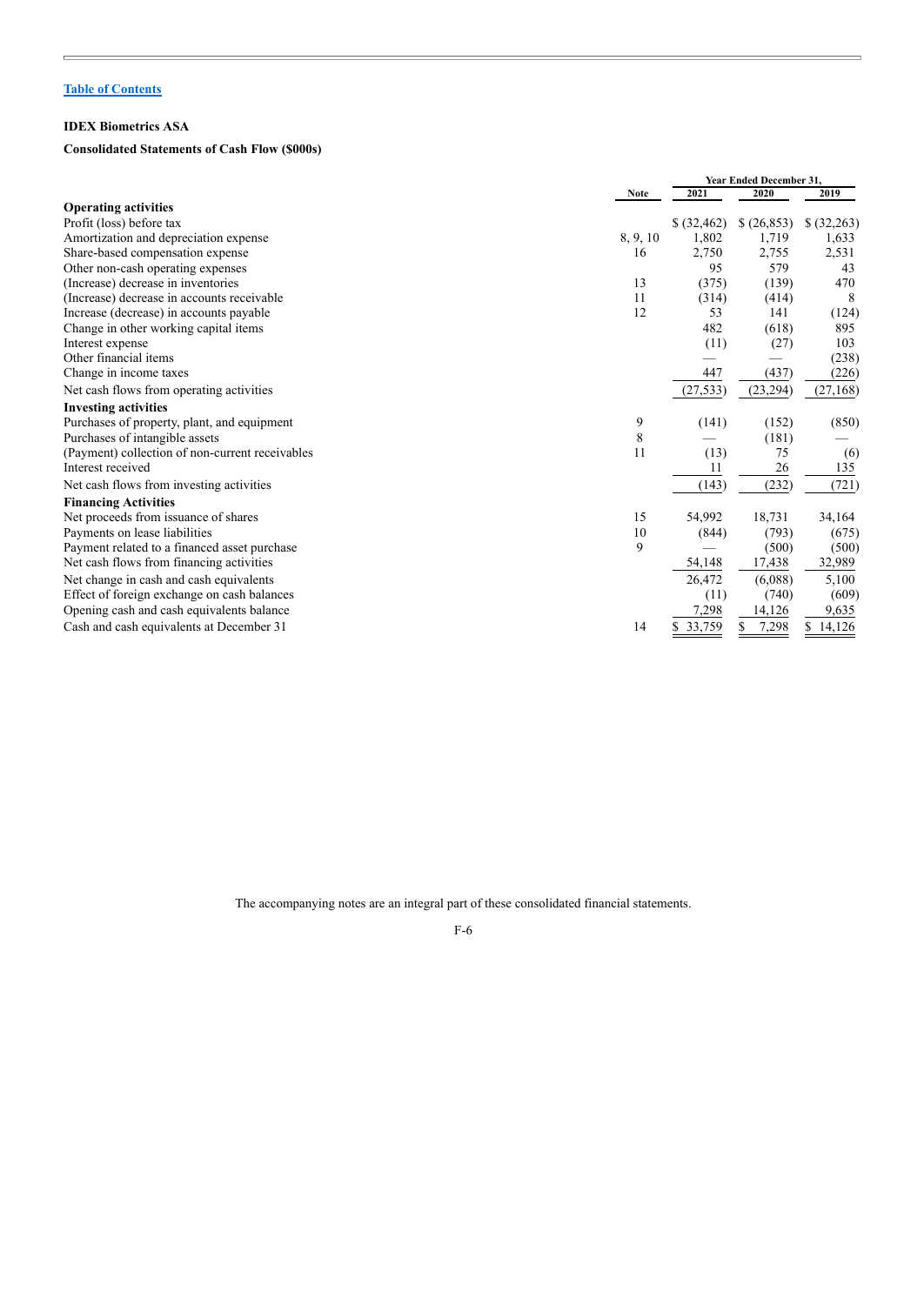# **NOTES TO CONSOLIDATED FINANCIAL STATEMENTS**

#### **(Amounts in thousands, except per share amounts)**

### **1. Corporate Information**

IDEX Biometrics ASA and its wholly-owned subsidiaries (collectively, "IDEX" or the "Company") specialize in the design, development, and sale of fingerprint authentication solutions. The Company's fingerprint authentication solutions are used primarily in contactless smart cards, including financial payment cards, access control cards, and card-based devices for the storage of digital currencies.

IDEX Biometrics ASA, the parent company, is a public limited liability company incorporated in 1996 in Norway. The address of the head office is Dronning Eufemias gate 16, NO-0191 Oslo, Norway. The Company's Ordinary Shares, representing the only class of equity securities issued and outstanding, are listed on the Oslo Børs, the stock exchange in Oslo, Norway, under the ticker symbol IDEX. The Company's American Depositary Shares ("ADSs"), each ADS representing 75 Ordinary Shares, are listed on Nasdaq, under the ticker symbol IDBA.

IDEX is comprised of the Norwegian parent company and its subsidiaries in the United States (IDEX Biometrics Holding Company Inc. and IDEX Biometrics America Inc. (together, "IDEX America")), the United Kingdom (IDEX Biometrics UK Ltd. ("IDEX UK")), and China (IDEX Electronics (Shanghai) Co., Ltd. ("IDEX China")). The parent company is the owner of all intellectual property of IDEX and is the contractual party to all customer and manufacturing partner agreements. All sales are recorded by the parent company. The subsidiaries provide various services to the parent company, mainly associated with engineering, supply-chain administration, and customer service functions.

### **2. Basis of Presentation**

The Company prepares its Consolidated Financial Statements in accordance with International Financial Reporting Standards ("IFRS") as issued by the International Accounting Standards Board ("IASB"). The consolidated financial statements are presented in U.S. Dollars ("USD"), and all values are rounded to the nearest thousand (\$000), except when otherwise indicated. As of January 1, 2020, the parent company changed its presentation currency from the Norwegian Krone ("NOK") to USD, and, as of January 1, 2021, the parent company changed its functional currency from NOK to USD. The change of functional currency from NOK to USD, was determined by to be appropriate, given that the parent company's operational transactions had come to be primarily dominated in USD. .

The Consolidated Financial Statements, prepared on a historical cost basis, include the accounts of the parent company and its subsidiaries, with all intercompany transactions, balances, revenue, expenses, and unrealized internal profit or losses eliminated upon consolidation.

Consistent with IFRS requirements, a going concern assumption has been applied in the preparation of the consolidated financial statements. The Company's Board of Directors (the "Board") confirms the conditions for the going concern assumption have been met, as the Board has concluded the Company has adequate working capital to meet its operating commitments for at least twelve months from the date of this report.

The consolidated financial statements for the year ended December 31, 2021, presented herein, were approved by the Board on April 20, 2022.

### **3. Significant Accounting Policies**

The Company is not aware of, nor does it anticipate, any newly issued, but not yet effective, accounting standards, amendments, or interpretations that would have a significant impact on the consolidated financial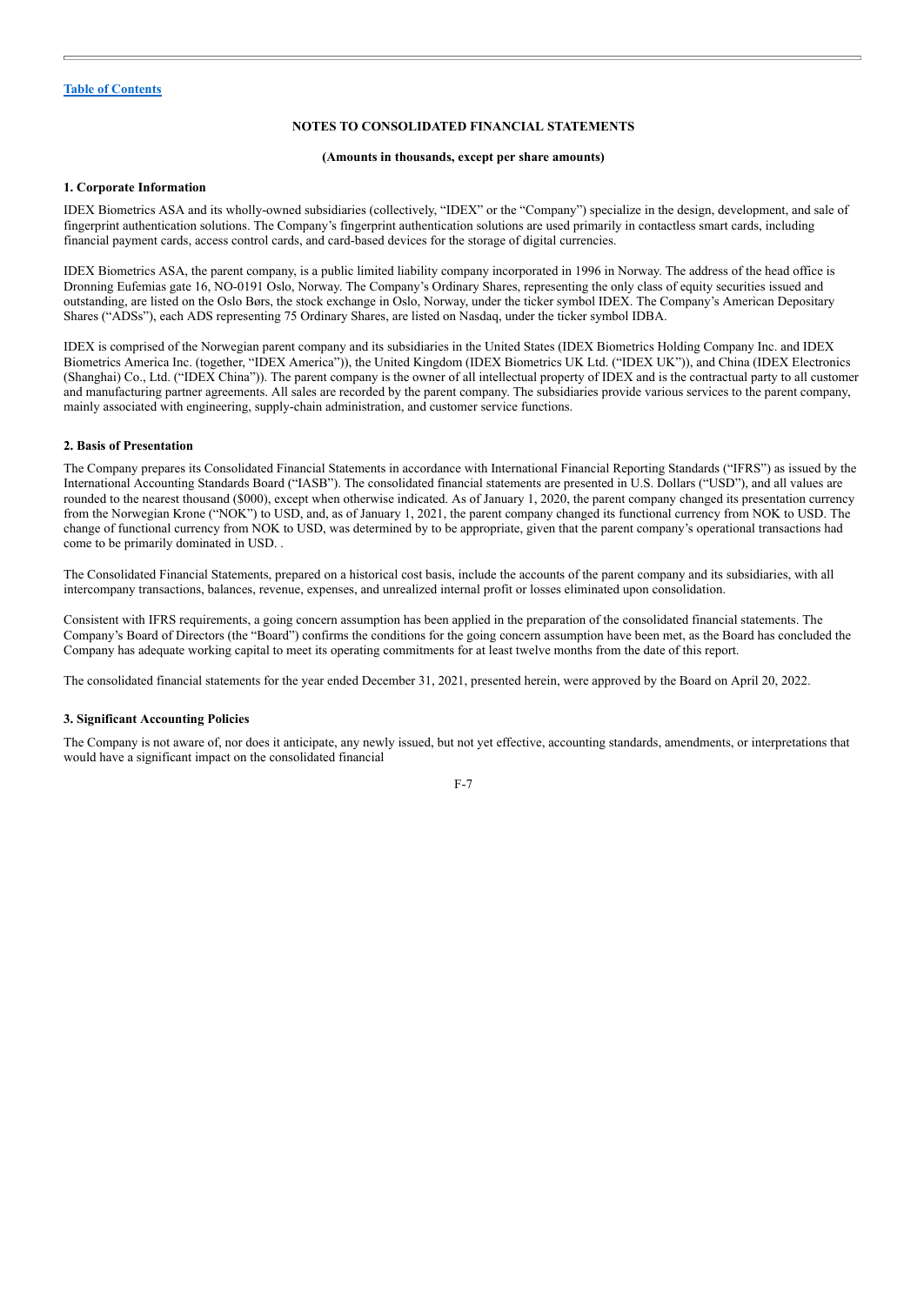statements or notes presented herein. However, any newly issued, but not yet effective, accounting standards, amendments, or interpretations may influence the accounting for future transactions or arrangements, as well as the future presentation of the Company's Consolidated Financial Statements. The Company will implement such new accounting standards, amendments, or interpretations, if any, as they become effective.

Accounting policies that are significant to the Company's results and financial position, in terms of materiality of the items to which the policy is applied, are discussed below.

#### **Accounting judgments, based on the use of estimates and assumptions**

The application of certain accounting standards requires considerable judgment based upon estimates and assumptions that may involve high levels of uncertainty at the time the estimates are made. Judgments and estimates are continually evaluated and are based on historical experience and other factors, including expectations of future events that are believed to be reasonable under the circumstances. Actual outcomes may deviate from estimates.

Changes in assumptions and deviations between estimates and final outcomes may have a material influence on the financial statements in the periods when assumptions are changed or when uncertainty is resolved. The following represent the notable accounting items requiring management's judgement, based on the use of estimates and assumptions.

#### *Goodwill*

The carrying value of goodwill is recorded initially as the fair value of the consideration paid for the assets acquired, less the capitalized value of the identifiable assets and initial impairment charges, if any. As goodwill represents the future economic value of assets acquired in a business combination above the separately recorded values of those assets, subsequent impairment testing involves quantitatively comparing these separately recorded values to the value of the business unit to which the goodwill is assigned. As of December 31, 2021, such comparison indicated the carried value of goodwill was appropriate, and no impairment was recorded.

#### *Intangible assets*

IDEX's patents and other intellectual property rights created by the Company are capitalized and recorded in the Consolidated Statements of Financial Position only when they satisfy the criteria for capitalization. No development costs have been capitalized in 2021, 2020, or 2019.

Acquired intangible assets are capitalized initially at fair value, normally the purchase price. Intangible assets are amortized over their useful economic lives. An assessment of impairment losses on non-current assets is made when there is an indication of a decrease in value. If an intangible asset's carrying amount is higher than the asset's recoverable amount, an impairment loss will be recognized in the consolidated statements of profit and loss. The recoverable amount is the higher of the fair value (less costs to sell to an independent third party) or the calculated value based on the discounted cash flow from continued use. A recoverable amount is determined separately for each asset. Impairment losses recognized in the consolidated statements of profit and loss for previous periods are reversed when such reversal is supported by specific circumstances. Reversal is limited to the lower of the updated recoverable amount and the carrying amount that would have been recognized had no impairment losses been recognized for the asset in prior years. Impairment charges on goodwill are not subject to reversal.

IFRS requires that certain intangible assets be tested for impairment annually or when circumstances indicate such assets may be impaired. The carrying value of other (i.e., tangible) assets is tested only when circumstances indicate such assets may be impaired. As of December 31, 2021, the Company determined that there were no indicators of impairment, and no impairment was recorded.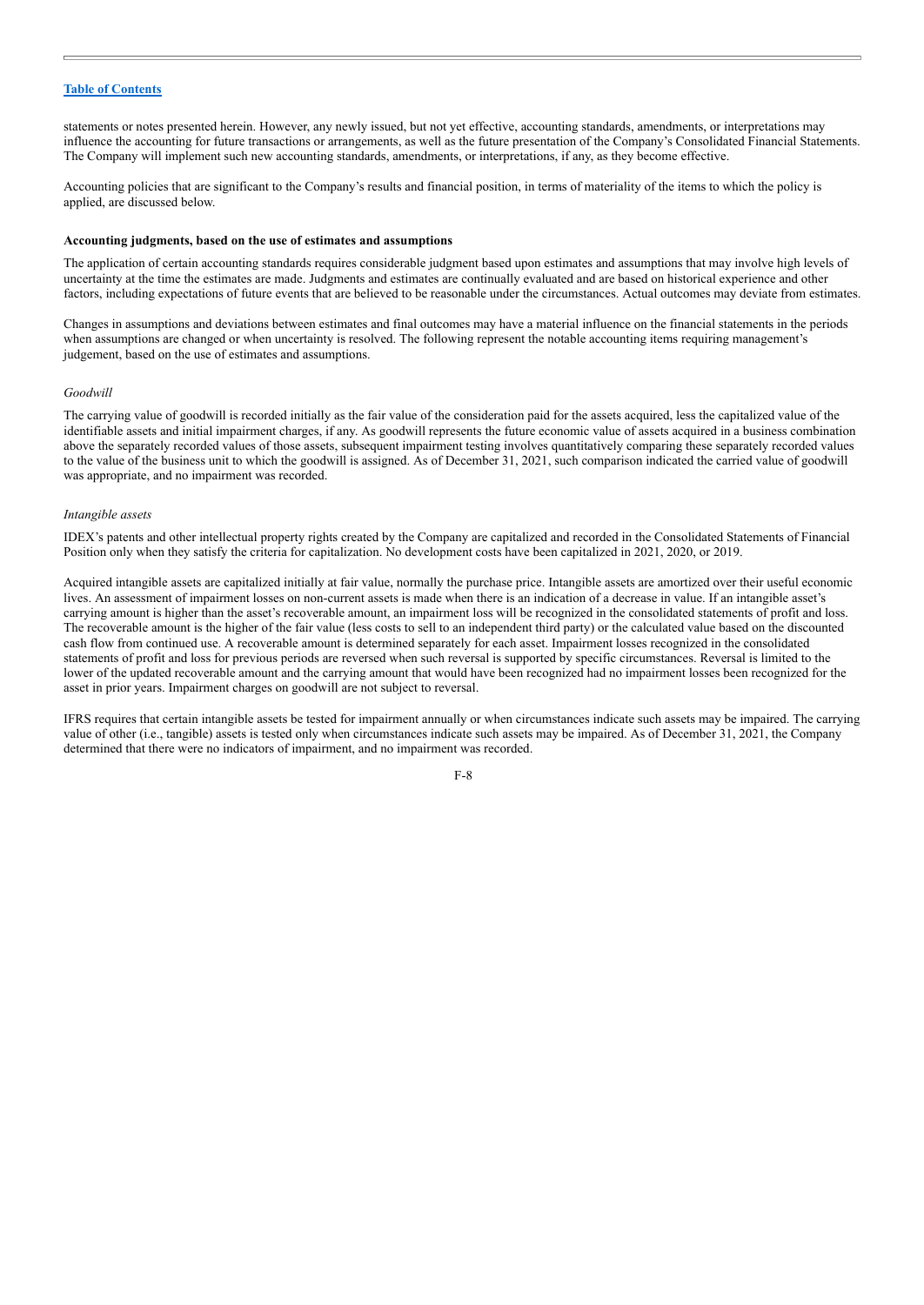#### *Inventory*

Inventories consist of raw materials, work in process, and finished goods. Materials and components consumed in research and development activities are expensed at the time of purchase and excluded from inventory. Inventory is recorded at the lower of cost and net realizable value, less impairment, if any. Impairment is assessed quarterly, based on management's estimates of future consumption of inventories by category. The determination of net realizable value is subject to considerable judgment, as reselling components or other commodity raw materials at any value may not be easily achieved, and elements of work in progress and finished goods, if impaired (i.e., considered excess or obsolete inventory), generally have no resale value and are held for disposal.

#### *Share-based compensation*

IDEX estimates the fair value of incentive subscription rights ("SRs") at the grant date by using the Black-Scholes option pricing model. The valuation is based on share price and exercise price, share price volatility, interest rates, and the estimated term of the SRs, based on historical assessments of exercise patterns, forfeiture, and staff attrition. Share-based compensation is expensed, as earned, over the vesting period of the underlying SRs. The accrued cost of the Company's employment taxes associated with the earned value of the SRs is calculated and recorded concurrently with the related share-based payment expense.

IDEX estimates the fair value of the Employee Share Purchas Plan ("ESPP") at the grant date, i.e. the first date of the contribution period, by using the Black-Scholes option pricing model. The valuation is based on share price and exercise price, share price volatility, interest rates, and the term of the contribution period. The share-based compensation is expensed across the contribution period. Employment taxes, if any, are expensed when incurred.

#### *Leasing agreements*

Pursuant to IFRS 16 *Leases* (effective January 2019), if the Company is the lessee, management is required to make judgments about whether an arrangement contains a lease, as defined in IFRS 16, the term of the lease, and the appropriate discount rate to calculate the present value of lease payments. If the rate implicit in the lease cannot be readily determined, management uses the incremental borrowing rate, which represents the rate that the Company would have to pay to borrow the funds necessary to obtain an asset of similar value to the right-of-use asset in a similar economic environment, with similar terms, security interests, and conditions. The values of the lease liability and the associated right-of-use asset are capitalized on the Consolidated Statements of Financial Position.

Lease extension options (or occupancy periods after termination options) are only included in the lease term if it is reasonably certain the lease will be extended (or not terminated, as the case may be) and, as such, included within lease liabilities. The lease term is reassessed in the event such an option is exercised (or not exercised, as the case may be) or the Company becomes obliged to exercise (or not exercise) such an option. The assessment of reasonable certainty is only revised if a significant event or a significant change in circumstances occurs, which affects this assessment and is within the lessee's control (e.g., when significant investment in the facility is made which has a useful life beyond the current lease term).

In the Consolidated Statements of Profit and Loss, period lease payments are recorded as a periodic depreciation expense and a periodic interest expense. The initial values of the lease liability and the associated right-of-use asset are amortized over the term of the lease liability. Given the inclusion of an interest charge on the liability balance in such amortization, the Company records higher expenses early in the term of a lease and lower expenses late in the term of a lease, in contrast to the amount of the actual lease payments, which generally are fixed for the term of a lease.

In the Consolidated Statements of Cash Flows, the interest portion of the Company's payments under its lease liabilities is classified as a financing cost within cash flows from operating activities. The remaining portion of such payments is classified as a reduction of lease liabilities within cash flows from financing activities.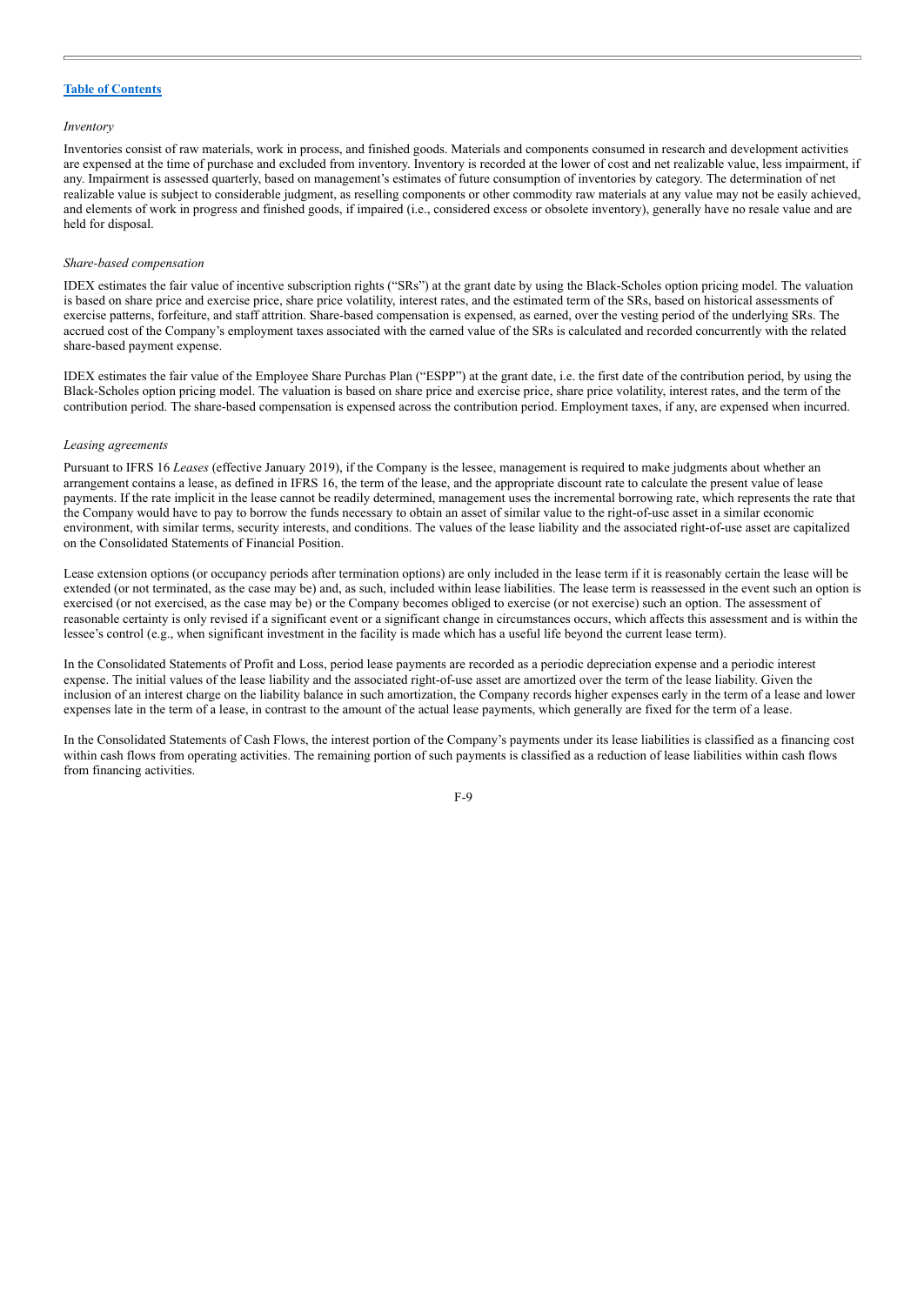## *Climate Change*

As of December 31, 2021, the possible future financial impact to the Company resulting from climate change is uncertain. Given the nature of the Company's operations and products, any such impact is currently believed to not be material. The Company is monitoring current and expected climate change effects, as well as measures considered or implemented by government and industry, in order to minimize any negative impact and to take advantage of any favorable opportunities that may arise.

## *COVID-19*

The COVID-19 pandemic, including the global emergence of new variants, continues to cause business and economic uncertainties. The full impact of COVID-19 on the Company's business, results of operations, and financial condition may depend on numerous evolving factors that are highly uncertain and cannot be accurately predicted. The Company will continue to monitor the evolving situation and will assess modifying its response to the pandemic, as well as any relevant implications for its operations or financial reporting.

In the first quarter of 2020, the World Health Organization declared COVID-19 a global pandemic. The Company quickly adopted the guidelines, outlined by the relevant governments where the Company operates, to ensure the health of staff members and their families. The Company established an internal virus response team, and, effective March 16, 2020, all travel and face-to-face meetings were stopped, and most staff members were directed to work from home. Staff members with specific roles required to be on-site at one of our facilities are being supported in line with local government guidelines. As certain countries relaxed restrictions, many staff members have returned to working on-site and have resumed travel. The Company's management and Board continue to monitor the situation closely and will take further action as appropriate.

The Company has not experienced significant delays in its development projects, and it has not incurred additional costs as a result of its response to the pandemic. Disruption of supply chains, particularly the semiconductor supply chain, has been attributed to the pandemic. While the Company did not experience supply chain disruptions that were material to its operations or financial results during 2021, operational planning and management of inventory levels were challenging, given uncertainties associated with vendor capacity availability and allocations to the Company of such capacity. Because management expects such uncertainties will continue through 2023, the Company may place orders for, and hold balances of, inventory at higher levels than would be expected if such uncertainties did not exist.

Management believes the pandemic has had an adverse influence on the timing of activities of smart card manufacturers and issuers, including delaying product development and the initiation of trials and pilots involving smart cards incorporating our fingerprint authentication solutions.

The Company considered the impact of COVID-19 on its judgements, estimates, and assumptions, and, as of the date of issuance of these financial statements, it is not aware of any specific event or circumstance that would require the Company to update its judgements, estimates, and assumptions or revise the carrying value of its assets or liabilities. The full impact of COVID-19 on the Company's business, results of operations, and financial condition may depend on numerous evolving factors that are highly uncertain and cannot be accurately predicted. As additional information is obtained, the Company may be required to update its judgements, estimates, and assumptions. Actual results could differ from prior judgements, estimates, and assumptions, and any such differences may be material to the Company's financial statements. The Company will continue to monitor evolving circumstances and will identify and assess any relevant implications for its financial statements.

### **Financial risks**

IDEX emphasizes capital preservation and liquidity in managing its cash, which is held in bank accounts, which are denominated in USD, NOK, GBP, and CNY.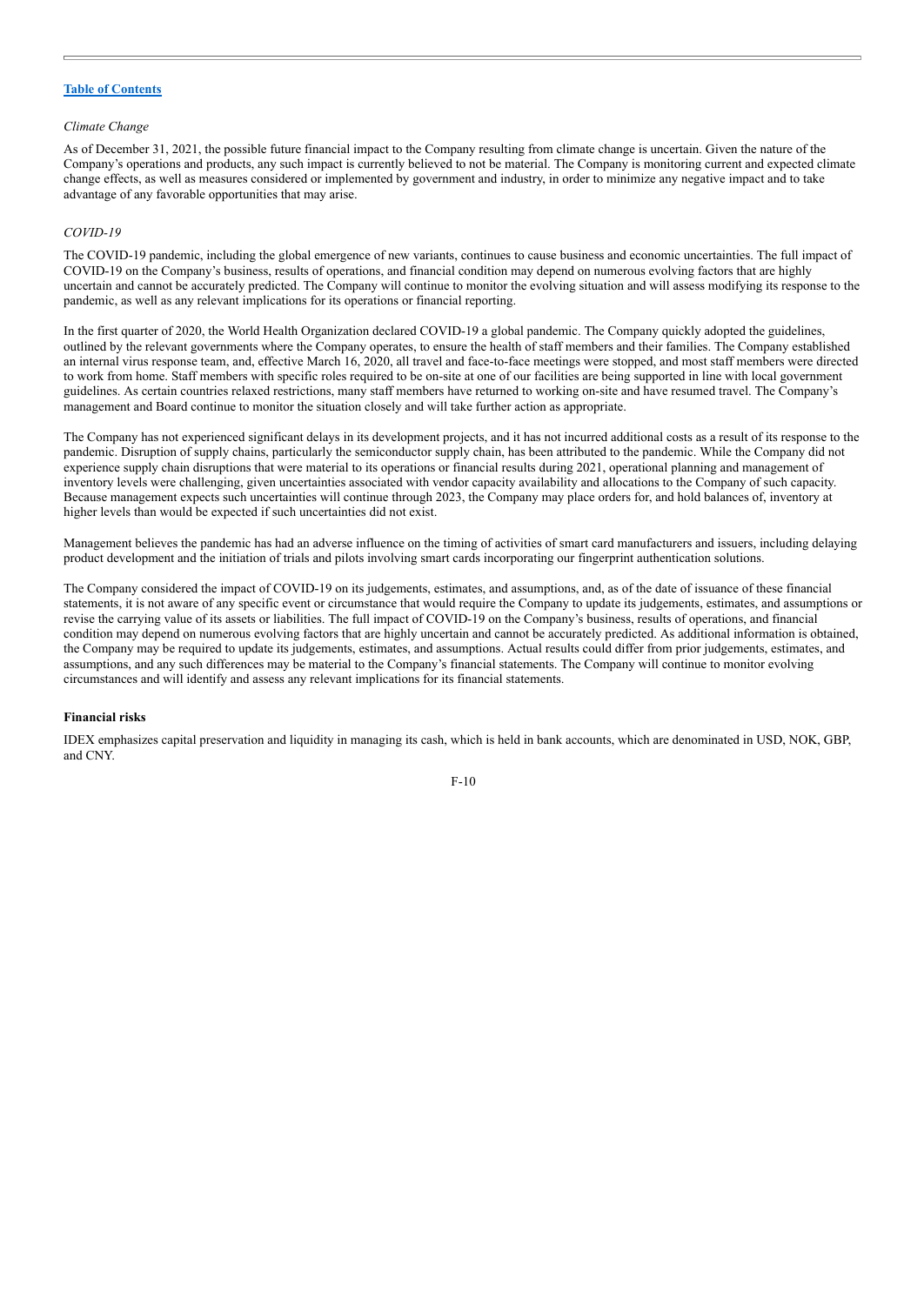Short-term capital requirements include funding operating losses and supporting net working capital requirements. Reflecting the Company's operating model, investments in property, plant, and equipment are modest, and have been funded with proceeds from issuance of the Company's Ordinary Shares. IDEX has been funded through the issuance of Ordinary Shares since it was established in 1996.

#### *Interest Rate Risk*

As of December 31, 2021, IDEX had cash of \$33.8 million. The Company's exposure to interest rate sensitivity is influenced primarily by changes in the underlying bank interest rates in the various currencies. IDEX's cash is held in bank accounts, all of which are considered highly liquid. Accordingly, an immediate one percentage point change in interest rates would not have a material effect on the fair market value the Company's cash accounts. As the Company has no debt to financial lenders, it is not exposed interest rate risks associated with variable rate debt. In calculating the recorded and carrying values of leases, interest rates are a variable in the calculations of these values, but do not represent a meaningful level of risk of material changes in these values.

#### *Currency Risk*

The Company's transactions are commonly denominated in USD. However, the Company incurs a portion of its expenses in other currencies, primarily NOK, British Pounds ("GBP"), and Chinese Yuan ("CNY"), and is exposed to changes in the rates of exchange between the USD and these currencies. While the Company seeks to minimize this exposure by maintaining currency cash balances at targeted levels appropriate to meet foreseeable short to mid-term expenses in these other currencies, it does not use forward exchange contracts or other hedging strategies to manage exchange rate exposure.

#### *Credit and Liquidity Risk*

IDEX extends customary credit terms to customers, reflecting its assessment of their individual creditworthiness. The Company does not believe it was exposed to significant credit risk associated with its Accounts receivable, trade, balance as of December 31, 2021. (See Note 11 – Accounts receivable.) If revenue continues to increase, such balances from a broadening customer base will expand, potentially increasing the Company's exposure to credit risk.

The Company believes it faces minimal liquidity risk, as IDEX's cash is on deposit with reputable, well-capitalized financial institutions. The Company has no debt to financial institutions and maintains adequate bank balances to meet anticipated liabilities as they become due for at least twelve months from the date of these Consolidated Financial Statements.

#### **Other accounting policies**

#### *Consolidation*

The Company's Consolidated Financial Statements are comprised of the financial statements of IDEX Biometrics ASA and its wholly-owned subsidiaries, with all intercompany transactions, balances, revenue, expenses, and unrealized internal profit or losses eliminated upon consolidation.

#### *Revenue recognition*

Revenue is recognized when control of the promised goods or services is transferred to a customer, in an amount reflecting the consideration the Company expects to be entitled to in exchange for those goods or services. Sales, value add, and other taxes incurred concurrent with revenue producing activities are excluded from revenue. Shipping and handling charges to customers are included in revenue, and costs incurred associated with outbound freight after control over a product has transferred to a customer are accounted for as revenue reductions.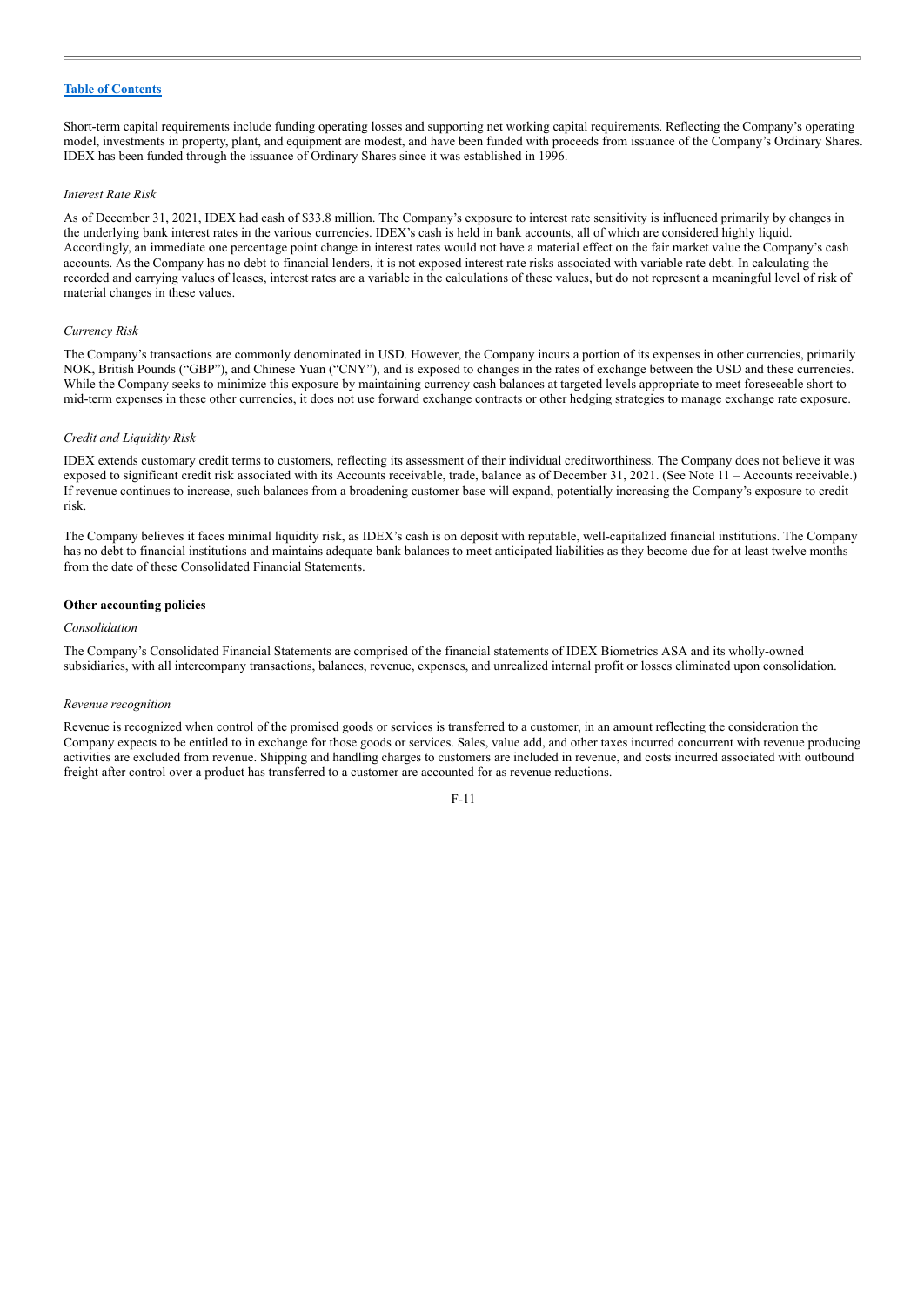The Company's primary source of revenue comes from the sale of its products, which principally are biometric fingerprint modules, consisting of a sensor and an ASIC in a single package. Each module also contains embedded software. The hardware and the embedded software are interdependent, in that each needs the other to provide the intended fingerprint authentication function to the customer. The primary customers for the Company's products are smart card manufacturers and similar solution integrators. The Company currently does not utilize distributors for the resale of its products.

The Company, from time to time, licenses its intellectual property under right to use licenses, in which royalties due to the Company are based upon a percentage of the licensee's sales and/or unit volumes. For the years ended December 31, 2021, 2020, and 2019, the Company recognized no revenue from licensing its intellectual property.

Certain contracts with customers contain multiple performance obligations, which typically may include a combination of non-recurring engineering ("NRE") services, prototype units, and production units. For these contracts, if the individual performance obligations are distinct, they are accounted for separately. Generally, the Company has determined the NRE services and prototype units represent one distinct performance obligation, and the production units represent a separate distinct performance obligation. For such arrangements, revenue is allocated to each performance obligation based on its relative standalone selling price, based on prices charged to other customers or based on expected cost plus a customary profit margin. The Company generally recognizes revenue for NRE services and prototype units at the point in time when a defined milestone under the arrangement is completed and control is transferred to the customer, which is generally the shipment or delivery of the prototype units. Revenue for production units is recognized upon shipment or delivery, consistent with product revenue recognition summarized above.

The Company also recognizes revenue from contracts with customers associated with the delivery of certain services, ranging from standalone NRE to advisory services. Generally, these contracts include a single performance obligation (i.e., service element), and revenue is recognized upon the completion of the defined service element and final acceptance by the customer of the project deliverable, if any. However, revenue from services may be recognized over time, if recognition of multiple service elements is based on completion of substantive and results-based contractual milestones, and acknowledgement by the customer of such completion.

The Company does not have material obligations or reserves for warranties, returns, or customer refunds.

#### *Cost of materials, net of inventory change*

Cost of materials, net of inventory change, primarily consists of the costs of raw materials, contract manufacturing, and transportation associated with production and storage of products, net of inventory change.

#### *Foreign currencies*

The Company's Consolidated Financial Statements are presented in USD. The functional currency of the parent company is USD, while the functional currency for each foreign subsidiary is its local currency. Transactions involving the translation to the respective functional currencies of values denominated in foreign currencies are classified as monetary or non-monetary, thereby defining the measurement and recognition of foreign currency translation gains and losses applicable to a transaction.

Monetary assets and liabilities generally have values fixed by explicit or implicit contract. Examples include bank deposits, debt, accounts receivable, and accounts payable. Monetary assets and liabilities subject to foreign currency adjustments are measured on the initial transaction date using the exchange rates in effect at that date. At each subsequent reporting date and through the date of settlement (i.e., payment) or derecognition, such monetary assets and liabilities are remeasured using the then-current exchange rate, and any foreign currency translation gains or losses are recorded by the entity within Financial income or Financial cost.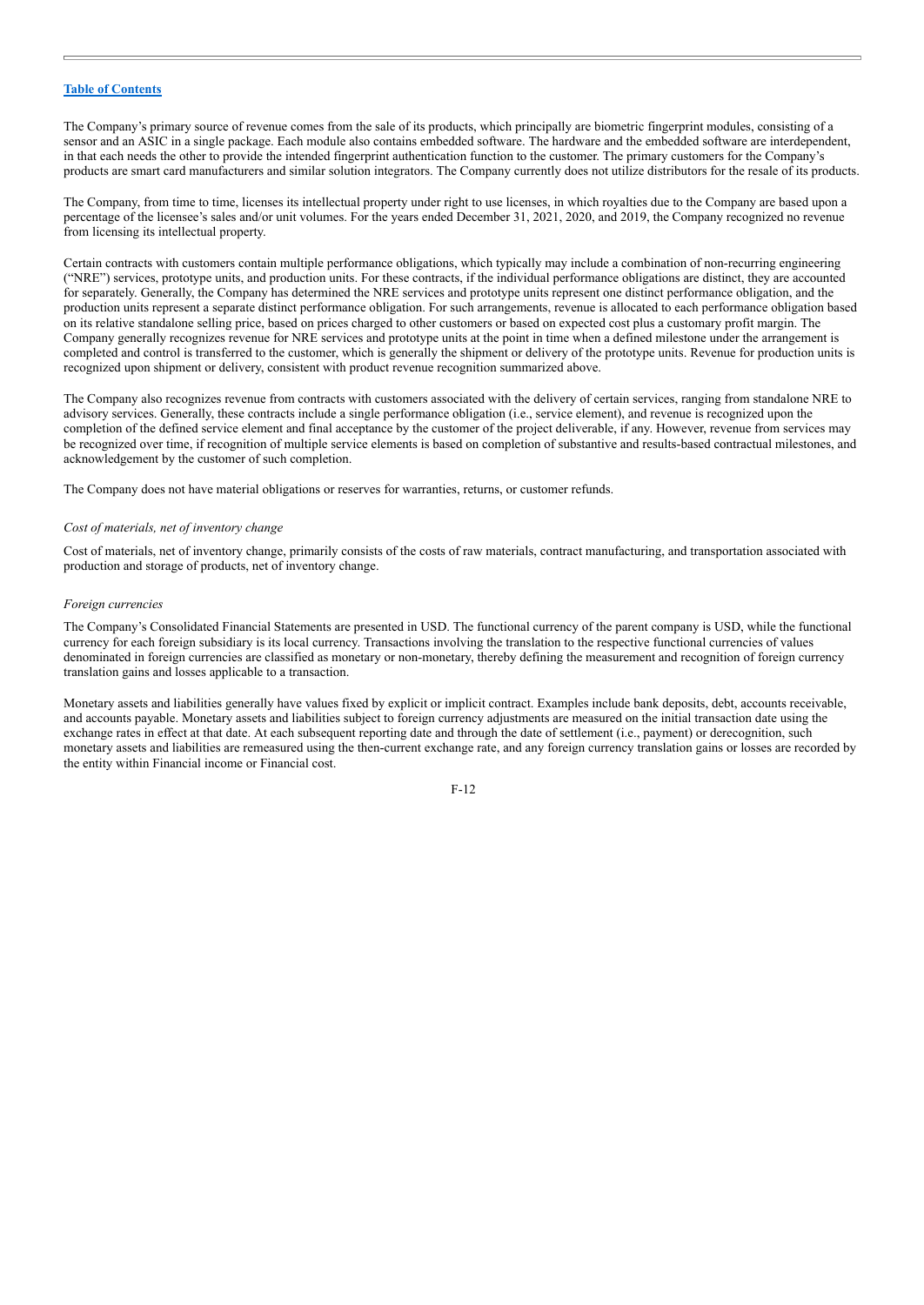Non-monetary assets and liabilities generally are those assets and liabilities for which the recorded values are not subject to contractual or other formal definitions (i.e., those assets and liabilities that are not classified as monetary assets or liabilities). Non-monetary assets and liabilities are not subject to foreign currency adjustments at entity level.

Assets and liabilities in entities with another functional currency than the USD, including goodwill and fair value adjustments, if any, are translated into USD using the exchange rates in effect at the reporting date of the Consolidated Statements of Financial Position. Amounts reported on the Consolidated Statements of Profit and Loss are translated to USD using the average exchange rates in effect for the reporting period. Significant, large transactions may be translated using the rate at the transaction date.

Foreign exchange differences arising on translation from functional currency to presentation currency are reported in Other comprehensive income ("OCI"). Translation gains or losses previously recognized in OCI are reversed and recognized in the Consolidated Statements of Profit and Loss, if and when the entity is disposed.

# *Research and development expenses*

Expenses in this category consist primarily of the costs of services and materials used in engineering activities and certain outsourced development activities. In accord with IFRS standards, payroll costs related to research and development employees are classified as Compensation and benefit expenses, not as research and development expenses, on the Consolidated Statement of Profit and Loss. However, the compensation paid to individual contractors serving in engineering roles is included in Research and development expenses. As of December 31, 2021, 2020, and 2019, the number of individual contractors in engineering roles was nine, six, and six, respectively.

Research costs are expensed as incurred. Development expenses that do not meet the criteria of capitalization are expensed as incurred. Development expenses are capitalized when (i) the technical feasibility of completing development has been demonstrated, (ii) the costs of development can be measured reliably, (iii) it is probable IDEX will realize future economic benefits from the asset, and (iv) IDEX has committed to complete the development. Once the development is complete and the resulting asset is available for use, the capitalized development cost (i.e., the asset value) is amortized over its expected useful life.

The Company applies for and has received government grants associated with certain research and development projects. The earned (i.e., recognized) value, if any, of government grants applicable to research and development activities are credited against costs. Generally, the applications or claims for such grants are submitted after completion of the qualifying activities. When it is realistic that the application or claim will be successful and the amount can be determined reliably, we credit the value of the grant against research and development expenses for that reporting period. Due to the timing difference between the completion of the qualifying activities, the approval of our grant application or claim, and the receipt of the funds associated with the grant, we may record, pending receipt of funds, the value of the grant as an Account receivable, other.

#### *Finance income and finance cost*

Finance income and finance cost consists of interest income, interest expense, and net foreign exchange losses (gains) arising from settlement of obligations denominated in foreign currencies during the period and foreign currency translation adjustments recognized at period-end.

#### *Segment reporting*

IDEX manages its operations as a single segment for the purposes of assessing performance and making operating decisions. IDEX operates as one operating segment, fingerprint imaging and authentication technology. IDEX has determined that its chief operating decision maker is its Chief Executive Officer. The Company's chief operating decision maker reviews the Company's financial information on an aggregated basis for the purposes of allocating resources and assessing financial performance.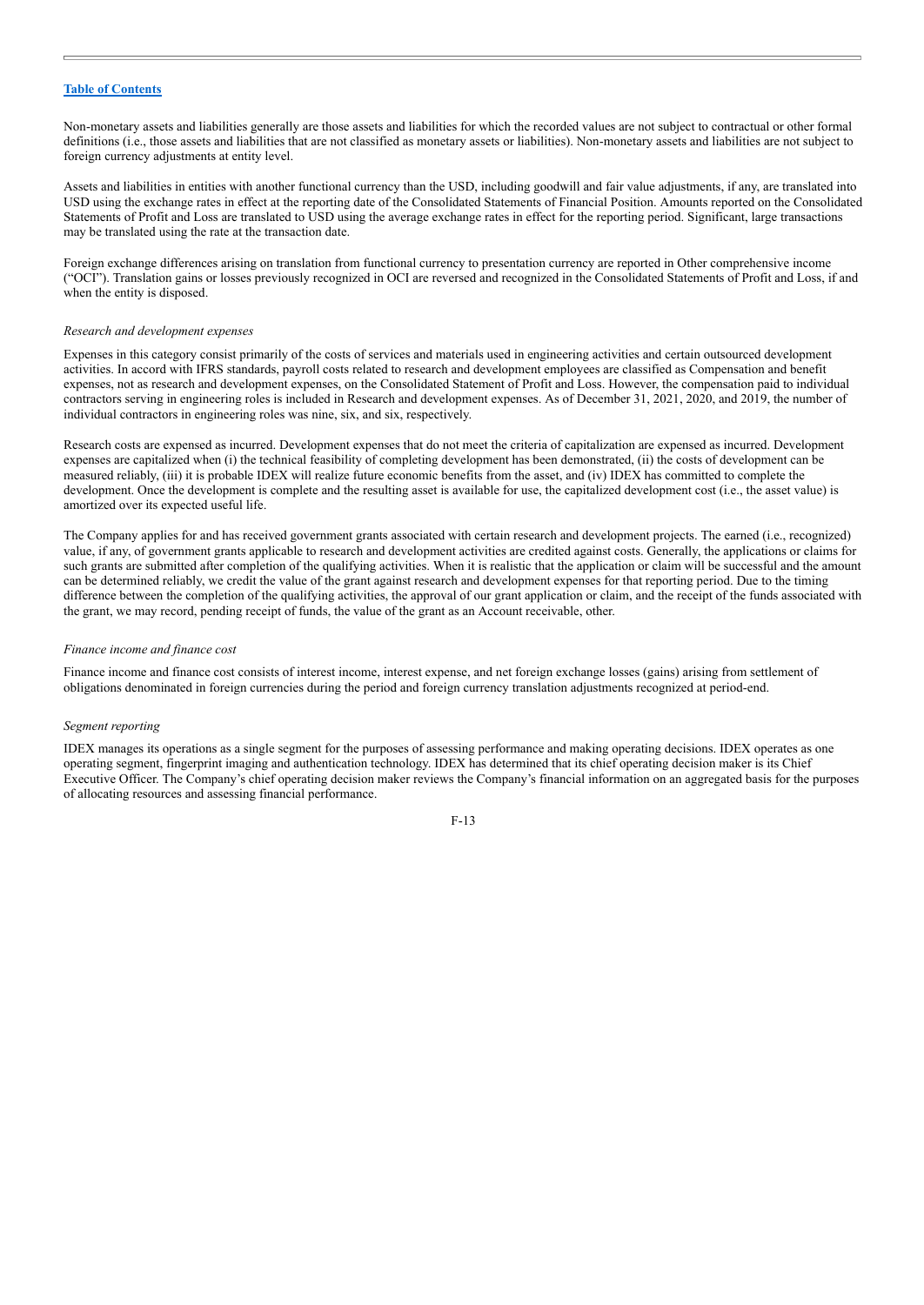IDEX categorizes customers by geographic region utilizing the addresses to which we invoice our products or services. The Company's product and service revenue by geographic region is as follows:

|                                 | Year Ended December 31, |           |          |  |  |
|---------------------------------|-------------------------|-----------|----------|--|--|
| (S000s)                         | 2021                    | 2020      | 2019     |  |  |
| Product Revenue:                |                         |           |          |  |  |
| Europe, Middle East, and Africa | \$2,807                 | 952<br>S. | \$<br>47 |  |  |
| Americas                        |                         |           |          |  |  |
| Asia-Pacific                    | 30                      | 56        | 107      |  |  |
| Total product revenue           | 2,837                   | 1,013     | 159      |  |  |
| Service Revenue:                |                         |           |          |  |  |
| Europe, Middle East, and Africa | 3                       |           |          |  |  |
| Americas                        |                         |           | 265      |  |  |
| Asia-Pacific                    |                         |           |          |  |  |
| Total service revenue           |                         | 82        | 265      |  |  |
| <b>Total Revenue</b>            | \$2.840                 | 1.095     | \$424    |  |  |

The Company's revenue has historically come from a limited number of customers. During 2021, the top two customers accounted for approximately 85% and 9% of the Company's revenue, respectively, and in 2020, the top two customers accounted for 81% and 4% of revenue, respectively. In 2019, the top two customers accounted for 69%, and 10% of revenue, respectively.

## **4. Compensation and benefits**

Compensation and benefits expenses consist of costs for direct employees of the Company. Compensation of individual contractors is reported as Research and development expenses or Other operating expenses, as applicable, based on the roles assigned to the individuals.

| (S000s)                              |          | <b>Year Ended December 31.</b> |          |
|--------------------------------------|----------|--------------------------------|----------|
|                                      | 2021     | 2020                           | 2019     |
| Salary, payroll tax, benefits, other | \$18.197 | \$14,917                       | \$19,219 |
| Share-based compensation             | 2,910    | 2.755                          | 2,531    |
| Total                                | \$21,107 | \$17,672                       | \$21,750 |

The table below sets forth the number of employees and individual contractors by their function. Certain individuals are classified as contractors because they live in countries in which the Company does not have a formal business presence.

|                               | <b>December 31, 2021</b> |             | <b>December 31, 2020</b> |             | December 31, 2019 |             |
|-------------------------------|--------------------------|-------------|--------------------------|-------------|-------------------|-------------|
|                               | <b>Employees</b>         | Contractors | <b>Employees</b>         | Contractors | <b>Employees</b>  | Contractors |
| Research and development      |                          |             |                          |             |                   |             |
| Marketing and sales           |                          |             |                          |             | 10                |             |
| General and administrative    |                          |             |                          |             |                   |             |
| Supply chain and distribution |                          |             |                          |             |                   |             |
| Total staff                   |                          | 18          | 90                       |             | 102               |             |

The average number of employees for the years 2021, 2020, and 2019 were 95, 93, and 109 full-time equivalents, respectively.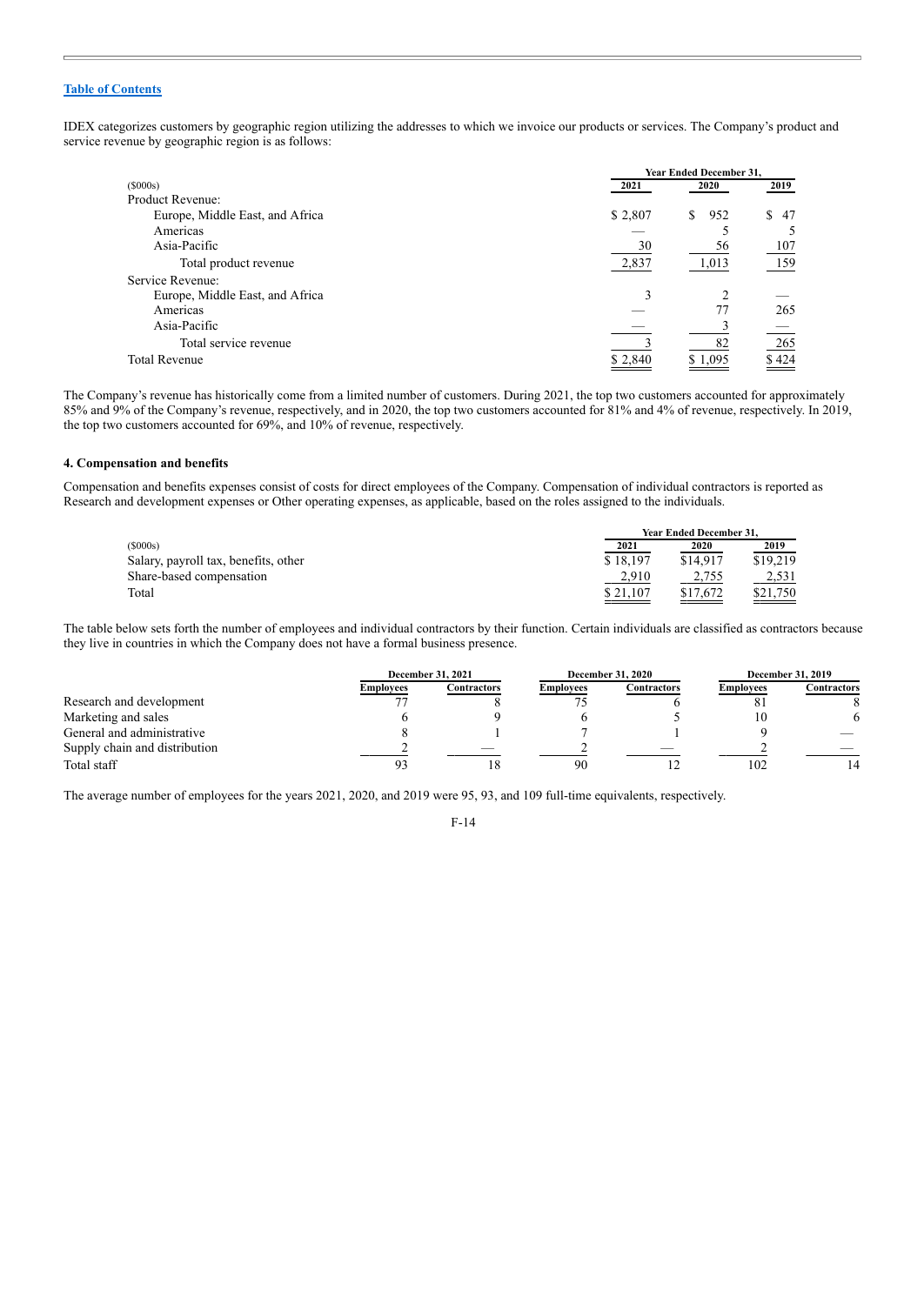The Company provides health and other benefits to employees consistent with common practice in the countries in which it operates. No such benefits are provided to individual contractors.

The parent company contributes to a pension insurance plan for all its Norwegian employees. The plan satisfies the Norwegian mandatory service pension rules. The pension plan is a fully insured, defined contribution plan.

Employees of IDEX America may participate in a health, dental, and vision insurance plan. IDEX America also offers employer-funded plans for life insurance, short-term disability, and long-term disability. IDEX America does not offer or plan to offer any pension plans, except for a 401(k) definedcontribution plan. The Company currently does not match participant contributions to this plan.

IDEX China contributes to the mandatory social security plans in China, including contribution of 21% of eligible salary to each employee's personal retirement fund.

IDEX UK contributes up to 6% of an employee participant's base salary to IDEX UK's pension plan, subject to the employee contributing the same percentage through a salary reduction arrangement. The pension plan is a fully insured, defined-contribution plan.

Share-based compensation includes non-cash expenses associated with the recognition of the costs of share-based awards granted pursuant to the Company's subscription rights plans and its employee share purchase plan ("ESPP"). See Note 16.

#### *Compensation of Key Management*

For 2021, key management consisted of the Chief Executive Officer ("CEO"), Chief Financial Officer ("CFO"), Chief Technology Officer ("CTO"), and Chief Commercial Officer ("CCO"). For 2020, key management consisted of the CEO, CFO, and CTO, while, for 2019, key management consisted of the CEO, CFO, CTO, and the Chief Innovation Officer ("CIO"). The following amounts were recognized as compensation for key management for the years shown. Related employment tax obligations paid by the Company are not included.

|                                                                | <b>Year Ended December 31.</b> |                |         |  |
|----------------------------------------------------------------|--------------------------------|----------------|---------|--|
|                                                                | 2021<br>2020                   |                | 2019    |  |
|                                                                |                                | (in thousands) |         |  |
| Compensation and short-term benefits                           | \$1.425                        | -906<br>S.     | \$1.367 |  |
| Medical and similar benefits, contributions to pension schemes | 73                             | 66             |         |  |
| Share-based compensation                                       | 443                            | 449            | 840     |  |
| Total compensation of key management                           | \$1.941                        | \$1,421        | \$2.259 |  |

Key management, as defined, held the following subscription rights to Ordinary Shares under the subscription rights incentive plans with the following expiration dates and exercise prices:

**Number outstanding as of December 31,**

|                    |                        | <b>Exercise Price</b> |         |           |           |
|--------------------|------------------------|-----------------------|---------|-----------|-----------|
| <b>Grant Date</b>  | <b>Expiration Date</b> | (NOK)                 | 2021    | 2020      | 2019      |
| August 10, 2016    | May 11, 2021           | 7.79                  |         |           | 775,000   |
| November $9, 2016$ | May 11, 2021           | 6.59                  |         |           | 1,400,000 |
| February 24, 2017  | May 11, 2021           | 6.59                  |         |           | 750,000   |
| August 9, 2017     | May 12, 2022           | 7.76                  |         |           | 515,000   |
| February 21, 2018  | May 12, 2022           | 4.67                  |         |           | 4,500,000 |
| May 9, 2018        | May 9, 2023            | 4.28                  |         |           | 2,250,000 |
| August 14, 2019    | May 9, 2024            | 1.65                  | 327,800 | 2,327,800 | 3,774,000 |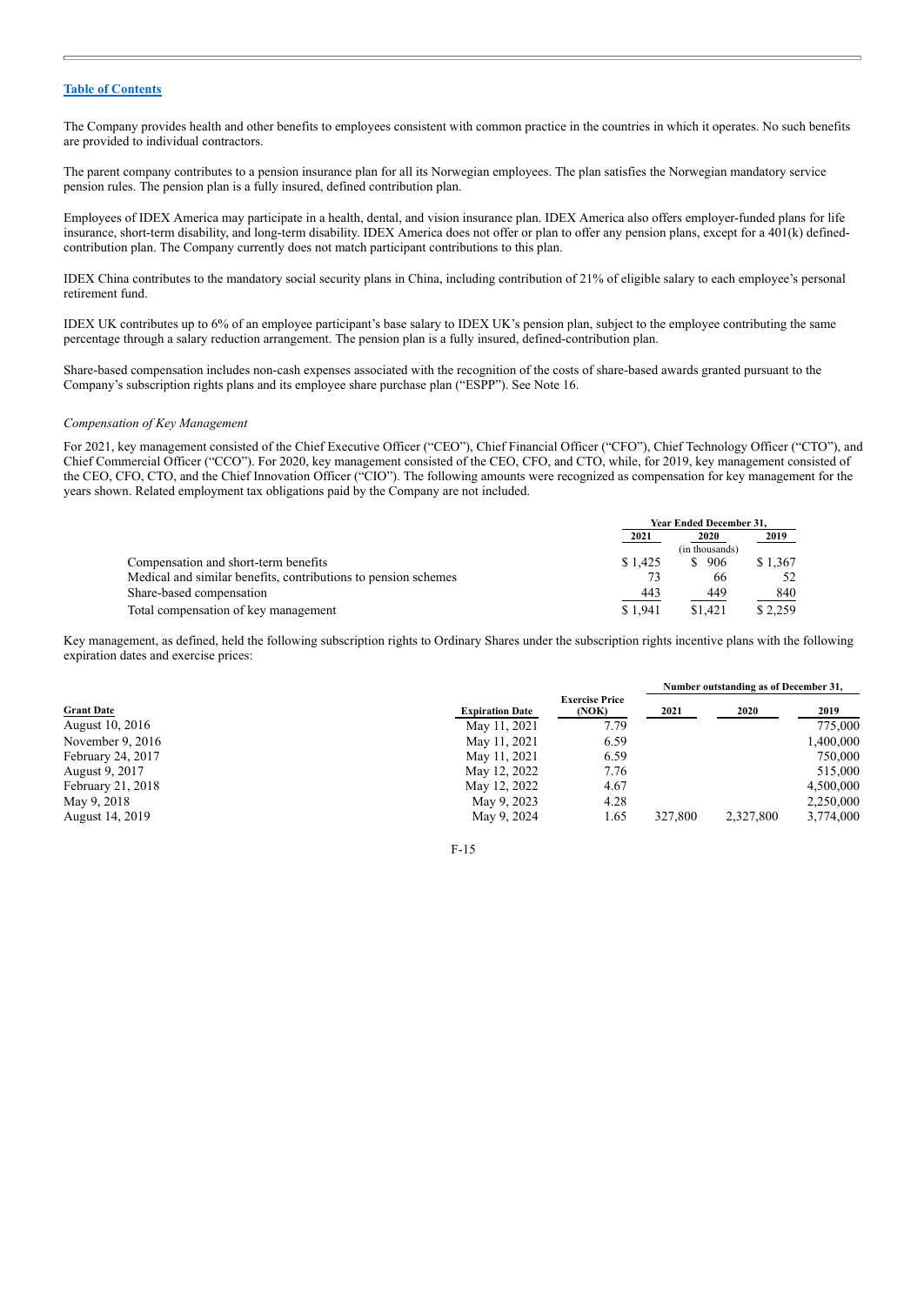|                   |                        |                                |            | Number outstanding as of December 31, |           |
|-------------------|------------------------|--------------------------------|------------|---------------------------------------|-----------|
| <b>Grant Date</b> | <b>Expiration Date</b> | <b>Exercise Price</b><br>(NOK) | 2021       | 2020                                  | 2019      |
| February 26, 2020 | May 9, 2024            | 1.11                           | 5,000,000  | 5,000,000                             |           |
| June 17, 2020     | May 15, 2025           | 1.71                           | 1.125,000  | 1.125,000                             |           |
| April 20, 2021    | May 15, 2025           | 2.71                           | 2,750,000  |                                       |           |
| June 3, 2021      | May 12, 2026           | 2.38                           | 2,000,000  |                                       |           |
| August 11, 2021   | May 12, 2026           | 2.40                           | 1.668.100  |                                       |           |
| Total             |                        |                                | 12,870,900 | 8.452.800                             | 8.452.800 |

Compensation paid to the Board is presented in Note 17.

#### **5. Research and development expenses**

Research costs are expensed when incurred. Development costs are capitalized and held in the balance sheet only if they satisfy the criteria for capitalization. The same applies to IDEX's patents and other intellectual property rights created by IDEX. IDEX has not capitalized any development costs in 2021, 2020 or 2019. Development costs related to creation of intellectual property have been expensed when incurred.

Research and development expenses include the cost of independent contractors assigned to engineering roles.

Government grants earned by the Company in support of research and development activities are credited against research and development costs when it is realistic that the application or claim will be successful and the amount can be determined reliably.

|                                         |       | <b>Year Ended December 31.</b> |       |  |
|-----------------------------------------|-------|--------------------------------|-------|--|
| (S000s)                                 | 2021  | 2020                           | 2019  |  |
| Gross research and development expenses | 3.356 | 4.196                          | 4.953 |  |
| Government grants credited              | (676) | (2.301)                        | (568) |  |
| Net research and development expenses   | 2.680 | 0.895                          | 4,385 |  |

*Government grants*

|                |      | Year Ended December 31, |      |
|----------------|------|-------------------------|------|
| (S000s)        | 2021 | 2020                    | 2019 |
| Norway         | 538  | 506                     | 568  |
| United Kingdom | 138  | .795                    |      |
| Total          | 676  | 2.301                   | 568  |

The Norwegian SkatteFUNN is a government program supporting research and development activities in Norway. Under the program, the Company, in its current loss position, is eligible for a cash grant in support of approved projects, subject to meeting the requirements of the Research Council of Norway.

The Company's IDEX UK subsidiary participates in a program by which the government of the United Kingdom offers financial support for qualifying research and development activities of small and medium-sized enterprises. Under the program, the Company, in its current loss position, is eligible for a cash grant in support of approved projects, subject to approvals and meeting program requirements.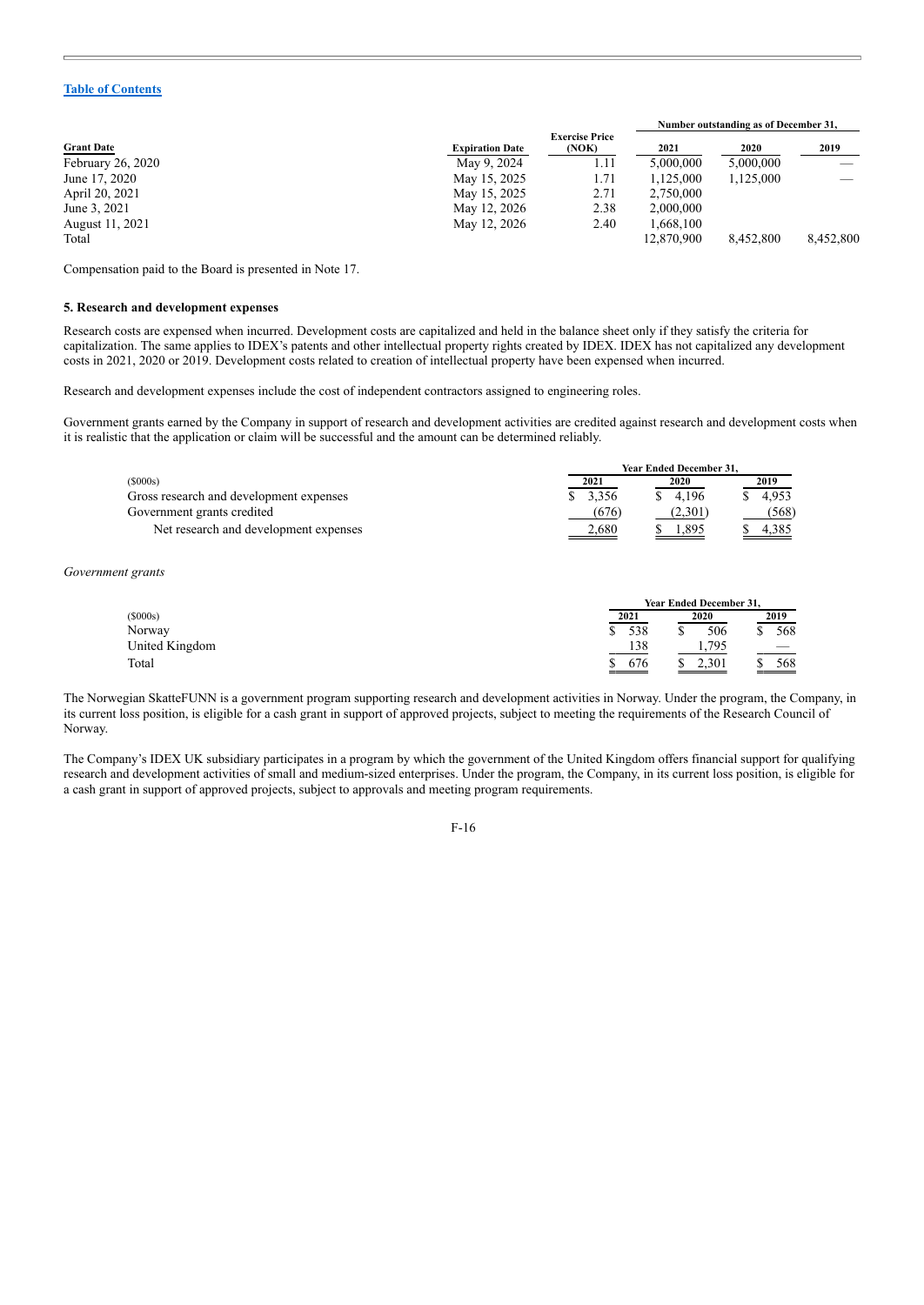## **6. Income tax provision**

The Company is subject to income taxes in the jurisdictions in which it operates. The Company's provision for income taxes (i.e., expense (benefit)) is based on income tax rates in the tax jurisdictions in which it operates, tax credits available in these jurisdictions, and reconciliation of differences between financial reporting values and tax reporting values.

Grants awarded under government programs in Norway and the United Kingdom supporting research and development activities are recorded as a credit against research and development expenses and are not included in the calculation of the Company's provision for income tax.

As of December 31, 2021, the Company has a tax loss carryforward balance in Norway of \$251.1 million, representing a potential deferred tax asset, if recognized and calculated at the current corporate tax rate of 22.0%, of \$55.2 million. The Company also has a tax loss carryforward balance in the United Kingdom of \$1.9 million, representing a potential deferred tax asset, if recognized and calculated at the current corporate tax rate of 19.0%, of \$361 thousand. The Company also has a tax loss carryforward balance in China of \$771 thousand, representing a potential deferred tax asset, if recognized and calculated at the current corporate tax rate of 2.5%, of \$18 thousand. In the United States, the Company has tax credits, associated with research and development activities in the United States, totaling \$1.6 million.

Because the Company has concluded there is not sufficiently convincing evidence the Company will generate sufficient taxable profit, against which the unused tax losses could be applied, the Company has not recognized to date any deferred tax assets in its statement of financial position, consistent with IFRS standards. A deferred tax asset will be recognized when the Company determines it is more likely than not it will have sufficient future taxable profit to apply the tax loss carryforward against future income taxes.

The major components of income tax provision for the years shown are:

| Tax expense (benefit) for the year        |      | <b>Year Ended December 31.</b> |      |  |
|-------------------------------------------|------|--------------------------------|------|--|
| (S000s)                                   | 2021 | 2020                           | 2019 |  |
| Taxes payable on the result of the year   | 90   | 44                             | 160  |  |
| Adjustment in respect to prior years      |      | (112)                          |      |  |
| Change in recorded deferred tax liability |      | (31)                           |      |  |
| Income tax expense (benefit)              | 90   | (99)                           | 160  |  |
|                                           |      |                                |      |  |

| Elements of deferred tax                                   | <b>Year Ended December 31.</b> |            |            |  |
|------------------------------------------------------------|--------------------------------|------------|------------|--|
| (S000s)                                                    | 2021                           | 2020       |            |  |
| Employer's tax on share-based compensation                 | (371)                          | (216)      | (3)        |  |
| Fixed Assets differences                                   | 1.154                          | 675        | 62         |  |
| Inventory differences                                      | 6)                             | (213)      | (1, 154)   |  |
| Accruals differences                                       | (1,152)                        | (1, 144)   |            |  |
| Research and development tax credits                       | (1563)                         | (1,787)    |            |  |
| Losses carried forward                                     | (253,300)                      | (225, 951) | (193, 497) |  |
| Basis for calculation of deferred tax asset                | (255, 237)                     | (228, 636) | (194, 592) |  |
| Calculated net deferred tax benefit, local tax rates 5-22% | (55, 953)                      | (51,251)   | (42, 772)  |  |
| Unrecognized deferred tax asset *                          | 55, 953                        | 51,251     | 42,803     |  |
| Deferred tax liability in the balance sheet                |                                |            | (31)       |  |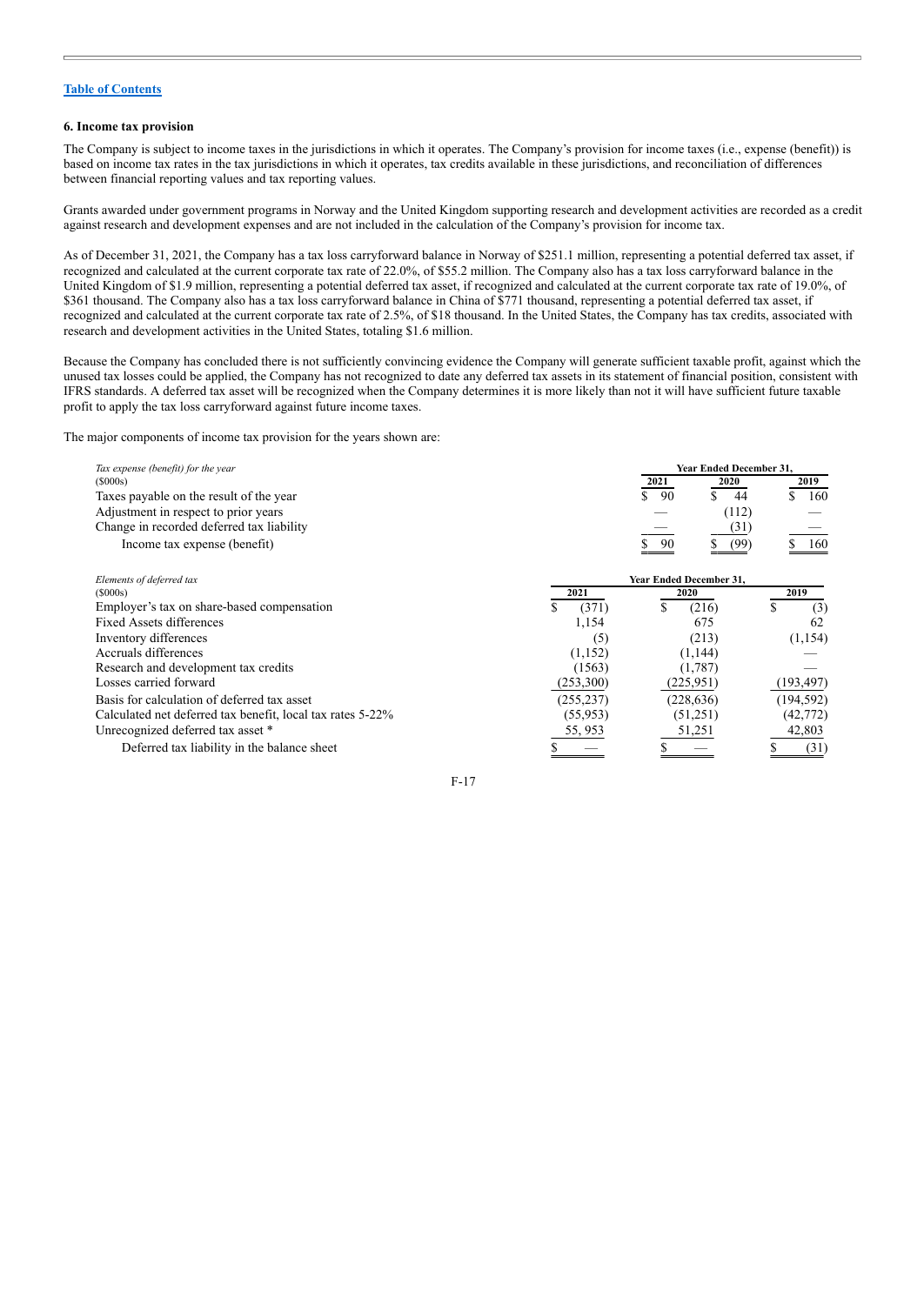| Reconciliation of tax expense (benefit)                  | <b>Year Ended December 31.</b> |           |           |  |
|----------------------------------------------------------|--------------------------------|-----------|-----------|--|
| (S000s)                                                  | 2021                           | 2020      | 2019      |  |
| Loss before tax                                          | (32, 552)                      | (26, 853) | (32, 263) |  |
| Norway statutory tax, calculated at rate of 22%          | (7, 132)                       | (5,908)   | (7, 412)  |  |
| Difference in subsidiary taxes, using local rates vs 22% | (179)                          |           | 160       |  |
| Estimated tax on permanent differences                   | (568)                          | 389       | 640       |  |
| Prior year adjustments                                   |                                | (112)     |           |  |
| Change in unrecognized deferred tax asset **             | 7.969                          | 5,510     | 6.772     |  |
| Income tax expense (benefit)                             | 90                             | (99)      | 160       |  |

- As of December 31, 2021, there was not sufficiently convincing evidence the Company will generate sufficient taxable profit, against which the unused tax losses could be applied. Consequently, no deferred tax asset has been recognized. There are no restrictions as to how long tax losses may be carried forward in Norway or the United Kingdom. In China, tax loss carryforwards expire after five years and \$135 thousand will expire at the end of 2022. Tax credits associated with research and development activities in the United States, totaling \$1.6 million as of December 31, 2021, can be applied against taxable income for the following for 20 years.
- \*\* The various deferred tax assets that have not been recognized are denominated in their respective local currencies. As such, the change in the year-end value in USD of these unrecognized deferred tax assets includes foreign currency translation adjustments arising from changes in the exchange rates between USD and these local currencies from the prior year-end.

There are no deferred tax charges included in other comprehensive income in 2021, 2020, or 2019.

#### **7. Loss per share calculation**

The loss per share is the quotient of the net loss for the period divided by the weighted average number of Ordinary Shares outstanding for the year.

| (S000s)                                                                                       |   | <b>Year Ended December 31.</b><br>2021<br>2020 |  |                          | 2019 |                            |
|-----------------------------------------------------------------------------------------------|---|------------------------------------------------|--|--------------------------|------|----------------------------|
| Net loss for the year                                                                         | S | (32, 552)                                      |  | (26.754)                 |      | (32, 423)                  |
| Number of ordinary shares issued at December 31                                               |   | 1,010,388,454                                  |  | 832,146,748              |      | 717,988,732                |
| Weighted average basic number of ordinary shares<br>Assumed exercise of share equivalents     |   | 918,847,427<br>21,586,108                      |  | 767,069,645<br>6,323,417 |      | 598, 392, 108<br>1,759,991 |
| Weighted average diluted number of shares<br>Loss per share for the year (basic and diluted*) |   | 940, 433, 535<br>(0.04)                        |  | 773,393,062<br>(0.03)    |      | 600,152,099<br>(0.05)      |

\* The effects of potentially dilutive Ordinary Shares issuable upon exercise of outstanding subscription rights are not included in the calculation due to the Company's net losses for the periods presented, as their effect would be anti-dilutive.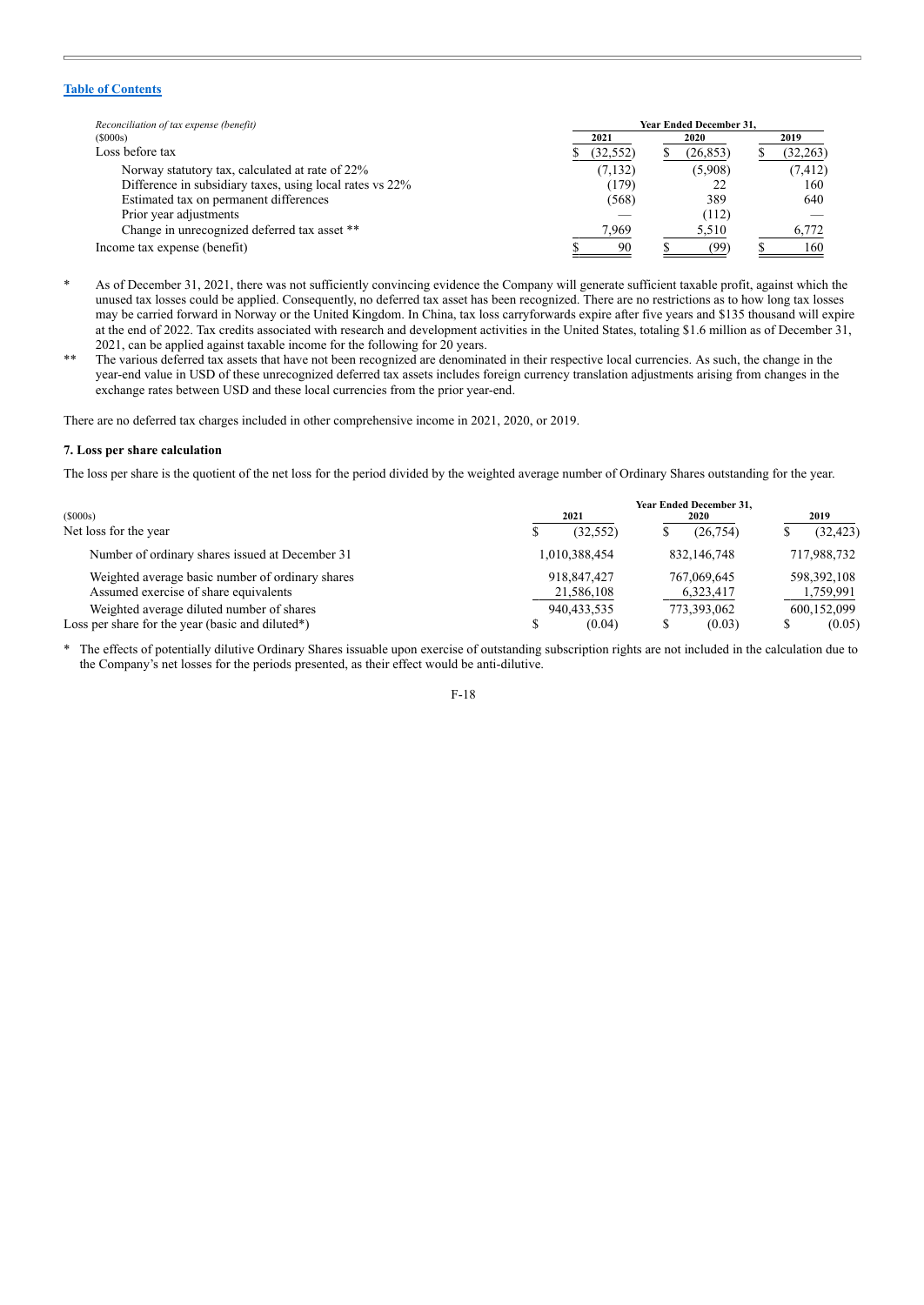# **8. Goodwill and other intangible assets**

Goodwill is the recorded difference between the consideration paid and the net value of identifiable assets acquired and held, less impairment charges, if any. Goodwill balances as of December 31, 2021, and December 31, 2020, reflected the following activity:

|                                   |      | <b>Year Ended December 31,</b> |
|-----------------------------------|------|--------------------------------|
| (S000s)                           | 2021 | 2020                           |
| Cost at the beginning of the year | 968  | 941                            |
| Impact of currency translation    |      | つつ                             |
| Cost at the end of the year       | 968  | 968                            |

There is only one cash generating unit in the Company and goodwill is allocated to this. IDEX performed the annual impairment test on December 31, 2021. Based on the 2021 assessment, no impairment charge has been made.

Acquired identifiable intangible assets, consisting primarily of patents, are held at cost, less accumulated amortization and impairment charges. Other intangible asset balances as of December 31, 2021, and December 31, 2020, reflected the following activity:

|                                                       | <b>Year Ended December 31.</b> |            |
|-------------------------------------------------------|--------------------------------|------------|
| (S000s)                                               | 2021                           | 2020       |
| Amortization period (straight-line, in years)         | $10 - 17$                      | $10 - 17$  |
| Cost at the beginning of the year                     | 5,173<br>S                     | 4,835<br>S |
| Additions                                             |                                | 181        |
| Impact of currency translation                        |                                | 157        |
| Cost at the end of the year                           | 5,173                          | 5,173      |
| Accumulated Amortization at the beginning of the year | 2,731                          | 2,230      |
| Amortization                                          | 477                            | 396        |
| Impact of currency translation                        |                                | 104        |
| Accumulated Amortization at the end of the year       | 3,208                          | 2,731      |
| Carrying amount at the end of the year                | 1,965                          | 2,442      |

Patents acquired are capitalized and amortized over the estimated useful life, which is the lifetime of the respective patent(s).

#### **9. Property, plant, and equipment**

Property, plant, and equipment is held at cost, less accumulated depreciation and impairment charges. When assets are sold or retired, such assets are no longer recorded in the Consolidated Statements of Financial Position. Any gain or loss on the sale or retirement is recognized in the Consolidated Statements of Profit and Loss.

The capitalized amount of property, plant, and equipment is the purchase price, including freight, installation, duties, taxes, and direct acquisition costs related to preparing the asset for use. Costs related to training and commissioning are expensed as incurred. Subsequent costs, such as expenses for repair and maintenance, are recognized as incurred in the Consolidated Statements of Profit and Loss. Subsequent enhancements creating future economic benefits are recognized in the Consolidated Statements of Financial Position as additions to property, plant, and equipment.

These assets are depreciated using the straight-line method over each asset's useful life. The depreciation period and method are assessed each year to ensure that the method and period used is consistent with the status of the non-current asset.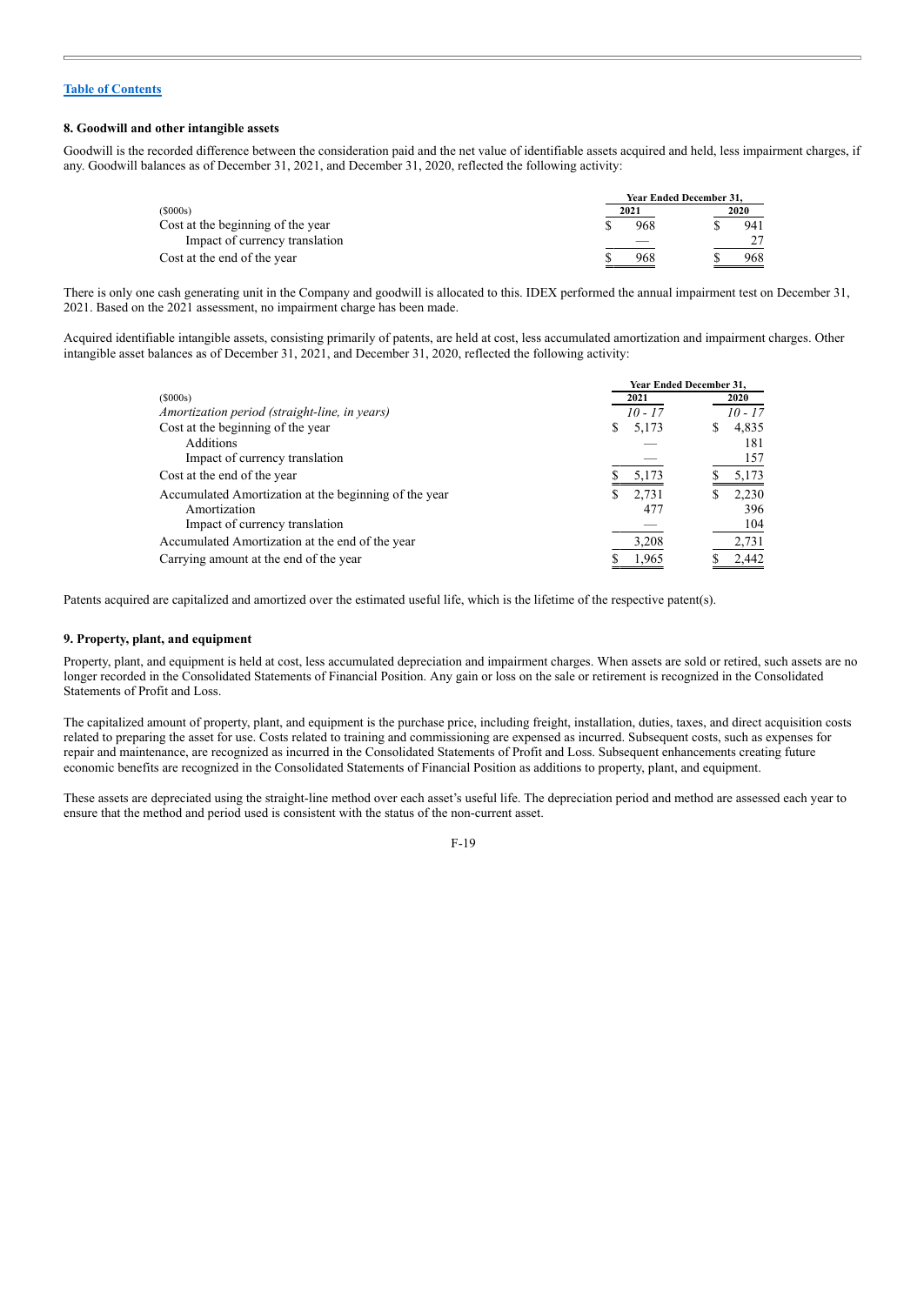Property, plant, and equipment balances as of December 31, 2021, and December 31, 2020, reflected the following activity:

| 2021<br>(5000s)                               | <b>Plant</b> and<br>machinery,<br>fixtures and<br>fittings | Office<br>furniture and<br>office<br>equipment | <b>Instruments</b><br>and lab<br>equipment,<br>software<br>tools | Total   |
|-----------------------------------------------|------------------------------------------------------------|------------------------------------------------|------------------------------------------------------------------|---------|
| Depreciation period (straight line, in years) | $3 - 5$                                                    | $3 - 5$                                        | $3-5$                                                            |         |
| Accumulated cost at December 31, 2020         | \$855                                                      | \$710                                          | \$2,217                                                          | \$3,782 |
| <b>Additions</b>                              |                                                            | 74                                             | 67                                                               | 141     |
| Impact of currency translation                |                                                            | 12                                             | (3)                                                              | (5)     |
| Accumulated cost at December 31, 2021         | 855                                                        | 782                                            | 2,281                                                            | 3,918   |
| Accumulated depreciation at December 31, 2020 | \$236                                                      | \$572                                          | \$1,307                                                          | \$2,115 |
| Depreciation                                  | 131                                                        | 101                                            | 275                                                              | 507     |
| Impact of currency translation                |                                                            |                                                | (3)                                                              | (5)     |
| Accumulated depreciation at December 31, 2021 | 367                                                        | 671                                            | 1,579                                                            | 2,617   |
| Carrying amount at December 31, 2021          | \$488                                                      | \$111                                          | \$712                                                            | \$1,301 |

| 2020<br>(In 8000)                             | <b>Plant</b> and<br>machinery,<br>fixtures and<br>fittings | Office<br>furniture and<br>office<br>equipment | <b>Instruments</b><br>and lab<br>equipment,<br>software<br>tools | Total   |
|-----------------------------------------------|------------------------------------------------------------|------------------------------------------------|------------------------------------------------------------------|---------|
| Depreciation period (straight line, in years) | $3 - 5$                                                    | $3 - 5$                                        | 3-5                                                              |         |
| Accumulated cost at December 31, 2019         | \$812                                                      | \$701                                          | \$2,076                                                          | \$3,589 |
| <b>Additions</b>                              | 21                                                         | <sub>t</sub>                                   | 125                                                              | 152     |
| Impact of currency translation                | 22                                                         |                                                | 16                                                               | 41      |
| Accumulated cost at December 31, 2020         | 855                                                        | 710                                            | 2,217                                                            | 3,782   |
| Accumulated depreciation at December 31, 2019 | \$104                                                      | \$453                                          | \$1,019                                                          | \$1,576 |
| Depreciation                                  | 119                                                        | 115                                            | 275                                                              | 509     |
| Impact of currency translation                | 13                                                         | 4                                              | 13                                                               | 30      |
| Accumulated depreciation at December 31, 2020 | 236                                                        | 572                                            | 1,307                                                            | 2,115   |
| Carrying amount at December 31, 2020          | \$619                                                      | \$138                                          | \$910                                                            | \$1,667 |

There were no assets under construction at the end of 2021 or 2020.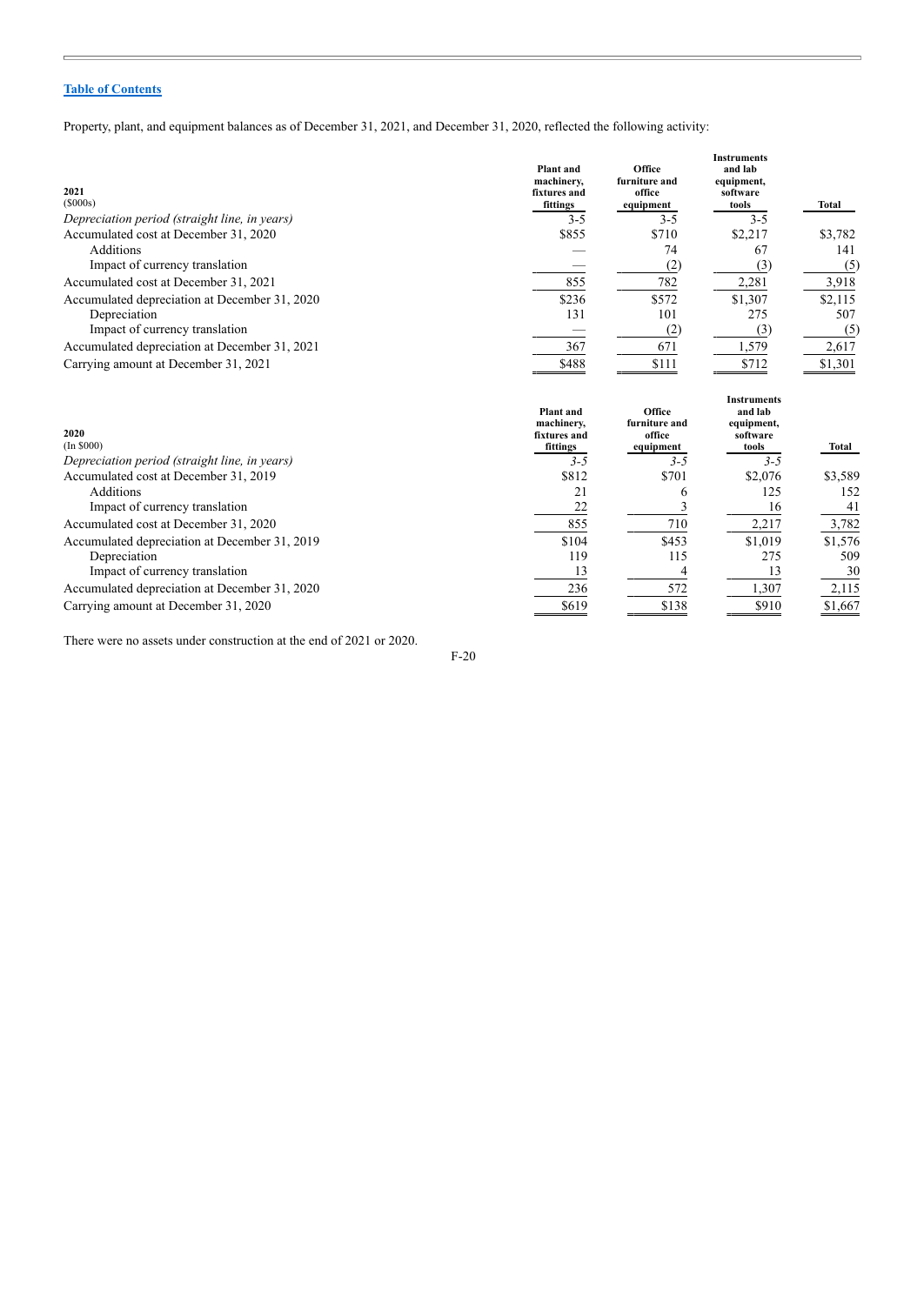## **10. Leases**

The Company's leases are for office and laboratory space occupied by employees. Activity during 2021 and 2020 related to right-of-use assets are shown below.

|                                                       | <b>Year Ended December 31.</b> |            |
|-------------------------------------------------------|--------------------------------|------------|
| (S000s)                                               | 2021                           | 2020       |
| Depreciation periods (straight-line, in years)        | 3-5                            | $3 - 5$    |
| Cost at the beginning of the year                     | 2,543<br>S.                    | 2.081<br>S |
| Additions                                             | 158                            | 417        |
| Impact of currency translation                        | (10)                           | 45         |
| Cost at the end of the year                           | 2.691                          | 2,543      |
| Accumulated depreciation at the beginning of the year | 1,527<br>S                     | 706        |
| Depreciation                                          | 818                            | 810        |
| Impact of currency translation                        | (11)                           | 11         |
| Accumulated depreciation at the end of the year       | 2,334                          | 1,527      |
| Recorded value at the end of the year                 | 357                            | 1,016      |

Costs related to right-of-use assets included in the Consolidated Statements of Profit and Loss include the following:

*Leases in the Consolidated Statements of Profit and Loss*

|              |       | <b>Year Ended December 31.</b> |       |  |
|--------------|-------|--------------------------------|-------|--|
| (S000s)      | 2021  | 2020                           | 2019  |  |
| Depreciation | \$818 | \$810                          | \$698 |  |
| Finance cost |       |                                | 50    |  |

Lease liabilities included in the Consolidated Statements of Financial Position and related activity in the Consolidated Statements of Profit and Loss and Consolidated Statements of Cash Flows include the following:

*Leases in the Consolidated Statements of Financial Position*

| (S000s)                 | 2021    | 2020         |
|-------------------------|---------|--------------|
| Balance at January 1    | \$1,058 | \$1,398      |
| Additions               | 158     | 317          |
| Accretion of interest   | 31      | 136          |
| Payments                | (874)   | (793)        |
| Balance at December 31  | 373     | <u>1,058</u> |
| Non-current             | 11      | 327          |
| Current                 | 362     | 731          |
| Total lease liabilities | 373     | .058         |

### **11. Accounts receivable**

Accounts receivable, trade, includes amounts billed and currently due from customers. The amounts due are stated at their estimated realizable value. The Company's payment terms vary by the type and location of its customers and the products or services offered, although terms generally include a requirement of payment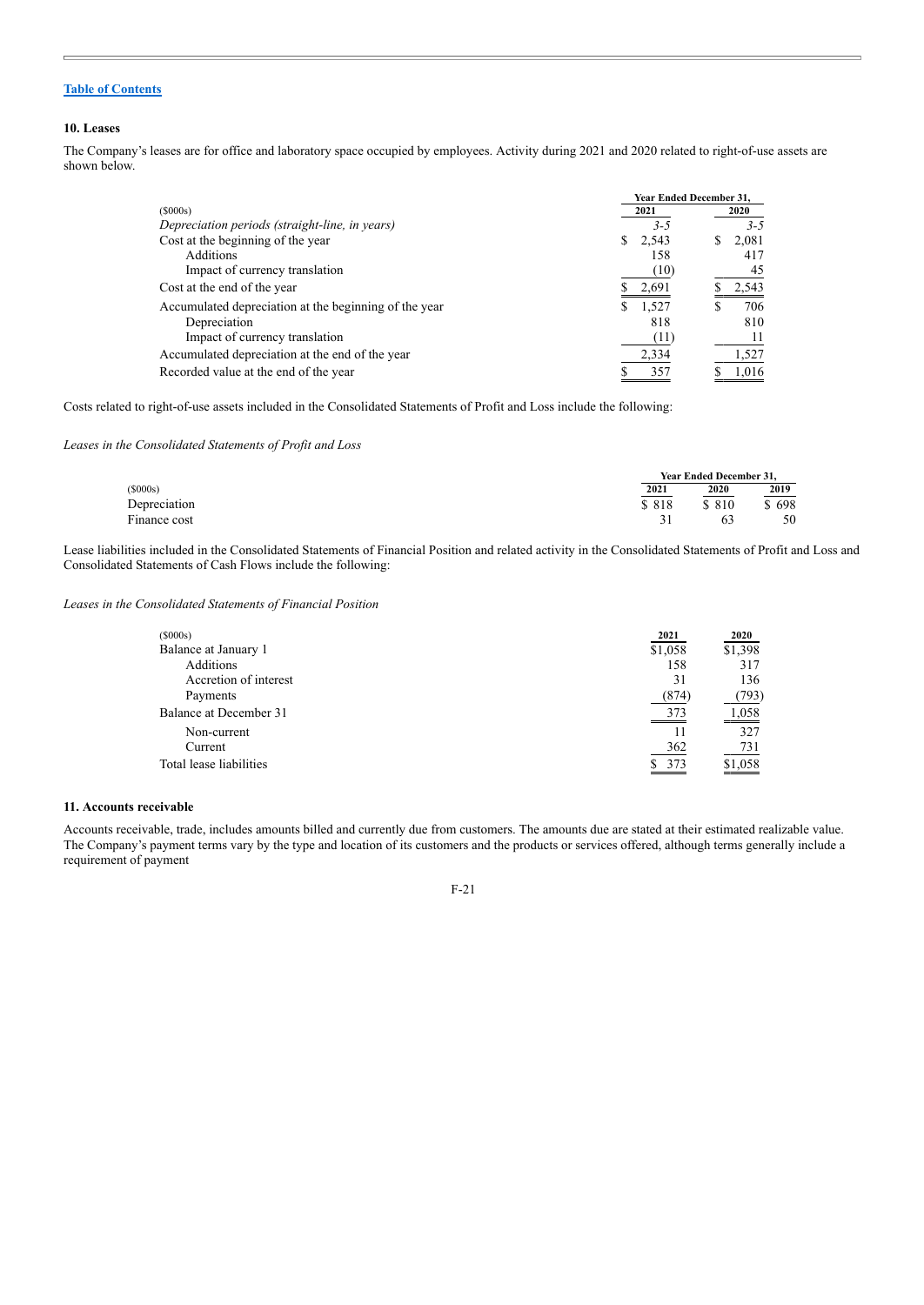within 30 to 60 days. When necessary, the Company maintains allowances for doubtful accounts for estimated losses resulting from the inability of its customers to make required payments, based on assessments of customers' credit-risk profiles and payment histories. If the financial condition of the Company's customers were to deteriorate, resulting in an impairment of their ability to make payments, additional allowances may be required. The Company does not require collateral from its customers, although there have been circumstances when the Company has required cash in advance (i.e., a partial down-payment) to facilitate orders in excess of a customer's established credit limit. To date, such amounts have not been material.

The balances reported as Accounts receivable, other, consist primarily of amounts due to the Company associated with Value Added Tax refund activity and amounts due to the Company from governments associated with approved research and development grants.

Balances of accounts receivable at December 31, 2021, and December 31, 2020, are as follows:

*Year ended December 31, 2021*

|                            | Maturity |                    |                          |             |         |
|----------------------------|----------|--------------------|--------------------------|-------------|---------|
| (5000s)                    |          | Less than 3 months | 3-6 months               | 6-12 Months | Total   |
| Accounts receivable, trade |          | 801                | $\overline{\phantom{a}}$ |             | 801     |
| Accounts receivable, other |          |                    |                          | 539         | 703     |
|                            |          | 934                |                          | 539         | \$1,504 |

*Year ended December 31, 2020* 

|                            |                    | <b>Maturity</b> |             |         |
|----------------------------|--------------------|-----------------|-------------|---------|
| (S000s)                    | Less than 3 months | 3-6 months      | 6-12 Months | Total   |
| Accounts receivable, trade | 460                | --              | ∽           | 487     |
| Accounts receivable, other | 303                | 303             |             | . 163   |
|                            | 763                | 328             | 559         | \$1,650 |

There were no provisions for bad debts at December 31, 2021, and December 31, 2020.

#### **12. Accounts payable and other financial liabilities**

The Company did not have any liabilities at December 31, 2021, or December 31, 2020, which represented debt to financial institutions. The Company's monetary liabilities at December 31, 2021, and December 31, 2020, were as follows:

*Year ended December 31, 2021*

|                               | Maturity     |            |                          |           |         |
|-------------------------------|--------------|------------|--------------------------|-----------|---------|
|                               | Less<br>than |            | $6 - 12$                 |           |         |
| (S000s)                       | 3 months     | 3-6 months | months                   | 1-5 years | Total   |
| Non-current lease liabilities |              | __         | $\overline{\phantom{a}}$ | 11        | 11      |
| Accounts payable              | 685          |            |                          |           | 685     |
| Current lease liabilities     | 132          | 107        | 123                      | __        | 362     |
| Other liabilities             | 1,640        | 251        | 588                      | 371       | 2,850   |
|                               | \$2,457      | 358        | 711                      | 382       | \$3,908 |

**Maturity**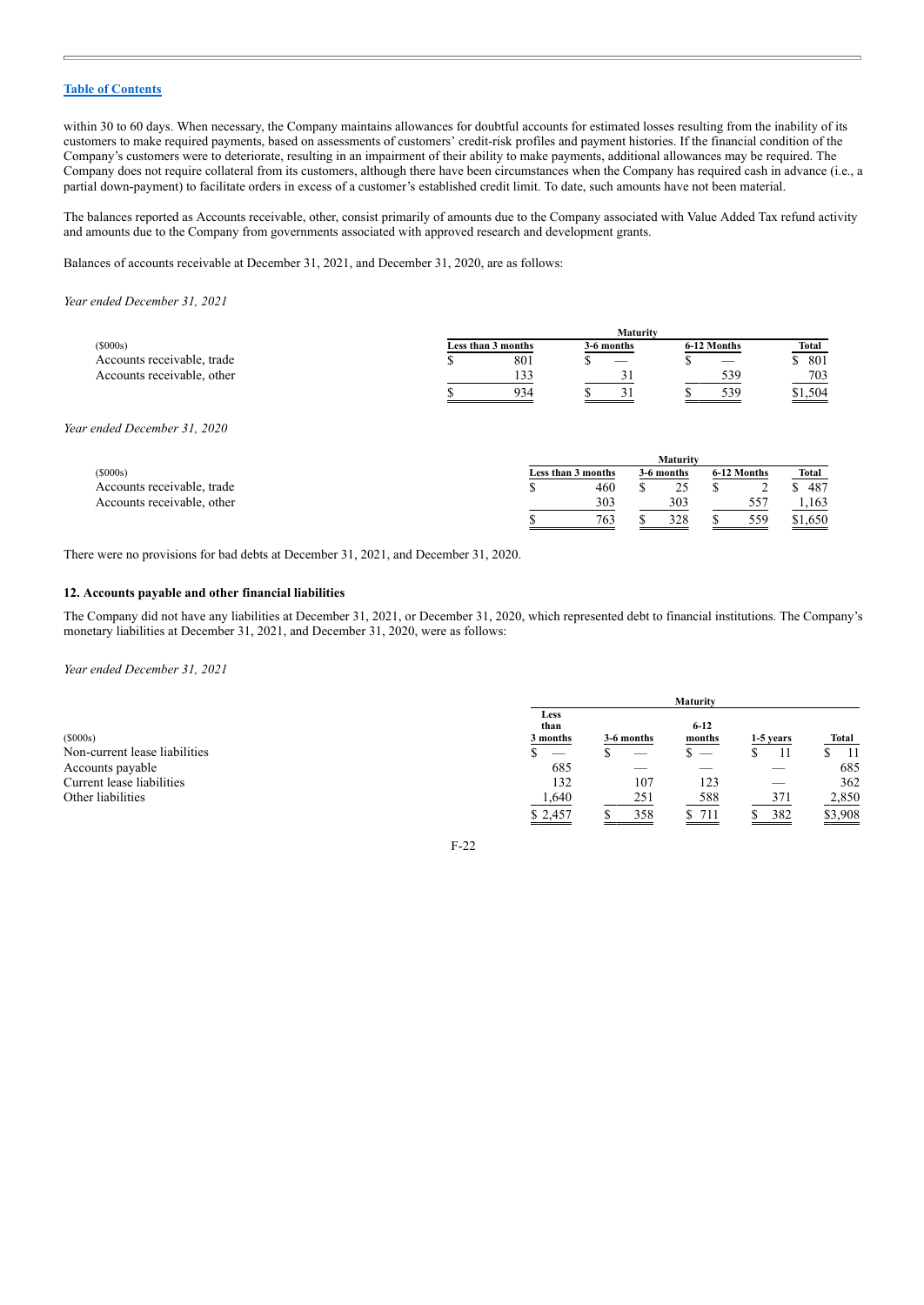*Year ended December 31, 2020*

|                          |          | Maturity                 |        |              |
|--------------------------|----------|--------------------------|--------|--------------|
| Less<br>than             |          | $6 - 12$                 |        |              |
|                          |          |                          |        | <b>Total</b> |
| $\overline{\phantom{a}}$ | ___      | $\overline{\phantom{a}}$ | 327    | 327          |
| 631                      |          |                          |        | 631          |
| 214                      | 187      | 330                      | __     | 731          |
| 1,619                    | 121      | 527                      |        | 2,267        |
| \$2,464                  | 308      | \$ 857                   | 327    | \$3,956      |
|                          | 3 months | 3-6 months               | months | 1-5 years    |

Other current liabilities include accruals for earned compensation, earned vacation days not taken, potential employer's tax on share-based compensation, and accruals for goods and services received but not yet invoiced by the supplier.

The estimated employer's payroll tax liability related to share-based compensation amounted to \$371 on December 31, 2021, and \$216 on December 31, 2020. It will be due only when the associated subscription rights are exercised. The exercise will, in all likely circumstances, fund the payable employer's payroll tax.

Interest expense including interest on lease liabilities in the Consolidated Statement of Profit and Loss in Finance expense was \$31 in 2021 and \$63 in 2020.

IDEX had no other significant current or non-current monetary obligations at the end of 2021 or 2020. Also, the Company had no contingent liabilities at the end of 2021 or 2020.

#### **13. Inventory**

Inventories consist of raw materials, work in process, and finished goods. Materials and components purchased for use in research and development activities are expensed at the time of purchase and excluded from inventory. Inventory is recorded at the lower of cost and net realizable value, less impairment, if any. Impairment is assessed quarterly, based on management's estimates of future consumption of inventories by category.

|                  | December 31, |                 |         |         |                 |       |
|------------------|--------------|-----------------|---------|---------|-----------------|-------|
|                  |              | 2021            |         |         | 2020            |       |
| $($ \$000s)      | Cost         | <b>Reserves</b> | Net     | Cost    | <b>Reserves</b> | Net   |
| Raw materials    | 562          | __              | 562     | 460     | (114)           | \$346 |
| Work in progress | 107          |                 | 107     | 25      | $-$             | 25    |
| Finished goods   | 570          |                 | 565     | 588     | (100)           | 488   |
| Total Inventory  | \$1,239      |                 | \$1,234 | \$1,073 | 214)            | \$859 |

In 2021, 2020, and 2019, materials with values of \$138, \$32, and \$1,079, respectively, were consumed in new product development and charged to development expense.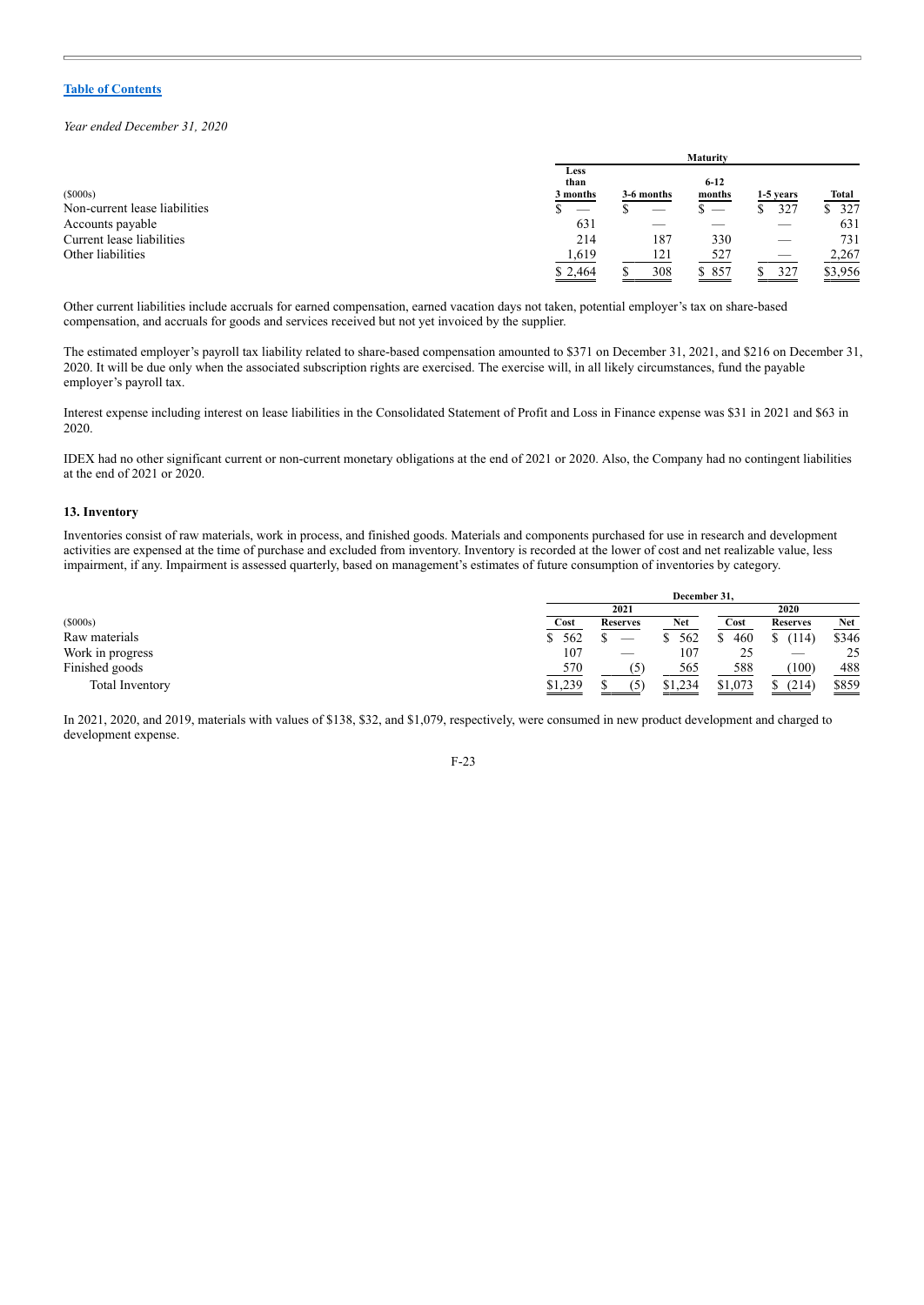## **14. Cash and cash equivalents**

USD-valued cash and cash equivalent balances by currency were as follows:

|                    | <b>Year Ended December 31.</b> |       |
|--------------------|--------------------------------|-------|
| (S000s)            | 2021                           | 2020  |
| Denominated in USD | \$28,217                       | .295  |
| Denominated in NOK | 3,707                          | 5,298 |
| Denominated in GBP | 978                            | 532   |
| Denominated in CNY | 857                            | 173   |
| Total              | 33,759                         | .298  |

Of the amounts above, employees' withheld payroll tax deposits amounted to \$31 and \$21 at the end of 2021 and 2020, respectively. Only the withheld payroll tax deposits were restricted. Deposits for facilities rent or utilities have not been included in cash equivalents.

#### **15. Share capital**

There is one class of shares, and all such Ordinary Shares have equal rights. The par value of an Ordinary Share is NOK 0.15 per share. IDEX does not hold any of its own Ordinary Shares.

|                                                                   | Number of<br><b>Ordinary Shares</b> |
|-------------------------------------------------------------------|-------------------------------------|
| Balance at December 31, 2019                                      | 717,988,732                         |
| Private placement of Ordinary Shares on May 11 <sup>th</sup>      | 65, 341, 413                        |
| Share issue (in lieu of Board compensation)                       | 441.982                             |
| Share issue (in lieu of cash compensation)                        | 4,318,523                           |
| Private placement of Ordinary Shares on November 9th              | 42,528,181                          |
| Share issue (Employee Share Purchase Plan)                        | 1,527,917                           |
| Balance at December 31, 2020                                      | 832,146,748                         |
| Private placement of Ordinary Shares on Feb 15th                  | 83.214.674                          |
| Share issue (exercise of subscription rights)                     | 1.767,606                           |
| Share issue (in lieu of Board compensation)                       | 535.583                             |
| Private placement of Ordinary Shares on November 12 <sup>th</sup> | 89,777,824                          |
| Share issue (Employee Share Purchase Plan)                        | 2,946,019                           |
| Balance at December 31, 2021                                      | 1,010,388,454                       |

Costs related to share issuance have been charged against equity and amounted to \$2,827 in 2021, \$689 in 2020, and \$899 in 2019.

### **16. Share-based compensation**

## *Subscription rights plans*

IDEX follows the practice of renewing its subscription rights plan at each Annual General Meeting, when the preceding plan is closed for further grants and a new plan is established. On May 12, 2021, at the Annual General Meeting, the shareholders resolved to adopt the 2021 Subscription Rights Incentive Plan (the "2021 Plan"). The Board is responsible for administration of subscription rights plans and approves grants under the plans and the terms of each grant.

Under the 2021 Plan, the Board may grant up to 91,672,048 subscription rights, provided the total number of grants does not exceed 10 percent of the number of registered (i.e., issued and outstanding) Ordinary Shares.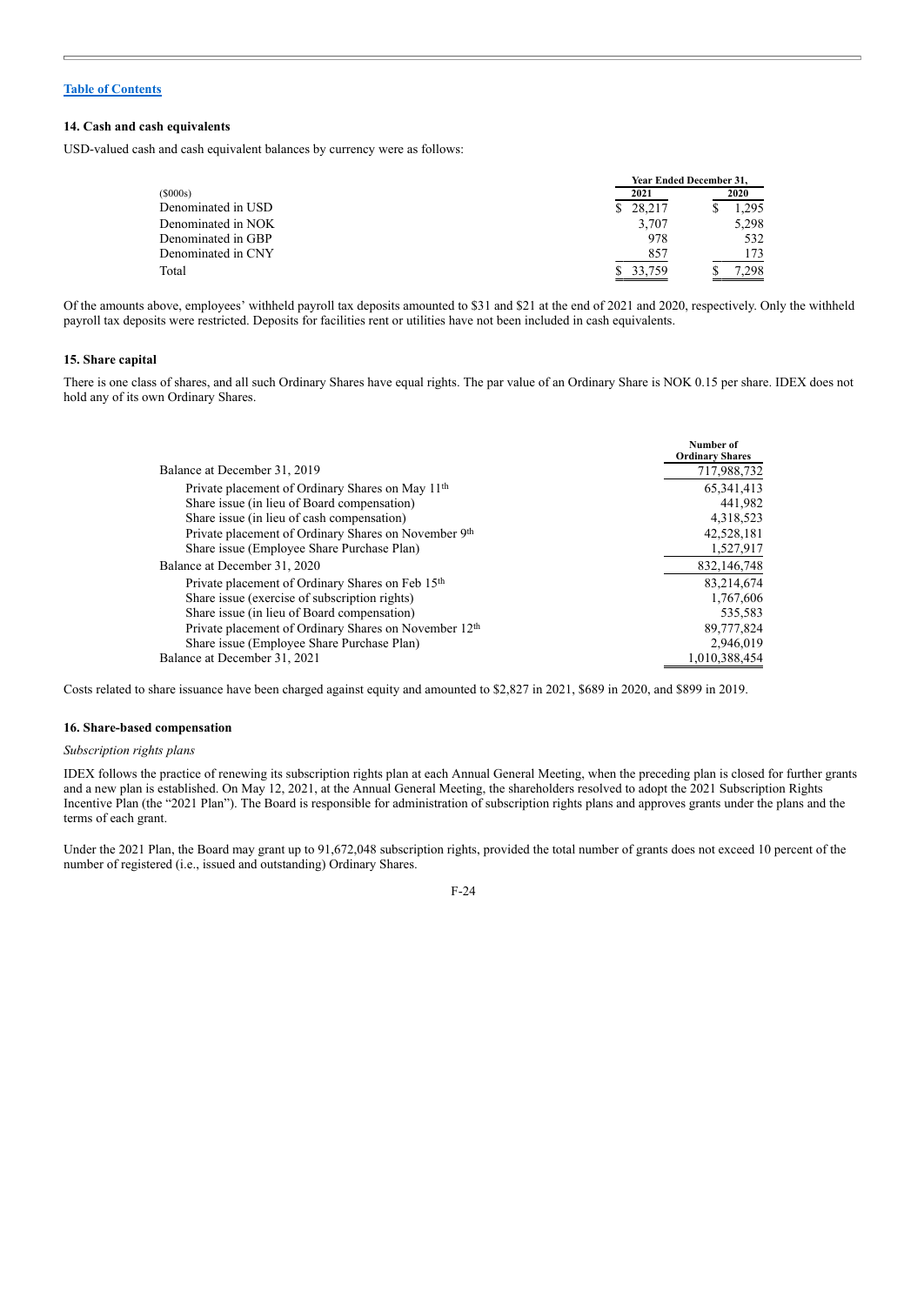Subscription rights may be granted to employees and individuals rendering services to the Company. The exercise price shall be, at a minimum, the higher of the average closing price of an Ordinary Share, as reported on the Oslo Børs, for the ten trading days preceding the date of the grant, or the closing price of an Ordinary Share, as reported on the Oslo Børs, on the trading day preceding the date of the grant. Unless resolved otherwise by the Board, 25% of each grant of subscription rights vests per year. The annual vesting dates are the latest of the following dates before the date of grant of the subscription rights; (i) January 15, (ii) April 15, (iii) July 15 or (iv) October 15. The subscription rights expire on the fifth anniversary of the Annual General Meeting at which the shareholders resolved to establish the plan under which the subscription rights were granted. Unvested subscription rights terminate on the holder's last day of employment or, in the case of non-employees, the last day of the individual's service to the Company. Vested subscription rights may be exercised up to 90 days after the holder's last day of employment or, in the case of non-employees, the last day of the individual's service to the Company. There are no cash settlement alternatives for exercising subscription rights.

The fair value of the subscription rights granted is calculated, for recognition of share-based compensation expenses, using the Black-Scholes option pricing model, applying the following assumptions:

|                                               | Year Ended December 31, |               |               |  |
|-----------------------------------------------|-------------------------|---------------|---------------|--|
|                                               | 2021                    | 2020          | 2019          |  |
| Exercise price (NOK)                          | $2.38 - 3.10$           | $1.10 - 1.80$ | $0.15 - 3.88$ |  |
| Weighted average exercise price per share     | 2.53                    | 1.62          | 1.38          |  |
| Weighted average share price at date of grant | 2.45                    | 1.42          | 1.49          |  |
| Expected term (years)                         | 4.62                    | 4.77          | 4.93          |  |
| Weighted average term (years)                 | 3.35                    | 2.96          | 3.21          |  |
| Share price volatility (percent)              | $85 - 112$              | $78 - 113$    | $63 - 80$     |  |
| Risk-free interest rate                       | 0.983                   | 0.354         | 1.16          |  |
| Expected dividend payment                     |                         |               | $\Omega$      |  |
| Forfeiture                                    | None                    | None          | None          |  |

#### *Replacement of subscription rights*

On June 17, 2020, the Board approved a subscription rights replacement program whereby eligible employees could exchange existing subscription rights, granted under Subscription Rights Incentive Plans from 2016 to 2018, that were of no value, with new subscription rights granted under the 2020 Subscription Rights Incentive Plan. On October 2, 2020, a combined total of 25,962,800 subscription rights under the Company's 2020 Subscription Rights Incentive Plan were granted at an exercise price of NOK 1.71 per share. The subscription rights vest by 1/3 on each of April 15, 2021, 2022, and 2023, and expire on May 15, 2025.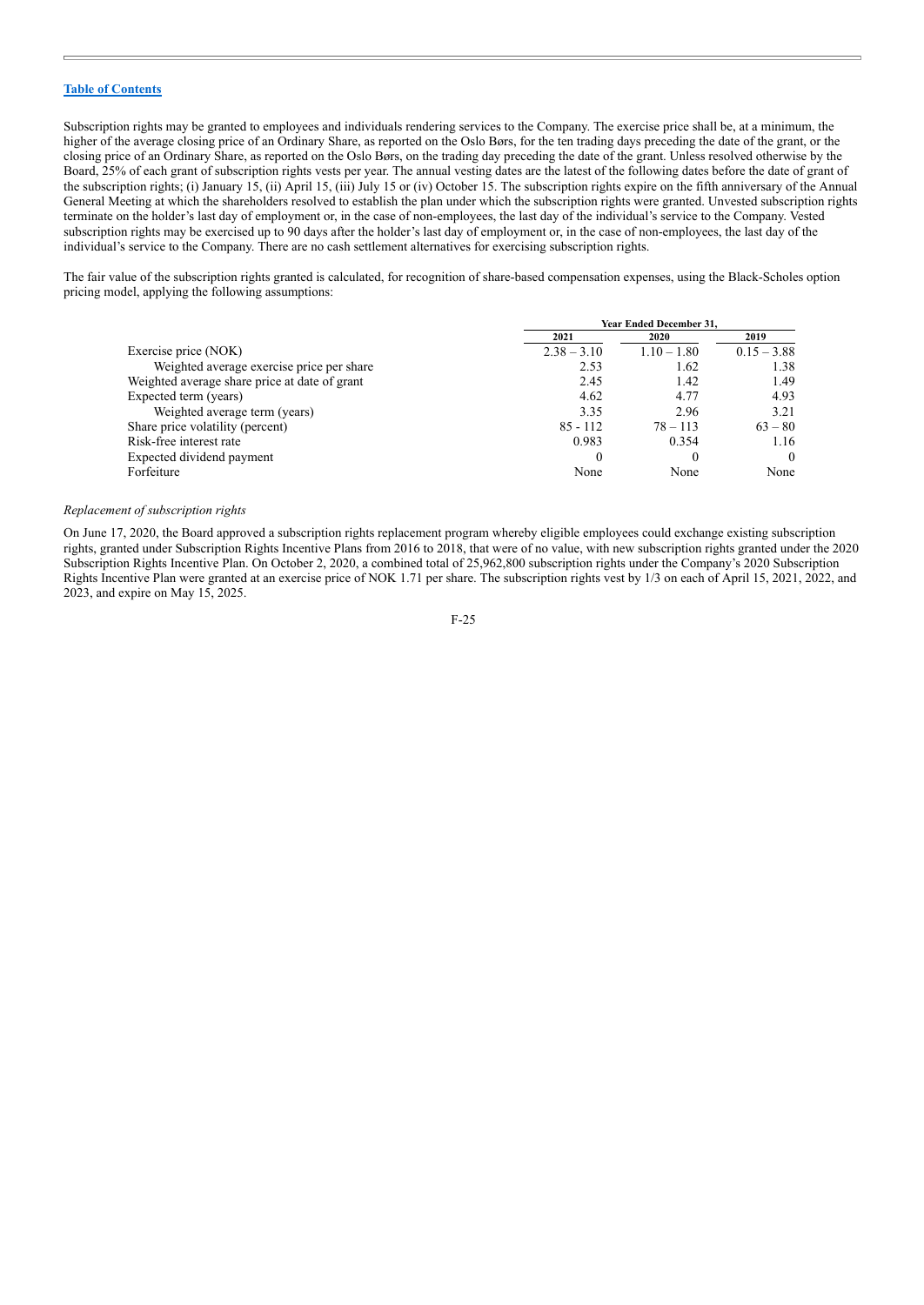# *Subscription rights outstanding at year end*

|                                     | Number of<br>Subscription<br><b>Rights</b> | Weighted<br>Average<br><b>Exercise Price</b><br>(NOK) |
|-------------------------------------|--------------------------------------------|-------------------------------------------------------|
| Outstanding as of December 31, 2019 | 52,875,043                                 | 4.01                                                  |
| Granted                             | 36,414,800                                 | 1.62                                                  |
| Exercised                           | (52, 150)                                  | 1.65                                                  |
| Cancelled                           | (25,962,800)                               | 5.40                                                  |
| Forfeited                           | (4,363,500)                                | 4.28                                                  |
| Expired                             | (2,567,300)                                | 7.32                                                  |
| Outstanding as of December 31, 2020 | 56,344,093                                 | 1.66                                                  |
| Granted                             | 21,885,200                                 | 2.53                                                  |
| Exercised                           | (1,767,879)                                | 1.33                                                  |
| Forfeited                           | (3,165,015)                                | 1.97                                                  |
| Expired                             | (1,540,000)                                | 5.22                                                  |
| Outstanding as of December 31, 2021 | 56,344,093                                 | 1.84                                                  |

# *Composition of outstanding and exercisable subscription rights at December 31, 2021*

|                         | <b>Outstanding Subscription Rights</b> |             |              |              |              | <b>Vested (Exercisable) Subscription Rights</b> |           |
|-------------------------|----------------------------------------|-------------|--------------|--------------|--------------|-------------------------------------------------|-----------|
|                         |                                        |             |              | Weighted     |              |                                                 | Weighted  |
|                         | Number of                              | Weighted    | Weighted     | Average      | Number of    | Weighted                                        | Average   |
|                         | Subscription                           | Average     | Average      | Remaining    | Vested       | Average                                         | Remaining |
|                         | Rights                                 | Exercise    | Remaining    | Time to      | Subscription | Exercise                                        | Term      |
| Exercise Price (in NOK) | Outstanding                            | Price (NOK) | Term (Years) | Vest (Years) | Rights       | Price (NOK)                                     | (Years)   |
| $0.00 - 0.50$           | 4,330,366                              | 0.15        | 2.36         | 0.04         | 2,165,186    | 0.15                                            | 2.36      |
| $0.50 - 1.00$           | 720,800                                | 0.71        | 2.36         | 1.29         | 310,400      | 0.71                                            | 2.36      |
| $1.00 - 1.50$           | 5.542.500                              | 1.11        | 2.36         | 1.04         | 1,385,625    | 1.11                                            | 2.36      |
| $1.50 - 2.00$           | 38,760,433                             | 1.70        | 3.14         | 0.96         | 14,045,131   | 1.69                                            | 3.14      |
| $2.00 - 3.00$           | 20,588,700                             | 2.51        | 4.24         | 2.04         |              |                                                 | 4.24      |
| $3.00 - 5.00$           | 1,238,600                              | 3.29        | 3.05         | 1.32         | 175,775      | 3.94                                            | 3.05      |
| $5.00 - 10.00$          | 575,000                                | 5.53        | 1.23         |              | 575,000      | 5.53                                            | 1.23      |
| Total                   | 71,756,399                             | 1.84        | 3.32         | l.22         | 18,657,117   | l.59                                            | 3.32      |

*Composition of outstanding and exercisable subscription rights at December 31, 2020* 

| <b>Outstanding Subscription Rights</b> |                         |                                                    |                                                |                                                  | <b>Vested (Exercisable) Subscription Rights</b>             |                                               |                                                |                                                     |
|----------------------------------------|-------------------------|----------------------------------------------------|------------------------------------------------|--------------------------------------------------|-------------------------------------------------------------|-----------------------------------------------|------------------------------------------------|-----------------------------------------------------|
|                                        | Exercise Price (in NOK) | Number of<br>Subscription<br>Rights<br>Outstanding | Weighted<br>Average<br>Exercise<br>Price (NOK) | Weighted<br>Average<br>Remaining<br>Term (Years) | Weighted<br>Average<br>Remaining<br>Time to<br>Vest (Years) | Number of<br>Vested<br>Subscription<br>Rights | Weighted<br>Average<br>Exercise<br>Price (NOK) | Weighted<br>Average<br>Remaining<br>Term<br>(Years) |
|                                        | $0.00 - 0.50$           | 4,938,543                                          | 0.15                                           | 3.36                                             | 0.54                                                        |                                               |                                                |                                                     |
|                                        | $0.50 - 1.00$           | 868,100                                            | 0.71                                           | 3.36                                             | 1.34                                                        | 217,025                                       | 0.71                                           | 3.35                                                |
|                                        | $1.00 - 1.50$           | 5,542,500                                          | 1.11                                           | 3.36                                             | 1.79                                                        |                                               |                                                |                                                     |
|                                        | $1.50 - 2.00$           | 42,245,000                                         | 1.70                                           | 4.10                                             | 1.35                                                        | 2,843,925                                     | 1.65                                           | 3.35                                                |
|                                        | $3.50 - 4.00$           | 208,00                                             | 3.70                                           | 3.36                                             | 0.87                                                        | 52,000                                        | 3.70                                           | 3.02                                                |
|                                        | $4.00 - 4.50$           | 1.339.450                                          | 4.28                                           | 1.04                                             | 0.14                                                        | 871,750                                       | 4.28                                           | 1.01                                                |
|                                        | $5.00 - 5.50$           | 660,000                                            | 5.09                                           | 2.12                                             | 0.05                                                        | 620,000                                       | 5.09                                           | 2.11                                                |
|                                        | $7.50 - 8.00$           | 467,500                                            | 7.76                                           | 0.86                                             | 0.12                                                        | 363,750                                       | 7.76                                           | 0.87                                                |
|                                        | $8.00 - 8.50$           | 75,000                                             | 8.42                                           | 1.37                                             | 0.07                                                        | 56,250                                        | 8.42                                           | 1.36                                                |
| Total                                  |                         | 56,344,093                                         | 3.82                                           | 1.66                                             | 1.24                                                        | 5,024,700                                     | 3.03                                           | 2.59                                                |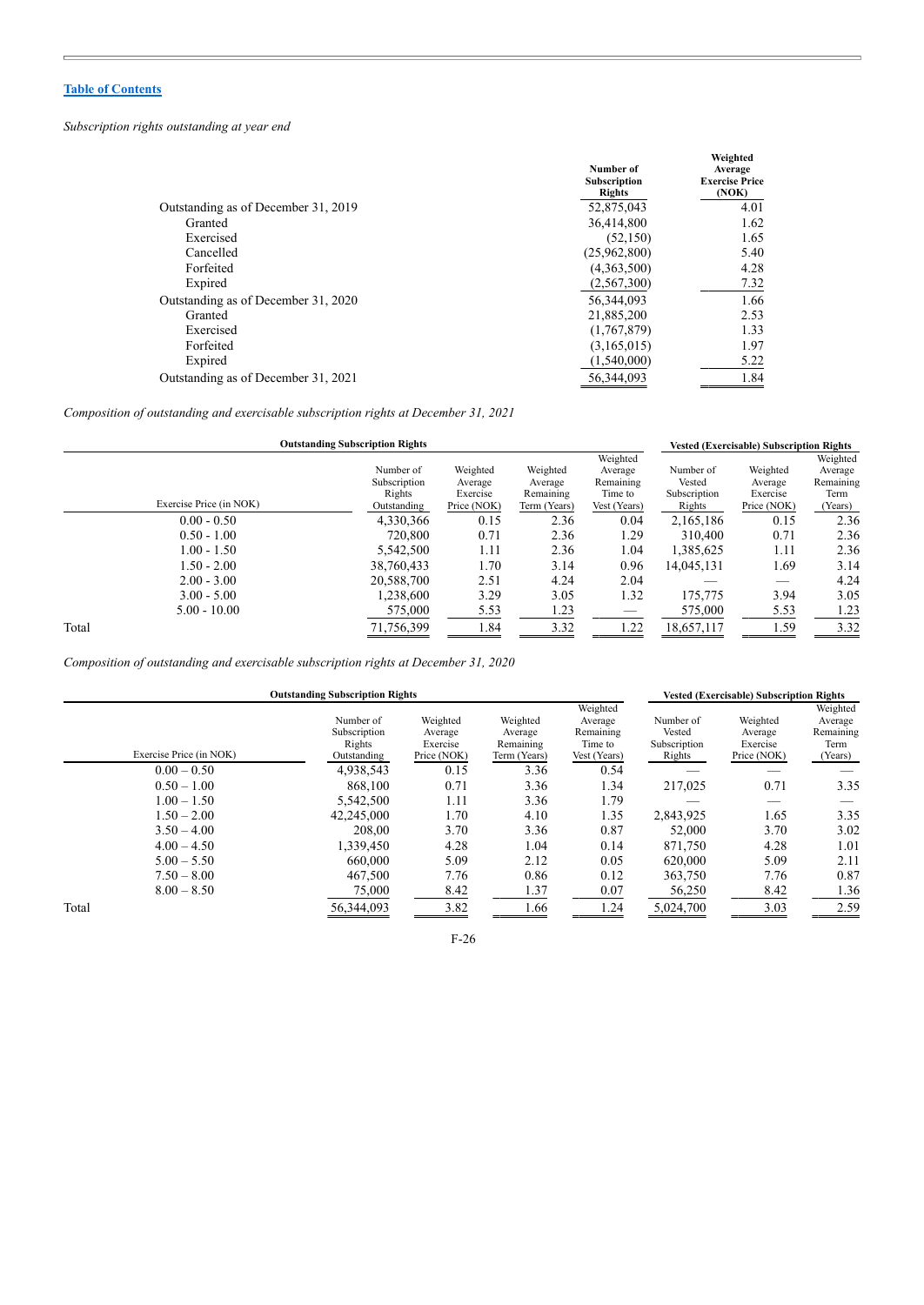## *Employee Share Purchase Plan*

The ESPP was approved by shareholders at the 2021 Annual General Meeting. Under the ESPP, an IDEX employee based in Norway, the United Kingdom, or the United States may contribute up to 20% (subject to statutory limits) of his or her annual base salary, through payroll deductions, toward periodic purchases of newly issued Ordinary Shares. Under the ESPP, an option for the purchase of an Ordinary Share is granted to a participating employees on the first day of a semiannual "offering period" to purchase newly issued Ordinary Shares at the end of that offering period at a purchase price equal to 85% of the lesser of the fair market value, based on the closing price of an Ordinary Share reported by the Oslo Børs, on either the first day or the last day of that offering period. The offering periods occur from March through August, and from September through February.

The ESPP is intended to qualify as an "employee stock purchase plan" under Section 423 of the U.S. Internal Revenue Code, thereby affording certain tax advantages to employees who are taxpayers in the United States. There are no tax advantages for ESPP participants who are taxpayers in Norway or the United Kingdom.

For the three offering periods completed within 2021, an average of 53 employees participated in the ESPP and purchased 2,946,019 Ordinary Shares at a weighted average price of NOK 2.00.

## **17. Related party transactions**

The Company's significant shareholders, Board members, and management, as well as their related parties, are considered related parties of the Company.

Compensation of key management is disclosed in Note 4 – Compensation and benefits.

#### *Board compensation*

Board compensation is paid in arrears after being approved by the shareholders, generally at the Annual General Meeting. The following amounts were paid in 2021, 2020 and 2019:

|                                         | Year Ended December 31, 2021 |              |                     |              |       |  |
|-----------------------------------------|------------------------------|--------------|---------------------|--------------|-------|--|
|                                         | Cash                         |              | <b>Shared-based</b> |              |       |  |
| (S000s)                                 |                              | Compensation |                     | Compensation | Total |  |
| Morten Opstad, Board chair              |                              | 59           |                     |              | \$59  |  |
| Lawrence J. Ciaccia, Board deputy chair |                              | 28           |                     | 33           | 61    |  |
| Deborah Davis                           |                              | 67           |                     |              | 67    |  |
| Hanne Hovding                           |                              | 52           |                     |              | 52    |  |
| Annika Olsson                           |                              |              |                     |              |       |  |
| Thomas M. Quindlen                      |                              |              |                     | 32           | 34    |  |
| Stephen A. Skaggs                       |                              |              |                     | 58           | 62    |  |
|                                         |                              | 212          |                     | 123          | \$335 |  |

|                                         | Year Ended December 31, 2020 |    |                                     |    |       |  |
|-----------------------------------------|------------------------------|----|-------------------------------------|----|-------|--|
| (S000s)                                 | Cash<br>Compensation         |    | <b>Shared-based</b><br>Compensation |    | Total |  |
| Morten Opstad, Board chair              |                              | 40 |                                     |    | \$40  |  |
| Lawrence J. Ciaccia, Board deputy chair |                              | 38 |                                     |    | 38    |  |
| Deborah Davis                           |                              | 10 |                                     | 36 | 46    |  |
| Hanne Hovding                           |                              | 32 |                                     |    | 32    |  |
| Stephen A. Skaggs                       |                              |    |                                     | 34 | 38    |  |
|                                         |                              |    |                                     | 70 | \$194 |  |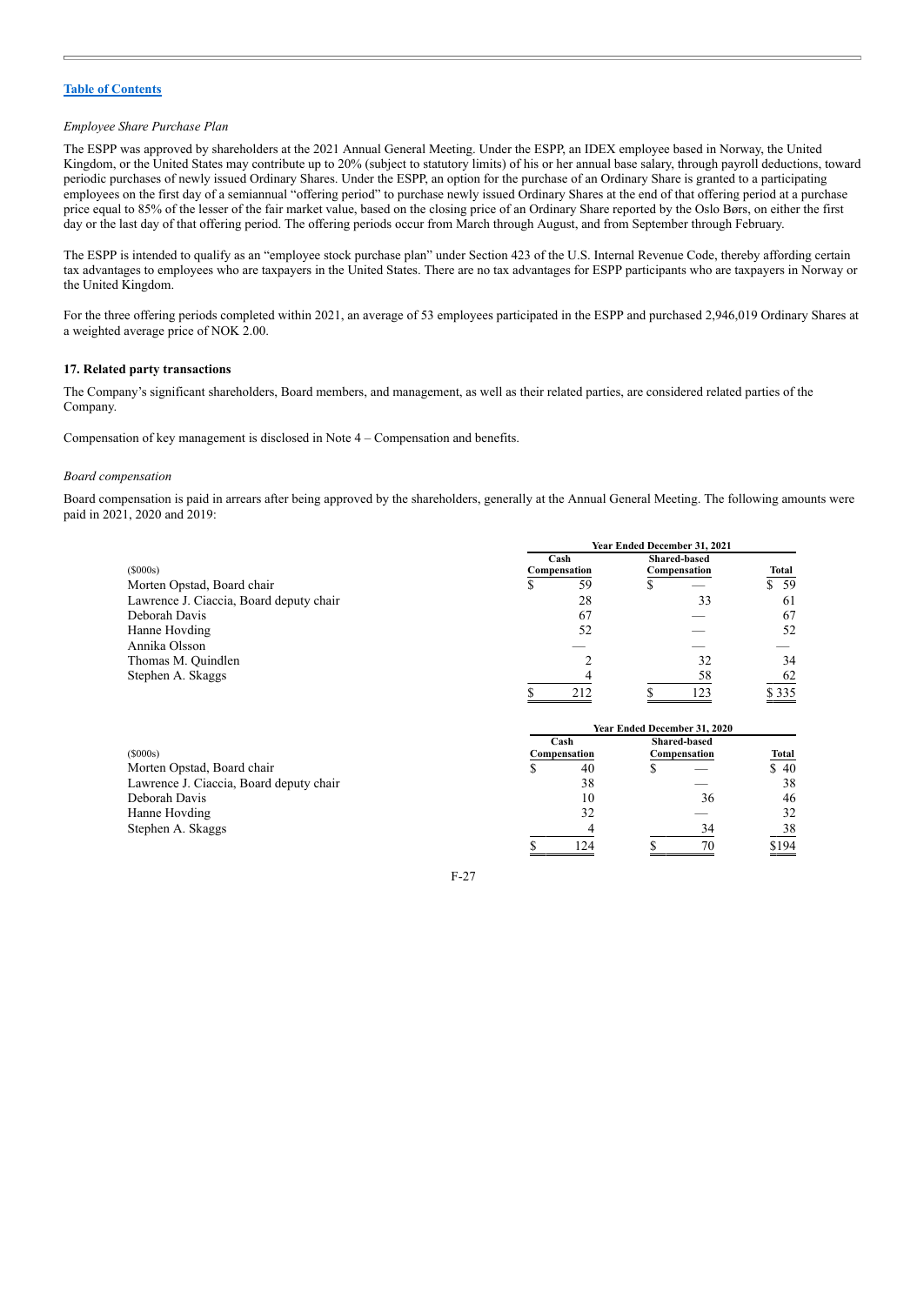|                                         | Year Ended December 31, 2019 |                              |       |  |  |
|-----------------------------------------|------------------------------|------------------------------|-------|--|--|
| (S000s)                                 | Cash<br>Compensation         | Shared-based<br>Compensation | Total |  |  |
| Morten Opstad, Board chair              | 43                           |                              | \$43  |  |  |
| Lawrence J. Ciaccia, Board deputy chair | 34                           |                              | 34    |  |  |
| Deborah Davis                           |                              | 34                           | 41    |  |  |
| Hanne Hovding                           | 16                           | 23                           | 39    |  |  |
| Andre James MacLeod <sup>1</sup>        |                              | 34                           | 41    |  |  |
| Stephen A. Skaggs                       |                              |                              |       |  |  |
|                                         | 107                          | 9                            | \$198 |  |  |

## 1 Mr. MacLeod resigned from the Board on May 9, 2019.

Outstanding subscription rights awarded to members of the Board under the Company's subscription rights plans have the following expiration dates and exercise prices. For further information describing these plans, see Note 16 – Share-based compensation.

|                   |                        |                                          | Subscription rights outstanding as<br>of December 31. |         |                          |
|-------------------|------------------------|------------------------------------------|-------------------------------------------------------|---------|--------------------------|
| <b>Grant Date</b> | <b>Expiration Date</b> | <b>Exercise Price</b><br>(NOK per share) | 2021                                                  | 2020    | 2019                     |
| August 15, 2018   | May 9, 2023            | 5.10                                     |                                                       | ___     | 600,000                  |
| June 17, 2020     | May 15, 2025           |                                          | 600.000                                               | 600,000 | $\overline{\phantom{a}}$ |

The subscription rights granted on August 15, 2018, were replaced by the grant on June 17, 2020, as part of an exchange of subscription rights approved at the 2020 Annual General Meeting. This exchange was offered to all eligible holders.

#### *Related party transactions*

Morten Opstad, Board chair, is a partner at Advokatfirmaet Ræder AS, the Company's primary law firm, which provided services to the Company resulting in charges of \$338 in 2021, \$477 in 2020, and \$470 in 2019.

Lawrence J. Ciaccia, who was elected to the Board at the Annual General Meeting on May 12, 2015, has served on the Company's Strategy Advisory Committee since January 2014. From time to time, Mr. Ciaccia also provides consulting services to IDEX. The fees paid to Mr. Ciaccia for his services totaled \$65 in 2021, \$65 in 2020, and \$65 in 2019.

There were no overdue balances with any related parties at the end of 2021, 2020 or 2019.

#### **18. Other Operating Expenses**

|                                             | <b>Year Ended December 31.</b> |         |         |  |
|---------------------------------------------|--------------------------------|---------|---------|--|
| (5000s)                                     | 2021                           | 2020    | 2019    |  |
| Sales and marketing activities              | \$1,287                        | 764     | 850     |  |
| Legal, audit, accounting and other services | 2,332                          | 2.906   | 1,618   |  |
| IT expenses                                 | 2.047                          | 1.621   | 1,367   |  |
| Travel expenses                             | 132                            | 125     | 635     |  |
| Other operating expenses                    | 1,449                          | 520     | 170     |  |
| Total other operating expenses              | \$7,347                        | \$5,936 | \$4,641 |  |